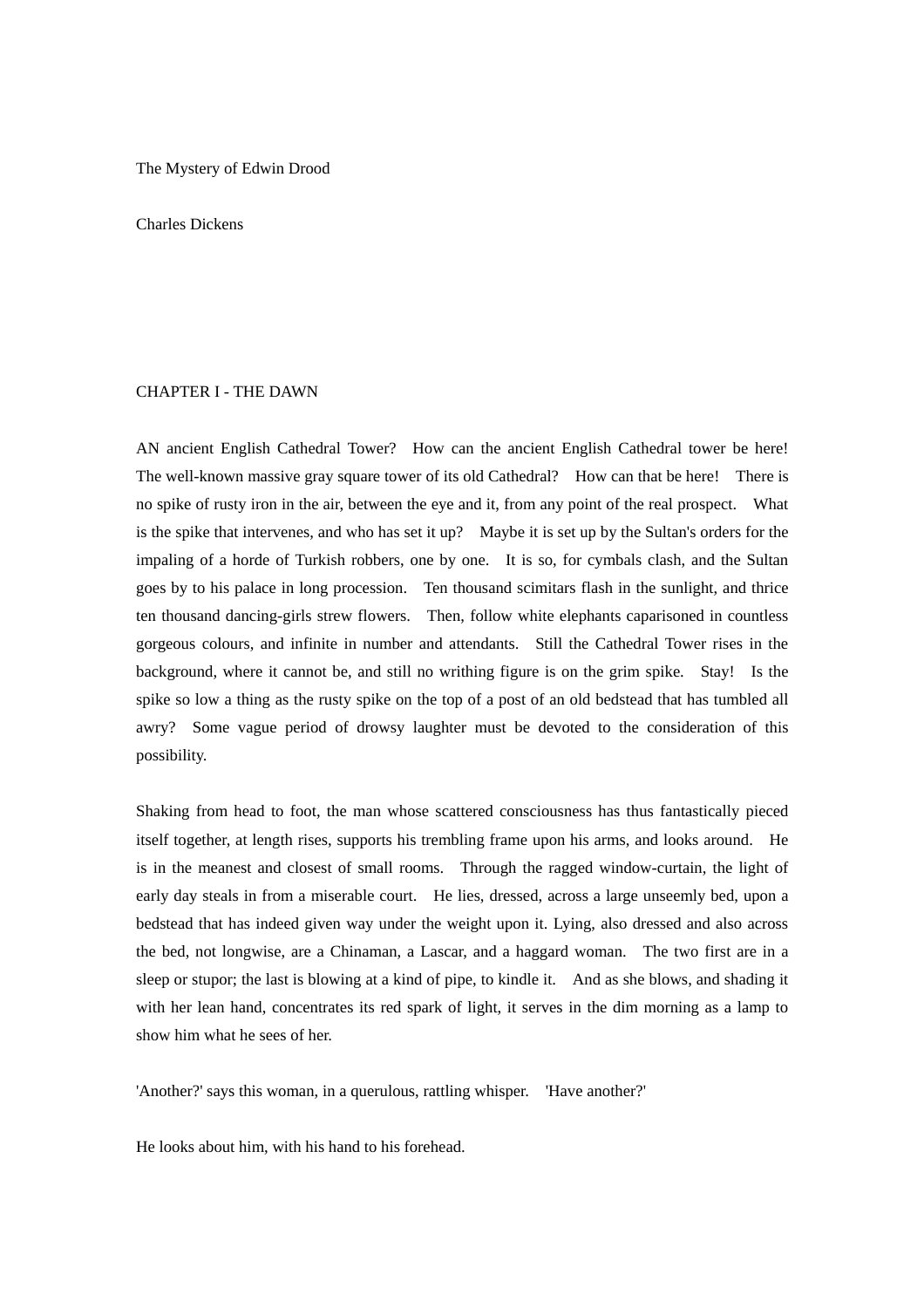'Ye've smoked as many as five since ye come in at midnight,' the woman goes on, as she chronically complains. 'Poor me, poor me, my head is so bad. Them two come in after ye. Ah, poor me, the business is slack, is slack! Few Chinamen about the Docks, and fewer Lascars, and no ships coming in, these say! Here's another ready for ye, deary. Ye'll remember like a good soul, won't ye, that the market price is dreffle high just now? More nor three shillings and sixpence for a thimbleful! And ye'll remember that nobody but me (and Jack Chinaman t'other side the court; but he can't do it as well as me) has the true secret of mixing it? Ye'll pay up accordingly, deary, won't ye?'

She blows at the pipe as she speaks, and, occasionally bubbling at it, inhales much of its contents.

'O me, O me, my lungs is weak, my lungs is bad! It's nearly ready for ye, deary. Ah, poor me, poor me, my poor hand shakes like to drop off! I see ye coming-to, and I ses to my poor self, "I'll have another ready for him, and he'll bear in mind the market price of opium, and pay according." O my poor head! I makes my pipes of old penny ink-bottles, ye see, deary - this is one - and I fits-in a mouthpiece, this way, and I takes my mixter out of this thimble with this little horn spoon; and so I fills, deary. Ah, my poor nerves! I got Heavens-hard drunk for sixteen year afore I took to this; but this don't hurt me, not to speak of. And it takes away the hunger as well as wittles, deary.'

She hands him the nearly-emptied pipe, and sinks back, turning over on her face.

He rises unsteadily from the bed, lays the pipe upon the hearth-

stone, draws back the ragged curtain, and looks with repugnance at his three companions. He notices that the woman has opium-smoked herself into a strange likeness of the Chinaman. His form of cheek, eye, and temple, and his colour, are repeated in her. Said Chinaman convulsively wrestles with one of his many Gods or Devils, perhaps, and snarls horribly. The Lascar laughs and dribbles at the mouth. The hostess is still.

'What visions can SHE have?' the waking man muses, as he turns her face towards him, and stands looking down at it. 'Visions of many butchers' shops, and public-houses, and much credit? Of an increase of hideous customers, and this horrible bedstead set upright again, and this horrible court swept clean? What can she rise to, under any quantity of opium, higher than that! - Eh?'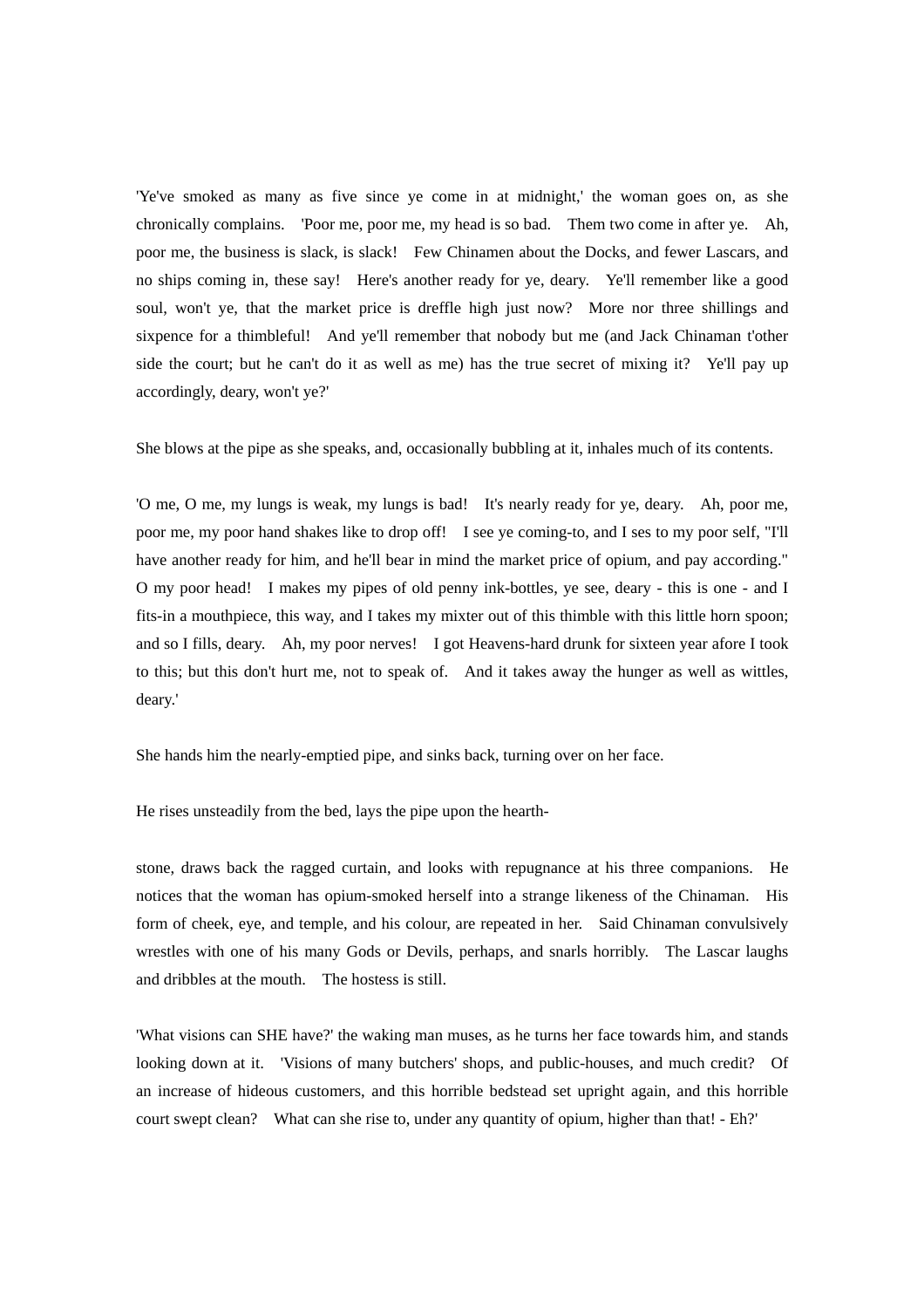He bends down his ear, to listen to her mutterings.

#### 'Unintelligible!'

As he watches the spasmodic shoots and darts that break out of her face and limbs, like fitful lightning out of a dark sky, some contagion in them seizes upon him: insomuch that he has to withdraw himself to a lean arm-chair by the hearth - placed there, perhaps, for such emergencies and to sit in it, holding tight, until he has got the better of this unclean spirit of imitation.

Then he comes back, pounces on the Chinaman, and seizing him with both hands by the throat, turns him violently on the bed. The Chinaman clutches the aggressive hands, resists, gasps, and protests.

'What do you say?'

A watchful pause.

#### 'Unintelligible!'

Slowly loosening his grasp as he listens to the incoherent jargon with an attentive frown, he turns to the Lascar and fairly drags him forth upon the floor. As he falls, the Lascar starts into a half-risen attitude, glares with his eyes, lashes about him fiercely with his arms, and draws a phantom knife. It then becomes apparent that the woman has taken possession of this knife, for safety's sake; for, she too starting up, and restraining and expostulating with him, the knife is visible in her dress, not in his, when they drowsily drop back, side by side.

There has been chattering and clattering enough between them, but to no purpose. When any distinct word has been flung into the air, it has had no sense or sequence. Wherefore 'unintelligible!' is again the comment of the watcher, made with some reassured nodding of his head, and a gloomy smile. He then lays certain silver money on the table, finds his hat, gropes his way down the broken stairs, gives a good morning to some rat-ridden doorkeeper, in bed in a black hutch beneath the stairs, and passes out.

That same afternoon, the massive gray square tower of an old Cathedral rises before the sight of a jaded traveller. The bells are going for daily vesper service, and he must needs attend it, one would say, from his haste to reach the open Cathedral door. The choir are getting on their sullied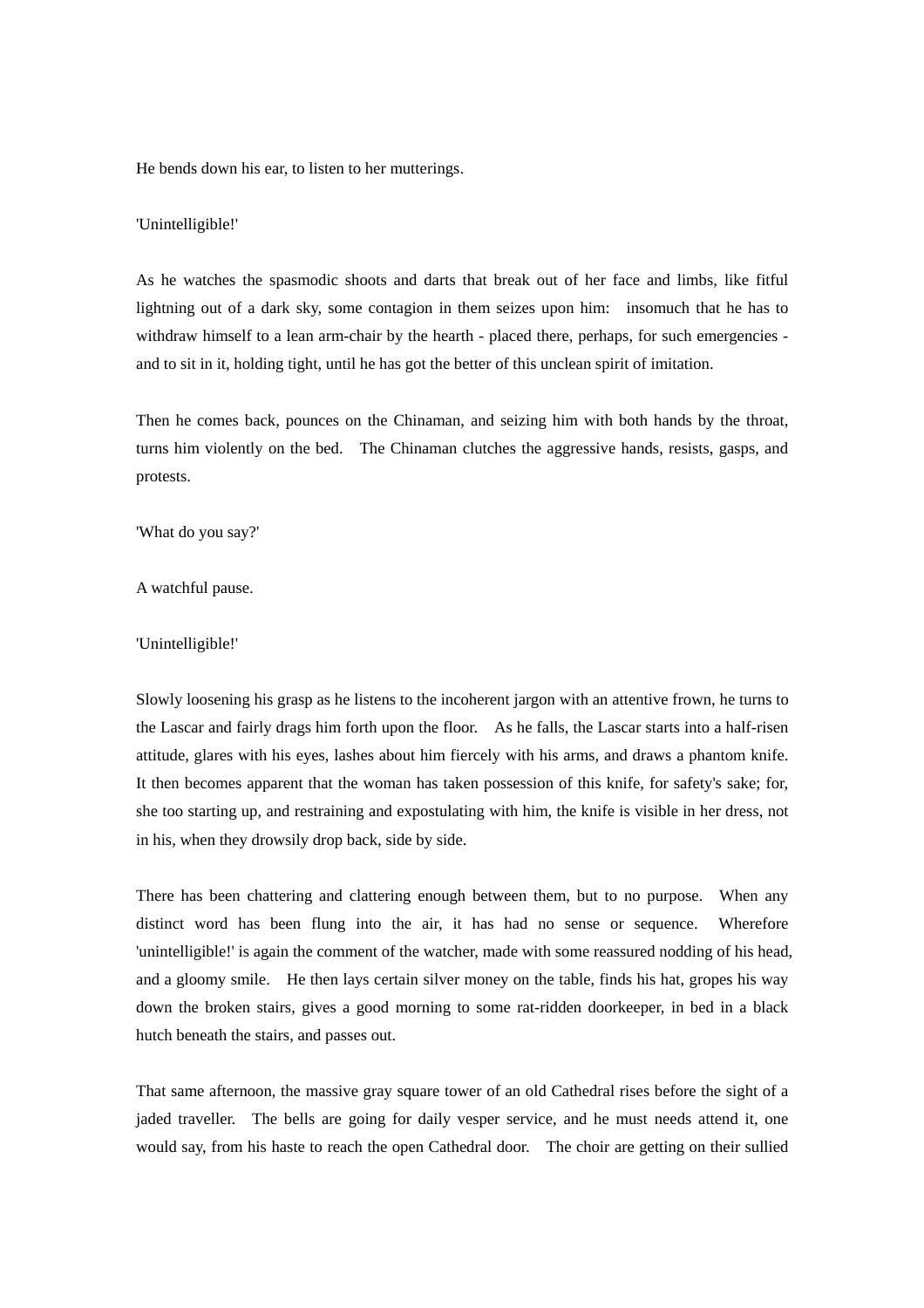white robes, in a hurry, when he arrives among them, gets on his own robe, and falls into the procession filing in to service. Then, the Sacristan locks the iron-barred gates that divide the sanctuary from the chancel, and all of the procession having scuttled into their places, hide their faces; and then the intoned words, 'WHEN THE WICKED MAN - ' rise among groins of arches and beams of roof, awakening muttered thunder.

# CHAPTER II - A DEAN, AND A CHAPTER ALSO

WHOSOEVER has observed that sedate and clerical bird, the rook, may perhaps have noticed that when he wings his way homeward towards nightfall, in a sedate and clerical company, two rooks will suddenly detach themselves from the rest, will retrace their flight for some distance, and will there poise and linger; conveying to mere men the fancy that it is of some occult importance to the body politic, that this artful couple should pretend to have renounced connection with it.

Similarly, service being over in the old Cathedral with the square tower, and the choir scuffling out again, and divers venerable persons of rook-like aspect dispersing, two of these latter retrace their steps, and walk together in the echoing Close.

Not only is the day waning, but the year. The low sun is fiery and yet cold behind the monastery ruin, and the Virginia creeper on the Cathedral wall has showered half its deep-red leaves down on the pavement. There has been rain this afternoon, and a wintry shudder goes among the little pools on the cracked, uneven flag-stones, and through the giant elm-trees as they shed a gust of tears. Their fallen leaves lie strewn thickly about. Some of these leaves, in a timid rush, seek sanctuary within the low arched Cathedral door; but two men coming out resist them, and cast them forth again with their feet; this done, one of the two locks the door with a goodly key, and the other flits away with a folio music-book.

'Mr. Jasper was that, Tope?'

'Yes, Mr. Dean.'

'He has stayed late.'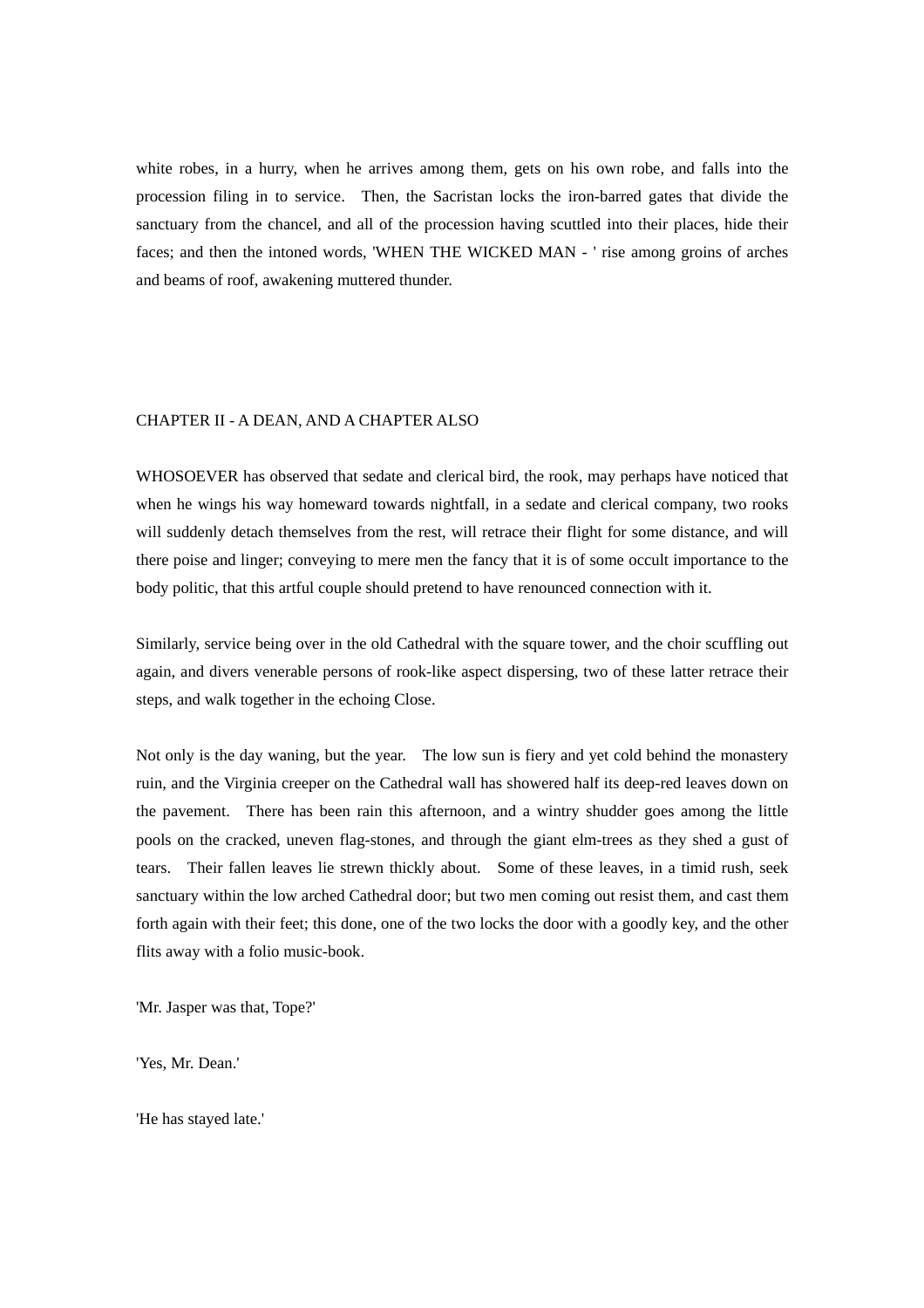'Yes, Mr. Dean. I have stayed for him, your Reverence. He has been took a little poorly.'

'Say "taken," Tope - to the Dean,' the younger rook interposes in a low tone with this touch of correction, as who should say: 'You may offer bad grammar to the laity, or the humbler clergy, not to the Dean.'

Mr. Tope, Chief Verger and Showman, and accustomed to be high with excursion parties, declines with a silent loftiness to perceive that any suggestion has been tendered to him.

'And when and how has Mr. Jasper been taken - for, as Mr. Crisparkle has remarked, it is better to say taken - taken - ' repeats the Dean; 'when and how has Mr. Jasper been Taken - '

'Taken, sir,' Tope deferentially murmurs.

' - Poorly, Tope?'

'Why, sir, Mr. Jasper was that breathed - '

'I wouldn't say "That breathed," Tope,' Mr. Crisparkle interposes with the same touch as before. 'Not English - to the Dean.'

'Breathed to that extent,' the Dean (not unflattered by this indirect homage) condescendingly remarks, 'would be preferable.'

'Mr. Jasper's breathing was so remarkably short' - thus discreetly does Mr. Tope work his way round the sunken rock - 'when he came in, that it distressed him mightily to get his notes out: which was perhaps the cause of his having a kind of fit on him after a little. His memory grew DAZED.' Mr. Tope, with his eyes on the Reverend Mr. Crisparkle, shoots this word out, as defying him to improve upon it: 'and a dimness and giddiness crept over him as strange as ever I saw: though he didn't seem to mind it particularly, himself. However, a little time and a little water brought him out of his DAZE.' Mr. Tope repeats the word and its emphasis, with the air of saying: 'As I HAVE made a success, I'll make it again.'

'And Mr. Jasper has gone home quite himself, has he?' asked the Dean.

'Your Reverence, he has gone home quite himself. And I'm glad to see he's having his fire kindled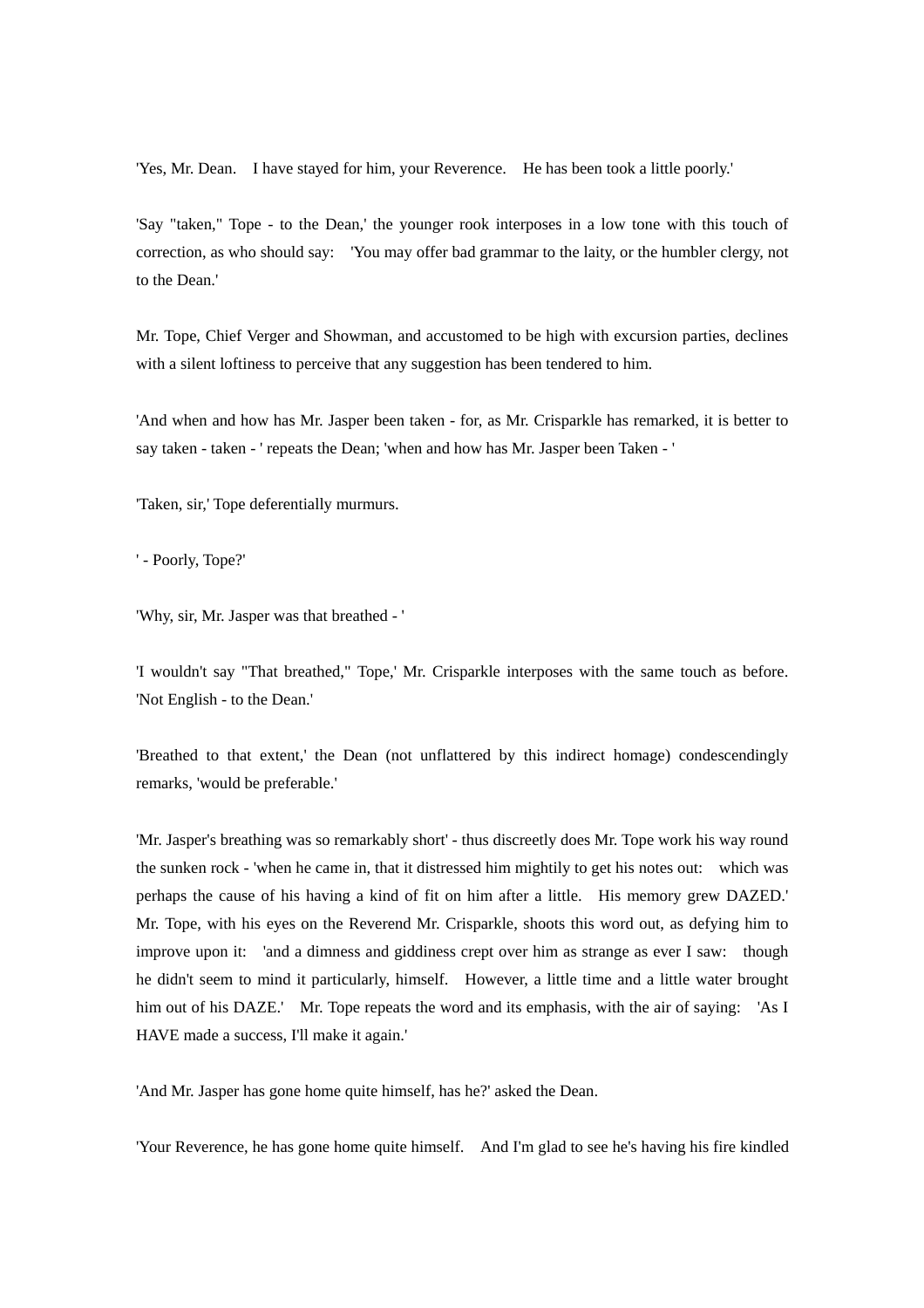up, for it's chilly after the wet, and the Cathedral had both a damp feel and a damp touch this afternoon, and he was very shivery.'

They all three look towards an old stone gatehouse crossing the Close, with an arched thoroughfare passing beneath it. Through its latticed window, a fire shines out upon the fast-darkening scene, involving in shadow the pendent masses of ivy and creeper covering the building's front. As the deep Cathedral-bell strikes the hour, a ripple of wind goes through these at their distance, like a ripple of the solemn sound that hums through tomb and tower, broken niche and defaced statue, in the pile close at hand.

'Is Mr. Jasper's nephew with him?' the Dean asks.

'No, sir,' replied the Verger, 'but expected. There's his own solitary shadow betwixt his two windows - the one looking this way, and the one looking down into the High Street - drawing his own curtains now.'

'Well, well,' says the Dean, with a sprightly air of breaking up the little conference, 'I hope Mr. Jasper's heart may not be too much set upon his nephew. Our affections, however laudable, in this transitory world, should never master us; we should guide them, guide them. I find I am not disagreeably reminded of my dinner, by hearing my dinner-bell. Perhaps, Mr. Crisparkle, you will, before going home, look in on Jasper?'

'Certainly, Mr. Dean. And tell him that you had the kindness to desire to know how he was?'

'Ay; do so, do so. Certainly. Wished to know how he was. By all means. Wished to know how he was.'

With a pleasant air of patronage, the Dean as nearly cocks his quaint hat as a Dean in good spirits may, and directs his comely gaiters towards the ruddy dining-room of the snug old red-brick house where he is at present, 'in residence' with Mrs. Dean and Miss Dean.

Mr. Crisparkle, Minor Canon, fair and rosy, and perpetually pitching himself head-foremost into all the deep running water in the surrounding country; Mr. Crisparkle, Minor Canon, early riser, musical, classical, cheerful, kind, good-natured, social, contented, and boy-like; Mr. Crisparkle, Minor Canon and good man, lately 'Coach' upon the chief Pagan high roads, but since promoted by a patron (grateful for a well-taught son) to his present Christian beat; betakes himself to the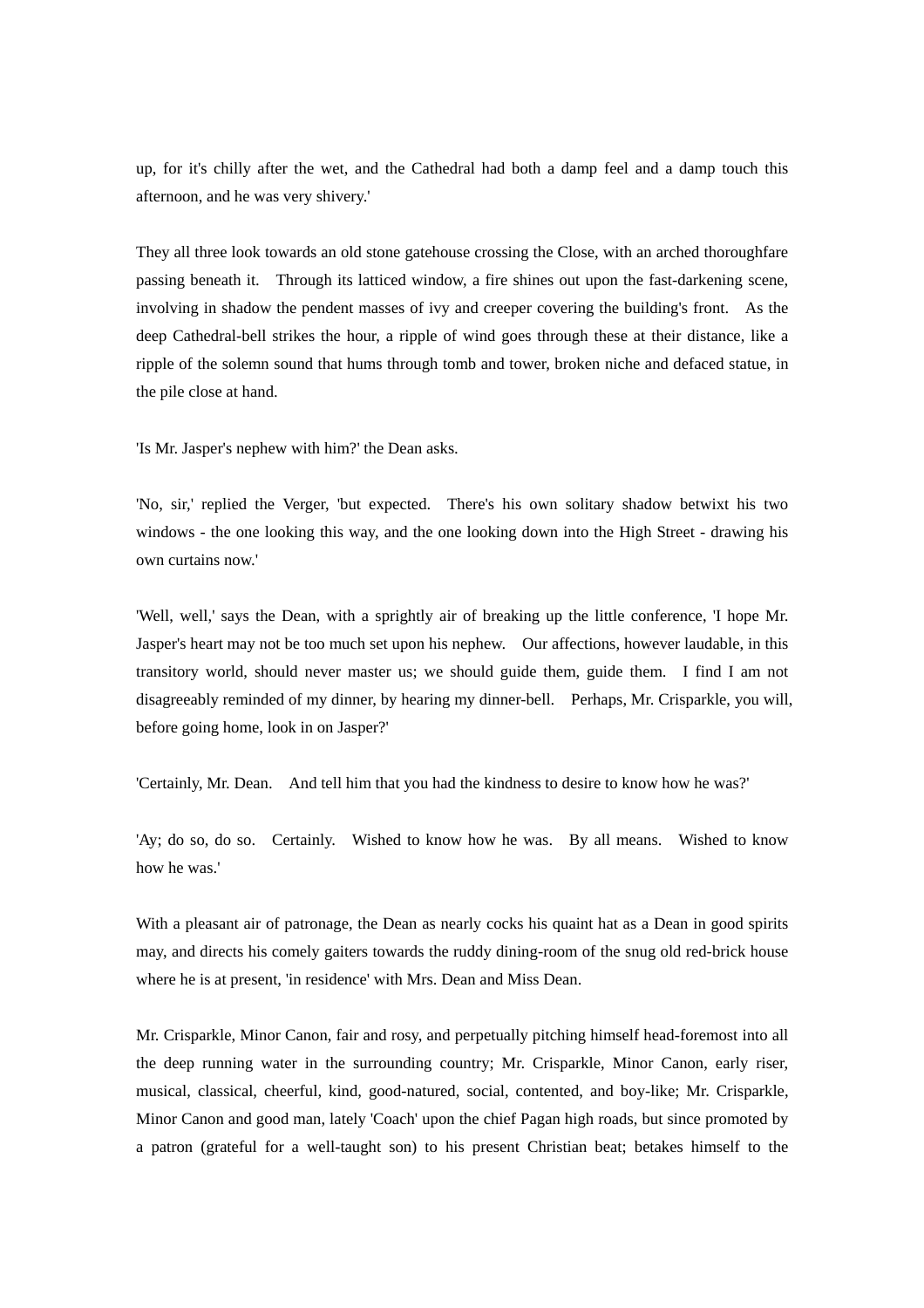gatehouse, on his way home to his early tea.

'Sorry to hear from Tope that you have not been well, Jasper.'

'O, it was nothing, nothing!'

'You look a little worn.'

'Do I? O, I don't think so. What is better, I don't feel so. Tope has made too much of it, I suspect. It's his trade to make the most of everything appertaining to the Cathedral, you know.'

'I may tell the Dean - I call expressly from the Dean - that you are all right again?'

The reply, with a slight smile, is: 'Certainly; with my respects and thanks to the Dean.'

'I'm glad to hear that you expect young Drood.'

'I expect the dear fellow every moment.'

'Ah! He will do you more good than a doctor, Jasper.'

'More good than a dozen doctors. For I love him dearly, and I don't love doctors, or doctors' stuff.'

Mr. Jasper is a dark man of some six-and-twenty, with thick, lustrous, well-arranged black hair and whiskers. He looks older than he is, as dark men often do. His voice is deep and good, his face and figure are good, his manner is a little sombre. His room is a little sombre, and may have had its influence in forming his manner. It is mostly in shadow. Even when the sun shines brilliantly, it seldom touches the grand piano in the recess, or the folio music-books on the stand, or the book-shelves on the wall, or the unfinished picture of a blooming schoolgirl hanging over the chimneypiece; her flowing brown hair tied with a blue riband, and her beauty remarkable for a quite childish, almost babyish, touch of saucy discontent, comically conscious of itself. (There is not the least artistic merit in this picture, which is a mere daub; but it is clear that the painter has made it humorously - one might almost say, revengefully - like the original.)

'We shall miss you, Jasper, at the "Alternate Musical Wednesdays" to-night; but no doubt you are best at home. Good-night. God bless you! "Tell me, shep-herds, te-e-ell me; tell me-e-e, have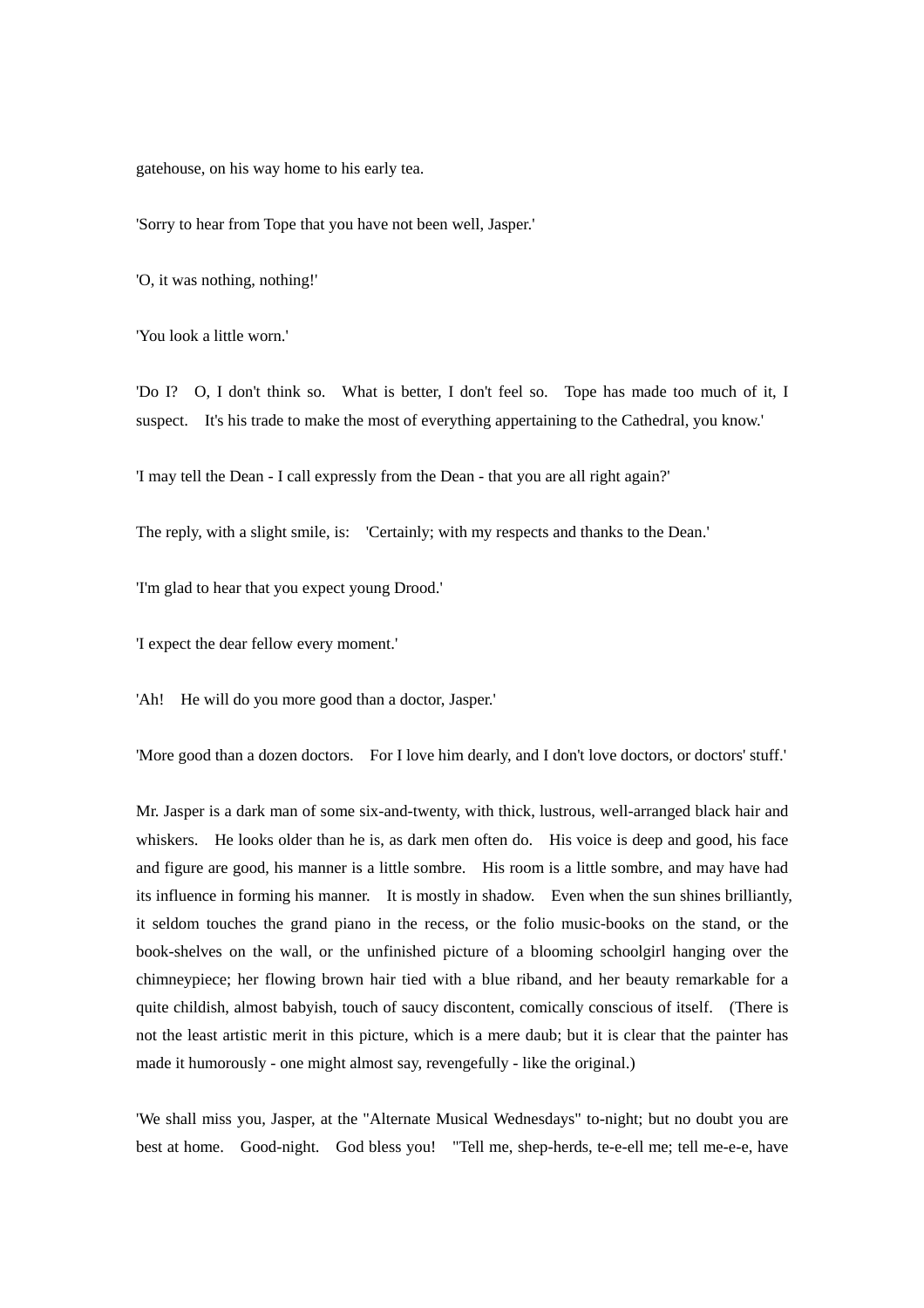you seen (have you seen, have you seen, have you seen) my-y-y Floo-ora-a pass this way!"' Melodiously good Minor Canon the Reverend Septimus Crisparkle thus delivers himself, in musical rhythm, as he withdraws his amiable face from the doorway and conveys it downstairs.

Sounds of recognition and greeting pass between the Reverend Septimus and somebody else, at the stair-foot. Mr. Jasper listens, starts from his chair, and catches a young fellow in his arms, exclaiming:

'My dear Edwin!'

'My dear Jack! So glad to see you!'

'Get off your greatcoat, bright boy, and sit down here in your own corner. Your feet are not wet? Pull your boots off. Do pull your boots off.'

'My dear Jack, I am as dry as a bone. Don't moddley-coddley, there's a good fellow. I like anything better than being moddleycoddleyed.'

With the check upon him of being unsympathetically restrained in a genial outburst of enthusiasm, Mr. Jasper stands still, and looks on intently at the young fellow, divesting himself of his outward coat, hat, gloves, and so forth. Once for all, a look of intentness and intensity - a look of hungry, exacting, watchful, and yet devoted affection - is always, now and ever afterwards, on the Jasper face whenever the Jasper face is addressed in this direction. And whenever it is so addressed, it is never, on this occasion or on any other, dividedly addressed; it is always concentrated.

'Now I am right, and now I'll take my corner, Jack. Any dinner, Jack?'

Mr. Jasper opens a door at the upper end of the room, and discloses a small inner room pleasantly lighted and prepared, wherein a comely dame is in the act of setting dishes on table.

'What a jolly old Jack it is!' cries the young fellow, with a clap of his hands. 'Look here, Jack; tell me; whose birthday is it?'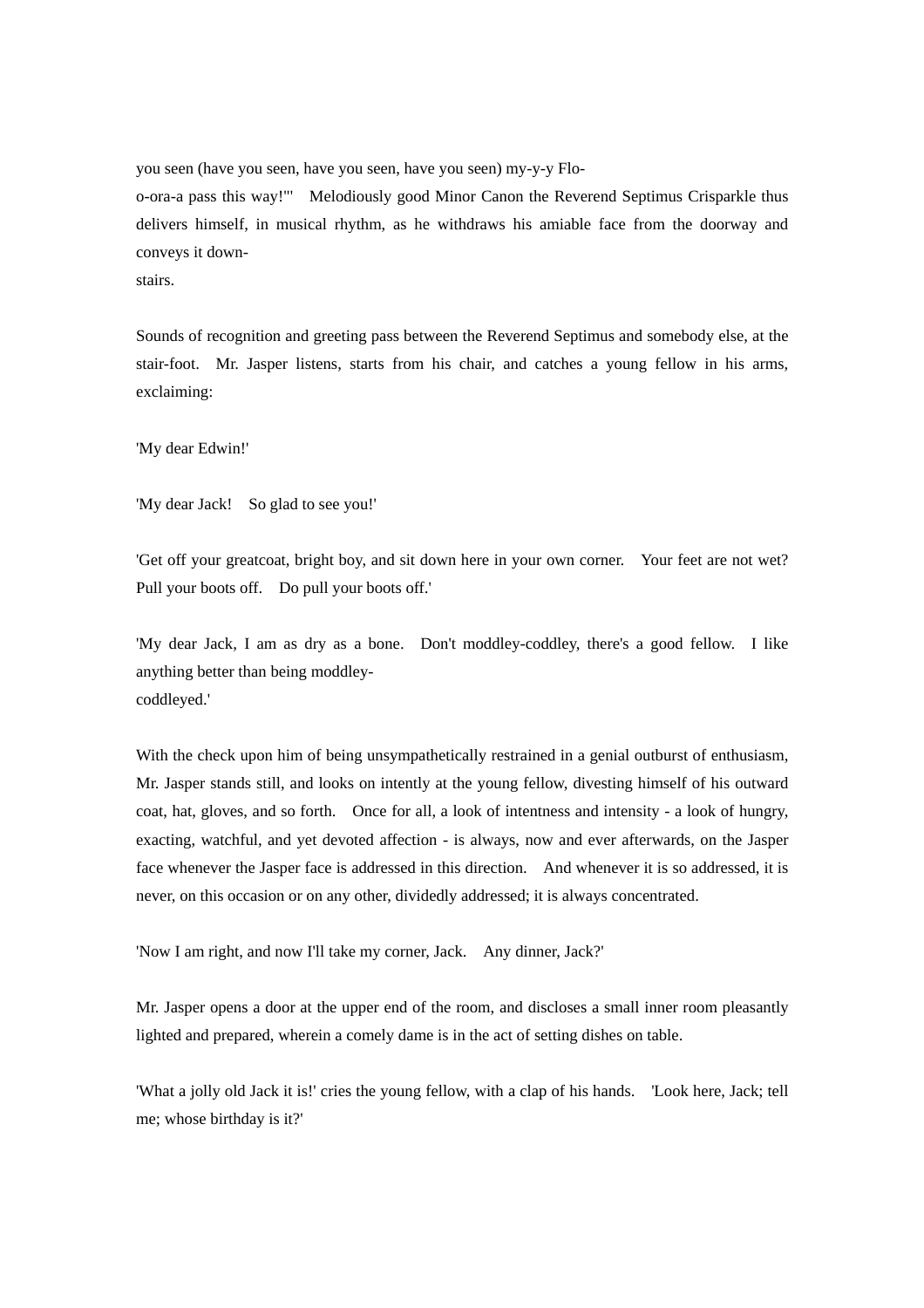'Not yours, I know,' Mr. Jasper answers, pausing to consider.

'Not mine, you know? No; not mine, I know! Pussy's!'

Fixed as the look the young fellow meets, is, there is yet in it some strange power of suddenly including the sketch over the chimneypiece.

'Pussy's, Jack! We must drink Many happy returns to her. Come, uncle; take your dutiful and sharp-set nephew in to dinner.'

As the boy (for he is little more) lays a hand on Jasper's shoulder, Jasper cordially and gaily lays a hand on HIS shoulder, and so Marseillaise-wise they go in to dinner.

'And, Lord! here's Mrs. Tope!' cries the boy. 'Lovelier than ever!'

'Never you mind me, Master Edwin,' retorts the Verger's wife; 'I can take care of myself.'

'You can't. You're much too handsome. Give me a kiss because it's Pussy's birthday.'

'I'd Pussy you, young man, if I was Pussy, as you call her,' Mrs. Tope blushingly retorts, after being saluted. 'Your uncle's too much wrapt up in you, that's where it is. He makes so much of you, that it's my opinion you think you've only to call your Pussys by the dozen, to make 'em come.'

'You forget, Mrs. Tope,' Mr. Jasper interposes, taking his place at the table with a genial smile, 'and so do you, Ned, that Uncle and Nephew are words prohibited here by common consent and express agreement. For what we are going to receive His holy name be praised!'

'Done like the Dean! Witness, Edwin Drood! Please to carve, Jack, for I can't.'

This sally ushers in the dinner. Little to the present purpose, or to any purpose, is said, while it is in course of being disposed of. At length the cloth is drawn, and a dish of walnuts and a decanter of rich-coloured sherry are placed upon the table.

'I say! Tell me, Jack,' the young fellow then flows on: 'do you really and truly feel as if the mention of our relationship divided us at all? I don't.'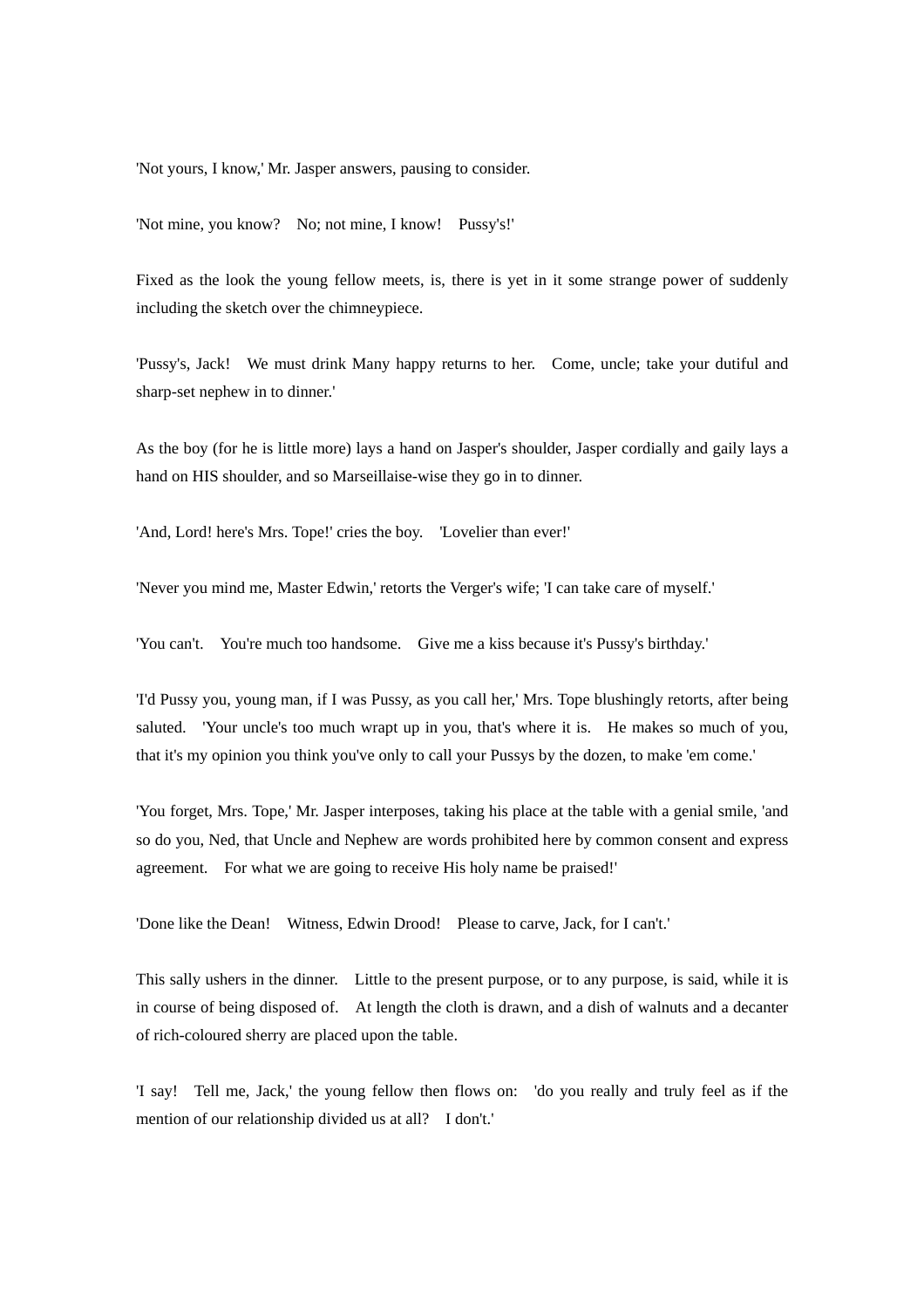'Uncles as a rule, Ned, are so much older than their nephews,' is the reply, 'that I have that feeling instinctively.'

'As a rule! Ah, may-be! But what is a difference in age of halfa-dozen years or so? And some uncles, in large families, are even younger than their nephews. By George, I wish it was the case with us!'

'Why?'

'Because if it was, I'd take the lead with you, Jack, and be as wise as Begone, dull Care! that turned a young man gray, and Begone, dull Care! that turned an old man to clay. - Halloa, Jack! Don't drink.'

'Why not?'

'Asks why not, on Pussy's birthday, and no Happy returns proposed! Pussy, Jack, and many of 'em! Happy returns, I mean.'

Laying an affectionate and laughing touch on the boy's extended hand, as if it were at once his giddy head and his light heart, Mr. Jasper drinks the toast in silence.

'Hip, hip, hip, and nine times nine, and one to finish with, and all that, understood. Hooray, hooray, hooray! - And now, Jack, let's have a little talk about Pussy. Two pairs of nut-crackers? Pass me one, and take the other.' Crack. 'How's Pussy getting on Jack?'

'With her music? Fairly.'

'What a dreadfully conscientious fellow you are, Jack! But I know, Lord bless you! Inattentive, isn't she?'

'She can learn anything, if she will.'

'IF she will! Egad, that's it. But if she won't?'

Crack! - on Mr. Jasper's part.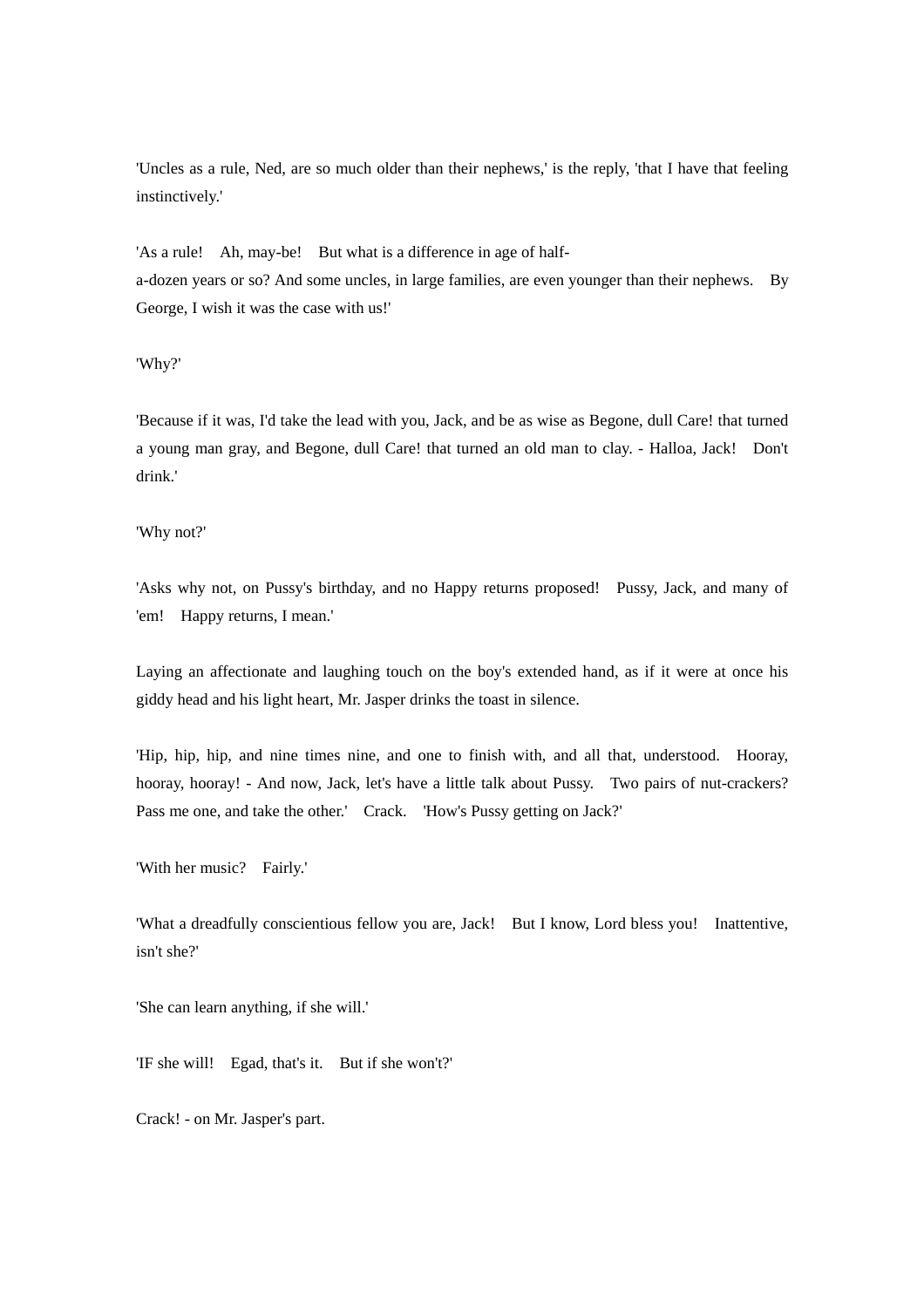'How's she looking, Jack?'

Mr. Jasper's concentrated face again includes the portrait as he returns: 'Very like your sketch indeed.'

'I AM a little proud of it,' says the young fellow, glancing up at the sketch with complacency, and then shutting one eye, and taking a corrected prospect of it over a level bridge of nut-crackers in the air: 'Not badly hit off from memory. But I ought to have caught that expression pretty well, for I have seen it often enough.'

Crack! - on Edwin Drood's part.

Crack! - on Mr. Jasper's part.

'In point of fact,' the former resumes, after some silent dipping among his fragments of walnut with an air of pique, 'I see it whenever I go to see Pussy. If I don't find it on her face, I leave it there. - You know I do, Miss Scornful Pert. Booh!' With a twirl of the nut-crackers at the portrait.

Crack! crack! crack. Slowly, on Mr. Jasper's part.

Crack. Sharply on the part of Edwin Drood.

Silence on both sides.

'Have you lost your tongue, Jack?'

'Have you found yours, Ned?'

'No, but really; - isn't it, you know, after all - '

Mr. Jasper lifts his dark eyebrows inquiringly.

'Isn't it unsatisfactory to be cut off from choice in such a matter? There, Jack! I tell you! If I could choose, I would choose Pussy from all the pretty girls in the world.'

'But you have not got to choose.'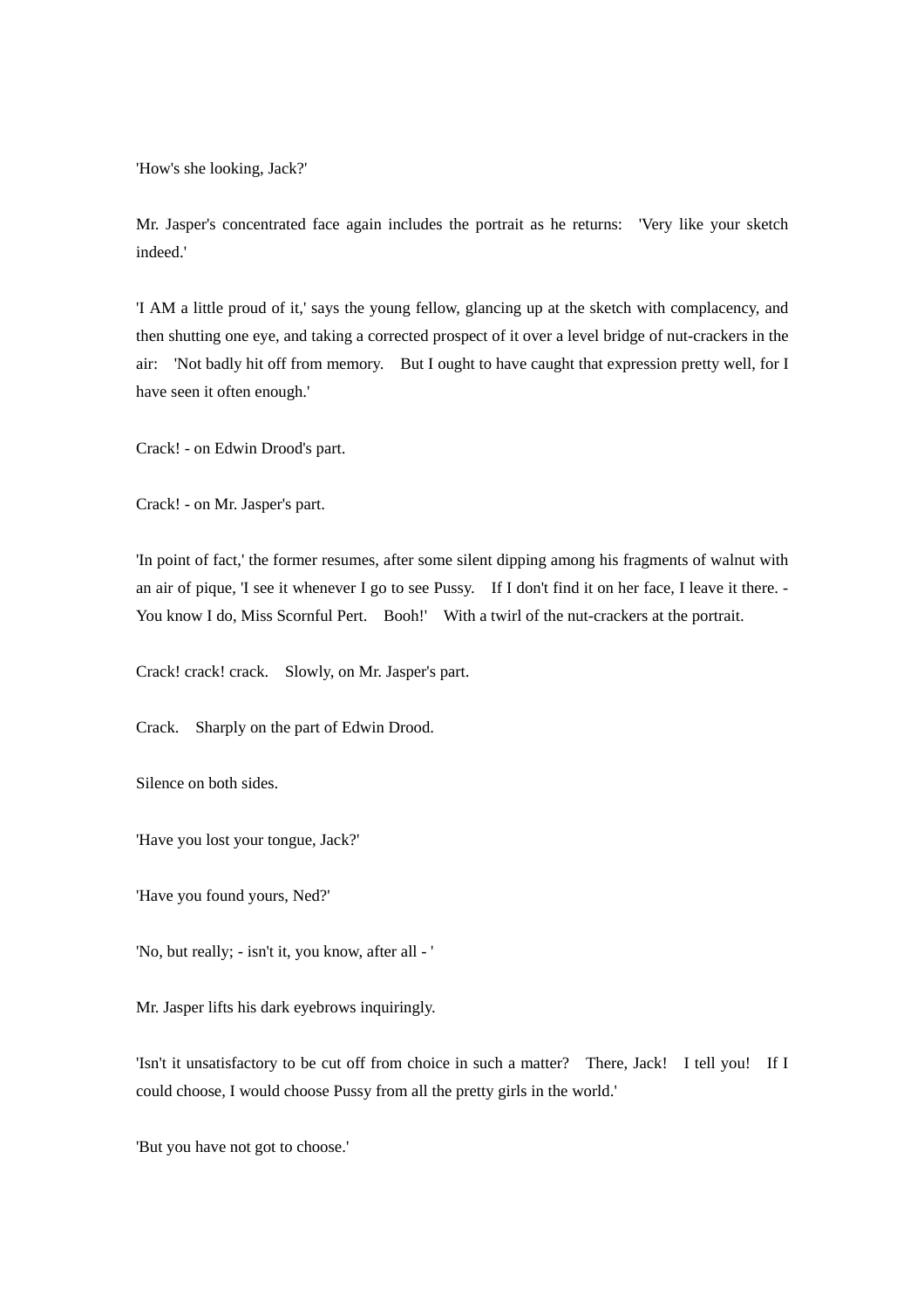'That's what I complain of. My dead and gone father and Pussy's dead and gone father must needs marry us together by anticipation. Why the - Devil, I was going to say, if it had been respectful to their memory - couldn't they leave us alone?'

'Tut, tut, dear boy,' Mr. Jasper remonstrates, in a tone of gentle deprecation.

'Tut, tut? Yes, Jack, it's all very well for YOU. YOU can take it easily. YOUR life is not laid down to scale, and lined and dotted out for you, like a surveyor's plan. YOU have no uncomfortable suspicion that you are forced upon anybody, nor has anybody an uncomfortable suspicion that she is forced upon you, or that you are forced upon her. YOU can choose for yourself. Life, for YOU, is a plum with the natural bloom on; it hasn't been over-carefully wiped off for YOU - '

'Don't stop, dear fellow. Go on.'

'Can I anyhow have hurt your feelings, Jack?'

'How can you have hurt my feelings?'

'Good Heaven, Jack, you look frightfully ill! There's a strange film come over your eyes.'

Mr. Jasper, with a forced smile, stretches out his right hand, as if at once to disarm apprehension and gain time to get better. After a while he says faintly:

'I have been taking opium for a pain - an agony - that sometimes overcomes me. The effects of the medicine steal over me like a blight or a cloud, and pass. You see them in the act of passing; they will be gone directly. Look away from me. They will go all the sooner.'

With a scared face the younger man complies by casting his eyes downward at the ashes on the hearth. Not relaxing his own gaze on the fire, but rather strengthening it with a fierce, firm grip upon his elbow-chair, the elder sits for a few moments rigid, and then, with thick drops standing on his forehead, and a sharp catch of his breath, becomes as he was before. On his so subsiding in his chair, his nephew gently and assiduously tends him while he quite recovers. When Jasper is restored, he lays a tender hand upon his nephew's shoulder, and, in a tone of voice less troubled than the purport of his words - indeed with something of raillery or banter in it - thus addresses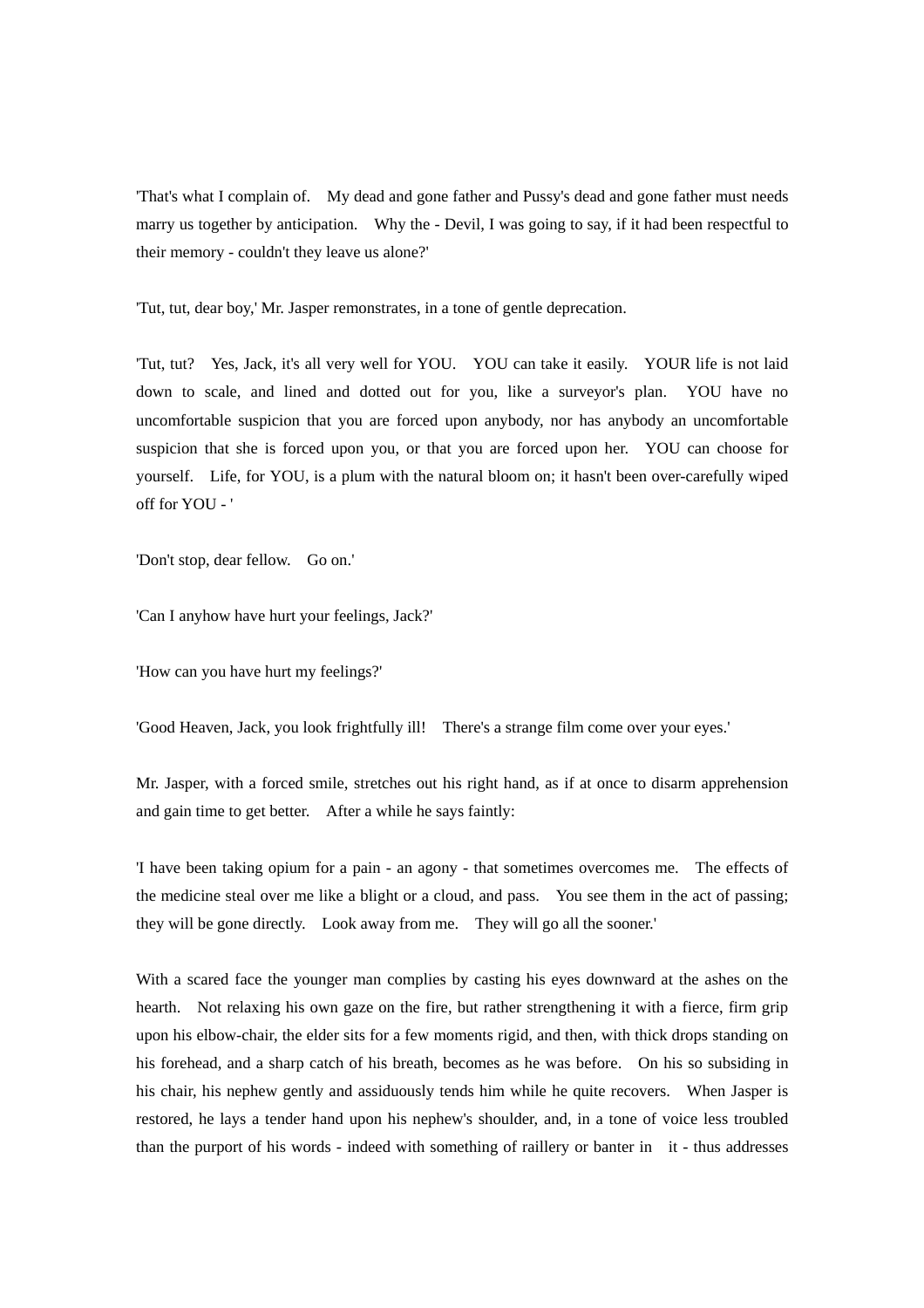him:

'There is said to be a hidden skeleton in every house; but you thought there was none in mine, dear Ned.'

'Upon my life, Jack, I did think so. However, when I come to consider that even in Pussy's house - if she had one - and in mine - if I had one - '

'You were going to say (but that I interrupted you in spite of myself) what a quiet life mine is. No whirl and uproar around me, no distracting commerce or calculation, no risk, no change of place, myself devoted to the art I pursue, my business my pleasure.'

'I really was going to say something of the kind, Jack; but you see, you, speaking of yourself, almost necessarily leave out much that I should have put in. For instance: I should have put in the foreground your being so much respected as Lay Precentor, or Lay Clerk, or whatever you call it, of this Cathedral; your enjoying the reputation of having done such wonders with the choir; your choosing your society, and holding such an independent position in this queer old place; your gift of teaching (why, even Pussy, who don't like being taught, says there never was such a Master as you are!), and your connexion.'

'Yes; I saw what you were tending to. I hate it.'

'Hate it, Jack?' (Much bewildered.)

'I hate it. The cramped monotony of my existence grinds me away by the grain. How does our service sound to you?'

'Beautiful! Quite celestial!'

'It often sounds to me quite devilish. I am so weary of it. The echoes of my own voice among the arches seem to mock me with my daily drudging round. No wretched monk who droned his life away in that gloomy place, before me, can have been more tired of it than I am. He could take for relief (and did take) to carving demons out of the stalls and seats and desks. What shall I do? Must I take to carving them out of my heart?'

'I thought you had so exactly found your niche in life, Jack,' Edwin Drood returns, astonished,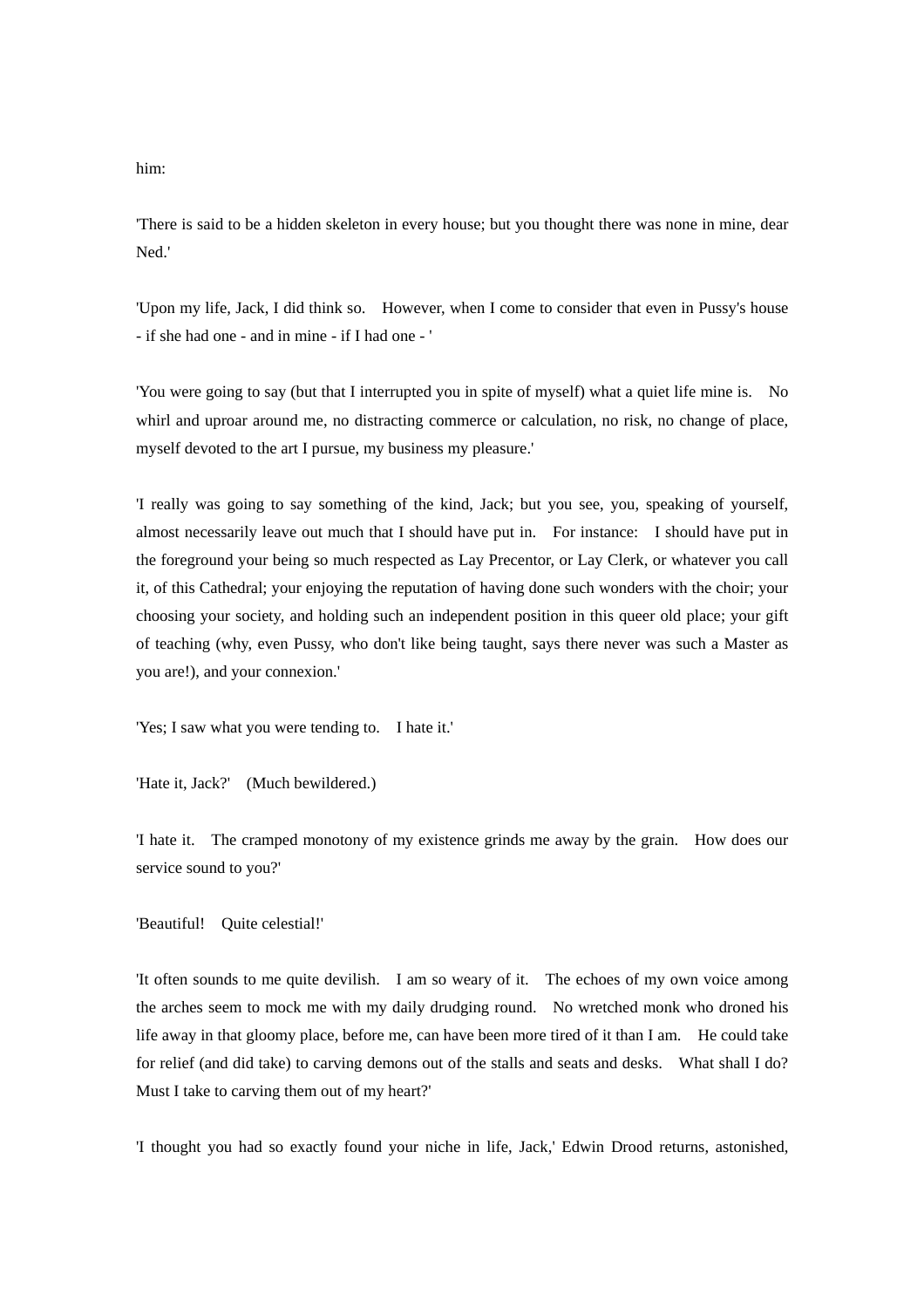bending forward in his chair to lay a sympathetic hand on Jasper's knee, and looking at him with an anxious face.

'I know you thought so. They all think so.'

'Well, I suppose they do,' says Edwin, meditating aloud. 'Pussy thinks so.'

'When did she tell you that?'

'The last time I was here. You remember when. Three months ago.'

'How did she phrase it?'

'O, she only said that she had become your pupil, and that you were made for your vocation.'

The younger man glances at the portrait. The elder sees it in him.

'Anyhow, my dear Ned,' Jasper resumes, as he shakes his head with a grave cheerfulness, 'I must subdue myself to my vocation: which is much the same thing outwardly. It's too late to find another now. This is a confidence between us.'

'It shall be sacredly preserved, Jack.'

'I have reposed it in you, because - '

'I feel it, I assure you. Because we are fast friends, and because you love and trust me, as I love and trust you. Both hands, Jack.'

As each stands looking into the other's eyes, and as the uncle holds the nephew's hands, the uncle thus proceeds:

'You know now, don't you, that even a poor monotonous chorister and grinder of music - in his niche - may be troubled with some stray sort of ambition, aspiration, restlessness, dissatisfaction, what shall we call it?'

'Yes, dear Jack.'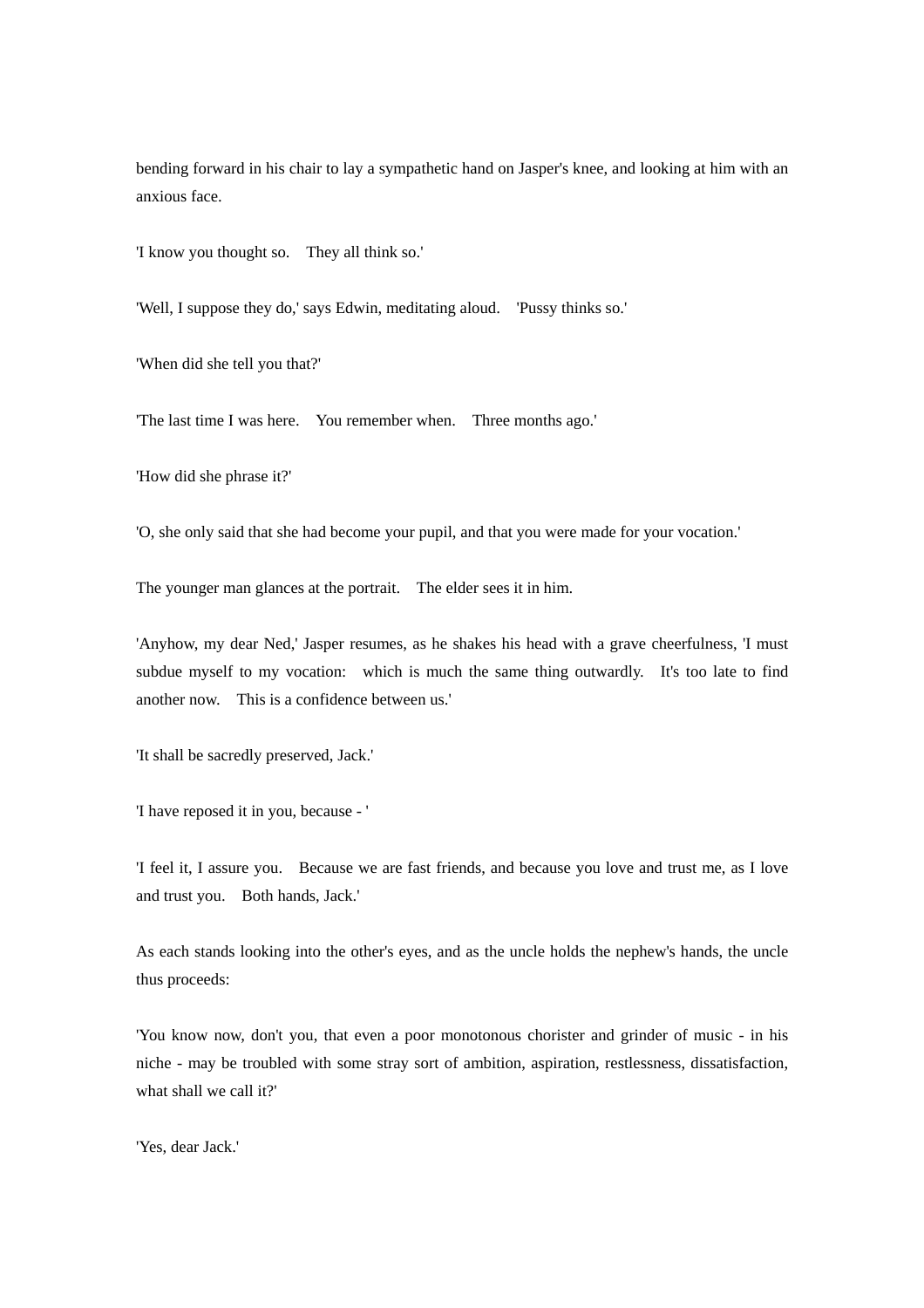'And you will remember?'

'My dear Jack, I only ask you, am I likely to forget what you have said with so much feeling?'

'Take it as a warning, then.'

In the act of having his hands released, and of moving a step back, Edwin pauses for an instant to consider the application of these last words. The instant over, he says, sensibly touched:

'I am afraid I am but a shallow, surface kind of fellow, Jack, and that my headpiece is none of the best. But I needn't say I am young; and perhaps I shall not grow worse as I grow older. At all events, I hope I have something impressible within me, which feels - deeply feels - the disinterestedness of your painfully laying your inner self bare, as a warning to me.'

Mr. Jasper's steadiness of face and figure becomes so marvellous that his breathing seems to have stopped.

'I couldn't fail to notice, Jack, that it cost you a great effort, and that you were very much moved, and very unlike your usual self. Of course I knew that you were extremely fond of me, but I really was not prepared for your, as I may say, sacrificing yourself to me in that way.'

Mr. Jasper, becoming a breathing man again without the smallest stage of transition between the two extreme states, lifts his shoulders, laughs, and waves his right arm.

'No; don't put the sentiment away, Jack; please don't; for I am very much in earnest. I have no doubt that that unhealthy state of mind which you have so powerfully described is attended with some real suffering, and is hard to bear. But let me reassure you, Jack, as to the chances of its overcoming me. I don't think I am in the way of it. In some few months less than another year, you know, I shall carry Pussy off from school as Mrs. Edwin Drood. I shall then go engineering into the East, and Pussy with me. And although we have our little tiffs now, arising out of a certain unavoidable flatness that attends our love-making, owing to its end being all settled beforehand, still I have no doubt of our getting on capitally then, when it's done and can't be helped. In short, Jack, to go back to the old song I was freely quoting at dinner (and who knows old songs better than you?), my wife shall dance, and I will sing, so merrily pass the day. Of Pussy's being beautiful there cannot be a doubt; - and when you are good besides, Little Miss Impudence,' once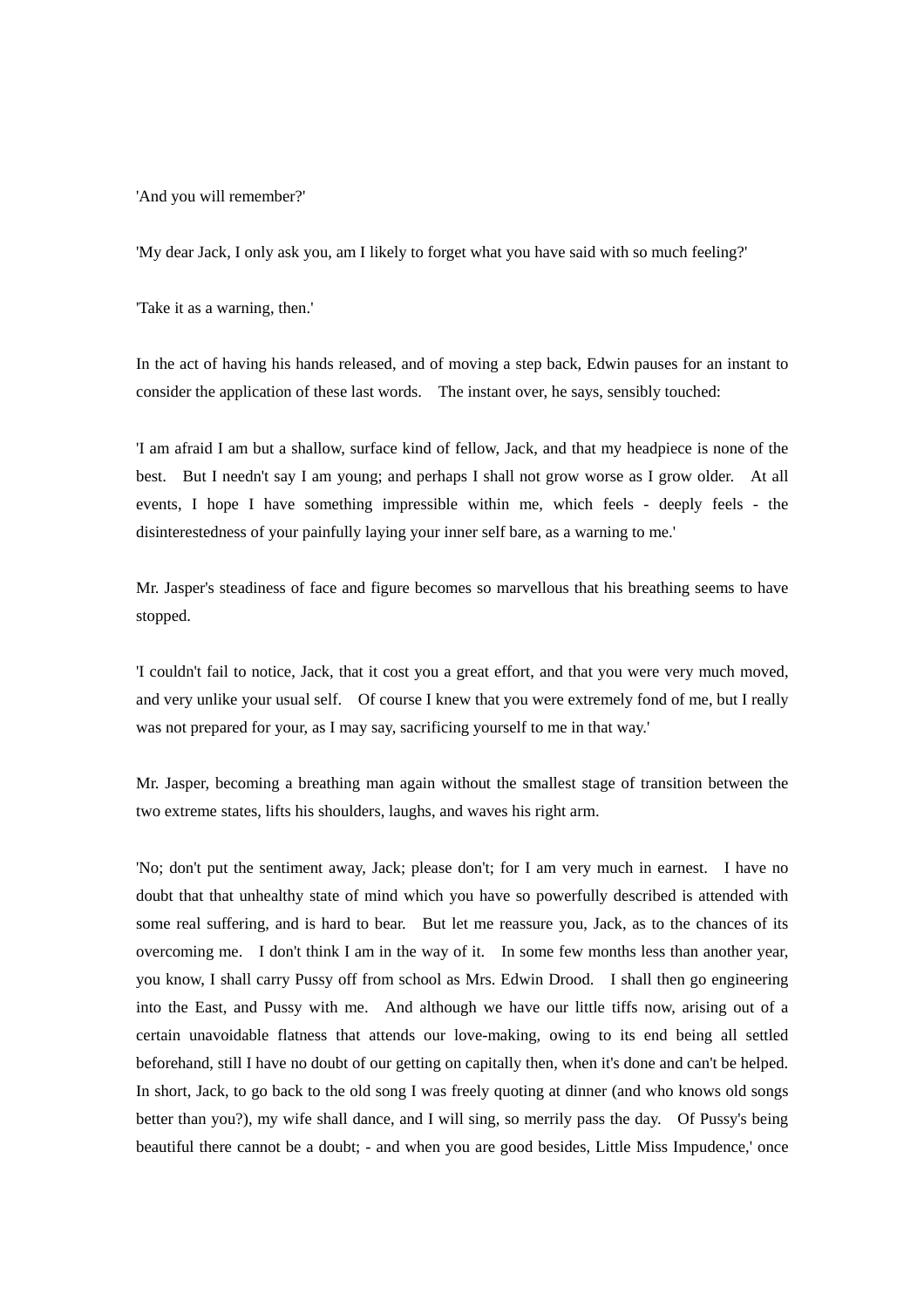more apostrophising the portrait, 'I'll burn your comic likeness, and paint your music-master another.'

Mr. Jasper, with his hand to his chin, and with an expression of musing benevolence on his face, has attentively watched every animated look and gesture attending the delivery of these words. He remains in that attitude after they, are spoken, as if in a kind of fascination attendant on his strong interest in the youthful spirit that he loves so well. Then he says with a quiet smile:

'You won't be warned, then?'

'No, Jack.'

'You can't be warned, then?'

'No, Jack, not by you. Besides that I don't really consider myself in danger, I don't like your putting yourself in that position.'

'Shall we go and walk in the churchyard?'

'By all means. You won't mind my slipping out of it for half a moment to the Nuns' House, and leaving a parcel there? Only gloves for Pussy; as many pairs of gloves as she is years old to-day. Rather poetical, Jack?'

Mr. Jasper, still in the same attitude, murmurs: '"Nothing half so sweet in life," Ned!'

'Here's the parcel in my greatcoat-pocket. They must be presented to-night, or the poetry is gone. It's against regulations for me to call at night, but not to leave a packet. I am ready, Jack!'

Mr. Jasper dissolves his attitude, and they go out together.

CHAPTER III - THE NUNS' HOUSE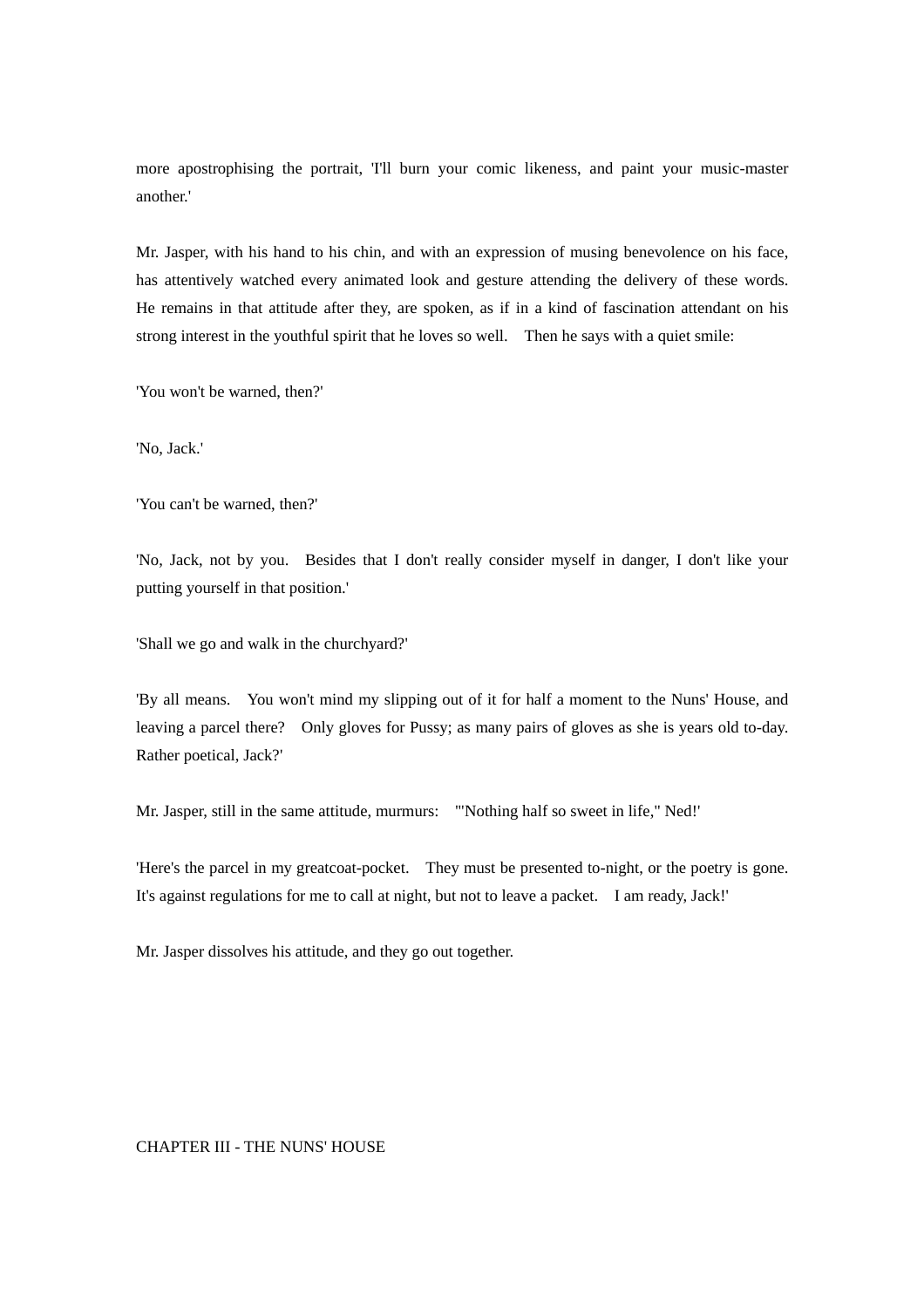FOR sufficient reasons, which this narrative will itself unfold as it advances, a fictitious name must be bestowed upon the old Cathedral town. Let it stand in these pages as Cloisterham. It was once possibly known to the Druids by another name, and certainly to the Romans by another, and to the Saxons by another, and to the Normans by another; and a name more or less in the course of many centuries can be of little moment to its dusty chronicles.

An ancient city, Cloisterham, and no meet dwelling-place for any one with hankerings after the noisy world. A monotonous, silent city, deriving an earthy flavour throughout from its Cathedral crypt, and so abounding in vestiges of monastic graves, that the Cloisterham children grow small salad in the dust of abbots and abbesses, and make dirt-pies of nuns and friars; while every ploughman in its outlying fields renders to once puissant Lord Treasurers, Archbishops, Bishops, and such-like, the attention which the Ogre in the story-book desired to render to his unbidden visitor, and grinds their bones to make his bread.

A drowsy city, Cloisterham, whose inhabitants seem to suppose, with an inconsistency more strange than rare, that all its changes lie behind it, and that there are no more to come. A queer moral to derive from antiquity, yet older than any traceable antiquity. So silent are the streets of Cloisterham (though prone to echo on the smallest provocation), that of a summer-day the sunblinds of its shops scarce dare to flap in the south wind; while the sun-browned tramps, who pass along and stare, quicken their limp a little, that they may the sooner get beyond the confines of its oppressive respectability. This is a feat not difficult of achievement, seeing that the streets of Cloisterham city are little more than one narrow street by which you get into it and get out of it: the rest being mostly disappointing yards with pumps in them and no thoroughfare - exception made of the Cathedral-close, and a paved Quaker settlement, in colour and general confirmation very like a Quakeress's bonnet, up in a shady corner.

In a word, a city of another and a bygone time is Cloisterham, with its hoarse Cathedral-bell, its hoarse rooks hovering about the Cathedral tower, its hoarser and less distinct rooks in the stalls far beneath. Fragments of old wall, saint's chapel, chapter-house, convent and monastery, have got incongruously or obstructively built into many of its houses and gardens, much as kindred jumbled notions have become incorporated into many of its citizens' minds. All things in it are of the past. Even its single pawnbroker takes in no pledges, nor has he for a long time, but offers vainly an unredeemed stock for sale, of which the costlier articles are dim and pale old watches apparently in a slow perspiration, tarnished sugar-tongs with ineffectual legs, and odd volumes of dismal books. The most abundant and the most agreeable evidences of progressing life in Cloisterham are the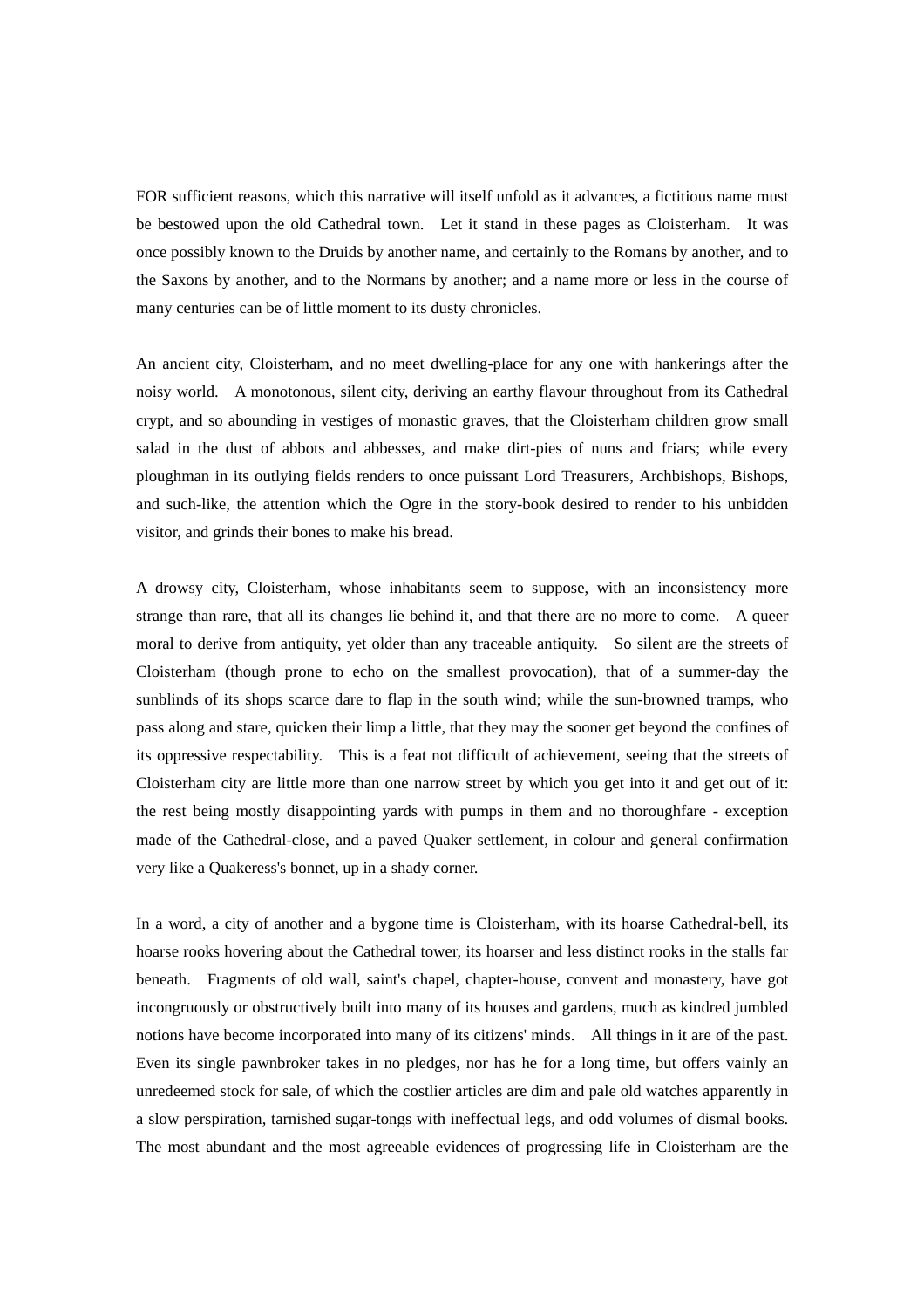evidences of vegetable life in many gardens; even its drooping and despondent little theatre has its poor strip of garden, receiving the foul fiend, when he ducks from its stage into the infernal regions, among scarlet-beans or oyster-

shells, according to the season of the year.

In the midst of Cloisterham stands the Nuns' House: a venerable brick edifice, whose present appellation is doubtless derived from the legend of its conventual uses. On the trim gate enclosing its old courtyard is a resplendent brass plate flashing forth the legend: 'Seminary for Young Ladies. Miss Twinkleton.' The house-

front is so old and worn, and the brass plate is so shining and staring, that the general result has reminded imaginative strangers of a battered old beau with a large modern eye-glass stuck in his blind eye.

Whether the nuns of yore, being of a submissive rather than a stiff-necked generation, habitually bent their contemplative heads to avoid collision with the beams in the low ceilings of the many chambers of their House; whether they sat in its long low windows telling their beads for their mortification, instead of making necklaces of them for their adornment; whether they were ever walled up alive in odd angles and jutting gables of the building for having some ineradicable leaven of busy mother Nature in them which has kept the fermenting world alive ever since; these may be matters of interest to its haunting ghosts (if any), but constitute no item in Miss Twinkleton's half-yearly accounts. They are neither of Miss Twinkleton's inclusive regulars, nor of her extras. The lady who undertakes the poetical department of the establishment at so much (or so little) a quarter has no pieces in her list of recitals bearing on such unprofitable questions.

As, in some cases of drunkenness, and in others of animal magnetism, there are two states of consciousness which never clash, but each of which pursues its separate course as though it were continuous instead of broken (thus, if I hide my watch when I am drunk, I must be drunk again before I can remember where), so Miss Twinkleton has two distinct and separate phases of being. Every night, the moment the young ladies have retired to rest, does Miss Twinkleton smarten up her curls a little, brighten up her eyes a little, and become a sprightlier Miss Twinkleton than the young ladies have ever seen. Every night, at the same hour, does Miss Twinkleton resume the topics of the previous night, comprehending the tenderer scandal of Cloisterham, of which she has no knowledge whatever by day, and references to a certain season at Tunbridge Wells (airily called by Miss Twinkleton in this state of her existence 'The Wells'), notably the season wherein a certain finished gentleman (compassionately called by Miss Twinkleton, in this stage of her existence, 'Foolish Mr. Porters') revealed a homage of the heart, whereof Miss Twinkleton, in her scholastic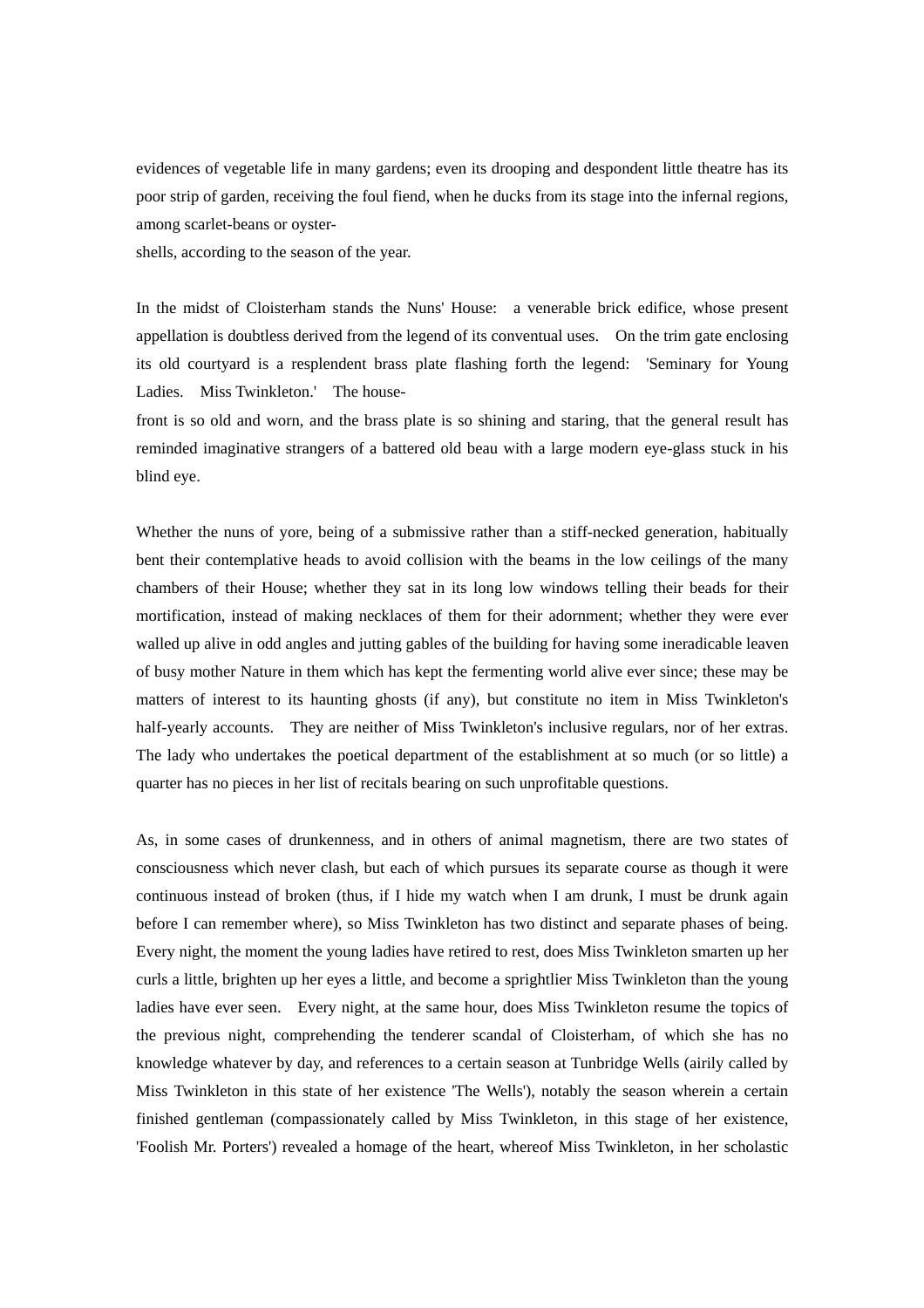state of existence, is as ignorant as a granite pillar. Miss Twinkleton's companion in both states of existence, and equally adaptable to either, is one Mrs. Tisher: a deferential widow with a weak back, a chronic sigh, and a suppressed voice, who looks after the young ladies' wardrobes, and leads them to infer that she has seen better days. Perhaps this is the reason why it is an article of faith with the servants, handed down from race to race, that the departed Tisher was a hairdresser.

The pet pupil of the Nuns' House is Miss Rosa Bud, of course called Rosebud; wonderfully pretty, wonderfully childish, wonderfully whimsical. An awkward interest (awkward because romantic) attaches to Miss Bud in the minds of the young ladies, on account of its being known to them that a husband has been chosen for her by will and bequest, and that her guardian is bound down to bestow her on that husband when he comes of age. Miss Twinkleton, in her seminarial state of existence, has combated the romantic aspect of this destiny by affecting to shake her head over it behind Miss Bud's dimpled shoulders, and to brood on the unhappy lot of that doomed little victim. But with no better effect - possibly some unfelt touch of foolish Mr. Porters has undermined the endeavour - than to evoke from the young ladies an unanimous bedchamber cry of 'O, what a pretending old thing Miss Twinkleton is, my dear!'

The Nuns' House is never in such a state of flutter as when this allotted husband calls to see little Rosebud. (It is unanimously understood by the young ladies that he is lawfully entitled to this privilege, and that if Miss Twinkleton disputed it, she would be instantly taken up and transported.) When his ring at the gate-

bell is expected, or takes place, every young lady who can, under any pretence, look out of window, looks out of window; while every young lady who is 'practising,' practises out of time; and the French class becomes so demoralised that the mark goes round as briskly as the bottle at a convivial party in the last century.

On the afternoon of the day next after the dinner of two at the gatehouse, the bell is rung with the usual fluttering results.

'Mr. Edwin Drood to see Miss Rosa.'

This is the announcement of the parlour-maid in chief. Miss Twinkleton, with an exemplary air of melancholy on her, turns to the sacrifice, and says, 'You may go down, my dear.' Miss Bud goes down, followed by all eyes.

Mr. Edwin Drood is waiting in Miss Twinkleton's own parlour: a dainty room, with nothing more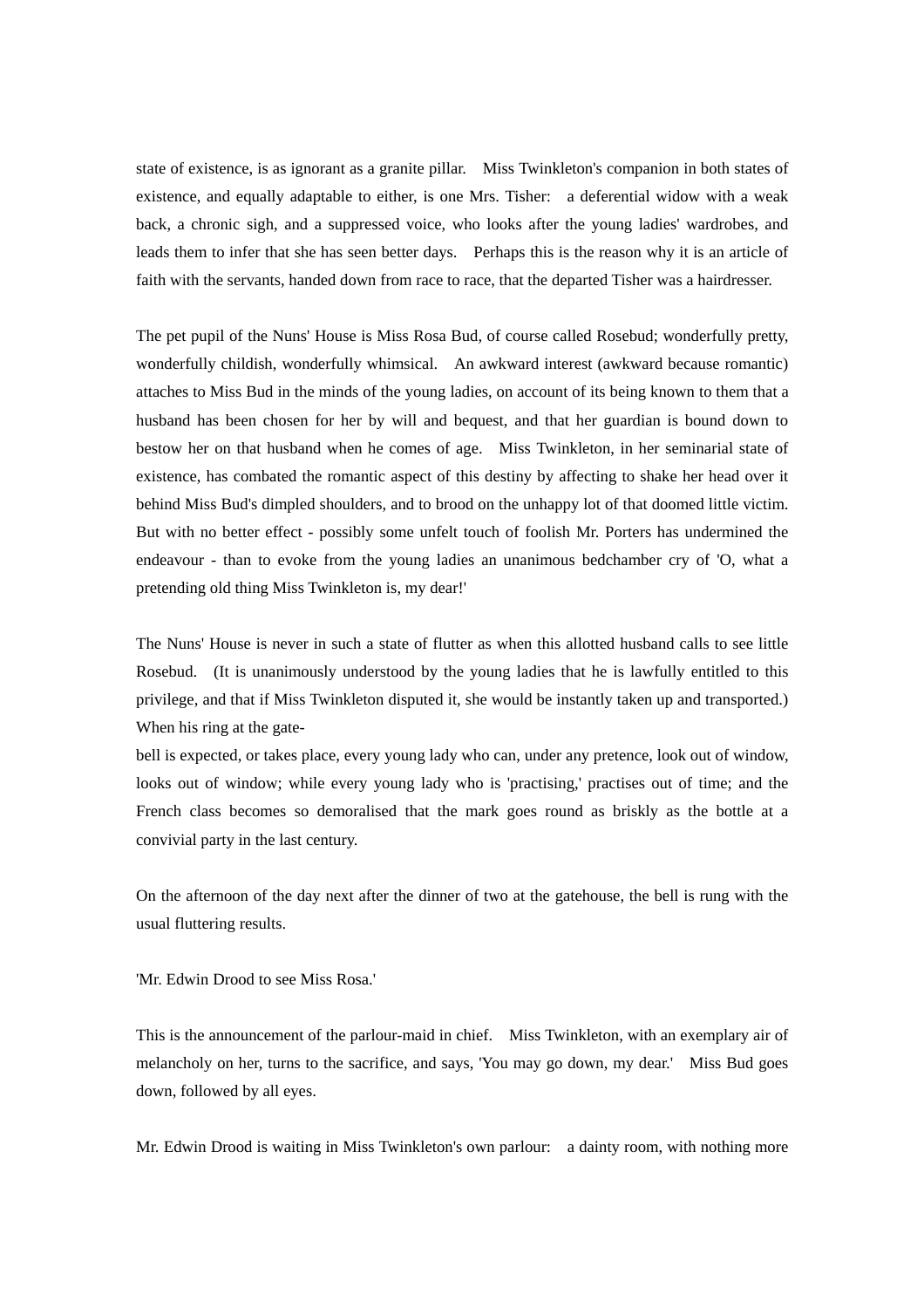directly scholastic in it than a terrestrial and a celestial globe. These expressive machines imply (to parents and guardians) that even when Miss Twinkleton retires into the bosom of privacy, duty may at any moment compel her to become a sort of Wandering Jewess, scouring the earth and soaring through the skies in search of knowledge for her pupils.

The last new maid, who has never seen the young gentleman Miss Rosa is engaged to, and who is making his acquaintance between the hinges of the open door, left open for the purpose, stumbles guiltily down the kitchen stairs, as a charming little apparition, with its face concealed by a little silk apron thrown over its head, glides into the parlour.

'O! IT IS so ridiculous!' says the apparition, stopping and shrinking. 'Don't, Eddy!'

'Don't what, Rosa?'

'Don't come any nearer, please. It IS so absurd.'

'What is absurd, Rosa?'

'The whole thing is. It IS so absurd to be an engaged orphan and it IS so absurd to have the girls and the servants scuttling about after one, like mice in the wainscot; and it IS so absurd to be called upon!'

The apparition appears to have a thumb in the corner of its mouth while making this complaint.

'You give me an affectionate reception, Pussy, I must say.'

'Well, I will in a minute, Eddy, but I can't just yet. How are you?' (very shortly.)

'I am unable to reply that I am much the better for seeing you, Pussy, inasmuch as I see nothing of you.'

This second remonstrance brings a dark, bright, pouting eye out from a corner of the apron; but it swiftly becomes invisible again, as the apparition exclaims: 'O good gracious! you have had half your hair cut off!'

'I should have done better to have had my head cut off, I think,' says Edwin, rumpling the hair in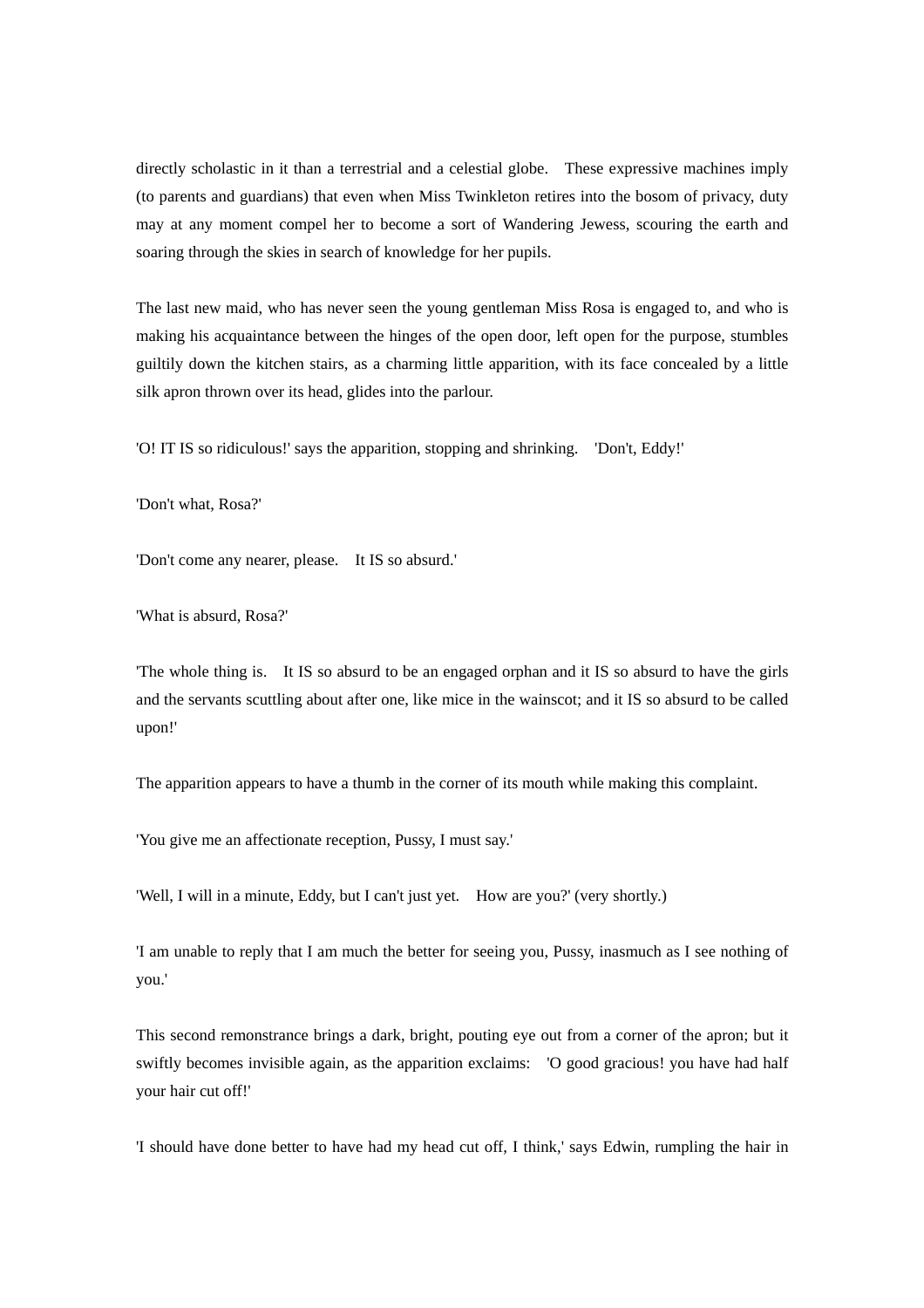question, with a fierce glance at the looking-glass, and giving an impatient stamp. 'Shall I go?'

'No; you needn't go just yet, Eddy. The girls would all be asking questions why you went.'

'Once for all, Rosa, will you uncover that ridiculous little head of yours and give me a welcome?'

The apron is pulled off the childish head, as its wearer replies: 'You're very welcome, Eddy. There! I'm sure that's nice. Shake hands. No, I can't kiss you, because I've got an acidulated drop in my mouth.'

'Are you at all glad to see me, Pussy?'

'O, yes, I'm dreadfully glad. - Go and sit down. - Miss Twinkleton.'

It is the custom of that excellent lady when these visits occur, to appear every three minutes, either in her own person or in that of Mrs. Tisher, and lay an offering on the shrine of Propriety by affecting to look for some desiderated article. On the present occasion Miss Twinkleton, gracefully gliding in and out, says in passing: 'How do you do, Mr. Drood? Very glad indeed to have the pleasure. Pray excuse me. Tweezers. Thank you!'

'I got the gloves last evening, Eddy, and I like them very much. They are beauties.'

'Well, that's something,' the affianced replies, half grumbling. 'The smallest encouragement thankfully received. And how did you pass your birthday, Pussy?'

'Delightfully! Everybody gave me a present. And we had a feast. And we had a ball at night.'

'A feast and a ball, eh? These occasions seem to go off tolerably well without me, Pussy.'

'De-lightfully!' cries Rosa, in a quite spontaneous manner, and without the least pretence of reserve.

'Hah! And what was the feast?'

'Tarts, oranges, jellies, and shrimps.'

'Any partners at the ball?'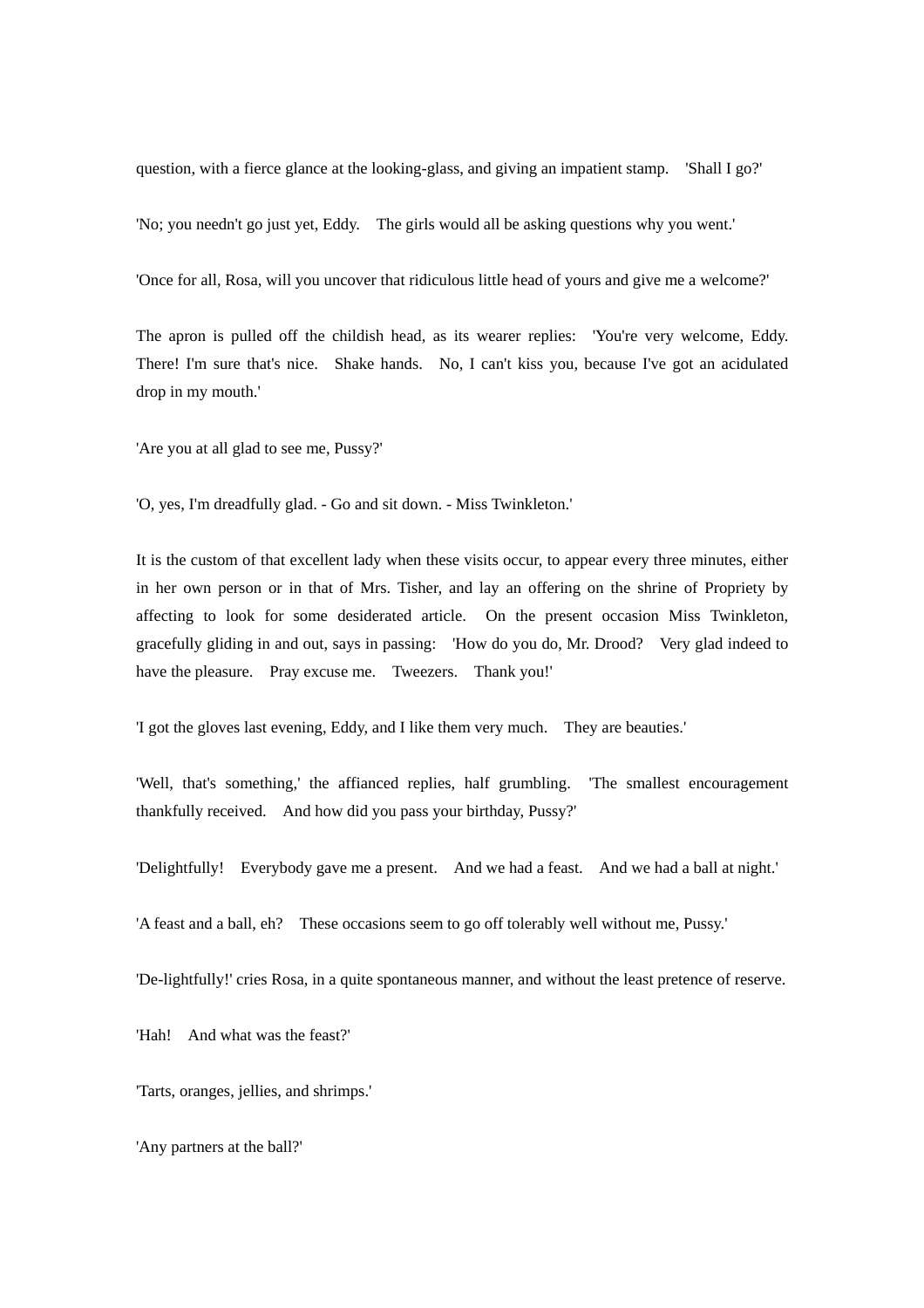'We danced with one another, of course, sir. But some of the girls made game to be their brothers. It WAS so droll!'

'Did anybody make game to be - '

'To be you? O dear yes!' cries Rosa, laughing with great enjoyment. 'That was the first thing done.'

'I hope she did it pretty well,' says Edwin rather doubtfully.

'O, it was excellent! - I wouldn't dance with you, you know.'

Edwin scarcely seems to see the force of this; begs to know if he may take the liberty to ask why?

'Because I was so tired of you,' returns Rosa. But she quickly adds, and pleadingly too, seeing displeasure in his face: 'Dear Eddy, you were just as tired of me, you know.'

'Did I say so, Rosa?'

'Say so! Do you ever say so? No, you only showed it. O, she did it so well!' cries Rosa, in a sudden ecstasy with her counterfeit betrothed.

'It strikes me that she must be a devilish impudent girl,' says Edwin Drood. 'And so, Pussy, you have passed your last birthday in this old house.'

'Ah, yes!' Rosa clasps her hands, looks down with a sigh, and shakes her head.

'You seem to be sorry, Rosa.'

'I am sorry for the poor old place. Somehow, I feel as if it would miss me, when I am gone so far away, so young.'

'Perhaps we had better stop short, Rosa?'

She looks up at him with a swift bright look; next moment shakes her head, sighs, and looks down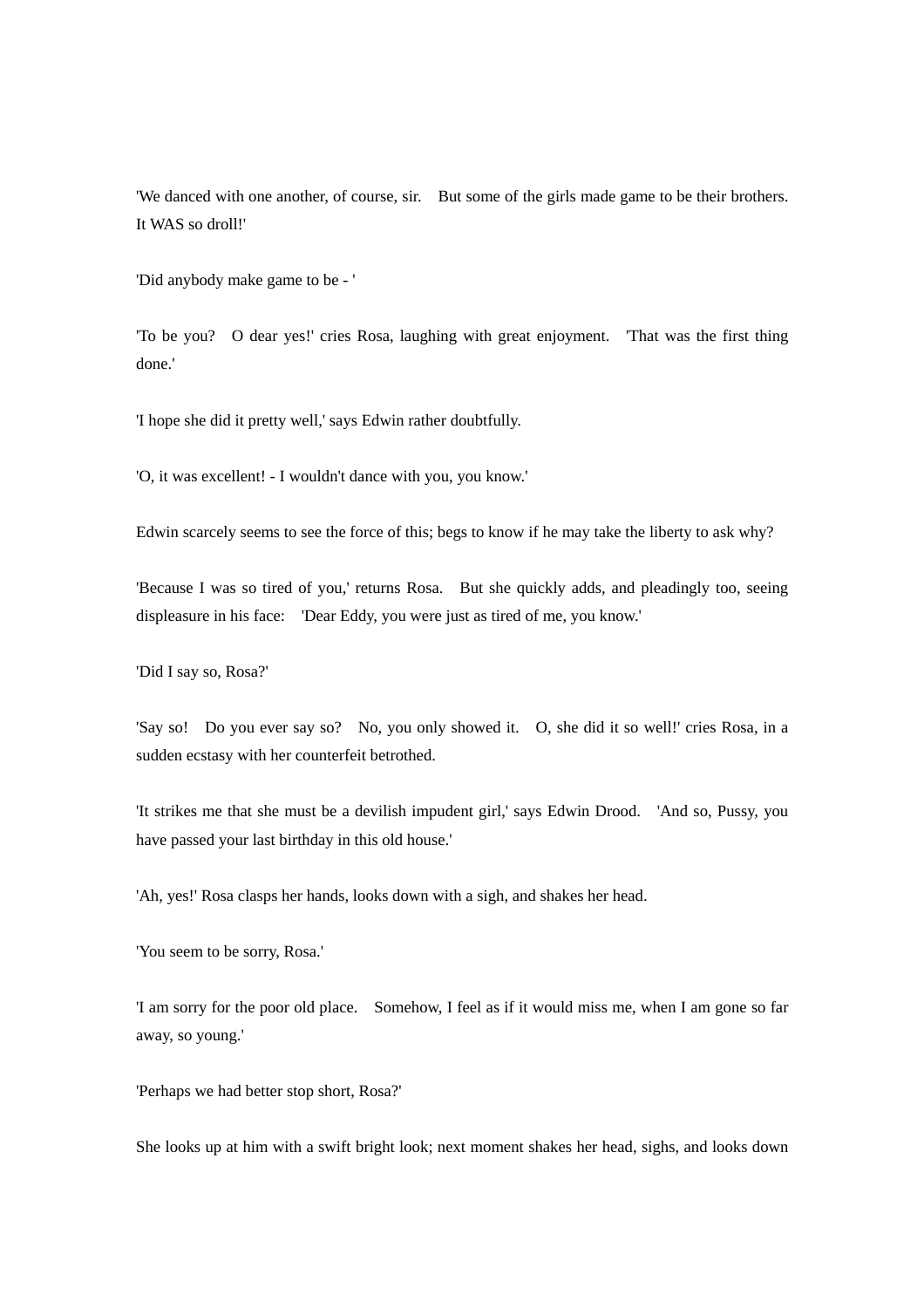again.

'That is to say, is it, Pussy, that we are both resigned?'

She nods her head again, and after a short silence, quaintly bursts out with: 'You know we must be married, and married from here, Eddy, or the poor girls will be so dreadfully disappointed!'

For the moment there is more of compassion, both for her and for himself, in her affianced husband's face, than there is of love. He checks the look, and asks: 'Shall I take you out for a walk, Rosa dear?'

Rosa dear does not seem at all clear on this point, until her face, which has been comically reflective, brightens. 'O, yes, Eddy; let us go for a walk! And I tell you what we'll do. You shall pretend that you are engaged to somebody else, and I'll pretend that I am not engaged to anybody, and then we shan't quarrel.'

'Do you think that will prevent our falling out, Rosa?'

'I know it will. Hush! Pretend to look out of window - Mrs. Tisher!'

Through a fortuitous concourse of accidents, the matronly Tisher heaves in sight, says, in rustling through the room like the legendary ghost of a dowager in silken skirts: 'I hope I see Mr. Drood well; though I needn't ask, if I may judge from his complexion. I trust I disturb no one; but there WAS a paper-knife - O, thank you, I am sure!' and disappears with her prize.

'One other thing you must do, Eddy, to oblige me,' says Rosebud. 'The moment we get into the street, you must put me outside, and keep close to the house yourself - squeeze and graze yourself against it.'

'By all means, Rosa, if you wish it. Might I ask why?'

'O! because I don't want the girls to see you.'

'It's a fine day; but would you like me to carry an umbrella up?'

'Don't be foolish, sir. You haven't got polished leather boots on,' pouting, with one shoulder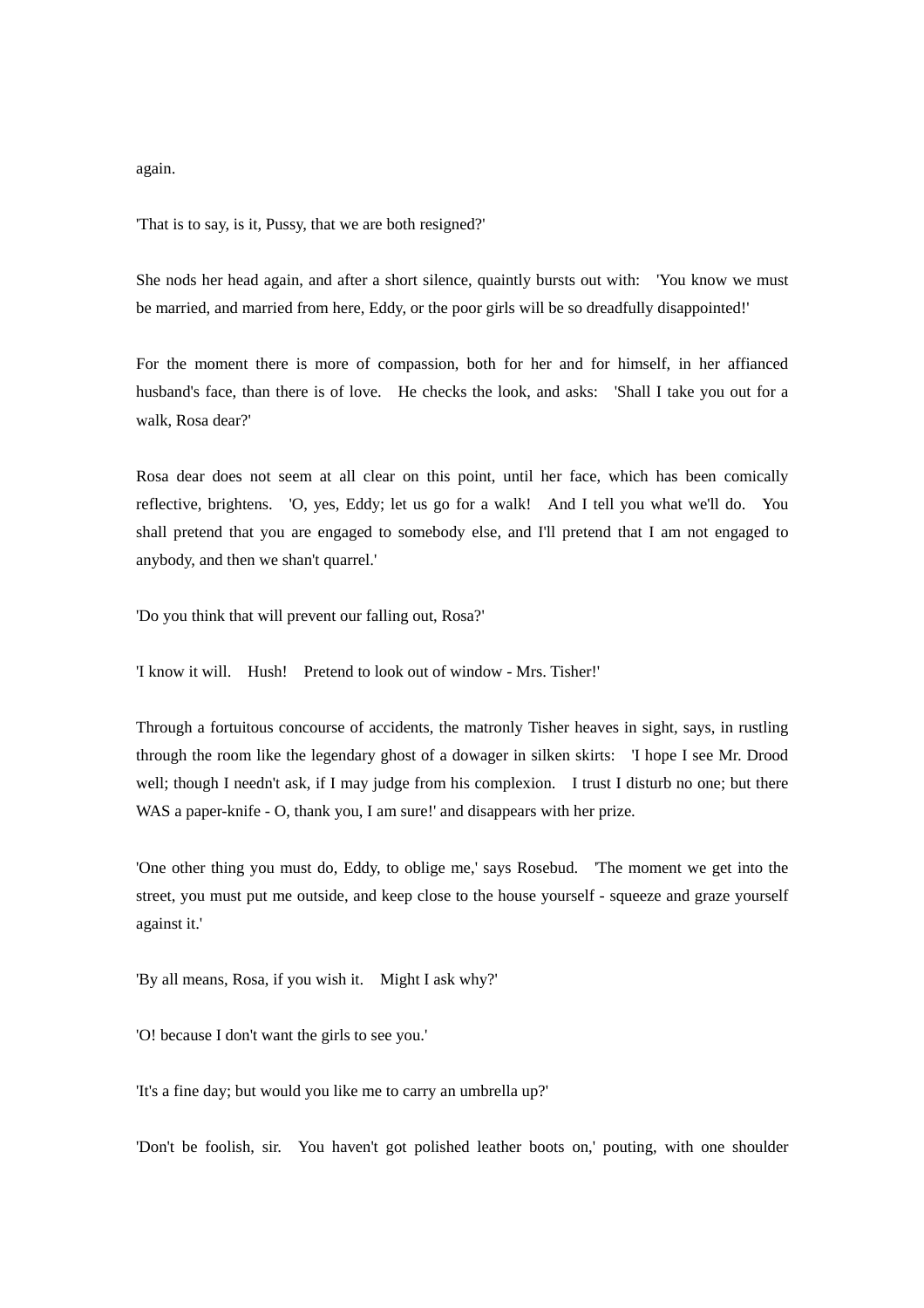raised.

'Perhaps that might escape the notice of the girls, even if they did see me,' remarks Edwin, looking down at his boots with a sudden distaste for them.

'Nothing escapes their notice, sir. And then I know what would happen. Some of them would begin reflecting on me by saying (for THEY are free) that they never will on any account engage themselves to lovers without polished leather boots. Hark! Miss Twinkleton. I'll ask for leave.'

That discreet lady being indeed heard without, inquiring of nobody in a blandly conversational tone as she advances: 'Eh? Indeed! Are you quite sure you saw my mother-of-pearl button-holder on the work-table in my room?' is at once solicited for walking leave, and graciously accords it. And soon the young couple go out of the Nuns' House, taking all precautions against the discovery of the so vitally defective boots of Mr. Edwin Drood: precautions, let us hope, effective for the peace of Mrs. Edwin Drood that is to be.

'Which way shall we take, Rosa?'

Rosa replies: 'I want to go to the Lumps-of-Delight shop.'

'To the - ?'

'A Turkish sweetmeat, sir. My gracious me, don't you understand anything? Call yourself an Engineer, and not know THAT?'

'Why, how should I know it, Rosa?'

'Because I am very fond of them. But O! I forgot what we are to pretend. No, you needn't know anything about them; never mind.'

So he is gloomily borne off to the Lumps-of-Delight shop, where Rosa makes her purchase, and, after offering some to him (which he rather indignantly declines), begins to partake of it with great zest: previously taking off and rolling up a pair of little pink gloves, like rose-leaves, and occasionally putting her little pink fingers to her rosy lips, to cleanse them from the Dust of Delight that comes off the Lumps.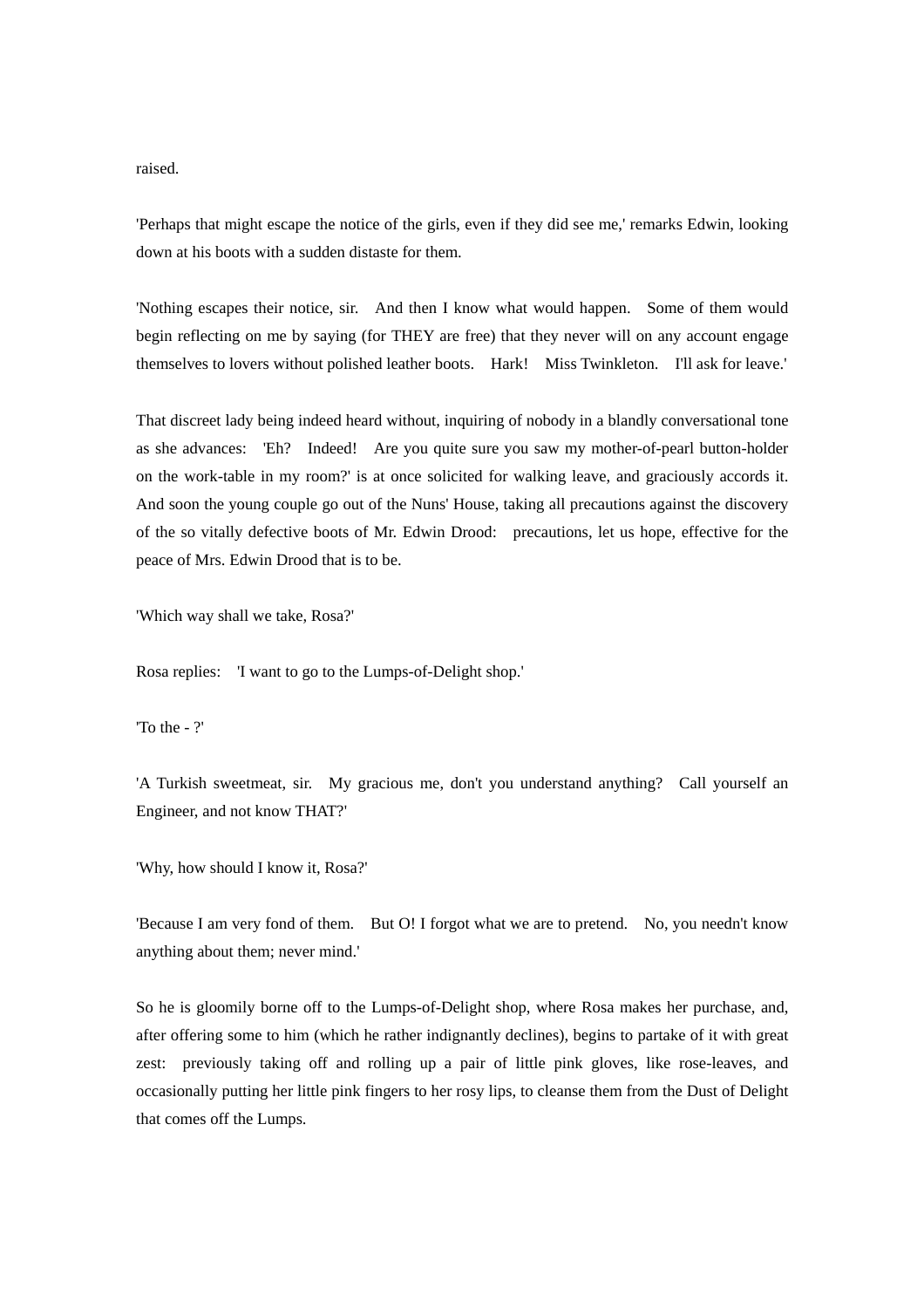'Now, be a good-tempered Eddy, and pretend. And so you are engaged?'

'And so I am engaged.'

'Is she nice?'

'Charming.'

'Tall?'

'Immensely tall!' Rosa being short.

'Must be gawky, I should think,' is Rosa's quiet commentary.

'I beg your pardon; not at all,' contradiction rising in him.

'What is termed a fine woman; a splendid woman.'

'Big nose, no doubt,' is the quiet commentary again.

'Not a little one, certainly,' is the quick reply, (Rosa's being a little one.)

'Long pale nose, with a red knob in the middle. I know the sort of nose,' says Rosa, with a satisfied nod, and tranquilly enjoying the Lumps.

'You DON'T know the sort of nose, Rosa,' with some warmth; 'because it's nothing of the kind.'

'Not a pale nose, Eddy?'

'No.' Determined not to assent.

'A red nose? O! I don't like red noses. However; to be sure she can always powder it.'

'She would scorn to powder it,' says Edwin, becoming heated.

'Would she? What a stupid thing she must be! Is she stupid in everything?'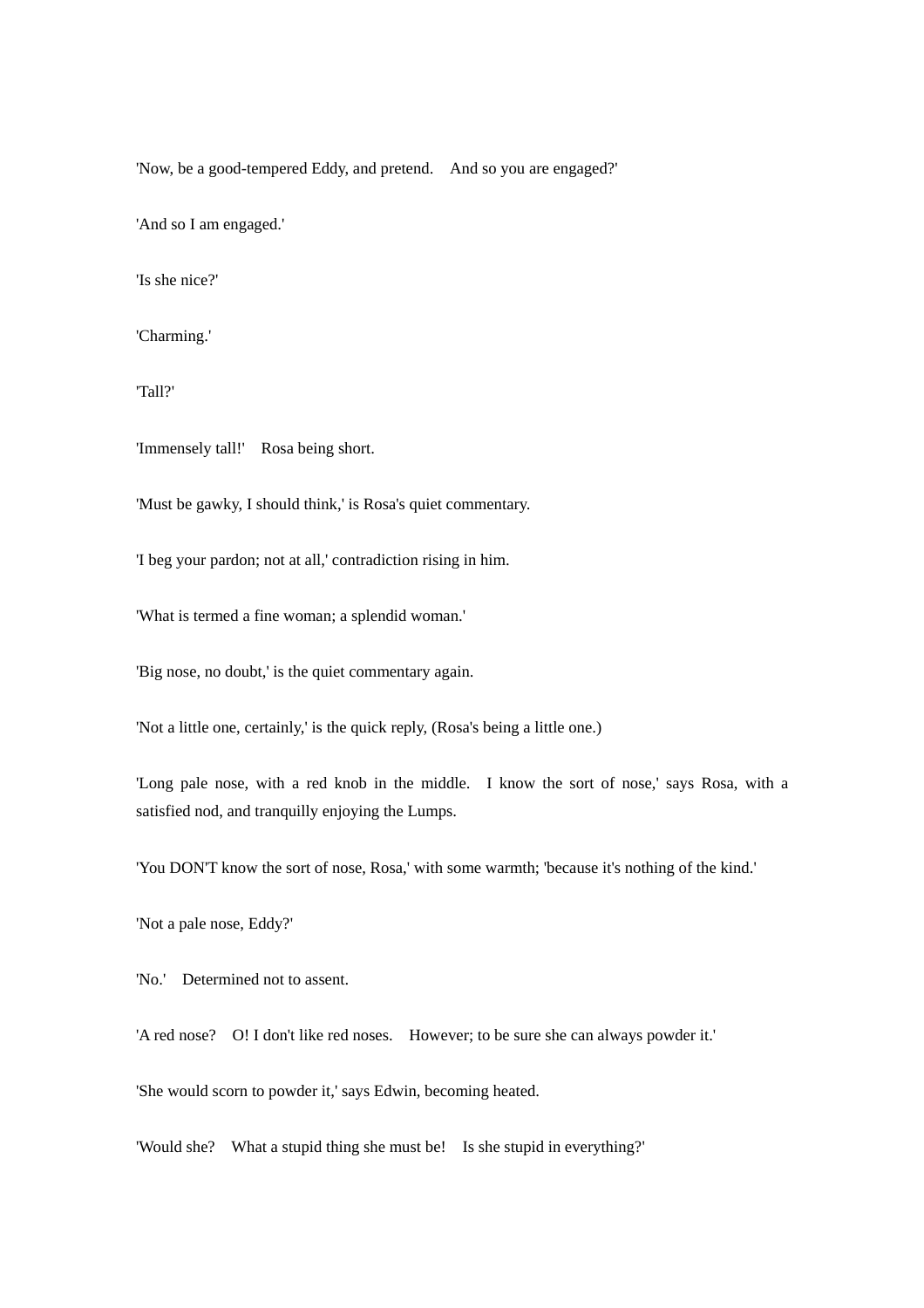'No; in nothing.'

After a pause, in which the whimsically wicked face has not been unobservant of him, Rosa says:

'And this most sensible of creatures likes the idea of being carried off to Egypt; does she, Eddy?'

'Yes. She takes a sensible interest in triumphs of engineering skill: especially when they are to change the whole condition of an undeveloped country.'

'Lor!' says Rosa, shrugging her shoulders, with a little laugh of wonder.

'Do you object,' Edwin inquires, with a majestic turn of his eyes downward upon the fairy figure: 'do you object, Rosa, to her feeling that interest?'

'Object? my dear Eddy! But really, doesn't she hate boilers and things?'

'I can answer for her not being so idiotic as to hate Boilers,' he returns with angry emphasis; 'though I cannot answer for her views about Things; really not understanding what Things are meant.'

'But don't she hate Arabs, and Turks, and Fellahs, and people?'

'Certainly not.' Very firmly.

'At least she MUST hate the Pyramids? Come, Eddy?'

'Why should she be such a little - tall, I mean - goose, as to hate the Pyramids, Rosa?'

'Ah! you should hear Miss Twinkleton,' often nodding her head, and much enjoying the Lumps, 'bore about them, and then you wouldn't ask. Tiresome old burying-grounds! Isises, and Ibises, and Cheopses, and Pharaohses; who cares about them? And then there was Belzoni, or somebody, dragged out by the legs, half-choked with bats and dust. All the girls say: Serve him right, and hope it hurt him, and wish he had been quite choked.'

The two youthful figures, side by side, but not now arm-in-arm, wander discontentedly about the old Close; and each sometimes stops and slowly imprints a deeper footstep in the fallen leaves.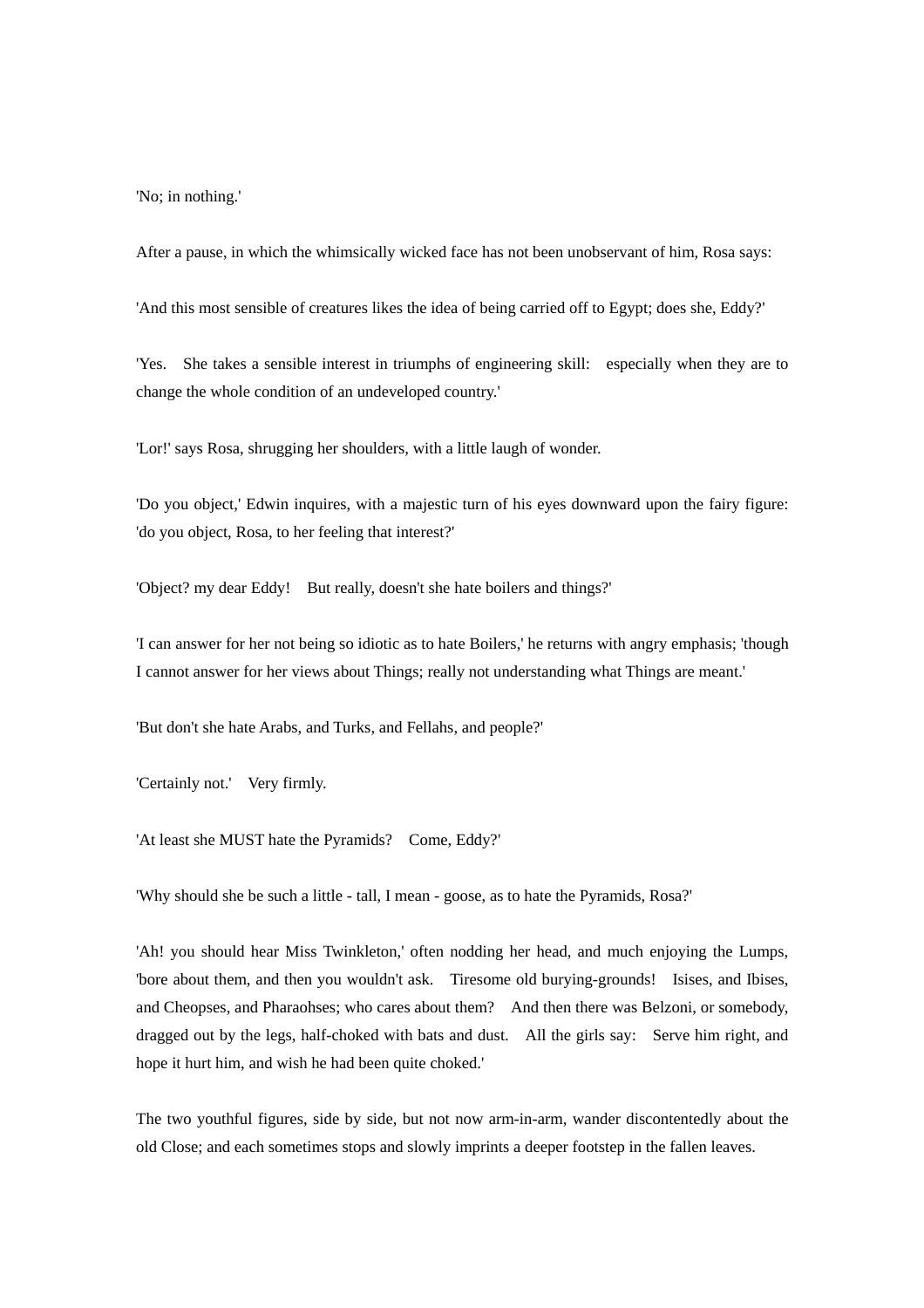'Well!' says Edwin, after a lengthy silence. 'According to custom. We can't get on, Rosa.' Rosa tosses her head, and says she don't want to get on.

'That's a pretty sentiment, Rosa, considering.'

'Considering what?'

'If I say what, you'll go wrong again.'

'YOU'LL go wrong, you mean, Eddy. Don't be ungenerous.'

'Ungenerous! I like that!'

'Then I DON'T like that, and so I tell you plainly,' Rosa pouts.

'Now, Rosa, I put it to you. Who disparaged my profession, my destination - '

'You are not going to be buried in the Pyramids, I hope?' she interrupts, arching her delicate eyebrows. 'You never said you were. If you are, why haven't you mentioned it to me? I can't find out your plans by instinct.'

'Now, Rosa, you know very well what I mean, my dear.'

'Well then, why did you begin with your detestable red-nosed giantesses? And she would, she would, she would, she would, she WOULD powder it!' cries Rosa, in a little burst of comical contradictory spleen.

'Somehow or other, I never can come right in these discussions,' says Edwin, sighing and becoming resigned.

'How is it possible, sir, that you ever can come right when you're always wrong? And as to Belzoni, I suppose he's dead; - I'm sure I hope he is - and how can his legs or his chokes concern you?'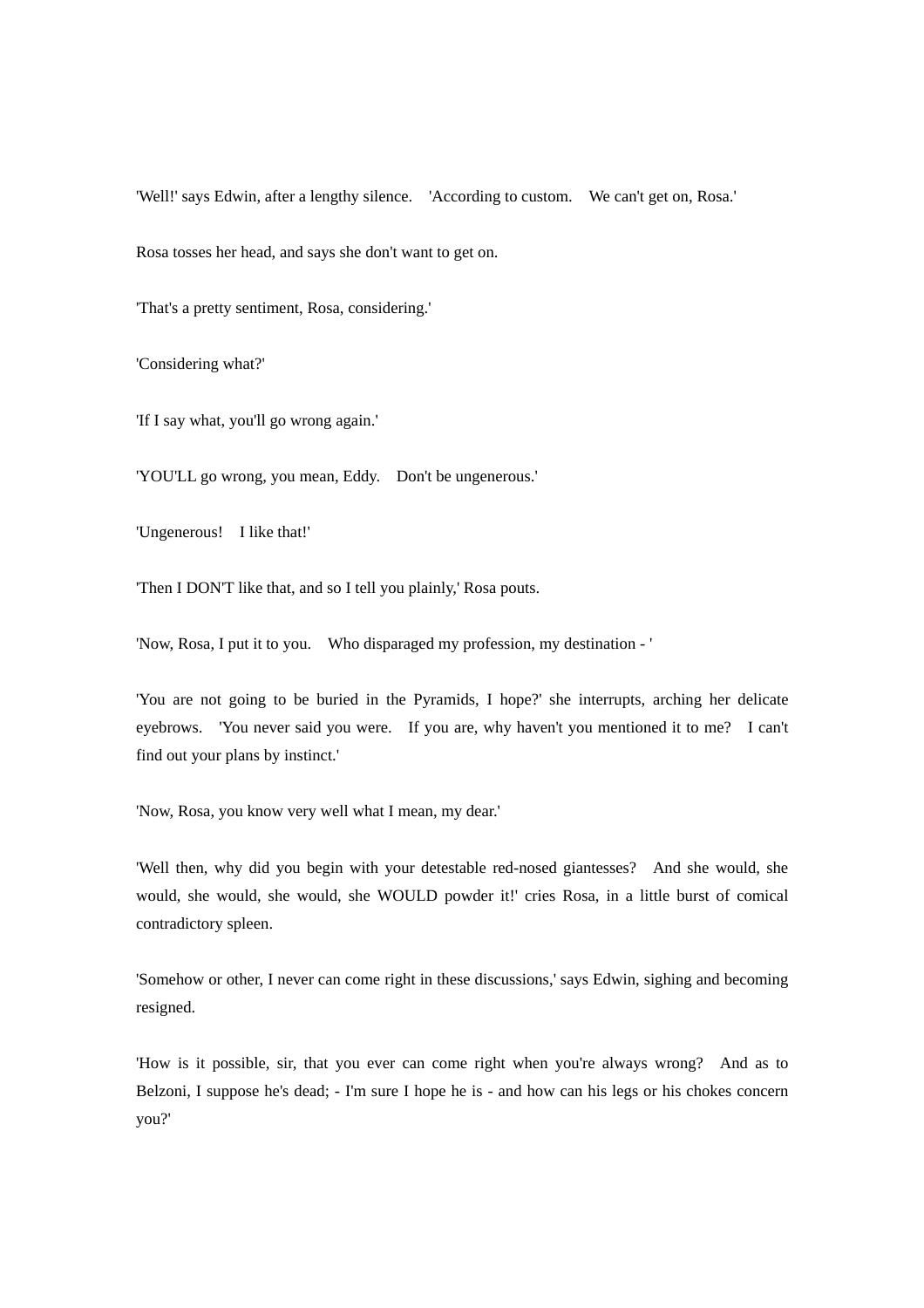'It is nearly time for your return, Rosa. We have not had a very happy walk, have we?'

'A happy walk? A detestably unhappy walk, sir. If I go up-stairs the moment I get in and cry till I can't take my dancing lesson, you are responsible, mind!'

'Let us be friends, Rosa.'

'Ah!' cries Rosa, shaking her head and bursting into real tears, 'I wish we COULD be friends! It's because we can't be friends, that we try one another so. I am a young little thing, Eddy, to have an old heartache; but I really, really have, sometimes. Don't be angry. I know you have one yourself too often. We should both of us have done better, if What is to be had been left What might have been. I am quite a little serious thing now, and not teasing you. Let each of us forbear, this one time, on our own account, and on the other's!'

Disarmed by this glimpse of a woman's nature in the spoilt child, though for an instant disposed to resent it as seeming to involve the enforced infliction of himself upon her, Edwin Drood stands watching her as she childishly cries and sobs, with both hands to the handkerchief at her eyes, and then - she becoming more composed, and indeed beginning in her young inconstancy to laugh at herself for having been so moved - leads her to a seat hard by, under the elm-trees.

'One clear word of understanding, Pussy dear. I am not clever out of my own line - now I come to think of it, I don't know that I am particularly clever in it - but I want to do right. There is not there may be - I really don't see my way to what I want to say, but I must say it before we part there is not any other young - '

'O no, Eddy! It's generous of you to ask me; but no, no, no!'

They have come very near to the Cathedral windows, and at this moment the organ and the choir sound out sublimely. As they sit listening to the solemn swell, the confidence of last night rises in young Edwin Drood's mind, and he thinks how unlike this music is to that discordance.

'I fancy I can distinguish Jack's voice,' is his remark in a low tone in connection with the train of thought.

'Take me back at once, please,' urges his Affianced, quickly laying her light hand upon his wrist. 'They will all be coming out directly; let us get away. O, what a resounding chord! But don't let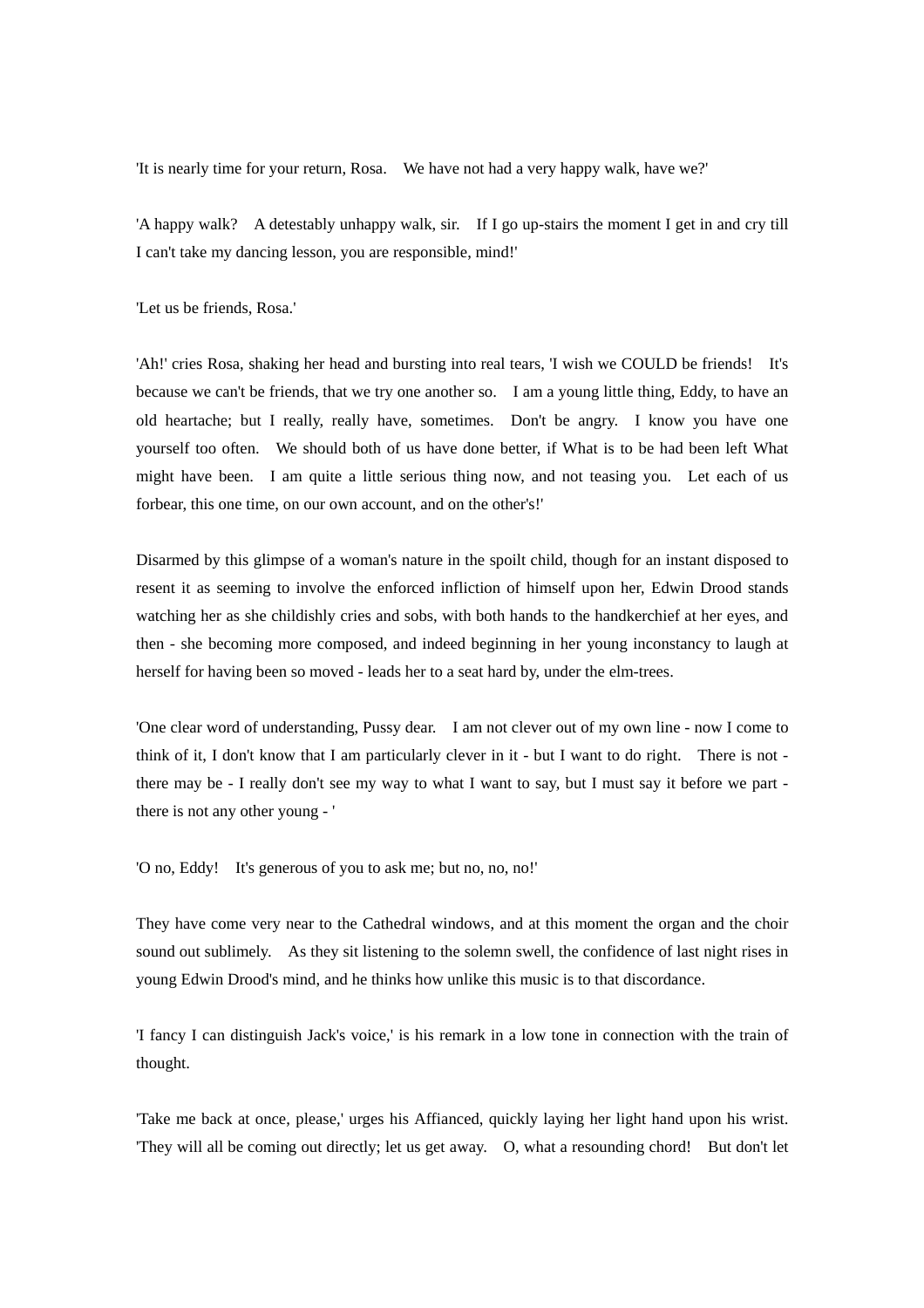us stop to listen to it; let us get away!'

Her hurry is over as soon as they have passed out of the Close. They go arm-in-arm now, gravely and deliberately enough, along the old High-street, to the Nuns' House. At the gate, the street being within sight empty, Edwin bends down his face to Rosebud's.

She remonstrates, laughing, and is a childish schoolgirl again.

'Eddy, no! I'm too sticky to be kissed. But give me your hand, and I'll blow a kiss into that.'

He does so. She breathes a light breath into it and asks, retaining it and looking into it:-

'Now say, what do you see?'

'See, Rosa?'

'Why, I thought you Egyptian boys could look into a hand and see all sorts of phantoms. Can't you see a happy Future?'

For certain, neither of them sees a happy Present, as the gate opens and closes, and one goes in, and the other goes away.

## CHAPTER IV - MR. SAPSEA

ACCEPTING the Jackass as the type of self-sufficient stupidity and conceit - a custom, perhaps, like some few other customs, more conventional than fair - then the purest jackass in Cloisterham is Mr. Thomas Sapsea, Auctioneer.

Mr. Sapsea 'dresses at' the Dean; has been bowed to for the Dean, in mistake; has even been spoken to in the street as My Lord, under the impression that he was the Bishop come down unexpectedly, without his chaplain. Mr. Sapsea is very proud of this, and of his voice, and of his style. He has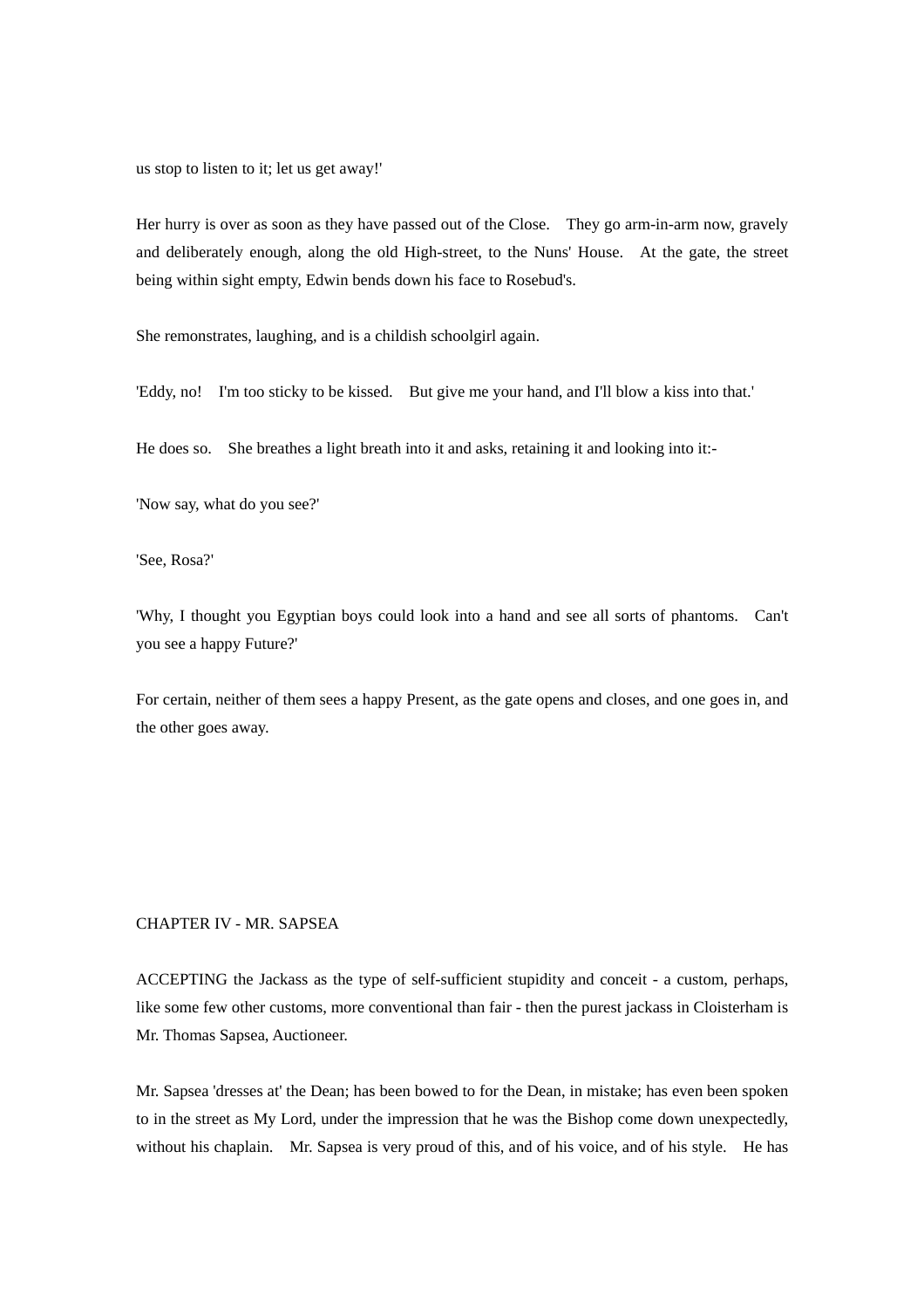even (in selling landed property) tried the experiment of slightly intoning in his pulpit, to make himself more like what he takes to be the genuine ecclesiastical article. So, in ending a Sale by Public Auction, Mr. Sapsea finishes off with an air of bestowing a benediction on the assembled brokers, which leaves the real Dean - a modest and worthy gentleman - far behind.

Mr. Sapsea has many admirers; indeed, the proposition is carried by a large local majority, even including non-believers in his wisdom, that he is a credit to Cloisterham. He possesses the great qualities of being portentous and dull, and of having a roll in his speech, and another roll in his gait; not to mention a certain gravely flowing action with his hands, as if he were presently going to Confirm the individual with whom he holds discourse. Much nearer sixty years of age than fifty, with a flowing outline of stomach, and horizontal creases in his waistcoat; reputed to be rich; voting at elections in the strictly respectable interest; morally satisfied that nothing but he himself has grown since he was a baby; how can dunder-headed Mr. Sapsea be otherwise than a credit to Cloisterham, and society?

Mr. Sapsea's premises are in the High-street, over against the Nuns' House. They are of about the period of the Nuns' House, irregularly modernised here and there, as steadily deteriorating generations found, more and more, that they preferred air and light to Fever and the Plague. Over the doorway is a wooden effigy, about half life-size, representing Mr. Sapsea's father, in a curly wig and toga, in the act of selling. The chastity of the idea, and the natural appearance of the little finger, hammer, and pulpit, have been much admired.

Mr. Sapsea sits in his dull ground-floor sitting-room, giving first on his paved back yard; and then on his railed-off garden. Mr. Sapsea has a bottle of port wine on a table before the fire - the fire is an early luxury, but pleasant on the cool, chilly autumn evening - and is characteristically attended by his portrait, his eight-day clock, and his weather-glass. Characteristically, because he would uphold himself against mankind, his weather-glass against weather, and his clock against time.

By Mr. Sapsea's side on the table are a writing-desk and writing materials. Glancing at a scrap of manuscript, Mr. Sapsea reads it to himself with a lofty air, and then, slowly pacing the room with his thumbs in the arm-holes of his waistcoat, repeats it from memory: so internally, though with much dignity, that the word 'Ethelinda' is alone audible.

There are three clean wineglasses in a tray on the table. His serving-maid entering, and announcing 'Mr. Jasper is come, sir,' Mr. Sapsea waves 'Admit him,' and draws two wineglasses from the rank, as being claimed.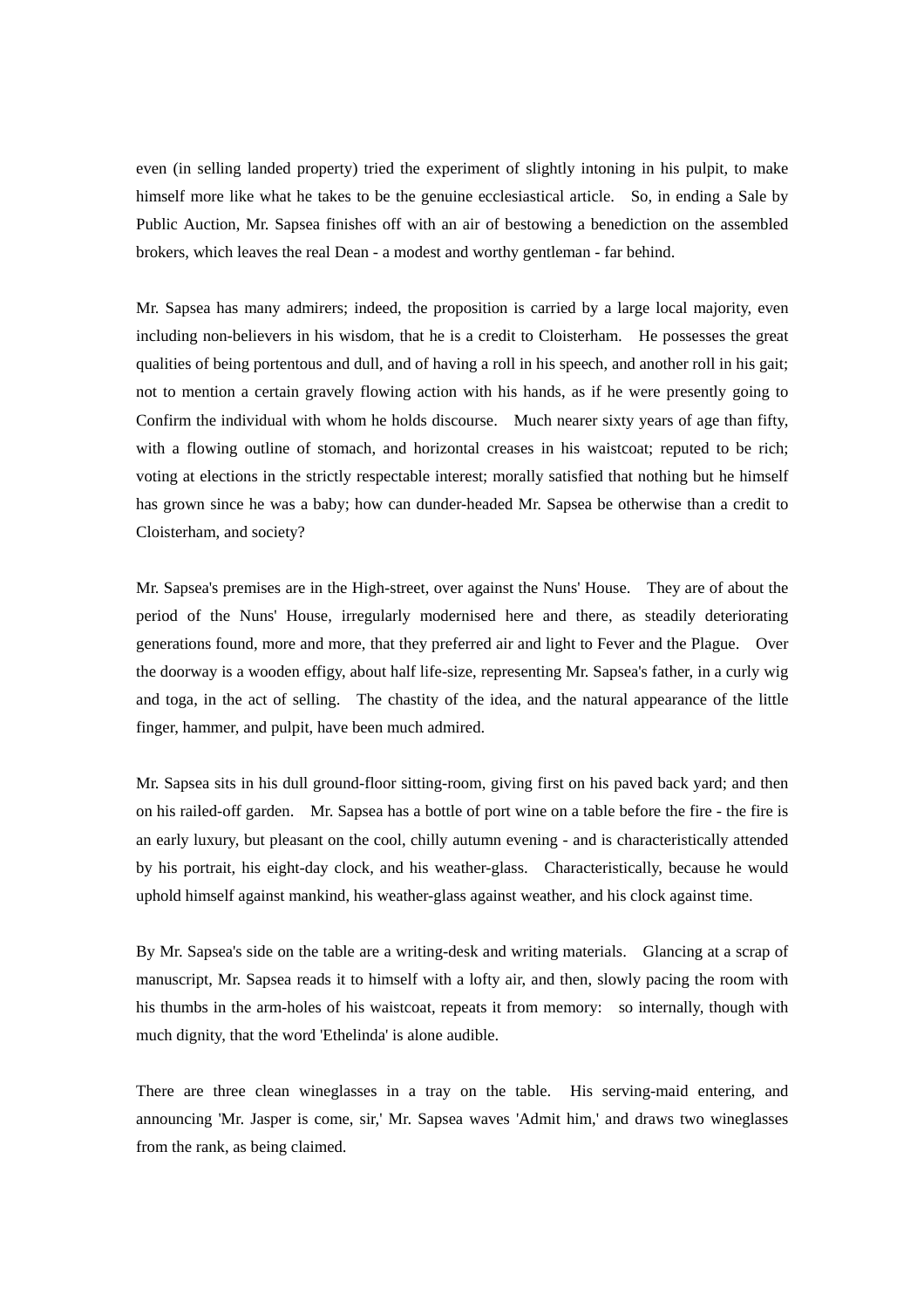'Glad to see you, sir. I congratulate myself on having the honour of receiving you here for the first time.' Mr. Sapsea does the honours of his house in this wise.

'You are very good. The honour is mine and the self-congratulation is mine.'

'You are pleased to say so, sir. But I do assure you that it is a satisfaction to me to receive you in my humble home. And that is what I would not say to everybody.' Ineffable loftiness on Mr. Sapsea's part accompanies these words, as leaving the sentence to be understood: 'You will not easily believe that your society can be a satisfaction to a man like myself; nevertheless, it is.'

'I have for some time desired to know you, Mr. Sapsea.'

'And I, sir, have long known you by reputation as a man of taste. Let me fill your glass. I will give you, sir,' says Mr. Sapsea, filling his own:

'When the French come over,

May we meet them at Dover!'

This was a patriotic toast in Mr. Sapsea's infancy, and he is therefore fully convinced of its being appropriate to any subsequent era.

'You can scarcely be ignorant, Mr. Sapsea,' observes Jasper, watching the auctioneer with a smile as the latter stretches out his legs before the fire, 'that you know the world.'

'Well, sir,' is the chuckling reply, 'I think I know something of it; something of it.'

'Your reputation for that knowledge has always interested and surprised me, and made me wish to know you. For Cloisterham is a little place. Cooped up in it myself, I know nothing beyond it, and feel it to be a very little place.'

'If I have not gone to foreign countries, young man,' Mr. Sapsea begins, and then stops:- 'You will excuse me calling you young man, Mr. Jasper? You are much my junior.'

'By all means.'

'If I have not gone to foreign countries, young man, foreign countries have come to me. They have come to me in the way of business, and I have improved upon my opportunities. Put it that I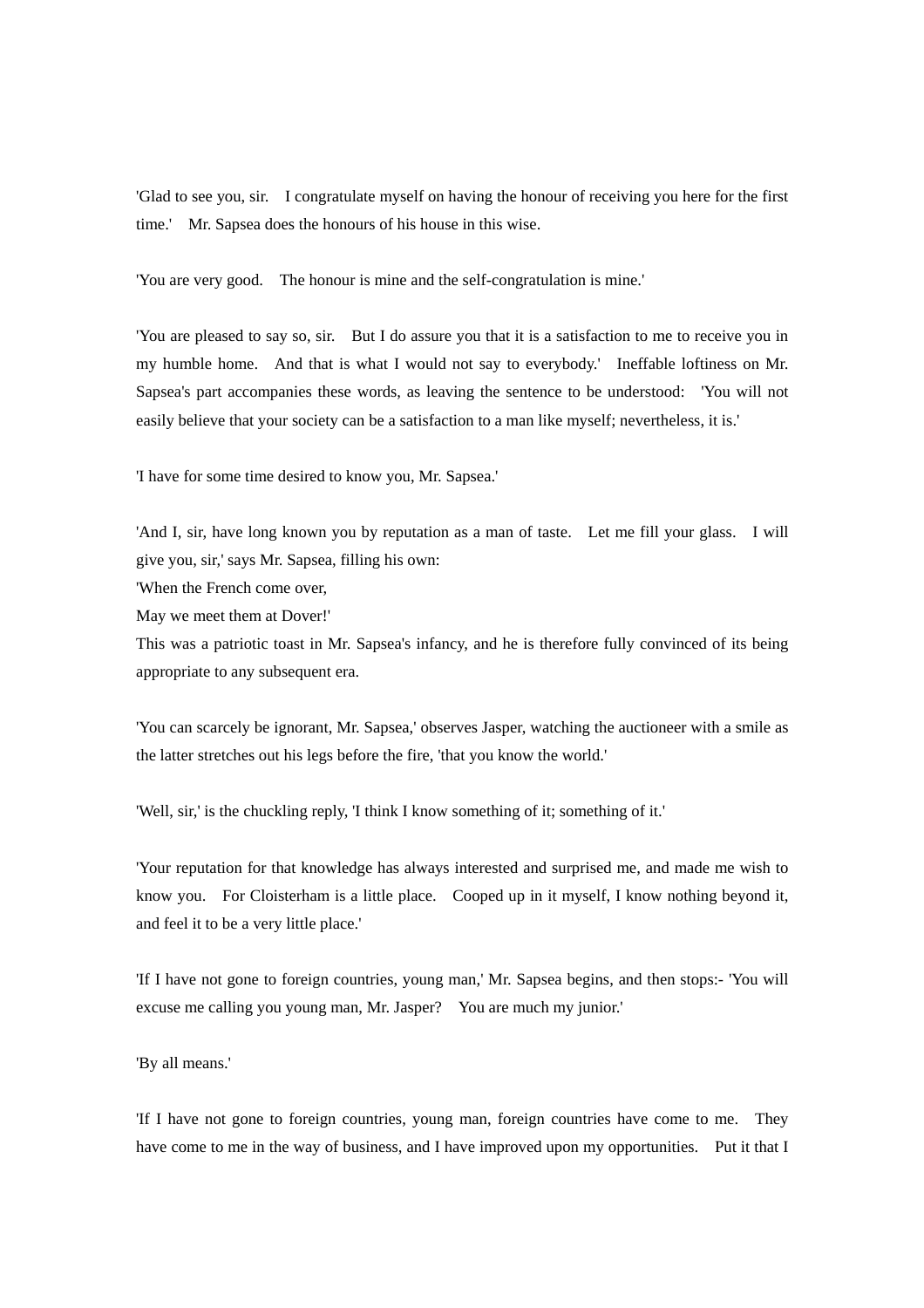take an inventory, or make a catalogue. I see a French clock. I never saw him before, in my life, but I instantly lay my finger on him and say "Paris!" I see some cups and saucers of Chinese make, equally strangers to me personally: I put my finger on them, then and there, and I say "Pekin, Nankin, and Canton." It is the same with Japan, with Egypt, and with bamboo and sandalwood from the East Indies; I put my finger on them all. I have put my finger on the North Pole before now, and said "Spear of Esquimaux make, for half a pint of pale sherry!"'

'Really? A very remarkable way, Mr. Sapsea, of acquiring a knowledge of men and things.'

'I mention it, sir,' Mr. Sapsea rejoins, with unspeakable complacency, 'because, as I say, it don't do to boast of what you are; but show how you came to be it, and then you prove it.'

'Most interesting. We were to speak of the late Mrs. Sapsea.'

'We were, sir.' Mr. Sapsea fills both glasses, and takes the decanter into safe keeping again. 'Before I consult your opinion as a man of taste on this little trifle' - holding it up - 'which is BUT a trifle, and still has required some thought, sir, some little fever of the brow, I ought perhaps to describe the character of the late Mrs. Sapsea, now dead three quarters of a year.'

Mr. Jasper, in the act of yawning behind his wineglass, puts down that screen and calls up a look of interest. It is a little impaired in its expressiveness by his having a shut-up gape still to dispose of, with watering eyes.

'Half a dozen years ago, or so,' Mr. Sapsea proceeds, 'when I had enlarged my mind up to - I will not say to what it now is, for that might seem to aim at too much, but up to the pitch of wanting another mind to be absorbed in it - I cast my eye about me for a nuptial partner. Because, as I say, it is not good for man to be alone.'

Mr. Jasper appears to commit this original idea to memory.

'Miss Brobity at that time kept, I will not call it the rival establishment to the establishment at the Nuns' House opposite, but I will call it the other parallel establishment down town. The world did have it that she showed a passion for attending my sales, when they took place on half holidays, or in vacation time. The world did put it about, that she admired my style. The world did notice that as time flowed by, my style became traceable in the dictation-exercises of Miss Brobity's pupils. Young man, a whisper even sprang up in obscure malignity, that one ignorant and besotted Churl (a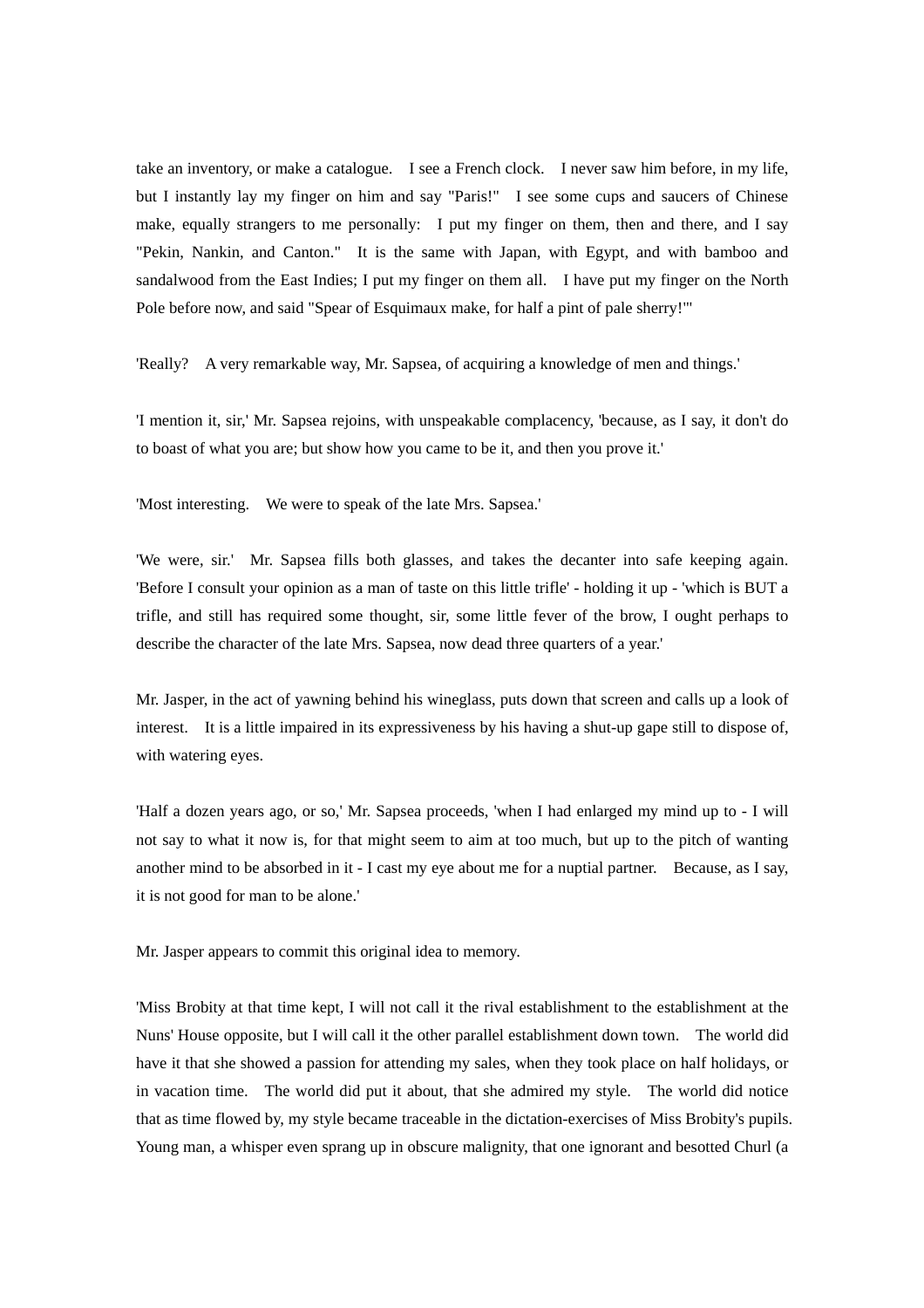parent) so committed himself as to object to it by name. But I do not believe this. For is it likely that any human creature in his right senses would so lay himself open to be pointed at, by what I call the finger of scorn?'

Mr. Jasper shakes his head. Not in the least likely. Mr. Sapsea, in a grandiloquent state of absence of mind, seems to refill his visitor's glass, which is full already; and does really refill his own, which is empty.

'Miss Brobity's Being, young man, was deeply imbued with homage to Mind. She revered Mind, when launched, or, as I say, precipitated, on an extensive knowledge of the world. When I made my proposal, she did me the honour to be so overshadowed with a species of Awe, as to be able to articulate only the two words, "O Thou!" meaning myself. Her limpid blue eyes were fixed upon me, her semi-

transparent hands were clasped together, pallor overspread her aquiline features, and, though encouraged to proceed, she never did proceed a word further. I disposed of the parallel establishment by private contract, and we became as nearly one as could be expected under the circumstances. But she never could, and she never did, find a phrase satisfactory to her perhaps-too-favourable estimate of my intellect. To the very last (feeble action of liver), she addressed me in the same unfinished terms.'

Mr. Jasper has closed his eyes as the auctioneer has deepened his voice. He now abruptly opens them, and says, in unison with the deepened voice 'Ah!' - rather as if stopping himself on the extreme verge of adding - 'men!'

'I have been since,' says Mr. Sapsea, with his legs stretched out, and solemnly enjoying himself with the wine and the fire, 'what you behold me; I have been since a solitary mourner; I have been since, as I say, wasting my evening conversation on the desert air. I will not say that I have reproached myself; but there have been times when I have asked myself the question: What if her husband had been nearer on a level with her? If she had not had to look up quite so high, what might the stimulating action have been upon the liver?'

Mr. Jasper says, with an appearance of having fallen into dreadfully low spirits, that he 'supposes it was to be.'

'We can only suppose so, sir,' Mr. Sapsea coincides. 'As I say, Man proposes, Heaven disposes. It may or may not be putting the same thought in another form; but that is the way I put it.'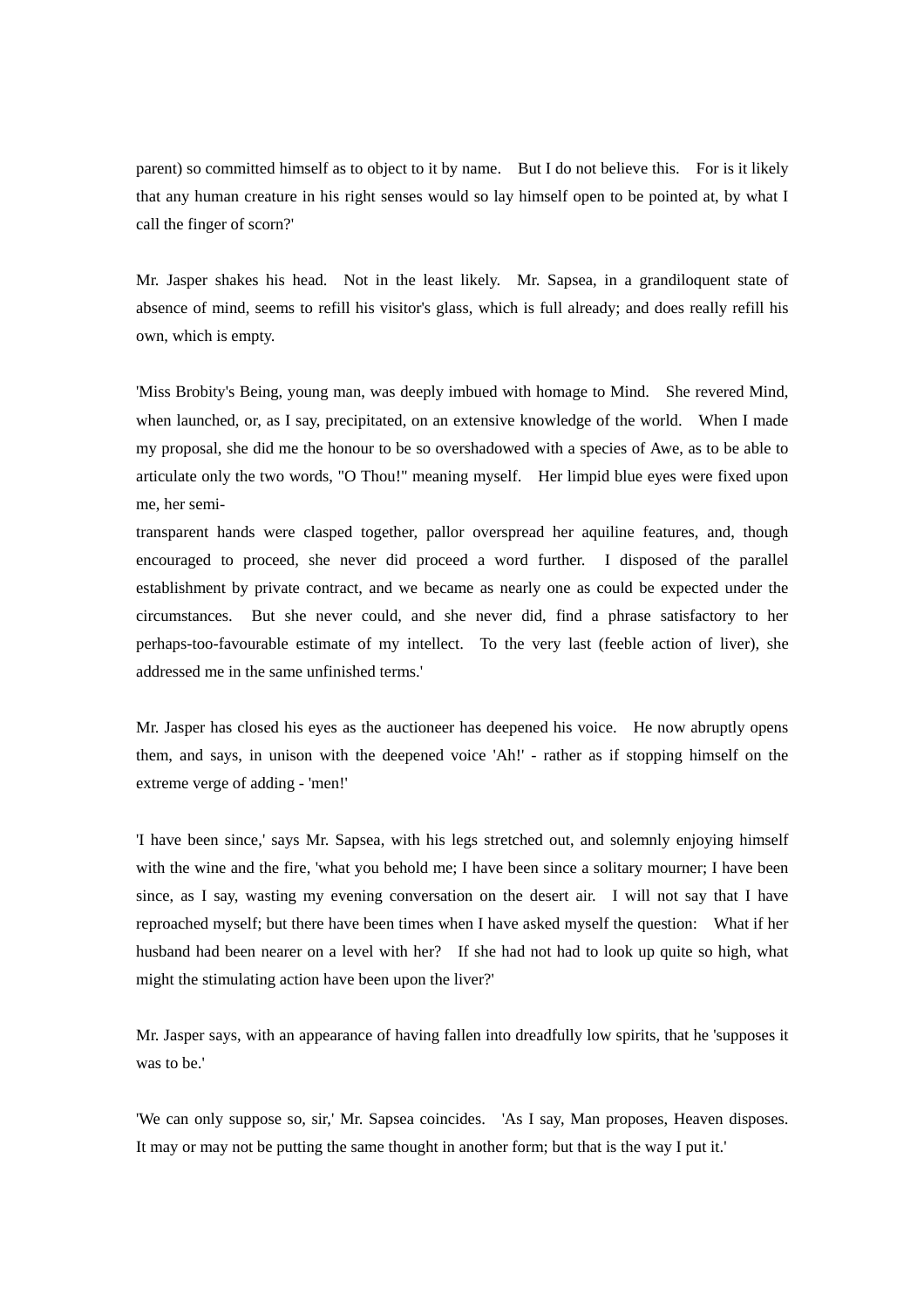Mr. Jasper murmurs assent.

'And now, Mr. Jasper,' resumes the auctioneer, producing his scrap of manuscript, 'Mrs. Sapsea's monument having had full time to settle and dry, let me take your opinion, as a man of taste, on the inscription I have (as I before remarked, not without some little fever of the brow) drawn out for it. Take it in your own hand. The setting out of the lines requires to be followed with the eye, as well as the contents with the mind.'

Mr. Jasper complying, sees and reads as follows:

ETHELINDA, Reverential Wife of MR. THOMAS SAPSEA, AUCTIONEER, VALUER, ESTATE AGENT, &c.,

OF THIS CITY.

Whose Knowledge of the World,

Though somewhat extensive,

Never brought him acquainted with

A SPIRIT

More capable of

LOOKING UP TO HIM.

STRANGER, PAUSE

And ask thyself the Question,

CANST THOU DO LIKEWISE?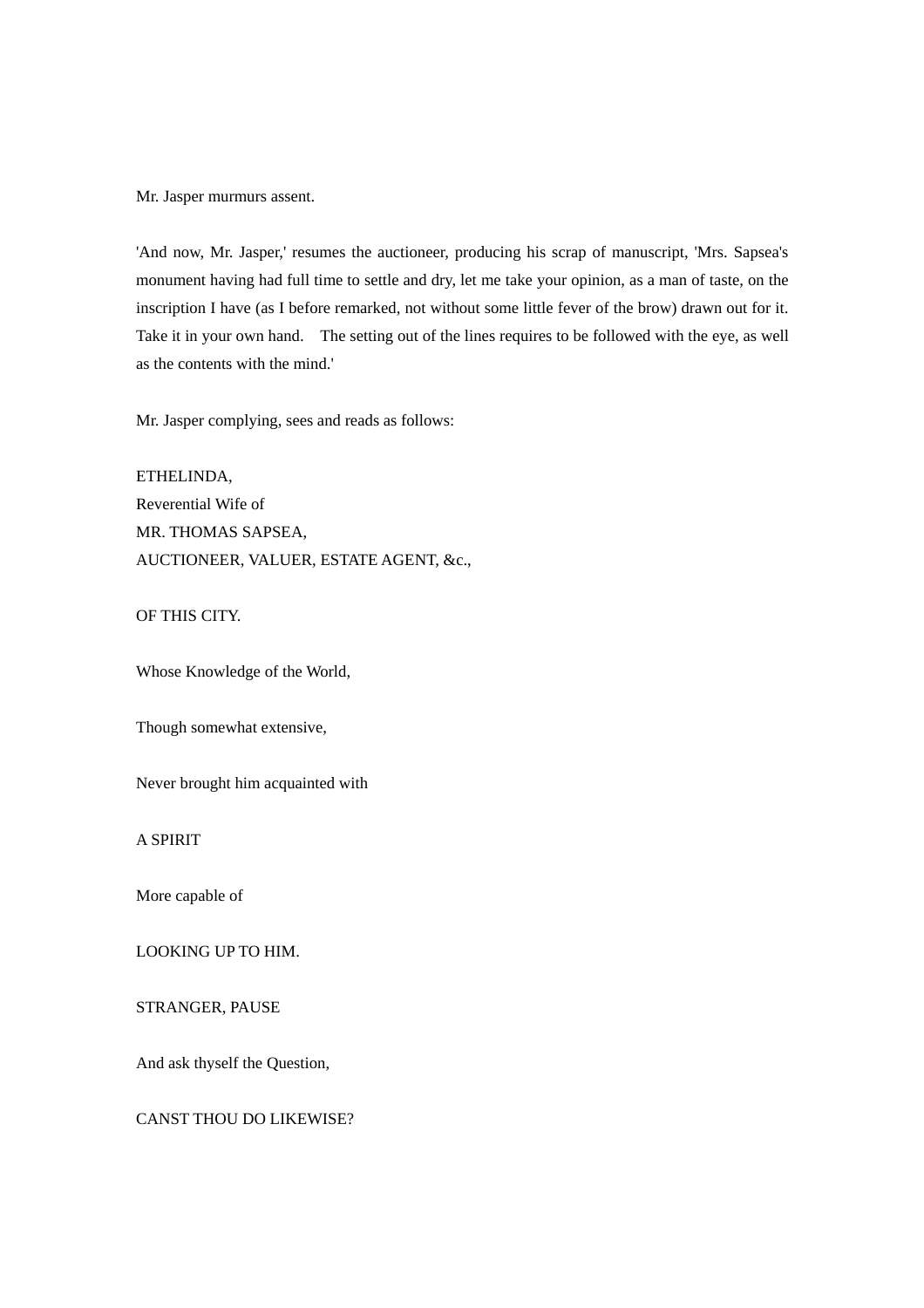If Not,

#### WITH A BLUSH RETIRE.

Mr. Sapsea having risen and stationed himself with his back to the fire, for the purpose of observing the effect of these lines on the countenance of a man of taste, consequently has his face towards the door, when his serving-maid, again appearing, announces, 'Durdles is come, sir!' He promptly draws forth and fills the third wineglass, as being now claimed, and replies, 'Show Durdles in.'

'Admirable!' quoth Mr. Jasper, handing back the paper.

'You approve, sir?'

'Impossible not to approve. Striking, characteristic, and complete.'

The auctioneer inclines his head, as one accepting his due and giving a receipt; and invites the entering Durdles to take off that glass of wine (handing the same), for it will warm him.

Durdles is a stonemason; chiefly in the gravestone, tomb, and monument way, and wholly of their colour from head to foot. No man is better known in Cloisterham. He is the chartered libertine of the place. Fame trumpets him a wonderful workman - which, for aught that anybody knows, he may be (as he never works); and a wonderful sot - which everybody knows he is. With the Cathedral crypt he is better acquainted than any living authority; it may even be than any dead one. It is said that the intimacy of this acquaintance began in his habitually resorting to that secret place, to lock-out the Cloisterham boy-populace, and sleep off fumes of liquor: he having ready access to the Cathedral, as contractor for rough repairs. Be this as it may, he does know much about it, and, in the demolition of impedimental fragments of wall, buttress, and pavement, has seen strange sights. He often speaks of himself in the third person; perhaps, being a little misty as to his own identity, when he narrates; perhaps impartially adopting the Cloisterham nomenclature in reference to a character of acknowledged distinction. Thus he will say, touching his strange sights: 'Durdles come upon the old chap,' in reference to a buried magnate of ancient time and high degree, 'by striking right into the coffin with his pick. The old chap gave Durdles a look with his open eyes, as much as to say, "Is your name Durdles? Why, my man, I've been waiting for you a devil of a time!" And then he turned to powder.' With a two-foot rule always in his pocket, and a mason's hammer all but always in his hand, Durdles goes continually sounding and tapping all about and about the Cathedral; and whenever he says to Tope: 'Tope, here's another old 'un in here!' Tope announces it to the Dean as an established discovery.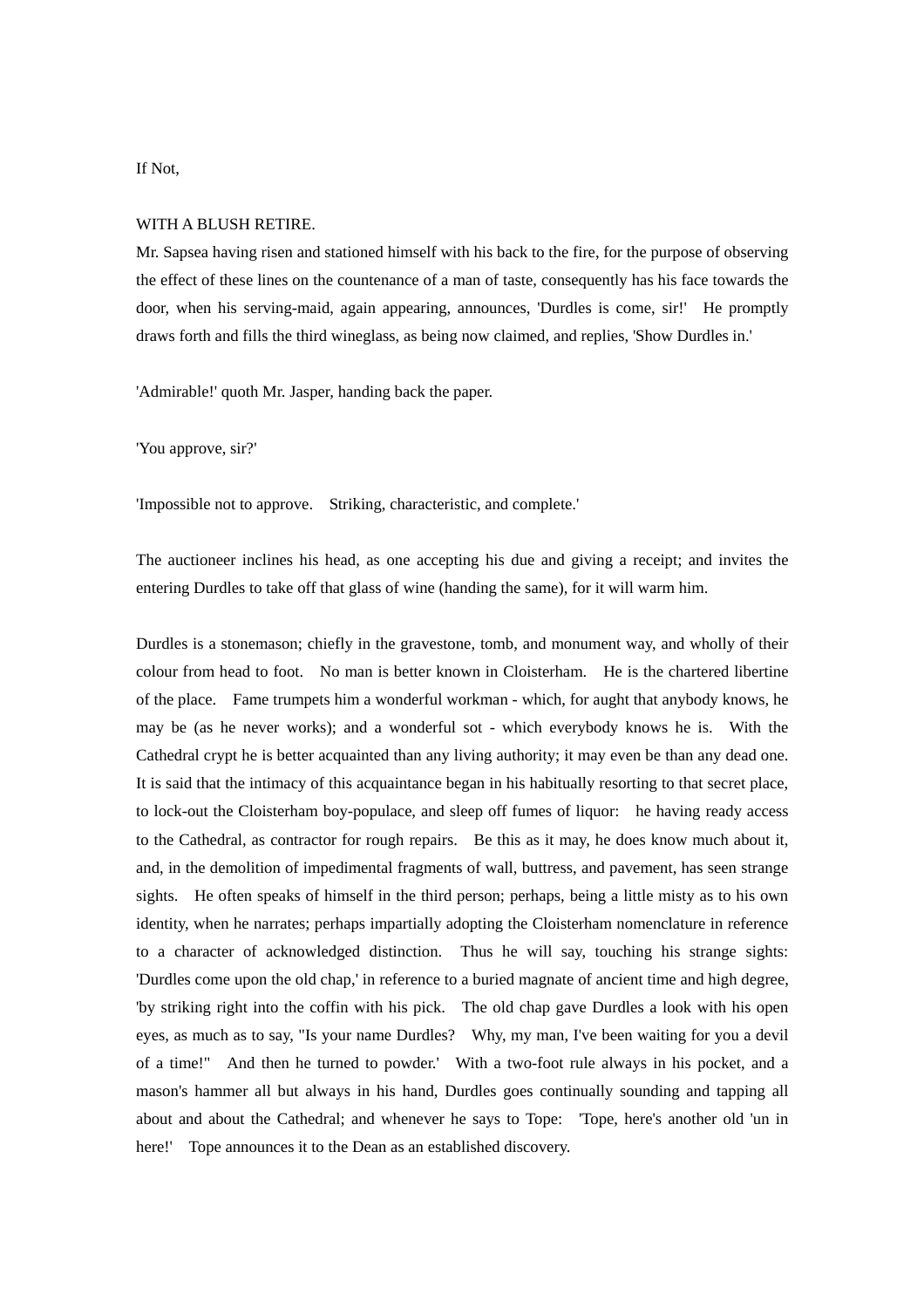In a suit of coarse flannel with horn buttons, a yellow neckerchief with draggled ends, an old hat more russet-coloured than black, and laced boots of the hue of his stony calling, Durdles leads a hazy, gipsy sort of life, carrying his dinner about with him in a small bundle, and sitting on all manner of tombstones to dine. This dinner of Durdles's has become quite a Cloisterham institution: not only because of his never appearing in public without it, but because of its having been, on certain renowned occasions, taken into custody along with Durdles (as drunk and incapable), and exhibited before the Bench of justices at the townhall. These occasions, however, have been few and far apart: Durdles being as seldom drunk as sober. For the rest, he is an old bachelor, and he lives in a little antiquated hole of a house that was never finished: supposed to be built, so far, of stones stolen from the city wall. To this abode there is an approach, ankle-deep in stone chips, resembling a petrified grove of tombstones, urns, draperies, and broken columns, in all stages of sculpture. Herein two journeymen incessantly chip, while other two journeymen, who face each other, incessantly saw stone; dipping as regularly in and out of their sheltering sentry-boxes, as if they were mechanical figures emblematical of Time and Death.

To Durdles, when he had consumed his glass of port, Mr. Sapsea intrusts that precious effort of his Muse. Durdles unfeelingly takes out his two-foot rule, and measures the lines calmly, alloying them with stone-grit.

'This is for the monument, is it, Mr. Sapsea?'

'The Inscription. Yes.' Mr. Sapsea waits for its effect on a common mind.

'It'll come in to a eighth of a inch,' says Durdles. 'Your servant, Mr. Jasper. Hope I see you well.'

'How are you Durdles?'

'I've got a touch of the Tombatism on me, Mr. Jasper, but that I must expect.'

'You mean the Rheumatism,' says Sapsea, in a sharp tone. (He is nettled by having his composition so mechanically received.)

'No, I don't. I mean, Mr. Sapsea, the Tombatism. It's another sort from Rheumatism. Mr. Jasper knows what Durdles means. You get among them Tombs afore it's well light on a winter morning, and keep on, as the Catechism says, a-walking in the same all the days of your life, and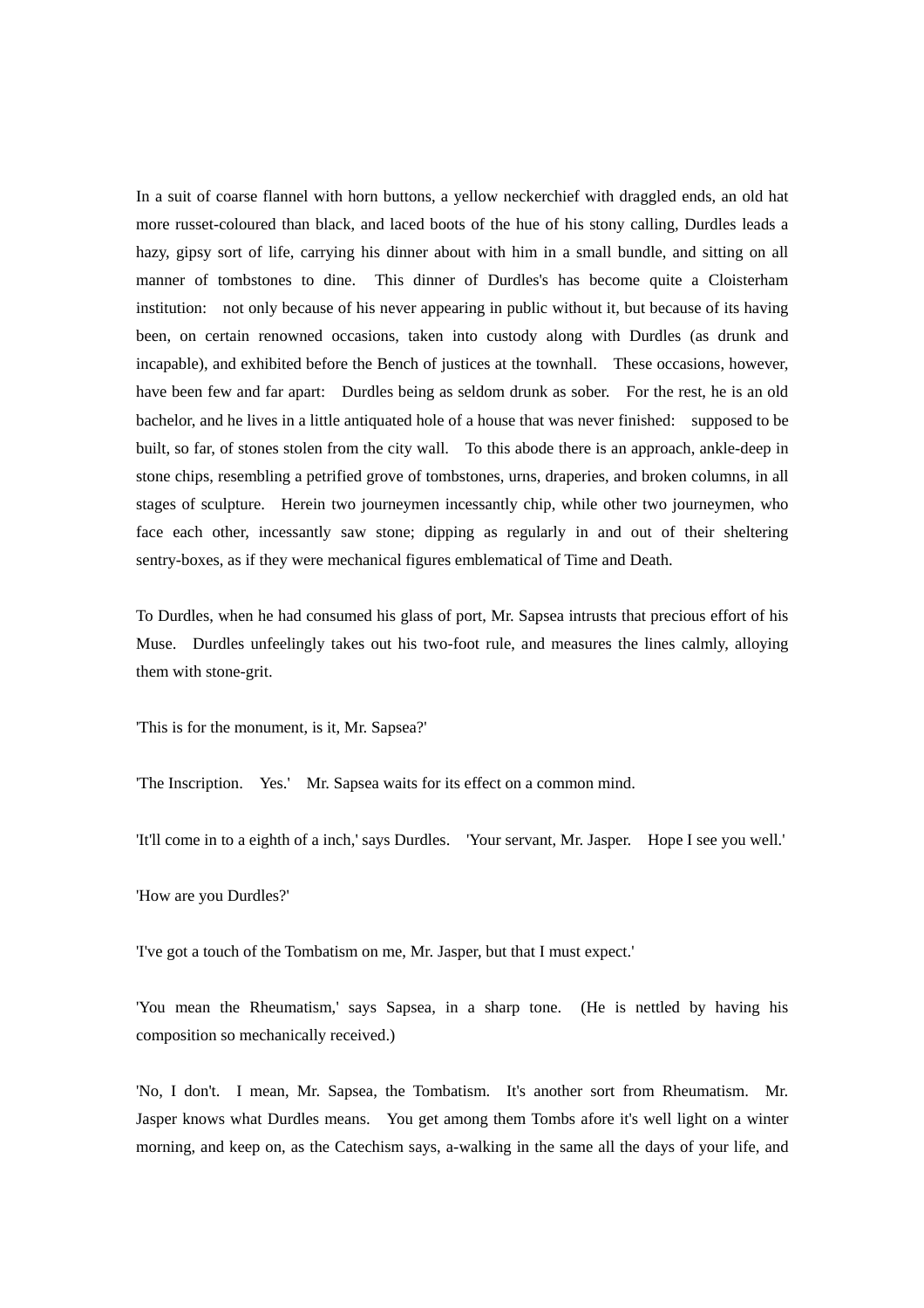YOU'LL know what Durdles means.'

'It is a bitter cold place,' Mr. Jasper assents, with an antipathetic shiver.

'And if it's bitter cold for you, up in the chancel, with a lot of live breath smoking out about you, what the bitterness is to Durdles, down in the crypt among the earthy damps there, and the dead breath of the old 'uns,' returns that individual, 'Durdles leaves you to judge. - Is this to be put in hand at once, Mr. Sapsea?'

Mr. Sapsea, with an Author's anxiety to rush into publication, replies that it cannot be out of hand too soon.

'You had better let me have the key then,' says Durdles.

'Why, man, it is not to be put inside the monument!'

'Durdles knows where it's to be put, Mr. Sapsea; no man better. Ask 'ere a man in Cloisterham whether Durdles knows his work.'

Mr. Sapsea rises, takes a key from a drawer, unlocks an iron safe let into the wall, and takes from it another key.

'When Durdles puts a touch or a finish upon his work, no matter where, inside or outside, Durdles likes to look at his work all round, and see that his work is a-doing him credit,' Durdles explains, doggedly.

The key proffered him by the bereaved widower being a large one, he slips his two-foot rule into a side-pocket of his flannel trousers made for it, and deliberately opens his flannel coat, and opens the mouth of a large breast-pocket within it before taking the key to place it in that repository.

'Why, Durdles!' exclaims Jasper, looking on amused, 'you are undermined with pockets!'

'And I carries weight in 'em too, Mr. Jasper. Feel those!' producing two other large keys.

'Hand me Mr. Sapsea's likewise. Surely this is the heaviest of the three.'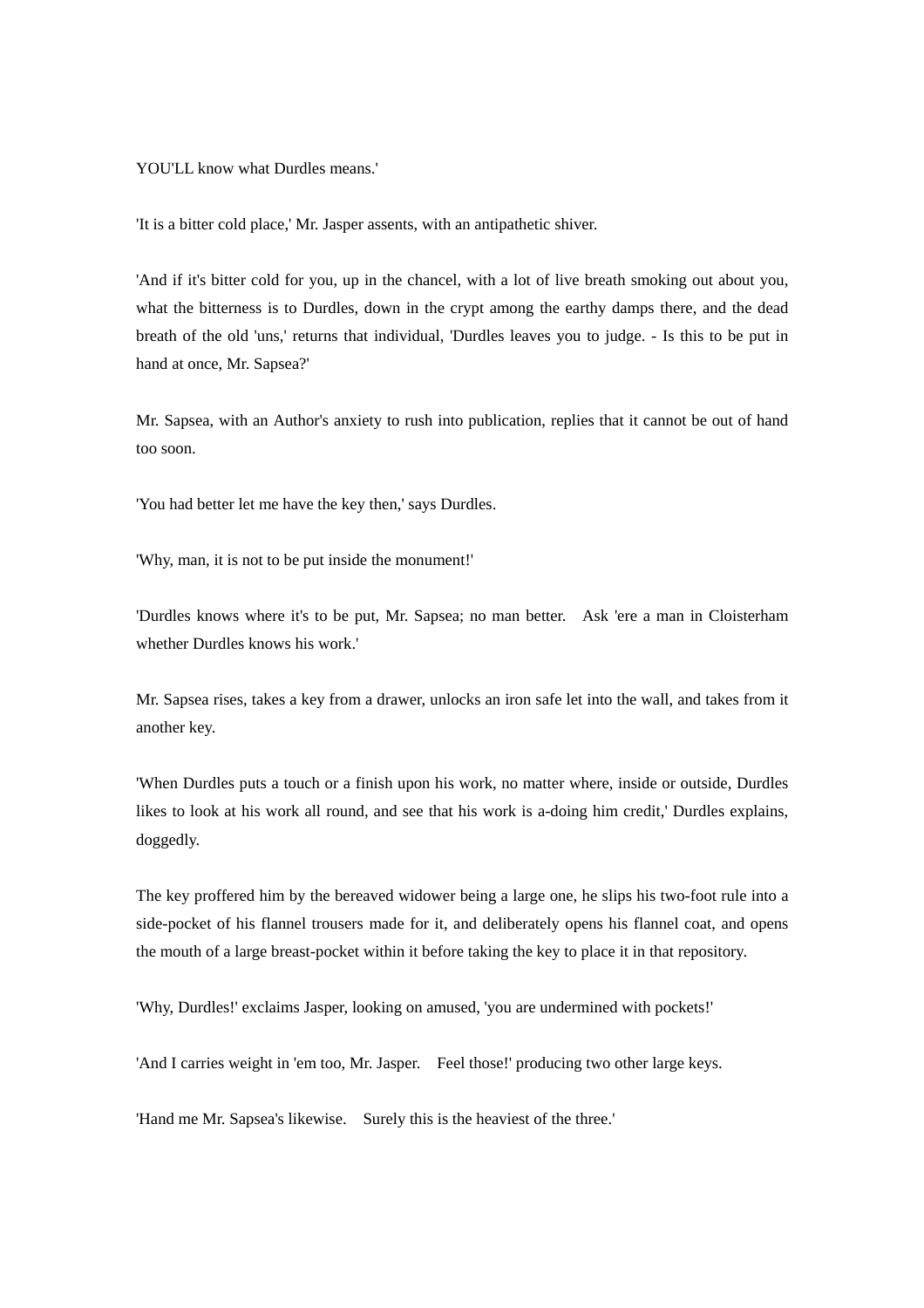'You'll find 'em much of a muchness, I expect,' says Durdles. 'They all belong to monuments. They all open Durdles's work. Durdles keeps the keys of his work mostly. Not that they're much used.'

'By the bye,' it comes into Jasper's mind to say, as he idly examines the keys, 'I have been going to ask you, many a day, and have always forgotten. You know they sometimes call you Stony Durdles, don't you?'

'Cloisterham knows me as Durdles, Mr. Jasper.'

'I am aware of that, of course. But the boys sometimes - '

'O! if you mind them young imps of boys - ' Durdles gruffly interrupts.

'I don't mind them any more than you do. But there was a discussion the other day among the Choir, whether Stony stood for Tony;' clinking one key against another.

('Take care of the wards, Mr. Jasper.')

'Or whether Stony stood for Stephen;' clinking with a change of keys.

('You can't make a pitch pipe of 'em, Mr. Jasper.')

'Or whether the name comes from your trade. How stands the fact?'

Mr. Jasper weighs the three keys in his hand, lifts his head from his idly stooping attitude over the fire, and delivers the keys to Durdles with an ingenuous and friendly face.

But the stony one is a gruff one likewise, and that hazy state of his is always an uncertain state, highly conscious of its dignity, and prone to take offence. He drops his two keys back into his pocket one by one, and buttons them up; he takes his dinner-bundle from the chair-back on which he hung it when he came in; he distributes the weight he carries, by tying the third key up in it, as though he were an Ostrich, and liked to dine off cold iron; and he gets out of the room, deigning no word of answer.

Mr. Sapsea then proposes a hit at backgammon, which, seasoned with his own improving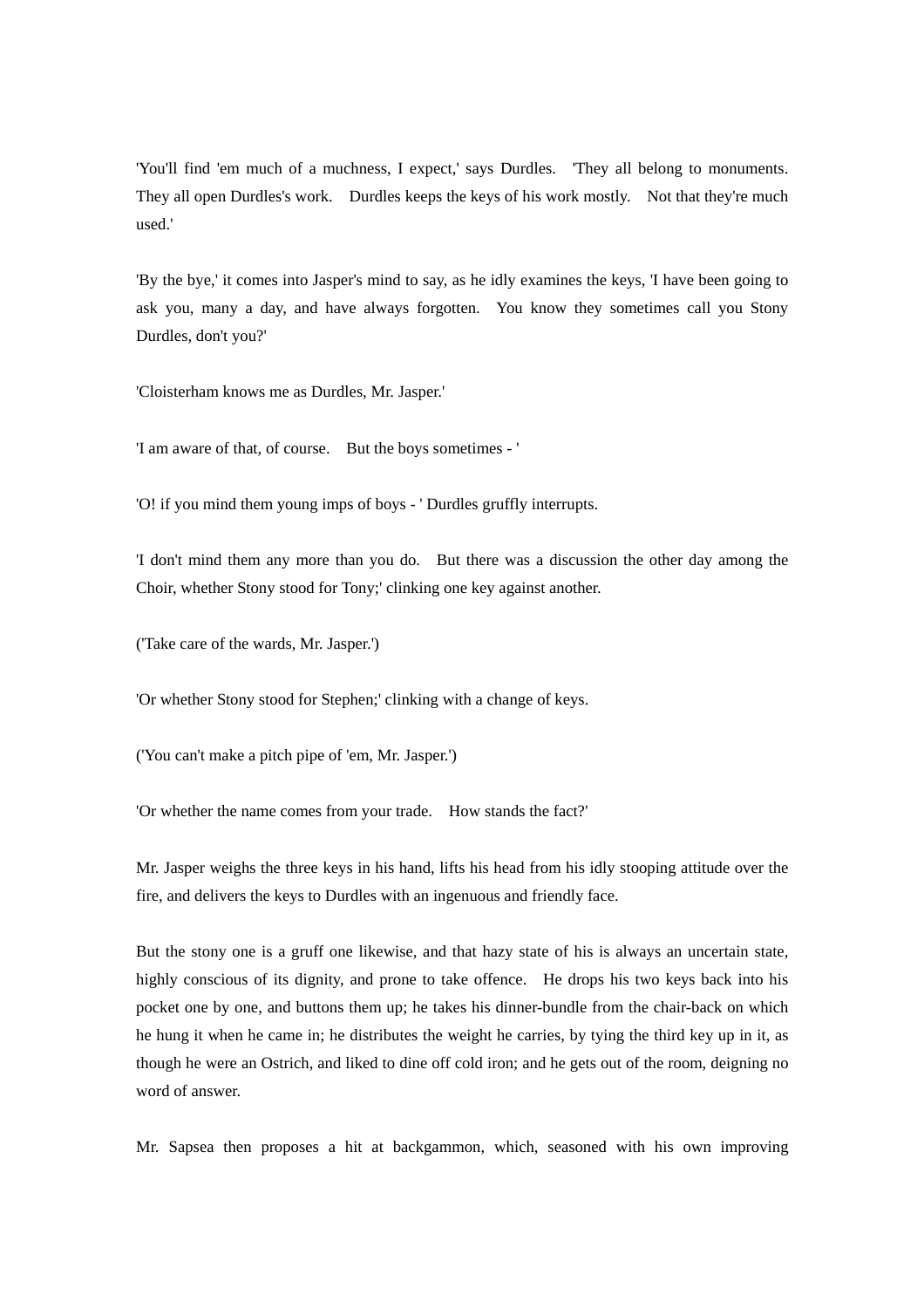conversation, and terminating in a supper of cold roast beef and salad, beguiles the golden evening until pretty late. Mr. Sapsea's wisdom being, in its delivery to mortals, rather of the diffuse than the epigrammatic order, is by no means expended even then; but his visitor intimates that he will come back for more of the precious commodity on future occasions, and Mr. Sapsea lets him off for the present, to ponder on the instalment he carries away.

### CHAPTER V - MR. DURDLES AND FRIEND

JOHN JASPER, on his way home through the Close, is brought to a stand-still by the spectacle of Stony Durdles, dinner-bundle and all, leaning his back against the iron railing of the burial-ground enclosing it from the old cloister-arches; and a hideous small boy in rags flinging stones at him as a well-defined mark in the moonlight. Sometimes the stones hit him, and sometimes they miss him, but Durdles seems indifferent to either fortune. The hideous small boy, on the contrary, whenever he hits Durdles, blows a whistle of triumph through a jagged gap, convenient for the purpose, in the front of his mouth, where half his teeth are wanting; and whenever he misses him, yelps out 'Mulled agin!' and tries to atone for the failure by taking a more correct and vicious aim.

'What are you doing to the man?' demands Jasper, stepping out into the moonlight from the shade.

'Making a cock-shy of him,' replies the hideous small boy.

'Give me those stones in your hand.'

'Yes, I'll give 'em you down your throat, if you come a-ketching hold of me,' says the small boy, shaking himself loose, and backing. 'I'll smash your eye, if you don't look out!'

'Baby-Devil that you are, what has the man done to you?'

'He won't go home.'

'What is that to you?'

'He gives me a 'apenny to pelt him home if I ketches him out too late,' says the boy. And then chants, like a little savage, half stumbling and half dancing among the rags and laces of his dilapidated boots:-

'Widdy widdy wen!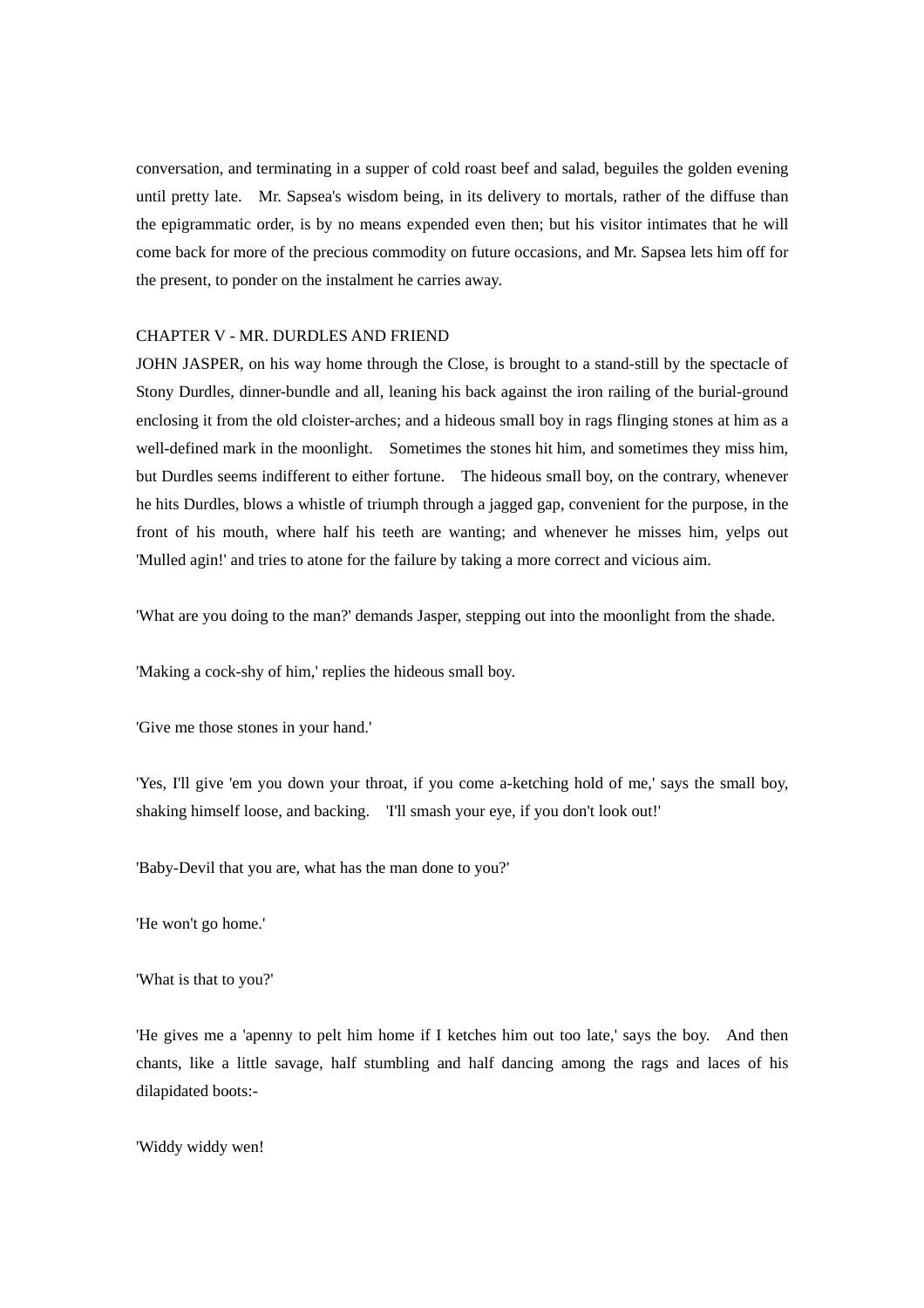I - ket - ches - Im - out - ar - ter - ten,

Widdy widdy wy!

Then  $- E -$  don't  $-$  go  $-$  then  $- I -$  shy  $-$ 

Widdy Widdy Wake-cock warning!'

- with a comprehensive sweep on the last word, and one more delivery at Durdles.

This would seem to be a poetical note of preparation, agreed upon, as a caution to Durdles to stand clear if he can, or to betake himself homeward.

John Jasper invites the boy with a beck of his head to follow him (feeling it hopeless to drag him, or coax him), and crosses to the iron railing where the Stony (and stoned) One is profoundly meditating.

'Do you know this thing, this child?' asks Jasper, at a loss for a word that will define this thing.

'Deputy,' says Durdles, with a nod.

'Is that its - his - name?'

'Deputy,' assents Durdles.

'I'm man-servant up at the Travellers' Twopenny in Gas Works Garding,' this thing explains. 'All us man-servants at Travellers' Lodgings is named Deputy. When we're chock full and the Travellers is all a-bed I come out for my 'elth.' Then withdrawing into the road, and taking aim, he resumes:-

'Widdy widdy wen!

I - ket - ches - Im - out - ar - ter - '

'Hold your hand,' cries Jasper, 'and don't throw while I stand so near him, or I'll kill you! Come, Durdles; let me walk home with you to-night. Shall I carry your bundle?'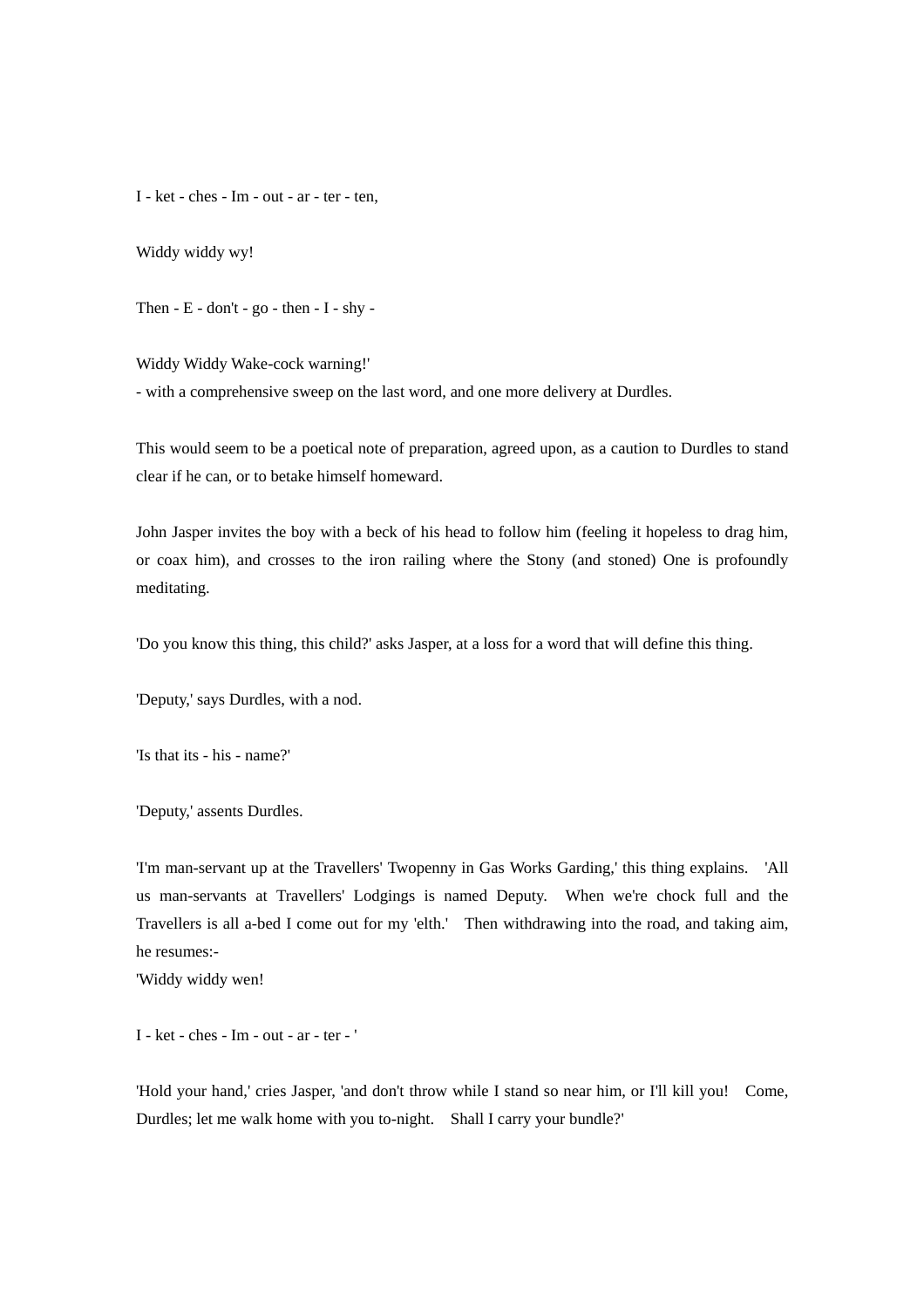'Not on any account,' replies Durdles, adjusting it. 'Durdles was making his reflections here when you come up, sir, surrounded by his works, like a poplar Author. - Your own brother-in-law;' introducing a sarcophagus within the railing, white and cold in the moonlight. 'Mrs. Sapsea;' introducing the monument of that devoted wife. 'Late Incumbent;' introducing the Reverend Gentleman's broken column. 'Departed Assessed Taxes;' introducing a vase and towel, standing on what might represent the cake of soap. 'Former pastrycook and Muffin-maker, much respected;' introducing gravestone. 'All safe and sound here, sir, and all Durdles's work. Of the common folk, that is merely bundled up in turf and brambles, the less said the better. A poor lot, soon forgot.'

'This creature, Deputy, is behind us,' says Jasper, looking back. 'Is he to follow us?'

The relations between Durdles and Deputy are of a capricious kind; for, on Durdles's turning himself about with the slow gravity of beery suddenness, Deputy makes a pretty wide circuit into the road and stands on the defensive.

'You never cried Widdy Warning before you begun to-night,' says Durdles, unexpectedly reminded of, or imagining, an injury.

'Yer lie, I did,' says Deputy, in his only form of polite contradiction.

'Own brother, sir,' observes Durdles, turning himself about again, and as unexpectedly forgetting his offence as he had recalled or conceived it; 'own brother to Peter the Wild Boy! But I gave him an object in life.'

'At which he takes aim?' Mr. Jasper suggests.

'That's it, sir,' returns Durdles, quite satisfied; 'at which he takes aim. I took him in hand and gave him an object. What was he before? A destroyer. What work did he do? Nothing but destruction. What did he earn by it? Short terms in Cloisterham jail. Not a person, not a piece of property, not a winder, not a horse, nor a dog, nor a cat, nor a bird, nor a fowl, nor a pig, but what he stoned, for want of an enlightened object. I put that enlightened object before him, and now he can turn his honest halfpenny by the three penn'orth a week.'

'I wonder he has no competitors.'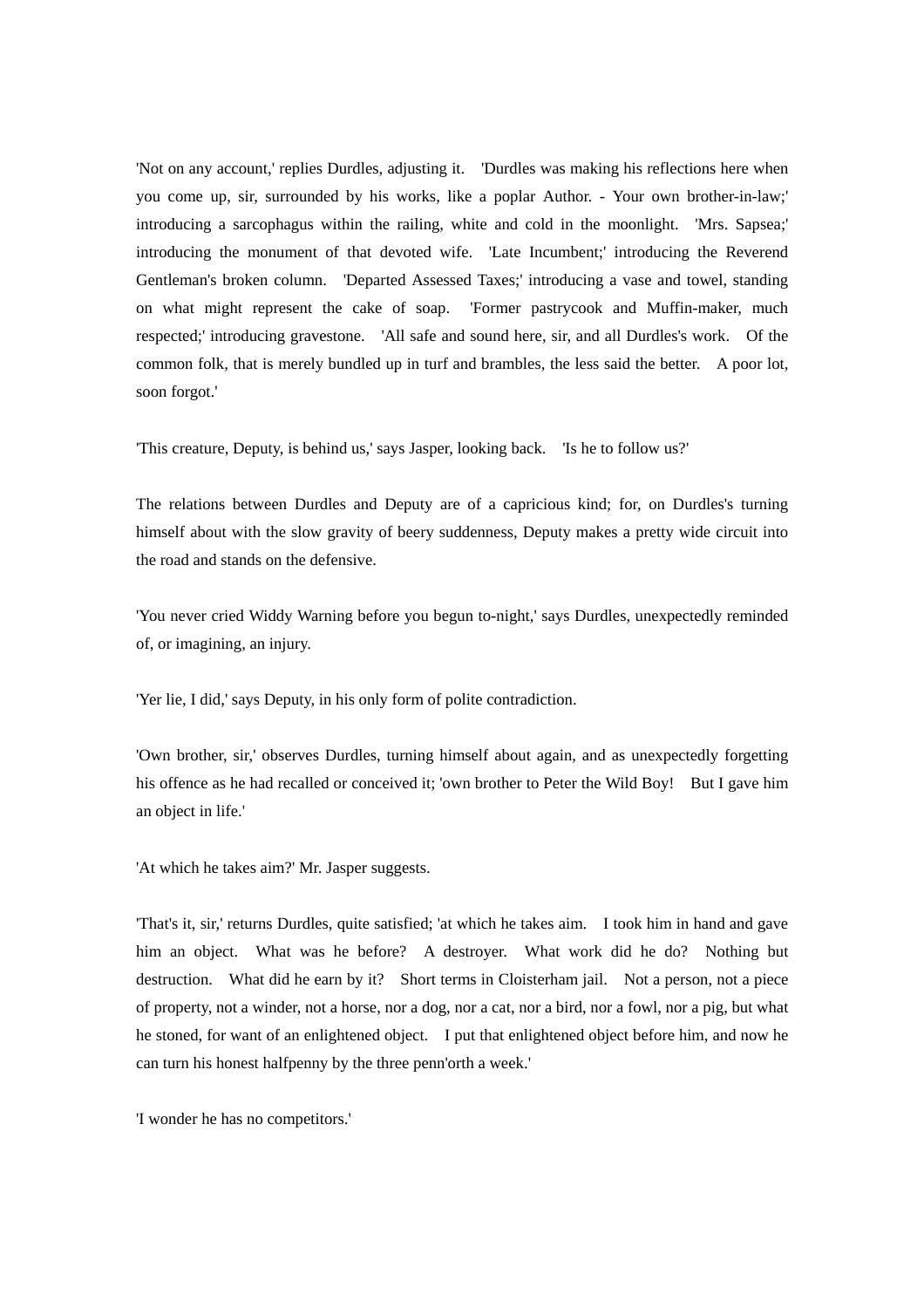'He has plenty, Mr. Jasper, but he stones 'em all away. Now, I don't know what this scheme of mine comes to,' pursues Durdles, considering about it with the same sodden gravity; 'I don't know what you may precisely call it. It ain't a sort of a - scheme of a - National Education?'

'I should say not,' replies Jasper.

'I should say not,' assents Durdles; 'then we won't try to give it a name.'

'He still keeps behind us,' repeats Jasper, looking over his shoulder; 'is he to follow us?'

'We can't help going round by the Travellers' Twopenny, if we go the short way, which is the back way,' Durdles answers, 'and we'll drop him there.'

So they go on; Deputy, as a rear rank one, taking open order, and invading the silence of the hour and place by stoning every wall, post, pillar, and other inanimate object, by the deserted way.

'Is there anything new down in the crypt, Durdles?' asks John Jasper.

'Anything old, I think you mean,' growls Durdles. 'It ain't a spot for novelty.'

'Any new discovery on your part, I meant.'

'There's a old 'un under the seventh pillar on the left as you go down the broken steps of the little underground chapel as formerly was; I make him out (so fur as I've made him out yet) to be one of them old 'uns with a crook. To judge from the size of the passages in the walls, and of the steps and doors, by which they come and went, them crooks must have been a good deal in the way of the old 'uns! Two on 'em meeting promiscuous must have hitched one another by the mitre pretty often, I should say.'

Without any endeavour to correct the literality of this opinion, Jasper surveys his companion covered from head to foot with old mortar, lime, and stone grit - as though he, Jasper, were getting imbued with a romantic interest in his weird life.

'Yours is a curious existence.'

Without furnishing the least clue to the question, whether he receives this as a compliment or as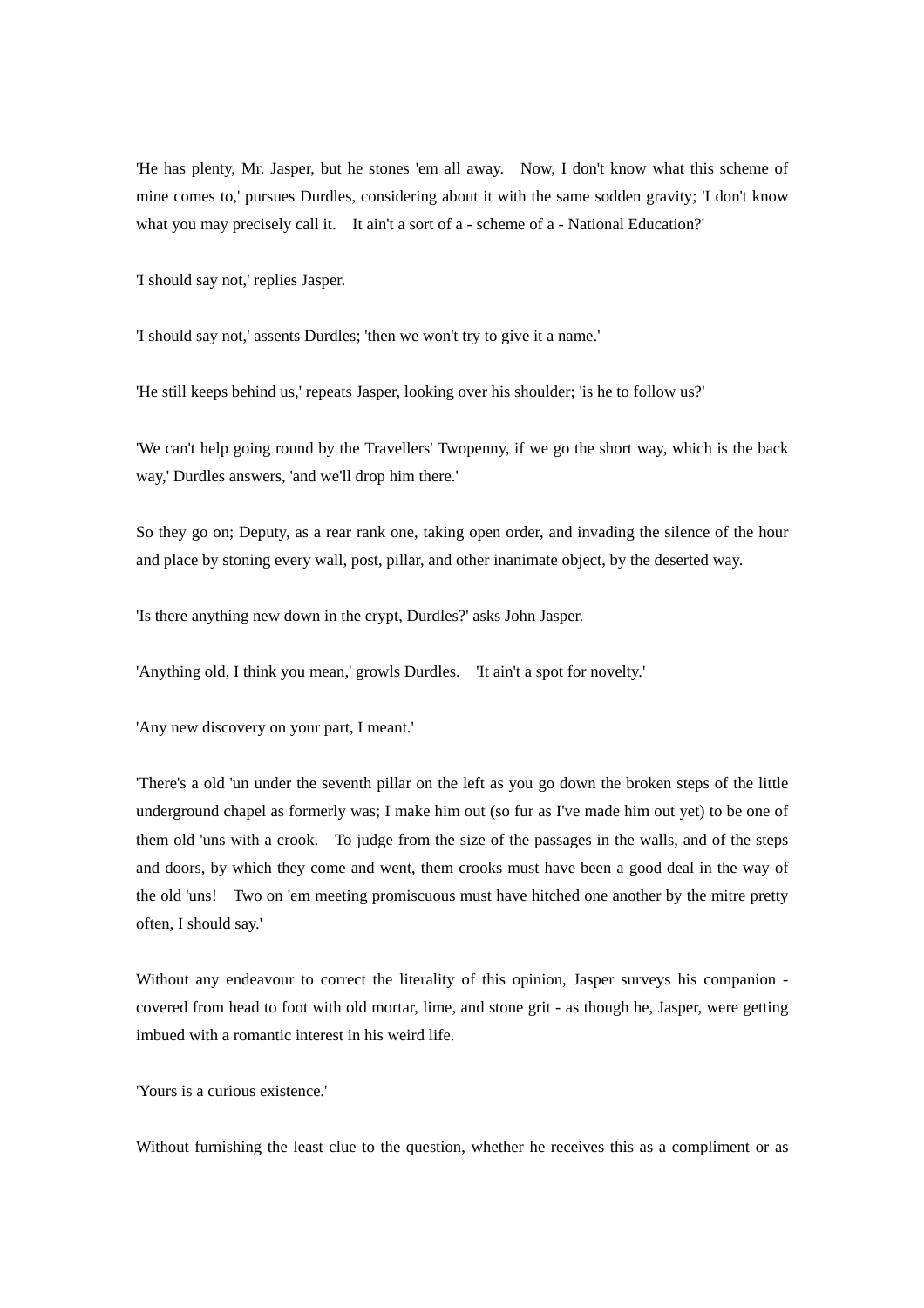quite the reverse, Durdles gruffly answers: 'Yours is another.'

'Well! inasmuch as my lot is cast in the same old earthy, chilly, never-changing place, Yes. But there is much more mystery and interest in your connection with the Cathedral than in mine. Indeed, I am beginning to have some idea of asking you to take me on as a sort of student, or free 'prentice, under you, and to let me go about with you sometimes, and see some of these odd nooks in which you pass your days.'

The Stony One replies, in a general way, 'All right. Everybody knows where to find Durdles, when he's wanted.' Which, if not strictly true, is approximately so, if taken to express that Durdles may always be found in a state of vagabondage somewhere.

'What I dwell upon most,' says Jasper, pursuing his subject of romantic interest, 'is the remarkable accuracy with which you would seem to find out where people are buried. - What is the matter? That bundle is in your way; let me hold it.'

Durdles has stopped and backed a little (Deputy, attentive to all his movements, immediately skirmishing into the road), and was looking about for some ledge or corner to place his bundle on, when thus relieved of it.

'Just you give me my hammer out of that,' says Durdles, 'and I'll show you.'

Clink, clink. And his hammer is handed him.

'Now, lookee here. You pitch your note, don't you, Mr. Jasper?'

'Yes.'

'So I sound for mine. I take my hammer, and I tap.' (Here he strikes the pavement, and the attentive Deputy skirmishes at a rather wider range, as supposing that his head may be in requisition.) 'I tap, tap, tap. Solid! I go on tapping. Solid still! Tap again. Holloa! Hollow! Tap again, persevering. Solid in hollow! Tap, tap, tap, to try it better. Solid in hollow; and inside solid, hollow again! There you are! Old 'un crumbled away in stone coffin, in vault!'

'Astonishing!'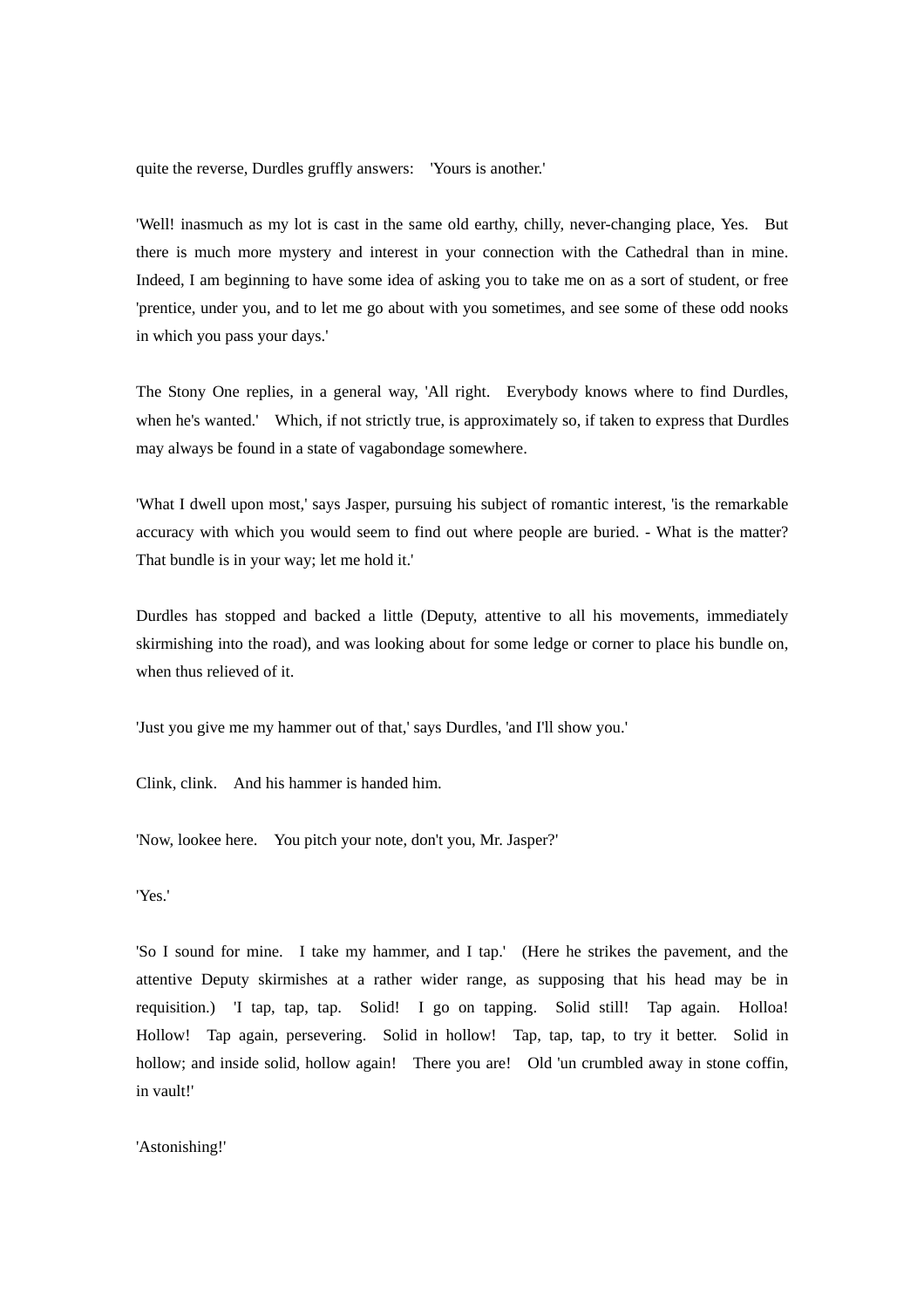'I have even done this,' says Durdles, drawing out his two-foot rule (Deputy meanwhile skirmishing nearer, as suspecting that Treasure may be about to be discovered, which may somehow lead to his own enrichment, and the delicious treat of the discoverers being hanged by the neck, on his evidence, until they are dead). 'Say that hammer of mine's a wall - my work. Two; four; and two is six,' measuring on the pavement. 'Six foot inside that wall is Mrs. Sapsea.'

'Not really Mrs. Sapsea?'

'Say Mrs. Sapsea. Her wall's thicker, but say Mrs. Sapsea. Durdles taps, that wall represented by that hammer, and says, after good sounding: "Something betwixt us!" Sure enough, some rubbish has been left in that same six-foot space by Durdles's men!'

Jasper opines that such accuracy 'is a gift.'

'I wouldn't have it at a gift,' returns Durdles, by no means receiving the observation in good part. 'I worked it out for myself. Durdles comes by HIS knowledge through grubbing deep for it, and having it up by the roots when it don't want to come. - Holloa you Deputy!'

'Widdy!' is Deputy's shrill response, standing off again.

'Catch that ha'penny. And don't let me see any more of you tonight, after we come to the Travellers' Twopenny.'

'Warning!' returns Deputy, having caught the halfpenny, and appearing by this mystic word to express his assent to the arrangement.

They have but to cross what was once the vineyard, belonging to what was once the Monastery, to come into the narrow back lane wherein stands the crazy wooden house of two low stories currently known as the Travellers' Twopenny:- a house all warped and distorted, like the morals of the travellers, with scant remains of a lattice-work porch over the door, and also of a rustic fence before its stamped-out garden; by reason of the travellers being so bound to the premises by a tender sentiment (or so fond of having a fire by the roadside in the course of the day), that they can never be persuaded or threatened into departure, without violently possessing themselves of some wooden forget-me-not, and bearing it off.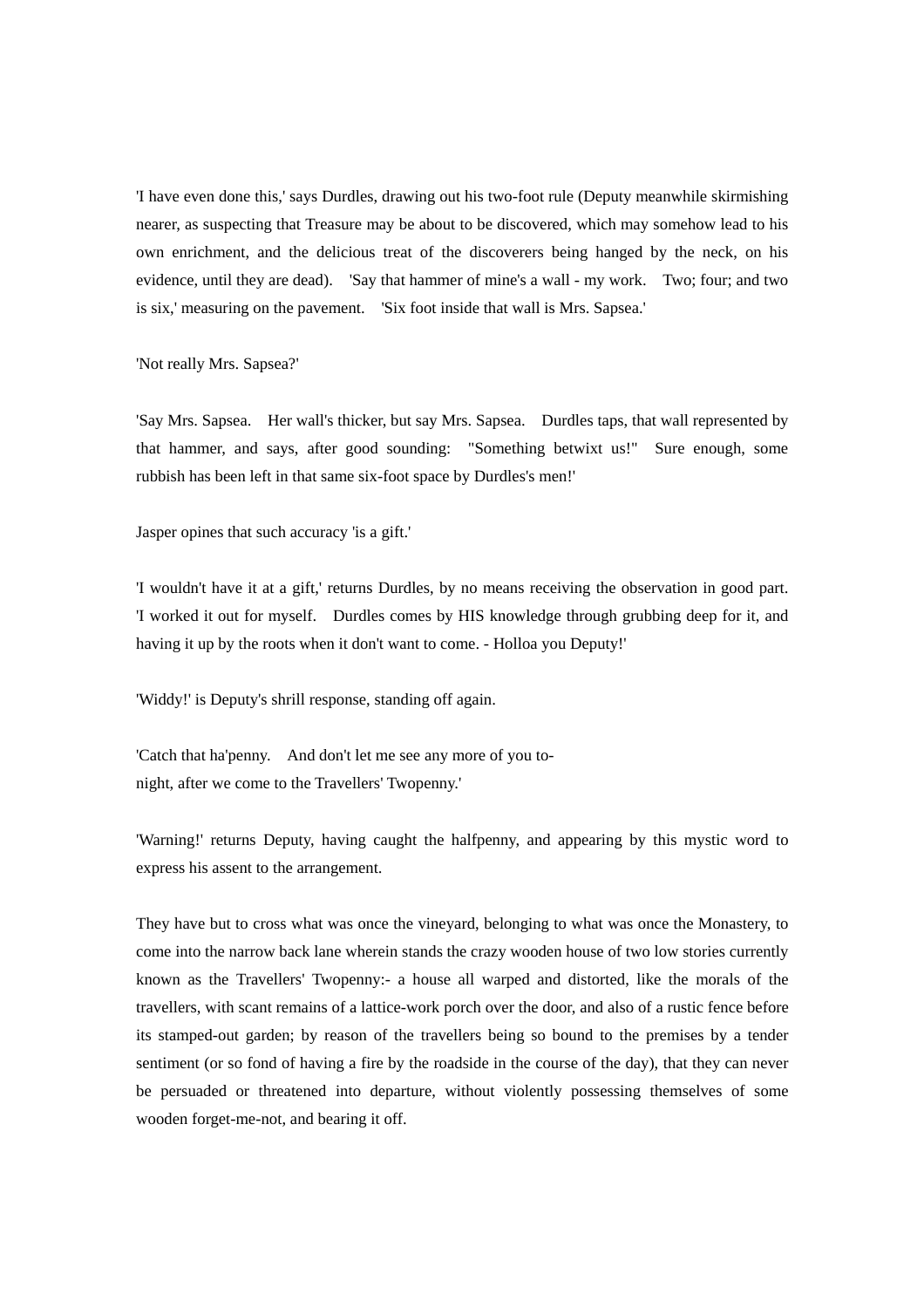The semblance of an inn is attempted to be given to this wretched place by fragments of conventional red curtaining in the windows, which rags are made muddily transparent in the night-season by feeble lights of rush or cotton dip burning dully in the close air of the inside. As Durdles and Jasper come near, they are addressed by an inscribed paper lantern over the door, setting forth the purport of the house. They are also addressed by some half-dozen other hideous small boys - whether twopenny lodgers or followers or hangers-on of such, who knows! - who, as if attracted by some carrion-scent of Deputy in the air, start into the moonlight, as vultures might gather in the desert, and instantly fall to stoning him and one another.

'Stop, you young brutes,' cries Jasper angrily, 'and let us go by!'

This remonstrance being received with yells and flying stones, according to a custom of late years comfortably established among the police regulations of our English communities, where Christians are stoned on all sides, as if the days of Saint Stephen were revived, Durdles remarks of the young savages, with some point, that 'they haven't got an object,' and leads the way down the lane.

At the corner of the lane, Jasper, hotly enraged, checks his companion and looks back. All is silent. Next moment, a stone coming rattling at his hat, and a distant yell of 'Wake-Cock! Warning!' followed by a crow, as from some infernally-hatched Chanticleer, apprising him under whose victorious fire he stands, he turns the corner into safety, and takes Durdles home: Durdles stumbling among the litter of his stony yard as if he were going to turn head foremost into one of the unfinished tombs.

John Jasper returns by another way to his gatehouse, and entering softly with his key, finds his fire still burning. He takes from a locked press a peculiar-looking pipe, which he fills - but not with tobacco - and, having adjusted the contents of the bowl, very carefully, with a little instrument, ascends an inner staircase of only a few steps, leading to two rooms. One of these is his own sleeping chamber: the other is his nephew's. There is a light in each.

His nephew lies asleep, calm and untroubled. John Jasper stands looking down upon him, his unlighted pipe in his hand, for some time, with a fixed and deep attention. Then, hushing his footsteps, he passes to his own room, lights his pipe, and delivers himself to the Spectres it invokes at midnight.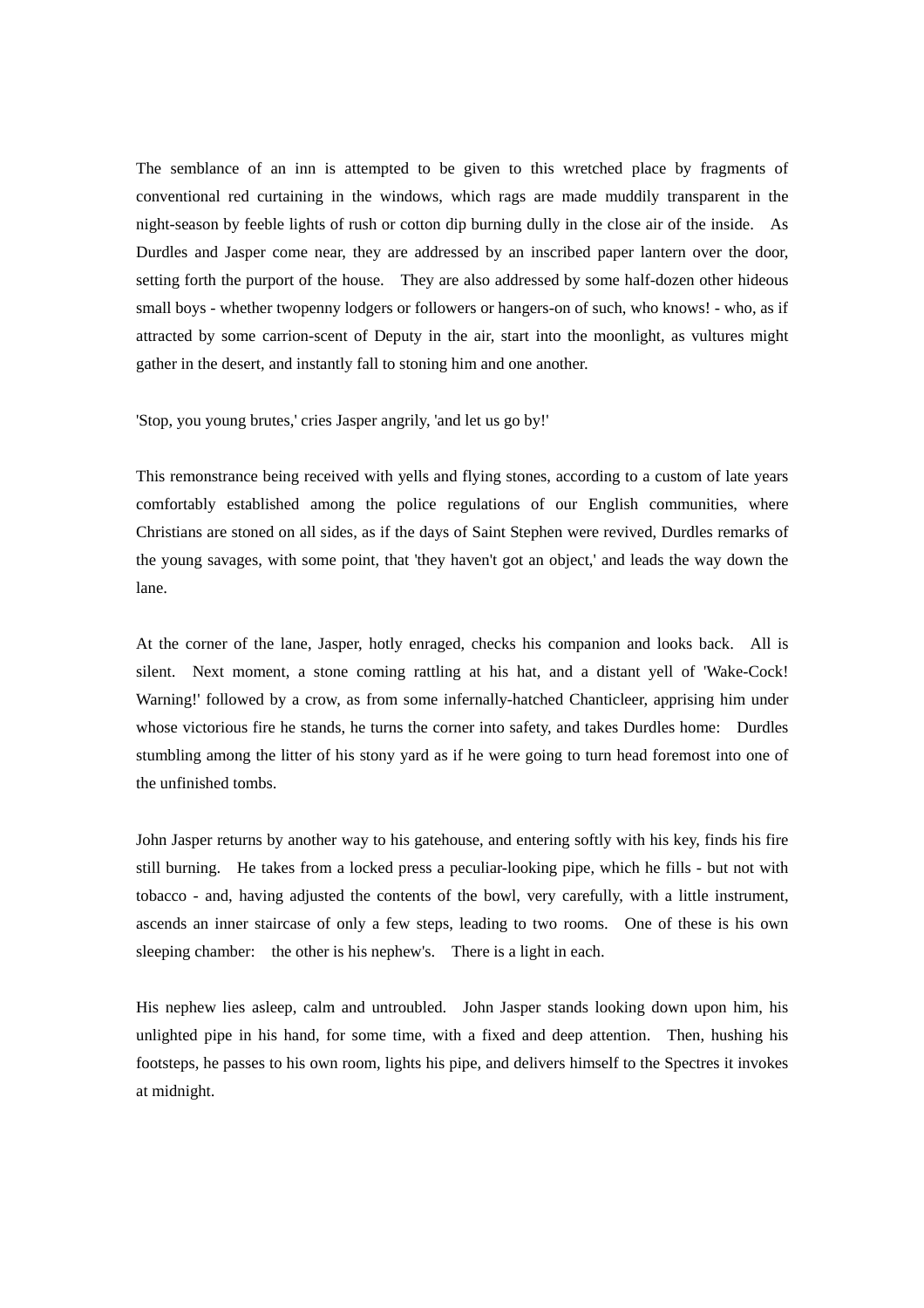## CHAPTER VI - PHILANTHROPY IN MINOR CANON CORNER

THE Reverend Septimus Crisparkle (Septimus, because six little brother Crisparkles before him went out, one by one, as they were born, like six weak little rushlights, as they were lighted), having broken the thin morning ice near Cloisterham Weir with his amiable head, much to the invigoration of his frame, was now assisting his circulation by boxing at a looking-glass with great science and prowess. A fresh and healthy portrait the looking-glass presented of the Reverend Septimus, feinting and dodging with the utmost artfulness, and hitting out from the shoulder with the utmost straightness, while his radiant features teemed with innocence, and soft-hearted benevolence beamed from his boxing-gloves.

It was scarcely breakfast-time yet, for Mrs. Crisparkle - mother, not wife of the Reverend Septimus - was only just down, and waiting for the urn. Indeed, the Reverend Septimus left off at this very moment to take the pretty old lady's entering face between his boxing-gloves and kiss it. Having done so with tenderness, the Reverend Septimus turned to again, countering with his left, and putting in his right, in a tremendous manner.

'I say, every morning of my life, that you'll do it at last, Sept,' remarked the old lady, looking on; 'and so you will.'

'Do what, Ma dear?'

'Break the pier-glass, or burst a blood-vessel.'

'Neither, please God, Ma dear. Here's wind, Ma. Look at this!' In a concluding round of great severity, the Reverend Septimus administered and escaped all sorts of punishment, and wound up by getting the old lady's cap into Chancery - such is the technical term used in scientific circles by the learned in the Noble Art - with a lightness of touch that hardly stirred the lightest lavender or cherry riband on it. Magnanimously releasing the defeated, just in time to get his gloves into a drawer and feign to be looking out of window in a contemplative state of mind when a servant entered, the Reverend Septimus then gave place to the urn and other preparations for breakfast.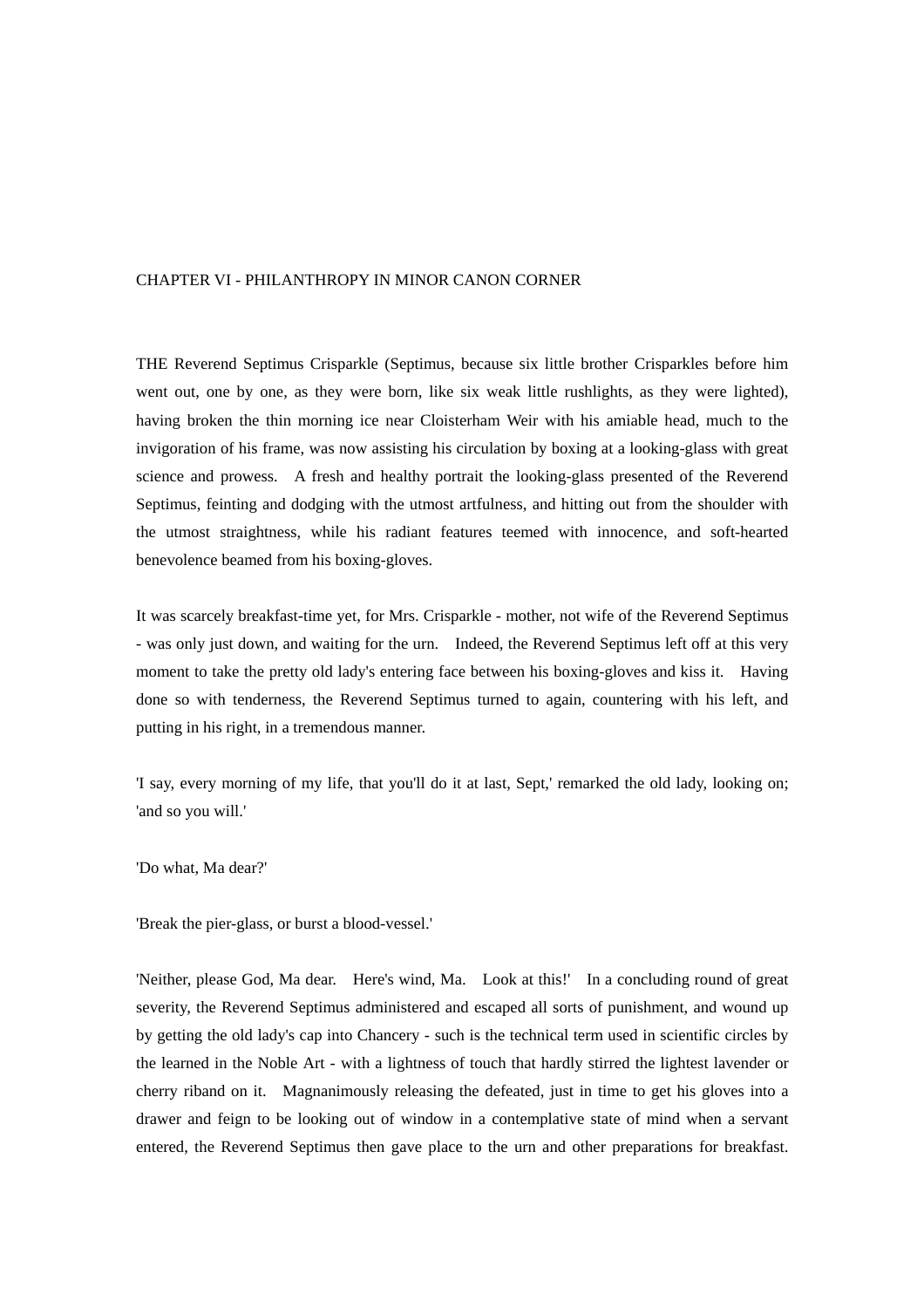These completed, and the two alone again, it was pleasant to see (or would have been, if there had been any one to see it, which there never was), the old lady standing to say the Lord's Prayer aloud, and her son, Minor Canon nevertheless, standing with bent head to hear it, he being within five years of forty: much as he had stood to hear the same words from the same lips when he was within five months of four.

What is prettier than an old lady - except a young lady - when her eyes are bright, when her figure is trim and compact, when her face is cheerful and calm, when her dress is as the dress of a china shepherdess: so dainty in its colours, so individually assorted to herself, so neatly moulded on her? Nothing is prettier, thought the good Minor Canon frequently, when taking his seat at table opposite his long-widowed mother. Her thought at such times may be condensed into the two words that oftenest did duty together in all her conversations: 'My Sept!'

They were a good pair to sit breakfasting together in Minor Canon Corner, Cloisterham. For Minor Canon Corner was a quiet place in the shadow of the Cathedral, which the cawing of the rooks, the echoing footsteps of rare passers, the sound of the Cathedral bell, or the roll of the Cathedral organ, seemed to render more quiet than absolute silence. Swaggering fighting men had had their centuries of ramping and raving about Minor Canon Corner, and beaten serfs had had their centuries of drudging and dying there, and powerful monks had had their centuries of being sometimes useful and sometimes harmful there, and behold they were all gone out of Minor Canon Corner, and so much the better. Perhaps one of the highest uses of their ever having been there, was, that there might be left behind, that blessed air of tranquillity which pervaded Minor Canon Corner, and that serenely romantic state of the mind - productive for the most part of pity and forbearance - which is engendered by a sorrowful story that is all told, or a pathetic play that is played out.

Red-brick walls harmoniously toned down in colour by time, strong-

rooted ivy, latticed windows, panelled rooms, big oaken beams in little places, and stone-walled gardens where annual fruit yet ripened upon monkish trees, were the principal surroundings of pretty old Mrs. Crisparkle and the Reverend Septimus as they sat at breakfast.

'And what, Ma dear,' inquired the Minor Canon, giving proof of a wholesome and vigorous appetite, 'does the letter say?'

The pretty old lady, after reading it, had just laid it down upon the breakfast-cloth. She handed it over to her son.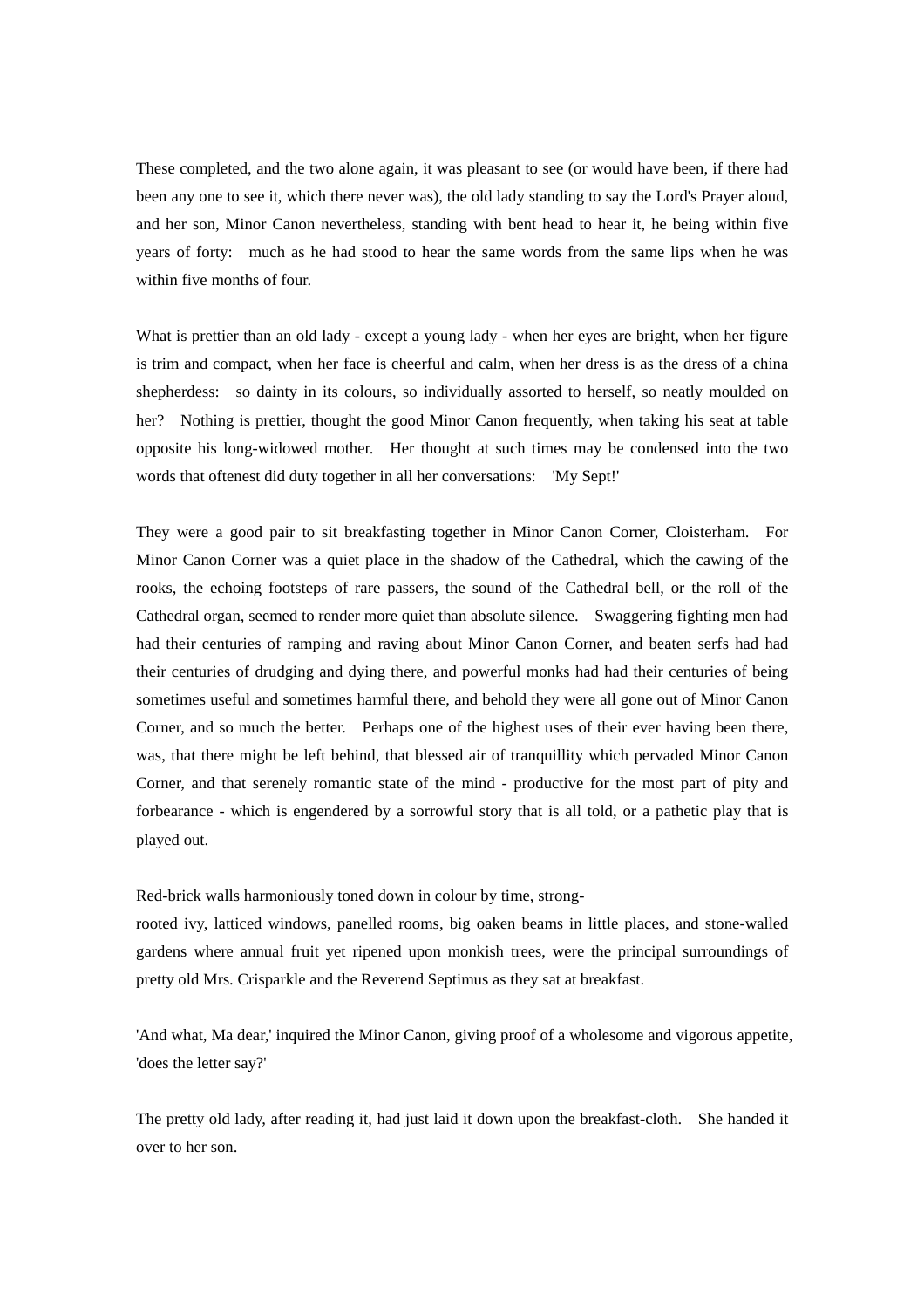Now, the old lady was exceedingly proud of her bright eyes being so clear that she could read writing without spectacles. Her son was also so proud of the circumstance, and so dutifully bent on her deriving the utmost possible gratification from it, that he had invented the pretence that he himself could NOT read writing without spectacles. Therefore he now assumed a pair, of grave and prodigious proportions, which not only seriously inconvenienced his nose and his breakfast, but seriously impeded his perusal of the letter. For, he had the eyes of a microscope and a telescope combined, when they were unassisted.

'It's from Mr. Honeythunder, of course,' said the old lady, folding her arms.

'Of course,' assented her son. He then lamely read on:

'"Haven of Philanthropy, Chief Offices, London, Wednesday.

## '"DEAR MADAM,

'"I write in the - ;" In the what's this? What does he write in?'

'In the chair,' said the old lady.

The Reverend Septimus took off his spectacles, that he might see her face, as he exclaimed:

'Why, what should he write in?'

'Bless me, bless me, Sept,' returned the old lady, 'you don't see the context! Give it back to me, my dear.'

Glad to get his spectacles off (for they always made his eyes water), her son obeyed: murmuring that his sight for reading manuscript got worse and worse daily.

'"I write,"' his mother went on, reading very perspicuously and precisely, '"from the chair, to which I shall probably be confined for some hours."'

Septimus looked at the row of chairs against the wall, with a half-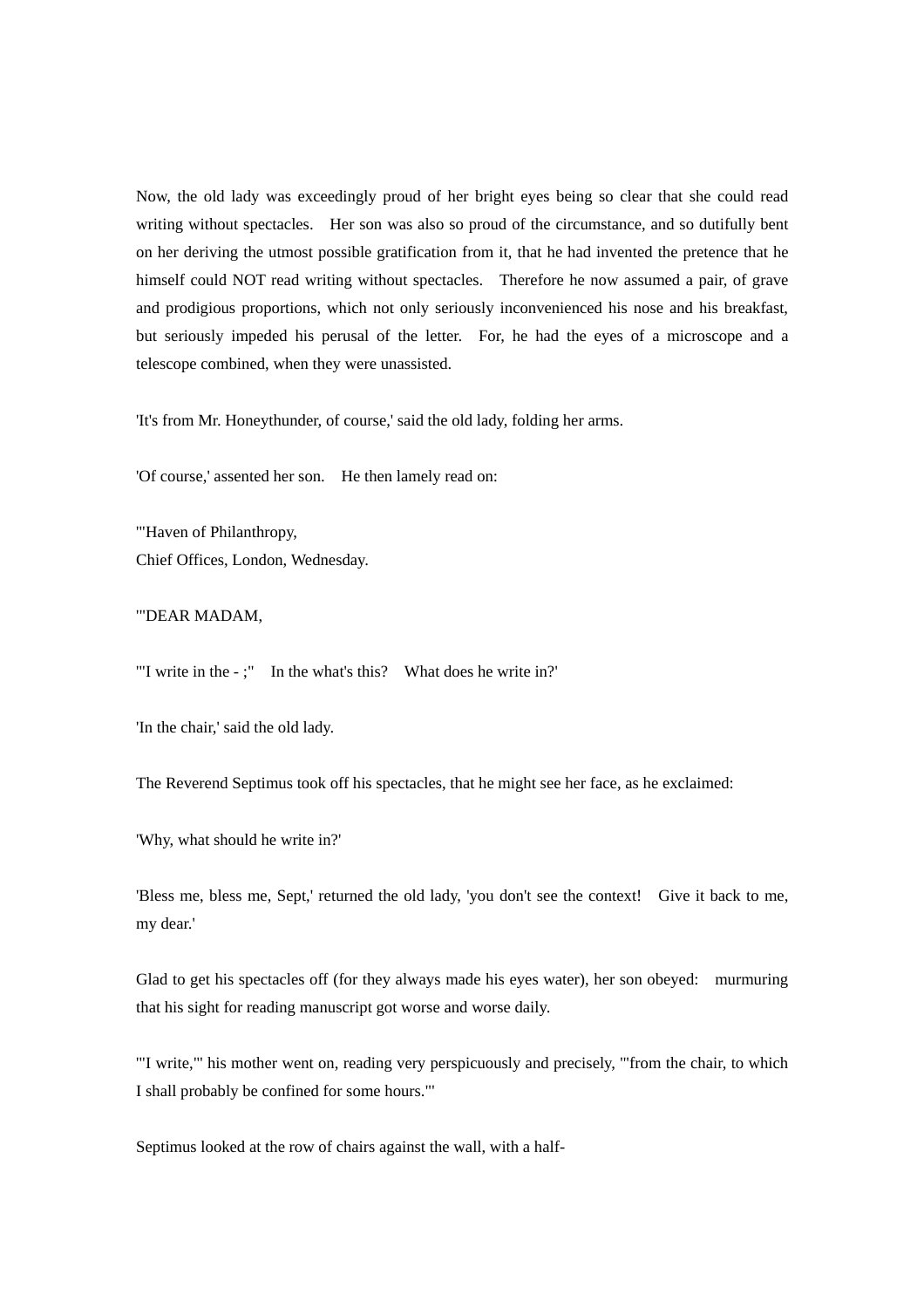protesting and half-appealing countenance.

'"We have,"' the old lady read on with a little extra emphasis, '"a meeting of our Convened Chief Composite Committee of Central and District Philanthropists, at our Head Haven as above; and it is their unanimous pleasure that I take the chair."'

Septimus breathed more freely, and muttered: 'O! if he comes to THAT, let him,'

'"Not to lose a day's post, I take the opportunity of a long report being read, denouncing a public miscreant - "'

'It is a most extraordinary thing,' interposed the gentle Minor Canon, laying down his knife and fork to rub his ear in a vexed manner, 'that these Philanthropists are always denouncing somebody. And it is another most extraordinary thing that they are always so violently flush of miscreants!'

'"Denouncing a public miscreant - "' - the old lady resumed, '"to get our little affair of business off my mind. I have spoken with my two wards, Neville and Helena Landless, on the subject of their defective education, and they give in to the plan proposed; as I should have taken good care they did, whether they liked it or not."'

'And it is another most extraordinary thing,' remarked the Minor Canon in the same tone as before, 'that these philanthropists are so given to seizing their fellow-creatures by the scruff of the neck, and (as one may say) bumping them into the paths of peace. - I beg your pardon, Ma dear, for interrupting.'

'"Therefore, dear Madam, you will please prepare your son, the Rev. Mr. Septimus, to expect Neville as an inmate to be read with, on Monday next. On the same day Helena will accompany him to Cloisterham, to take up her quarters at the Nuns' House, the establishment recommended by yourself and son jointly. Please likewise to prepare for her reception and tuition there. The terms in both cases are understood to be exactly as stated to me in writing by yourself, when I opened a correspondence with you on this subject, after the honour of being introduced to you at your sister's house in town here. With compliments to the Rev. Mr. Septimus, I am, Dear Madam, Your affectionate brother (In Philanthropy), LUKE HONEYTHUNDER."'

'Well, Ma,' said Septimus, after a little more rubbing of his ear, 'we must try it. There can be no doubt that we have room for an inmate, and that I have time to bestow upon him, and inclination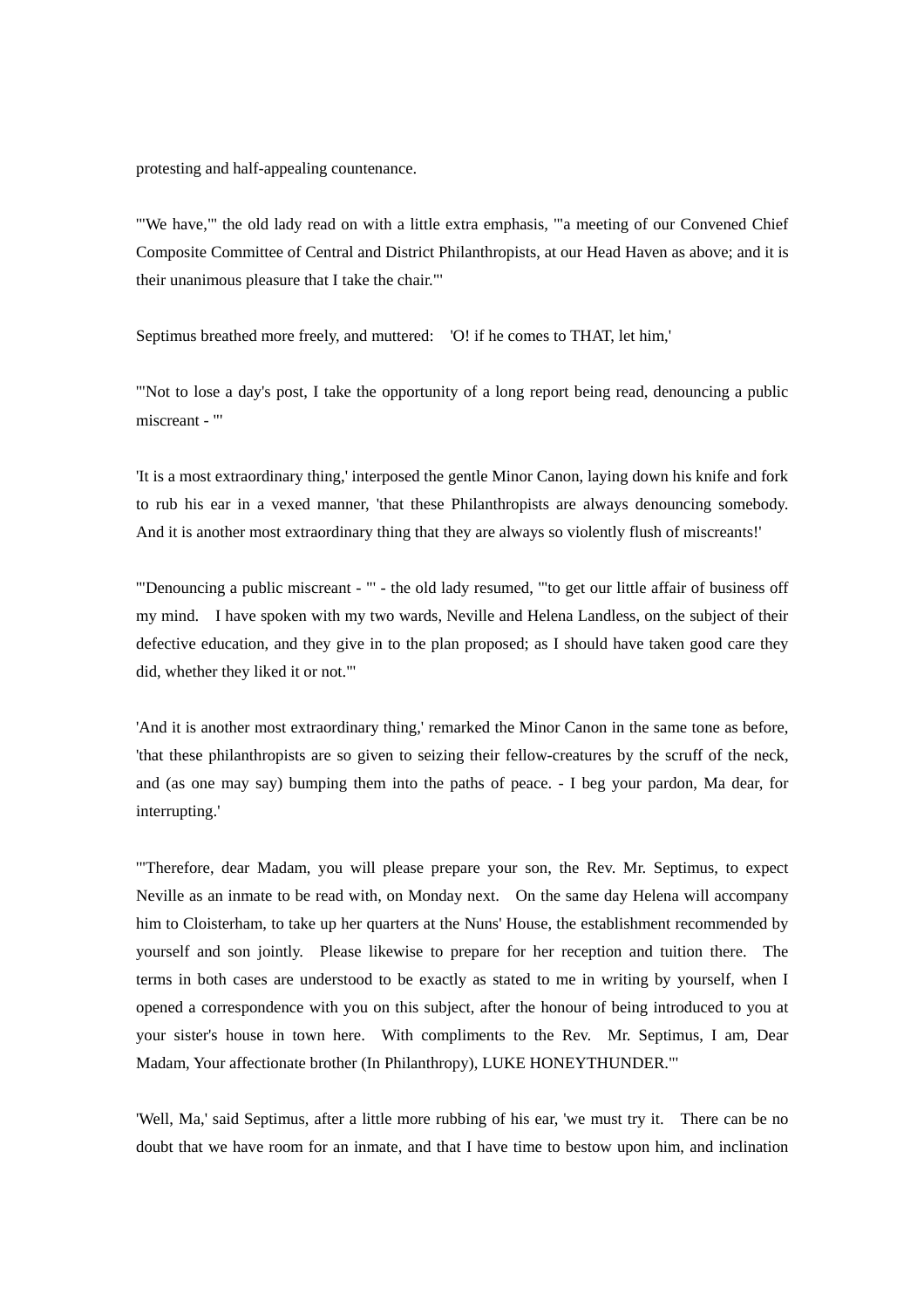too. I must confess to feeling rather glad that he is not Mr. Honeythunder himself. Though that seems wretchedly prejudiced - does it not? - for I never saw him. Is he a large man, Ma?'

'I should call him a large man, my dear,' the old lady replied after some hesitation, 'but that his voice is so much larger.'

'Than himself?'

'Than anybody.'

'Hah!' said Septimus. And finished his breakfast as if the flavour of the Superior Family Souchong, and also of the ham and toast and eggs, were a little on the wane.

Mrs. Crisparkle's sister, another piece of Dresden china, and matching her so neatly that they would have made a delightful pair of ornaments for the two ends of any capacious old-fashioned chimneypiece, and by right should never have been seen apart, was the childless wife of a clergyman holding Corporation preferment in London City. Mr. Honeythunder in his public character of Professor of Philanthropy had come to know Mrs. Crisparkle during the last re-matching of the china ornaments (in other words during her last annual visit to her sister), after a public occasion of a philanthropic nature, when certain devoted orphans of tender years had been glutted with plum buns, and plump bumptiousness. These were all the antecedents known in Minor Canon Corner of the coming pupils.

'I am sure you will agree with me, Ma,' said Mr. Crisparkle, after thinking the matter over, 'that the first thing to be done, is, to put these young people as much at their ease as possible. There is nothing disinterested in the notion, because we cannot be at our ease with them unless they are at their ease with us. Now, Jasper's nephew is down here at present; and like takes to like, and youth takes to youth. He is a cordial young fellow, and we will have him to meet the brother and sister at dinner. That's three. We can't think of asking him, without asking Jasper. That's four. Add Miss Twinkleton and the fairy bride that is to be, and that's six. Add our two selves, and that's eight. Would eight at a friendly dinner at all put you out, Ma?'

'Nine would, Sept,' returned the old lady, visibly nervous.

'My dear Ma, I particularise eight.'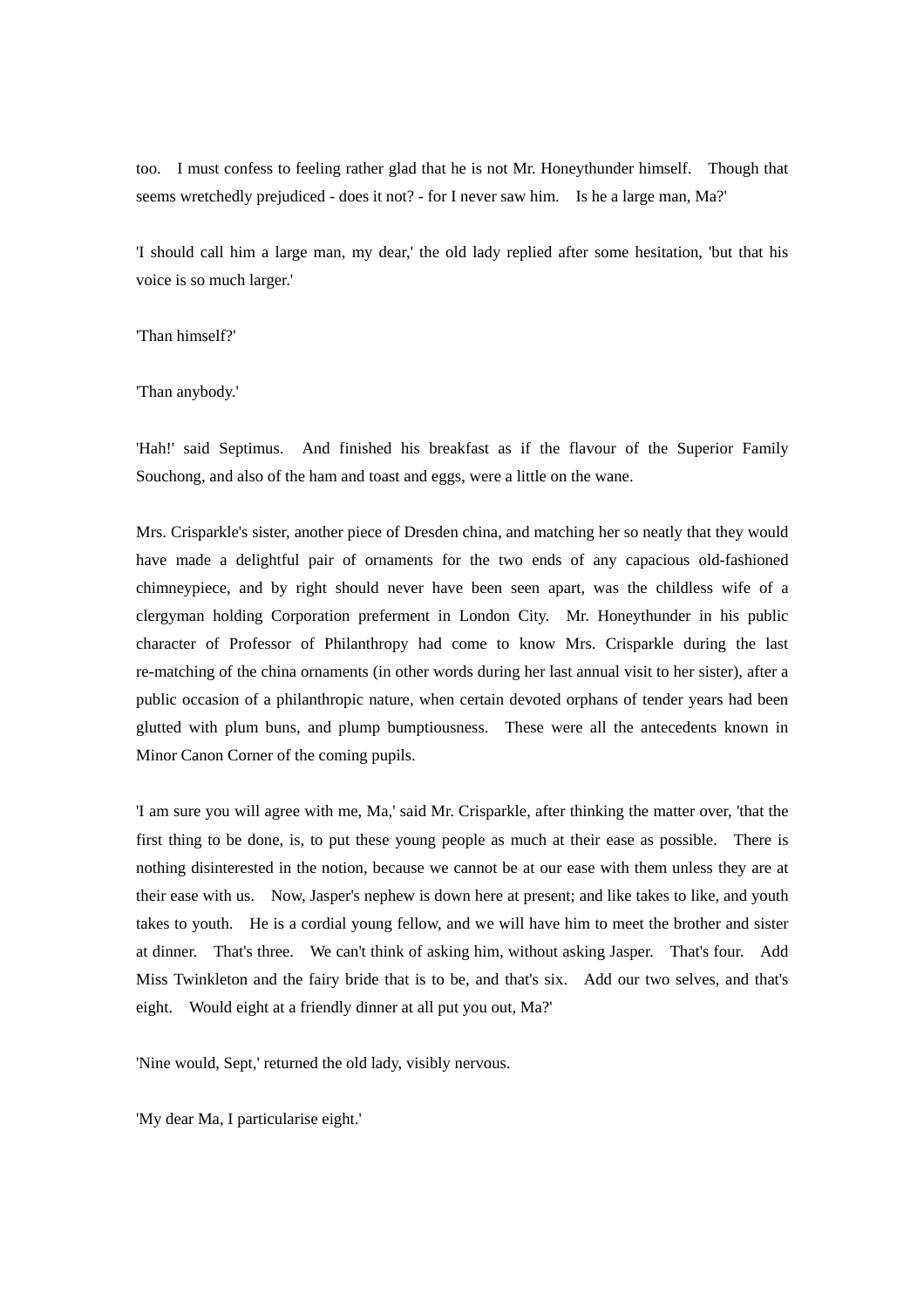'The exact size of the table and the room, my dear.'

So it was settled that way: and when Mr. Crisparkle called with his mother upon Miss Twinkleton, to arrange for the reception of Miss Helena Landless at the Nuns' House, the two other invitations having reference to that establishment were proffered and accepted. Miss Twinkleton did, indeed, glance at the globes, as regretting that they were not formed to be taken out into society; but became reconciled to leaving them behind. Instructions were then despatched to the Philanthropist for the departure and arrival, in good time for dinner, of Mr. Neville and Miss Helena; and stock for soup became fragrant in the air of Minor Canon Corner.

In those days there was no railway to Cloisterham, and Mr. Sapsea said there never would be. Mr. Sapsea said more; he said there never should be. And yet, marvellous to consider, it has come to pass, in these days, that Express Trains don't think Cloisterham worth stopping at, but yell and whirl through it on their larger errands, casting the dust off their wheels as a testimony against its insignificance. Some remote fragment of Main Line to somewhere else, there was, which was going to ruin the Money Market if it failed, and Church and State if it succeeded, and (of course), the Constitution, whether or no; but even that had already so unsettled Cloisterham traffic, that the traffic, deserting the high road, came sneaking in from an unprecedented part of the country by a back stable-way, for many years labelled at the corner: 'Beware of the Dog.'

To this ignominious avenue of approach, Mr. Crisparkle repaired, awaiting the arrival of a short, squat omnibus, with a disproportionate heap of luggage on the roof - like a little Elephant with infinitely too much Castle - which was then the daily service between Cloisterham and external mankind. As this vehicle lumbered up, Mr. Crisparkle could hardly see anything else of it for a large outside passenger seated on the box, with his elbows squared, and his hands on his knees, compressing the driver into a most uncomfortably small compass, and glowering about him with a strongly-marked face.

'Is this Cloisterham?' demanded the passenger, in a tremendous voice.

'It is,' replied the driver, rubbing himself as if he ached, after throwing the reins to the ostler. 'And I never was so glad to see it.'

'Tell your master to make his box-seat wider, then,' returned the passenger. 'Your master is morally bound - and ought to be legally, under ruinous penalties - to provide for the comfort of his fellow-man.'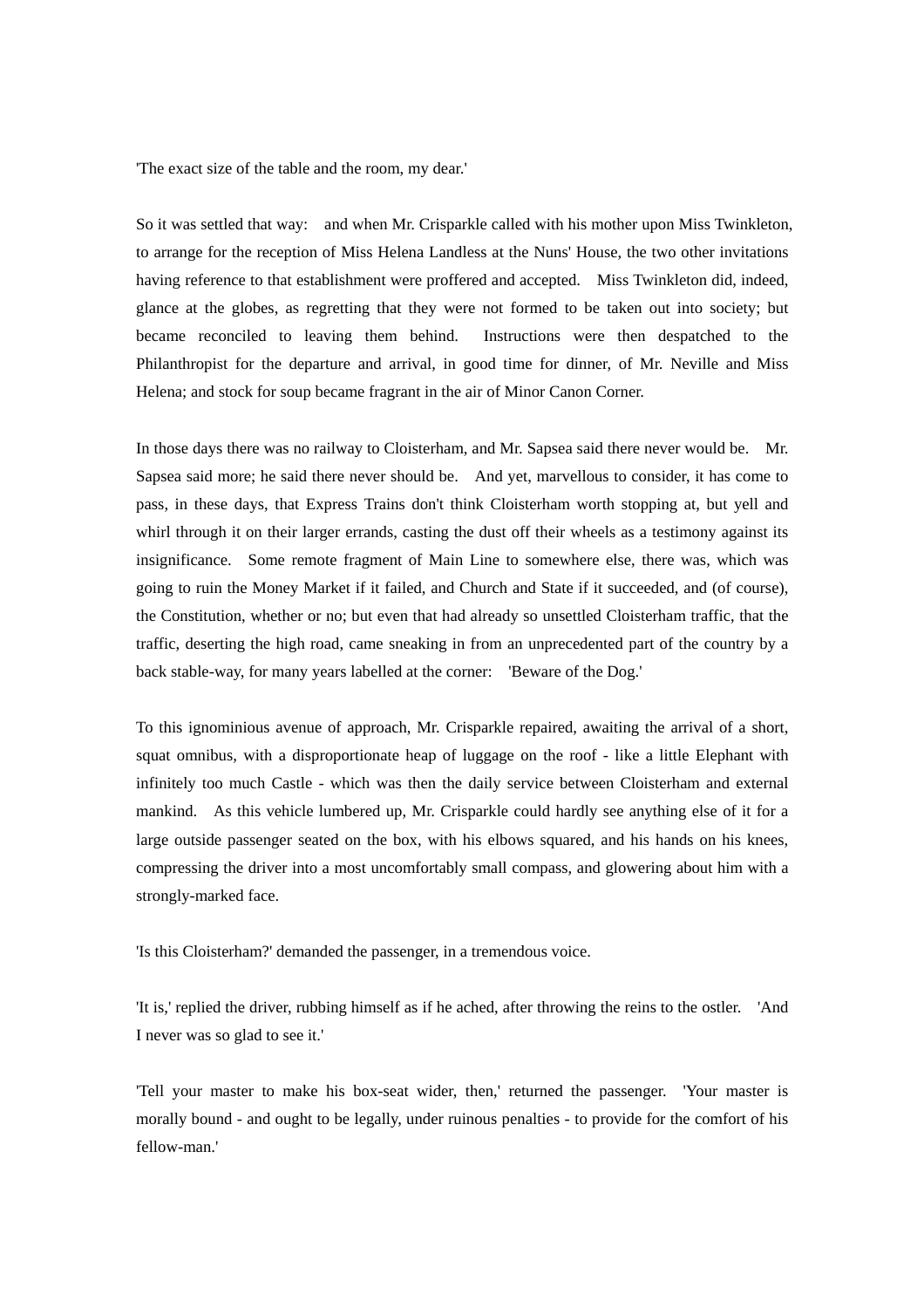The driver instituted, with the palms of his hands, a superficial perquisition into the state of his skeleton; which seemed to make him anxious.

'Have I sat upon you?' asked the passenger.

'You have,' said the driver, as if he didn't like it at all.

'Take that card, my friend.'

'I think I won't deprive you on it,' returned the driver, casting his eyes over it with no great favour, without taking it. 'What's the good of it to me?'

'Be a Member of that Society,' said the passenger.

'What shall I get by it?' asked the driver.

'Brotherhood,' returned the passenger, in a ferocious voice.

'Thankee,' said the driver, very deliberately, as he got down; 'my mother was contented with myself, and so am I. I don't want no brothers.'

'But you must have them,' replied the passenger, also descending, 'whether you like it or not. I am your brother.'

' I say!' expostulated the driver, becoming more chafed in temper, 'not too fur! The worm WILL, when - '

But here, Mr. Crisparkle interposed, remonstrating aside, in a friendly voice: 'Joe, Joe, Joe! don't forget yourself, Joe, my good fellow!' and then, when Joe peaceably touched his hat, accosting the passenger with: 'Mr. Honeythunder?'

'That is my name, sir.'

'My name is Crisparkle.'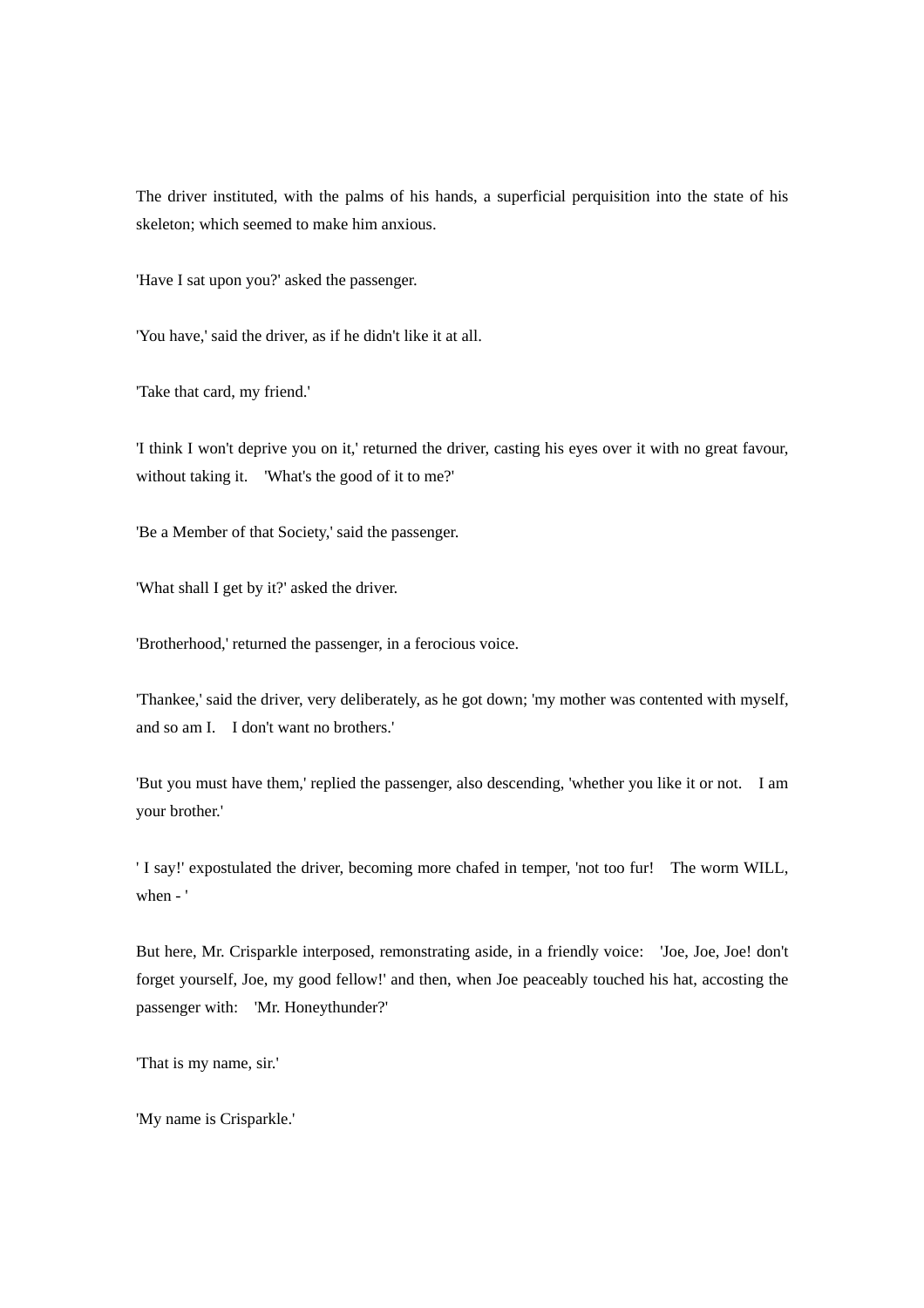'Reverend Mr. Septimus? Glad to see you, sir. Neville and Helena are inside. Having a little succumbed of late, under the pressure of my public labours, I thought I would take a mouthful of fresh air, and come down with them, and return at night. So you are the Reverend Mr. Septimus, are you?' surveying him on the whole with disappointment, and twisting a double eyeglass by its ribbon, as if he were roasting it, but not otherwise using it. 'Hah! I expected to see you older, sir.'

'I hope you will,' was the good-humoured reply.

'Eh?' demanded Mr. Honeythunder.

'Only a poor little joke. Not worth repeating.'

'Joke? Ay; I never see a joke,' Mr. Honeythunder frowningly retorted. 'A joke is wasted upon me, sir. Where are they? Helena and Neville, come here! Mr. Crisparkle has come down to meet you.'

An unusually handsome lithe young fellow, and an unusually handsome lithe girl; much alike; both very dark, and very rich in colour; she of almost the gipsy type; something untamed about them both; a certain air upon them of hunter and huntress; yet withal a certain air of being the objects of the chase, rather than the followers. Slender, supple, quick of eye and limb; half shy, half defiant; fierce of look; an indefinable kind of pause coming and going on their whole expression, both of face and form, which might be equally likened to the pause before a crouch or a bound. The rough mental notes made in the first five minutes by Mr. Crisparkle would have read thus, VERBATIM.

He invited Mr. Honeythunder to dinner, with a troubled mind (for the discomfiture of the dear old china shepherdess lay heavy on it), and gave his arm to Helena Landless. Both she and her brother, as they walked all together through the ancient streets, took great delight in what he pointed out of the Cathedral and the Monastery ruin, and wondered - so his notes ran on - much as if they were beautiful barbaric captives brought from some wild tropical dominion. Mr. Honeythunder walked in the middle of the road, shouldering the natives out of his way, and loudly developing a scheme he had, for making a raid on all the unemployed persons in the United Kingdom, laying them every one by the heels in jail, and forcing them, on pain of prompt extermination, to become philanthropists.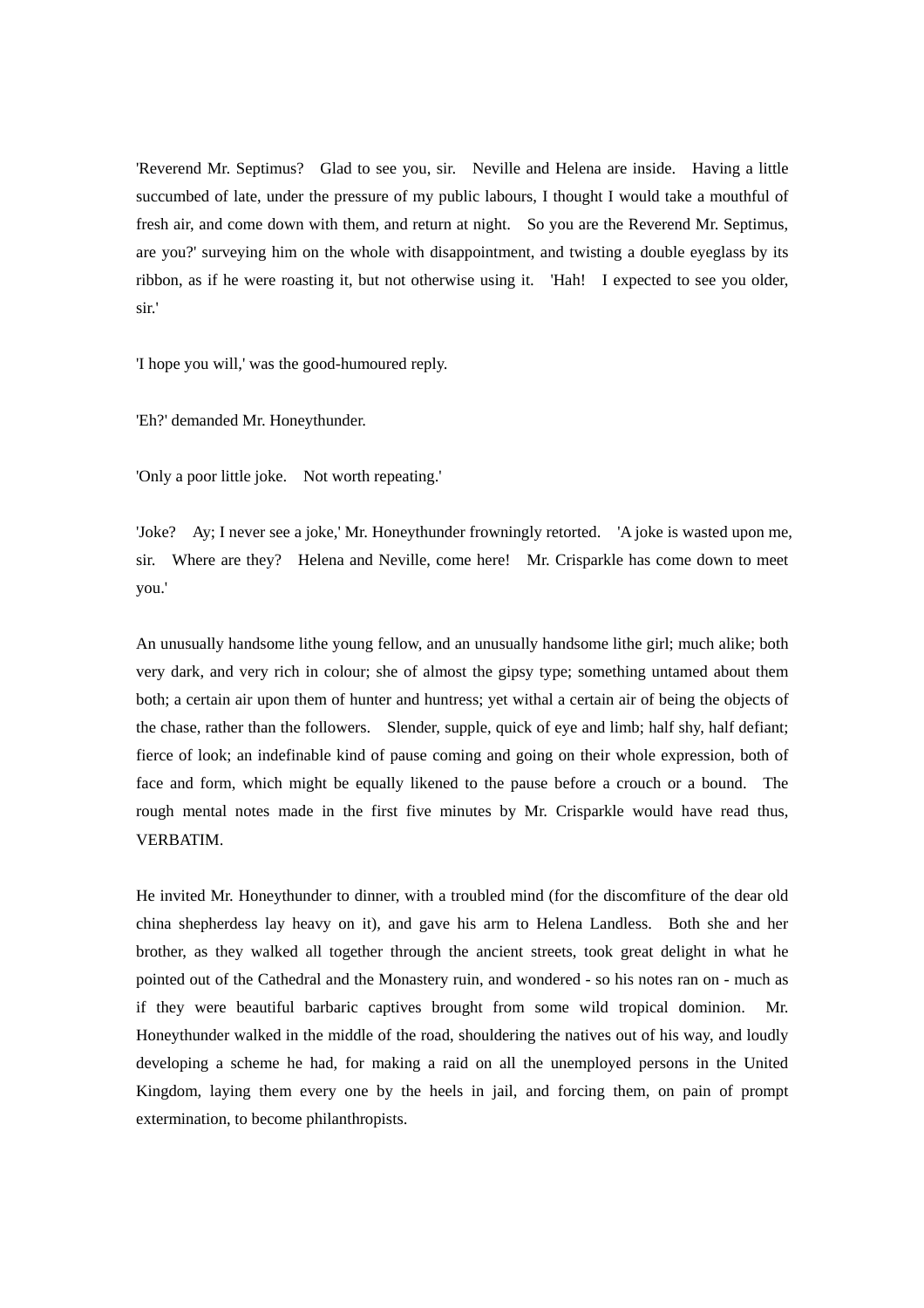Mrs. Crisparkle had need of her own share of philanthropy when she beheld this very large and very loud excrescence on the little party. Always something in the nature of a Boil upon the face of society, Mr. Honeythunder expanded into an inflammatory Wen in Minor Canon Corner. Though it was not literally true, as was facetiously charged against him by public unbelievers, that he called aloud to his fellow-creatures: 'Curse your souls and bodies, come here and be blessed!' still his philanthropy was of that gunpowderous sort that the difference between it and animosity was hard to determine. You were to abolish military force, but you were first to bring all commanding officers who had done their duty, to trial by court-martial for that offence, and shoot them. You were to abolish war, but were to make converts by making war upon them, and charging them with loving war as the apple of their eye. You were to have no capital punishment, but were first to sweep off the face of the earth all legislators, jurists, and judges, who were of the contrary opinion. You were to have universal concord, and were to get it by eliminating all the people who wouldn't, or conscientiously couldn't, be concordant. You were to love your brother as yourself, but after an indefinite interval of maligning him (very much as if you hated him), and calling him all manner of names. Above all things, you were to do nothing in private, or on your own account. You were to go to the offices of the Haven of Philanthropy, and put your name down as a Member and a Professing Philanthropist. Then, you were to pay up your subscription, get your card of membership and your riband and medal, and were evermore to live upon a platform, and evermore to say what Mr. Honeythunder said, and what the Treasurer said, and what the sub-Treasurer said, and what the Committee said, and what the sub-Committee said, and what the Secretary said, and what the Vice-Secretary said. And this was usually said in the unanimously-

carried resolution under hand and seal, to the effect: 'That this assembled Body of Professing Philanthropists views, with indignant scorn and contempt, not unmixed with utter detestation and loathing abhorrence' - in short, the baseness of all those who do not belong to it, and pledges itself to make as many obnoxious statements as possible about them, without being at all particular as to facts.

The dinner was a most doleful breakdown. The philanthropist deranged the symmetry of the table, sat himself in the way of the waiting, blocked up the thoroughfare, and drove Mr. Tope (who assisted the parlour-maid) to the verge of distraction by passing plates and dishes on, over his own head. Nobody could talk to anybody, because he held forth to everybody at once, as if the company had no individual existence, but were a Meeting. He impounded the Reverend Mr. Septimus, as an official personage to be addressed, or kind of human peg to hang his oratorical hat on, and fell into the exasperating habit, common among such orators, of impersonating him as a wicked and weak opponent. Thus, he would ask: 'And will you, sir, now stultify yourself by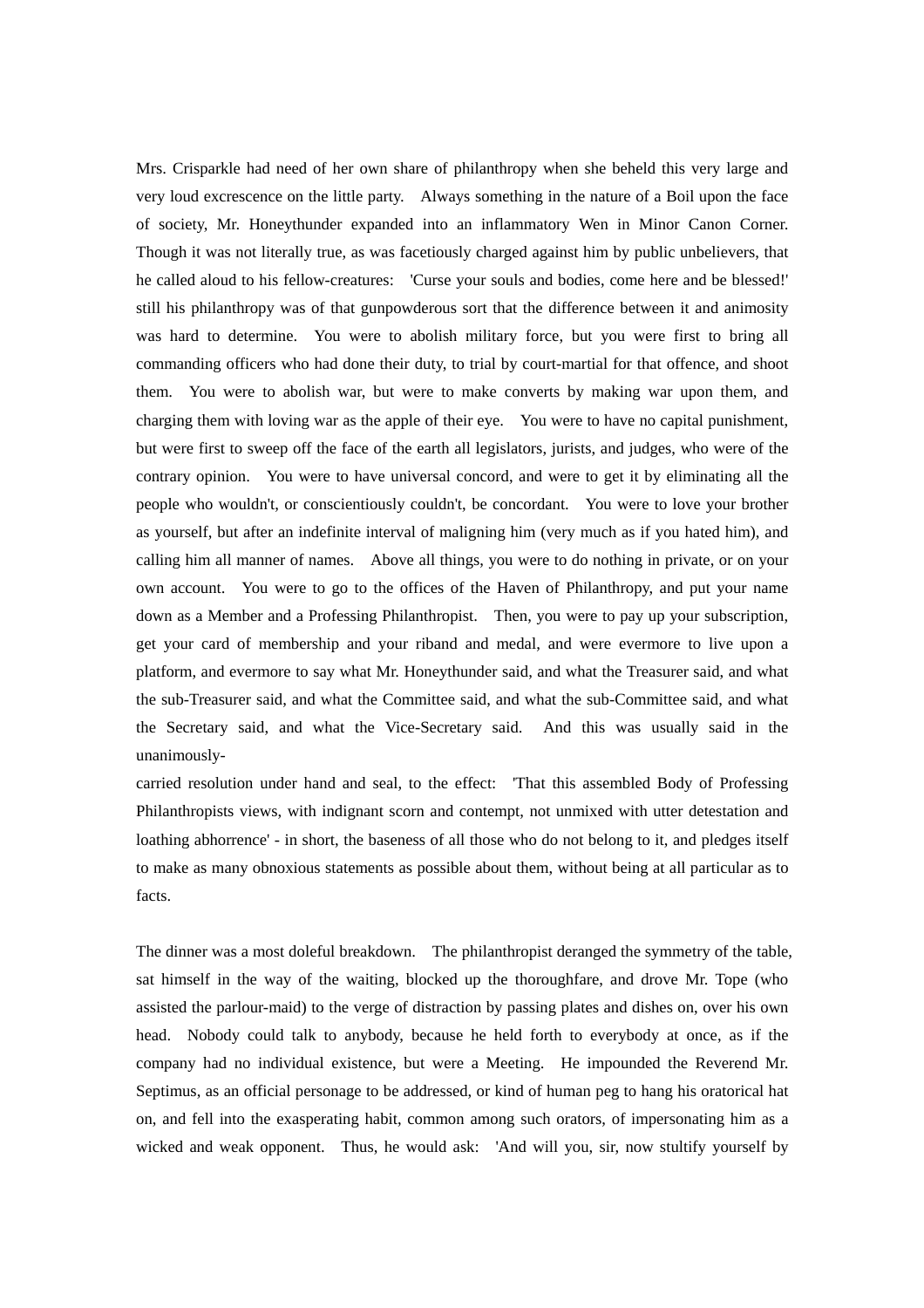telling me' - and so forth, when the innocent man had not opened his lips, nor meant to open them. Or he would say: 'Now see, sir, to what a position you are reduced. I will leave you no escape. After exhausting all the resources of fraud and falsehood, during years upon years; after exhibiting a combination of dastardly meanness with ensanguined daring, such as the world has not often witnessed; you have now the hypocrisy to bend the knee before the most degraded of mankind, and to sue and whine and howl for mercy!' Whereat the unfortunate Minor Canon would look, in part indignant and in part perplexed; while his worthy mother sat bridling, with tears in her eyes, and the remainder of the party lapsed into a sort of gelatinous state, in which there was no flavour or solidity, and very little resistance.

But the gush of philanthropy that burst forth when the departure of Mr. Honeythunder began to impend, must have been highly gratifying to the feelings of that distinguished man. His coffee was produced, by the special activity of Mr. Tope, a full hour before he wanted it. Mr. Crisparkle sat with his watch in his hand for about the same period, lest he should overstay his time. The four young people were unanimous in believing that the Cathedral clock struck three-quarters, when it actually struck but one. Miss Twinkleton estimated the distance to the omnibus at five-and-twenty minutes' walk, when it was really five. The affectionate kindness of the whole circle hustled him into his greatcoat, and shoved him out into the moonlight, as if he were a fugitive traitor with whom they sympathised, and a troop of horse were at the back door. Mr. Crisparkle and his new charge, who took him to the omnibus, were so fervent in their apprehensions of his catching cold, that they shut him up in it instantly and left him, with still half-an-hour to spare.

# CHAPTER VII - MORE CONFIDENCES THAN ONE

'I KNOW very little of that gentleman, sir,' said Neville to the Minor Canon as they turned back.

'You know very little of your guardian?' the Minor Canon repeated.

'Almost nothing!'

'How came he - '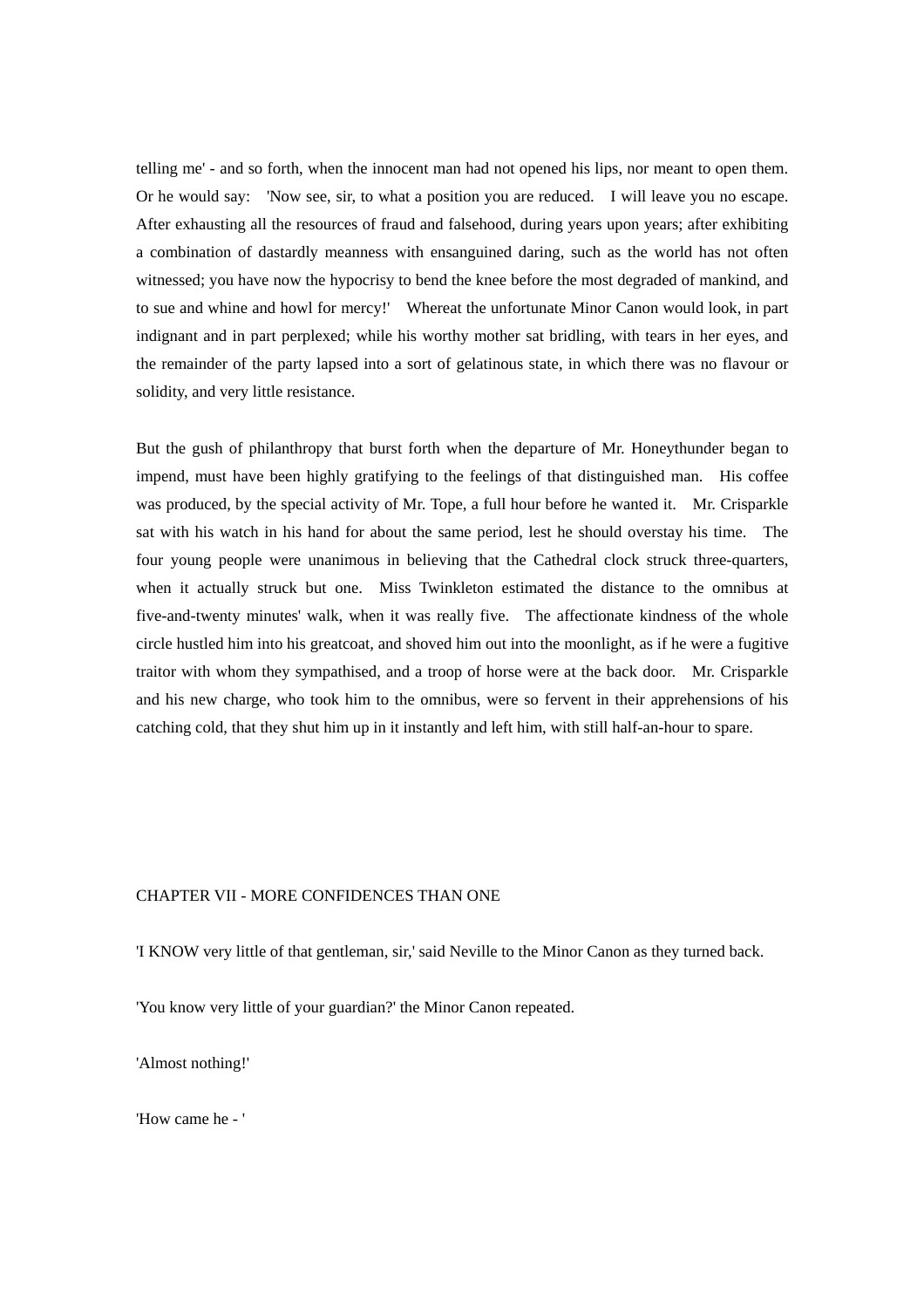'To BE my guardian? I'll tell you, sir. I suppose you know that we come (my sister and I) from Ceylon?'

'Indeed, no.'

'I wonder at that. We lived with a stepfather there. Our mother died there, when we were little children. We have had a wretched existence. She made him our guardian, and he was a miserly wretch who grudged us food to eat, and clothes to wear. At his death, he passed us over to this man; for no better reason that I know of, than his being a friend or connexion of his, whose name was always in print and catching his attention.'

'That was lately, I suppose?'

'Quite lately, sir. This stepfather of ours was a cruel brute as well as a grinding one. It is well he died when he did, or I might have killed him.'

Mr. Crisparkle stopped short in the moonlight and looked at his hopeful pupil in consternation.

'I surprise you, sir?' he said, with a quick change to a submissive manner.

'You shock me; unspeakably shock me.'

The pupil hung his head for a little while, as they walked on, and then said: 'You never saw him beat your sister. I have seen him beat mine, more than once or twice, and I never forgot it.'

'Nothing,' said Mr. Crisparkle, 'not even a beloved and beautiful sister's tears under dastardly ill-usage;' he became less severe, in spite of himself, as his indignation rose; 'could justify those horrible expressions that you used.'

'I am sorry I used them, and especially to you, sir. I beg to recall them. But permit me to set you right on one point. You spoke of my sister's tears. My sister would have let him tear her to pieces, before she would have let him believe that he could make her shed a tear.'

Mr. Crisparkle reviewed those mental notes of his, and was neither at all surprised to hear it, nor at all disposed to question it.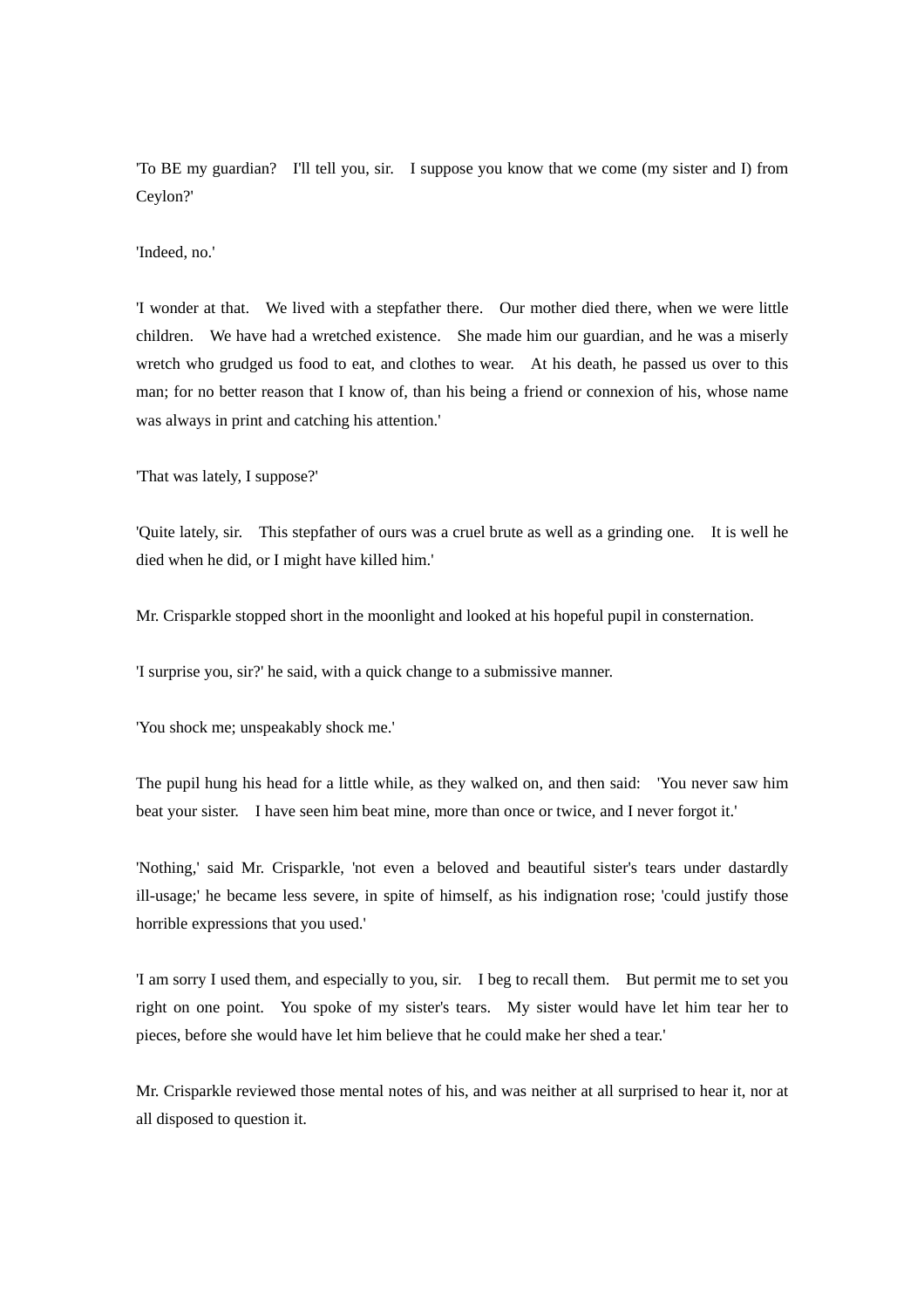'Perhaps you will think it strange, sir,' - this was said in a hesitating voice - 'that I should so soon ask you to allow me to confide in you, and to have the kindness to hear a word or two from me in my defence?'

'Defence?' Mr. Crisparkle repeated. 'You are not on your defence, Mr. Neville.'

'I think I am, sir. At least I know I should be, if you were better acquainted with my character.'

'Well, Mr. Neville,' was the rejoinder. 'What if you leave me to find it out?'

'Since it is your pleasure, sir,' answered the young man, with a quick change in his manner to sullen disappointment: 'since it is your pleasure to check me in my impulse, I must submit.'

There was that in the tone of this short speech which made the conscientious man to whom it was addressed uneasy. It hinted to him that he might, without meaning it, turn aside a trustfulness beneficial to a mis-shapen young mind and perhaps to his own power of directing and improving it. They were within sight of the lights in his windows, and he stopped.

'Let us turn back and take a turn or two up and down, Mr. Neville, or you may not have time to finish what you wish to say to me. You are hasty in thinking that I mean to check you. Quite the contrary. I invite your confidence.'

'You have invited it, sir, without knowing it, ever since I came here. I say "ever since," as if I had been here a week. The truth is, we came here (my sister and I) to quarrel with you, and affront you, and break away again.'

'Really?' said Mr. Crisparkle, at a dead loss for anything else to say.

'You see, we could not know what you were beforehand, sir; could we?'

'Clearly not,' said Mr. Crisparkle.

'And having liked no one else with whom we have ever been brought into contact, we had made up our minds not to like you.'

'Really?' said Mr. Crisparkle again.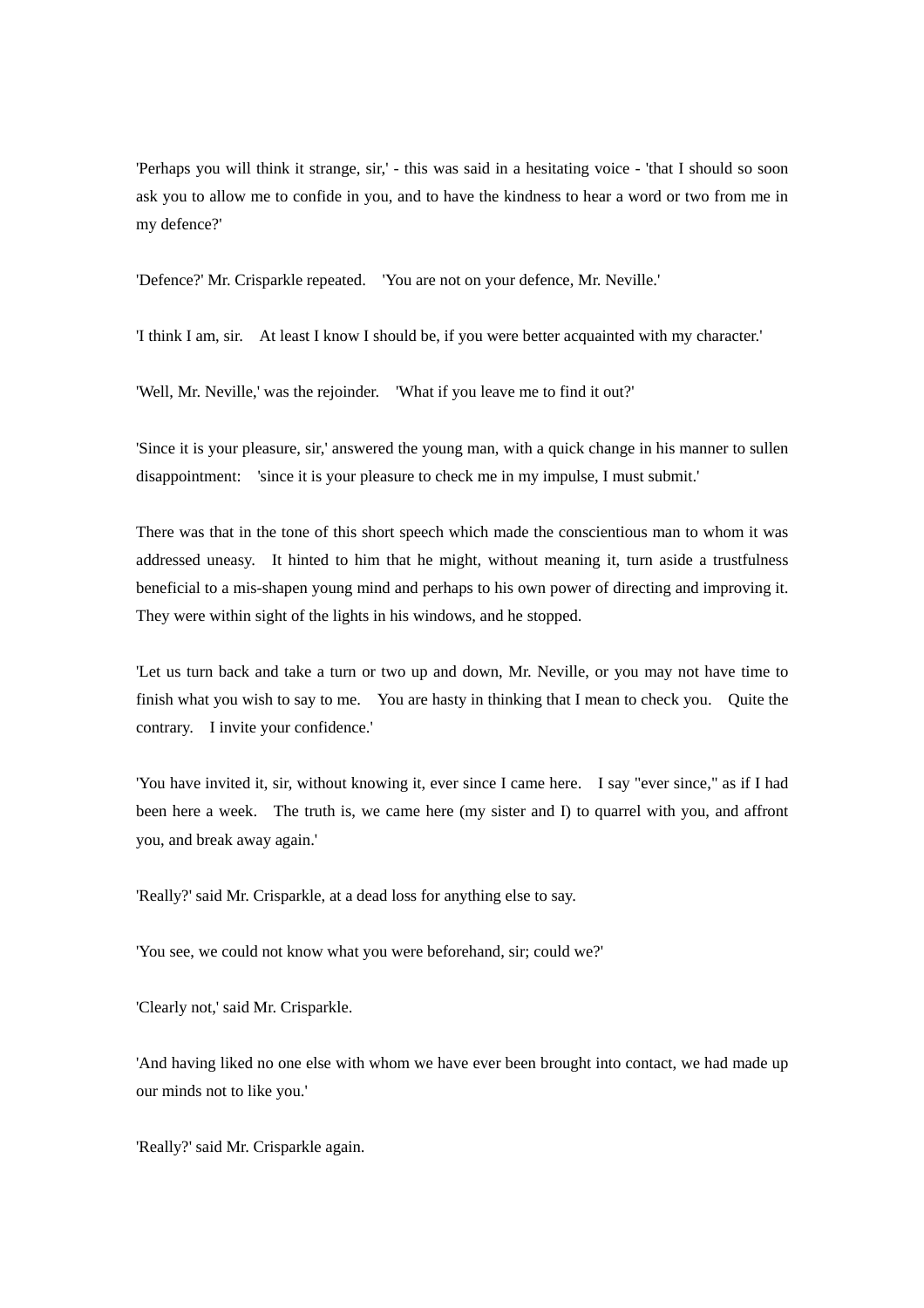'But we do like you, sir, and we see an unmistakable difference between your house and your reception of us, and anything else we have ever known. This - and my happening to be alone with you - and everything around us seeming so quiet and peaceful after Mr. Honeythunder's departure and Cloisterham being so old and grave and beautiful, with the moon shining on it - these things inclined me to open my heart.'

'I quite understand, Mr. Neville. And it is salutary to listen to such influences.'

'In describing my own imperfections, sir, I must ask you not to suppose that I am describing my sister's. She has come out of the disadvantages of our miserable life, as much better than I am, as that Cathedral tower is higher than those chimneys.'

Mr. Crisparkle in his own breast was not so sure of this.

'I have had, sir, from my earliest remembrance, to suppress a deadly and bitter hatred. This has made me secret and revengeful. I have been always tyrannically held down by the strong hand. This has driven me, in my weakness, to the resource of being false and mean. I have been stinted of education, liberty, money, dress, the very necessaries of life, the commonest pleasures of childhood, the commonest possessions of youth. This has caused me to be utterly wanting in I don't know what emotions, or remembrances, or good instincts - I have not even a name for the thing, you see! - that you have had to work upon in other young men to whom you have been accustomed.'

'This is evidently true. But this is not encouraging,' thought Mr. Crisparkle as they turned again.

'And to finish with, sir: I have been brought up among abject and servile dependents, of an inferior race, and I may easily have contracted some affinity with them. Sometimes, I don't know but that it may be a drop of what is tigerish in their blood.'

'As in the case of that remark just now,' thought Mr. Crisparkle.

'In a last word of reference to my sister, sir (we are twin children), you ought to know, to her honour, that nothing in our misery ever subdued her, though it often cowed me. When we ran away from it (we ran away four times in six years, to be soon brought back and cruelly punished), the flight was always of her planning and leading. Each time she dressed as a boy, and showed the daring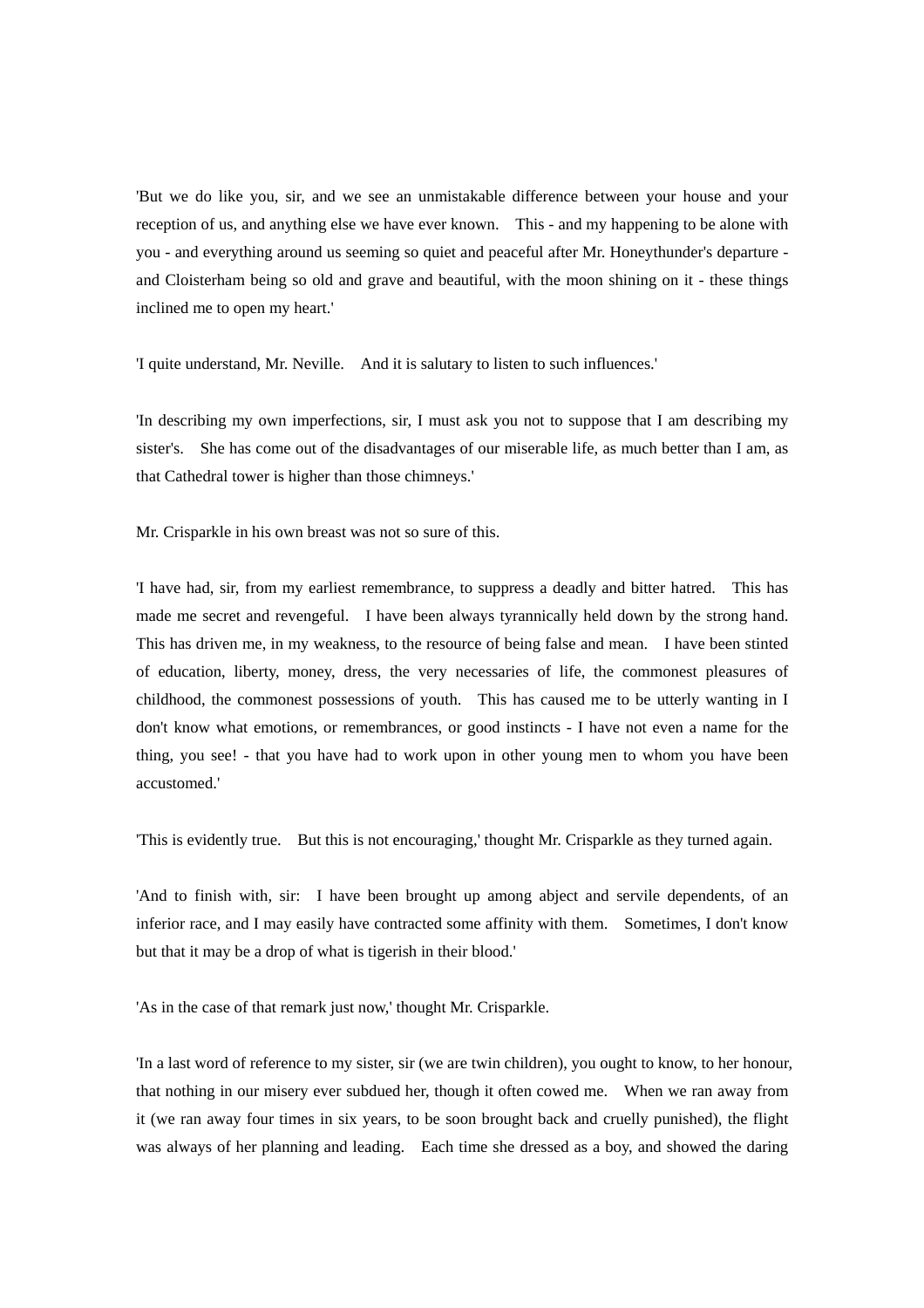of a man. I take it we were seven years old when we first decamped; but I remember, when I lost the pocket-knife with which she was to have cut her hair short, how desperately she tried to tear it out, or bite it off. I have nothing further to say, sir, except that I hope you will bear with me and make allowance for me.'

'Of that, Mr. Neville, you may be sure,' returned the Minor Canon. 'I don't preach more than I can help, and I will not repay your confidence with a sermon. But I entreat you to bear in mind, very seriously and steadily, that if I am to do you any good, it can only be with your own assistance; and that you can only render that, efficiently, by seeking aid from Heaven.'

'I will try to do my part, sir.'

'And, Mr. Neville, I will try to do mine. Here is my hand on it. May God bless our endeavours!'

They were now standing at his house-door, and a cheerful sound of voices and laughter was heard within.

'We will take one more turn before going in,' said Mr. Crisparkle, 'for I want to ask you a question. When you said you were in a changed mind concerning me, you spoke, not only for yourself, but for your sister too?'

'Undoubtedly I did, sir.'

'Excuse me, Mr. Neville, but I think you have had no opportunity of communicating with your sister, since I met you. Mr. Honeythunder was very eloquent; but perhaps I may venture to say, without ill-

nature, that he rather monopolised the occasion. May you not have answered for your sister without sufficient warrant?'

Neville shook his head with a proud smile.

'You don't know, sir, yet, what a complete understanding can exist between my sister and me, though no spoken word - perhaps hardly as much as a look - may have passed between us. She not only feels as I have described, but she very well knows that I am taking this opportunity of speaking to you, both for her and for myself.'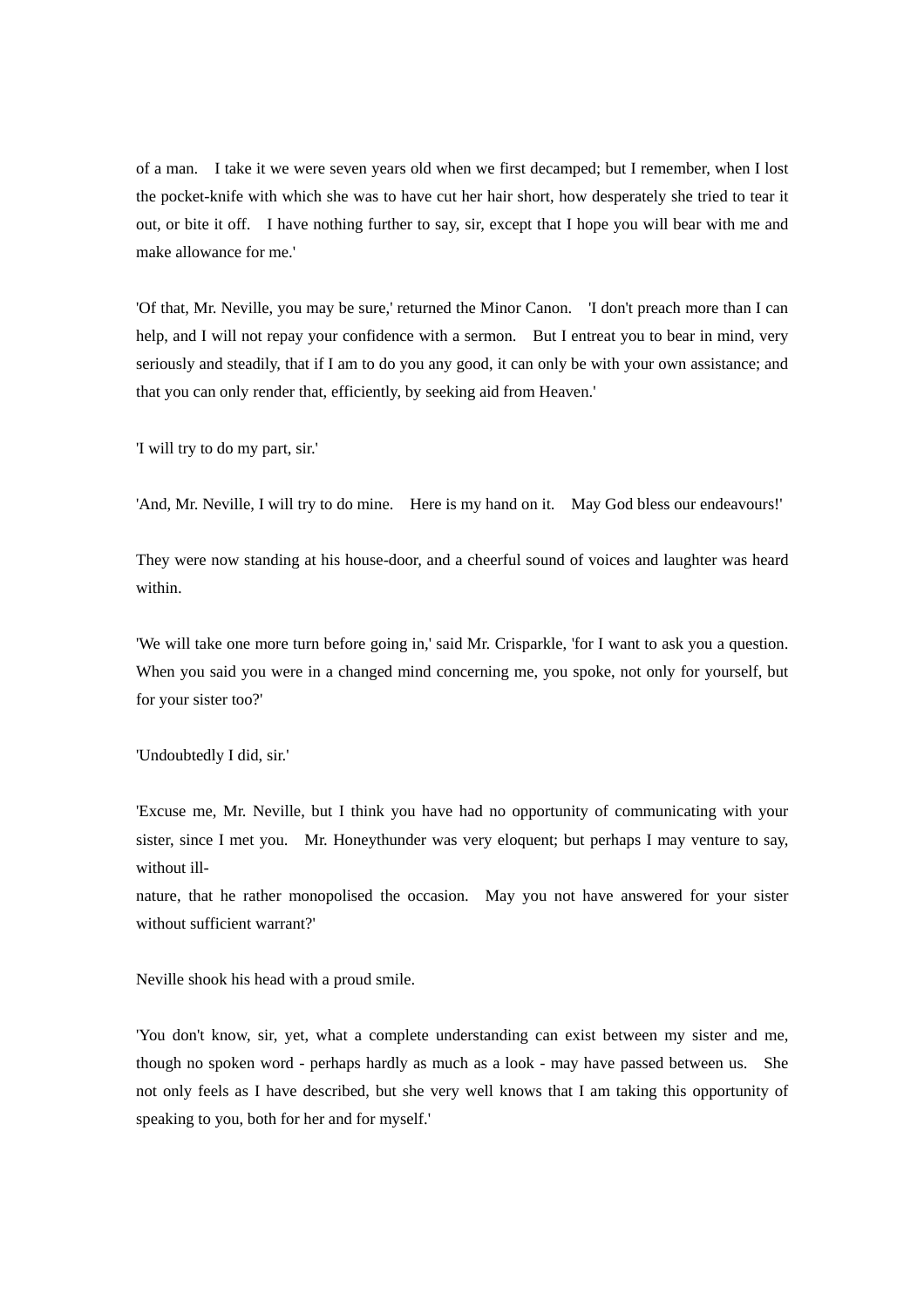Mr. Crisparkle looked in his face, with some incredulity; but his face expressed such absolute and firm conviction of the truth of what he said, that Mr. Crisparkle looked at the pavement, and mused, until they came to his door again.

'I will ask for one more turn, sir, this time,' said the young man, with a rather heightened colour rising in his face. 'But for Mr. Honeythunder's - I think you called it eloquence, sir?' (somewhat slyly.)

'I - yes, I called it eloquence,' said Mr. Crisparkle.

'But for Mr. Honeythunder's eloquence, I might have had no need to ask you what I am going to ask you. This Mr. Edwin Drood, sir: I think that's the name?'

'Quite correct,' said Mr. Crisparkle. 'D-r-double o-d.'

'Does he - or did he - read with you, sir?'

'Never, Mr. Neville. He comes here visiting his relation, Mr. Jasper.'

'Is Miss Bud his relation too, sir?'

('Now, why should he ask that, with sudden superciliousness?' thought Mr. Crisparkle.) Then he explained, aloud, what he knew of the little story of their betrothal.

'O! THAT'S it, is it?' said the young man. 'I understand his air of proprietorship now!'

This was said so evidently to himself, or to anybody rather than Mr. Crisparkle, that the latter instinctively felt as if to notice it would be almost tantamount to noticing a passage in a letter which he had read by chance over the writer's shoulder. A moment afterwards they re-entered the house.

Mr. Jasper was seated at the piano as they came into his drawing-

room, and was accompanying Miss Rosebud while she sang. It was a consequence of his playing the accompaniment without notes, and of her being a heedless little creature, very apt to go wrong, that he followed her lips most attentively, with his eyes as well as hands; carefully and softly hinting the key-note from time to time. Standing with an arm drawn round her, but with a face far more intent on Mr. Jasper than on her singing, stood Helena, between whom and her brother an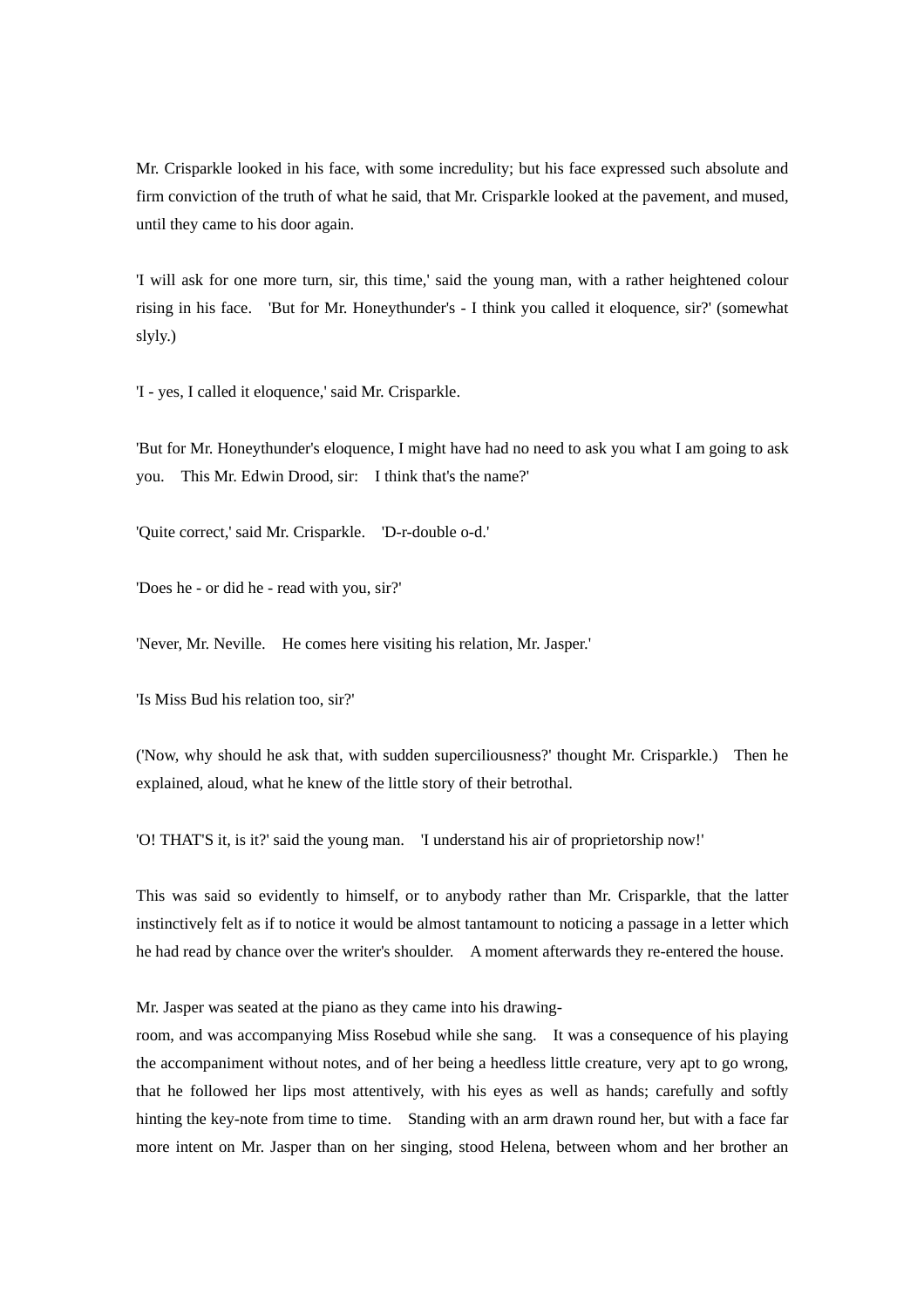instantaneous recognition passed, in which Mr. Crisparkle saw, or thought he saw, the understanding that had been spoken of, flash out. Mr. Neville then took his admiring station, leaning against the piano, opposite the singer; Mr. Crisparkle sat down by the china shepherdess; Edwin Drood gallantly furled and unfurled Miss Twinkleton's fan; and that lady passively claimed that sort of exhibitor's proprietorship in the accomplishment on view, which Mr. Tope, the Verger, daily claimed in the Cathedral service.

The song went on. It was a sorrowful strain of parting, and the fresh young voice was very plaintive and tender. As Jasper watched the pretty lips, and ever and again hinted the one note, as though it were a low whisper from himself, the voice became less steady, until all at once the singer broke into a burst of tears, and shrieked out, with her hands over her eyes: 'I can't bear this! I am frightened! Take me away!'

With one swift turn of her lithe figures Helena laid the little beauty on a sofa, as if she had never caught her up. Then, on one knee beside her, and with one hand upon her rosy mouth, while with the other she appealed to all the rest, Helena said to them: 'It's nothing; it's all over; don't speak to her for one minute, and she is well!'

Jasper's hands had, in the same instant, lifted themselves from the keys, and were now poised above them, as though he waited to resume. In that attitude he yet sat quiet: not even looking round, when all the rest had changed their places and were reassuring one another.

'Pussy's not used to an audience; that's the fact,' said Edwin Drood. 'She got nervous, and couldn't hold out. Besides, Jack, you are such a conscientious master, and require so much, that I believe you make her afraid of you. No wonder.'

'No wonder,' repeated Helena.

'There, Jack, you hear! You would be afraid of him, under similar circumstances, wouldn't you, Miss Landless?'

'Not under any circumstances,' returned Helena.

Jasper brought down his hands, looked over his shoulder, and begged to thank Miss Landless for her vindication of his character. Then he fell to dumbly playing, without striking the notes, while his little pupil was taken to an open window for air, and was otherwise petted and restored. When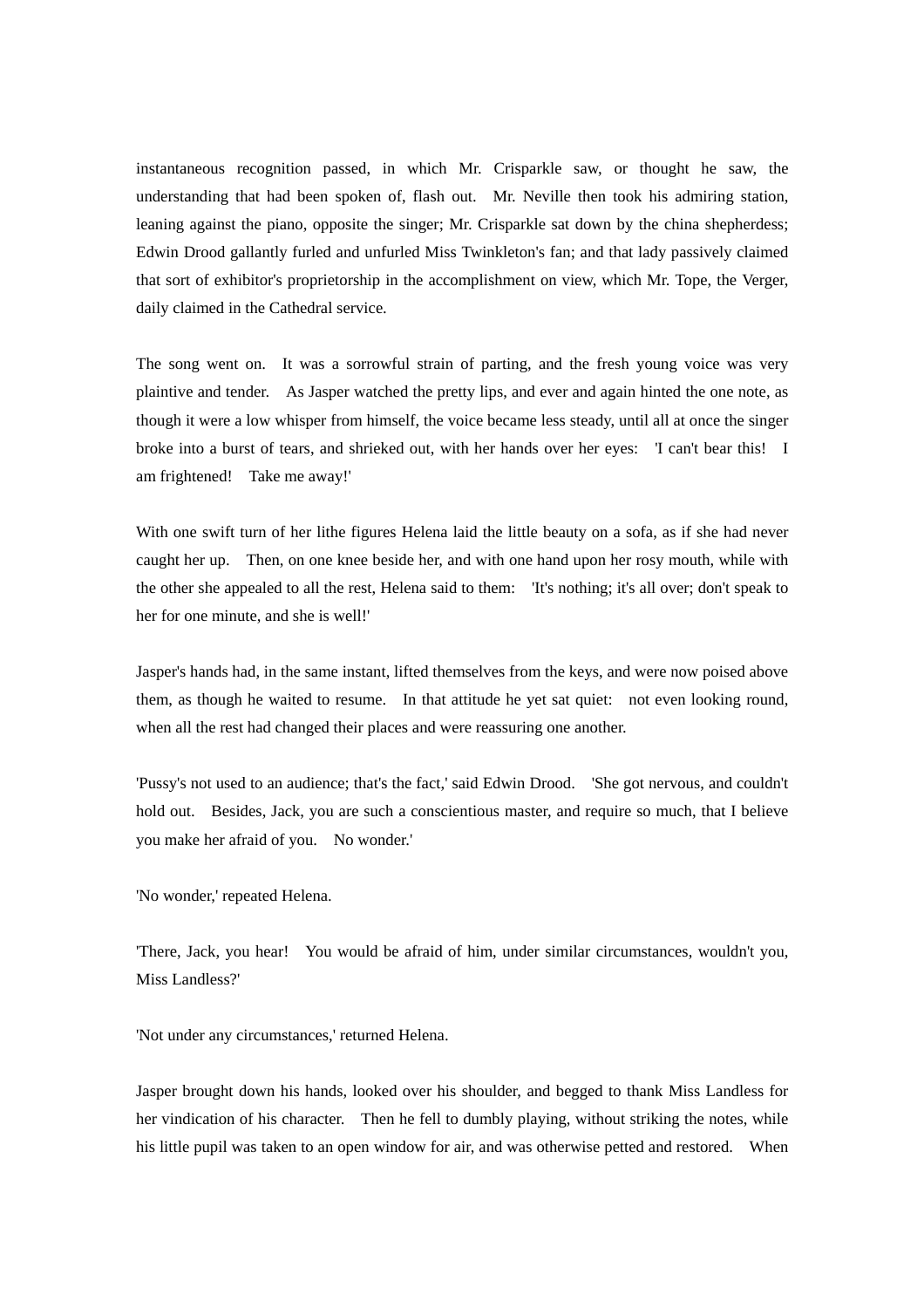she was brought back, his place was empty. 'Jack's gone, Pussy,' Edwin told her. 'I am more than half afraid he didn't like to be charged with being the Monster who had frightened you.' But she answered never a word, and shivered, as if they had made her a little too cold.

Miss Twinkleton now opining that indeed these were late hours, Mrs. Crisparkle, for finding ourselves outside the walls of the Nuns' House, and that we who undertook the formation of the future wives and mothers of England (the last words in a lower voice, as requiring to be communicated in confidence) were really bound (voice coming up again) to set a better example than one of rakish habits, wrappers were put in requisition, and the two young cavaliers volunteered to see the ladies home. It was soon done, and the gate of the Nuns' House closed upon them.

The boarders had retired, and only Mrs. Tisher in solitary vigil awaited the new pupil. Her bedroom being within Rosa's, very little introduction or explanation was necessary, before she was placed in charge of her new friend, and left for the night.

'This is a blessed relief, my dear,' said Helena. 'I have been dreading all day, that I should be brought to bay at this time.'

'There are not many of us,' returned Rosa, 'and we are good-natured girls; at least the others are; I can answer for them.'

'I can answer for you,' laughed Helena, searching the lovely little face with her dark, fiery eyes, and tenderly caressing the small figure. 'You will be a friend to me, won't you?'

'I hope so. But the idea of my being a friend to you seems too absurd, though.'

'Why?'

'O, I am such a mite of a thing, and you are so womanly and handsome. You seem to have resolution and power enough to crush me. I shrink into nothing by the side of your presence even.'

'I am a neglected creature, my dear, unacquainted with all accomplishments, sensitively conscious that I have everything to learn, and deeply ashamed to own my ignorance.'

'And yet you acknowledge everything to me!' said Rosa.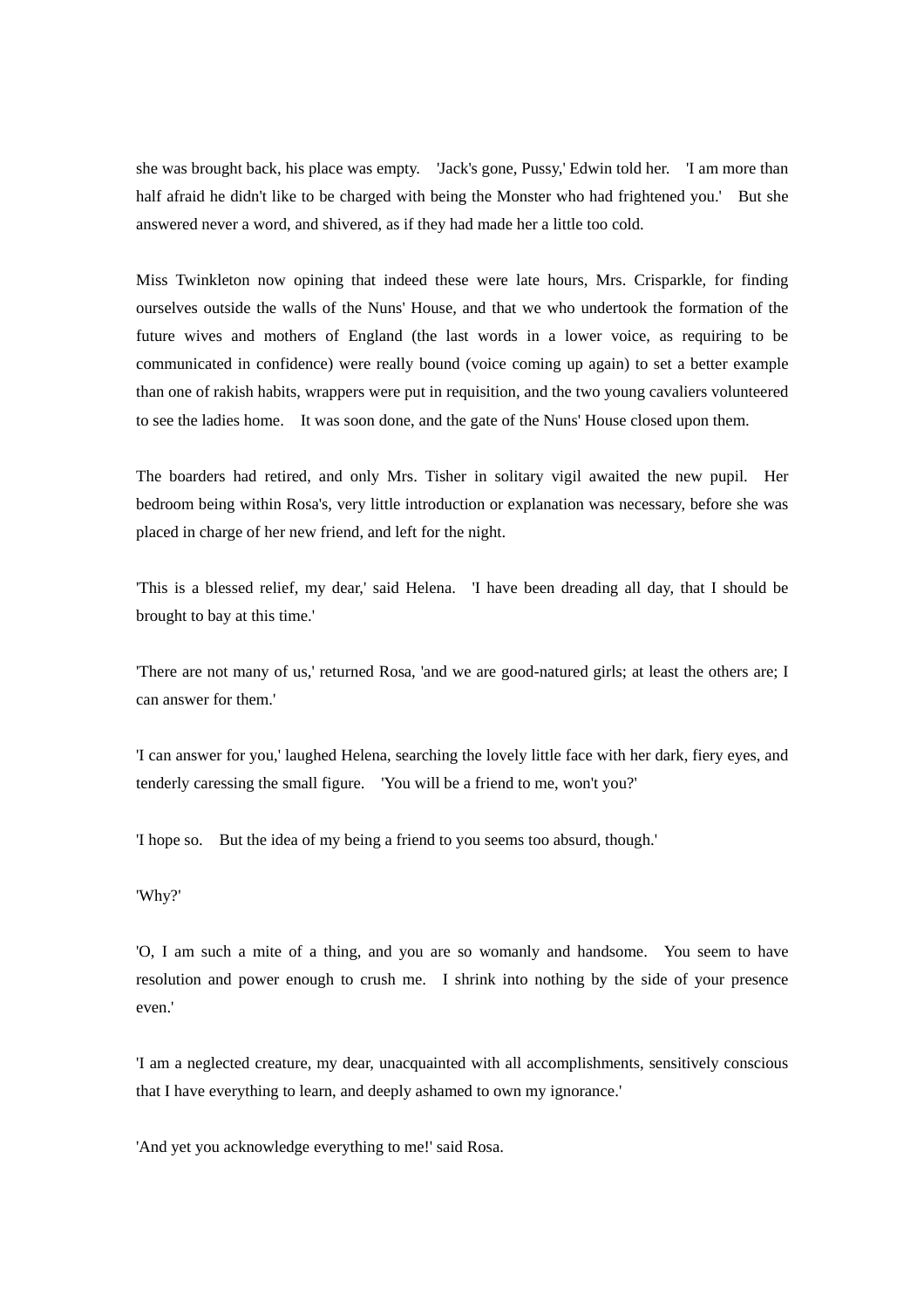'My pretty one, can I help it? There is a fascination in you.'

'O! is there though?' pouted Rosa, half in jest and half in earnest. 'What a pity Master Eddy doesn't feel it more!'

Of course her relations towards that young gentleman had been already imparted in Minor Canon Corner.

'Why, surely he must love you with all his heart!' cried Helena, with an earnestness that threatened to blaze into ferocity if he didn't.

'Eh? O, well, I suppose he does,' said Rosa, pouting again; 'I am sure I have no right to say he doesn't. Perhaps it's my fault. Perhaps I am not as nice to him as I ought to be. I don't think I am. But it IS so ridiculous!'

Helena's eyes demanded what was.

'WE are,' said Rosa, answering as if she had spoken. 'We are such a ridiculous couple. And we are always quarrelling.'

'Why?'

'Because we both know we are ridiculous, my dear!' Rosa gave that answer as if it were the most conclusive answer in the world.

Helena's masterful look was intent upon her face for a few moments, and then she impulsively put out both her hands and said:

'You will be my friend and help me?'

'Indeed, my dear, I will,' replied Rosa, in a tone of affectionate childishness that went straight and true to her heart; 'I will be as good a friend as such a mite of a thing can be to such a noble creature as you. And be a friend to me, please; I don't understand myself: and I want a friend who can understand me, very much indeed.'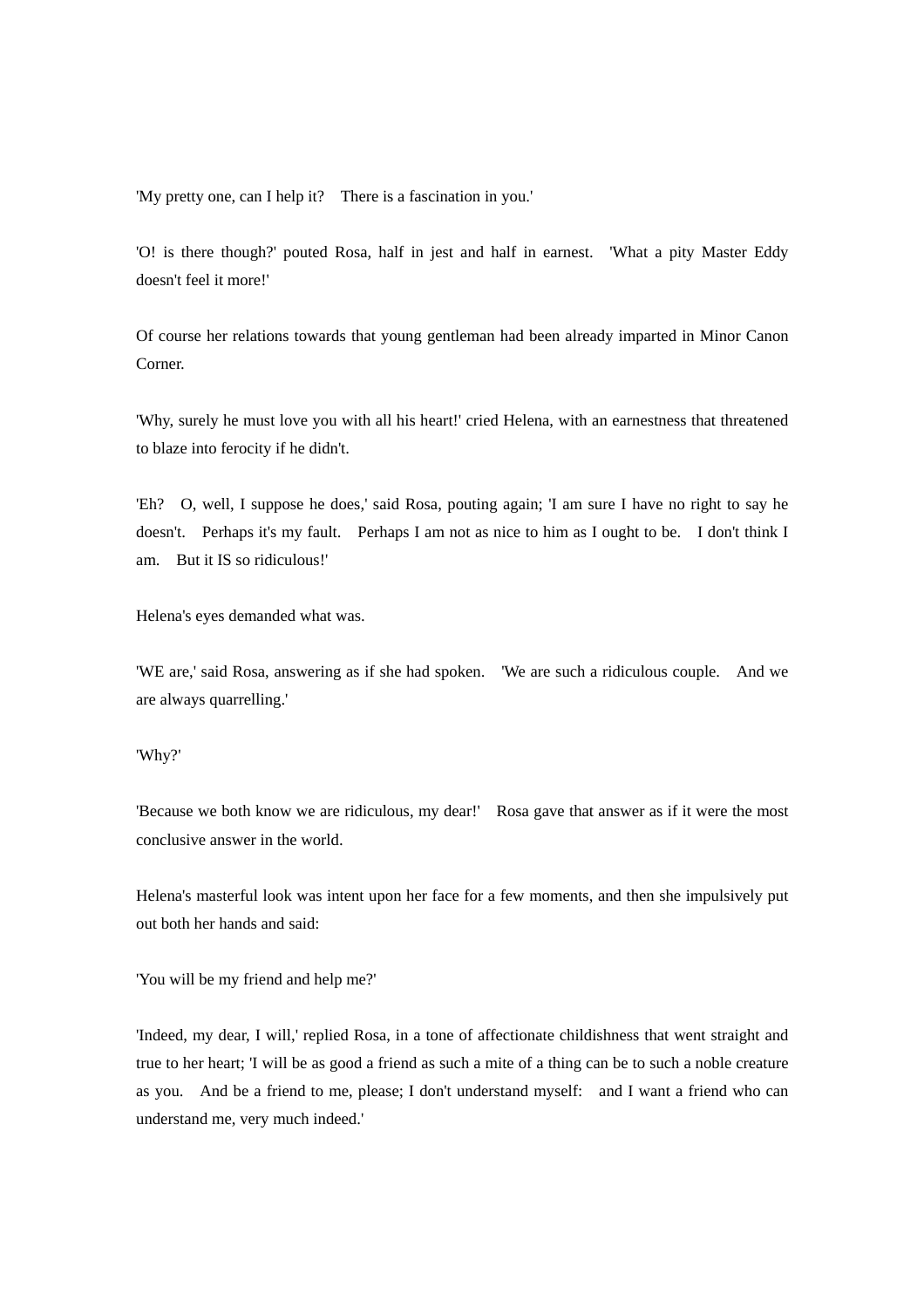Helena Landless kissed her, and retaining both her hands said:

'Who is Mr. Jasper?'

Rosa turned aside her head in answering: 'Eddy's uncle, and my music-master.'

'You do not love him?'

'Ugh!' She put her hands up to her face, and shook with fear or horror.

'You know that he loves you?'

'O, don't, don't, don't!' cried Rosa, dropping on her knees, and clinging to her new resource. 'Don't tell me of it! He terrifies me. He haunts my thoughts, like a dreadful ghost. I feel that I am never safe from him. I feel as if he could pass in through the wall when he is spoken of.' She actually did look round, as if she dreaded to see him standing in the shadow behind her.

'Try to tell me more about it, darling.'

'Yes, I will, I will. Because you are so strong. But hold me the while, and stay with me afterwards.'

'My child! You speak as if he had threatened you in some dark way.'

'He has never spoken to me about - that. Never.'

'What has he done?'

'He has made a slave of me with his looks. He has forced me to understand him, without his saying a word; and he has forced me to keep silence, without his uttering a threat. When I play, he never moves his eyes from my hands. When I sing, he never moves his eyes from my lips. When he corrects me, and strikes a note, or a chord, or plays a passage, he himself is in the sounds, whispering that he pursues me as a lover, and commanding me to keep his secret. I avoid his eyes, but he forces me to see them without looking at them. Even when a glaze comes over them (which is sometimes the case), and he seems to wander away into a frightful sort of dream in which he threatens most, he obliges me to know it, and to know that he is sitting close at my side, more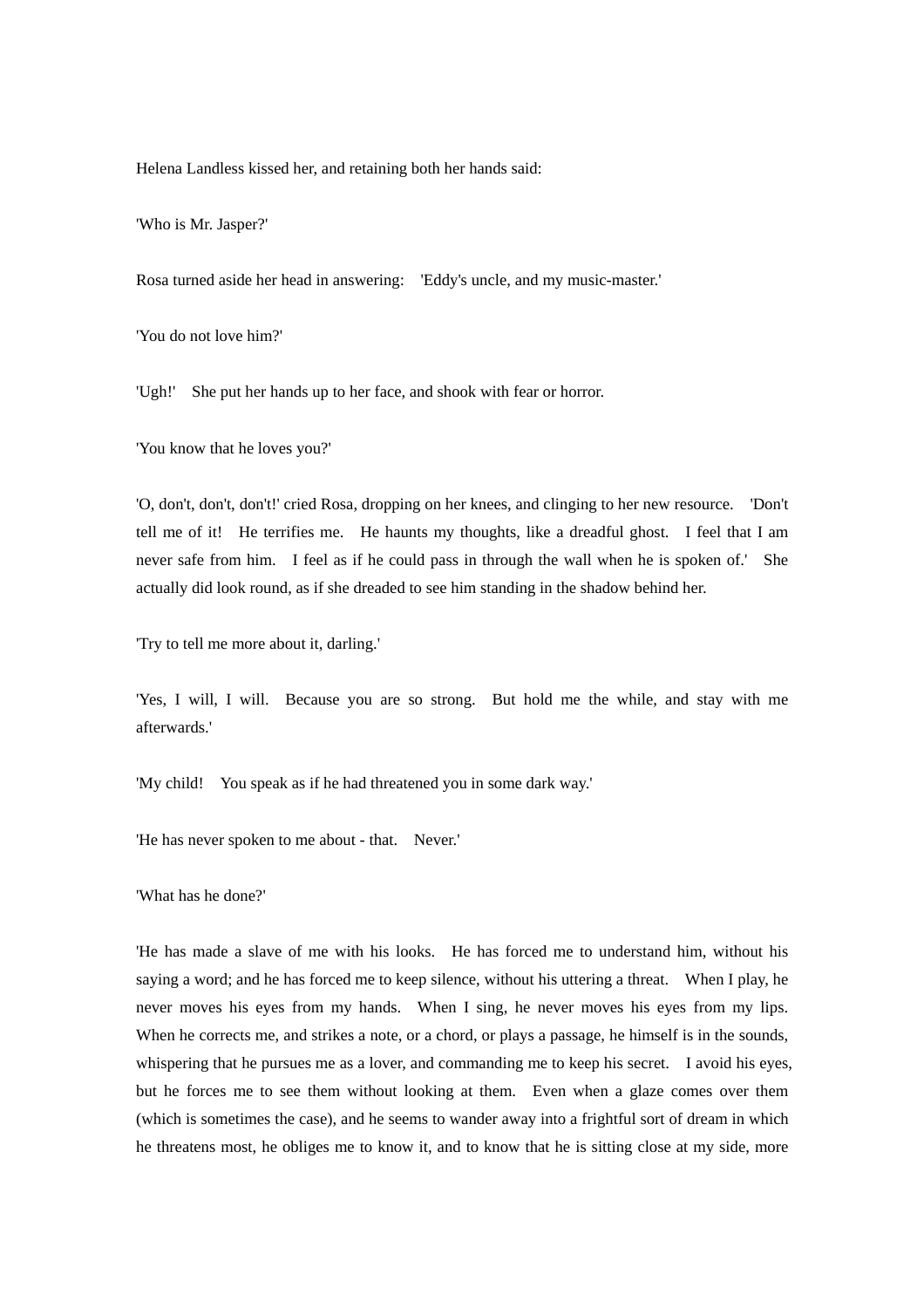terrible to me than ever.'

'What is this imagined threatening, pretty one? What is threatened?'

'I don't know. I have never even dared to think or wonder what it is.'

'And was this all, to-night?'

'This was all; except that to-night when he watched my lips so closely as I was singing, besides feeling terrified I felt ashamed and passionately hurt. It was as if he kissed me, and I couldn't bear it, but cried out. You must never breathe this to any one. Eddy is devoted to him. But you said to-night that you would not be afraid of him, under any circumstances, and that gives me - who am so much afraid of him - courage to tell only you. Hold me! Stay with me! I am too frightened to be left by myself.'

The lustrous gipsy-face drooped over the clinging arms and bosom, and the wild black hair fell down protectingly over the childish form. There was a slumbering gleam of fire in the intense dark eyes, though they were then softened with compassion and admiration. Let whomsoever it most concerned look well to it!

### CHAPTER VIII - DAGGERS DRAWN

THE two young men, having seen the damsels, their charges, enter the courtyard of the Nuns' House, and finding themselves coldly stared at by the brazen door-plate, as if the battered old beau with the glass in his eye were insolent, look at one another, look along the perspective of the moonlit street, and slowly walk away together.

'Do you stay here long, Mr. Drood?' says Neville.

'Not this time,' is the careless answer. 'I leave for London again, to-morrow. But I shall be here,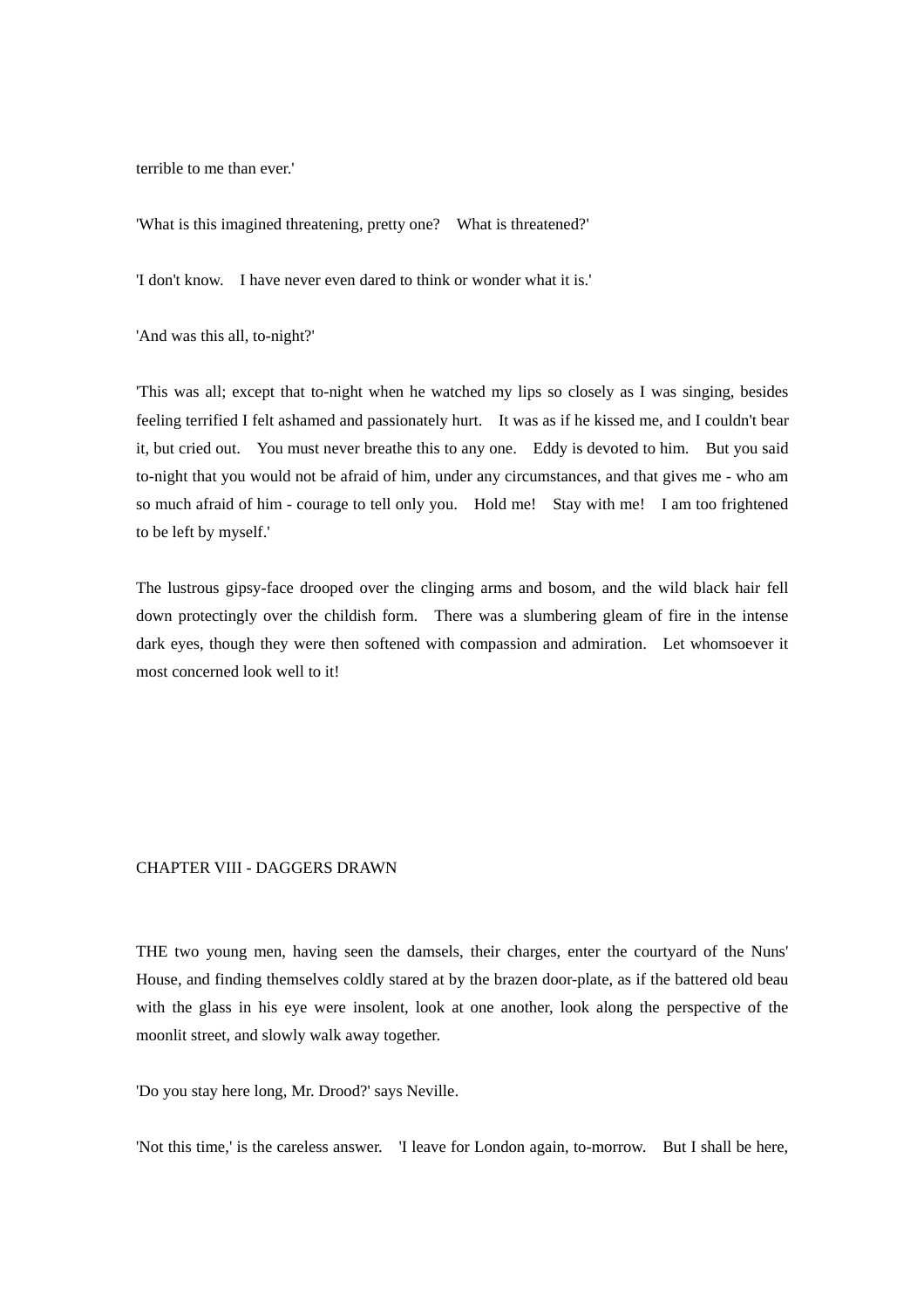off and on, until next Midsummer; then I shall take my leave of Cloisterham, and England too; for many a long day, I expect.'

'Are you going abroad?'

'Going to wake up Egypt a little,' is the condescending answer.

'Are you reading?'

'Reading?' repeats Edwin Drood, with a touch of contempt. 'No. Doing, working, engineering. My small patrimony was left a part of the capital of the Firm I am with, by my father, a former partner; and I am a charge upon the Firm until I come of age; and then I step into my modest share in the concern. Jack - you met him at dinner - is, until then, my guardian and trustee.'

'I heard from Mr. Crisparkle of your other good fortune.'

'What do you mean by my other good fortune?'

Neville has made his remark in a watchfully advancing, and yet furtive and shy manner, very expressive of that peculiar air already noticed, of being at once hunter and hunted. Edwin has made his retort with an abruptness not at all polite. They stop and interchange a rather heated look.

'I hope,' says Neville, 'there is no offence, Mr. Drood, in my innocently referring to your betrothal?'

'By George!' cries Edwin, leading on again at a somewhat quicker pace; 'everybody in this chattering old Cloisterham refers to it I wonder no public-house has been set up, with my portrait for the sign of The Betrothed's Head. Or Pussy's portrait. One or the other.'

'I am not accountable for Mr. Crisparkle's mentioning the matter to me, quite openly,' Neville begins.

'No; that's true; you are not,' Edwin Drood assents.

'But,' resumes Neville, 'I am accountable for mentioning it to you. And I did so, on the supposition that you could not fail to be highly proud of it.'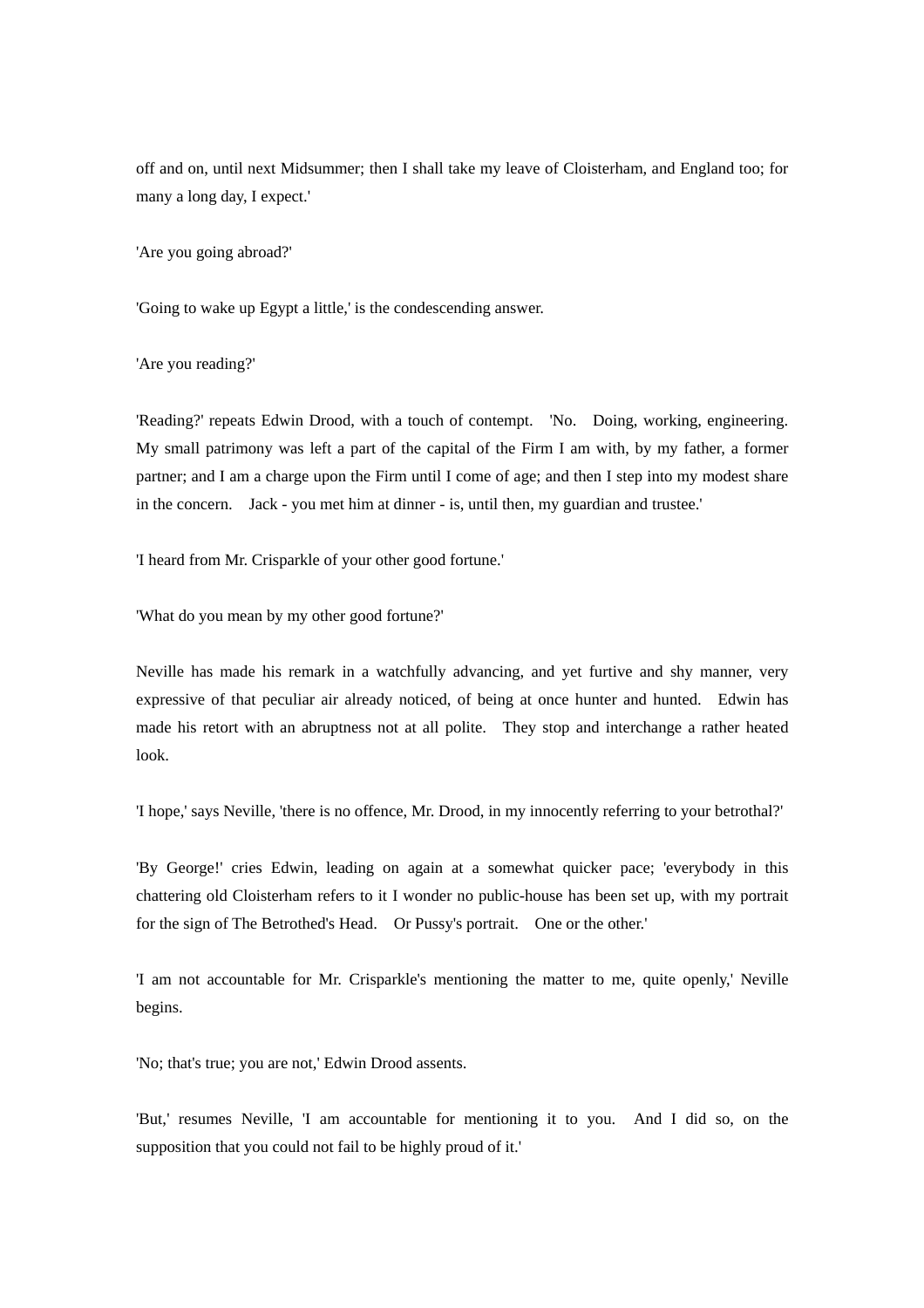Now, there are these two curious touches of human nature working the secret springs of this dialogue. Neville Landless is already enough impressed by Little Rosebud, to feel indignant that Edwin Drood (far below her) should hold his prize so lightly. Edwin Drood is already enough impressed by Helena, to feel indignant that Helena's brother (far below her) should dispose of him so coolly, and put him out of the way so entirely.

However, the last remark had better be answered. So, says Edwin:

'I don't know, Mr. Neville' (adopting that mode of address from Mr. Crisparkle), 'that what people are proudest of, they usually talk most about; I don't know either, that what they are proudest of, they most like other people to talk about. But I live a busy life, and I speak under correction by you readers, who ought to know everything, and I daresay do.'

By this time they had both become savage; Mr. Neville out in the open; Edwin Drood under the transparent cover of a popular tune, and a stop now and then to pretend to admire picturesque effects in the moonlight before him.

'It does not seem to me very civil in you,' remarks Neville, at length, 'to reflect upon a stranger who comes here, not having had your advantages, to try to make up for lost time. But, to be sure, I was not brought up in "busy life," and my ideas of civility were formed among Heathens.'

'Perhaps, the best civility, whatever kind of people we are brought up among,' retorts Edwin Drood, 'is to mind our own business. If you will set me that example, I promise to follow it.'

'Do you know that you take a great deal too much upon yourself?' is the angry rejoinder, 'and that in the part of the world I come from, you would be called to account for it?'

'By whom, for instance?' asks Edwin Drood, coming to a halt, and surveying the other with a look of disdain.

But, here a startling right hand is laid on Edwin's shoulder, and Jasper stands between them. For, it would seem that he, too, has strolled round by the Nuns' House, and has come up behind them on the shadowy side of the road.

'Ned, Ned, Ned!' he says; 'we must have no more of this. I don't like this. I have overheard high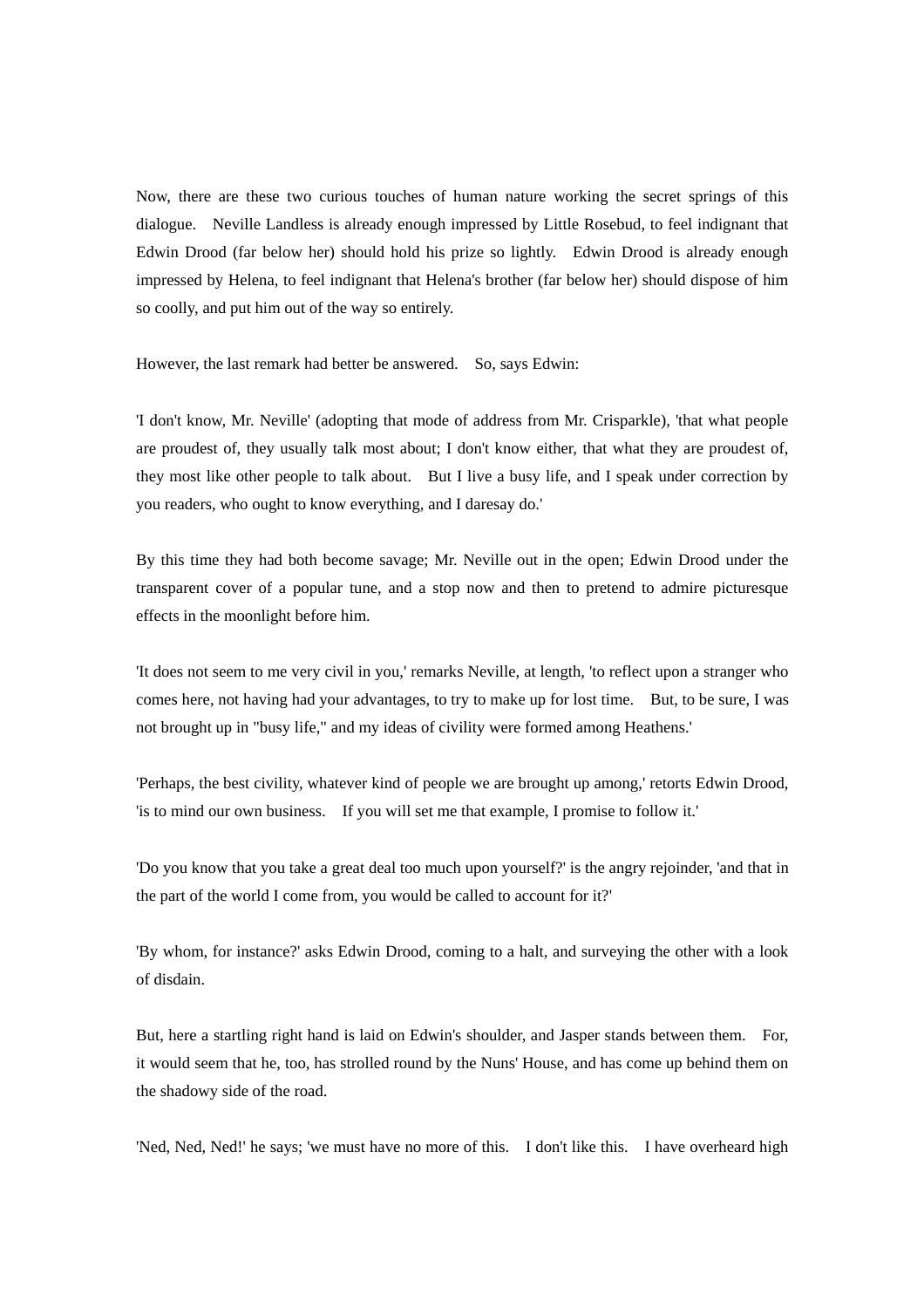words between you two. Remember, my dear boy, you are almost in the position of host to-night. You belong, as it were, to the place, and in a manner represent it towards a stranger. Mr. Neville is a stranger, and you should respect the obligations of hospitality. And, Mr. Neville,' laying his left hand on the inner shoulder of that young gentleman, and thus walking on between them, hand to shoulder on either side: 'you will pardon me; but I appeal to you to govern your temper too. Now, what is amiss? But why ask! Let there be nothing amiss, and the question is superfluous. We are all three on a good understanding, are we not?'

After a silent struggle between the two young men who shall speak last, Edwin Drood strikes in with: 'So far as I am concerned, Jack, there is no anger in me.'

'Nor in me,' says Neville Landless, though not so freely; or perhaps so carelessly. 'But if Mr. Drood knew all that lies behind me, far away from here, he might know better how it is that sharpedged words have sharp edges to wound me.'

'Perhaps,' says Jasper, in a soothing manner, 'we had better not qualify our good understanding. We had better not say anything having the appearance of a remonstrance or condition; it might not seem generous. Frankly and freely, you see there is no anger in Ned. Frankly and freely, there is no anger in you, Mr. Neville?'

'None at all, Mr. Jasper.' Still, not quite so frankly or so freely; or, be it said once again, not quite so carelessly perhaps.

'All over then! Now, my bachelor gatehouse is a few yards from here, and the heater is on the fire, and the wine and glasses are on the table, and it is not a stone's throw from Minor Canon Corner. Ned, you are up and away to-morrow. We will carry Mr. Neville in with us, to take a stirrup-cup.'

'With all my heart, Jack.'

'And with all mine, Mr. Jasper.' Neville feels it impossible to say less, but would rather not go. He has an impression upon him that he has lost hold of his temper; feels that Edwin Drood's coolness, so far from being infectious, makes him red-hot.

Mr. Jasper, still walking in the centre, hand to shoulder on either side, beautifully turns the Refrain of a drinking song, and they all go up to his rooms. There, the first object visible, when he adds the light of a lamp to that of the fire, is the portrait over the chimneypicce. It is not an object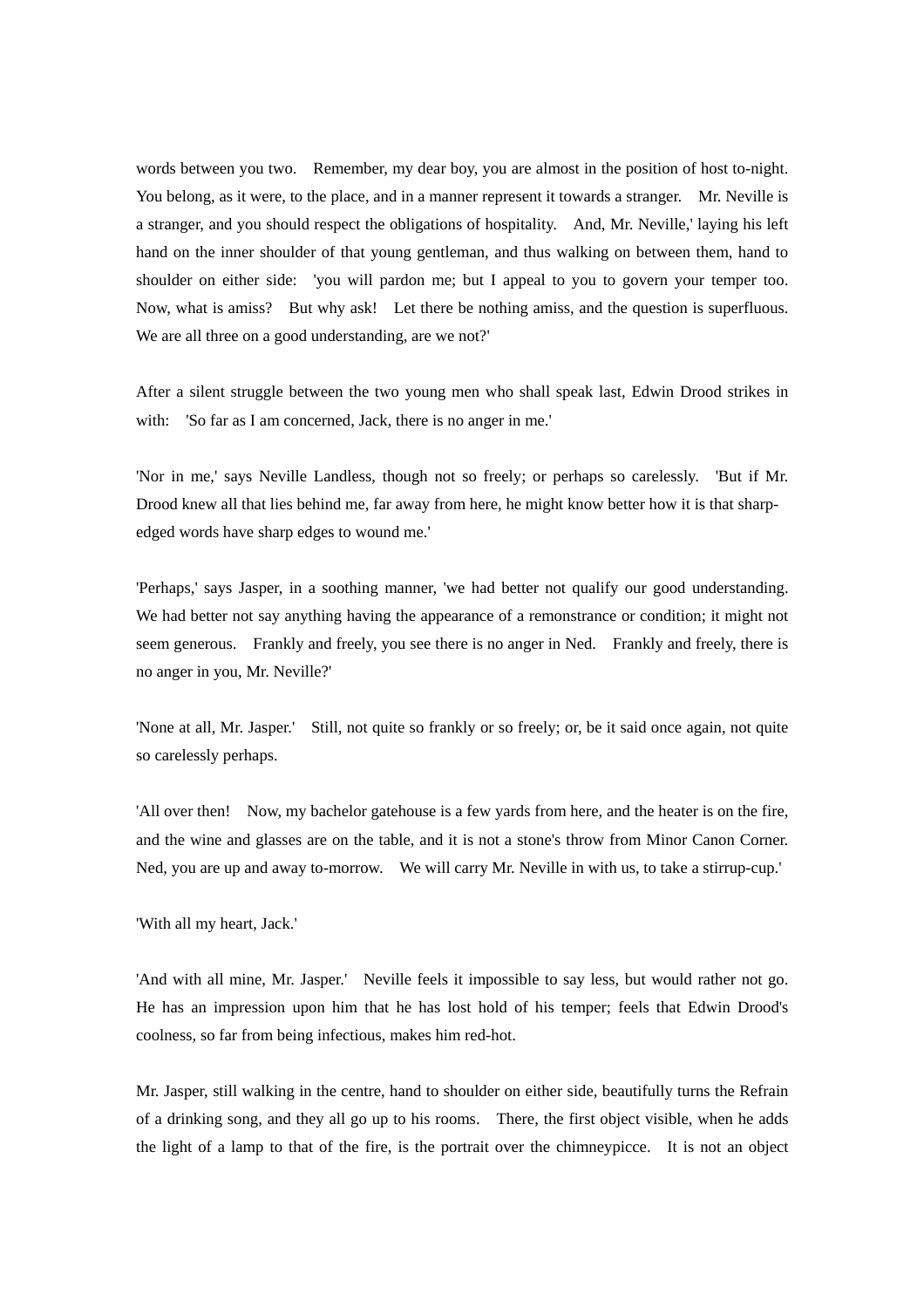calculated to improve the understanding between the two young men, as rather awkwardly reviving the subject of their difference. Accordingly, they both glance at it consciously, but say nothing. Jasper, however (who would appear from his conduct to have gained but an imperfect clue to the cause of their late high words), directly calls attention to it.

'You recognise that picture, Mr. Neville?' shading the lamp to throw the light upon it.

'I recognise it, but it is far from flattering the original.'

'O, you are hard upon it! It was done by Ned, who made me a present of it.'

'I am sorry for that, Mr. Drood.' Neville apologises, with a real intention to apologise; 'if I had known I was in the artist's presence - '

'O, a joke, sir, a mere joke,' Edwin cuts in, with a provoking yawn. 'A little humouring of Pussy's points! I'm going to paint her gravely, one of these days, if she's good.'

The air of leisurely patronage and indifference with which this is said, as the speaker throws himself back in a chair and clasps his hands at the back of his head, as a rest for it, is very exasperating to the excitable and excited Neville. Jasper looks observantly from the one to the other, slightly smiles, and turns his back to mix a jug of mulled wine at the fire. It seems to require much mixing and compounding.

'I suppose, Mr. Neville,' says Edwin, quick to resent the indignant protest against himself in the face of young Landless, which is fully as visible as the portrait, or the fire, or the lamp: 'I suppose that if you painted the picture of your lady love - '

'I can't paint,' is the hasty interruption.

'That's your misfortune, and not your fault. You would if you could. But if you could, I suppose you would make her (no matter what she was in reality), Juno, Minerva, Diana, and Venus, all in one. Eh?'

'I have no lady love, and I can't say.'

'If I were to try my hand,' says Edwin, with a boyish boastfulness getting up in him, 'on a portrait of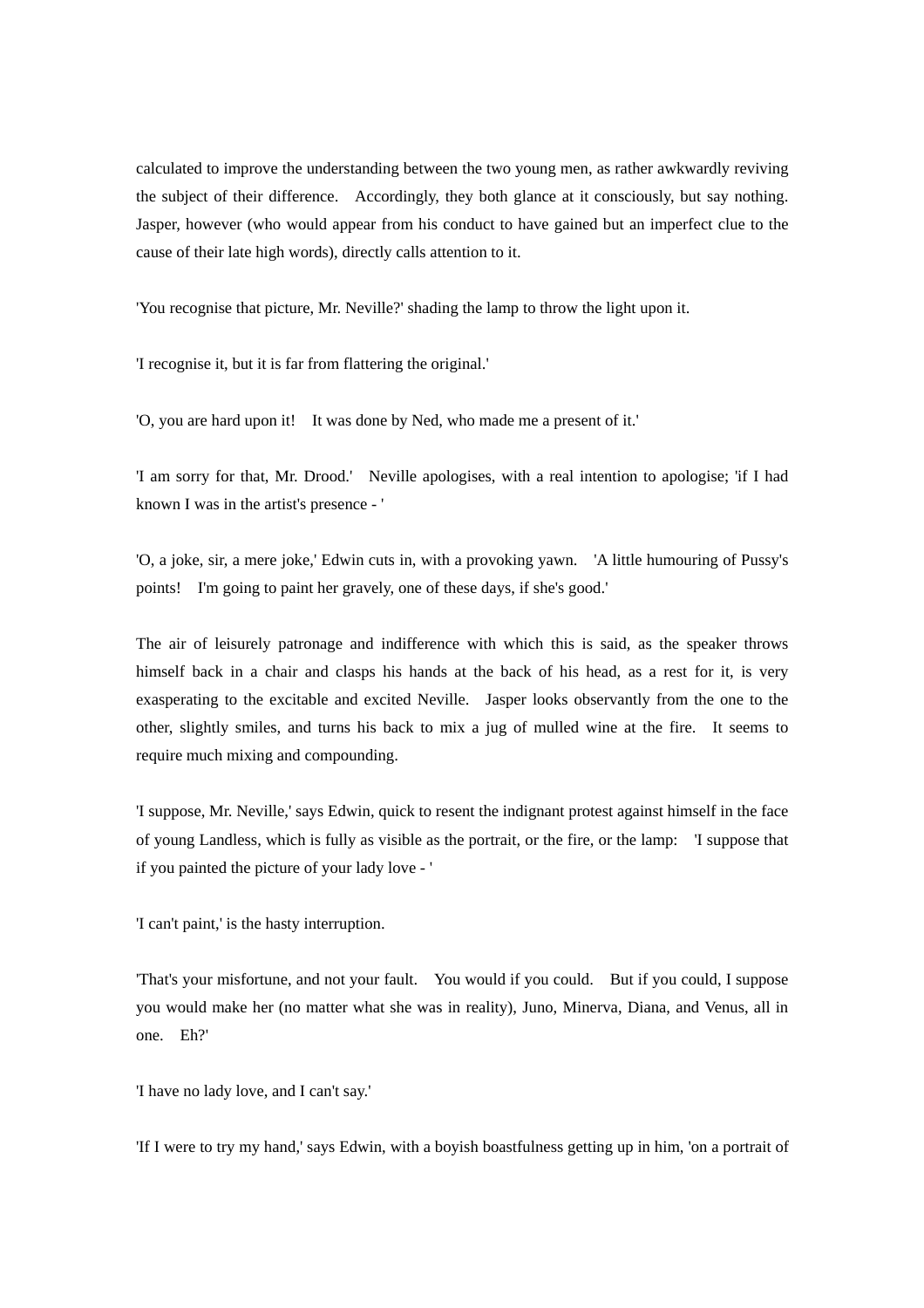Miss Landless - in earnest, mind you; in earnest - you should see what I could do!'

'My sister's consent to sit for it being first got, I suppose? As it never will be got, I am afraid I shall never see what you can do. I must bear the loss.'

Jasper turns round from the fire, fills a large goblet glass for Neville, fills a large goblet glass for Edwin, and hands each his own; then fills for himself, saying:

'Come, Mr. Neville, we are to drink to my nephew, Ned. As it is his foot that is in the stirrup metaphorically - our stirrup-cup is to be devoted to him. Ned, my dearest fellow, my love!'

Jasper sets the example of nearly emptying his glass, and Neville follows it. Edwin Drood says, 'Thank you both very much,' and follows the double example.

'Look at him,' cries Jasper, stretching out his hand admiringly and tenderly, though rallyingly too. 'See where he lounges so easily, Mr. Neville! The world is all before him where to choose. A life of stirring work and interest, a life of change and excitement, a life of domestic ease and love! Look at him!'

Edwin Drood's face has become quickly and remarkably flushed with the wine; so has the face of Neville Landless. Edwin still sits thrown back in his chair, making that rest of clasped hands for his head.

'See how little he heeds it all!' Jasper proceeds in a bantering vein. 'It is hardly worth his while to pluck the golden fruit that hangs ripe on the tree for him. And yet consider the contrast, Mr. Neville. You and I have no prospect of stirring work and interest, or of change and excitement, or of domestic ease and love. You and I have no prospect (unless you are more fortunate than I am, which may easily be), but the tedious unchanging round of this dull place.'

'Upon my soul, Jack,' says Edwin, complacently, 'I feel quite apologetic for having my way smoothed as you describe. But you know what I know, Jack, and it may not be so very easy as it seems, after all. May it, Pussy?' To the portrait, with a snap of his thumb and finger. 'We have got to hit it off yet; haven't we, Pussy? You know what I mean, Jack.'

His speech has become thick and indistinct. Jasper, quiet and self-possessed, looks to Neville, as expecting his answer or comment. When Neville speaks, HIS speech is also thick and indistinct.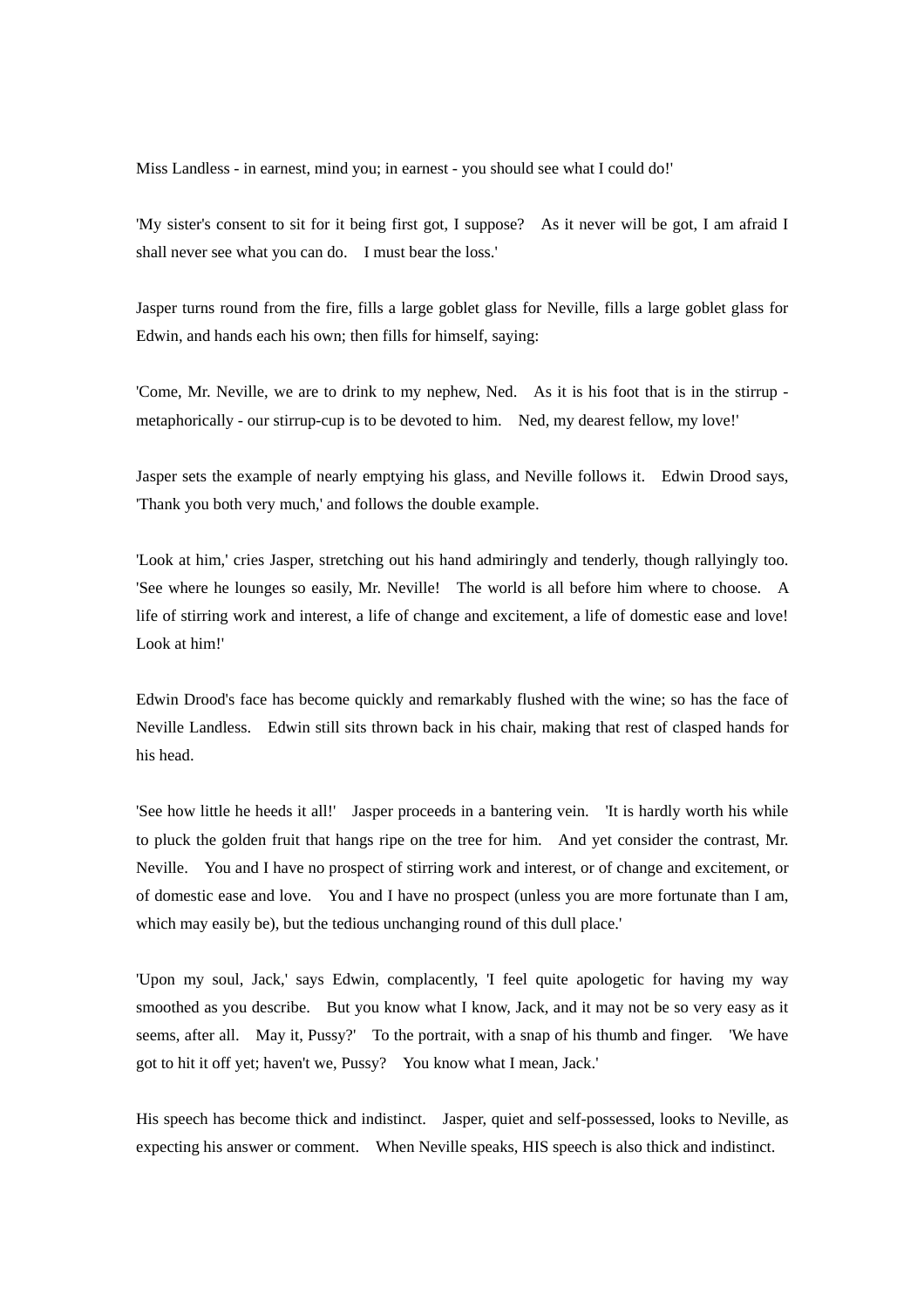'It might have been better for Mr. Drood to have known some hardships,' he says, defiantly.

'Pray,' retorts Edwin, turning merely his eyes in that direction, 'pray why might it have been better for Mr. Drood to have known some hardships?'

'Ay,' Jasper assents, with an air of interest; 'let us know why?'

'Because they might have made him more sensible,' says Neville, 'of good fortune that is not by any means necessarily the result of his own merits.'

Mr. Jasper quickly looks to his nephew for his rejoinder.

'Have YOU known hardships, may I ask?' says Edwin Drood, sitting upright.

Mr. Jasper quickly looks to the other for his retort.

'I have.'

'And what have they made you sensible of?'

Mr. Jasper's play of eyes between the two holds good throughout the dialogue, to the end.

'I have told you once before to-night.'

'You have done nothing of the sort.'

'I tell you I have. That you take a great deal too much upon yourself.'

'You added something else to that, if I remember?'

'Yes, I did say something else.'

'Say it again.'

'I said that in the part of the world I come from, you would be called to account for it.'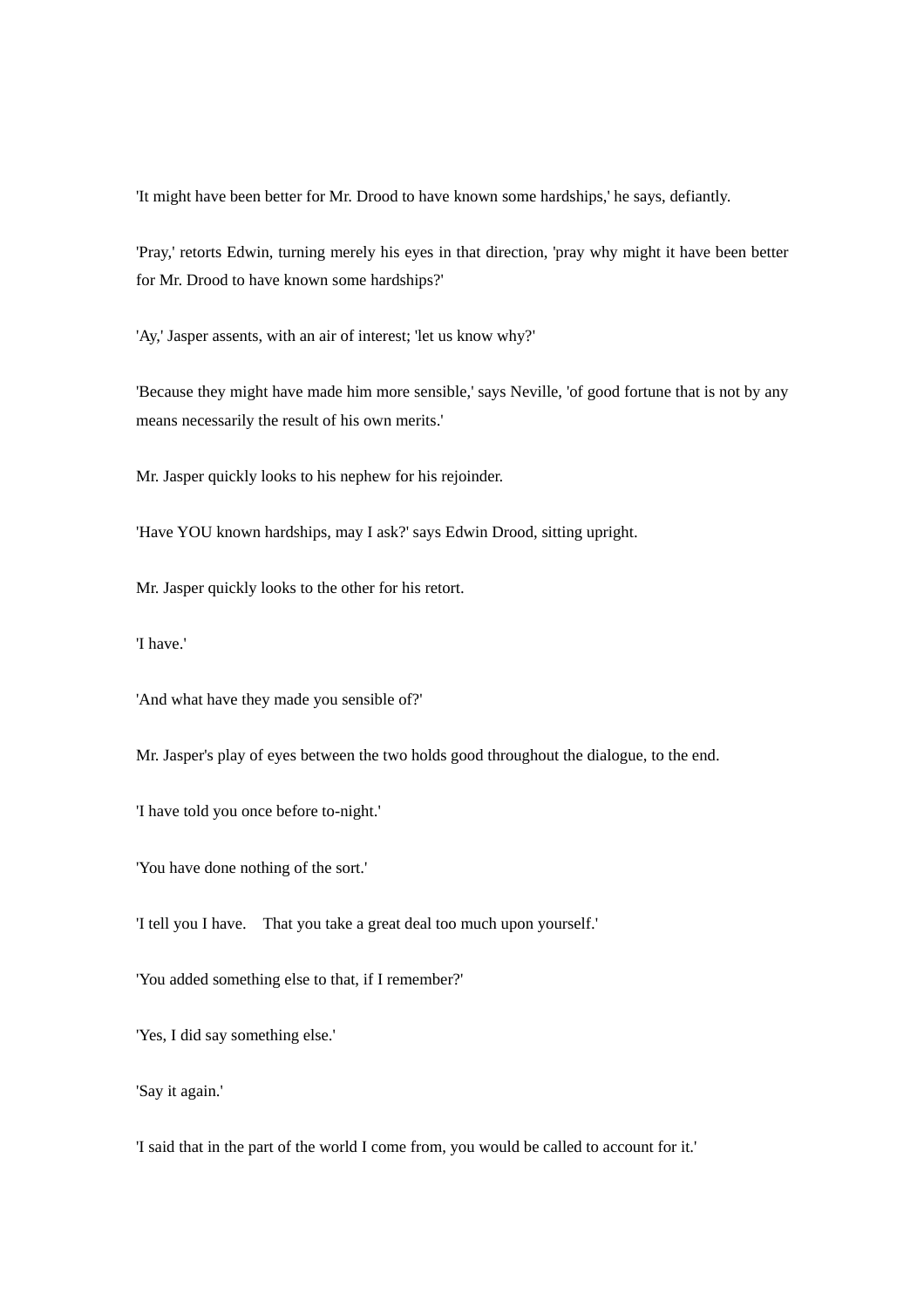'Only there?' cries Edwin Drood, with a contemptuous laugh. 'A long way off, I believe? Yes; I see! That part of the world is at a safe distance.'

'Say here, then,' rejoins the other, rising in a fury. 'Say anywhere! Your vanity is intolerable, your conceit is beyond endurance; you talk as if you were some rare and precious prize, instead of a common boaster. You are a common fellow, and a common boaster.'

'Pooh, pooh,' says Edwin Drood, equally furious, but more collected; 'how should you know? You may know a black common fellow, or a black common boaster, when you see him (and no doubt you have a large acquaintance that way); but you are no judge of white men.'

This insulting allusion to his dark skin infuriates Neville to that violent degree, that he flings the dregs of his wine at Edwin Drood, and is in the act of flinging the goblet after it, when his arm is caught in the nick of time by Jasper.

'Ned, my dear fellow!' he cries in a loud voice; 'I entreat you, I command you, to be still!' There has been a rush of all the three, and a clattering of glasses and overturning of chairs. 'Mr. Neville, for shame! Give this glass to me. Open your hand, sir. I WILL have it!'

But Neville throws him off, and pauses for an instant, in a raging passion, with the goblet yet in his uplifted hand. Then, he dashes it down under the grate, with such force that the broken splinters fly out again in a shower; and he leaves the house.

When he first emerges into the night air, nothing around him is still or steady; nothing around him shows like what it is; he only knows that he stands with a bare head in the midst of a blood-red whirl, waiting to be struggled with, and to struggle to the death.

But, nothing happening, and the moon looking down upon him as if he were dead after a fit of wrath, he holds his steam-hammer beating head and heart, and staggers away. Then, he becomes half-conscious of having heard himself bolted and barred out, like a dangerous animal; and thinks what shall he do?

Some wildly passionate ideas of the river dissolve under the spell of the moonlight on the Cathedral and the graves, and the remembrance of his sister, and the thought of what he owes to the good man who has but that very day won his confidence and given him his pledge. He repairs to Minor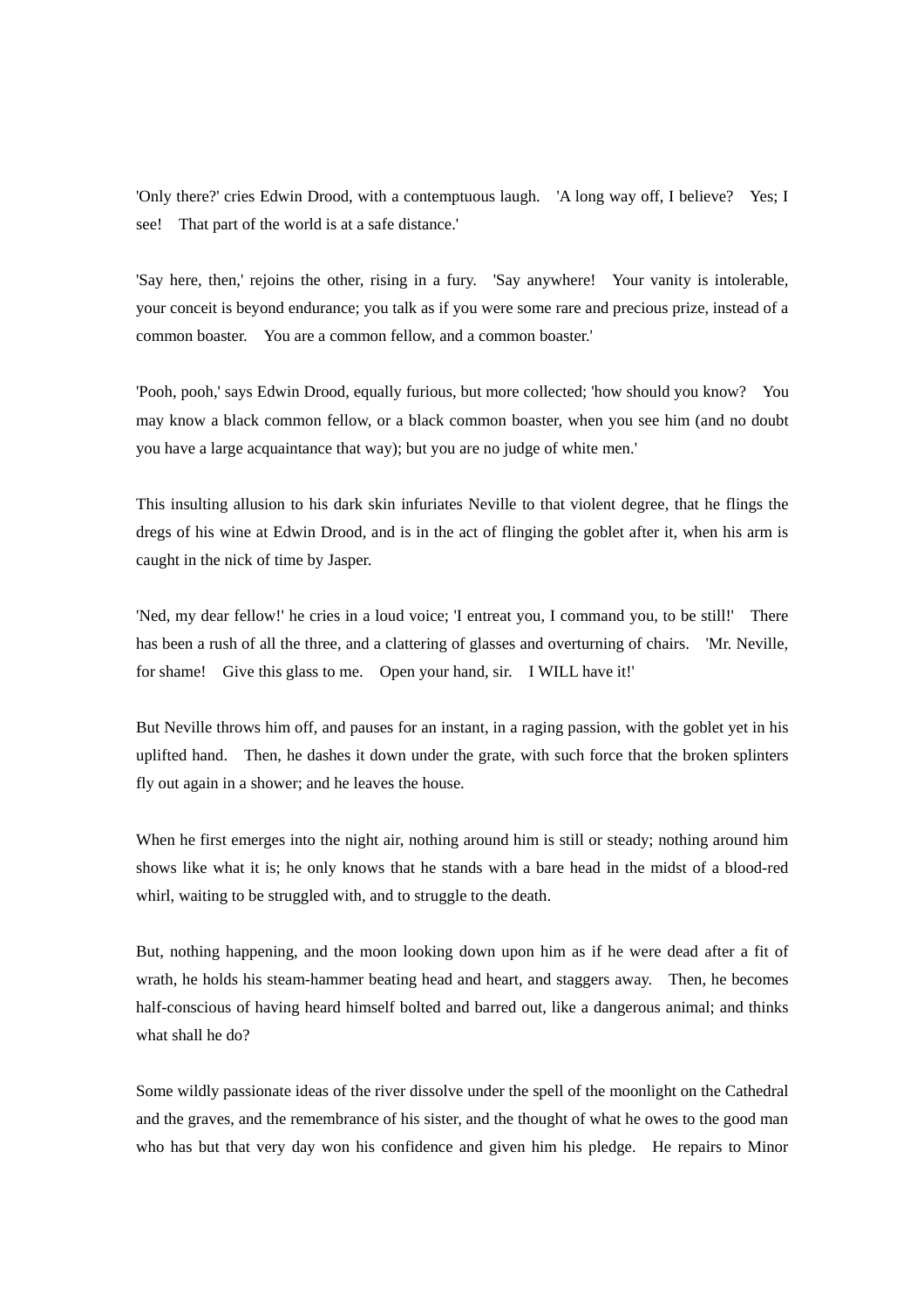Canon Corner, and knocks softly at the door.

It is Mr. Crisparkle's custom to sit up last of the early household, very softly touching his piano and practising his favourite parts in concerted vocal music. The south wind that goes where it lists, by way of Minor Canon Corner on a still night, is not more subdued than Mr. Crisparkle at such times, regardful of the slumbers of the china shepherdess.

His knock is immediately answered by Mr. Crisparkle himself. When he opens the door, candle in hand, his cheerful face falls, and disappointed amazement is in it.

'Mr. Neville! In this disorder! Where have you been?'

'I have been to Mr. Jasper's, sir. With his nephew.'

'Come in.'

The Minor Canon props him by the elbow with a strong hand (in a strictly scientific manner, worthy of his morning trainings), and turns him into his own little book-room, and shuts the door.'

'I have begun ill, sir. I have begun dreadfully ill.'

'Too true. You are not sober, Mr. Neville.'

'I am afraid I am not, sir, though I can satisfy you at another time that I have had a very little indeed to drink, and that it overcame me in the strangest and most sudden manner.'

'Mr. Neville, Mr. Neville,' says the Minor Canon, shaking his head with a sorrowful smile; 'I have heard that said before.'

'I think - my mind is much confused, but I think - it is equally true of Mr. Jasper's nephew, sir.'

'Very likely,' is the dry rejoinder.

'We quarrelled, sir. He insulted me most grossly. He had heated that tigerish blood I told you of to-day, before then.'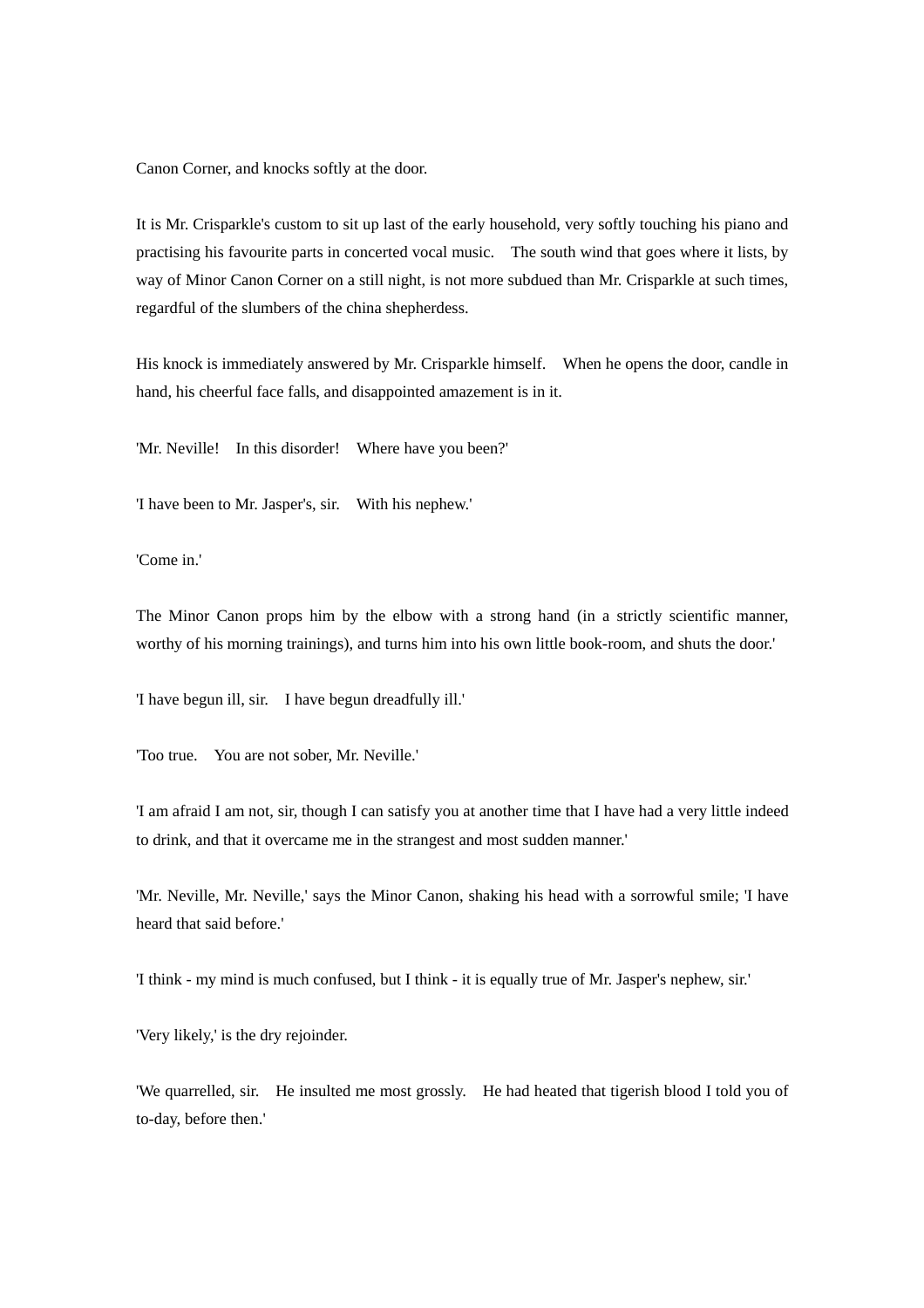'Mr. Neville,' rejoins the Minor Canon, mildly, but firmly: 'I request you not to speak to me with that clenched right hand. Unclench it, if you please.'

'He goaded me, sir,' pursues the young man, instantly obeying, 'beyond my power of endurance. I cannot say whether or no he meant it at first, but he did it. He certainly meant it at last. In short, sir,' with an irrepressible outburst, 'in the passion into which he lashed me, I would have cut him down if I could, and I tried to do it.'

'You have clenched that hand again,' is Mr. Crisparkle's quiet commentary.

'I beg your pardon, sir.'

'You know your room, for I showed it you before dinner; but I will accompany you to it once more. Your arm, if you please. Softly, for the house is all a-bed.'

Scooping his hand into the same scientific elbow-rest as before, and backing it up with the inert strength of his arm, as skilfully as a Police Expert, and with an apparent repose quite unattainable by novices, Mr. Crisparkle conducts his pupil to the pleasant and orderly old room prepared for him. Arrived there, the young man throws himself into a chair, and, flinging his arms upon his reading-table, rests his head upon them with an air of wretched self-reproach.

The gentle Minor Canon has had it in his thoughts to leave the room, without a word. But looking round at the door, and seeing this dejected figure, he turns back to it, touches it with a mild hand, says 'Good night!' A sob is his only acknowledgment. He might have had many a worse; perhaps, could have had few better.

Another soft knock at the outer door attracts his attention as he goes down-stairs. He opens it to Mr. Jasper, holding in his hand the pupil's hat.

'We have had an awful scene with him,' says Jasper, in a low voice.

'Has it been so bad as that?'

'Murderous!'

Mr. Crisparkle remonstrates: 'No, no, no. Do not use such strong words.'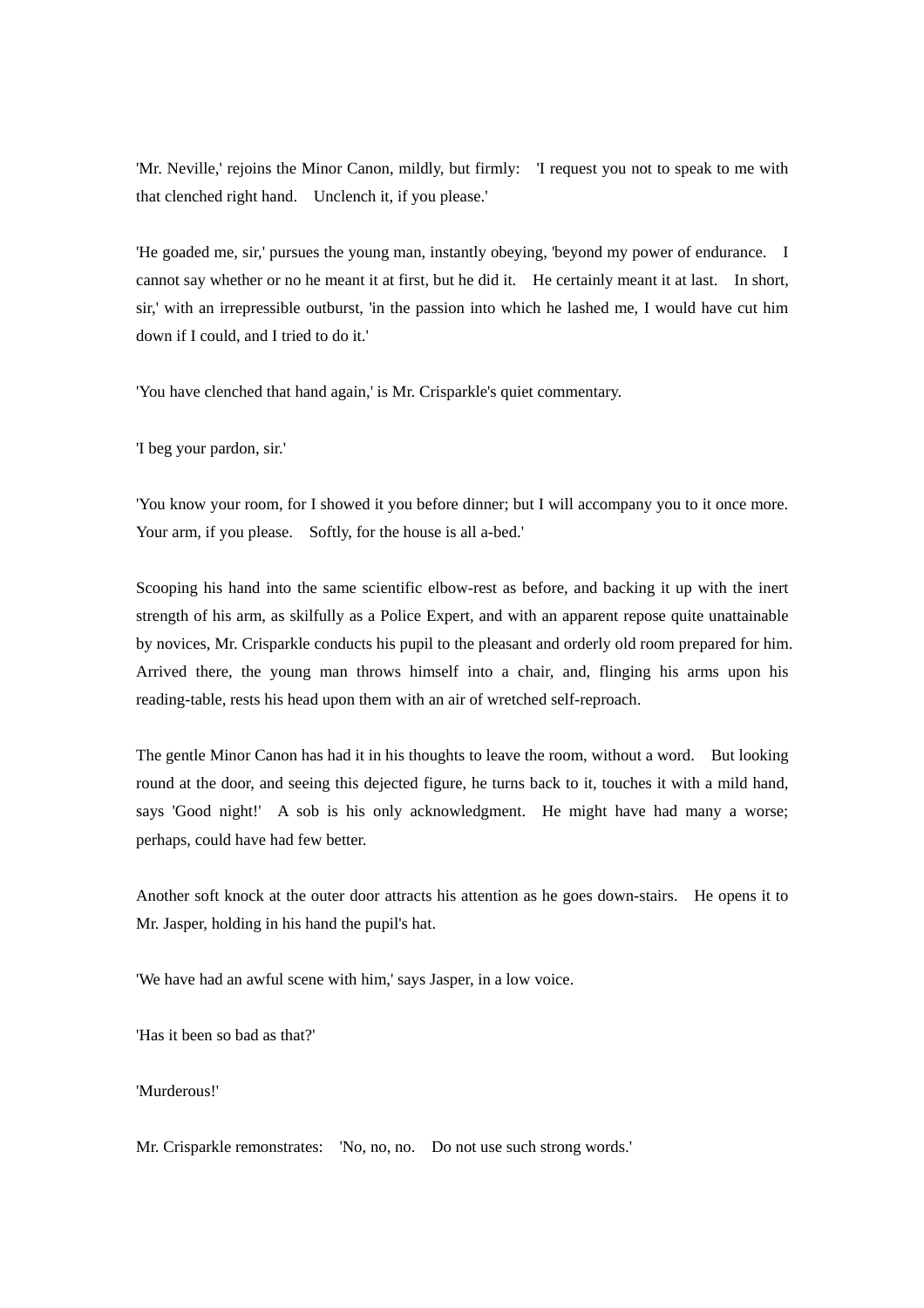'He might have laid my dear boy dead at my feet. It is no fault of his, that he did not. But that I was, through the mercy of God, swift and strong with him, he would have cut him down on my hearth.'

The phrase smites home. 'Ah!' thinks Mr. Crisparkle, 'his own words!'

'Seeing what I have seen to-night, and hearing what I have heard,' adds Jasper, with great earnestness, 'I shall never know peace of mind when there is danger of those two coming together, with no one else to interfere. It was horrible. There is something of the tiger in his dark blood.'

'Ah!' thinks Mr. Crisparkle, 'so he said!'

'You, my dear sir,' pursues Jasper, taking his hand, 'even you, have accepted a dangerous charge.'

'You need have no fear for me, Jasper,' returns Mr. Crisparkle, with a quiet smile. 'I have none for myself.'

'I have none for myself,' returns Jasper, with an emphasis on the last pronoun, 'because I am not, nor am I in the way of being, the object of his hostility. But you may be, and my dear boy has been. Good night!'

Mr. Crisparkle goes in, with the hat that has so easily, so almost imperceptibly, acquired the right to be hung up in his hall; hangs it up; and goes thoughtfully to bed.

### CHAPTER IX - BIRDS IN THE BUSH

ROSA, having no relation that she knew of in the world, had, from the seventh year of her age, known no home but the Nuns' House, and no mother but Miss Twinkleton. Her remembrance of her own mother was of a pretty little creature like herself (not much older than herself it seemed to her), who had been brought home in her father's arms, drowned. The fatal accident had happened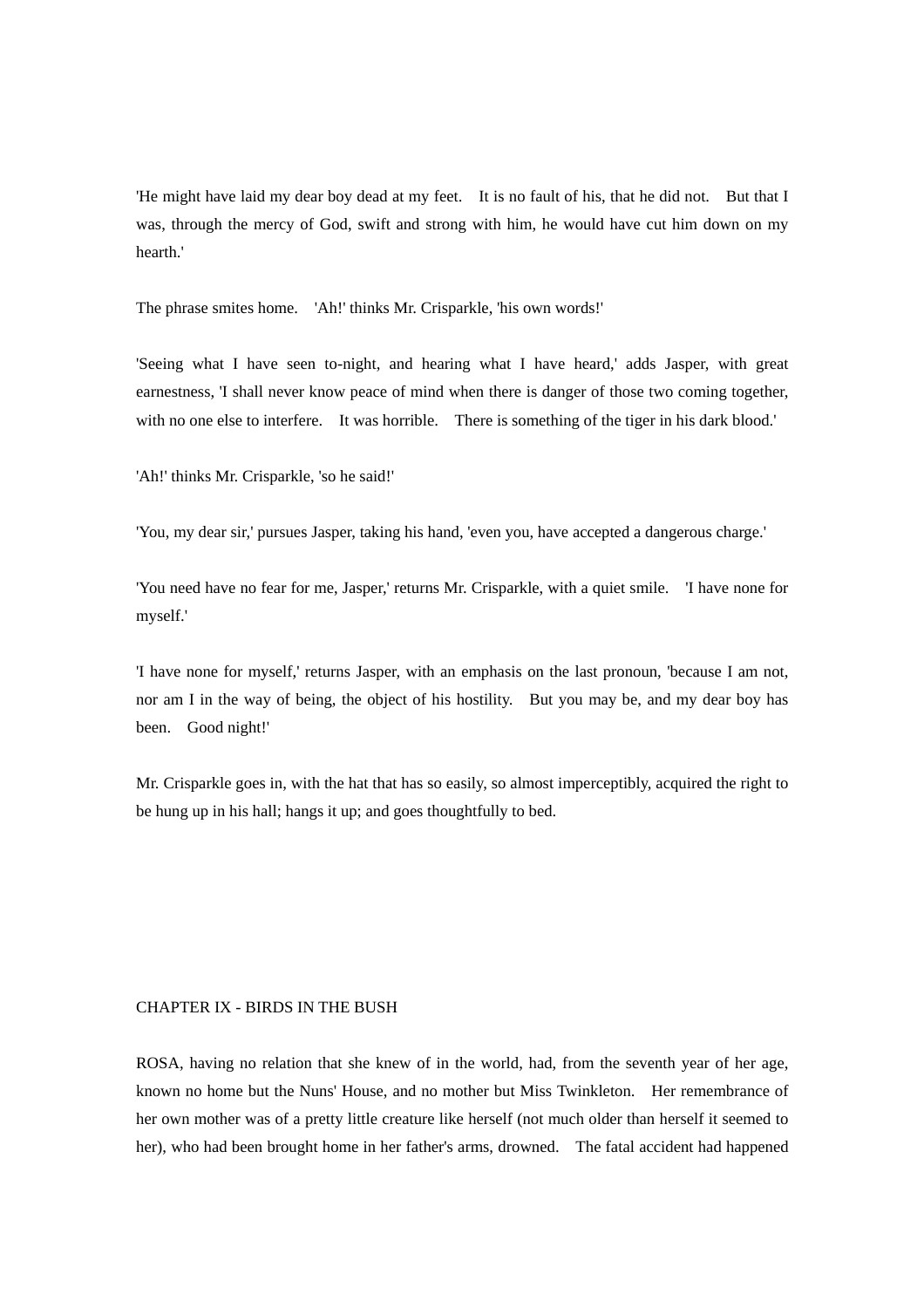at a party of pleasure. Every fold and colour in the pretty summer dress, and even the long wet hair, with scattered petals of ruined flowers still clinging to it, as the dead young figure, in its sad, sad beauty lay upon the bed, were fixed indelibly in Rosa's recollection. So were the wild despair and the subsequent bowed-down grief of her poor young father, who died broken-hearted on the first anniversary of that hard day.

The betrothal of Rosa grew out of the soothing of his year of mental distress by his fast friend and old college companion, Drood: who likewise had been left a widower in his youth. But he, too, went the silent road into which all earthly pilgrimages merge, some sooner, and some later; and thus the young couple had come to be as they were.

The atmosphere of pity surrounding the little orphan girl when she first came to Cloisterham, had never cleared away. It had taken brighter hues as she grew older, happier, prettier; now it had been golden, now roseate, and now azure; but it had always adorned her with some soft light of its own. The general desire to console and caress her, had caused her to be treated in the beginning as a child much younger than her years; the same desire had caused her to be still petted when she was a child no longer. Who should be her favourite, who should anticipate this or that small present, or do her this or that small service; who should take her home for the holidays; who should write to her the oftenest when they were separated, and whom she would most rejoice to see again when they were reunited; even these gentle rivalries were not without their slight dashes of bitterness in the Nuns' House. Well for the poor Nuns in their day, if they hid no harder strife under their veils and rosaries!

Thus Rosa had grown to be an amiable, giddy, wilful, winning little creature; spoilt, in the sense of counting upon kindness from all around her; but not in the sense of repaying it with indifference. Possessing an exhaustless well of affection in her nature, its sparkling waters had freshened and brightened the Nuns' House for years, and yet its depths had never yet been moved: what might betide when that came to pass; what developing changes might fall upon the heedless head, and light heart, then; remained to be seen.

By what means the news that there had been a quarrel between the two young men overnight, involving even some kind of onslaught by Mr. Neville upon Edwin Drood, got into Miss Twinkleton's establishment before breakfast, it is impossible to say. Whether it was brought in by the birds of the air, or came blowing in with the very air itself, when the casement windows were set open; whether the baker brought it kneaded into the bread, or the milkman delivered it as part of the adulteration of his milk; or the housemaids, beating the dust out of their mats against the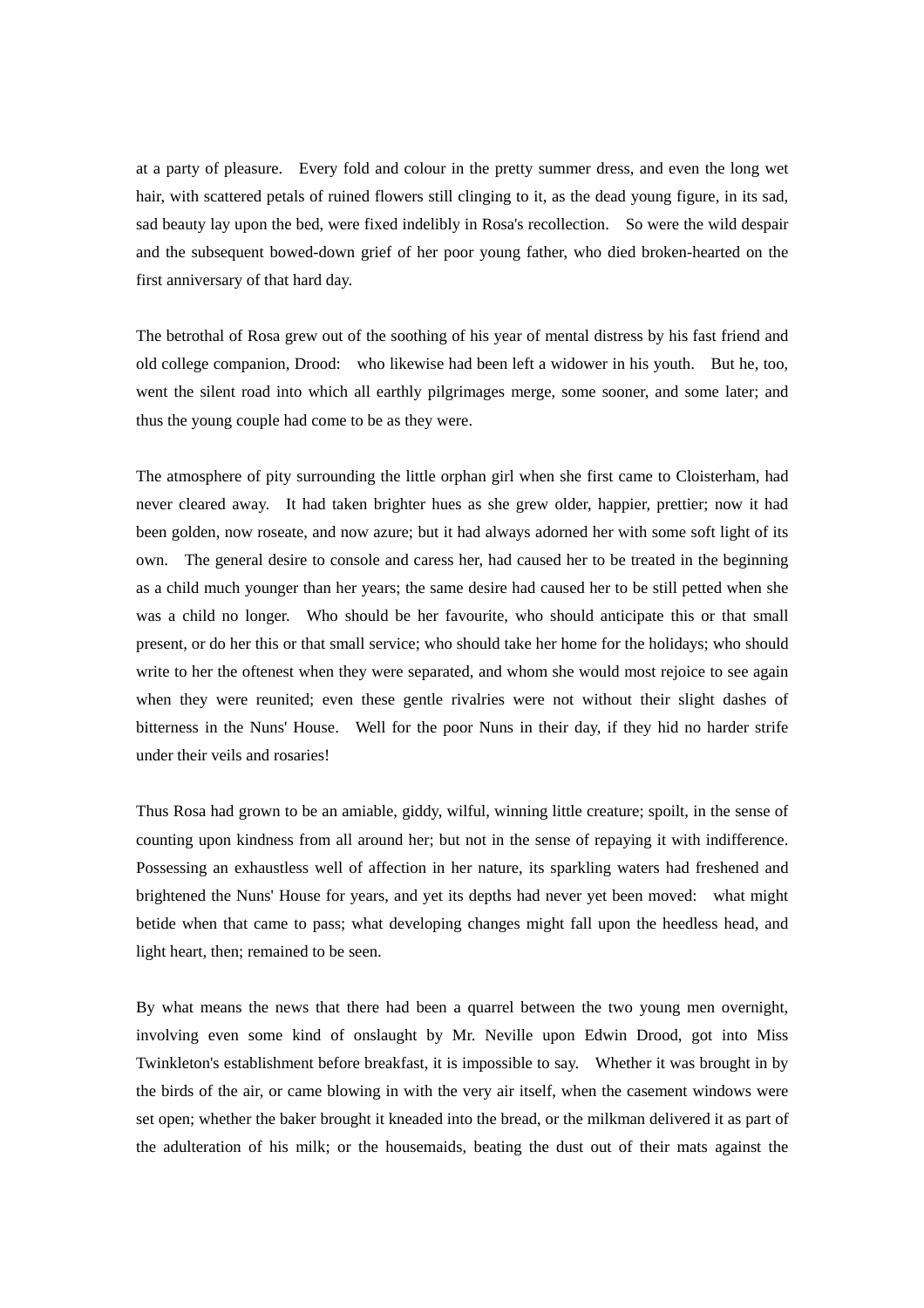gateposts, received it in exchange deposited on the mats by the town atmosphere; certain it is that the news permeated every gable of the old building before Miss Twinkleton was down, and that Miss Twinkleton herself received it through Mrs. Tisher, while yet in the act of dressing; or (as she might have expressed the phrase to a parent or guardian of a mythological turn) of sacrificing to the Graces.

Miss Landless's brother had thrown a bottle at Mr. Edwin Drood.

Miss Landless's brother had thrown a knife at Mr. Edwin Drood.

A knife became suggestive of a fork; and Miss Landless's brother had thrown a fork at Mr. Edwin Drood.

As in the governing precedence of Peter Piper, alleged to have picked the peck of pickled pepper, it was held physically desirable to have evidence of the existence of the peck of pickled pepper which Peter Piper was alleged to have picked; so, in this case, it was held psychologically important to know why Miss Landless's brother threw a bottle, knife, or fork-or bottle, knife, AND fork - for the cook had been given to understand it was all three - at Mr. Edwin Drood?

Well, then. Miss Landless's brother had said he admired Miss Bud. Mr. Edwin Drood had said to Miss Landless's brother that he had no business to admire Miss Bud. Miss Landless's brother had then 'up'd' (this was the cook's exact information) with the bottle, knife, fork, and decanter (the decanter now coolly flying at everybody's head, without the least introduction), and thrown them all at Mr. Edwin Drood.

Poor little Rosa put a forefinger into each of her ears when these rumours began to circulate, and retired into a corner, beseeching not to be told any more; but Miss Landless, begging permission of Miss Twinkleton to go and speak with her brother, and pretty plainly showing that she would take it if it were not given, struck out the more definite course of going to Mr. Crisparkle's for accurate intelligence.

When she came back (being first closeted with Miss Twinkleton, in order that anything objectionable in her tidings might be retained by that discreet filter), she imparted to Rosa only, what had taken place; dwelling with a flushed cheek on the provocation her brother had received, but almost limiting it to that last gross affront as crowning 'some other words between them,' and, out of consideration for her new friend, passing lightly over the fact that the other words had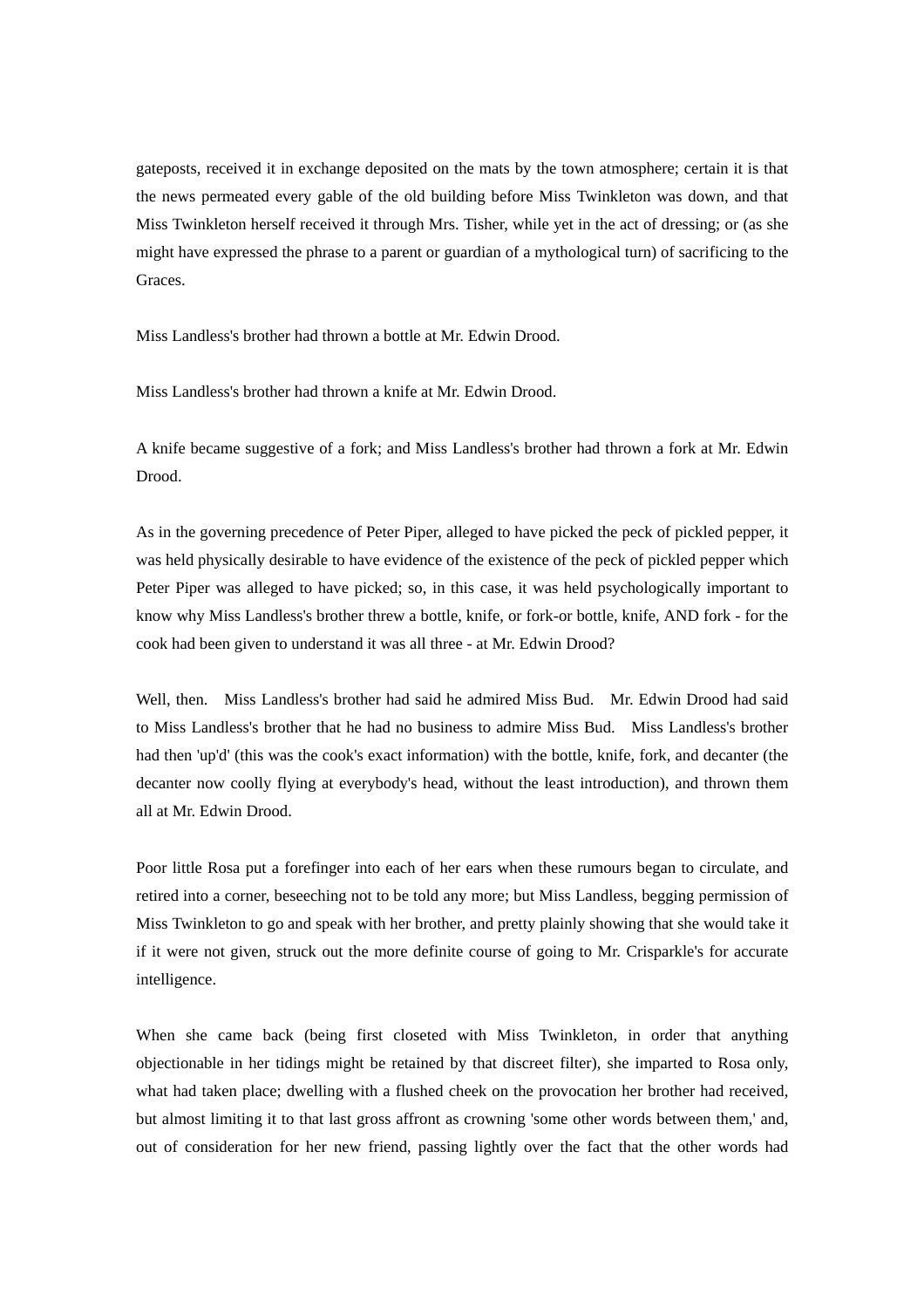originated in her lover's taking things in general so very easily. To Rosa direct, she brought a petition from her brother that she would forgive him; and, having delivered it with sisterly earnestness, made an end of the subject.

It was reserved for Miss Twinkleton to tone down the public mind of the Nuns' House. That lady, therefore, entering in a stately manner what plebeians might have called the school-room, but what, in the patrician language of the head of the Nuns' House, was euphuistically, not to say round-aboutedly, denominated 'the apartment allotted to study,' and saying with a forensic air, 'Ladies!' all rose. Mrs. Tisher at the same time grouped herself behind her chief, as representing Queen Elizabeth's first historical female friend at Tilbury fort. Miss Twinkleton then proceeded to remark that Rumour, Ladies, had been represented by the bard of Avon - needless were it to mention the immortal SHAKESPEARE, also called the Swan of his native river, not improbably with some reference to the ancient superstition that that bird of graceful plumage (Miss Jennings will please stand upright) sang sweetly on the approach of death, for which we have no ornithological authority, - Rumour, Ladies, had been represented by that bard - hem! - 'who drew

### The celebrated Jew,'

as painted full of tongues. Rumour in Cloisterham (Miss Ferdinand will honour me with her attention) was no exception to the great limner's portrait of Rumour elsewhere. A slight FRACAS between two young gentlemen occurring last night within a hundred miles of these peaceful walls (Miss Ferdinand, being apparently incorrigible, will have the kindness to write out this evening, in the original language, the first four fables of our vivacious neighbour, Monsieur La Fontaine) had been very grossly exaggerated by Rumour's voice. In the first alarm and anxiety arising from our sympathy with a sweet young friend, not wholly to be dissociated from one of the gladiators in the bloodless arena in question (the impropriety of Miss Reynolds's appearing to stab herself in the hand with a pin, is far too obvious, and too glaringly unladylike, to be pointed out), we descended from our maiden elevation to discuss this uncongenial and this unfit theme. Responsible inquiries having assured us that it was but one of those 'airy nothings' pointed at by the Poet (whose name and date of birth Miss Giggles will supply within half an hour), we would now discard the subject, and concentrate our minds upon the grateful labours of the day.

But the subject so survived all day, nevertheless, that Miss Ferdinand got into new trouble by surreptitiously clapping on a paper moustache at dinner-time, and going through the motions of aiming a water-bottle at Miss Giggles, who drew a table-spoon in defence.

Now, Rosa thought of this unlucky quarrel a great deal, and thought of it with an uncomfortable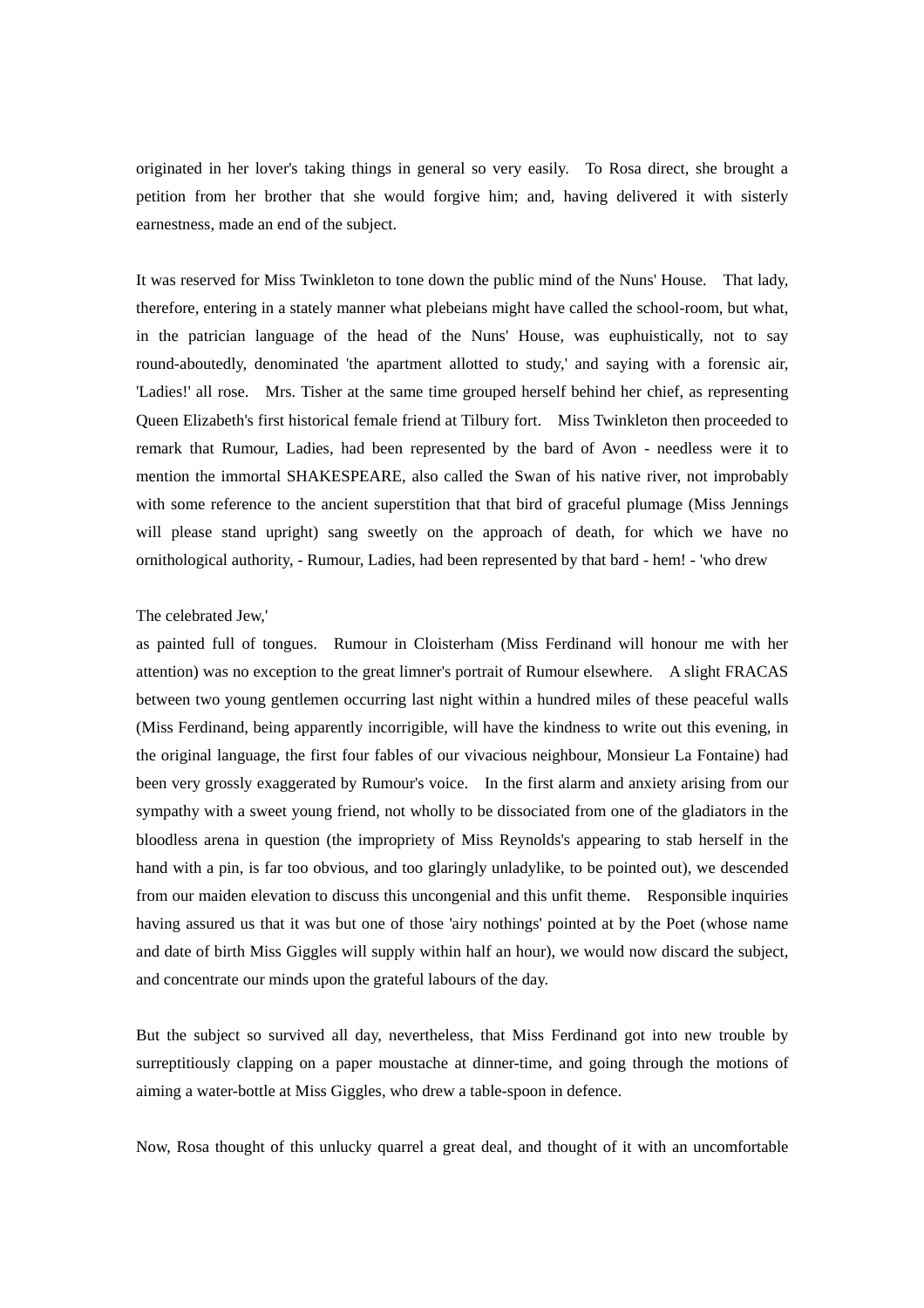feeling that she was involved in it, as cause, or consequence, or what not, through being in a false position altogether as to her marriage engagement. Never free from such uneasiness when she was with her affianced husband, it was not likely that she would be free from it when they were apart. To-

day, too, she was cast in upon herself, and deprived of the relief of talking freely with her new friend, because the quarrel had been with Helena's brother, and Helena undisguisedly avoided the subject as a delicate and difficult one to herself. At this critical time, of all times, Rosa's guardian was announced as having come to see her.

Mr. Grewgious had been well selected for his trust, as a man of incorruptible integrity, but certainly for no other appropriate quality discernible on the surface. He was an arid, sandy man, who, if he had been put into a grinding-mill, looked as if he would have ground immediately into high-dried snuff. He had a scanty flat crop of hair, in colour and consistency like some very mangy yellow fur tippet; it was so unlike hair, that it must have been a wig, but for the stupendous improbability of anybody's voluntarily sporting such a head. The little play of feature that his face presented, was cut deep into it, in a few hard curves that made it more like work; and he had certain notches in his forehead, which looked as though Nature had been about to touch them into sensibility or refinement, when she had impatiently thrown away the chisel, and said: 'I really cannot be worried to finish off this man; let him go as he is.'

With too great length of throat at his upper end, and too much ankle-bone and heel at his lower; with an awkward and hesitating manner; with a shambling walk; and with what is called a near sight - which perhaps prevented his observing how much white cotton stocking he displayed to the public eye, in contrast with his black suit - Mr. Grewgious still had some strange capacity in him of making on the whole an agreeable impression.

Mr. Grewgious was discovered by his ward, much discomfited by being in Miss Twinkleton's company in Miss Twinkleton's own sacred room. Dim forebodings of being examined in something, and not coming well out of it, seemed to oppress the poor gentleman when found in these circumstances.

'My dear, how do you do? I am glad to see you. My dear, how much improved you are. Permit me to hand you a chair, my dear.'

Miss Twinkleton rose at her little writing-table, saying, with general sweetness, as to the polite Universe: 'Will you permit me to retire?'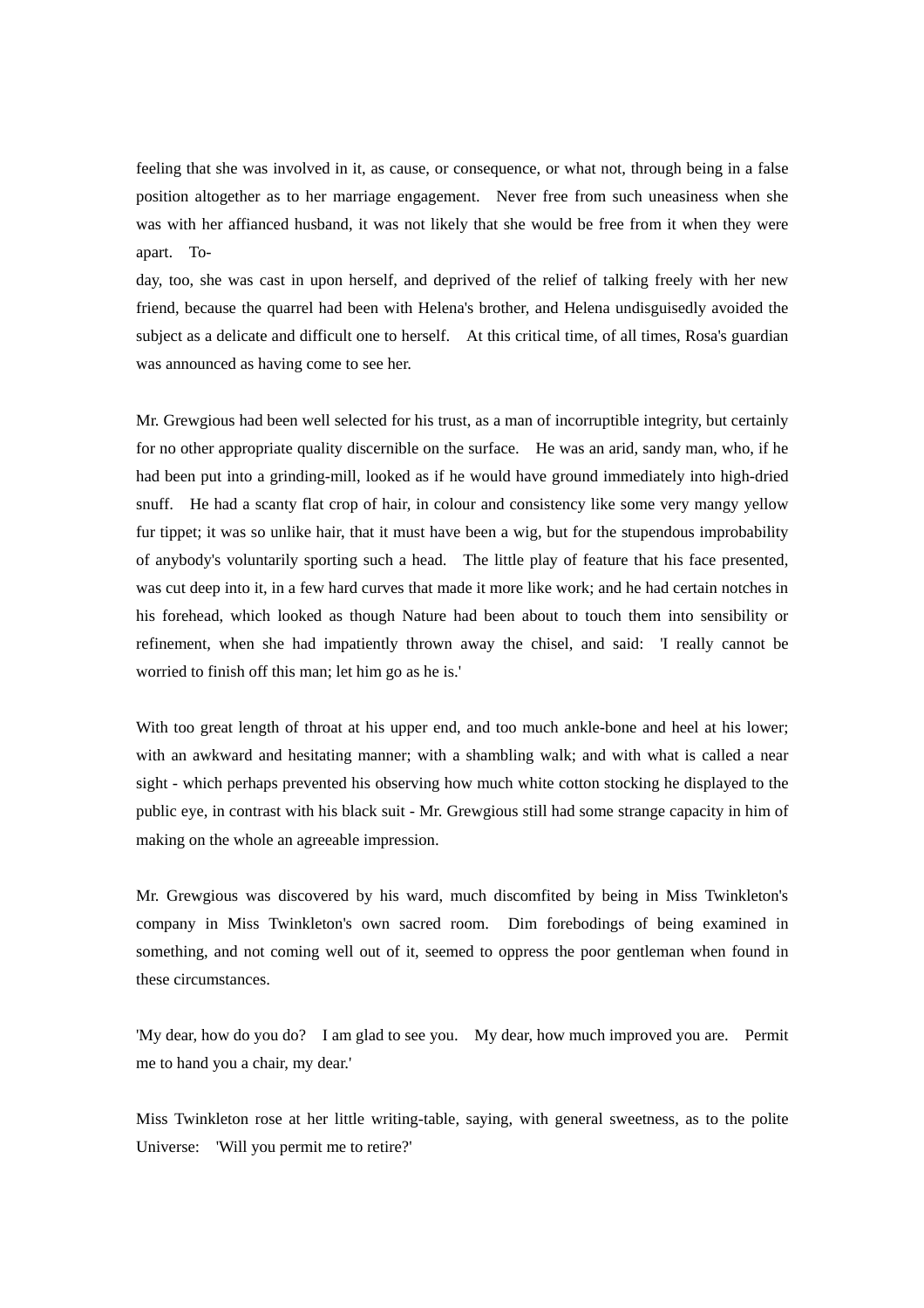'By no means, madam, on my account. I beg that you will not move.'

'I must entreat permission to MOVE,' returned Miss Twinkleton, repeating the word with a charming grace; 'but I will not withdraw, since you are so obliging. If I wheel my desk to this corner window, shall I be in the way?'

'Madam! In the way!'

'You are very kind. - Rosa, my dear, you will be under no restraint, I am sure.'

Here Mr. Grewgious, left by the fire with Rosa, said again: 'My dear, how do you do? I am glad to see you, my dear.' And having waited for her to sit down, sat down himself.

'My visits,' said Mr. Grewgious, 'are, like those of the angels - not that I compare myself to an angel.'

'No, sir,' said Rosa.

'Not by any means,' assented Mr. Grewgious. 'I merely refer to my visits, which are few and far between. The angels are, we know very well, up-stairs.'

Miss Twinkleton looked round with a kind of stiff stare.

'I refer, my dear,' said Mr. Grewgious, laying his hand on Rosa's, as the possibility thrilled through his frame of his otherwise seeming to take the awful liberty of calling Miss Twinkleton my dear; 'I refer to the other young ladies.'

Miss Twinkleton resumed her writing.

Mr. Grewgious, with a sense of not having managed his opening point quite as neatly as he might have desired, smoothed his head from back to front as if he had just dived, and were pressing the water out - this smoothing action, however superfluous, was habitual with him - and took a pocket-book from his coat-pocket, and a stump of black-lead pencil from his waistcoat-pocket.

'I made,' he said, turning the leaves: 'I made a guiding memorandum or so - as I usually do, for I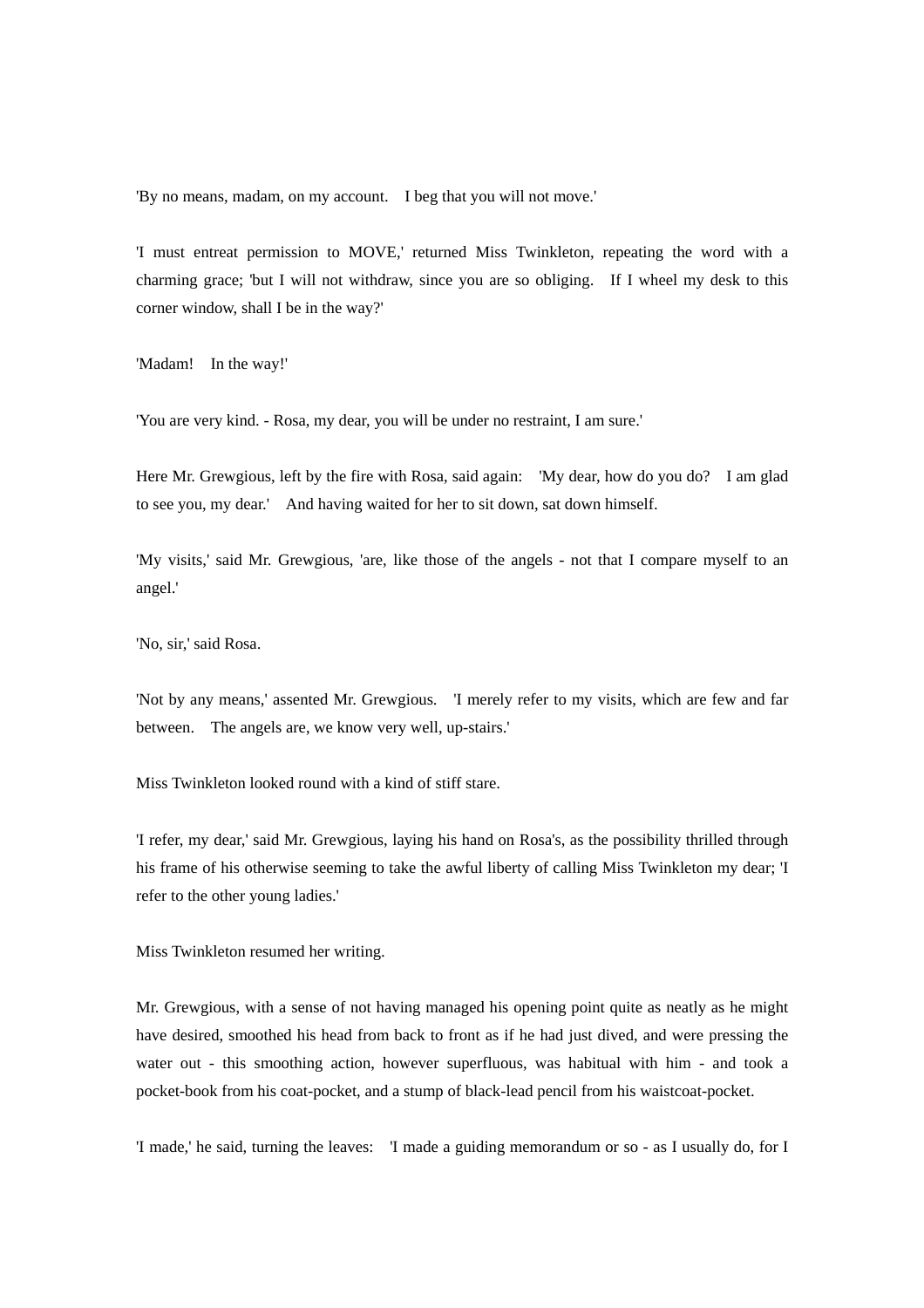have no conversational powers whatever - to which I will, with your permission, my dear, refer. "Well and happy." Truly. You are well and happy, my dear? You look so.'

'Yes, indeed, sir,' answered Rosa.

'For which,' said Mr. Grewgious, with a bend of his head towards the corner window, 'our warmest acknowledgments are due, and I am sure are rendered, to the maternal kindness and the constant care and consideration of the lady whom I have now the honour to see before me.'

This point, again, made but a lame departure from Mr. Grewgious, and never got to its destination; for, Miss Twinkleton, feeling that the courtesies required her to be by this time quite outside the conversation, was biting the end of her pen, and looking upward, as waiting for the descent of an idea from any member of the Celestial Nine who might have one to spare.

Mr. Grewgious smoothed his smooth head again, and then made another reference to his pocket-book; lining out 'well and happy,' as disposed of.

'"Pounds, shillings, and pence," is my next note. A dry subject for a young lady, but an important subject too. Life is pounds, shillings, and pence. Death is - ' A sudden recollection of the death of her two parents seemed to stop him, and he said in a softer tone, and evidently inserting the negative as an after-

thought: 'Death is NOT pounds, shillings, and pence.'

His voice was as hard and dry as himself, and Fancy might have ground it straight, like himself, into high-dried snuff. And yet, through the very limited means of expression that he possessed, he seemed to express kindness. If Nature had but finished him off, kindness might have been recognisable in his face at this moment. But if the notches in his forehead wouldn't fuse together, and if his face would work and couldn't play, what could he do, poor man!

'"Pounds, shillings, and pence." You find your allowance always sufficient for your wants, my dear?'

Rosa wanted for nothing, and therefore it was ample.

'And you are not in debt?'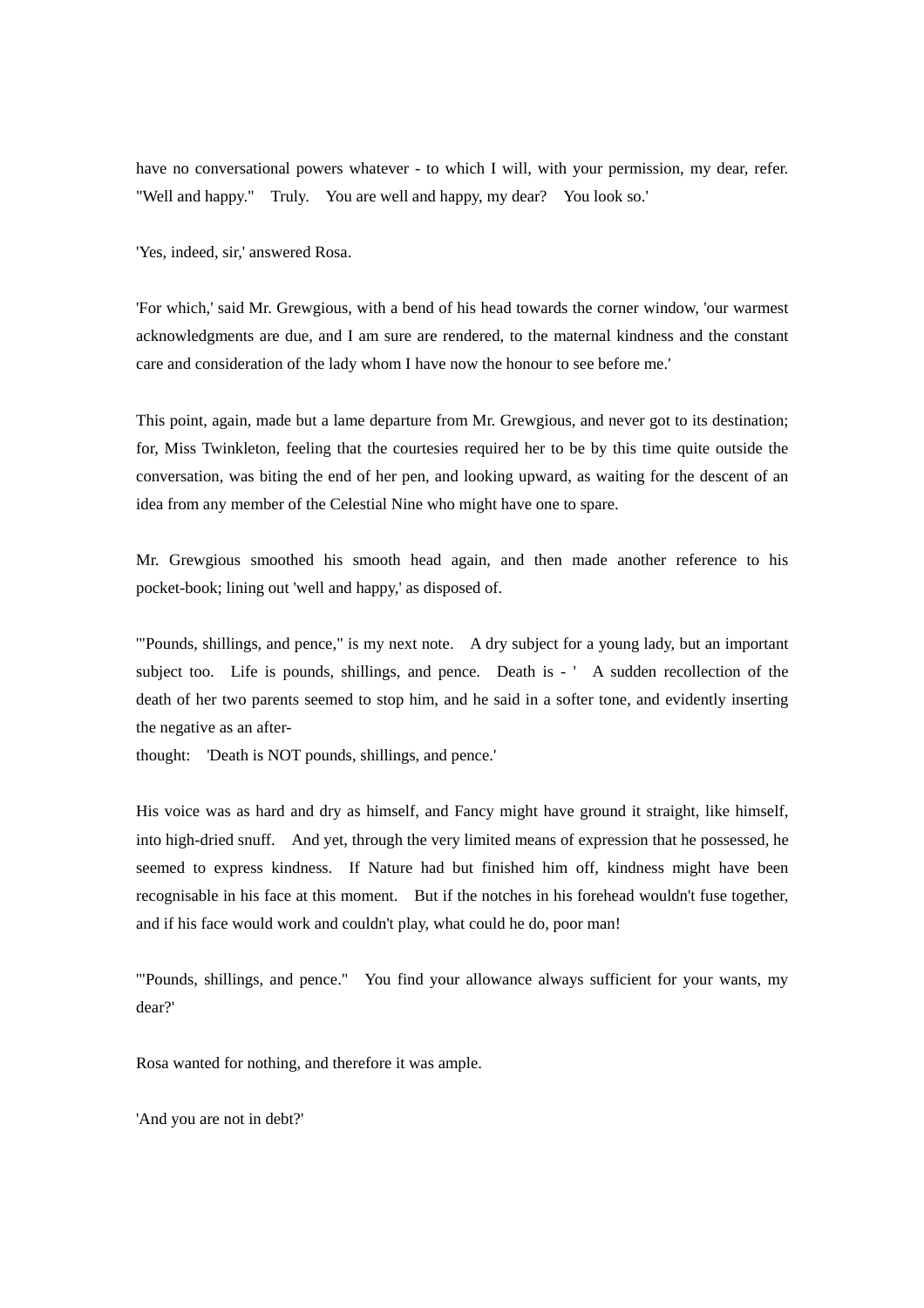Rosa laughed at the idea of being in debt. It seemed, to her inexperience, a comical vagary of the imagination. Mr. Grewgious stretched his near sight to be sure that this was her view of the case. 'Ah!' he said, as comment, with a furtive glance towards Miss Twinkleton, and lining out pounds, shillings, and pence: 'I spoke of having got among the angels! So I did!'

Rosa felt what his next memorandum would prove to be, and was blushing and folding a crease in her dress with one embarrassed hand, long before he found it.

'"Marriage." Hem!' Mr. Grewgious carried his smoothing hand down over his eyes and nose, and even chin, before drawing his chair a little nearer, and speaking a little more confidentially: 'I now touch, my dear, upon the point that is the direct cause of my troubling you with the present visit. Othenwise, being a particularly Angular man, I should not have intruded here. I am the last man to intrude into a sphere for which I am so entirely unfitted. I feel, on these premises, as if I was a bear - with the cramp - in a youthful Cotillon.'

His ungainliness gave him enough of the air of his simile to set Rosa off laughing heartily.

'It strikes you in the same light,' said Mr. Grewgious, with perfect calmness. 'Just so. To return to my memorandum. Mr. Edwin has been to and fro here, as was arranged. You have mentioned that, in your quarterly letters to me. And you like him, and he likes you.'

'I LIKE him very much, sir,' rejoined Rosa.

'So I said, my dear,' returned her guardian, for whose ear the timid emphasis was much too fine. 'Good. And you correspond.'

'We write to one another,' said Rosa, pouting, as she recalled their epistolary differences.

'Such is the meaning that I attach to the word "correspond" in this application, my dear,' said Mr. Grewgious. 'Good. All goes well, time works on, and at this next Christmas-time it will become necessary, as a matter of form, to give the exemplary lady in the corner window, to whom we are so much indebted, business notice of your departure in the ensuing half-year. Your relations with her are far more than business relations, no doubt; but a residue of business remains in them, and business is business ever. I am a particularly Angular man,' proceeded Mr. Grewgious, as if it suddenly occurred to him to mention it, 'and I am not used to give anything away. If, for these two reasons, some competent Proxy would give YOU away, I should take it very kindly.'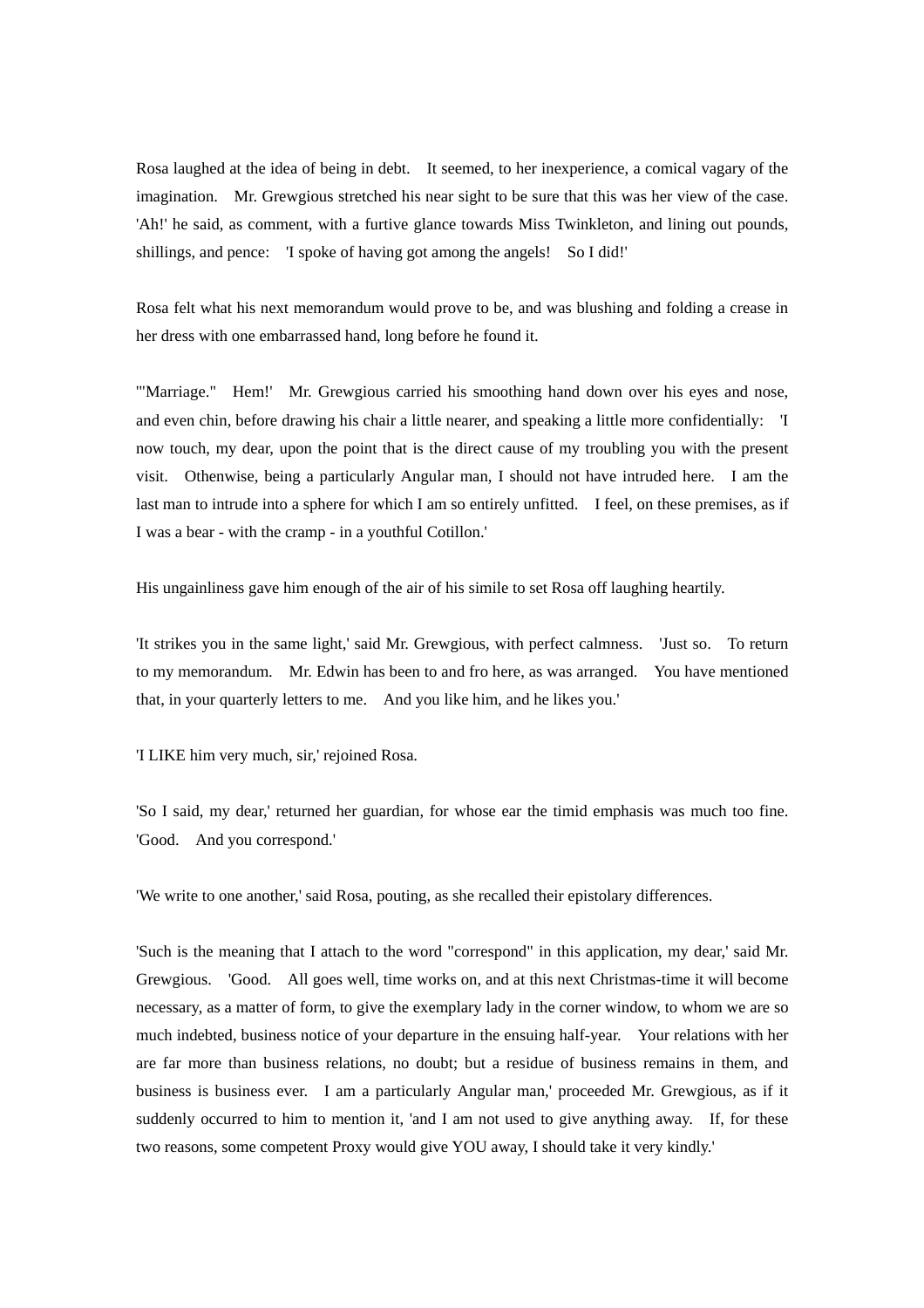Rosa intimated, with her eyes on the ground, that she thought a substitute might be found, if required.

'Surely, surely,' said Mr. Grewgious. 'For instance, the gentleman who teaches Dancing here - he would know how to do it with graceful propriety. He would advance and retire in a manner satisfactory to the feelings of the officiating clergyman, and of yourself, and the bridegroom, and all parties concerned. I am - I am a particularly Angular man,' said Mr. Grewgious, as if he had made up his mind to screw it out at last: 'and should only blunder.'

Rosa sat still and silent. Perhaps her mind had not got quite so far as the ceremony yet, but was lagging on the way there.

'Memorandum, "Will." Now, my dear,' said Mr. Grewgious, referring to his notes, disposing of 'Marriage' with his pencil, and taking a paper from his pocket; 'although. I have before possessed you with the contents of your father's will, I think it right at this time to leave a certified copy of it in your hands. And although Mr. Edwin is also aware of its contents, I think it right at this time likewise to place a certified copy of it in Mr. Jasper's hand - '

'Not in his own!' asked Rosa, looking up quickly. 'Cannot the copy go to Eddy himself?'

'Why, yes, my dear, if you particularly wish it; but I spoke of Mr. Jasper as being his trustee.'

'I do particularly wish it, if you please,' said Rosa, hurriedly and earnestly; 'I don't like Mr. Jasper to come between us, in any way.'

'It is natural, I suppose,' said Mr. Grewgious, 'that your young husband should be all in all. Yes. You observe that I say, I suppose. The fact is, I am a particularly Unnatural man, and I don't know from my own knowledge.'

Rosa looked at him with some wonder.

'I mean,' he explained, 'that young ways were never my ways. I was the only offspring of parents far advanced in life, and I half believe I was born advanced in life myself. No personality is intended towards the name you will so soon change, when I remark that while the general growth of people seem to have come into existence, buds, I seem to have come into existence a chip. I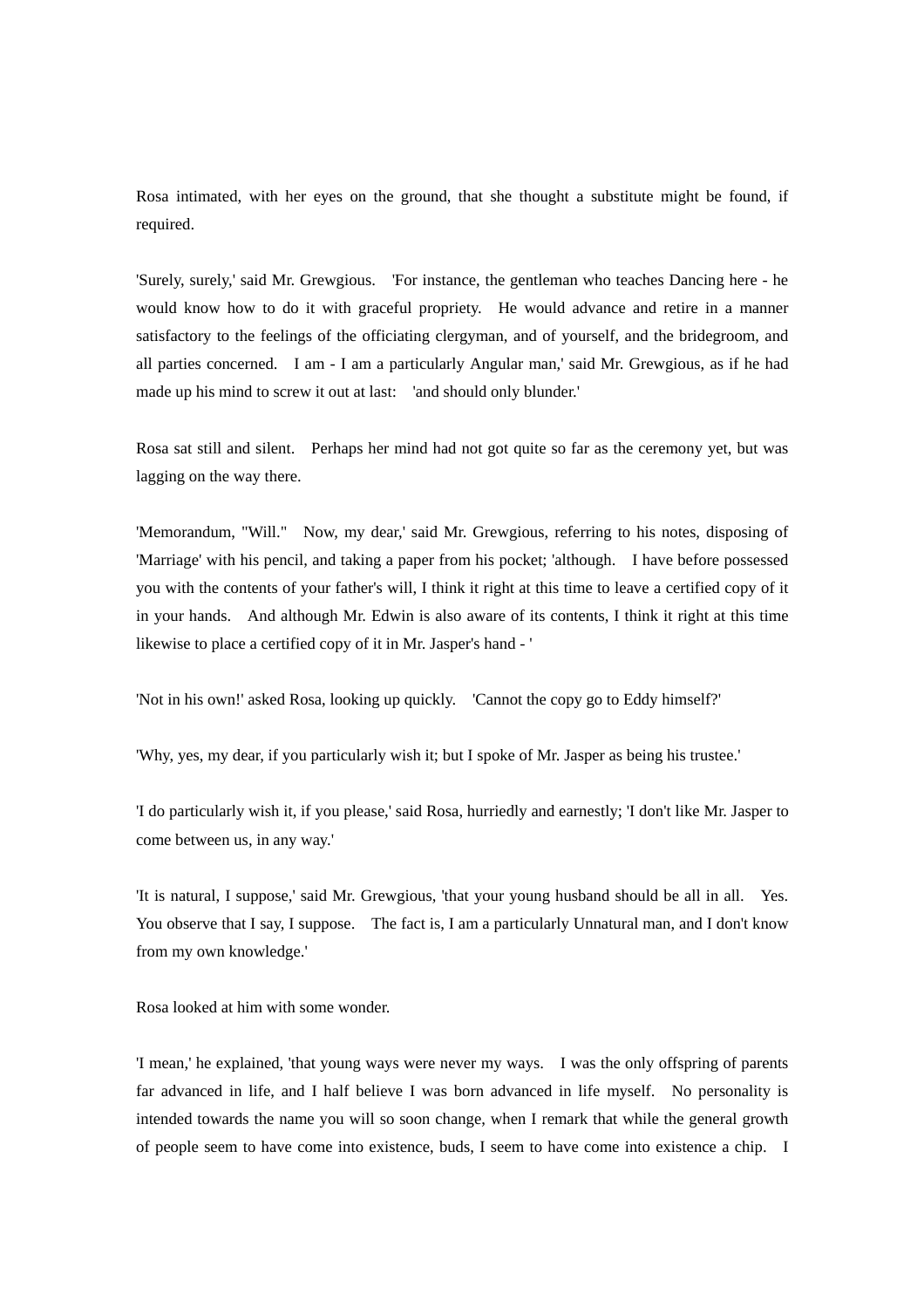was a chip - and a very dry one - when I first became aware of myself. Respecting the other certified copy, your wish shall be complied with. Respecting your inheritance, I think you know all. It is an annuity of two hundred and fifty pounds. The savings upon that annuity, and some other items to your credit, all duly carried to account, with vouchers, will place you in possession of a lump-sum of money, rather exceeding Seventeen Hundred Pounds. I am empowered to advance the cost of your preparations for your marriage out of that fund. All is told.'

'Will you please tell me,' said Rosa, taking the paper with a prettily knitted brow, but not opening it: 'whether I am right in what I am going to say? I can understand what you tell me, so very much better than what I read in law-writings. My poor papa and Eddy's father made their agreement together, as very dear and firm and fast friends, in order that we, too, might be very dear and firm and fast friends after them?'

'Just so.'

'For the lasting good of both of us, and the lasting happiness of both of us?'

'Just so.'

'That we might be to one another even much more than they had been to one another?'

'Just so.'

'It was not bound upon Eddy, and it was not bound upon me, by any forfeit, in case - '

'Don't be agitated, my dear. In the case that it brings tears into your affectionate eyes even to picture to yourself - in the case of your not marrying one another - no, no forfeiture on either side. You would then have been my ward until you were of age. No worse would have befallen you. Bad enough perhaps!'

### 'And Eddy?'

'He would have come into his partnership derived from his father, and into its arrears to his credit (if any), on attaining his majority, just as now.'

Rosa, with her perplexed face and knitted brow, bit the corner of her attested copy, as she sat with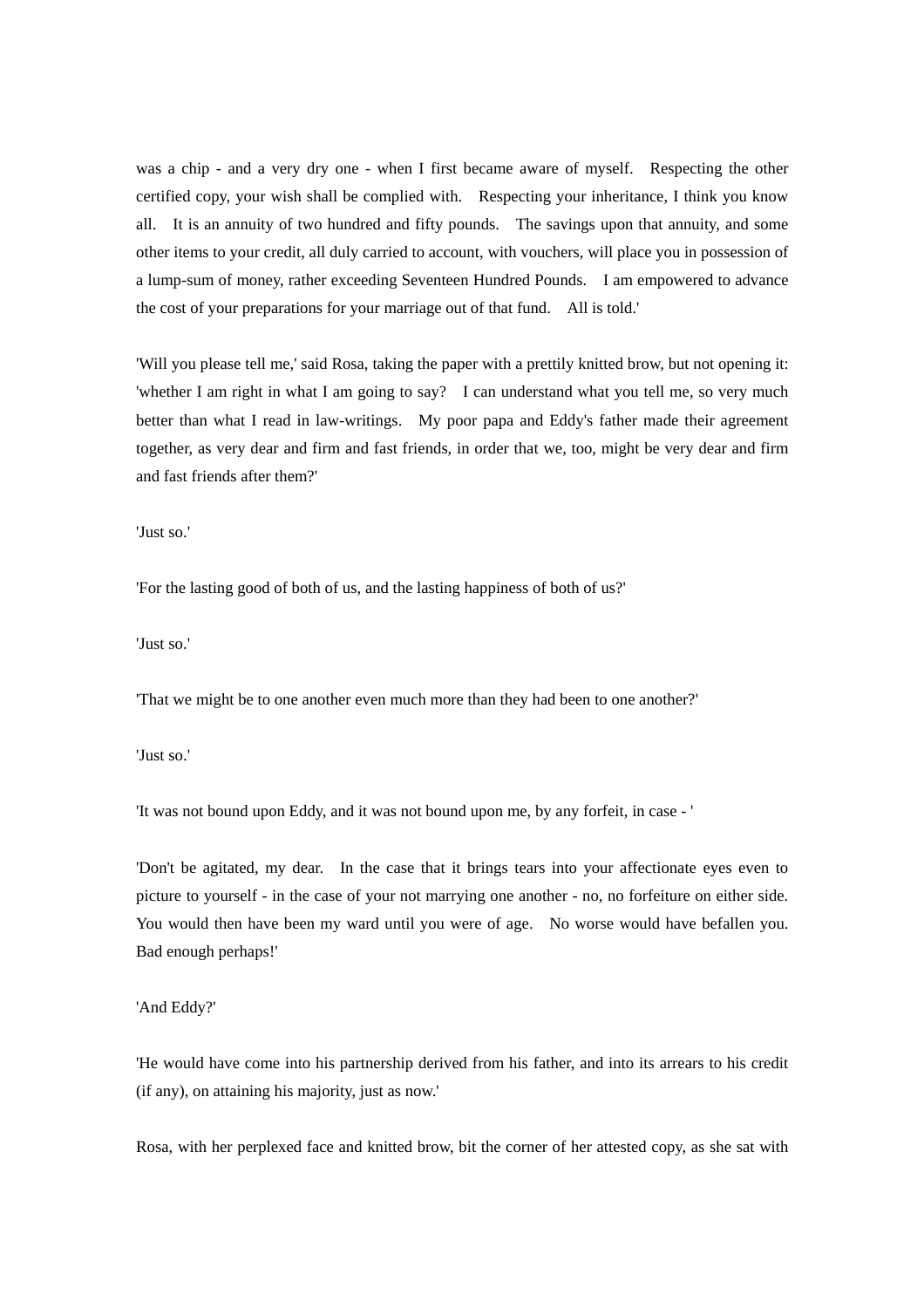her head on one side, looking abstractedly on the floor, and smoothing it with her foot.

'In short,' said Mr. Grewgious, 'this betrothal is a wish, a sentiment, a friendly project, tenderly expressed on both sides. That it was strongly felt, and that there was a lively hope that it would prosper, there can be no doubt. When you were both children, you began to be accustomed to it, and it HAS prospered. But circumstances alter cases; and I made this visit to-day, partly, indeed principally, to discharge myself of the duty of telling you, my dear, that two young people can only be betrothed in marriage (except as a matter of convenience, and therefore mockery and misery) of their own free will, their own attachment, and their own assurance (it may or it may not prove a mistaken one, but we must take our chance of that), that they are suited to each other, and will make each other happy. Is it to be supposed, for example, that if either of your fathers were living now, and had any mistrust on that subject, his mind would not be changed by the change of circumstances involved in the change of your years? Untenable, unreasonable, inconclusive, and preposterous!'

Mr. Grewgious said all this, as if he were reading it aloud; or, still more, as if he were repeating a lesson. So expressionless of any approach to spontaneity were his face and manner.

'I have now, my dear,' he added, blurring out 'Will' with his pencil, 'discharged myself of what is doubtless a formal duty in this case, but still a duty in such a case. Memorandum, "Wishes." My dear, is there any wish of yours that I can further?'

Rosa shook her head, with an almost plaintive air of hesitation in want of help.

'Is there any instruction that I can take from you with reference to your affairs?'

'I - I should like to settle them with Eddy first, if you please,' said Rosa, plaiting the crease in her dress.

'Surely, surely,' returned Mr. Grewgious. 'You two should be of one mind in all things. Is the young gentleman expected shortly?'

'He has gone away only this morning. He will be back at Christmas.'

'Nothing could happen better. You will, on his return at Christmas, arrange all matters of detail with him; you will then communicate with me; and I will discharge myself (as a mere business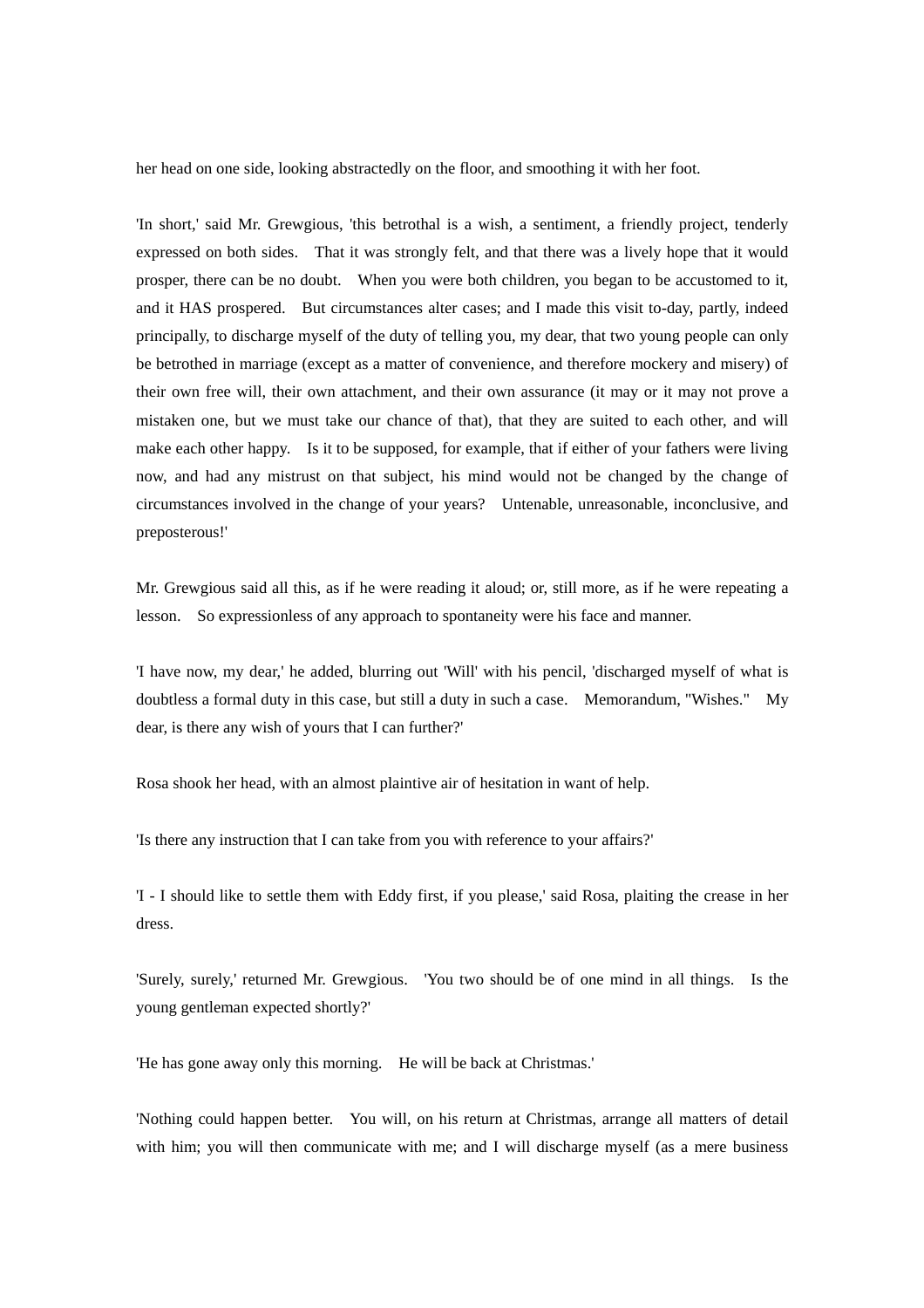acquaintance) of my business responsibilities towards the accomplished lady in the corner window. They will accrue at that season.' Blurring pencil once again. 'Memorandum, "Leave." Yes. I will now, my dear, take my leave.'

'Could I,' said Rosa, rising, as he jerked out of his chair in his ungainly way: 'could I ask you, most kindly to come to me at Christmas, if I had anything particular to say to you?'

'Why, certainly, certainly,' he rejoined; apparently - if such a word can be used of one who had no apparent lights or shadows about him - complimented by the question. 'As a particularly Angular man, I do not fit smoothly into the social circle, and consequently I have no other engagement at Christmas-time than to partake, on the twenty-fifth, of a boiled turkey and celery sauce with a with a particularly Angular clerk I have the good fortune to possess, whose father, being a Norfolk farmer, sends him up (the turkey up), as a present to me, from the neighbourhood of Norwich. I should be quite proud of your wishing to see me, my dear. As a professional Receiver of rents, so very few people DO wish to see me, that the novelty would be bracing.'

For his ready acquiescence, the grateful Rosa put her hands upon his shoulders, stood on tiptoe, and instantly kissed him.

'Lord bless me!' cried Mr. Grewgious. 'Thank you, my dear! The honour is almost equal to the pleasure. Miss Twinkleton, madam, I have had a most satisfactory conversation with my ward, and I will now release you from the incumbrance of my presence.'

'Nay, sir,' rejoined Miss Twinkleton, rising with a gracious condescension: 'say not incumbrance. Not so, by any means. I cannot permit you to say so.'

'Thank you, madam. I have read in the newspapers,' said Mr. Grewgious, stammering a little, 'that when a distinguished visitor (not that I am one: far from it) goes to a school (not that this is one: far from it), he asks for a holiday, or some sort of grace. It being now the afternoon in the - College - of which you are the eminent head, the young ladies might gain nothing, except in name, by having the rest of the day allowed them. But if there is any young lady at all under a cloud, might I solicit - '

'Ah, Mr. Grewgious, Mr. Grewgious!' cried Miss Twinkleton, with a chastely-rallying forefinger. 'O you gentlemen, you gentlemen! Fie for shame, that you are so hard upon us poor maligned disciplinarians of our sex, for your sakes! But as Miss Ferdinand is at present weighed down by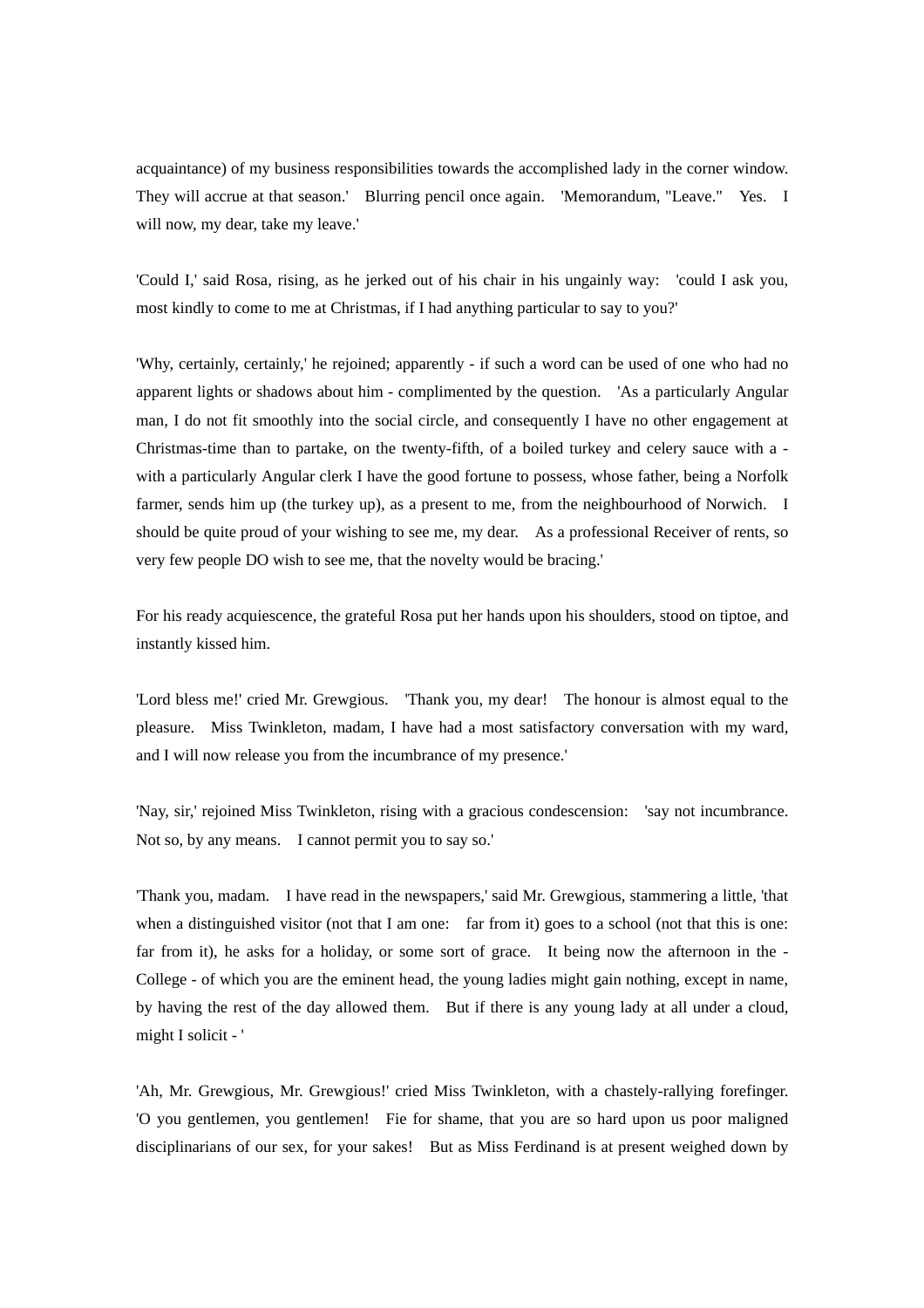an incubus' - Miss Twinkleton might have said a pen-and-ink-ubus of writing out Monsieur La Fontaine - 'go to her, Rosa my dear, and tell her the penalty is remitted, in deference to the intercession of your guardian, Mr. Grewgious.'

Miss Twinkleton here achieved a curtsey, suggestive of marvels happening to her respected legs, and which she came out of nobly, three yards behind her starting-point.

As he held it incumbent upon him to call on Mr. Jasper before leaving Cloisterham, Mr. Grewgious went to the gatehouse, and climbed its postern stair. But Mr. Jasper's door being closed, and presenting on a slip of paper the word 'Cathedral,' the fact of its being service-time was borne into the mind of Mr. Grewgious. So he descended the stair again, and, crossing the Close, paused at the great western folding-door of the Cathedral, which stood open on the fine and bright, though short-lived, afternoon, for the airing of the place.

'Dear me,' said Mr. Grewgious, peeping in, 'it's like looking down the throat of Old Time.'

Old Time heaved a mouldy sigh from tomb and arch and vault; and gloomy shadows began to deepen in corners; and damps began to rise from green patches of stone; and jewels, cast upon the pavement of the nave from stained glass by the declining sun, began to perish. Within the grill-gate of the chancel, up the steps surmounted loomingly by the fast-darkening organ, white robes could be dimly seen, and one feeble voice, rising and falling in a cracked, monotonous mutter, could at intervals be faintly heard. In the free outer air, the river, the green pastures, and the brown arable lands, the teeming hills and dales, were reddened by the sunset: while the distant little windows in windmills and farm homesteads, shone, patches of bright beaten gold. In the Cathedral, all became gray, murky, and sepulchral, and the cracked monotonous mutter went on like a dying voice, until the organ and the choir burst forth, and drowned it in a sea of music. Then, the sea fell, and the dying voice made another feeble effort, and then the sea rose high, and beat its life out, and lashed the roof, and surged among the arches, and pierced the heights of the great tower; and then the sea was dry, and all was still.

Mr. Grewgious had by that time walked to the chancel-steps, where he met the living waters coming out.

'Nothing is the matter?' Thus Jasper accosted him, rather quickly. 'You have not been sent for?'

'Not at all, not at all. I came down of my own accord. I have been to my pretty ward's, and am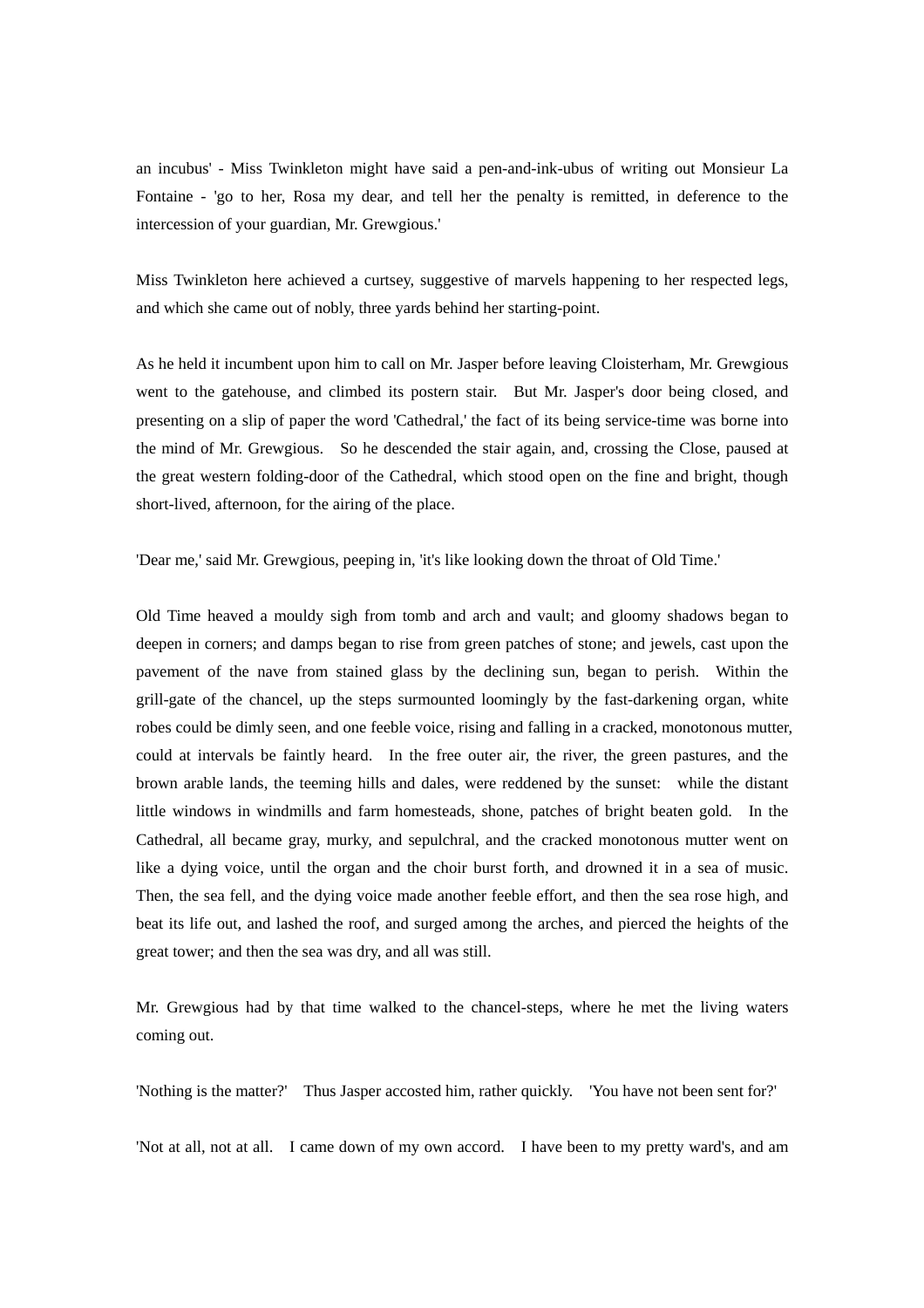now homeward bound again.'

'You found her thriving?'

'Blooming indeed. Most blooming. I merely came to tell her, seriously, what a betrothal by deceased parents is.'

'And what is it - according to your judgment?'

Mr. Grewgious noticed the whiteness of the lips that asked the question, and put it down to the chilling account of the Cathedral.

'I merely came to tell her that it could not be considered binding, against any such reason for its dissolution as a want of affection, or want of disposition to carry it into effect, on the side of either party.'

'May I ask, had you any especial reason for telling her that?'

Mr. Grewgious answered somewhat sharply: 'The especial reason of doing my duty, sir. Simply that.' Then he added: 'Come, Mr. Jasper; I know your affection for your nephew, and that you are quick to feel on his behalf. I assure you that this implies not the least doubt of, or disrespect to, your nephew.'

'You could not,' returned Jasper, with a friendly pressure of his arm, as they walked on side by side, 'speak more handsomely.'

Mr. Grewgious pulled off his hat to smooth his head, and, having smoothed it, nodded it contentedly, and put his hat on again.

'I will wager,' said Jasper, smiling - his lips were still so white that he was conscious of it, and bit and moistened them while speaking: 'I will wager that she hinted no wish to be released from Ned.'

'And you will win your wager, if you do,' retorted Mr. Grewgious. 'We should allow some margin for little maidenly delicacies in a young motherless creature, under such circumstances, I suppose; it is not in my line; what do you think?'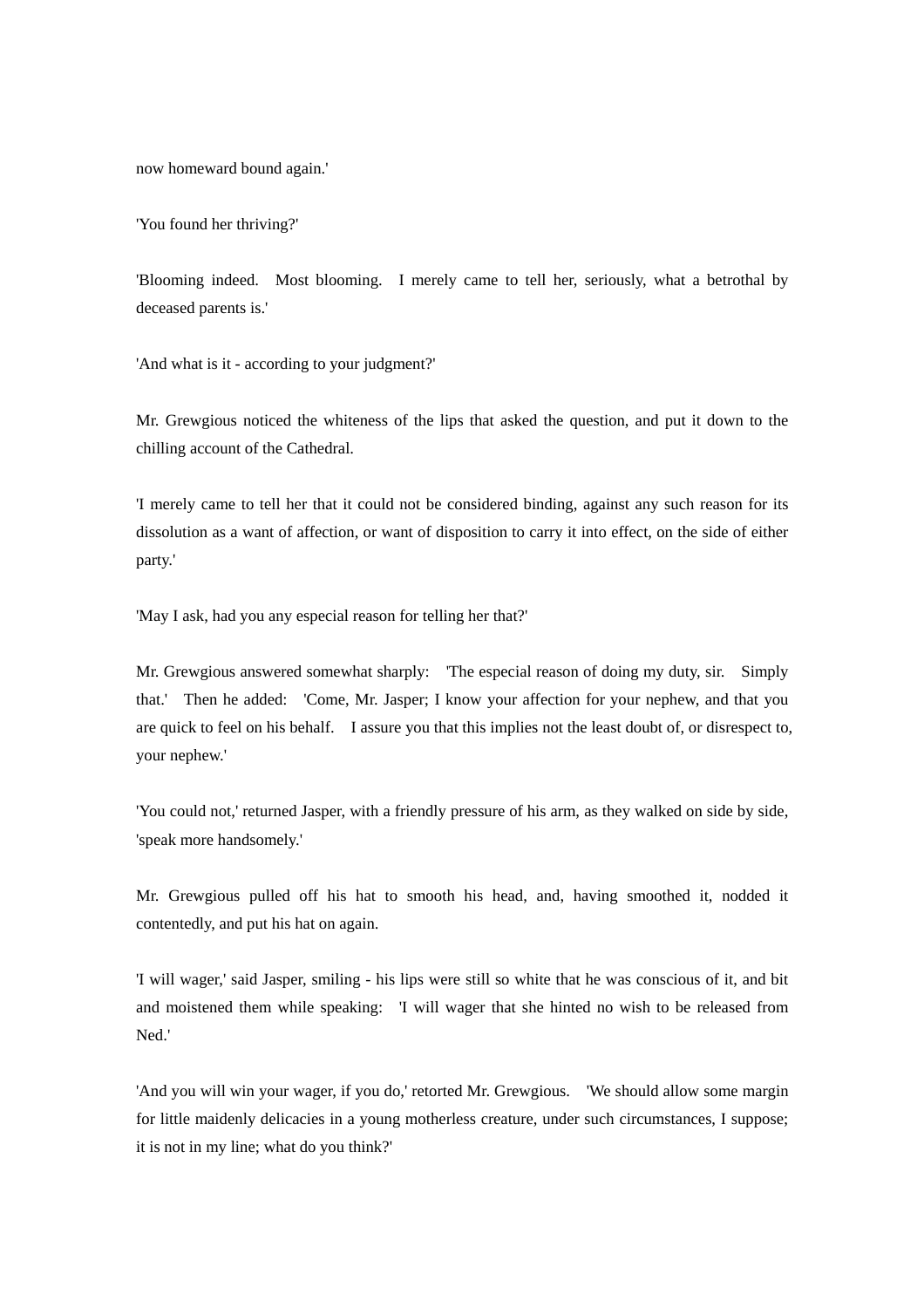'There can be no doubt of it.'

'I am glad you say so. Because,' proceeded Mr. Grewgious, who had all this time very knowingly felt his way round to action on his remembrance of what she had said of Jasper himself: 'because she seems to have some little delicate instinct that all preliminary arrangements had best be made between Mr. Edwin Drood and herself, don't you see? She don't want us, don't you know?'

Jasper touched himself on the breast, and said, somewhat indistinctly: 'You mean me.'

Mr. Grewgious touched himself on the breast, and said: 'I mean us. Therefore, let them have their little discussions and councils together, when Mr. Edwin Drood comes back here at Christmas; and then you and I will step in, and put the final touches to the business.'

'So, you settled with her that you would come back at Christmas?' observed Jasper. 'I see! Mr. Grewgious, as you quite fairly said just now, there is such an exceptional attachment between my nephew and me, that I am more sensitive for the dear, fortunate, happy, happy fellow than for myself. But it is only right that the young lady should be considered, as you have pointed out, and that I should accept my cue from you. I accept it. I understand that at Christmas they will complete their preparations for May, and that their marriage will be put in final train by themselves, and that nothing will remain for us but to put ourselves in train also, and have everything ready for our formal release from our trusts, on Edwin's birthday.'

'That is my understanding,' assented Mr. Grewgious, as they shook hands to part. 'God bless them both!'

'God save them both!' cried Jasper.

'I said, bless them,' remarked the former, looking back over his shoulder.

'I said, save them,' returned the latter. 'Is there any difference?'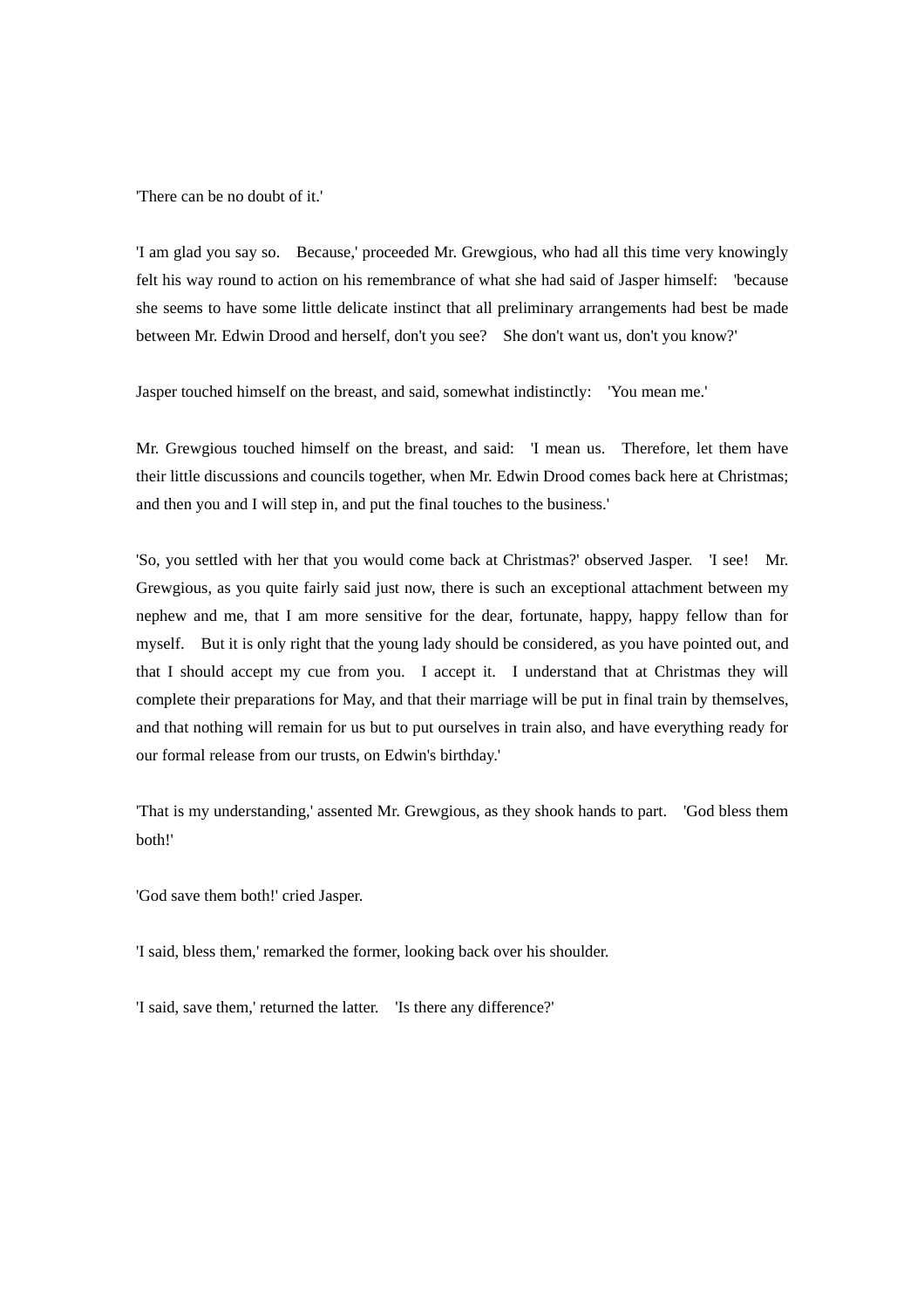# CHAPTER X - SMOOTHING THE WAY

IT has been often enough remarked that women have a curious power of divining the characters of men, which would seem to be innate and instinctive; seeing that it is arrived at through no patient process of reasoning, that it can give no satisfactory or sufficient account of itself, and that it pronounces in the most confident manner even against accumulated observation on the part of the other sex. But it has not been quite so often remarked that this power (fallible, like every other human attribute) is for the most part absolutely incapable of self-revision; and that when it has delivered an adverse opinion which by all human lights is subsequently proved to have failed, it is undistinguishable from prejudice, in respect of its determination not to be corrected. Nay, the very possibility of contradiction or disproof, however remote, communicates to this feminine judgment from the first, in nine cases out of ten, the weakness attendant on the testimony of an interested witness; so personally and strongly does the fair diviner connect herself with her divination.

'Now, don't you think, Ma dear,' said the Minor Canon to his mother one day as she sat at her knitting in his little book-room, 'that you are rather hard on Mr. Neville?'

'No, I do NOT, Sept,' returned the old lady.

'Let us discuss it, Ma.'

'I have no objection to discuss it, Sept. I trust, my dear, I am always open to discussion.' There was a vibration in the old lady's cap, as though she internally added: 'and I should like to see the discussion that would change MY mind!'

'Very good, Ma,' said her conciliatory son. 'There is nothing like being open to discussion.'

'I hope not, my dear,' returned the old lady, evidently shut to it.

'Well! Mr. Neville, on that unfortunate occasion, commits himself under provocation.'

'And under mulled wine,' added the old lady.

'I must admit the wine. Though I believe the two young men were much alike in that regard.'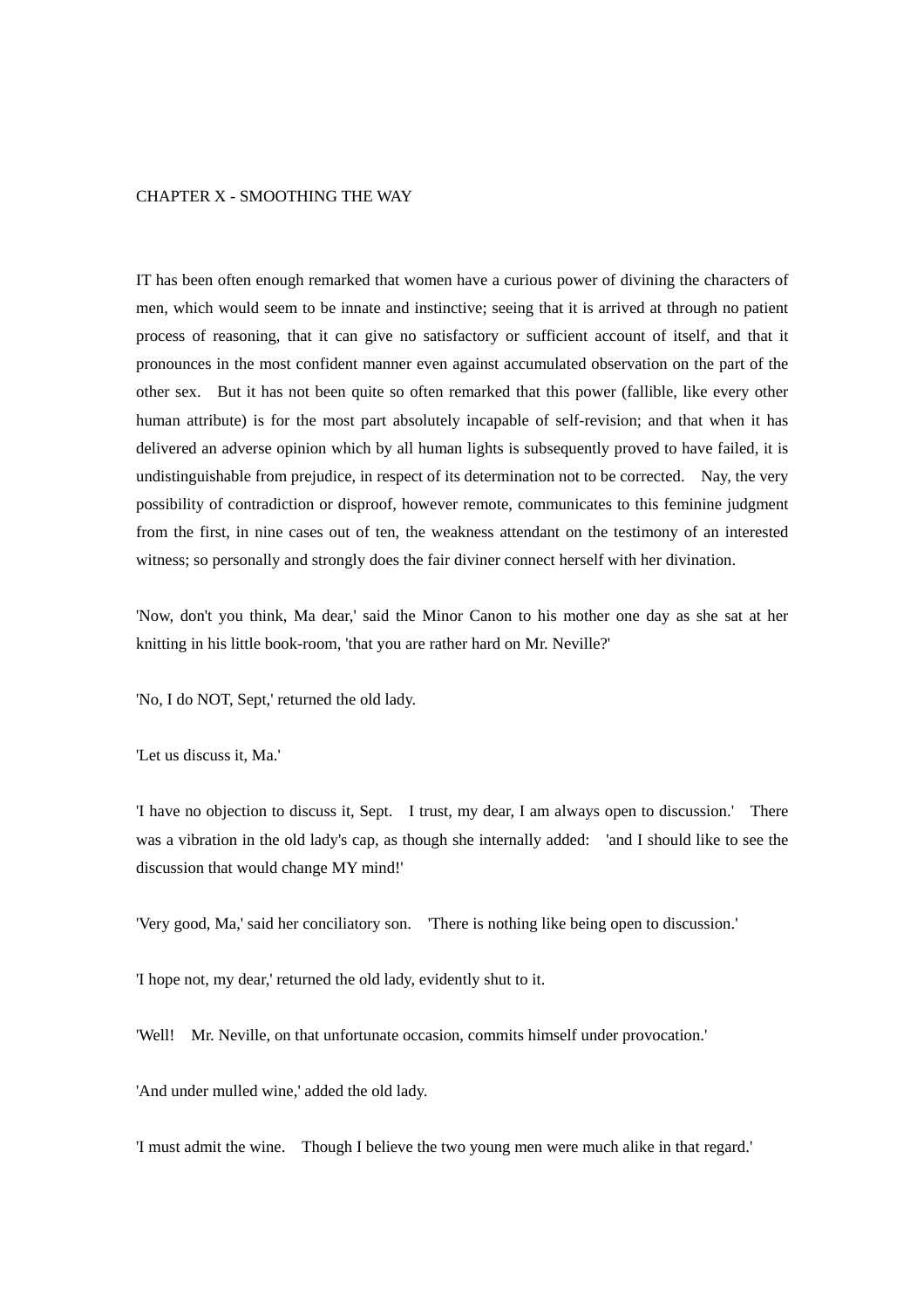'I don't,' said the old lady.

'Why not, Ma?'

'Because I DON'T,' said the old lady. 'Still, I am quite open to discussion.'

'But, my dear Ma, I cannot see how we are to discuss, if you take that line.'

'Blame Mr. Neville for it, Sept, and not me,' said the old lady, with stately severity.

'My dear Ma! why Mr. Neville?'

'Because,' said Mrs. Crisparkle, retiring on first principles, 'he came home intoxicated, and did great discredit to this house, and showed great disrespect to this family.'

'That is not to be denied, Ma. He was then, and he is now, very sorry for it.'

'But for Mr. Jasper's well-bred consideration in coming up to me, next day, after service, in the Nave itself, with his gown still on, and expressing his hope that I had not been greatly alarmed or had my rest violently broken, I believe I might never have heard of that disgraceful transaction,' said the old lady.

'To be candid, Ma, I think I should have kept it from you if I could: though I had not decidedly made up my mind. I was following Jasper out, to confer with him on the subject, and to consider the expediency of his and my jointly hushing the thing up on all accounts, when I found him speaking to you. Then it was too late.'

'Too late, indeed, Sept. He was still as pale as gentlemanly ashes at what had taken place in his rooms overnight.'

'If I HAD kept it from you, Ma, you may be sure it would have been for your peace and quiet, and for the good of the young men, and in my best discharge of my duty according to my lights.'

The old lady immediately walked across the room and kissed him: saying, 'Of course, my dear Sept, I am sure of that.'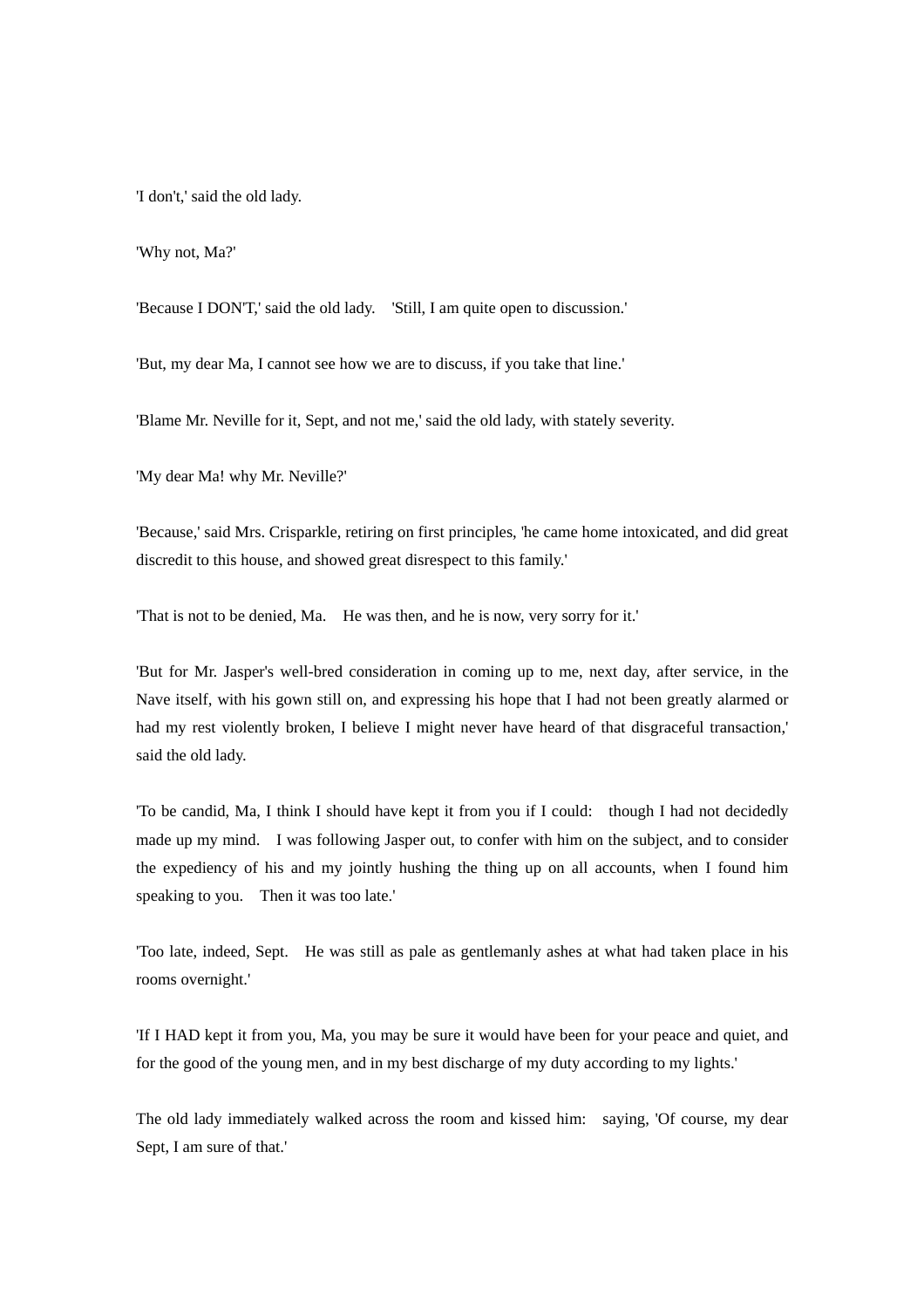'However, it became the town-talk,' said Mr. Crisparkle, rubbing his ear, as his mother resumed her seat, and her knitting, 'and passed out of my power.'

'And I said then, Sept,' returned the old lady, 'that I thought ill of Mr. Neville. And I say now, that I think ill of Mr. Neville. And I said then, and I say now, that I hope Mr. Neville may come to good, but I don't believe he will.' Here the cap vibrated again considerably.

'I am sorry to hear you say so, Ma - '

'I am sorry to say so, my dear,' interposed the old lady, knitting on firmly, 'but I can't help it.'

' - For,' pursued the Minor Canon, 'it is undeniable that Mr. Neville is exceedingly industrious and attentive, and that he improves apace, and that he has - I hope I may say - an attachment to me.'

'There is no merit in the last article, my dear,' said the old lady, quickly; 'and if he says there is, I think the worse of him for the boast.'

'But, my dear Ma, he never said there was.'

'Perhaps not,' returned the old lady; 'still, I don't see that it greatly signifies.'

There was no impatience in the pleasant look with which Mr. Crisparkle contemplated the pretty old piece of china as it knitted; but there was, certainly, a humorous sense of its not being a piece of china to argue with very closely.

'Besides, Sept, ask yourself what he would be without his sister. You know what an influence she has over him; you know what a capacity she has; you know that whatever he reads with you, he reads with her. Give her her fair share of your praise, and how much do you leave for him?'

At these words Mr. Crisparkle fell into a little reverie, in which he thought of several things. He thought of the times he had seen the brother and sister together in deep converse over one of his own old college books; now, in the rimy mornings, when he made those sharpening pilgrimages to Cloisterham Weir; now, in the sombre evenings, when he faced the wind at sunset, having climbed his favourite outlook, a beetling fragment of monastery ruin; and the two studious figures passed below him along the margin of the river, in which the town fires and lights already shone, making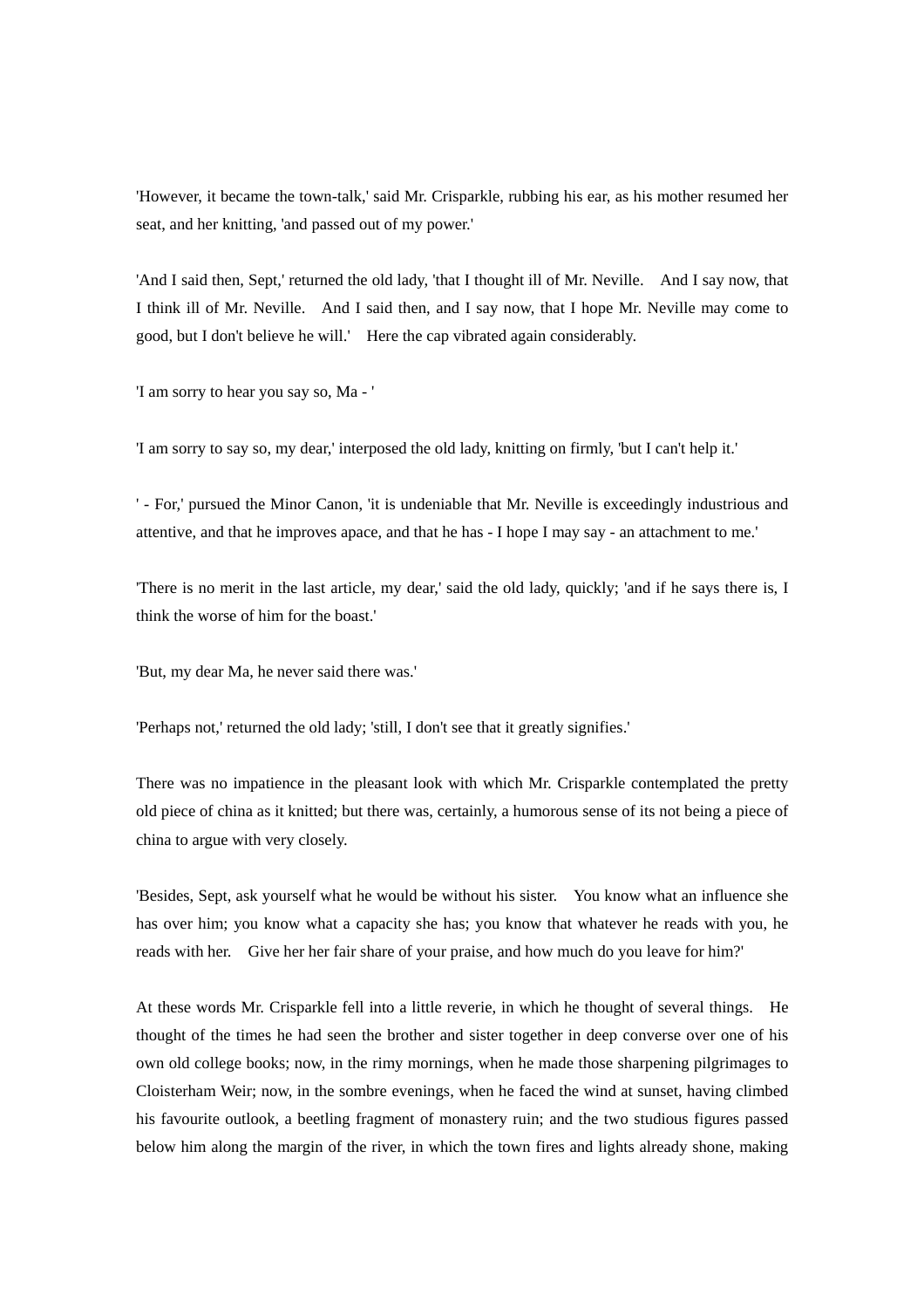the landscape bleaker. He thought how the consciousness had stolen upon him that in teaching one, he was teaching two; and how he had almost insensibly adapted his explanations to both minds - that with which his own was daily in contact, and that which he only approached through it. He thought of the gossip that had reached him from the Nuns' House, to the effect that Helena, whom he had mistrusted as so proud and fierce, submitted herself to the fairy-

bride (as he called her), and learnt from her what she knew. He thought of the picturesque alliance between those two, externally so very different. He thought - perhaps most of all - could it be that these things were yet but so many weeks old, and had become an integral part of his life?

As, whenever the Reverend Septimus fell a-musing, his good mother took it to be an infallible sign that he 'wanted support,' the blooming old lady made all haste to the dining-room closet, to produce from it the support embodied in a glass of Constantia and a home-made biscuit. It was a most wonderful closet, worthy of Cloisterham and of Minor Canon Corner. Above it, a portrait of Handel in a flowing wig beamed down at the spectator, with a knowing air of being up to the contents of the closet, and a musical air of intending to combine all its harmonies in one delicious fugue. No common closet with a vulgar door on hinges, openable all at once, and leaving nothing to be disclosed by degrees, this rare closet had a lock in mid-air, where two perpendicular slides met; the one falling down, and the other pushing up. The upper slide, on being pulled down (leaving the lower a double mystery), revealed deep shelves of pickle-jars, jam-

pots, tin canisters, spice-boxes, and agreeably outlandish vessels of blue and white, the luscious lodgings of preserved tamarinds and ginger. Every benevolent inhabitant of this retreat had his name inscribed upon his stomach. The pickles, in a uniform of rich brown double-breasted buttoned coat, and yellow or sombre drab continuations, announced their portly forms, in printed capitals, as Walnut, Gherkin, Onion, Cabbage, Cauliflower, Mixed, and other members of that noble family. The jams, as being of a less masculine temperament, and as wearing curlpapers, announced themselves in feminine caligraphy, like a soft whisper, to be Raspberry, Gooseberry, Apricot, Plum, Damson, Apple, and Peach. The scene closing on these charmers, and the lower slide ascending, oranges were revealed, attended by a mighty japanned sugar-box, to temper their acerbity if unripe. Home-made biscuits waited at the Court of these Powers, accompanied by a goodly fragment of plum-

cake, and various slender ladies' fingers, to be dipped into sweet wine and kissed. Lowest of all, a compact leaden-vault enshrined the sweet wine and a stock of cordials: whence issued whispers of Seville Orange, Lemon, Almond, and Caraway-seed. There was a crowning air upon this closet of closets, of having been for ages hummed through by the Cathedral bell and organ, until those venerable bees had made sublimated honey of everything in store; and it was always observed that every dipper among the shelves (deep, as has been noticed, and swallowing up head, shoulders, and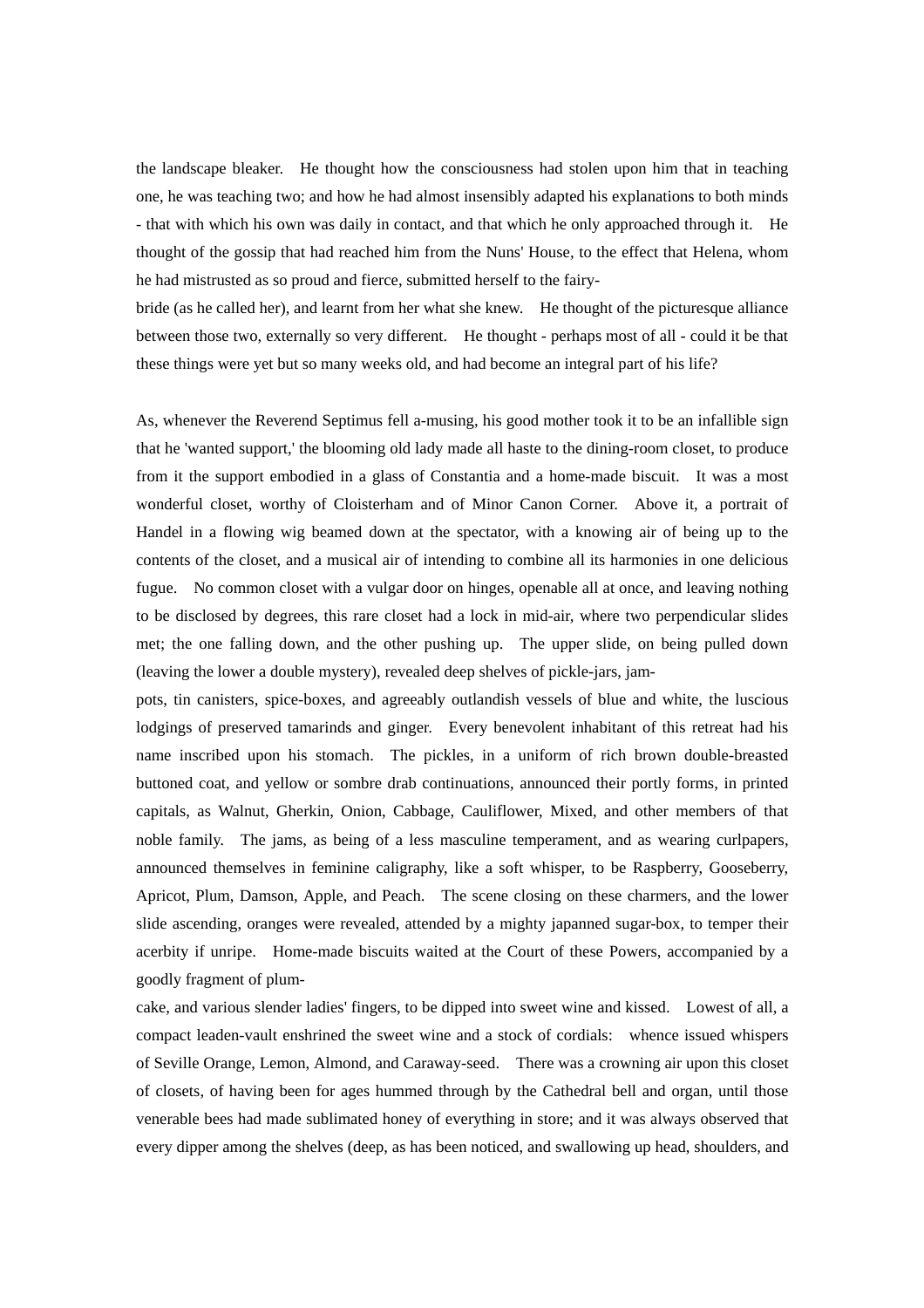elbows) came forth again mellow-faced, and seeming to have undergone a saccharine transfiguration.

The Reverend Septimus yielded himself up quite as willing a victim to a nauseous medicinal herb-closet, also presided over by the china shepherdess, as to this glorious cupboard. To what amazing infusions of gentian, peppermint, gilliflower, sage, parsley, thyme, rue, rosemary, and dandelion, did his courageous stomach submit itself! In what wonderful wrappers, enclosing layers of dried leaves, would he swathe his rosy and contented face, if his mother suspected him of a toothache! What botanical blotches would he cheerfully stick upon his cheek, or forehead, if the dear old lady convicted him of an imperceptible pimple there! Into this herbaceous penitentiary, situated on an upper staircase-landing: a low and narrow whitewashed cell, where bunches of dried leaves hung from rusty hooks in the ceiling, and were spread out upon shelves, in company with portentous bottles: would the Reverend Septimus submissively be led, like the highly popular lamb who has so long and unresistingly been led to the slaughter, and there would he, unlike that lamb, bore nobody but himself. Not even doing that much, so that the old lady were busy and pleased, he would quietly swallow what was given him, merely taking a corrective dip of hands and face into the great bowl of dried rose-leaves, and into the other great bowl of dried lavender, and then would go out, as confident in the sweetening powers of Cloisterham Weir and a wholesome mind, as Lady Macbeth was hopeless of those of all the seas that roll.

In the present instance the good Minor Canon took his glass of Constantia with an excellent grace, and, so supported to his mother's satisfaction, applied himself to the remaining duties of the day. In their orderly and punctual progress they brought round Vesper Service and twilight. The Cathedral being very cold, he set off for a brisk trot after service; the trot to end in a charge at his favourite fragment of ruin, which was to be carried by storm, without a pause for breath.

He carried it in a masterly manner, and, not breathed even then, stood looking down upon the river. The river at Cloisterham is sufficiently near the sea to throw up oftentimes a quantity of seaweed. An unusual quantity had come in with the last tide, and this, and the confusion of the water, and the restless dipping and flapping of the noisy gulls, and an angry light out seaward beyond the brown-sailed barges that were turning black, foreshadowed a stormy night. In his mind he was contrasting the wild and noisy sea with the quiet harbour of Minor Canon Corner, when Helena and Neville Landless passed below him. He had had the two together in his thoughts all day, and at once climbed down to speak to them together. The footing was rough in an uncertain light for any tread save that of a good climber; but the Minor Canon was as good a climber as most men, and stood beside them before many good climbers would have been half-way down.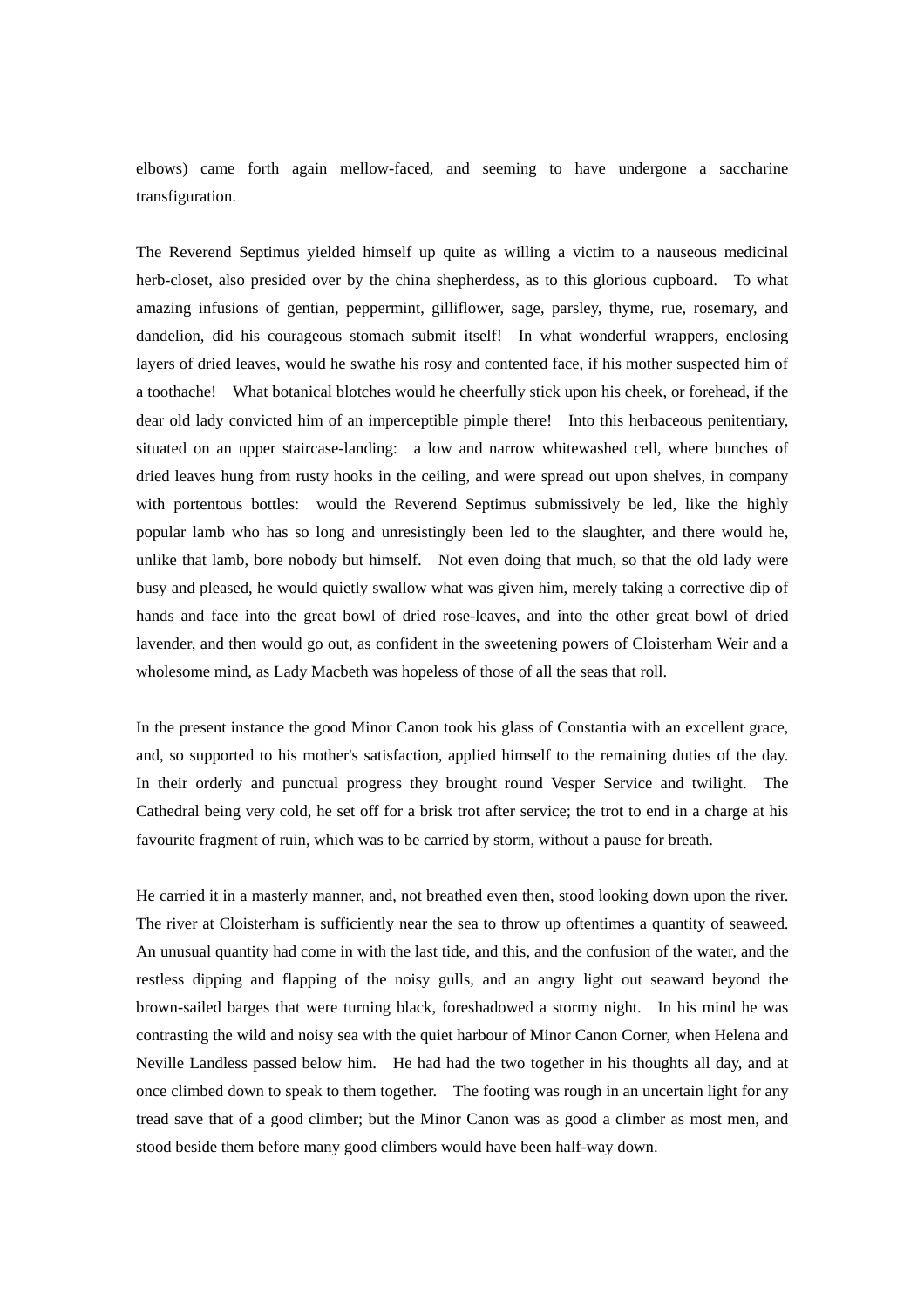'A wild evening, Miss Landless! Do you not find your usual walk with your brother too exposed and cold for the time of year? Or at all events, when the sun is down, and the weather is driving in from the sea?'

Helena thought not. It was their favourite walk. It was very retired.

'It is very retired,' assented Mr. Crisparkle, laying hold of his opportunity straightway, and walking on with them. 'It is a place of all others where one can speak without interruption, as I wish to do. Mr. Neville, I believe you tell your sister everything that passes between us?'

## 'Everything, sir.'

'Consequently,' said Mr. Crisparkle, 'your sister is aware that I have repeatedly urged you to make some kind of apology for that unfortunate occurrence which befell on the night of your arrival here.' In saying it he looked to her, and not to him; therefore it was she, and not he, who replied:

## 'Yes.'

'I call it unfortunate, Miss Helena,' resumed Mr. Crisparkle, 'forasmuch as it certainly has engendered a prejudice against Neville. There is a notion about, that he is a dangerously passionate fellow, of an uncontrollable and furious temper: he is really avoided as such.'

'I have no doubt he is, poor fellow,' said Helena, with a look of proud compassion at her brother, expressing a deep sense of his being ungenerously treated. 'I should be quite sure of it, from your saying so; but what you tell me is confirmed by suppressed hints and references that I meet with every day.'

'Now,' Mr. Crisparkle again resumed, in a tone of mild though firm persuasion, 'is not this to be regretted, and ought it not to be amended? These are early days of Neville's in Cloisterham, and I have no fear of his outliving such a prejudice, and proving himself to have been misunderstood. But how much wiser to take action at once, than to trust to uncertain time! Besides, apart from its being politic, it is right. For there can be no question that Neville was wrong.'

'He was provoked,' Helena submitted.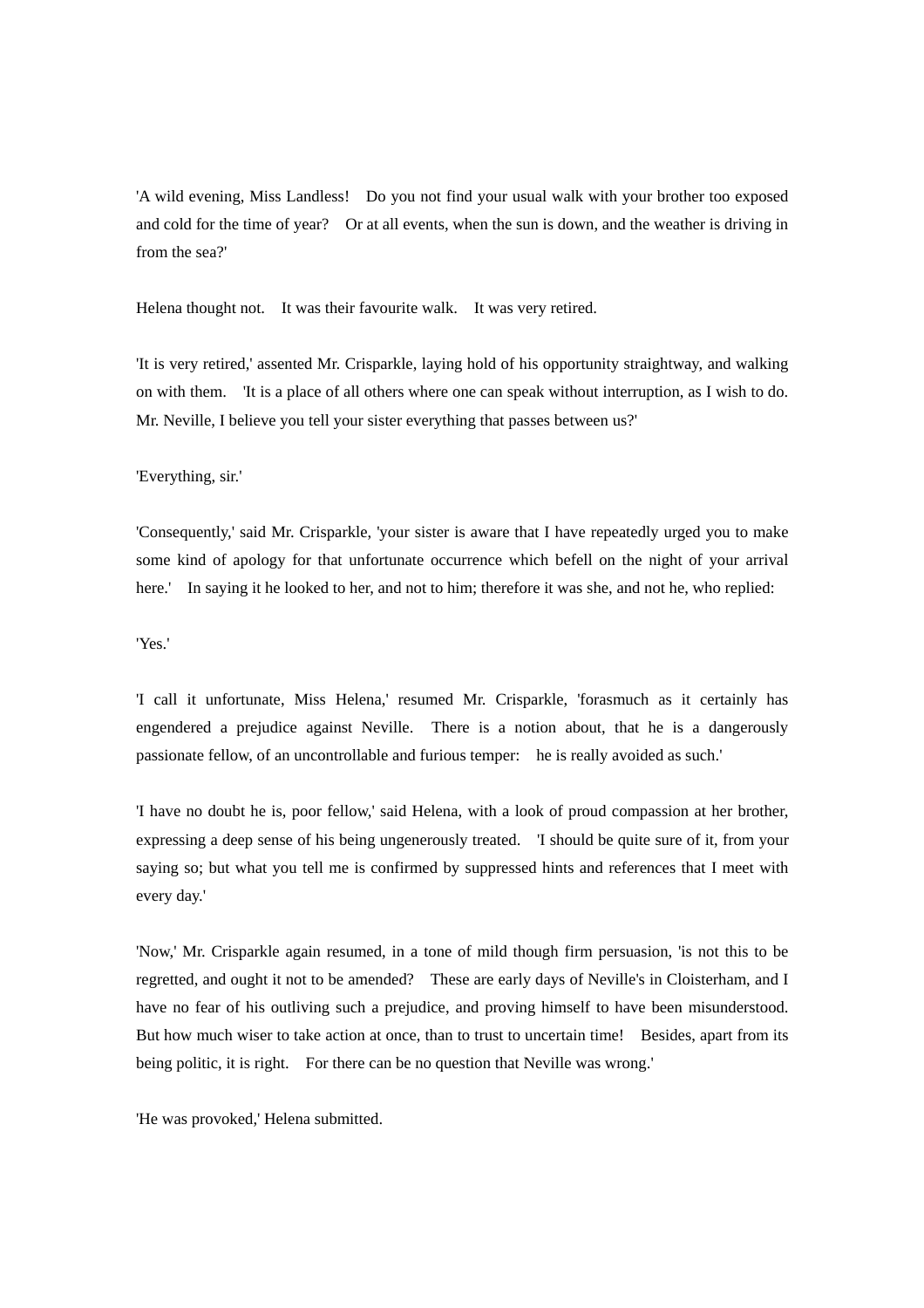'He was the assailant,' Mr. Crisparkle submitted.

They walked on in silence, until Helena raised her eyes to the Minor Canon's face, and said, almost reproachfully: 'O Mr. Crisparkle, would you have Neville throw himself at young Drood's feet, or at Mr. Jasper's, who maligns him every day? In your heart you cannot mean it. From your heart you could not do it, if his case were yours.'

'I have represented to Mr. Crisparkle, Helena,' said Neville, with a glance of deference towards his tutor, 'that if I could do it from my heart, I would. But I cannot, and I revolt from the pretence. You forget however, that to put the case to Mr. Crisparkle as his own, is to suppose to have done what I did.'

'I ask his pardon,' said Helena.

'You see,' remarked Mr. Crisparkle, again laying hold of his opportunity, though with a moderate and delicate touch, 'you both instinctively acknowledge that Neville did wrong. Then why stop short, and not otherwise acknowledge it?'

'Is there no difference,' asked Helena, with a little faltering in her manner; 'between submission to a generous spirit, and submission to a base or trivial one?'

Before the worthy Minor Canon was quite ready with his argument in reference to this nice distinction, Neville struck in:

'Help me to clear myself with Mr. Crisparkle, Helena. Help me to convince him that I cannot be the first to make concessions without mockery and falsehood. My nature must be changed before I can do so, and it is not changed. I am sensible of inexpressible affront, and deliberate aggravation of inexpressible affront, and I am angry. The plain truth is, I am still as angry when I recall that night as I was that night.'

'Neville,' hinted the Minor Canon, with a steady countenance, 'you have repeated that former action of your hands, which I so much dislike.'

'I am sorry for it, sir, but it was involuntary. I confessed that I was still as angry.'

'And I confess,' said Mr. Crisparkle, 'that I hoped for better things.'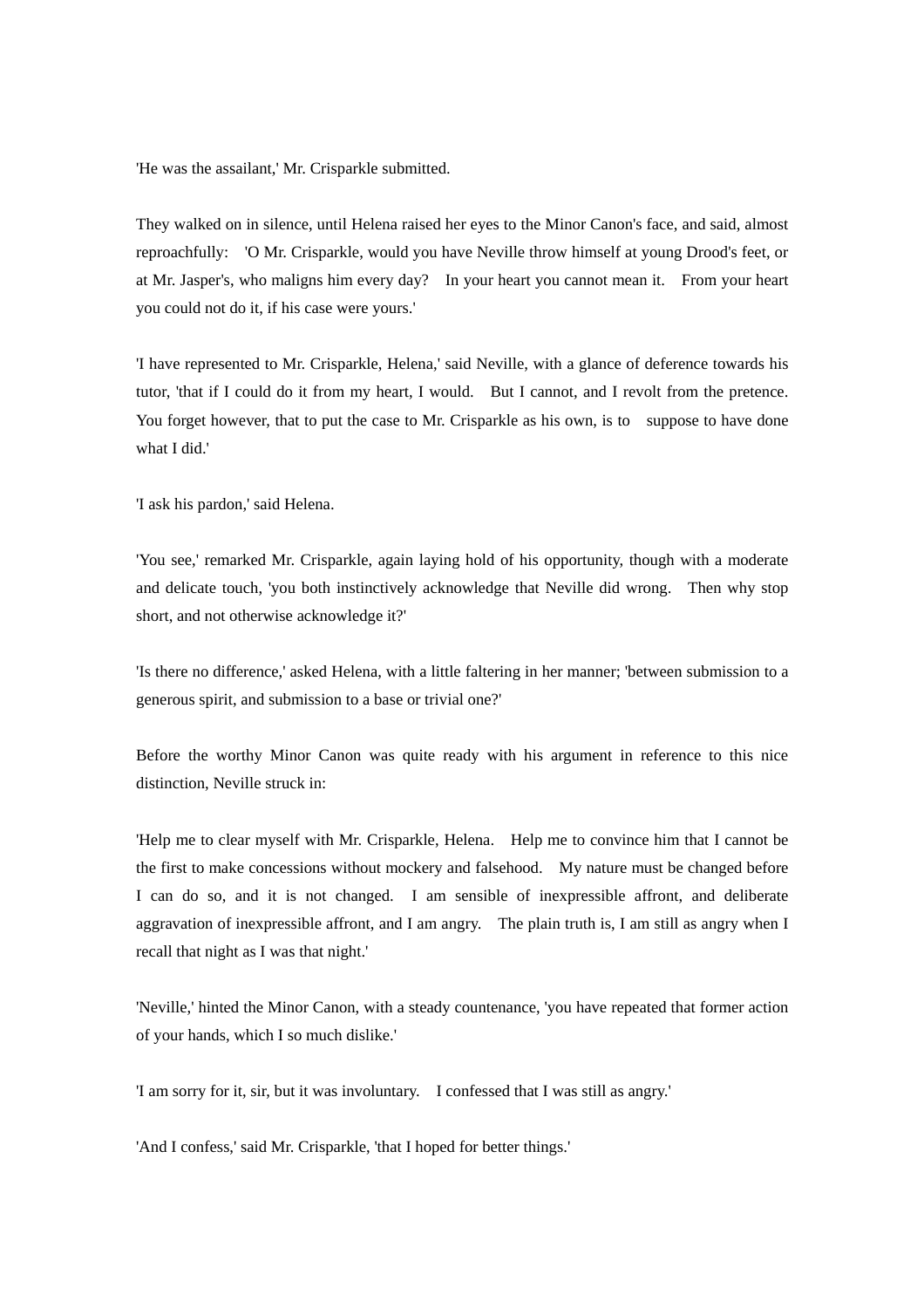'I am sorry to disappoint you, sir, but it would be far worse to deceive you, and I should deceive you grossly if I pretended that you had softened me in this respect. The time may come when your powerful influence will do even that with the difficult pupil whose antecedents you know; but it has not come yet. Is this so, and in spite of my struggles against myself, Helena?'

She, whose dark eyes were watching the effect of what he said on Mr. Crisparkle's face, replied - to Mr. Crisparkle, not to him: 'It is so.' After a short pause, she answered the slightest look of inquiry conceivable, in her brother's eyes, with as slight an affirmative bend of her own head; and he went on:

'I have never yet had the courage to say to you, sir, what in full openness I ought to have said when you first talked with me on this subject. It is not easy to say, and I have been withheld by a fear of its seeming ridiculous, which is very strong upon me down to this last moment, and might, but for my sister, prevent my being quite open with you even now. - I admire Miss Bud, sir, so very much, that I cannot bear her being treated with conceit or indifference; and even if I did not feel that I had an injury against young Drood on my own account, I should feel that I had an injury against him on hers.'

Mr. Crisparkle, in utter amazement, looked at Helena for corroboration, and met in her expressive face full corroboration, and a plea for advice.

'The young lady of whom you speak is, as you know, Mr. Neville, shortly to be married,' said Mr. Crisparkle, gravely; 'therefore your admiration, if it be of that special nature which you seem to indicate, is outrageously misplaced. Moreover, it is monstrous that you should take upon yourself to be the young lady's champion against her chosen husband. Besides, you have seen them only once. The young lady has become your sister's friend; and I wonder that your sister, even on her behalf, has not checked you in this irrational and culpable fancy.'

'She has tried, sir, but uselessly. Husband or no husband, that fellow is incapable of the feeling with which I am inspired towards the beautiful young creature whom he treats like a doll. I say he is as incapable of it, as he is unworthy of her. I say she is sacrificed in being bestowed upon him. I say that I love her, and despise and hate him!' This with a face so flushed, and a gesture so violent, that his sister crossed to his side, and caught his arm, remonstrating, 'Neville, Neville!'

Thus recalled to himself, he quickly became sensible of having lost the guard he had set upon his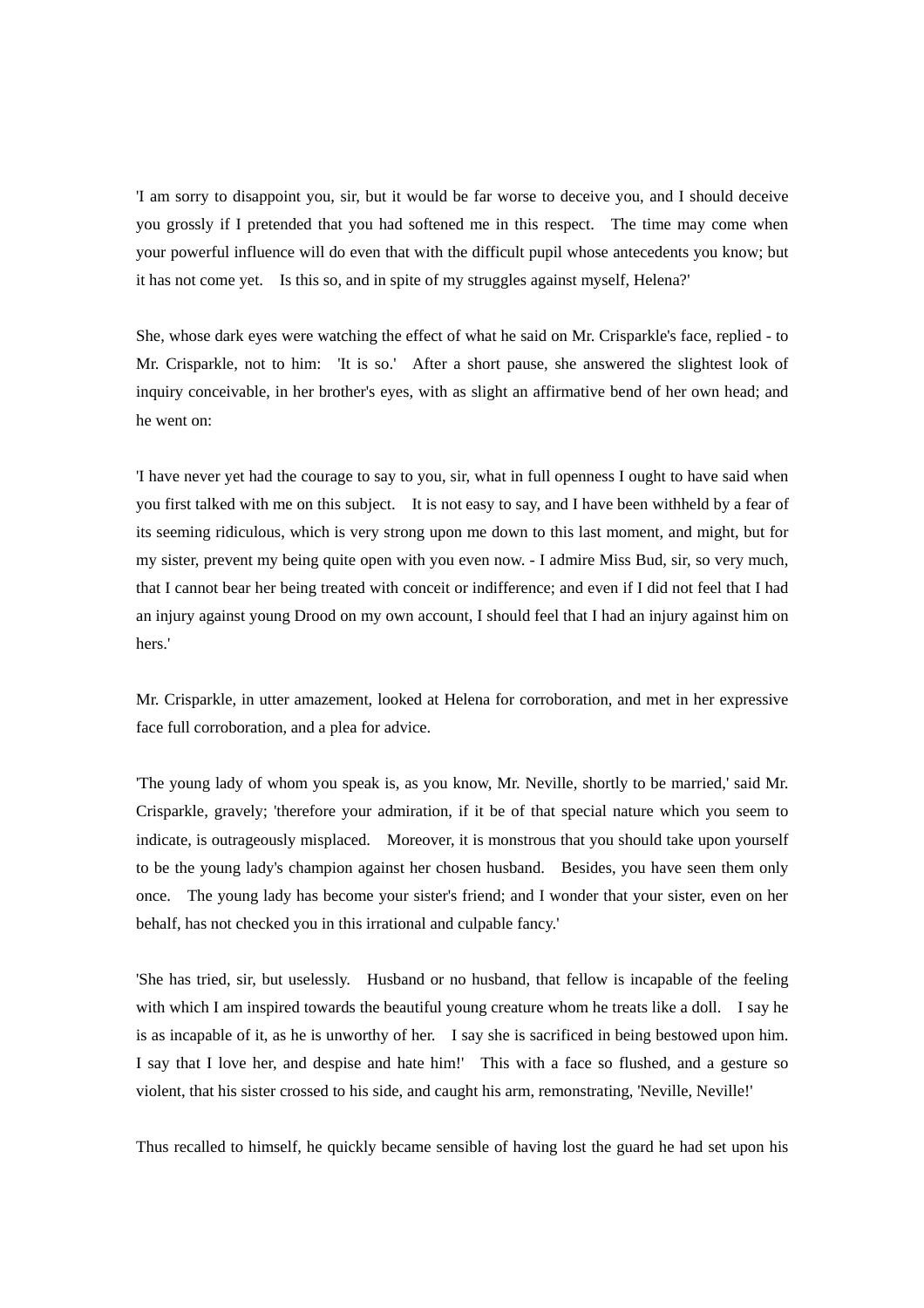passionate tendency, and covered his face with his hand, as one repentant and wretched.

Mr. Crisparkle, watching him attentively, and at the same time meditating how to proceed, walked on for some paces in silence. Then he spoke:

'Mr. Neville, Mr. Neville, I am sorely grieved to see in you more traces of a character as sullen, angry, and wild, as the night now closing in. They are of too serious an aspect to leave me the resource of treating the infatuation you have disclosed, as undeserving serious consideration. I give it very serious consideration, and I speak to you accordingly. This feud between you and young Drood must not go on. I cannot permit it to go on any longer, knowing what I now know from you, and you living under my roof. Whatever prejudiced and unauthorised constructions your blind and envious wrath may put upon his character, it is a frank, good-natured character. I know I can trust to it for that. Now, pray observe what I am about to say. On reflection, and on your sister's representation, I am willing to admit that, in making peace with young Drood, you have a right to be met half-way. I will engage that you shall be, and even that young Drood shall make the first advance. This condition fulfilled, you will pledge me the honour of a Christian gentleman that the quarrel is for ever at an end on your side. What may be in your heart when you give him your hand, can only be known to the Searcher of all hearts; but it will never go well with you, if there be any treachery there. So far, as to that; next as to what I must again speak of as your infatuation. I understand it to have been confided to me, and to be known to no other person save your sister and yourself. Do I understand aright?'

Helena answered in a low voice: 'It is only known to us three who are here together.'

'It is not at all known to the young lady, your friend?'

### 'On my soul, no!'

'I require you, then, to give me your similar and solemn pledge, Mr. Neville, that it shall remain the secret it is, and that you will take no other action whatsoever upon it than endeavouring (and that most earnestly) to erase it from your mind. I will not tell you that it will soon pass; I will not tell you that it is the fancy of the moment; I will not tell you that such caprices have their rise and fall among the young and ardent every hour; I will leave you undisturbed in the belief that it has few parallels or none, that it will abide with you a long time, and that it will be very difficult to conquer. So much the more weight shall I attach to the pledge I require from you, when it is unreservedly given.'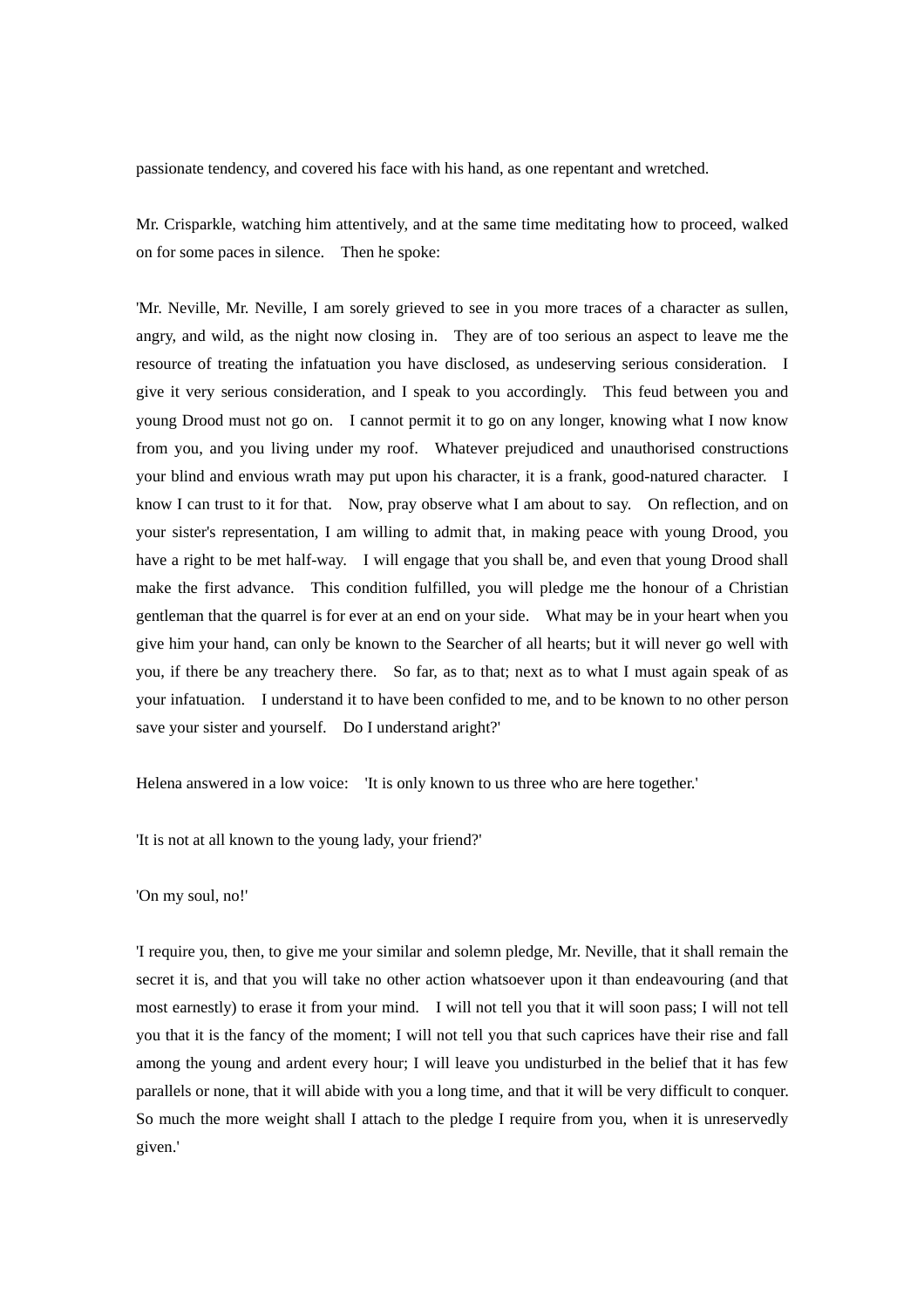The young man twice or thrice essayed to speak, but failed.

'Let me leave you with your sister, whom it is time you took home,' said Mr. Crisparkle. 'You will find me alone in my room by-andby.'

'Pray do not leave us yet,' Helena implored him. 'Another minute.'

'I should not,' said Neville, pressing his hand upon his face, 'have needed so much as another minute, if you had been less patient with me, Mr. Crisparkle, less considerate of me, and less unpretendingly good and true. O, if in my childhood I had known such a guide!'

'Follow your guide now, Neville,' murmured Helena, 'and follow him to Heaven!'

There was that in her tone which broke the good Minor Canon's voice, or it would have repudiated her exaltation of him. As it was, he laid a finger on his lips, and looked towards her brother.

'To say that I give both pledges, Mr. Crisparkle, out of my innermost heart, and to say that there is no treachery in it, is to say nothing!' Thus Neville, greatly moved. 'I beg your forgiveness for my miserable lapse into a burst of passion.'

'Not mine, Neville, not mine. You know with whom forgiveness lies, as the highest attribute conceivable. Miss Helena, you and your brother are twin children. You came into this world with the same dispositions, and you passed your younger days together surrounded by the same adverse circumstances. What you have overcome in yourself, can you not overcome in him? You see the rock that lies in his course. Who but you can keep him clear of it?'

'Who but you, sir?' replied Helena. 'What is my influence, or my weak wisdom, compared with yours!'

'You have the wisdom of Love,' returned the Minor Canon, 'and it was the highest wisdom ever known upon this earth, remember. As to mine - but the less said of that commonplace commodity the better. Good night!'

She took the hand he offered her, and gratefully and almost reverently raised it to her lips.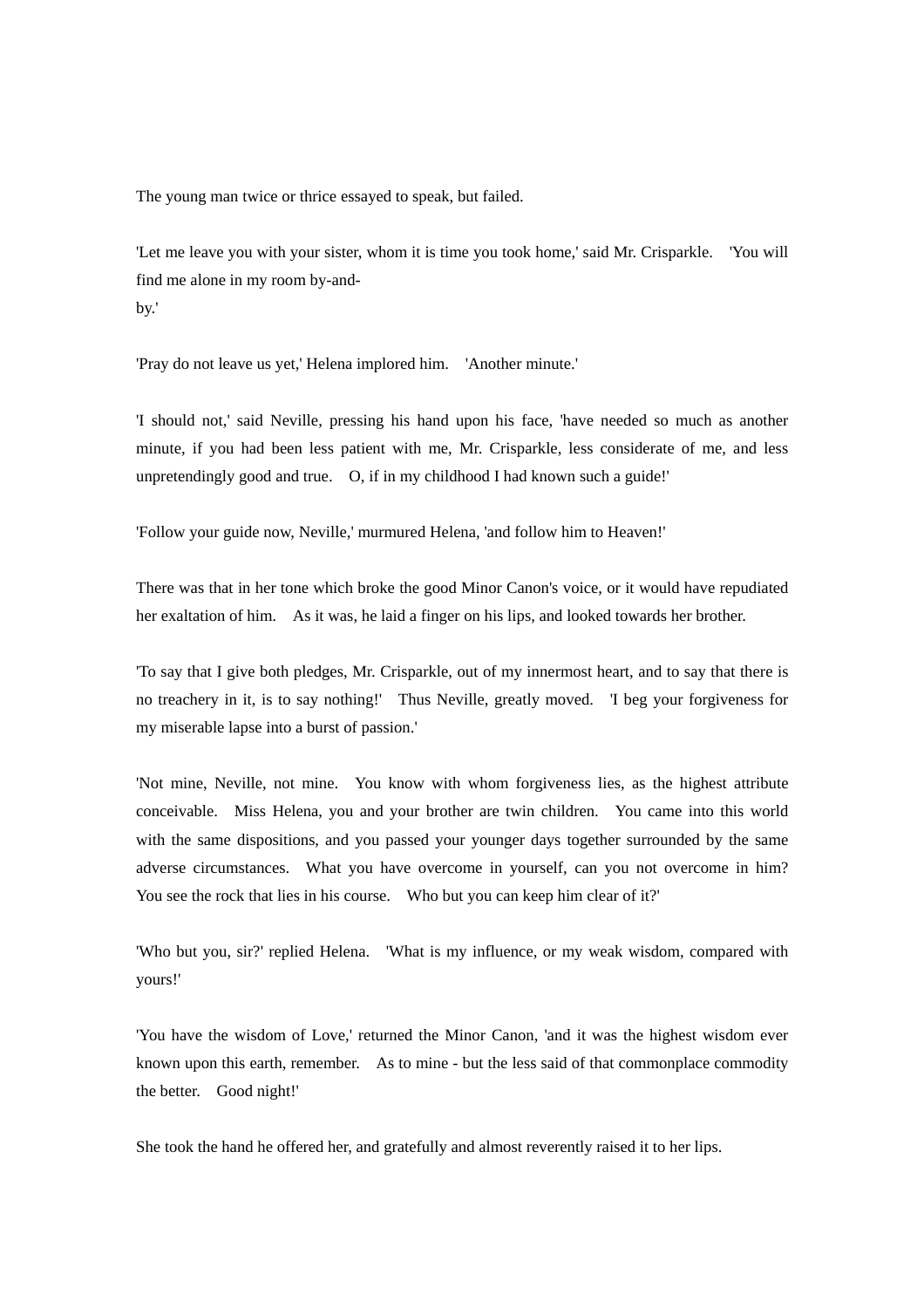'Tut!' said the Minor Canon softly, 'I am much overpaid!' and turned away.

Retracing his steps towards the Cathedral Close, he tried, as he went along in the dark, to think out the best means of bringing to pass what he had promised to effect, and what must somehow be done. 'I shall probably be asked to marry them,' he reflected, 'and I would they were married and gone! But this presses first.'

He debated principally whether he should write to young Drood, or whether he should speak to Jasper. The consciousness of being popular with the whole Cathedral establishment inclined him to the latter course, and the well-timed sight of the lighted gatehouse decided him to take it. 'I will strike while the iron is hot,' he said, 'and see him now.'

Jasper was lying asleep on a couch before the fire, when, having ascended the postern-stair, and received no answer to his knock at the door, Mr. Crisparkle gently turned the handle and looked in. Long afterwards he had cause to remember how Jasper sprang from the couch in a delirious state between sleeping and waking, and crying out: 'What is the matter? Who did it?'

'It is only I, Jasper. I am sorry to have disturbed you.'

The glare of his eyes settled down into a look of recognition, and he moved a chair or two, to make a way to the fireside.

'I was dreaming at a great rate, and am glad to be disturbed from an indigestive after-dinner sleep. Not to mention that you are always welcome.'

'Thank you. I am not confident,' returned Mr. Crisparkle, as he sat himself down in the easy-chair placed for him, 'that my subject will at first sight be quite as welcome as myself; but I am a minister of peace, and I pursue my subject in the interests of peace. In a word, Jasper, I want to establish peace between these two young fellows.'

A very perplexed expression took hold of Mr. Jasper's face; a very perplexing expression too, for Mr. Crisparkle could make nothing of it.

'How?' was Jasper's inquiry, in a low and slow voice, after a silence.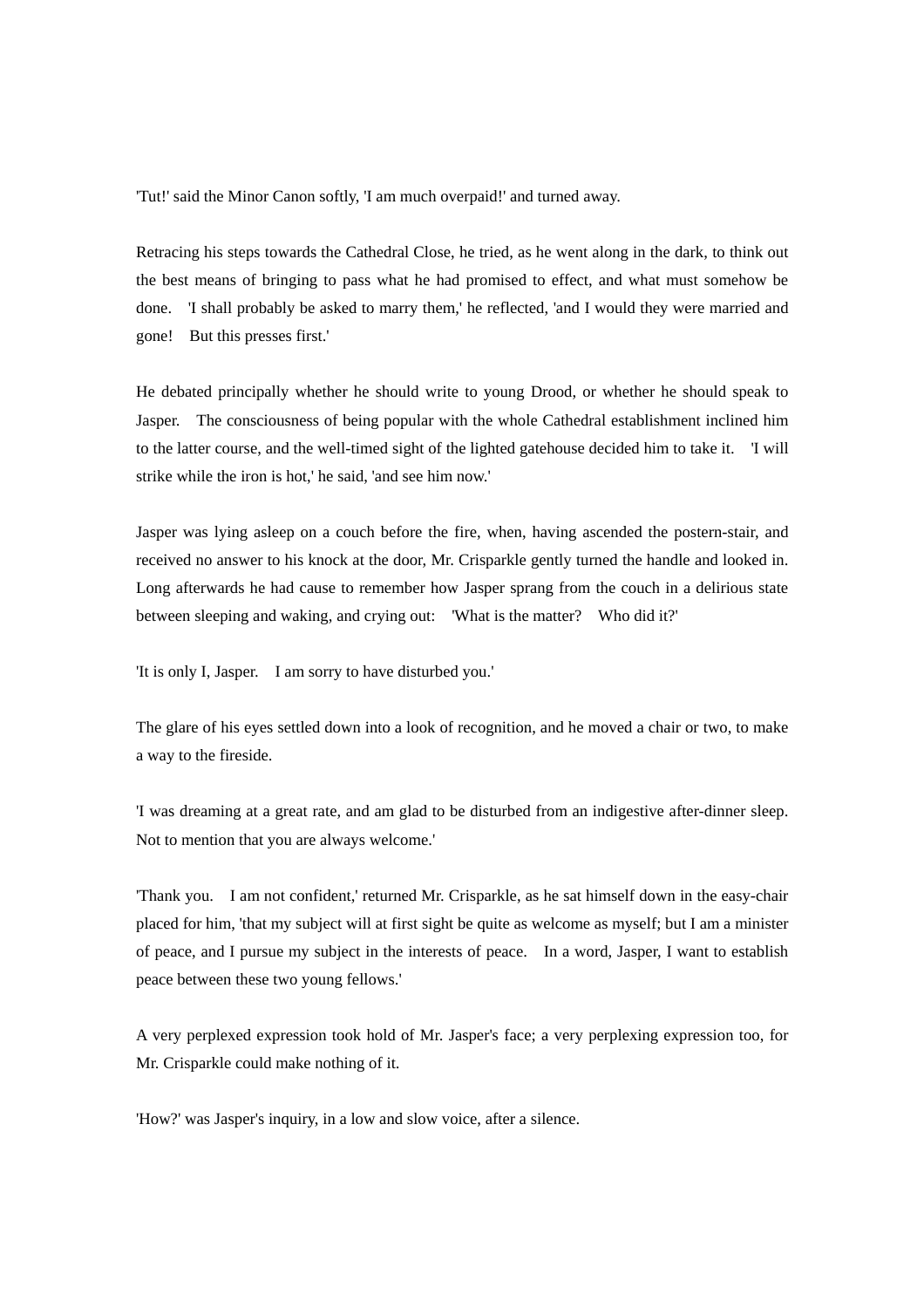'For the "How" I come to you. I want to ask you to do me the great favour and service of interposing with your nephew (I have already interposed with Mr. Neville), and getting him to write you a short note, in his lively way, saying that he is willing to shake hands. I know what a good-natured fellow he is, and what influence you have with him. And without in the least defending Mr. Neville, we must all admit that he was bitterly stung.'

Jasper turned that perplexed face towards the fire. Mr. Crisparkle continuing to observe it, found it even more perplexing than before, inasmuch as it seemed to denote (which could hardly be) some close internal calculation.

'I know that you are not prepossessed in Mr. Neville's favour,' the Minor Canon was going on, when Jasper stopped him:

'You have cause to say so. I am not, indeed.'

'Undoubtedly; and I admit his lamentable violence of temper, though I hope he and I will get the better of it between us. But I have exacted a very solemn promise from him as to his future demeanour towards your nephew, if you do kindly interpose; and I am sure he will keep it.'

'You are always responsible and trustworthy, Mr. Crisparkle. Do you really feel sure that you can answer for him so confidently?'

'I do.'

The perplexed and perplexing look vanished.

'Then you relieve my mind of a great dread, and a heavy weight,' said Jasper; 'I will do it.'

Mr. Crisparkle, delighted by the swiftness and completeness of his success, acknowledged it in the handsomest terms.

'I will do it,' repeated Jasper, 'for the comfort of having your guarantee against my vague and unfounded fears. You will laugh - but do you keep a Diary?'

'A line for a day; not more.'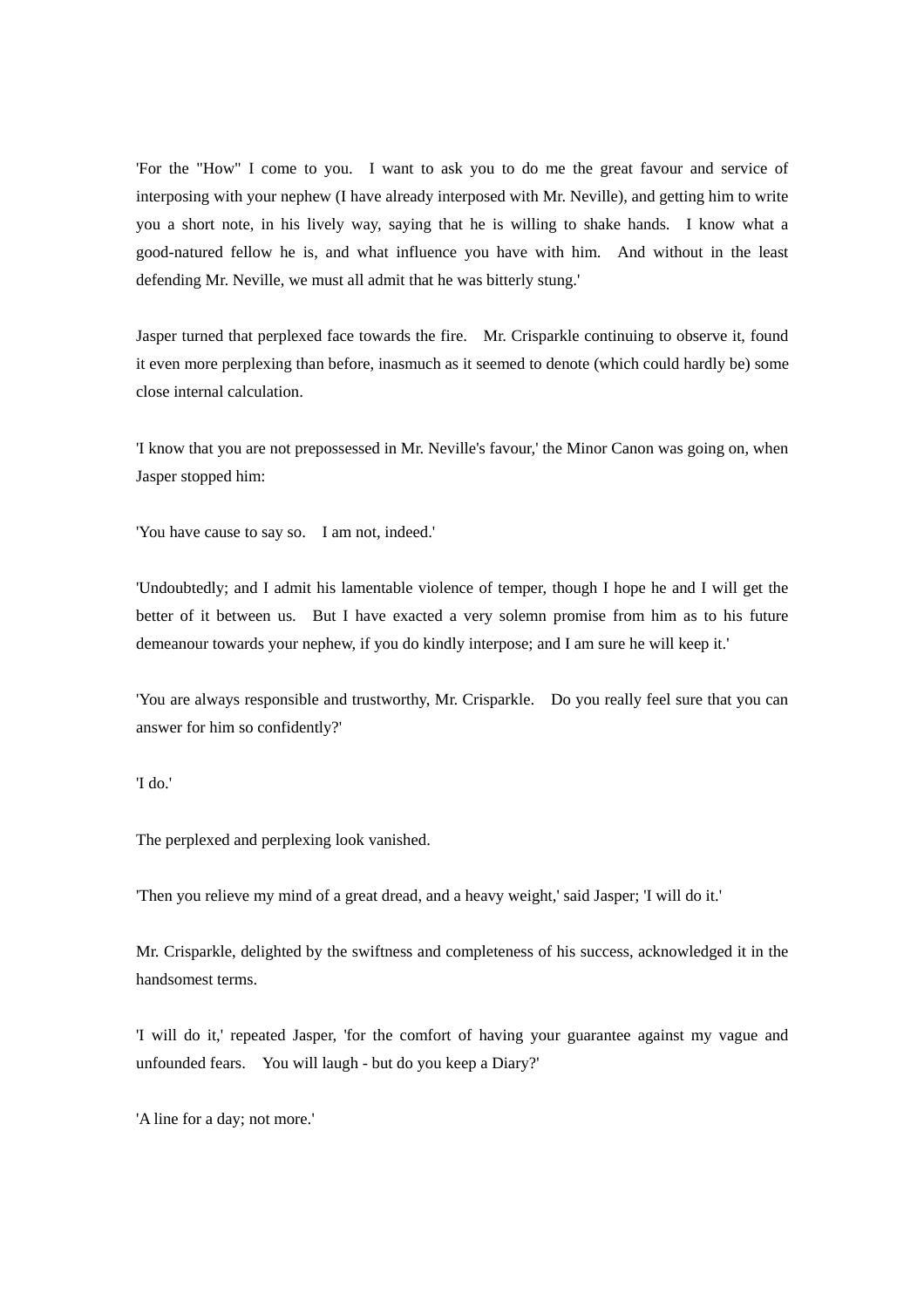'A line for a day would be quite as much as my uneventful life would need, Heaven knows,' said Jasper, taking a book from a desk, 'but that my Diary is, in fact, a Diary of Ned's life too. You will laugh at this entry; you will guess when it was made:

'"Past midnight. - After what I have just now seen, I have a morbid dread upon me of some horrible consequences resulting to my dear boy, that I cannot reason with or in any way contend against. All my efforts are vain. The demoniacal passion of this Neville Landless, his strength in his fury, and his savage rage for the destruction of its object, appal me. So profound is the impression, that twice since I have gone into my dear boy's room, to assure myself of his sleeping safely, and not lying dead in his blood."

'Here is another entry next morning:

'"Ned up and away. Light-hearted and unsuspicious as ever. He laughed when I cautioned him, and said he was as good a man as Neville Landless any day. I told him that might be, but he was not as bad a man. He continued to make light of it, but I travelled with him as far as I could, and left him most unwillingly. I am unable to shake off these dark intangible presentiments of evil - if feelings founded upon staring facts are to be so called."

'Again and again,' said Jasper, in conclusion, twirling the leaves of the book before putting it by, 'I have relapsed into these moods, as other entries show. But I have now your assurance at my back, and shall put it in my book, and make it an antidote to my black humours.'

'Such an antidote, I hope,' returned Mr. Crisparkle, 'as will induce you before long to consign the black humours to the flames. I ought to be the last to find any fault with you this evening, when you have met my wishes so freely; but I must say, Jasper, that your devotion to your nephew has made you exaggerative here.'

'You are my witness,' said Jasper, shrugging his shoulders, 'what my state of mind honestly was, that night, before I sat down to write, and in what words I expressed it. You remember objecting to a word I used, as being too strong? It was a stronger word than any in my Diary.'

'Well, well. Try the antidote,' rejoined Mr. Crisparkle; 'and may it give you a brighter and better view of the case! We will discuss it no more now. I have to thank you for myself, thank you sincerely.'

'You shall find,' said Jasper, as they shook hands, 'that I will not do the thing you wish me to do, by halves. I will take care that Ned, giving way at all, shall give way thoroughly.'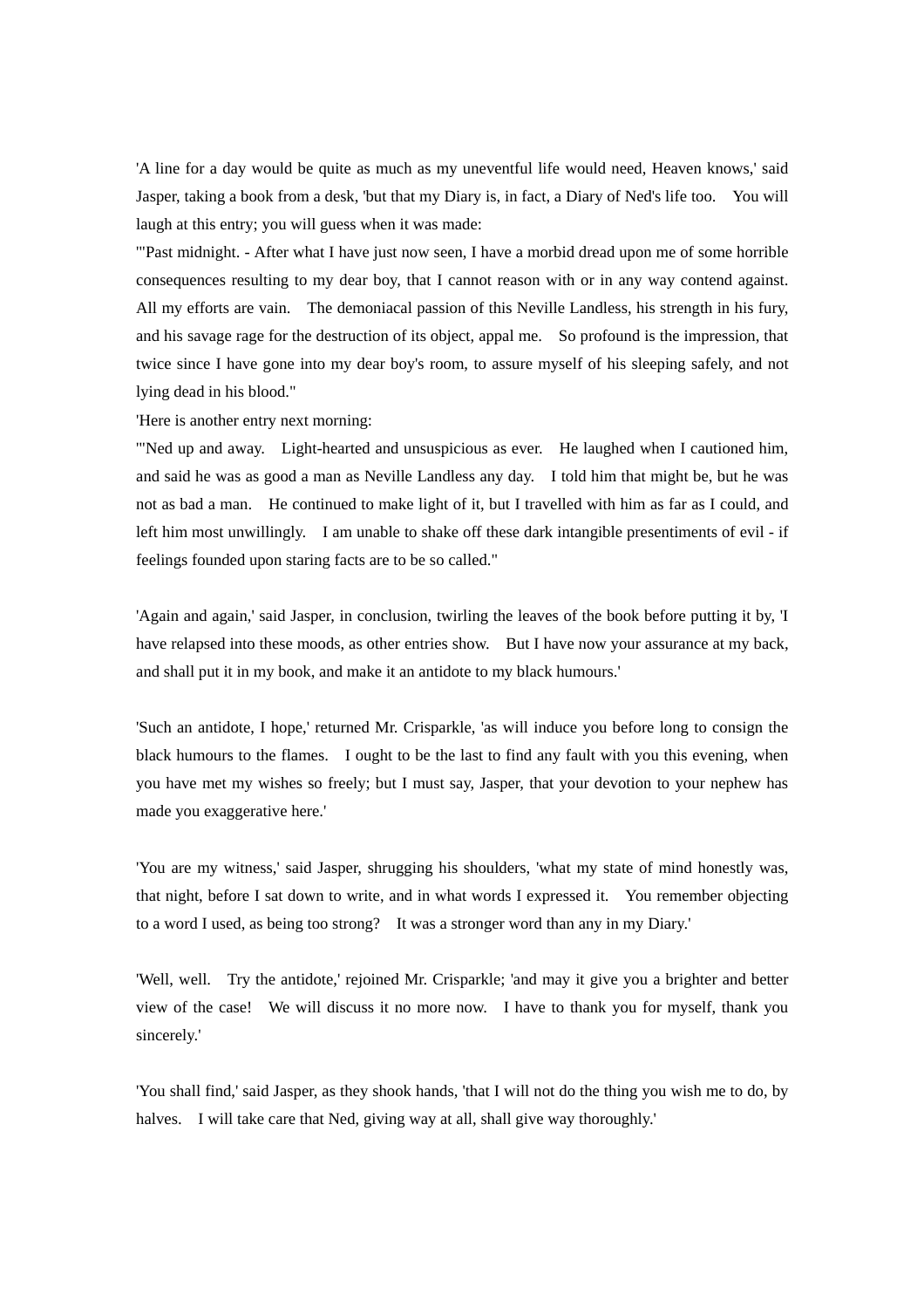On the third day after this conversation, he called on Mr. Crisparkle with the following letter: 'MY DEAR JACK,

'I am touched by your account of your interview with Mr. Crisparkle, whom I much respect and esteem. At once I openly say that I forgot myself on that occasion quite as much as Mr. Landless did, and that I wish that bygone to be a bygone, and all to be right again.

'Look here, dear old boy. Ask Mr. Landless to dinner on Christmas Eve (the better the day the better the deed), and let there be only we three, and let us shake hands all round there and then, and say no more about it.

'My dear Jack, 'Ever your most affectionate, 'EDWIN DROOD.

'P.S. Love to Miss Pussy at the next music-lesson.' 'You expect Mr. Neville, then?' said Mr. Crisparkle.

'I count upon his coming,' said Mr. Jasper.

## CHAPTER XI - A PICTURE AND A RING

BEHIND the most ancient part of Holborn, London, where certain gabled houses some centuries of age still stand looking on the public way, as if disconsolately looking for the Old Bourne that has long run dry, is a little nook composed of two irregular quadrangles, called Staple Inn. It is one of those nooks, the turning into which out of the clashing street, imparts to the relieved pedestrian the sensation of having put cotton in his ears, and velvet soles on his boots. It is one of those nooks where a few smoky sparrows twitter in smoky trees, as though they called to one another, 'Let us play at country,' and where a few feet of garden-mould and a few yards of gravel enable them to do that refreshing violence to their tiny understandings. Moreover, it is one of those nooks which are legal nooks; and it contains a little Hall, with a little lantern in its roof: to what obstructive purposes devoted, and at whose expense, this history knoweth not.

In the days when Cloisterham took offence at the existence of a railroad afar off, as menacing that sensitive constitution, the property of us Britons: the odd fortune of which sacred institution it is to be in exactly equal degrees croaked about, trembled for, and boasted of, whatever happens to anything, anywhere in the world: in those days no neighbouring architecture of lofty proportions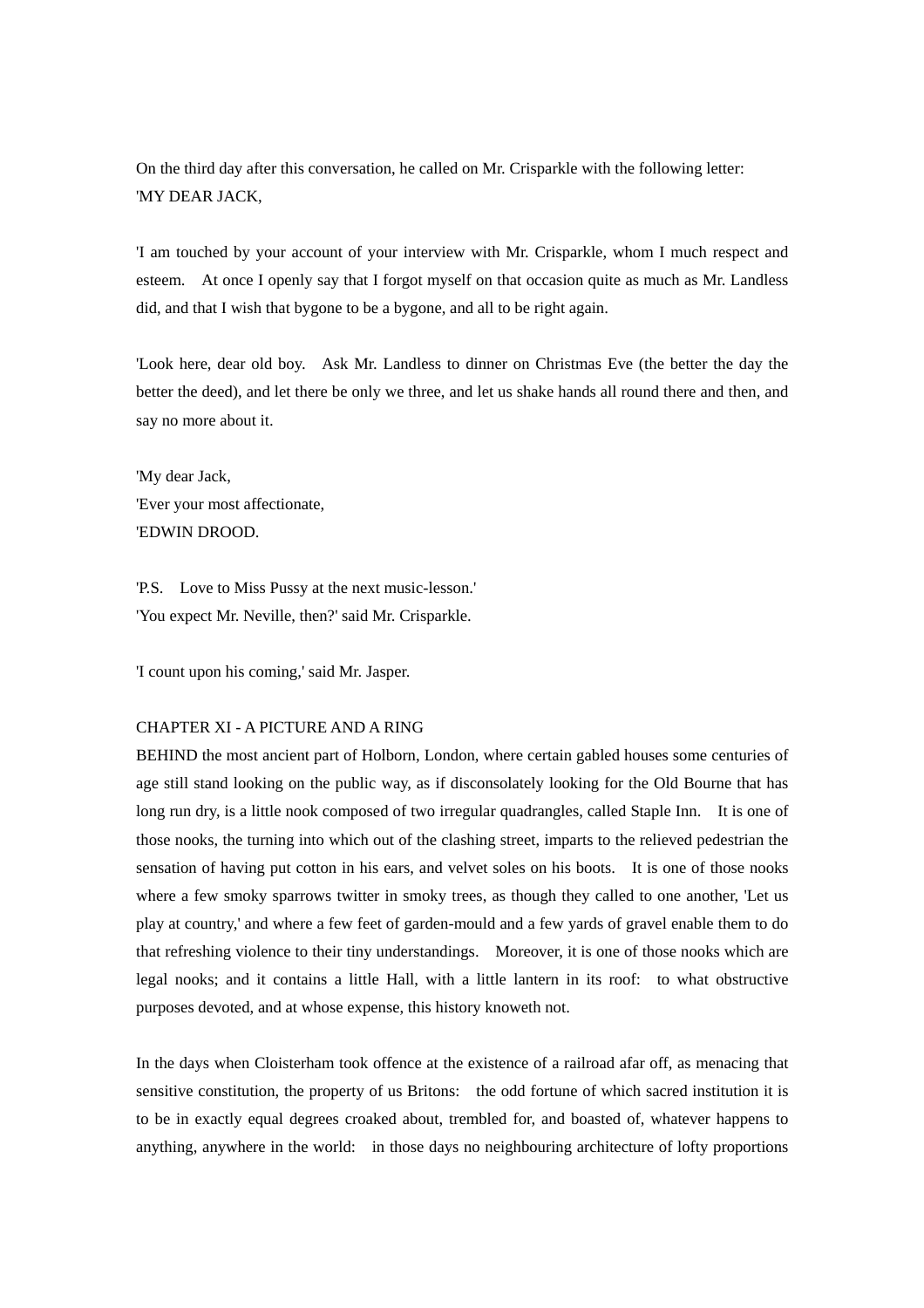had arisen to overshadow Staple Inn. The westering sun bestowed bright glances on it, and the south-west wind blew into it unimpeded.

Neither wind nor sun, however, favoured Staple Inn one December afternoon towards six o'clock, when it was filled with fog, and candles shed murky and blurred rays through the windows of all its then-occupied sets of chambers; notably from a set of chambers in a corner house in the little inner quadrangle, presenting in black and white over its ugly portal the mysterious inscription:

P

J T

1747

In which set of chambers, never having troubled his head about the inscription, unless to bethink himself at odd times on glancing up at it, that haply it might mean Perhaps John Thomas, or Perhaps Joe Tyler, sat Mr. Grewgious writing by his fire.

Who could have told, by looking at Mr. Grewgious, whether he had ever known ambition or disappointment? He had been bred to the Bar, and had laid himself out for chamber practice; to draw deeds; 'convey the wise it call,' as Pistol says. But Conveyancing and he had made such a very indifferent marriage of it that they had separated by consent - if there can be said to be separation where there has never been coming together.

No. Coy Conveyancing would not come to Mr. Grewgious. She was wooed, not won, and they went their several ways. But an Arbitration being blown towards him by some unaccountable wind, and he gaining great credit in it as one indefatigable in seeking out right and doing right, a pretty fat Receivership was next blown into his pocket by a wind more traceable to its source. So, by chance, he had found his niche. Receiver and Agent now, to two rich estates, and deputing their legal business, in an amount worth having, to a firm of solicitors on the floor below, he had snuffed out his ambition (supposing him to have ever lighted it), and had settled down with his snuffers for the rest of his life under the dry vine and fig-tree of P. J. T., who planted in seventeen-forty-

seven.

Many accounts and account-books, many files of correspondence, and several strong boxes, garnished Mr. Grewgious's room. They can scarcely be represented as having lumbered it, so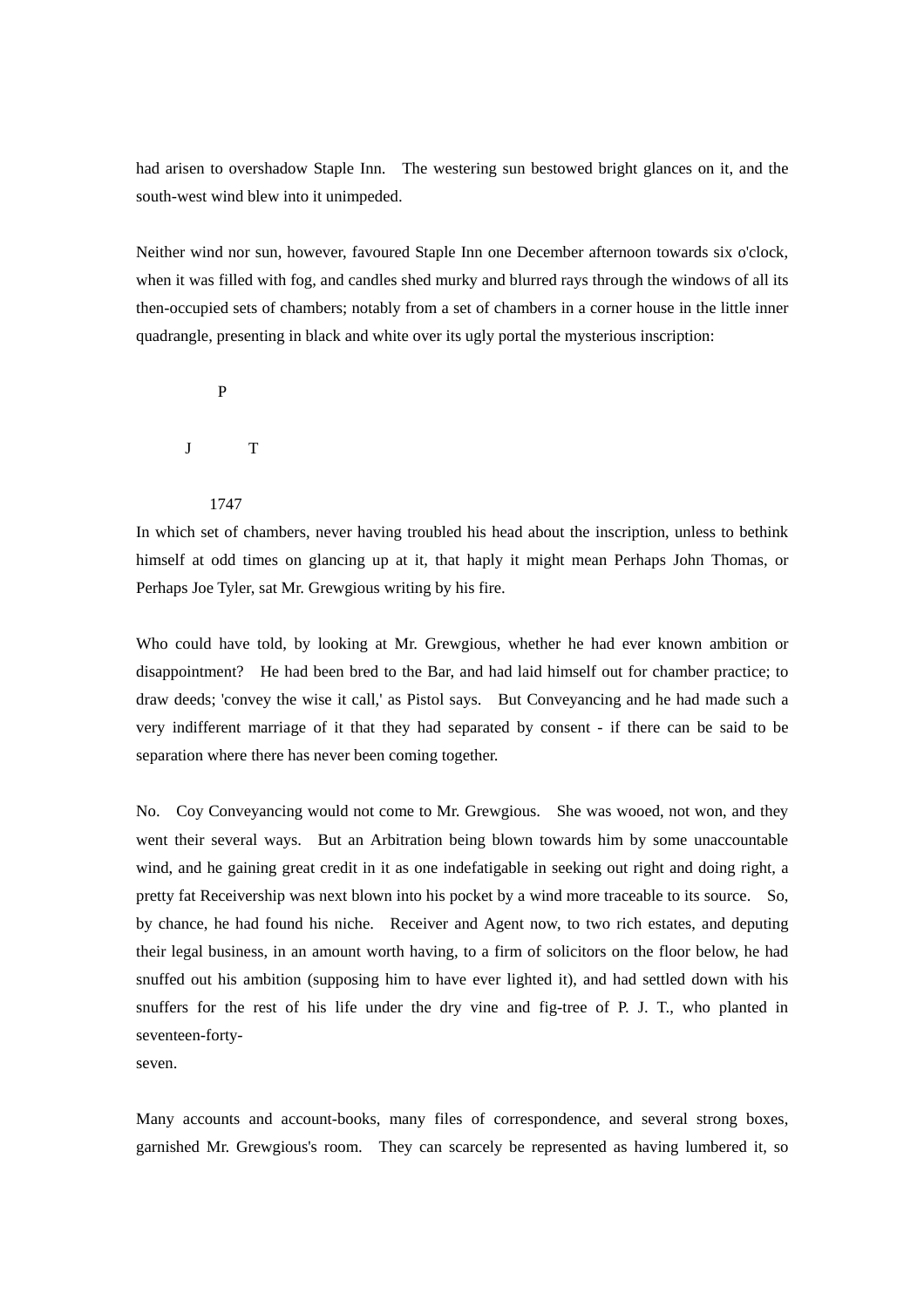conscientious and precise was their orderly arrangement. The apprehension of dying suddenly, and leaving one fact or one figure with any incompleteness or obscurity attaching to it, would have stretched Mr. Grewgious stone-dead any day. The largest fidelity to a trust was the life-blood of the man. There are sorts of life-blood that course more quickly, more gaily, more attractively; but there is no better sort in circulation.

There was no luxury in his room. Even its comforts were limited to its being dry and warm, and having a snug though faded fireside. What may be called its private life was confined to the hearth, and all easy-chair, and an old-fashioned occasional round table that was brought out upon the rug after business hours, from a corner where it elsewise remained turned up like a shining mahogany shield. Behind it, when standing thus on the defensive, was a closet, usually containing something good to drink. An outer room was the clerk's room; Mr. Grewgious's sleeping-room was across the common stair; and he held some not empty cellarage at the bottom of the common stair. Three hundred days in the year, at least, he crossed over to the hotel in Furnival's Inn for his dinner, and after dinner crossed back again, to make the most of these simplicities until it should become broad business day once more, with P. J. T., date seventeen-forty-seven.

As Mr. Grewgious sat and wrote by his fire that afternoon, so did the clerk of Mr. Grewgious sit and write by HIS fire. A pale, puffy-faced, dark-haired person of thirty, with big dark eyes that wholly wanted lustre, and a dissatisfied doughy complexion, that seemed to ask to be sent to the baker's, this attendant was a mysterious being, possessed of some strange power over Mr. Grewgious. As though he had been called into existence, like a fabulous Familiar, by a magic spell which had failed when required to dismiss him, he stuck tight to Mr. Grewgious's stool, although Mr. Grewgious's comfort and convenience would manifestly have been advanced by dispossessing him. A gloomy person with tangled locks, and a general air of having been reared under the shadow of that baleful tree of Java which has given shelter to more lies than the whole botanical kingdom, Mr. Grewgious, nevertheless, treated him with unaccountable consideration.

'Now, Bazzard,' said Mr. Grewgious, on the entrance of his clerk: looking up from his papers as he arranged them for the night: 'what is in the wind besides fog?'

'Mr. Drood,' said Bazzard.

'What of him?'

'Has called,' said Bazzard.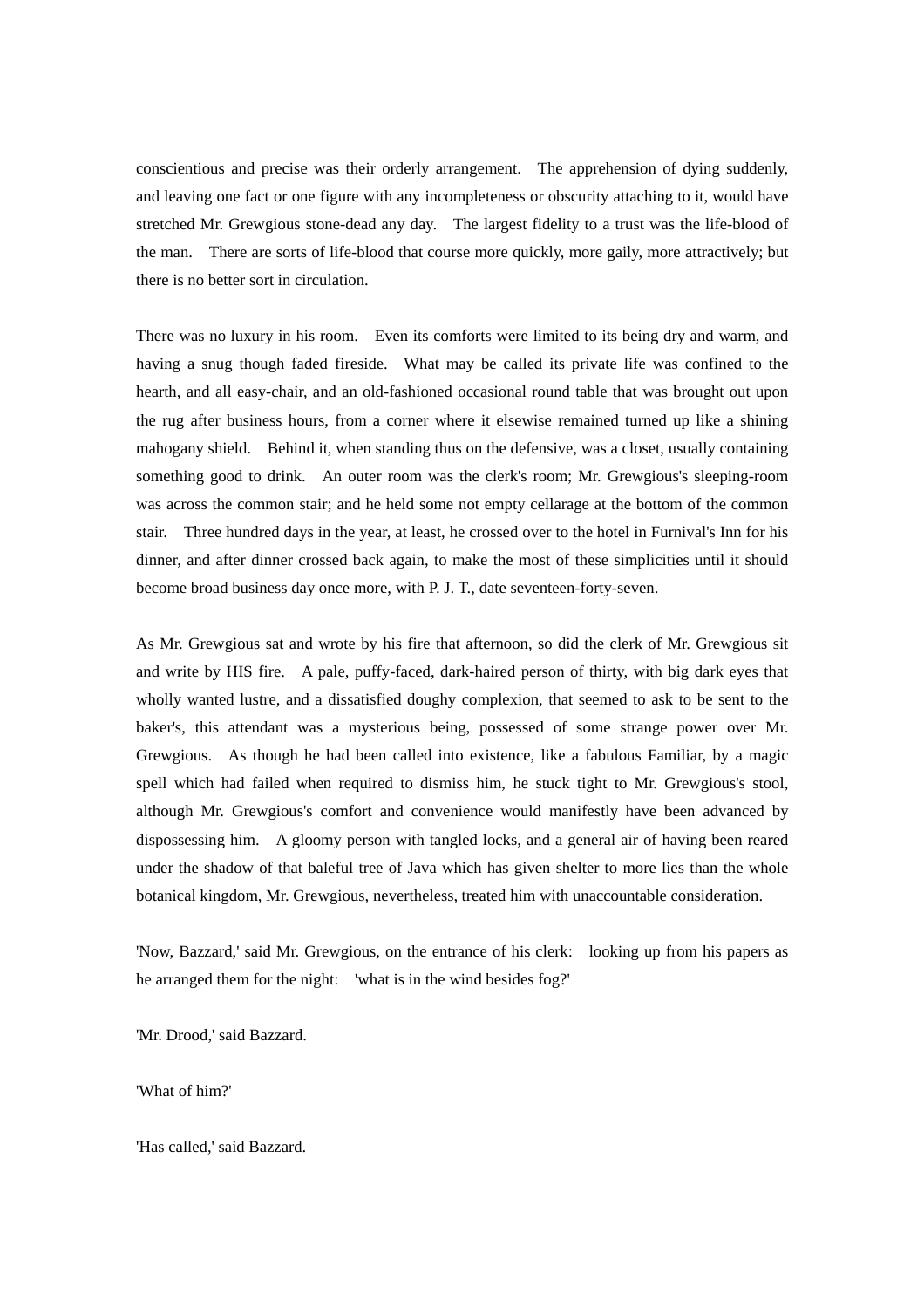'You might have shown him in.'

'I am doing it,' said Bazzard.

The visitor came in accordingly.

'Dear me!' said Mr. Grewgious, looking round his pair of office candles. 'I thought you had called and merely left your name and gone. How do you do, Mr. Edwin? Dear me, you're choking!'

'It's this fog,' returned Edwin; 'and it makes my eyes smart, like Cayenne pepper.'

'Is it really so bad as that? Pray undo your wrappers. It's fortunate I have so good a fire; but Mr. Bazzard has taken care of me.'

'No I haven't,' said Mr. Bazzard at the door.

'Ah! then it follows that I must have taken care of myself without observing it,' said Mr. Grewgious. 'Pray be seated in my chair. No. I beg! Coming out of such an atmosphere, in MY chair.'

Edwin took the easy-chair in the corner; and the fog he had brought in with him, and the fog he took off with his greatcoat and neckshawl, was speedily licked up by the eager fire.

'I look,' said Edwin, smiling, 'as if I had come to stop.'

' - By the by,' cried Mr. Grewgious; 'excuse my interrupting you; do stop. The fog may clear in an hour or two. We can have dinner in from just across Holborn. You had better take your Cayenne pepper here than outside; pray stop and dine.'

'You are very kind,' said Edwin, glancing about him as though attracted by the notion of a new and relishing sort of gipsy-party.

'Not at all,' said Mr. Grewgious; 'YOU are very kind to join issue with a bachelor in chambers, and take pot-luck. And I'll ask,' said Mr. Grewgious, dropping his voice, and speaking with a twinkling eye, as if inspired with a bright thought: 'I'll ask Bazzard. He mightn't like it else. -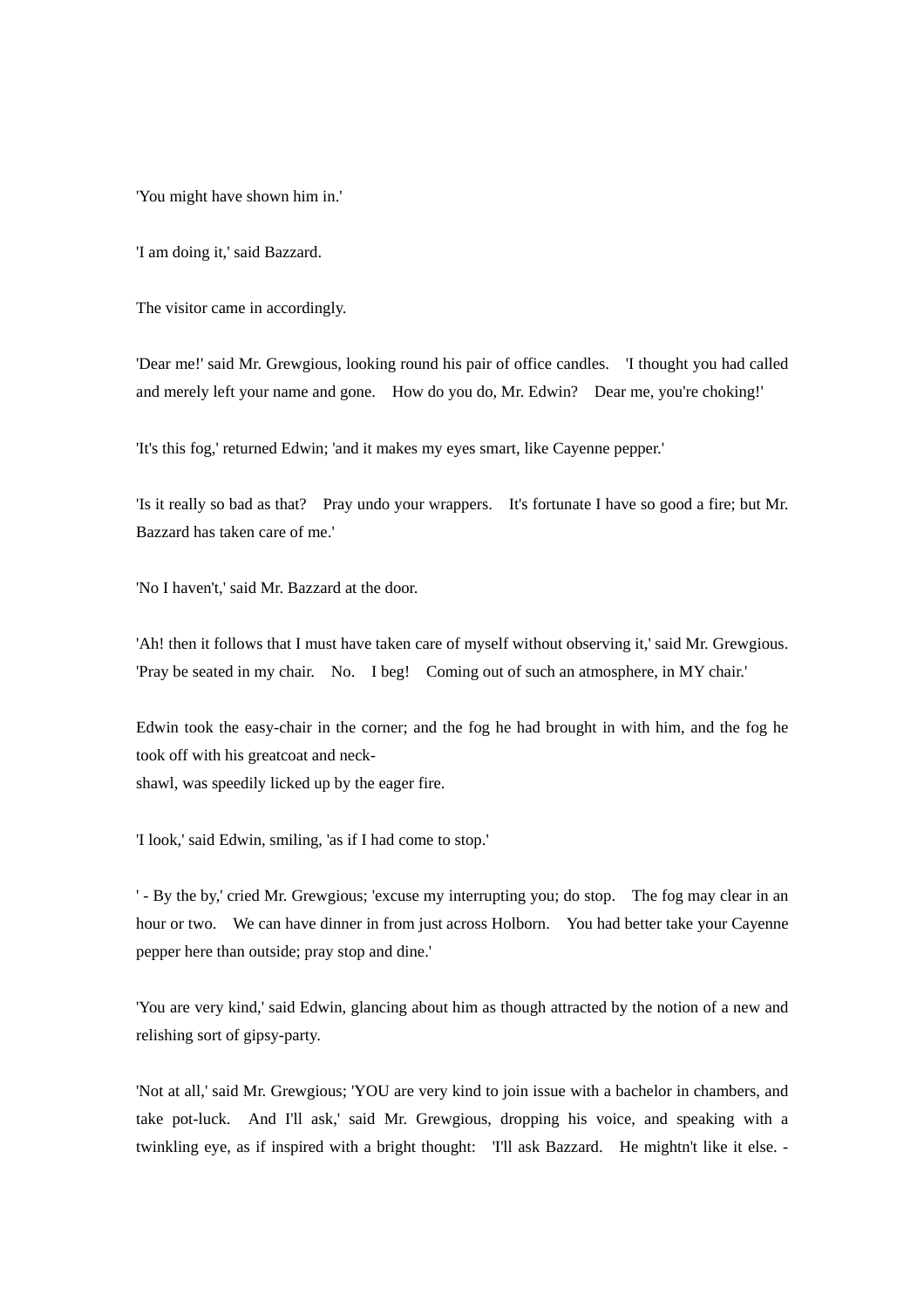## Bazzard!'

Bazzard reappeared.

'Dine presently with Mr. Drood and me.'

'If I am ordered to dine, of course I will, sir,' was the gloomy answer.

'Save the man!' cried Mr. Grewgious. 'You're not ordered; you're invited.'

'Thank you, sir,' said Bazzard; 'in that case I don't care if I do.'

'That's arranged. And perhaps you wouldn't mind,' said Mr. Grewgious, 'stepping over to the hotel in Furnival's, and asking them to send in materials for laying the cloth. For dinner we'll have a tureen of the hottest and strongest soup available, and we'll have the best made-dish that can be recommended, and we'll have a joint (such as a haunch of mutton), and we'll have a goose, or a turkey, or any little stuffed thing of that sort that may happen to be in the bill of fare - in short, we'll have whatever there is on hand.'

These liberal directions Mr. Grewgious issued with his usual air of reading an inventory, or repeating a lesson, or doing anything else by rote. Bazzard, after drawing out the round table, withdrew to execute them.

'I was a little delicate, you see,' said Mr. Grewgious, in a lower tone, after his clerk's departure, 'about employing him in the foraging or commissariat department. Because he mightn't like it.'

'He seems to have his own way, sir,' remarked Edwin.

'His own way?' returned Mr. Grewgious. 'O dear no! Poor fellow, you quite mistake him. If he had his own way, he wouldn't be here.'

'I wonder where he would be!' Edwin thought. But he only thought it, because Mr. Grewgious came and stood himself with his back to the other corner of the fire, and his shoulder-blades against the chimneypiece, and collected his skirts for easy conversation.

'I take it, without having the gift of prophecy, that you have done me the favour of looking in to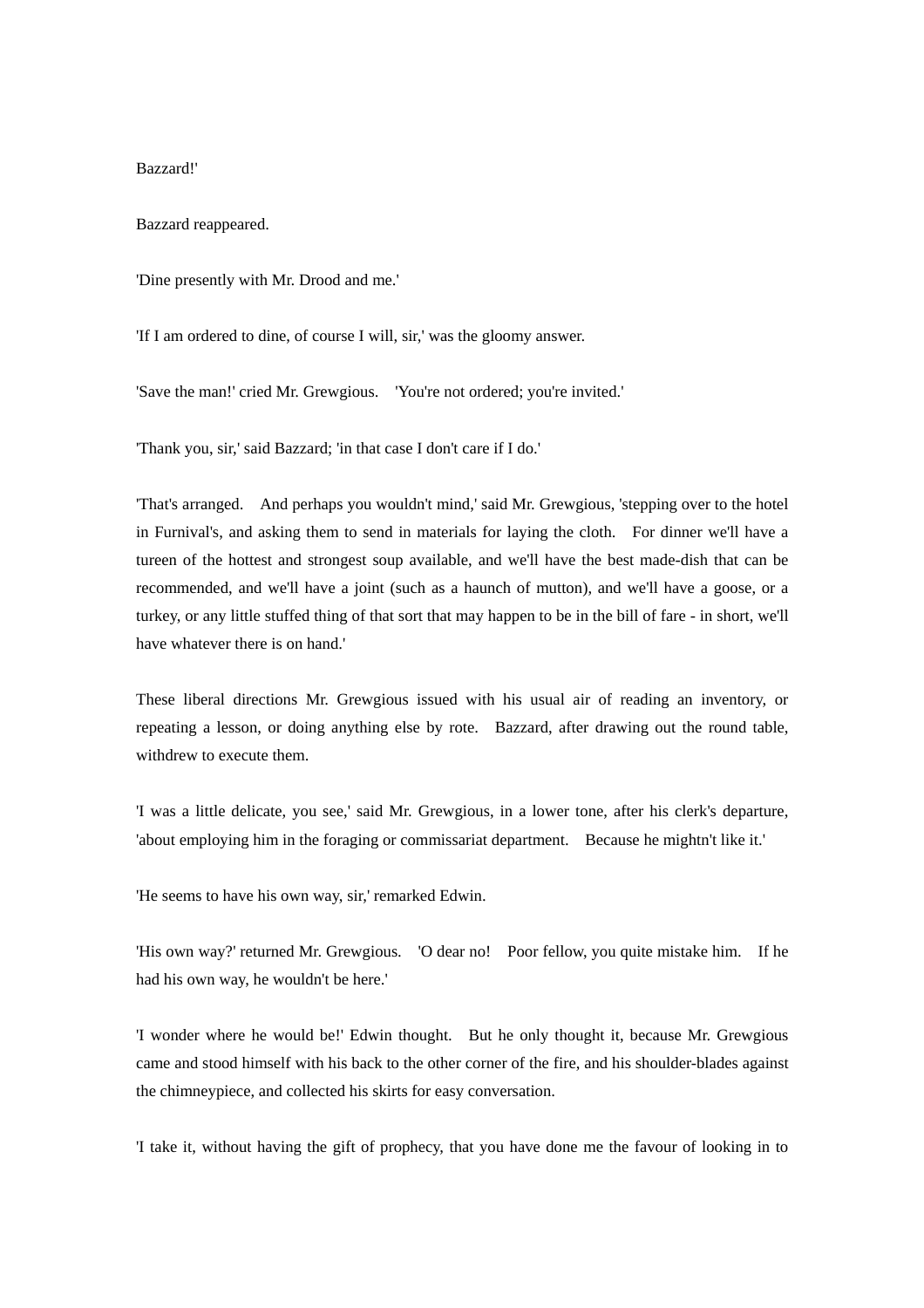mention that you are going down yonder - where I can tell you, you are expected - and to offer to execute any little commission from me to my charming ward, and perhaps to sharpen me up a bit in any proceedings? Eh, Mr. Edwin?'

'I called, sir, before going down, as an act of attention.'

'Of attention!' said Mr. Grewgious. 'Ah! of course, not of impatience?'

'Impatience, sir?'

Mr. Grewgious had meant to be arch - not that he in the remotest degree expressed that meaning and had brought himself into scarcely supportable proximity with the fire, as if to burn the fullest effect of his archness into himself, as other subtle impressions are burnt into hard metals. But his archness suddenly flying before the composed face and manner of his visitor, and only the fire remaining, he started and rubbed himself.

'I have lately been down yonder,' said Mr. Grewgious, rearranging his skirts; 'and that was what I referred to, when I said I could tell you you are expected.'

'Indeed, sir! Yes; I knew that Pussy was looking out for me.'

'Do you keep a cat down there?' asked Mr. Grewgious.

Edwin coloured a little as he explained: 'I call Rosa Pussy.'

'O, really,' said Mr. Grewgious, smoothing down his head; 'that's very affable.'

Edwin glanced at his face, uncertain whether or no he seriously objected to the appellation. But Edwin might as well have glanced at the face of a clock.

'A pet name, sir,' he explained again.

'Umps,' said Mr. Grewgious, with a nod. But with such an extraordinary compromise between an unqualified assent and a qualified dissent, that his visitor was much disconcerted.

'Did PRosa - ' Edwin began by way of recovering himself.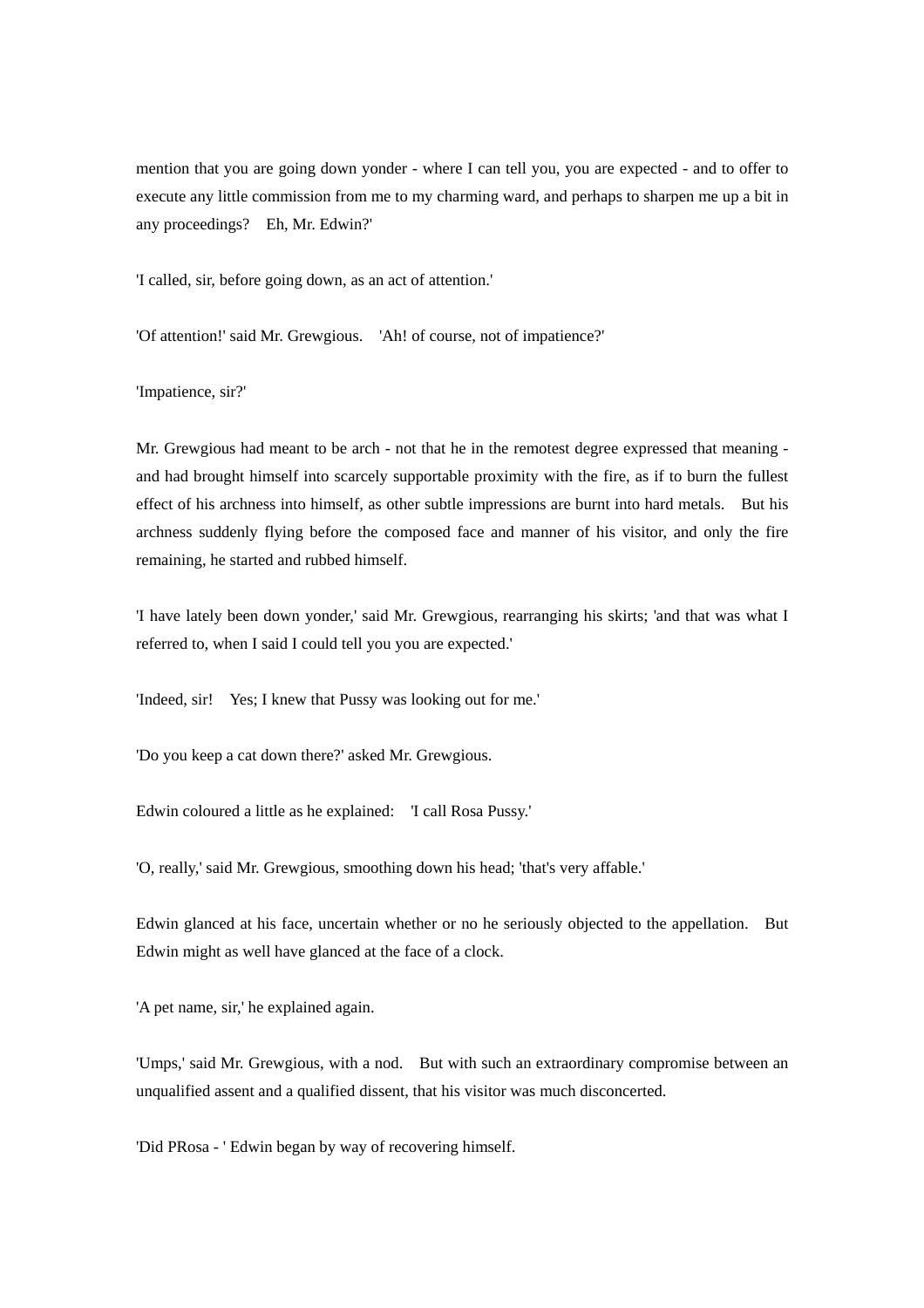'PRosa?' repeated Mr. Grewgious.

'I was going to say Pussy, and changed my mind; - did she tell you anything about the Landlesses?'

'No,' said Mr. Grewgious. 'What is the Landlesses? An estate? A villa? A farm?'

'A brother and sister. The sister is at the Nuns' House, and has become a great friend of P - '

'PRosa's,' Mr. Grewgious struck in, with a fixed face.

'She is a strikingly handsome girl, sir, and I thought she might have been described to you, or presented to you perhaps?'

'Neither,' said Mr. Grewgious. 'But here is Bazzard.'

Bazzard returned, accompanied by two waiters - an immovable waiter, and a flying waiter; and the three brought in with them as much fog as gave a new roar to the fire. The flying waiter, who had brought everything on his shoulders, laid the cloth with amazing rapidity and dexterity; while the immovable waiter, who had brought nothing, found fault with him. The flying waiter then highly polished all the glasses he had brought, and the immovable waiter looked through them. The flying waiter then flew across Holborn for the soup, and flew back again, and then took another flight for the made-dish, and flew back again, and then took another flight for the joint and poultry, and flew back again, and between whiles took supplementary flights for a great variety of articles, as it was discovered from time to time that the immovable waiter had forgotten them all. But let the flying waiter cleave the air as he might, he was always reproached on his return by the immovable waiter for bringing fog with him, and being out of breath. At the conclusion of the repast, by which time the flying waiter was severely blown, the immovable waiter gathered up the tablecloth under his arm with a grand air, and having sternly (not to say with indignation) looked on at the flying waiter while he set the clean glasses round, directed a valedictory glance towards Mr. Grewgious, conveying: 'Let it be clearly understood between us that the reward is mine, and that Nil is the claim of this slave,' and pushed the flying waiter before him out of the room.

It was like a highly-finished miniature painting representing My Lords of the Circumlocution Department, Commandership-in-Chief of any sort, Government. It was quite an edifying little picture to be hung on the line in the National Gallery.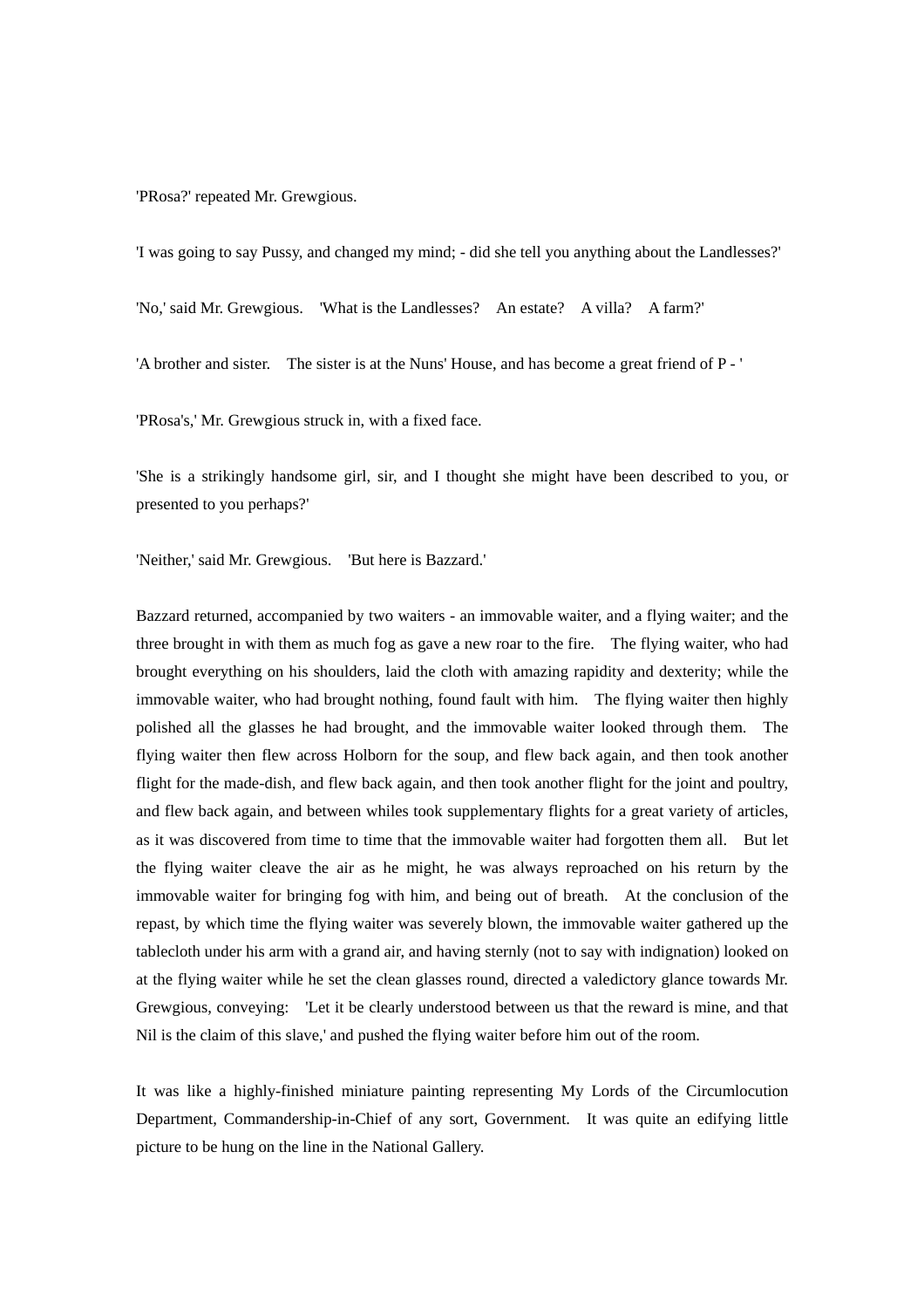As the fog had been the proximate cause of this sumptuous repast, so the fog served for its general sauce. To hear the out-door clerks sneezing, wheezing, and beating their feet on the gravel was a zest far surpassing Doctor Kitchener's. To bid, with a shiver, the unfortunate flying waiter shut the door before he had opened it, was a condiment of a profounder flavour than Harvey. And here let it be noticed, parenthetically, that the leg of this young man, in its application to the door, evinced the finest sense of touch: always preceding himself and tray (with something of an angling air about it), by some seconds: and always lingering after he and the tray had disappeared, like Macbeth's leg when accompanying him off the stage with reluctance to the assassination of Duncan.

The host had gone below to the cellar, and had brought up bottles of ruby, straw-coloured, and golden drinks, which had ripened long ago in lands where no fogs are, and had since lain slumbering in the shade. Sparkling and tingling after so long a nap, they pushed at their corks to help the corkscrew (like prisoners helping rioters to force their gates), and danced out gaily. If P. J. T. in seventeen-forty-seven, or in any other year of his period, drank such wines - then, for a certainty, P. J. T. was Pretty Jolly Too.

Externally, Mr. Grewgious showed no signs of being mellowed by these glowing vintages. Instead of his drinking them, they might have been poured over him in his high-dried snuff form, and run to waste, for any lights and shades they caused to flicker over his face. Neither was his manner influenced. But, in his wooden way, he had observant eyes for Edwin; and when at the end of dinner, he motioned Edwin back to his own easy-chair in the fireside corner, and Edwin sank luxuriously into it after very brief remonstrance, Mr. Grewgious, as he turned his seat round towards the fire too, and smoothed his head and face, might have been seen looking at his visitor between his smoothing fingers.

'Bazzard!' said Mr. Grewgious, suddenly turning to him.

'I follow you, sir,' returned Bazzard; who had done his work of consuming meat and drink in a workmanlike manner, though mostly in speechlessness.

'I drink to you, Bazzard; Mr. Edwin, success to Mr. Bazzard!'

'Success to Mr. Bazzard!' echoed Edwin, with a totally unfounded appearance of enthusiasm, and with the unspoken addition: 'What in, I wonder!'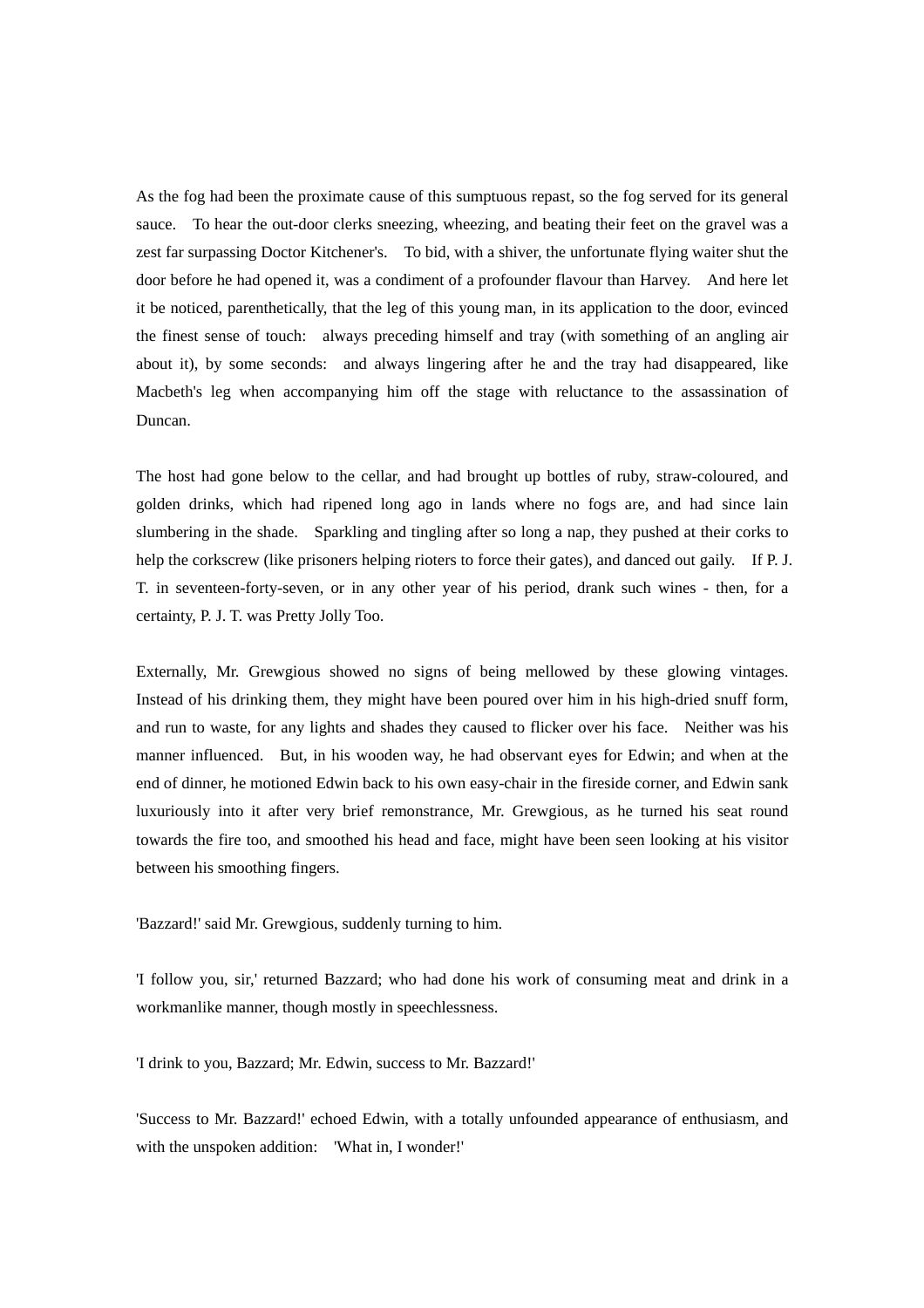'And May!' pursued Mr. Grewgious - 'I am not at liberty to be definite - May! - my conversational powers are so very limited that I know I shall not come well out of this - May! - it ought to be put imaginatively, but I have no imagination - May! - the thorn of anxiety is as nearly the mark as I am likely to get - May it come out at last!'

Mr. Bazzard, with a frowning smile at the fire, put a hand into his tangled locks, as if the thorn of anxiety were there; then into his waistcoat, as if it were there; then into his pockets, as if it were there. In all these movements he was closely followed by the eyes of Edwin, as if that young gentleman expected to see the thorn in action. It was not produced, however, and Mr. Bazzard merely said: 'I follow you, sir, and I thank you.'

'I am going,' said Mr. Grewgious, jingling his glass on the table with one hand, and bending aside under cover of the other, to whisper to Edwin, 'to drink to my ward. But I put Bazzard first. He mightn't like it else.'

This was said with a mysterious wink; or what would have been a wink, if, in Mr. Grewgious's hands, it could have been quick enough. So Edwin winked responsively, without the least idea what he meant by doing so.

'And now,' said Mr. Grewgious, 'I devote a bumper to the fair and fascinating Miss Rosa. Bazzard, the fair and fascinating Miss Rosa!'

'I follow you, sir,' said Bazzard, 'and I pledge you!'

'And so do I!' said Edwin.

'Lord bless me,' cried Mr. Grewgious, breaking the blank silence which of course ensued: though why these pauses SHOULD come upon us when we have performed any small social rite, not directly inducive of self-examination or mental despondency, who can tell? 'I am a particularly Angular man, and yet I fancy (if I may use the word, not having a morsel of fancy), that I could draw a picture of a true lover's state of mind, to-night.'

'Let us follow you, sir,' said Bazzard, 'and have the picture.'

'Mr. Edwin will correct it where it's wrong,' resumed Mr. Grewgious, 'and will throw in a few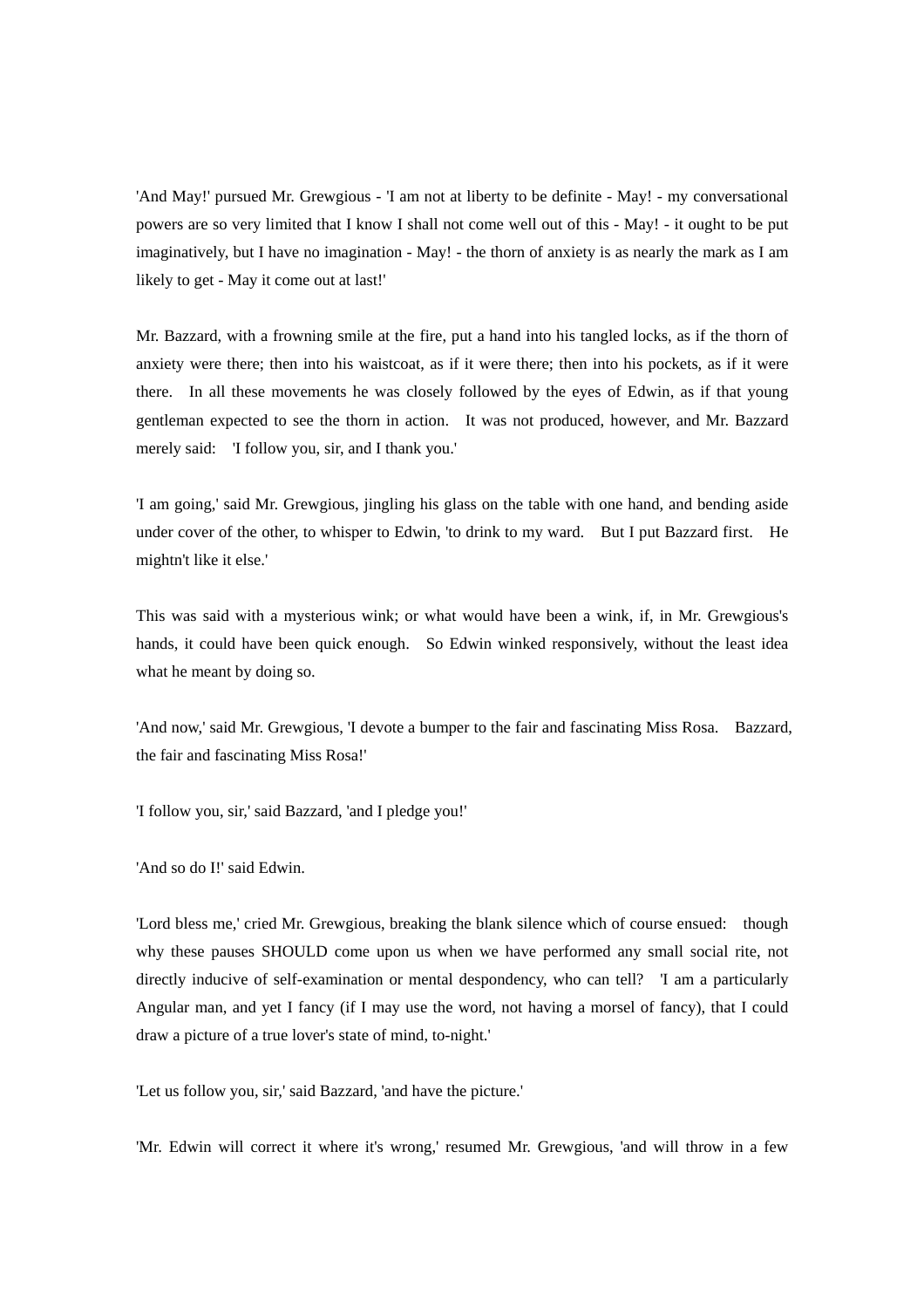touches from the life. I dare say it is wrong in many particulars, and wants many touches from the life, for I was born a Chip, and have neither soft sympathies nor soft experiences. Well! I hazard the guess that the true lover's mind is completely permeated by the beloved object of his affections. I hazard the guess that her dear name is precious to him, cannot be heard or repeated without emotion, and is preserved sacred. If he has any distinguishing appellation of fondness for her, it is reserved for her, and is not for common ears. A name that it would be a privilege to call her by, being alone with her own bright self, it would be a liberty, a coldness, an insensibility, almost a breach of good faith, to flaunt elsewhere.'

It was wonderful to see Mr. Grewgious sitting bolt upright, with his hands on his knees, continuously chopping this discourse out of himself: much as a charity boy with a very good memory might get his catechism said: and evincing no correspondent emotion whatever, unless in a certain occasional little tingling perceptible at the end of his nose.

'My picture,' Mr. Grewgious proceeded, 'goes on to represent (under correction from you, Mr. Edwin), the true lover as ever impatient to be in the presence or vicinity of the beloved object of his affections; as caring very little for his case in any other society; and as constantly seeking that. If I was to say seeking that, as a bird seeks its nest, I should make an ass of myself, because that would trench upon what I understand to be poetry; and I am so far from trenching upon poetry at any time, that I never, to my knowledge, got within ten thousand miles of it. And I am besides totally unacquainted with the habits of birds, except the birds of Staple Inn, who seek their nests on ledges, and in gutter-

pipes and chimneypots, not constructed for them by the beneficent hand of Nature. I beg, therefore, to be understood as foregoing the bird's-nest. But my picture does represent the true lover as having no existence separable from that of the beloved object of his affections, and as living at once a doubled life and a halved life. And if I do not clearly express what I mean by that, it is either for the reason that having no conversational powers, I cannot express what I mean, or that having no meaning, I do not mean what I fail to express. Which, to the best of my belief, is not the case.'

Edwin had turned red and turned white, as certain points of this picture came into the light. He now sat looking at the fire, and bit his lip.

'The speculations of an Angular man,' resumed Mr. Grewgious, still sitting and speaking exactly as before, 'are probably erroneous on so globular a topic. But I figure to myself (subject, as before, to Mr. Edwin's correction), that there can be no coolness, no lassitude, no doubt, no indifference, no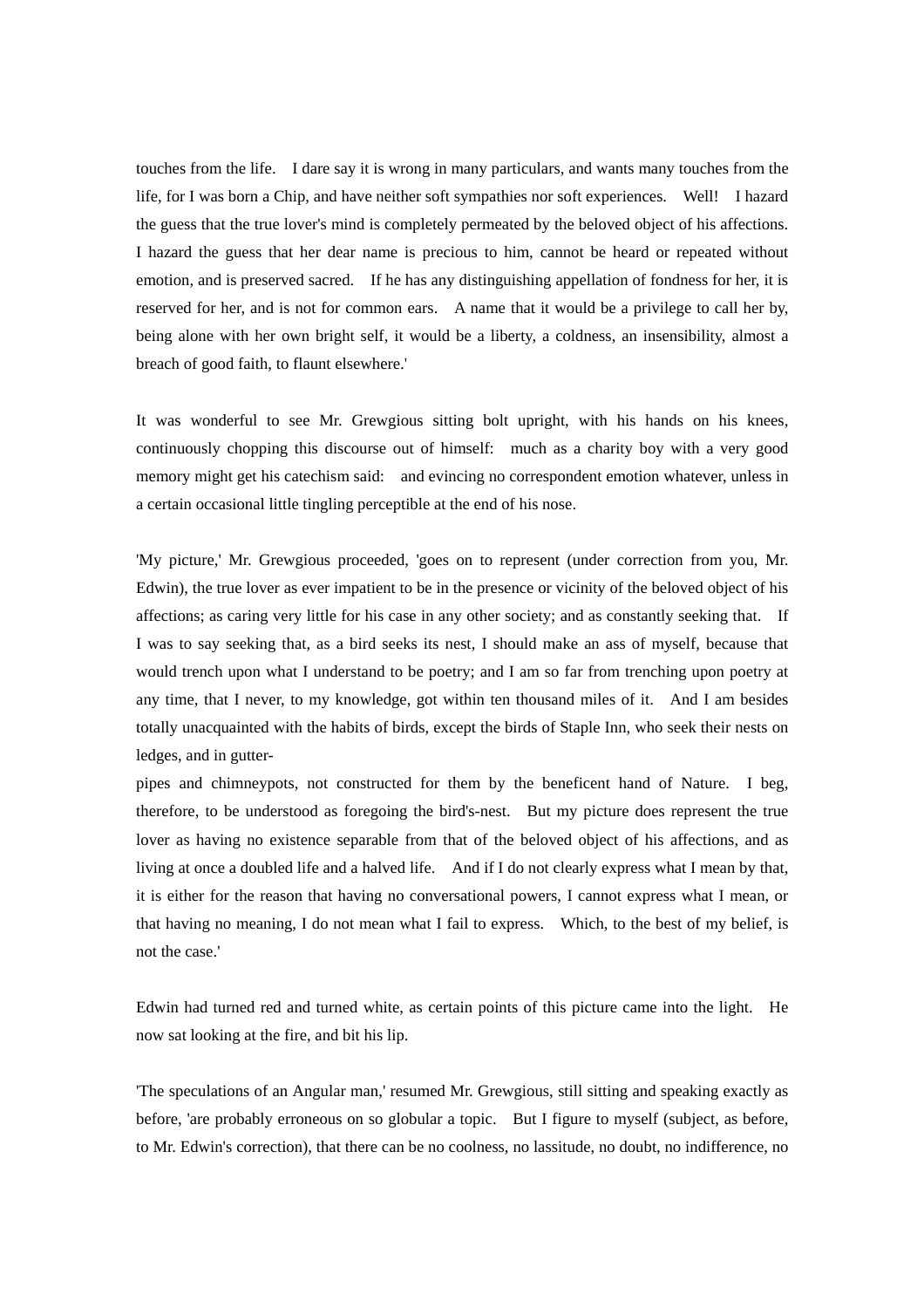half fire and half smoke state of mind, in a real lover. Pray am I at all near the mark in my picture?'

As abrupt in his conclusion as in his commencement and progress, he jerked this inquiry at Edwin, and stopped when one might have supposed him in the middle of his oration.

'I should say, sir,' stammered Edwin, 'as you refer the question to me - '

'Yes,' said Mr. Grewgious, 'I refer it to you, as an authority.'

'I should say, then, sir,' Edwin went on, embarrassed, 'that the picture you have drawn is generally correct; but I submit that perhaps you may be rather hard upon the unlucky lover.'

'Likely so,' assented Mr. Grewgious, 'likely so. I am a hard man in the grain.'

'He may not show,' said Edwin, 'all he feels; or he may not - '

There he stopped so long, to find the rest of his sentence, that Mr. Grewgious rendered his difficulty a thousand times the greater by unexpectedly striking in with:

'No to be sure; he MAY not!'

After that, they all sat silent; the silence of Mr. Bazzard being occasioned by slumber.

'His responsibility is very great, though,' said Mr. Grewgious at length, with his eyes on the fire.

Edwin nodded assent, with HIS eyes on the fire.

'And let him be sure that he trifles with no one,' said Mr. Grewgious; 'neither with himself, nor with any other.'

Edwin bit his lip again, and still sat looking at the fire.

'He must not make a plaything of a treasure. Woe betide him if he does! Let him take that well to heart,' said Mr. Grewgious.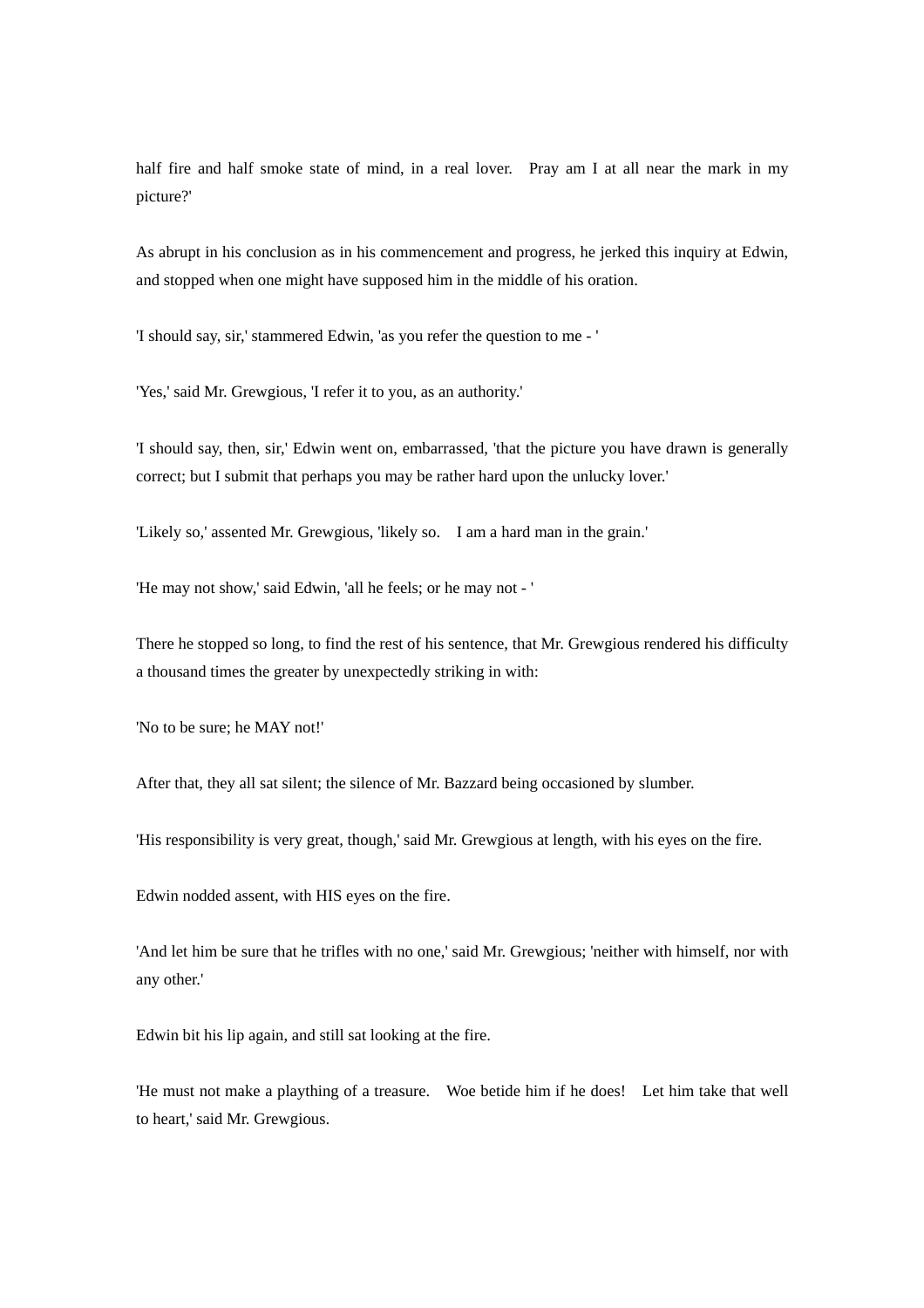Though he said these things in short sentences, much as the supposititious charity boy just now referred to might have repeated a verse or two from the Book of Proverbs, there was something dreamy (for so literal a man) in the way in which he now shook his right forefinger at the live coals in the grate, and again fell silent.

But not for long. As he sat upright and stiff in his chair, he suddenly rapped his knees, like the carved image of some queer Joss or other coming out of its reverie, and said: 'We must finish this bottle, Mr. Edwin. Let me help you. I'll help Bazzard too, though he IS asleep. He mightn't like it else.'

He helped them both, and helped himself, and drained his glass, and stood it bottom upward on the table, as though he had just caught a bluebottle in it.

'And now, Mr. Edwin,' he proceeded, wiping his mouth and hands upon his handkerchief: 'to a little piece of business. You received from me, the other day, a certified copy of Miss Rosa's father's will. You knew its contents before, but you received it from me as a matter of business. I should have sent it to Mr. Jasper, but for Miss Rosa's wishing it to come straight to you, in preference. You received it?'

# 'Quite safely, sir.'

'You should have acknowledged its receipt,' said Mr. Grewgious; 'business being business all the world over. However, you did not.'

'I meant to have acknowledged it when I first came in this evening, sir.'

'Not a business-like acknowledgment,' returned Mr. Grewgious; 'however, let that pass. Now, in that document you have observed a few words of kindly allusion to its being left to me to discharge a little trust, confided to me in conversation, at such time as I in my discretion may think best.'

'Yes, sir.'

'Mr. Edwin, it came into my mind just now, when I was looking at the fire, that I could, in my discretion, acquit myself of that trust at no better time than the present. Favour me with your attention, half a minute.'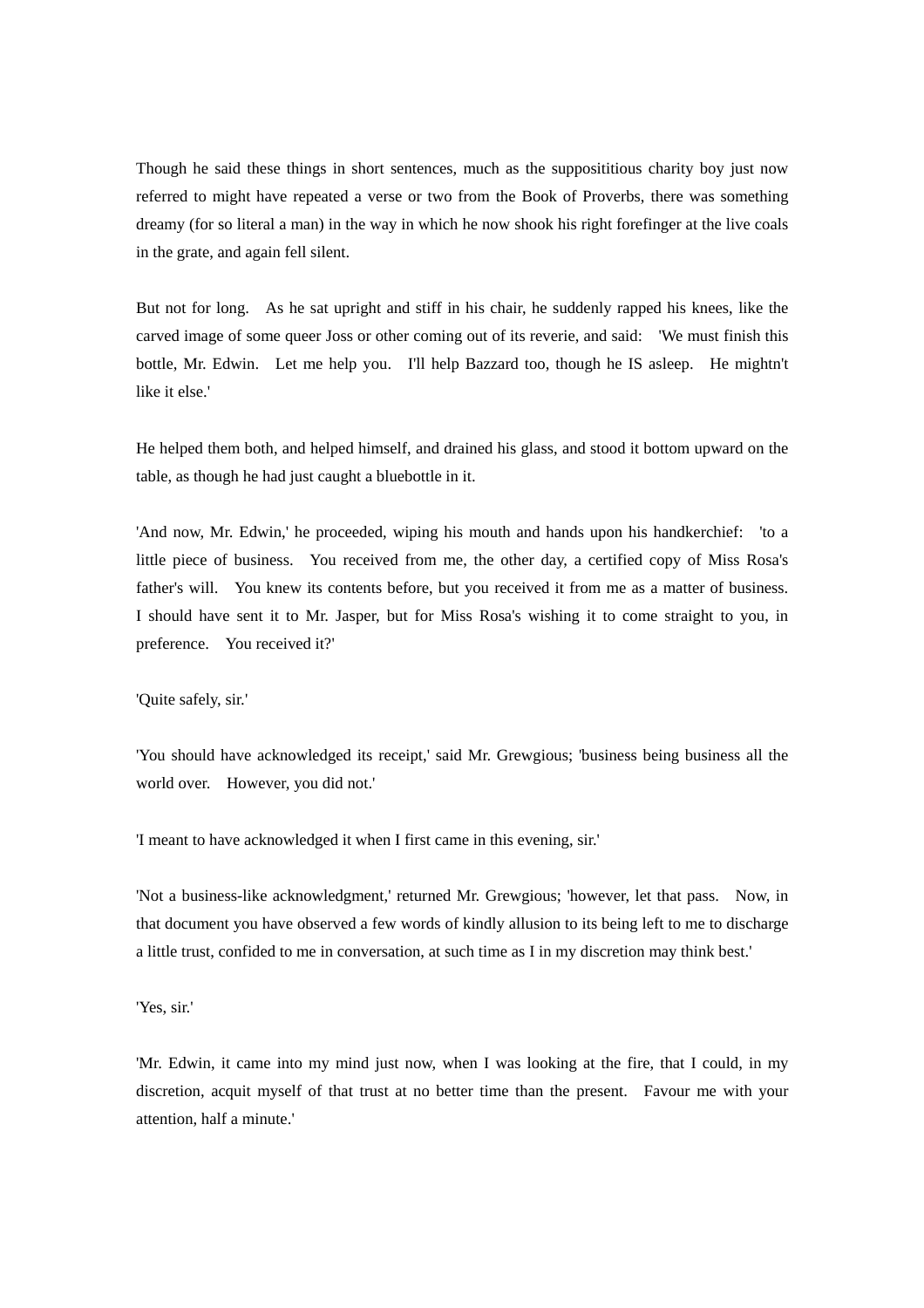He took a bunch of keys from his pocket, singled out by the candle-

light the key he wanted, and then, with a candle in his hand, went to a bureau or escritoire, unlocked it, touched the spring of a little secret drawer, and took from it an ordinary ring-case made for a single ring. With this in his hand, he returned to his chair. As he held it up for the young man to see, his hand trembled.

'Mr. Edwin, this rose of diamonds and rubies delicately set in gold, was a ring belonging to Miss Rosa's mother. It was removed from her dead hand, in my presence, with such distracted grief as I hope it may never be my lot to contemplate again. Hard man as I am, I am not hard enough for that. See how bright these stones shine!' opening the case. 'And yet the eyes that were so much brighter, and that so often looked upon them with a light and a proud heart, have been ashes among ashes, and dust among dust, some years! If I had any imagination (which it is needless to say I have not), I might imagine that the lasting beauty of these stones was almost cruel.'

He closed the case again as he spoke.

'This ring was given to the young lady who was drowned so early in her beautiful and happy career, by her husband, when they first plighted their faith to one another. It was he who removed it from her unconscious hand, and it was he who, when his death drew very near, placed it in mine. The trust in which I received it, was, that, you and Miss Rosa growing to manhood and womanhood, and your betrothal prospering and coming to maturity, I should give it to you to place upon her finger. Failing those desired results, it was to remain in my possession.'

Some trouble was in the young man's face, and some indecision was in the action of his hand, as Mr. Grewgious, looking steadfastly at him, gave him the ring.

'Your placing it on her finger,' said Mr. Grewgious, 'will be the solemn seal upon your strict fidelity to the living and the dead. You are going to her, to make the last irrevocable preparations for your marriage. Take it with you.'

The young man took the little case, and placed it in his breast.

'If anything should be amiss, if anything should be even slightly wrong, between you; if you should have any secret consciousness that you are committing yourself to this step for no higher reason than because you have long been accustomed to look forward to it; then,' said Mr. Grewgious, 'I charge you once more, by the living and by the dead, to bring that ring back to me!'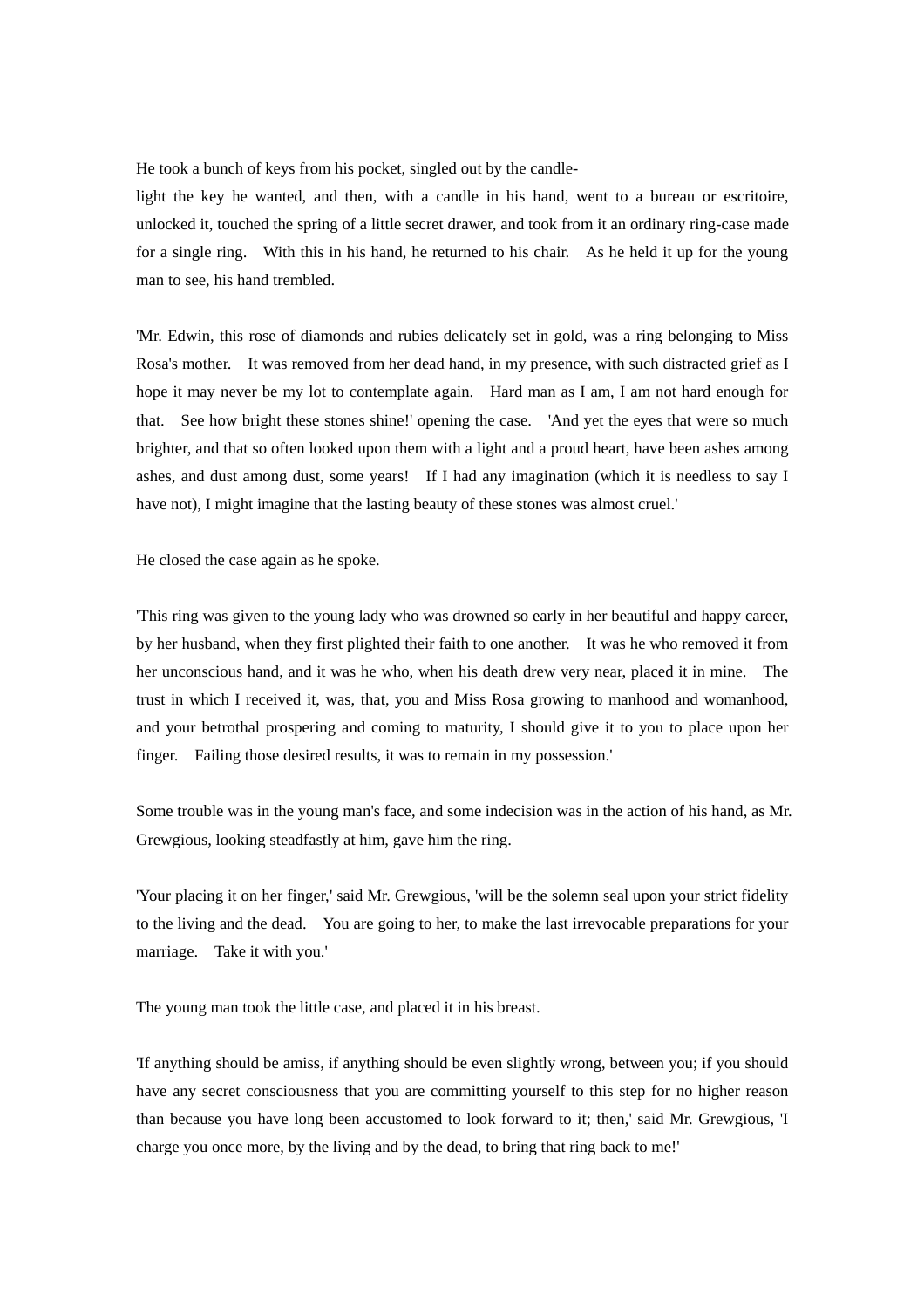Here Bazzard awoke himself by his own snoring; and, as is usual in such cases, sat apoplectically staring at vacancy, as defying vacancy to accuse him of having been asleep.

'Bazzard!' said Mr. Grewgious, harder than ever.

'I follow you, sir,' said Bazzard, 'and I have been following you.'

'In discharge of a trust, I have handed Mr. Edwin Drood a ring of diamonds and rubies. You see?'

Edwin reproduced the little case, and opened it; and Bazzard looked into it.

'I follow you both, sir,' returned Bazzard, 'and I witness the transaction.'

Evidently anxious to get away and be alone, Edwin Drood now resumed his outer clothing, muttering something about time and appointments. The fog was reported no clearer (by the flying waiter, who alighted from a speculative flight in the coffee interest), but he went out into it; and Bazzard, after his manner, 'followed' him.

Mr. Grewgious, left alone, walked softly and slowly to and fro, for an hour and more. He was restless to-night, and seemed dispirited.

'I hope I have done right,' he said. 'The appeal to him seemed necessary. It was hard to lose the ring, and yet it must have gone from me very soon.'

He closed the empty little drawer with a sigh, and shut and locked the escritoire, and came back to the solitary fireside.

'Her ring,' he went on. 'Will it come back to me? My mind hangs about her ring very uneasily to-night. But that is explainable. I have had it so long, and I have prized it so much! I wonder  $-$  '

He was in a wondering mood as well as a restless; for, though he checked himself at that point, and took another walk, he resumed his wondering when he sat down again.

'I wonder (for the ten-thousandth time, and what a weak fool I, for what can it signify now!)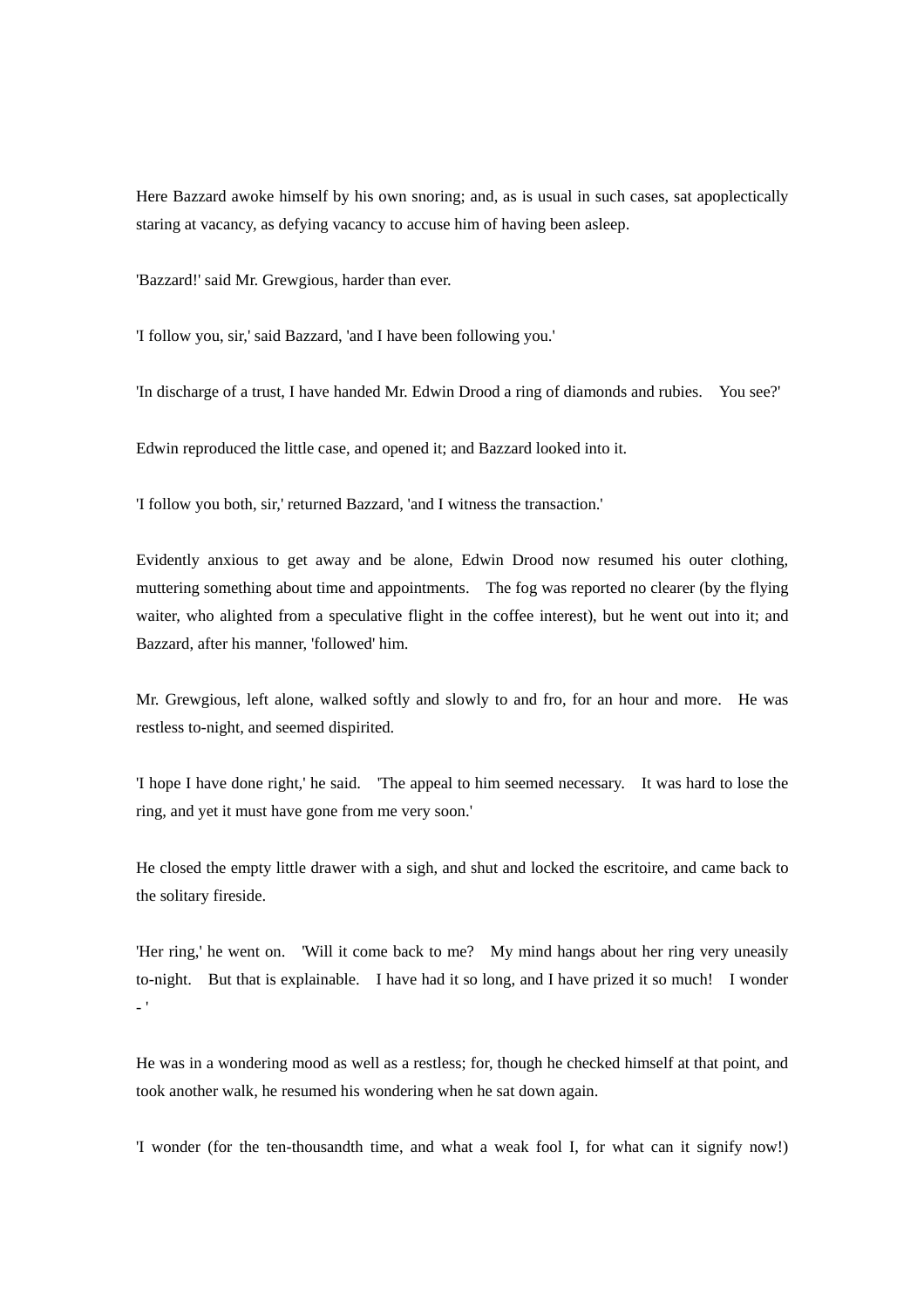whether he confided the charge of their orphan child to me, because he knew - Good God, how like her mother she has become!'

'I wonder whether he ever so much as suspected that some one doted on her, at a hopeless, speechless distance, when he struck in and won her. I wonder whether it ever crept into his mind who that unfortunate some one was!'

'I wonder whether I shall sleep to-night! At all events, I will shut out the world with the bedclothes, and try.'

Mr. Grewgious crossed the staircase to his raw and foggy bedroom, and was soon ready for bed. Dimly catching sight of his face in the misty looking-glass, he held his candle to it for a moment.

'A likely some one, YOU, to come into anybody's thoughts in such an aspect!' he exclaimed. 'There! there! there! Get to bed, poor man, and cease to jabber!'

With that, he extinguished his light, pulled up the bedclothes around him, and with another sigh shut out the world. And yet there are such unexplored romantic nooks in the unlikeliest men, that even old tinderous and touchwoody P. J. T. Possibly Jabbered Thus, at some odd times, in or about seventeen-forty-seven.

### CHAPTER XII - A NIGHT WITH DURDLES

WHEN Mr. Sapsea has nothing better to do, towards evening, and finds the contemplation of his own profundity becoming a little monotonous in spite of the vastness of the subject, he often takes an airing in the Cathedral Close and thereabout. He likes to pass the churchyard with a swelling air of proprietorship, and to encourage in his breast a sort of benignant-landlord feeling, in that he has been bountiful towards that meritorious tenant, Mrs. Sapsea, and has publicly given her a prize. He likes to see a stray face or two looking in through the railings, and perhaps reading his inscription. Should he meet a stranger coming from the churchyard with a quick step, he is morally convinced that the stranger is 'with a blush retiring,' as monumentally directed.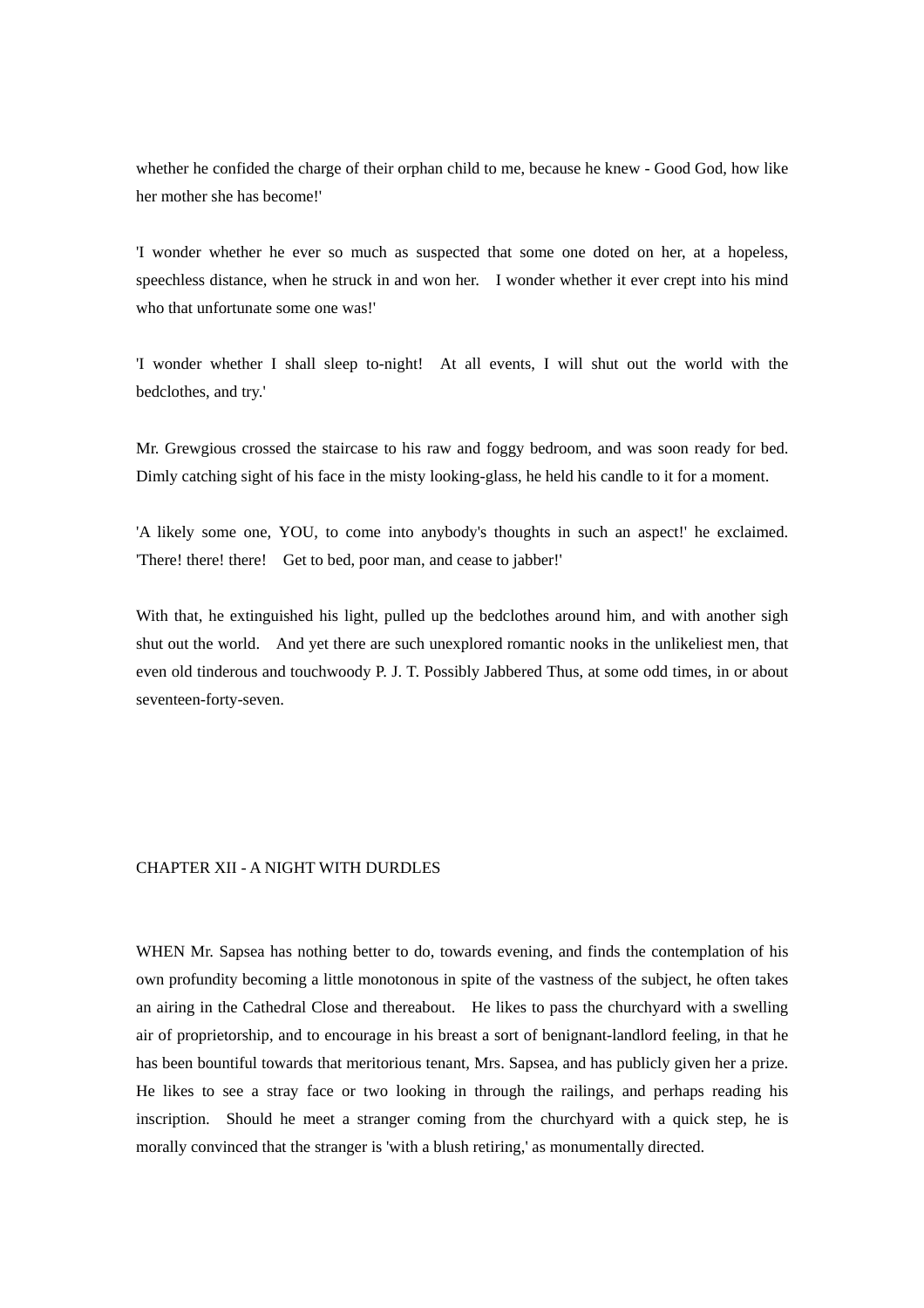Mr. Sapsea's importance has received enhancement, for he has become Mayor of Cloisterham. Without mayors, and many of them, it cannot be disputed that the whole framework of society - Mr. Sapsea is confident that he invented that forcible figure - would fall to pieces. Mayors have been knighted for 'going up' with addresses: explosive machines intrepidly discharging shot and shell into the English Grammar. Mr. Sapsea may 'go up' with an address. Rise, Sir Thomas Sapsea! Of such is the salt of the earth.

Mr. Sapsea has improved the acquaintance of Mr. Jasper, since their first meeting to partake of port, epitaph, backgammon, beef, and salad. Mr. Sapsea has been received at the gatehouse with kindred hospitality; and on that occasion Mr. Jasper seated himself at the piano, and sang to him, tickling his ears - figuratively - long enough to present a considerable area for tickling. What Mr. Sapsea likes in that young man is, that he is always ready to profit by the wisdom of his elders, and that he is sound, sir, at the core. In proof of which, he sang to Mr. Sapsea that evening, no kickshaw ditties, favourites with national enemies, but gave him the genuine George the Third home-brewed; exhorting him (as 'my brave boys') to reduce to a smashed condition all other islands but this island, and all continents, peninsulas, isthmuses, promontories, and other geographical forms of land soever, besides sweeping the seas in all directions. In short, he rendered it pretty clear that Providence made a distinct mistake in originating so small a nation of hearts of oak, and so many other verminous peoples.

Mr. Sapsea, walking slowly this moist evening near the churchyard with his hands behind him, on the look-out for a blushing and retiring stranger, turns a corner, and comes instead into the goodly presence of the Dean, conversing with the Verger and Mr. Jasper. Mr. Sapsea makes his obeisance, and is instantly stricken far more ecclesiastical than any Archbishop of York or Canterbury.

'You are evidently going to write a book about us, Mr. Jasper,' quoth the Dean; 'to write a book about us. Well! We are very ancient, and we ought to make a good book. We are not so richly endowed in possessions as in age; but perhaps you will put THAT in your book, among other things, and call attention to our wrongs.'

Mr. Tope, as in duty bound, is greatly entertained by this.

'I really have no intention at all, sir,' replies Jasper, 'of turning author or archaeologist. It is but a whim of mine. And even for my whim, Mr. Sapsea here is more accountable than I am.'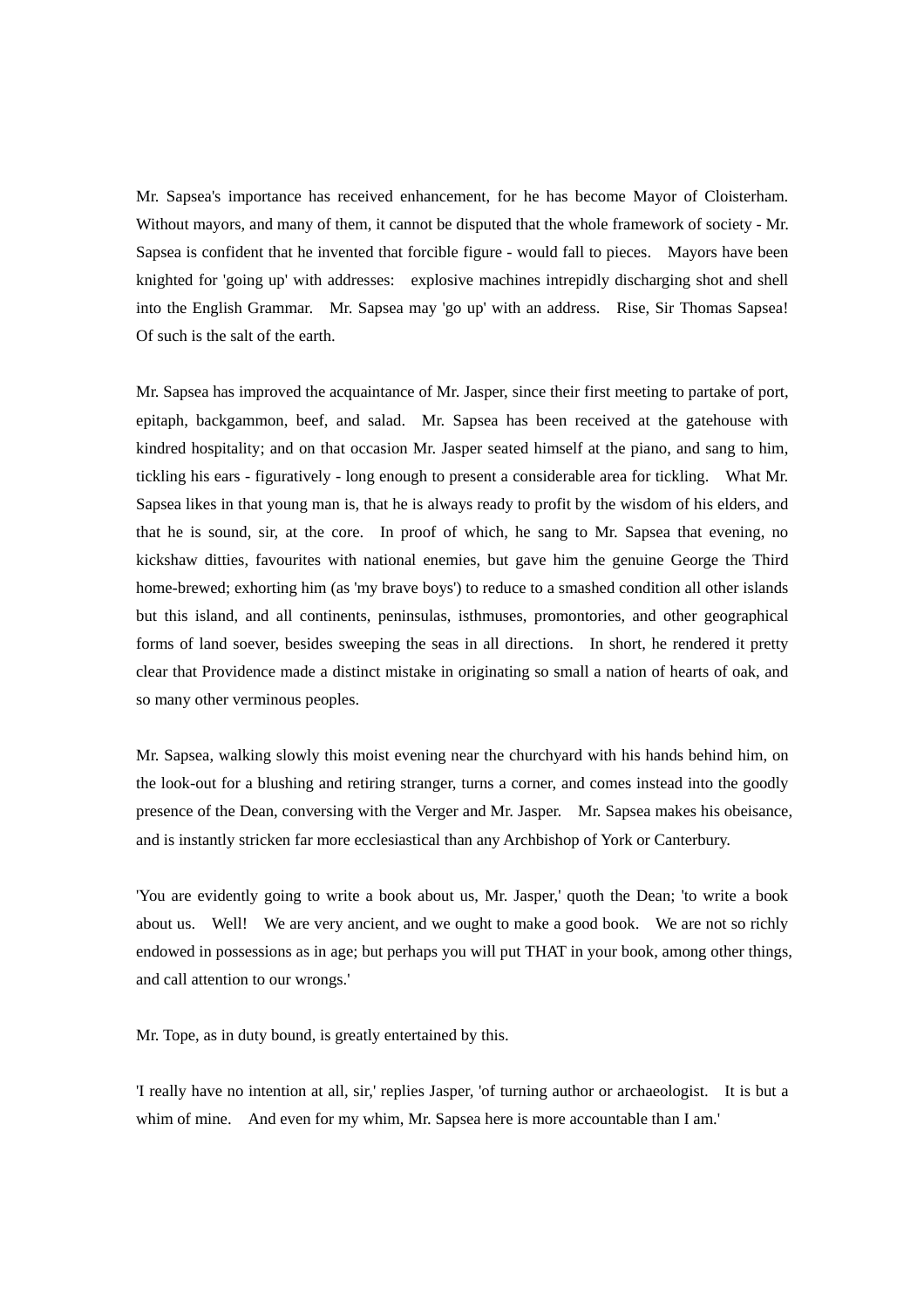'How so, Mr. Mayor?' says the Dean, with a nod of good-natured recognition of his Fetch. 'How is that, Mr. Mayor?'

'I am not aware,' Mr. Sapsea remarks, looking about him for information, 'to what the Very Reverend the Dean does me the honour of referring.' And then falls to studying his original in minute points of detail.

'Durdles,' Mr. Tope hints.

'Ay!' the Dean echoes; 'Durdles, Durdles!'

'The truth is, sir,' explains Jasper, 'that my curiosity in the man was first really stimulated by Mr. Sapsea. Mr. Sapsea's knowledge of mankind and power of drawing out whatever is recluse or odd around him, first led to my bestowing a second thought upon the man: though of course I had met him constantly about. You would not be surprised by this, Mr. Dean, if you had seen Mr. Sapsea deal with him in his own parlour, as I did.'

'O!' cries Sapsea, picking up the ball thrown to him with ineffable complacency and pomposity; 'yes, yes. The Very Reverend the Dean refers to that? Yes. I happened to bring Durdles and Mr. Jasper together. I regard Durdles as a Character.'

'A character, Mr. Sapsea, that with a few skilful touches you turn inside out,' says Jasper.

'Nay, not quite that,' returns the lumbering auctioneer. 'I may have a little influence over him, perhaps; and a little insight into his character, perhaps. The Very Reverend the Dean will please to bear in mind that I have seen the world.' Here Mr. Sapsea gets a little behind the Dean, to inspect his coat-buttons.

'Well!' says the Dean, looking about him to see what has become of his copyist: 'I hope, Mr. Mayor, you will use your study and knowledge of Durdles to the good purpose of exhorting him not to break our worthy and respected Choir-Master's neck; we cannot afford it; his head and voice are much too valuable to us.'

Mr. Tope is again highly entertained, and, having fallen into respectful convulsions of laughter, subsides into a deferential murmur, importing that surely any gentleman would deem it a pleasure and an honour to have his neck broken, in return for such a compliment from such a source.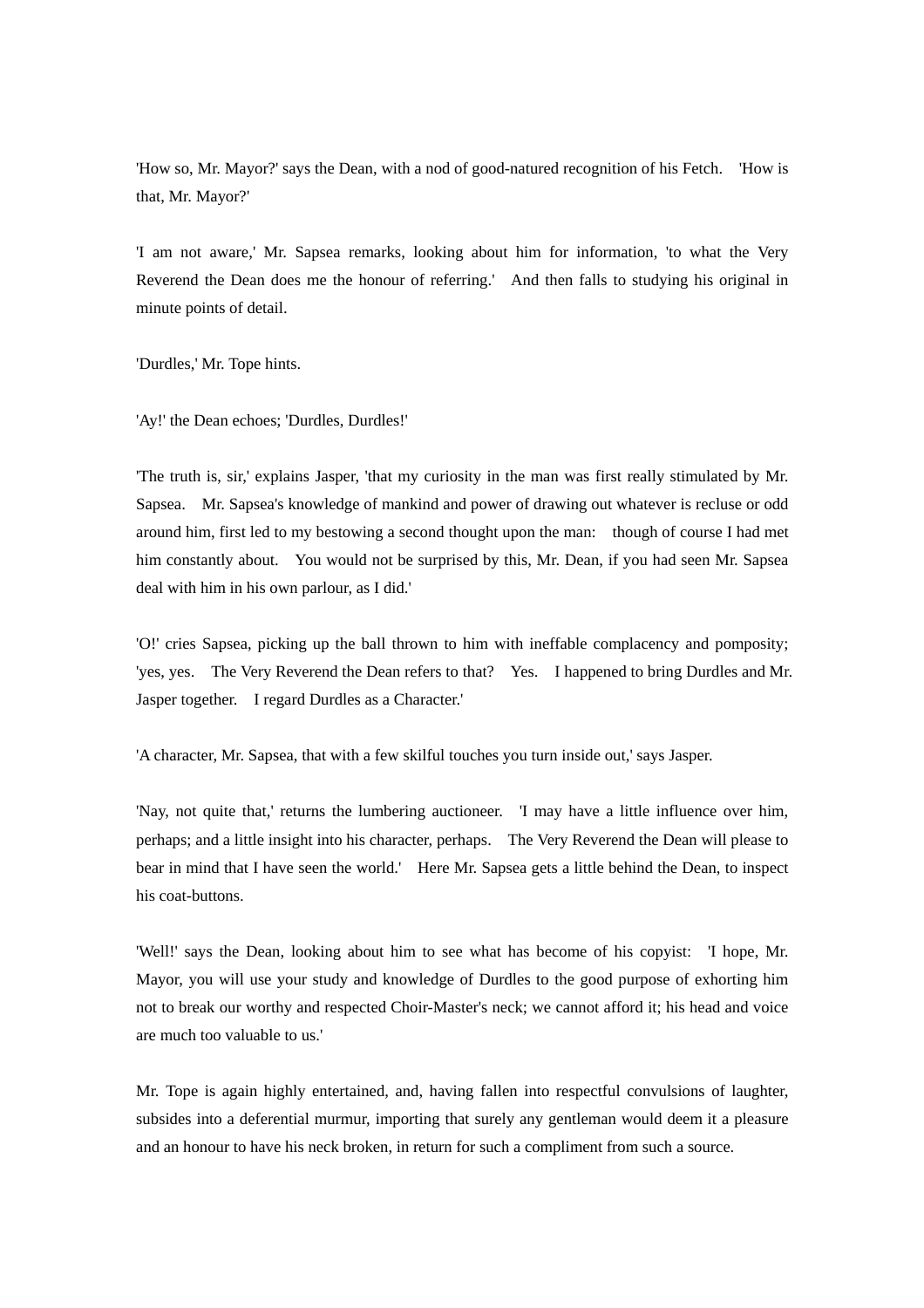'I will take it upon myself, sir,' observes Sapsea loftily, 'to answer for Mr. Jasper's neck. I will tell Durdles to be careful of it. He will mind what I say. How is it at present endangered?' he inquires, looking about him with magnificent patronage.

'Only by my making a moonlight expedition with Durdles among the tombs, vaults, towers, and ruins,' returns Jasper. 'You remember suggesting, when you brought us together, that, as a lover of the picturesque, it might be worth my while?'

'I remember!' replies the auctioneer. And the solemn idiot really believes that he does remember.

'Profiting by your hint,' pursues Jasper, 'I have had some day-

rambles with the extraordinary old fellow, and we are to make a moonlight hole-and-corner exploration to-night.'

'And here he is,' says the Dean.

Durdles with his dinner-bundle in his hand, is indeed beheld slouching towards them. Slouching nearer, and perceiving the Dean, he pulls off his hat, and is slouching away with it under his arm, when Mr. Sapsea stops him.

'Mind you take care of my friend,' is the injunction Mr. Sapsea lays upon him.

'What friend o' yourn is dead?' asks Durdles. 'No orders has come in for any friend o' yourn.'

'I mean my live friend there.'

'O! him?' says Durdles. 'He can take care of himself, can Mister Jarsper.'

'But do you take care of him too,' says Sapsea.

Whom Durdles (there being command in his tone) surlily surveys from head to foot.

'With submission to his Reverence the Dean, if you'll mind what concerns you, Mr. Sapsea, Durdles he'll mind what concerns him.'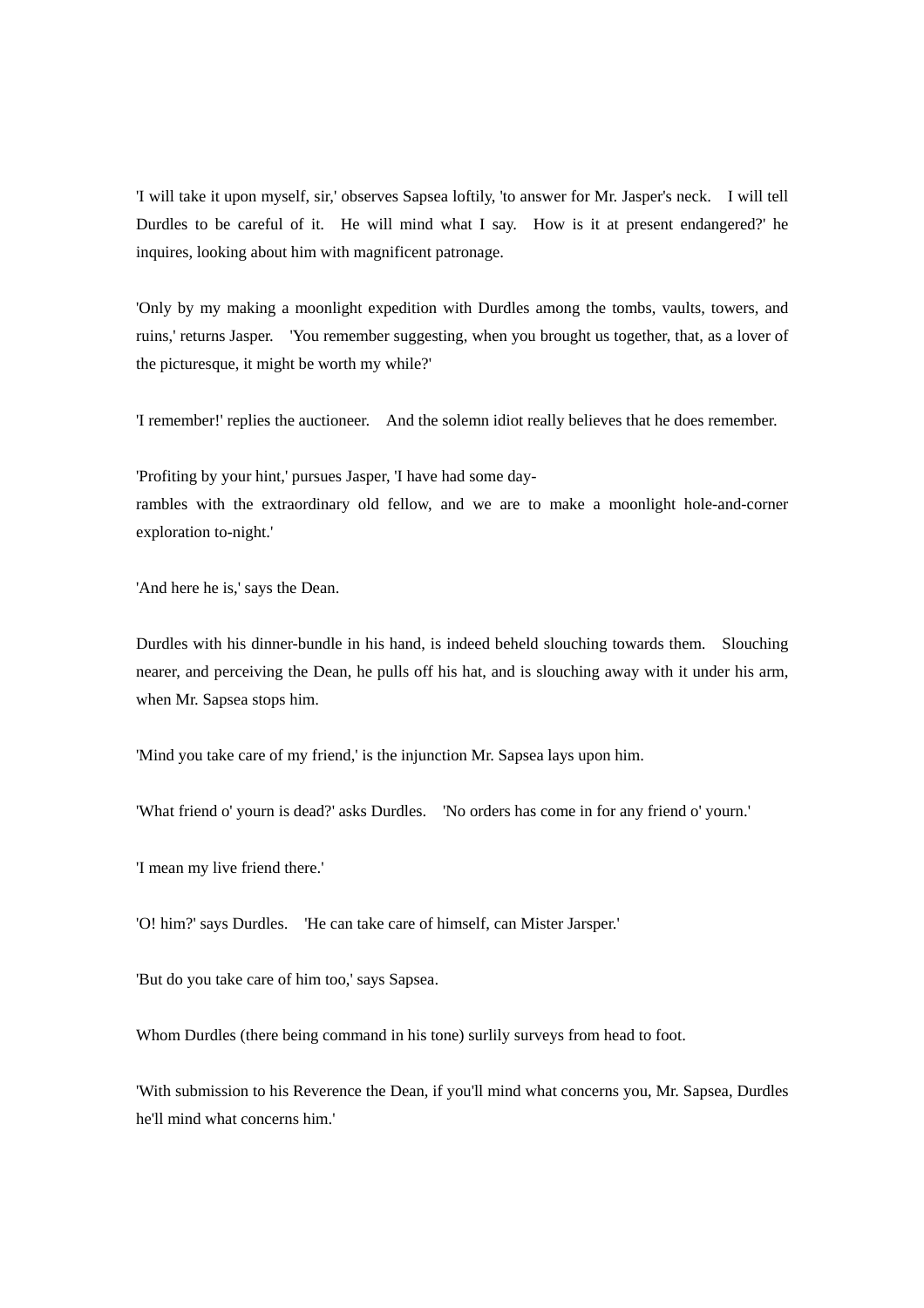'You're out of temper,' says Mr. Sapsea, winking to the company to observe how smoothly he will manage him. 'My friend concerns me, and Mr. Jasper is my friend. And you are my friend.'

'Don't you get into a bad habit of boasting,' retorts Durdles, with a grave cautionary nod. 'It'll grow upon you.'

'You are out of temper,' says Sapsea again; reddening, but again sinking to the company.

'I own to it,' returns Durdles; 'I don't like liberties.'

Mr. Sapsea winks a third wink to the company, as who should say: 'I think you will agree with me that I have settled HIS business;' and stalks out of the controversy.

Durdles then gives the Dean a good evening, and adding, as he puts his hat on, 'You'll find me at home, Mister Jarsper, as agreed, when you want me; I'm a-going home to clean myself,' soon slouches out of sight. This going home to clean himself is one of the man's incomprehensible compromises with inexorable facts; he, and his hat, and his boots, and his clothes, never showing any trace of cleaning, but being uniformly in one condition of dust and grit.

The lamplighter now dotting the quiet Close with specks of light, and running at a great rate up and down his little ladder with that object - his little ladder under the sacred shadow of whose inconvenience generations had grown up, and which all Cloisterham would have stood aghast at the idea of abolishing - the Dean withdraws to his dinner, Mr. Tope to his tea, and Mr. Jasper to his piano. There, with no light but that of the fire, he sits chanting choir-music in a low and beautiful voice, for two or three hours; in short, until it has been for some time dark, and the moon is about to rise.

Then he closes his piano softly, softly changes his coat for a pea-

jacket, with a goodly wicker-cased bottle in its largest pocket, and putting on a low-crowned, flap-brimmed hat, goes softly out. Why does he move so softly to-night? No outward reason is apparent for it. Can there be any sympathetic reason crouching darkly within him?

Repairing to Durdles's unfinished house, or hole in the city wall, and seeing a light within it, he softly picks his course among the gravestones, monuments, and stony lumber of the yard, already touched here and there, sidewise, by the rising moon. The two journeymen have left their two great saws sticking in their blocks of stone; and two skeleton journeymen out of the Dance of Death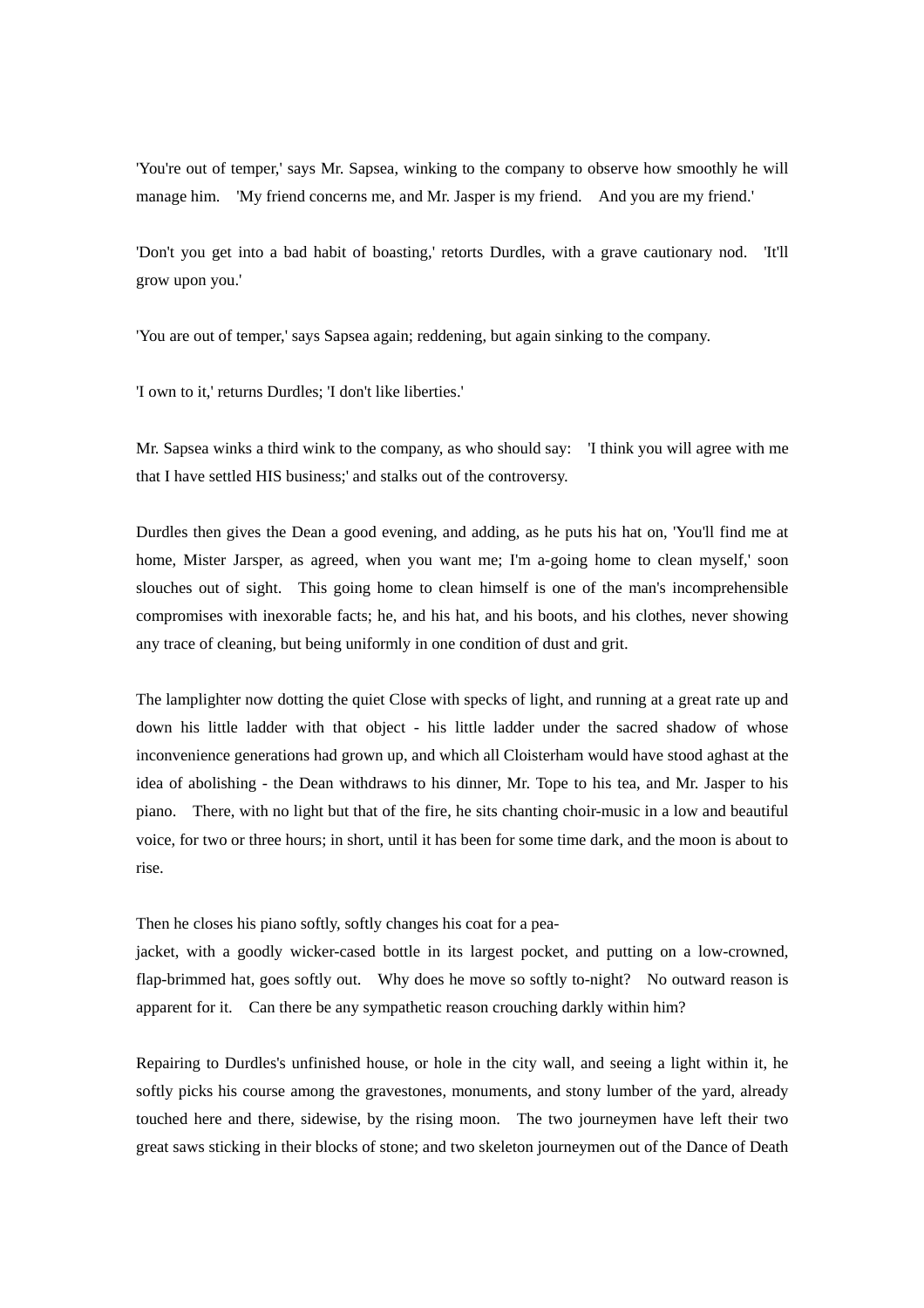might be grinning in the shadow of their sheltering sentry-boxes, about to slash away at cutting out the gravestones of the next two people destined to die in Cloisterham. Likely enough, the two think little of that now, being alive, and perhaps merry. Curious, to make a guess at the two; - or say one of the two!

### 'Ho! Durdles!'

The light moves, and he appears with it at the door. He would seem to have been 'cleaning himself' with the aid of a bottle, jug, and tumbler; for no other cleansing instruments are visible in the bare brick room with rafters overhead and no plastered ceiling, into which he shows his visitor.

#### 'Are you ready?'

'I am ready, Mister Jarsper. Let the old uns come out if they dare, when we go among their tombs. My spirit is ready for 'em.'

'Do you mean animal spirits, or ardent?'

'The one's the t'other,' answers Durdles, 'and I mean 'em both.'

He takes a lantern from a hook, puts a match or two in his pocket wherewith to light it, should there be need; and they go out together, dinner-bundle and all.

Surely an unaccountable sort of expedition! That Durdles himself, who is always prowling among old graves, and ruins, like a Ghoul - that he should be stealing forth to climb, and dive, and wander without an object, is nothing extraordinary; but that the Choir-

Master or any one else should hold it worth his while to be with him, and to study moonlight effects in such company is another affair. Surely an unaccountable sort of expedition, therefore!

''Ware that there mound by the yard-gate, Mister Jarsper.'

'I see it. What is it?'

'Lime.'

Mr. Jasper stops, and waits for him to come up, for he lags behind. 'What you call quick-lime?'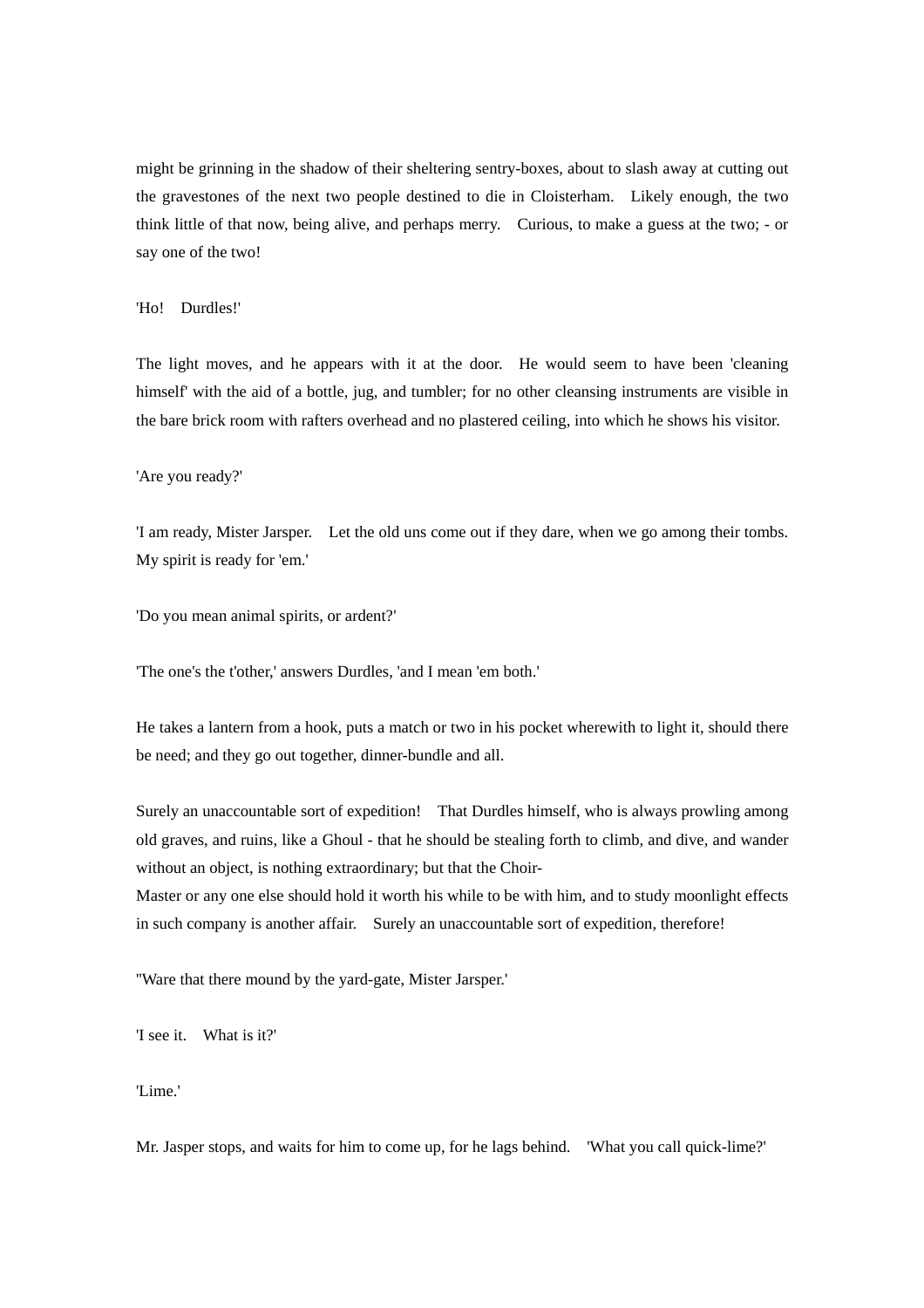'Ay!' says Durdles; 'quick enough to eat your boots. With a little handy stirring, quick enough to eat your bones.'

They go on, presently passing the red windows of the Travellers' Twopenny, and emerging into the clear moonlight of the Monks' Vineyard. This crossed, they come to Minor Canon Corner: of which the greater part lies in shadow until the moon shall rise higher in the sky.

The sound of a closing house-door strikes their ears, and two men come out. These are Mr. Crisparkle and Neville. Jasper, with a strange and sudden smile upon his face, lays the palm of his hand upon the breast of Durdles, stopping him where he stands.

At that end of Minor Canon Corner the shadow is profound in the existing state of the light: at that end, too, there is a piece of old dwarf wall, breast high, the only remaining boundary of what was once a garden, but is now the thoroughfare. Jasper and Durdles would have turned this wall in another instant; but, stopping so short, stand behind it.

'Those two are only sauntering,' Jasper whispers; 'they will go out into the moonlight soon. Let us keep quiet here, or they will detain us, or want to join us, or what not.'

Durdles nods assent, and falls to munching some fragments from his bundle. Jasper folds his arms upon the top of the wall, and, with his chin resting on them, watches. He takes no note whatever of the Minor Canon, but watches Neville, as though his eye were at the trigger of a loaded rifle, and he had covered him, and were going to fire. A sense of destructive power is so expressed in his face, that even Durdles pauses in his munching, and looks at him, with an unmunched something in his cheek.

Meanwhile Mr. Crisparkle and Neville walk to and fro, quietly talking together. What they say, cannot be heard consecutively; but Mr. Jasper has already distinguished his own name more than once.

'This is the first day of the week,' Mr. Crisparkle can be distinctly heard to observe, as they turn back; 'and the last day of the week is Christmas Eve.'

'You may be certain of me, sir.'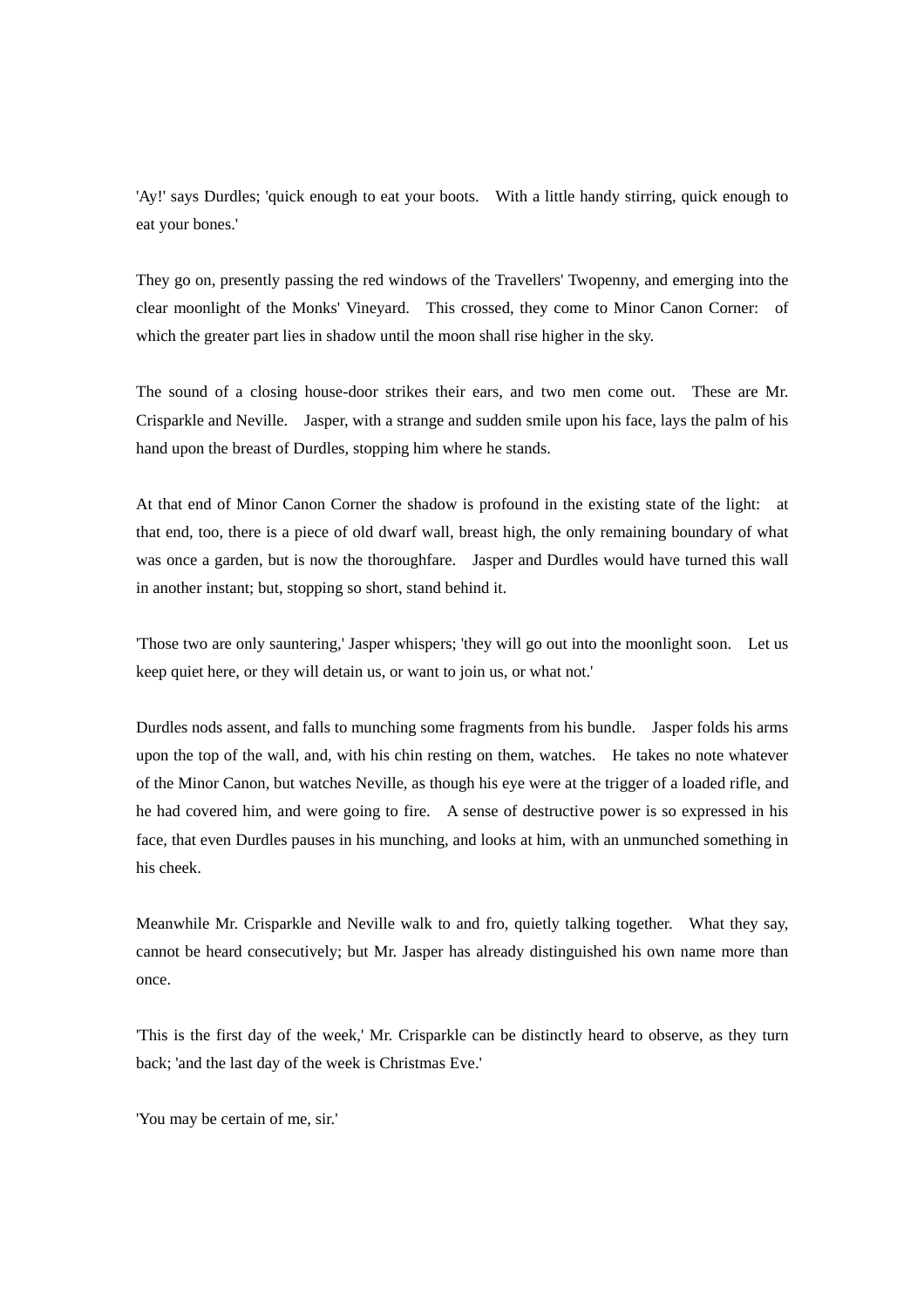The echoes were favourable at those points, but as the two approach, the sound of their talking becomes confused again. The word 'confidence,' shattered by the echoes, but still capable of being pieced together, is uttered by Mr. Crisparkle. As they draw still nearer, this fragment of a reply is heard: 'Not deserved yet, but shall be, sir.' As they turn away again, Jasper again hears his own name, in connection with the words from Mr. Crisparkle: 'Remember that I said I answered for you confidently.' Then the sound of their talk becomes confused again; they halting for a little while, and some earnest action on the part of Neville succeeding. When they move once more, Mr. Crisparkle is seen to look up at the sky, and to point before him. They then slowly disappear; passing out into the moonlight at the opposite end of the Corner.

It is not until they are gone, that Mr. Jasper moves. But then he turns to Durdles, and bursts into a fit of laughter. Durdles, who still has that suspended something in his cheek, and who sees nothing to laugh at, stares at him until Mr. Jasper lays his face down on his arms to have his laugh out. Then Durdles bolts the something, as if desperately resigning himself to indigestion.

Among those secluded nooks there is very little stir or movement after dark. There is little enough in the high tide of the day, but there is next to none at night. Besides that the cheerfully frequented High Street lies nearly parallel to the spot (the old Cathedral rising between the two), and is the natural channel in which the Cloisterham traffic flows, a certain awful hush pervades the ancient pile, the cloisters, and the churchyard, after dark, which not many people care to encounter. Ask the first hundred citizens of Cloisterham, met at random in the streets at noon, if they believed in Ghosts, they would tell you no; but put them to choose at night between these eerie Precincts and the thoroughfare of shops, and you would find that ninety-nine declared for the longer round and the more frequented way. The cause of this is not to be found in any local superstition that attaches to the Precincts - albeit a mysterious lady, with a child in her arms and a rope dangling from her neck, has been seen flitting about there by sundry witnesses as intangible as herself - but it is to be sought in the innate shrinking of dust with the breath of life in it from dust out of which the breath of life has passed; also, in the widely diffused, and almost as widely unacknowledged, reflection: 'If the dead do, under any circumstances, become visible to the living, these are such likely surroundings for the purpose that I, the living, will get out of them as soon as I can.' Hence, when Mr. Jasper and Durdles pause to glance around them, before descending into the crypt by a small side door, of which the latter has a key, the whole expanse of moonlight in their view is utterly deserted. One might fancy that the tide of life was stemmed by Mr. Jasper's own gatehouse. The murmur of the tide is heard beyond; but no wave passes the archway, over which his lamp burns red behind his curtain, as if the building were a Lighthouse.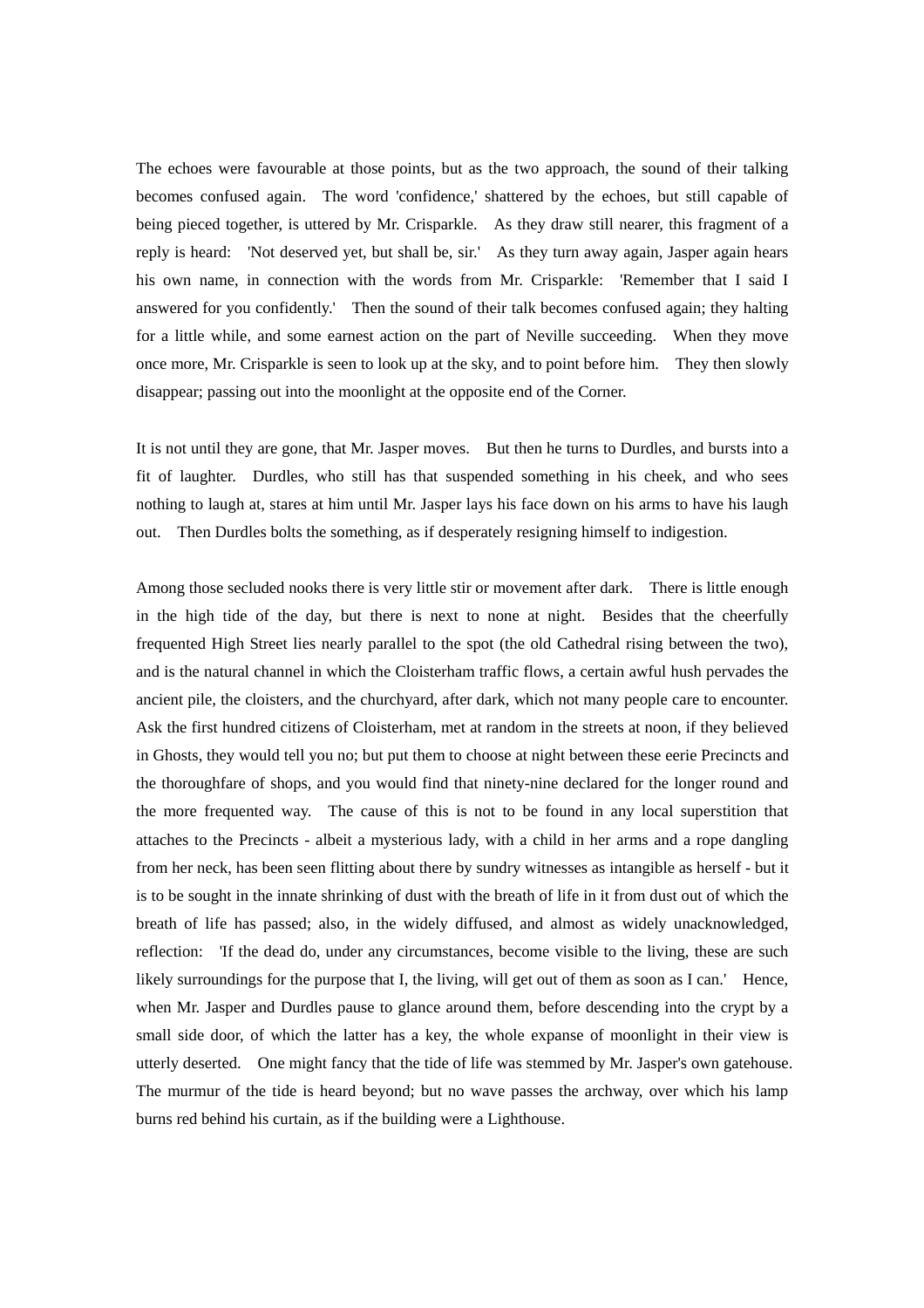They enter, locking themselves in, descend the rugged steps, and are down in the Crypt. The lantern is not wanted, for the moonlight strikes in at the groined windows, bare of glass, the broken frames for which cast patterns on the ground. The heavy pillars which support the roof engender masses of black shade, but between them there are lanes of light. Up and down these lanes they walk, Durdles discoursing of the 'old uns' he yet counts on disinterring, and slapping a wall, in which he considers 'a whole family on 'em' to be stoned and earthed up, just as if he were a familiar friend of the family. The taciturnity of Durdles is for the time overcome by Mr. Jasper's wicker bottle, which circulates freely; - in the sense, that is to say, that its contents enter freely into Mr. Durdles's circulation, while Mr. Jasper only rinses his mouth once, and casts forth the rinsing.

They are to ascend the great Tower. On the steps by which they rise to the Cathedral, Durdles pauses for new store of breath. The steps are very dark, but out of the darkness they can see the lanes of light they have traversed. Durdles seats himself upon a step. Mr. Jasper seats himself upon another. The odour from the wicker bottle (which has somehow passed into Durdles's keeping) soon intimates that the cork has been taken out; but this is not ascertainable through the sense of sight, since neither can descry the other. And yet, in talking, they turn to one another, as though their faces could commune together.

'This is good stuff, Mister Jarsper!'

'It is very good stuff, I hope. - I bought it on purpose.'

'They don't show, you see, the old uns don't, Mister Jarsper!'

'It would be a more confused world than it is, if they could.'

'Well, it WOULD lead towards a mixing of things,' Durdles acquiesces: pausing on the remark, as if the idea of ghosts had not previously presented itself to him in a merely inconvenient light, domestically or chronologically. 'But do you think there may be Ghosts of other things, though not of men and women?'

'What things? Flower-beds and watering-pots? horses and harness?'

'No. Sounds.'

'What sounds?'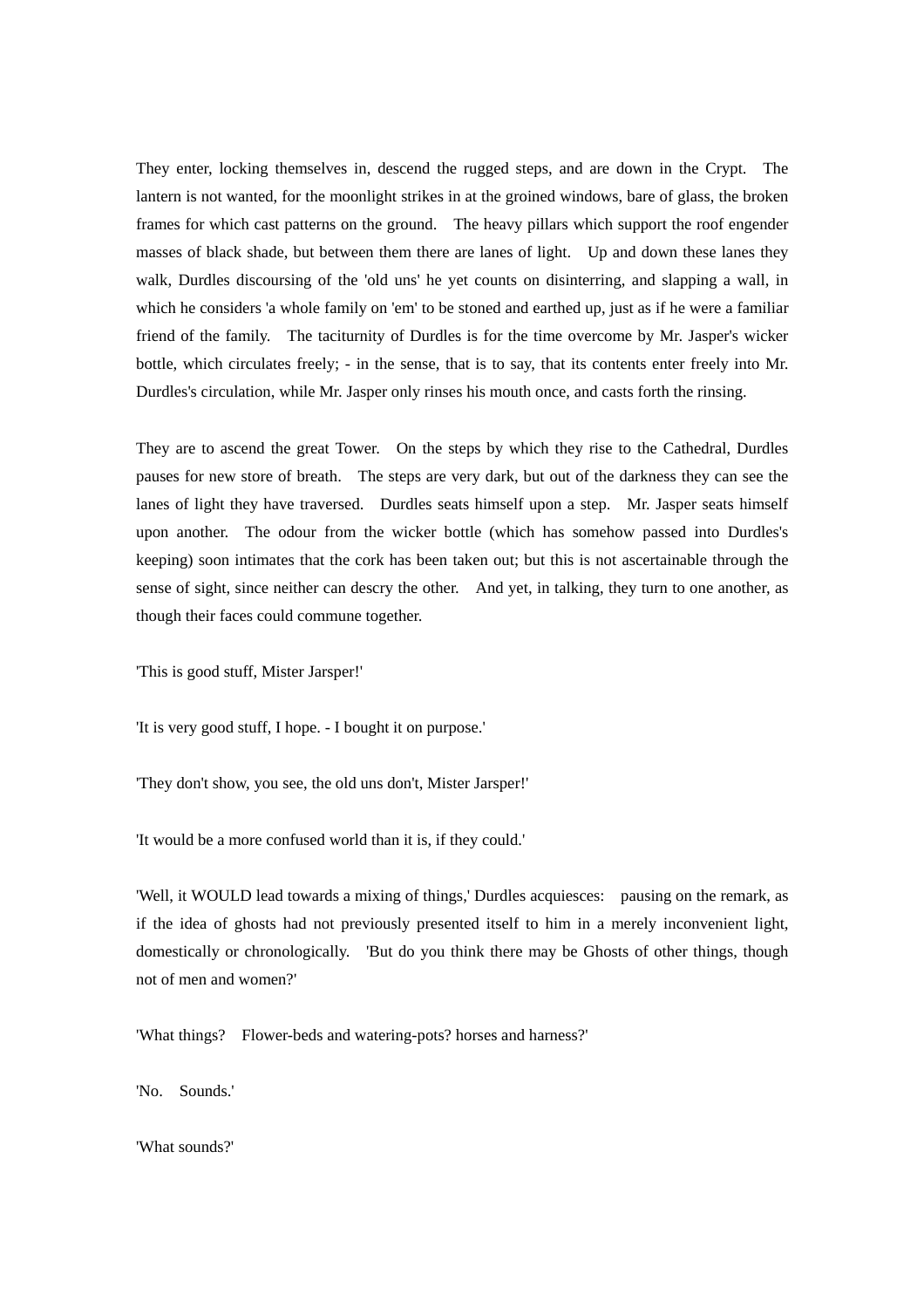## 'Cries.'

'What cries do you mean? Chairs to mend?'

'No. I mean screeches. Now I'll tell you, Mr. Jarsper. Wait a bit till I put the bottle right.' Here the cork is evidently taken out again, and replaced again. 'There! NOW it's right! This time last year, only a few days later, I happened to have been doing what was correct by the season, in the way of giving it the welcome it had a right to expect, when them town-boys set on me at their worst. At length I gave 'em the slip, and turned in here. And here I fell asleep. And what woke me? The ghost of a cry. The ghost of one terrific shriek, which shriek was followed by the ghost of the howl of a dog: a long, dismal, woeful howl, such as a dog gives when a person's dead. That was MY last Christmas Eve.'

'What do you mean?' is the very abrupt, and, one might say, fierce retort.

'I mean that I made inquiries everywhere about, and, that no living ears but mine heard either that cry or that howl. So I say they was both ghosts; though why they came to me, I've never made out.'

'I thought you were another kind of man,' says Jasper, scornfully.

'So I thought myself,' answers Durdles with his usual composure; 'and yet I was picked out for it.'

Jasper had risen suddenly, when he asked him what he meant, and he now says, 'Come; we shall freeze here; lead the way.'

Durdles complies, not over-steadily; opens the door at the top of the steps with the key he has already used; and so emerges on the Cathedral level, in a passage at the side of the chancel. Here, the moonlight is so very bright again that the colours of the nearest stained-glass window are thrown upon their faces. The appearance of the unconscious Durdles, holding the door open for his companion to follow, as if from the grave, is ghastly enough, with a purple hand across his face, and a yellow splash upon his brow; but he bears the close scrutiny of his companion in an insensible way, although it is prolonged while the latter fumbles among his pockets for a key confided to him that will open an iron gate, so to enable them to pass to the staircase of the great tower.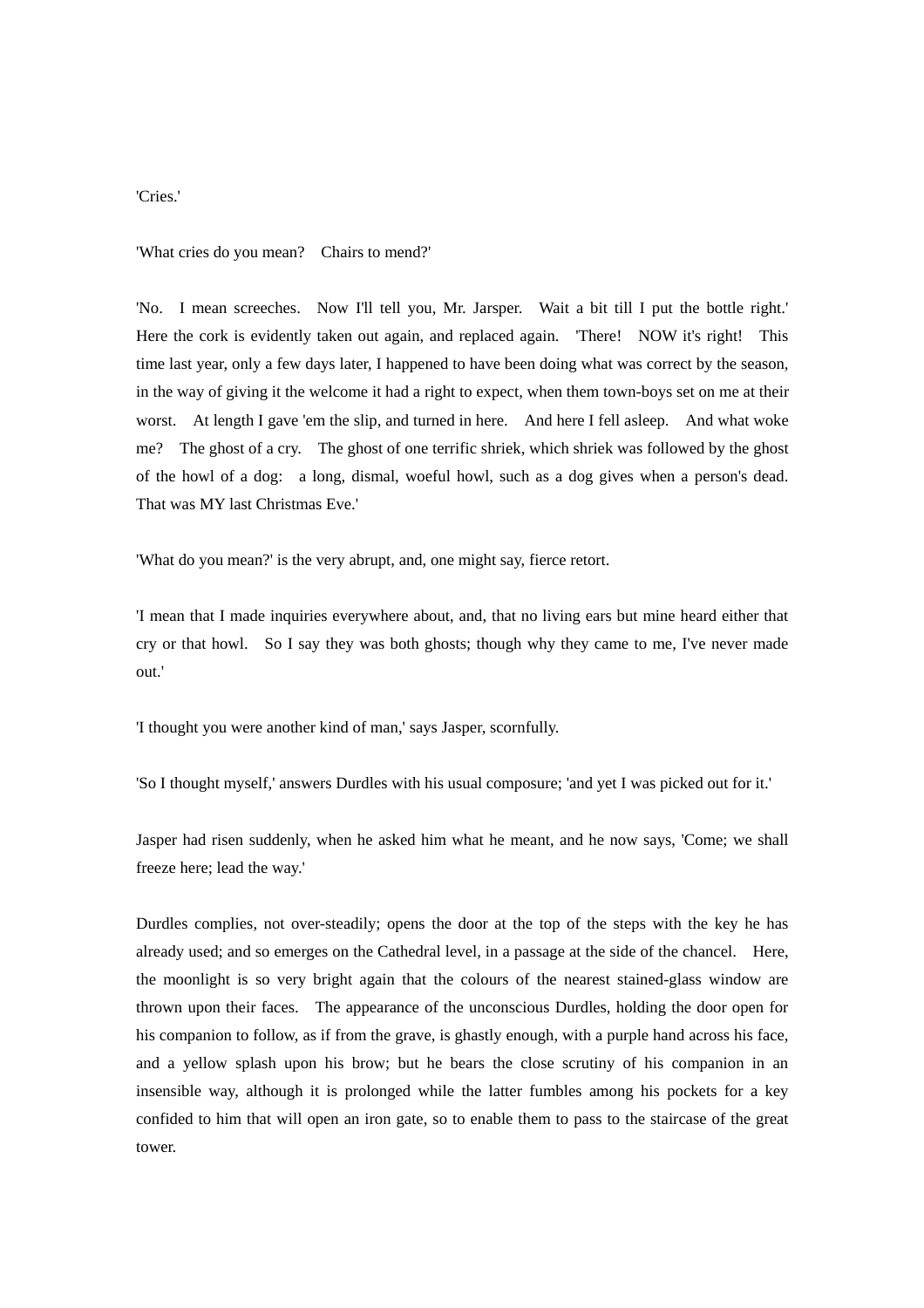'That and the bottle are enough for you to carry,' he says, giving it to Durdles; 'hand your bundle to me; I am younger and longer-

winded than you.' Durdles hesitates for a moment between bundle and bottle; but gives the preference to the bottle as being by far the better company, and consigns the dry weight to his fellow-

explorer.

Then they go up the winding staircase of the great tower, toilsomely, turning and turning, and lowering their heads to avoid the stairs above, or the rough stone pivot around which they twist. Durdles has lighted his lantern, by drawing from the cold, hard wall a spark of that mysterious fire which lurks in everything, and, guided by this speck, they clamber up among the cobwebs and the dust. Their way lies through strange places. Twice or thrice they emerge into level, low-arched galleries, whence they can look down into the moon-lit nave; and where Durdles, waving his lantern, waves the dim angels' heads upon the corbels of the roof, seeming to watch their progress. Anon they turn into narrower and steeper staircases, and the night-air begins to blow upon them, and the chirp of some startled jackdaw or frightened rook precedes the heavy beating of wings in a confined space, and the beating down of dust and straws upon their heads. At last, leaving their light behind a stair - for it blows fresh up here - they look down on Cloisterham, fair to see in the moonlight: its ruined habitations and sanctuaries of the dead, at the tower's base: its mosssoftened red-tiled roofs and red-brick houses of the living, clustered beyond: its river winding down from the mist on the horizon, as though that were its source, and already heaving with a restless knowledge of its approach towards the sea.

Once again, an unaccountable expedition this! Jasper (always moving softly with no visible reason) contemplates the scene, and especially that stillest part of it which the Cathedral overshadows. But he contemplates Durdles quite as curiously, and Durdles is by times conscious of his watchful eyes.

Only by times, because Durdles is growing drowsy. As aeronauts lighten the load they carry, when they wish to rise, similarly Durdles has lightened the wicker bottle in coming up. Snatches of sleep surprise him on his legs, and stop him in his talk. A mild fit of calenture seizes him, in which he deems that the ground so far below, is on a level with the tower, and would as lief walk off the tower into the air as not. Such is his state when they begin to come down. And as aeronauts make themselves heavier when they wish to descend, similarly Durdles charges himself with more liquid from the wicker bottle, that he may come down the better.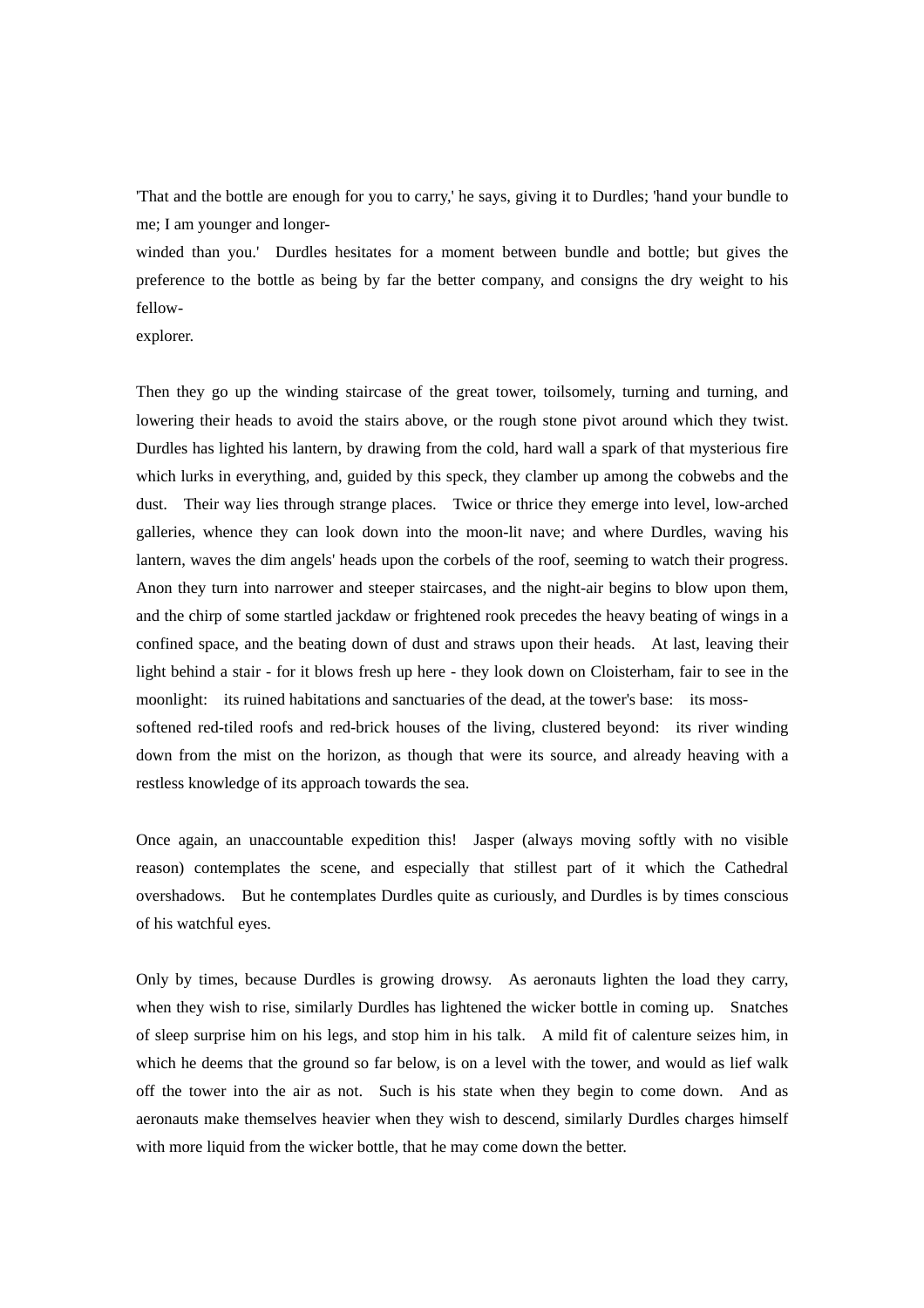The iron gate attained and locked - but not before Durdles has tumbled twice, and cut an eyebrow open once - they descend into the crypt again, with the intent of issuing forth as they entered. But, while returning among those lanes of light, Durdles becomes so very uncertain, both of foot and speech, that he half drops, half throws himself down, by one of the heavy pillars, scarcely less heavy than itself, and indistinctly appeals to his companion for forty winks of a second each.

'If you will have it so, or must have it so,' replies Jasper, 'I'll not leave you here. Take them, while I walk to and fro.'

Durdles is asleep at once; and in his sleep he dreams a dream.

It is not much of a dream, considering the vast extent of the domains of dreamland, and their wonderful productions; it is only remarkable for being unusually restless and unusually real. He dreams of lying there, asleep, and yet counting his companion's footsteps as he walks to and fro. He dreams that the footsteps die away into distance of time and of space, and that something touches him, and that something falls from his hand. Then something clinks and gropes about, and he dreams that he is alone for so long a time, that the lanes of light take new directions as the moon advances in her course. From succeeding unconsciousness he passes into a dream of slow uneasiness from cold; and painfully awakes to a perception of the lanes of light - really changed, much as he had dreamed - and Jasper walking among them, beating his hands and feet.

'Holloa!' Durdles cries out, unmeaningly alarmed.

'Awake at last?' says Jasper, coming up to him. 'Do you know that your forties have stretched into thousands?'

'No.'

'They have though.'

'What's the time?'

'Hark! The bells are going in the Tower!'

They strike four quarters, and then the great bell strikes.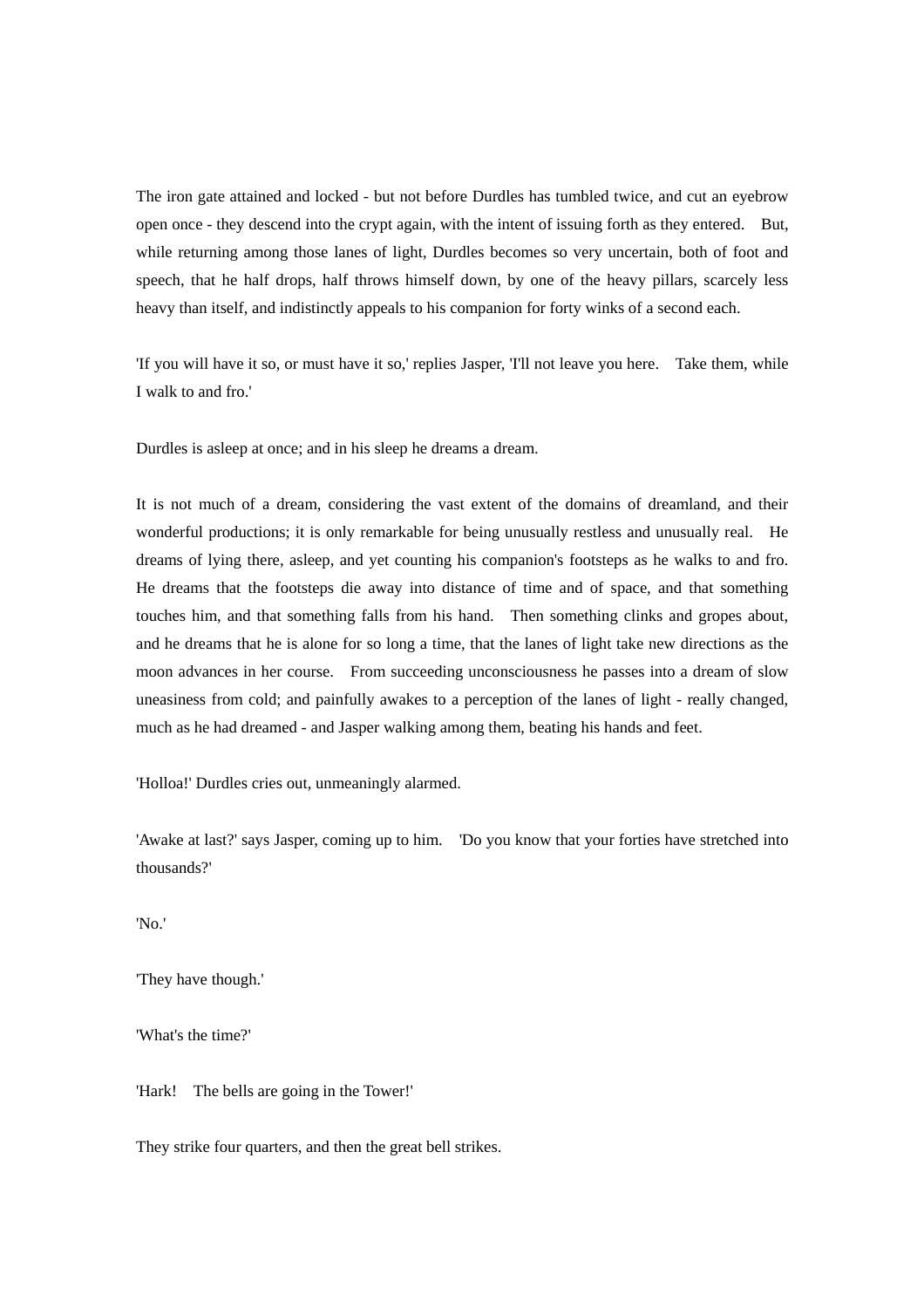'Two!' cries Durdles, scrambling up; 'why didn't you try to wake me, Mister Jarsper?'

'I did. I might as well have tried to wake the dead - your own family of dead, up in the corner there.'

'Did you touch me?'

'Touch you! Yes. Shook you.'

As Durdles recalls that touching something in his dream, he looks down on the pavement, and sees the key of the crypt door lying close to where he himself lay.

'I dropped you, did I?' he says, picking it up, and recalling that part of his dream. As he gathers himself up again into an upright position, or into a position as nearly upright as he ever maintains, he is again conscious of being watched by his companion.

'Well?' says Jasper, smiling, 'are you quite ready? Pray don't hurry.'

'Let me get my bundle right, Mister Jarsper, and I'm with you.' As he ties it afresh, he is once more conscious that he is very narrowly observed.

'What do you suspect me of, Mister Jarsper?' he asks, with drunken displeasure. 'Let them as has any suspicions of Durdles name 'em.'

'I've no suspicions of you, my good Mr. Durdles; but I have suspicions that my bottle was filled with something stiffer than either of us supposed. And I also have suspicions,' Jasper adds, taking it from the pavement and turning it bottom upwards, 'that it's empty.'

Durdles condescends to laugh at this. Continuing to chuckle when his laugh is over, as though remonstrant with himself on his drinking powers, he rolls to the door and unlocks it. They both pass out, and Durdles relocks it, and pockets his key.

'A thousand thanks for a curious and interesting night,' says Jasper, giving him his hand; 'you can make your own way home?'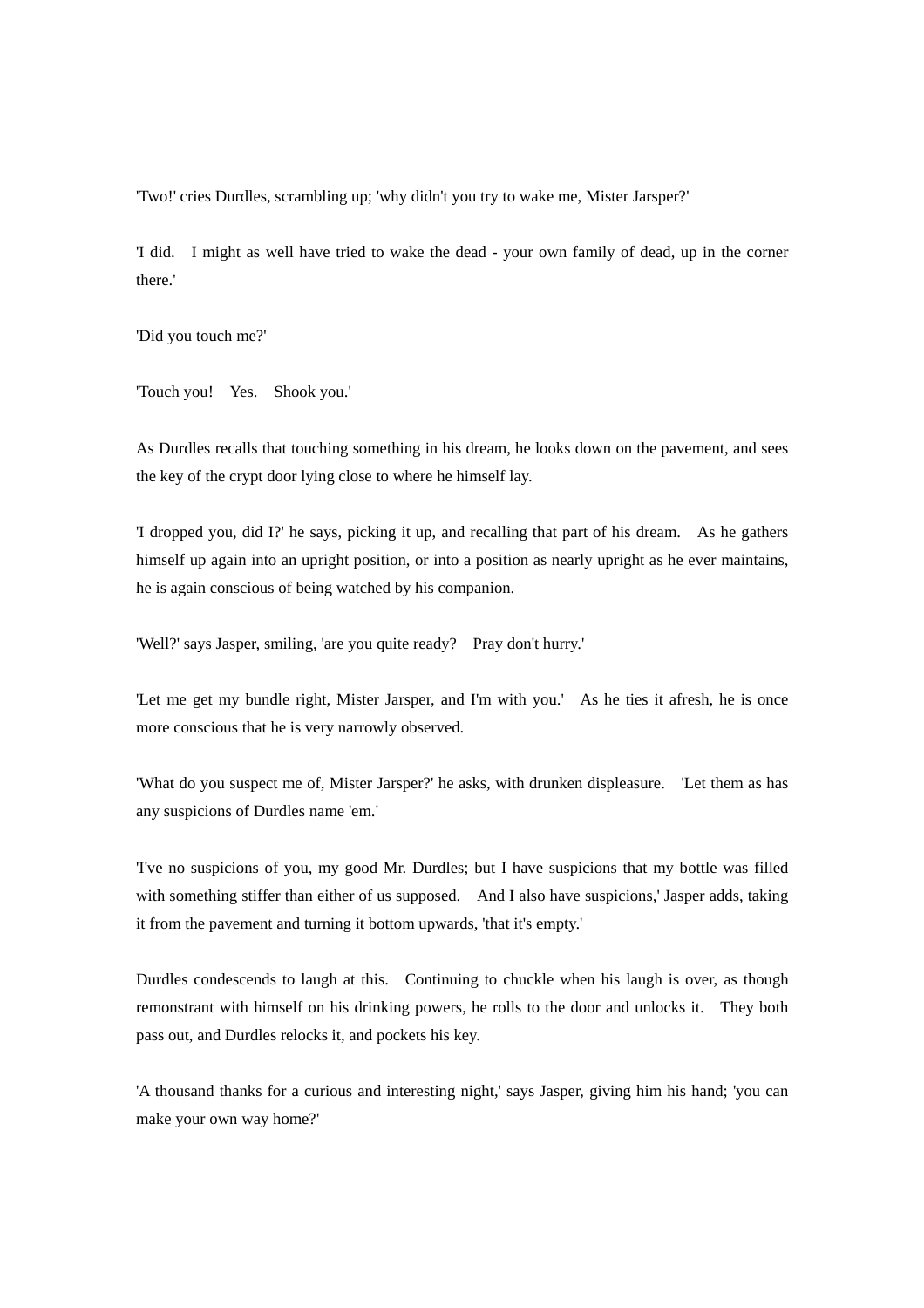'I should think so!' answers Durdles. 'If you was to offer Durdles the affront to show him his way home, he wouldn't go home.

Durdles wouldn't go home till morning;

And THEN Durdles wouldn't go home, Durdles wouldn't.' This with the utmost defiance.

'Good-night, then.'

'Good-night, Mister Jarsper.'

Each is turning his own way, when a sharp whistle rends the silence, and the jargon is yelped out:

Widdy widdy wen! I - ket - ches - Im - out - ar - ter - ten.

Widdy widdy wy!

Then  $- E - don't - go - then - I - shy -$ 

Widdy Widdy Wake-cock warning!'

Instantly afterwards, a rapid fire of stones rattles at the Cathedral wall, and the hideous small boy is beheld opposite, dancing in the moonlight.

'What! Is that baby-devil on the watch there!' cries Jasper in a fury: so quickly roused, and so violent, that he seems an older devil himself. 'I shall shed the blood of that impish wretch! I know I shall do it!' Regardless of the fire, though it hits him more than once, he rushes at Deputy, collars him, and tries to bring him across. But Deputy is not to be so easily brought across. With a diabolical insight into the strongest part of his position, he is no sooner taken by the throat than he curls up his legs, forces his assailant to hang him, as it were, and gurgles in his throat, and screws his body, and twists, as already undergoing the first agonies of strangulation. There is nothing for it but to drop him. He instantly gets himself together, backs over to Durdles, and cries to his assailant, gnashing the great gap in front of his mouth with rage and malice:

'I'll blind yer, s'elp me! I'll stone yer eyes out, s'elp me! If I don't have yer eyesight, bellows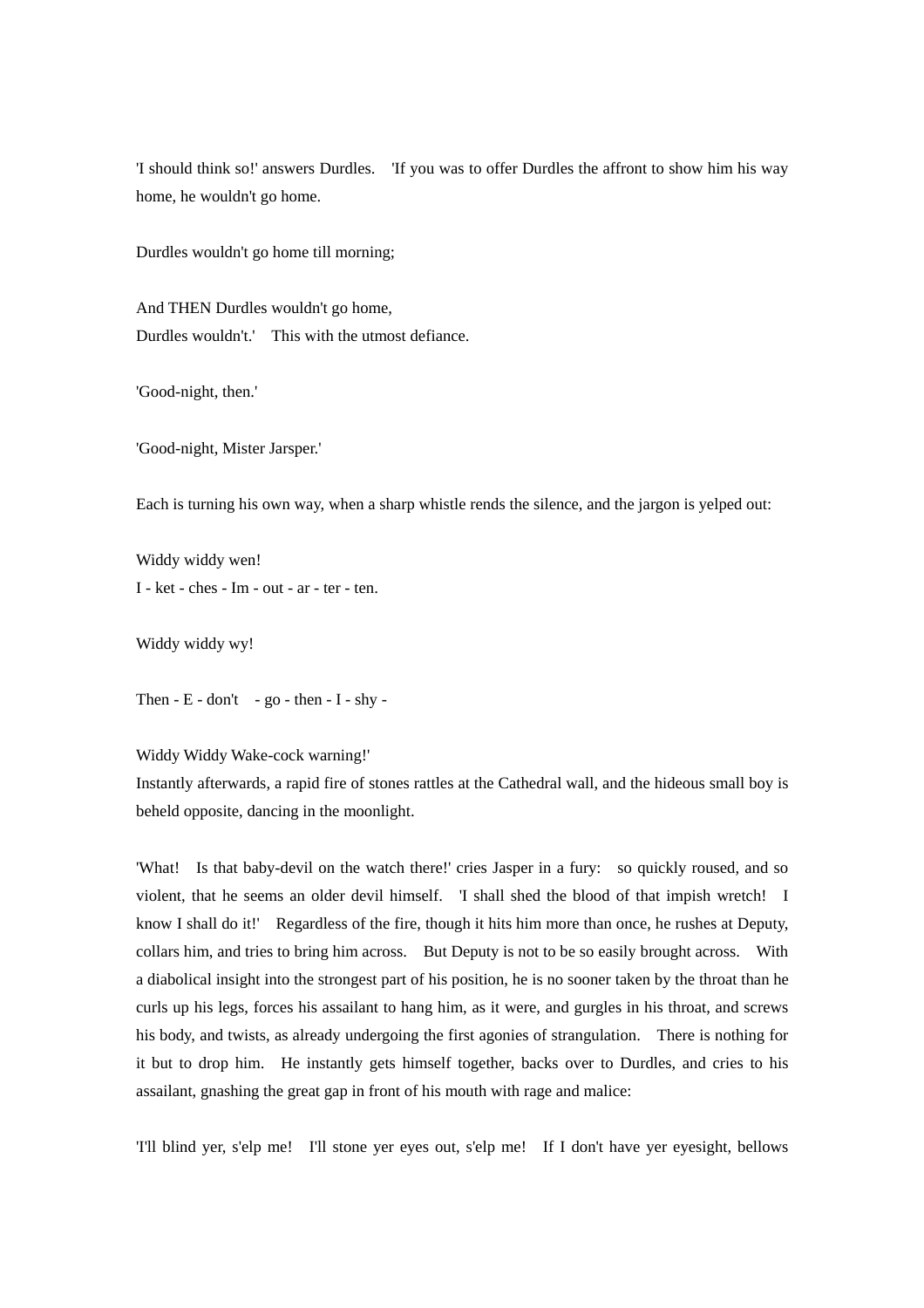me!' At the same time dodging behind Durdles, and snarling at Jasper, now from this side of him, and now from that: prepared, if pounced upon, to dart away in all manner of curvilinear directions, and, if run down after all, to grovel in the dust, and cry: 'Now, hit me when I'm down! Do it!'

'Don't hurt the boy, Mister Jarsper,' urges Durdles, shielding him. 'Recollect yourself.'

'He followed us to-night, when we first came here!'

'Yer lie, I didn't!' replies Deputy, in his one form of polite contradiction.

'He has been prowling near us ever since!'

'Yer lie, I haven't,' returns Deputy. 'I'd only jist come out for my 'elth when I see you two a-coming out of the Kin-freederel. If

I - ket - ches - Im - out - ar - ter - ten!'

(with the usual rhythm and dance, though dodging behind Durdles), 'it ain't ANY fault, is it?'

'Take him home, then,' retorts Jasper, ferociously, though with a strong check upon himself, 'and let my eyes be rid of the sight of you!'

Deputy, with another sharp whistle, at once expressing his relief, and his commencement of a milder stoning of Mr. Durdles, begins stoning that respectable gentleman home, as if he were a reluctant ox. Mr. Jasper goes to his gatehouse, brooding. And thus, as everything comes to an end, the unaccountable expedition comes to an end - for the time.

# CHAPTER XIII - BOTH AT THEIR BEST

MISS TWINKLETON'S establishment was about to undergo a serene hush. The Christmas recess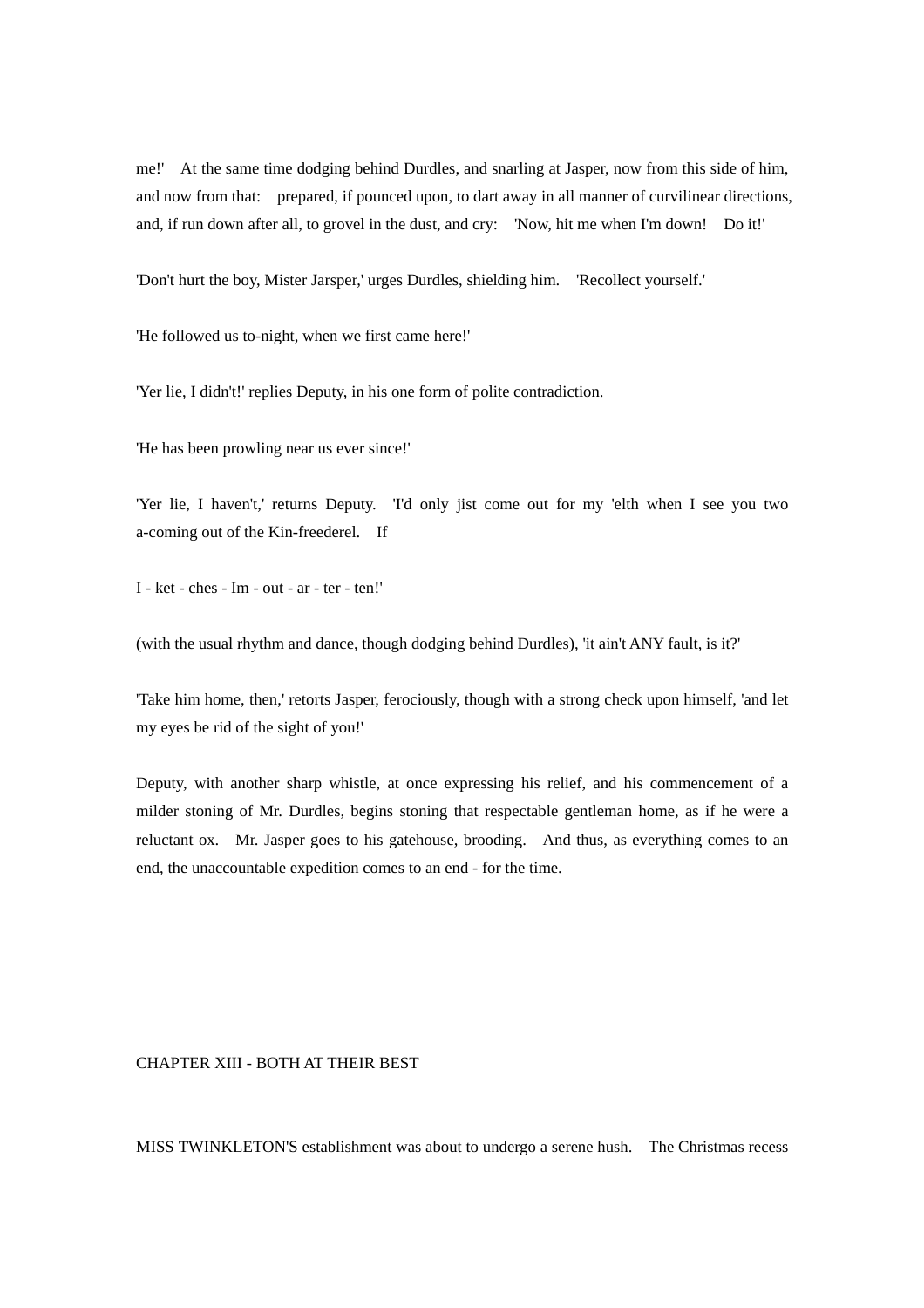was at hand. What had once, and at no remote period, been called, even by the erudite Miss Twinkleton herself, 'the half;' but what was now called, as being more elegant, and more strictly collegiate, 'the term,' would expire to-morrow. A noticeable relaxation of discipline had for some few days pervaded the Nuns' House. Club suppers had occurred in the bedrooms, and a dressed tongue had been carved with a pair of scissors, and handed round with the curling tongs. Portions of marmalade had likewise been distributed on a service of plates constructed of curlpaper; and cowslip wine had been quaffed from the small squat measuring glass in which little Rickitts (a junior of weakly constitution) took her steel drops daily. The housemaids had been bribed with various fragments of riband, and sundry pairs of shoes more or less down at heel, to make no mention of crumbs in the beds; the airiest costumes had been worn on these festive occasions; and the daring Miss Ferdinand had even surprised the company with a sprightly solo on the comb-and-curlpaper, until suffocated in her own pillow by two flowing-haired executioners.

Nor were these the only tokens of dispersal. Boxes appeared in the bedrooms (where they were capital at other times), and a surprising amount of packing took place, out of all proportion to the amount packed. Largess, in the form of odds and ends of cold cream and pomatum, and also of hairpins, was freely distributed among the attendants. On charges of inviolable secrecy, confidences were interchanged respecting golden youth of England expected to call, 'at home,' on the first opportunity. Miss Giggles (deficient in sentiment) did indeed profess that she, for her part, acknowledged such homage by making faces at the golden youth; but this young lady was outvoted by an immense majority.

On the last night before a recess, it was always expressly made a point of honour that nobody should go to sleep, and that Ghosts should be encouraged by all possible means. This compact invariably broke down, and all the young ladies went to sleep very soon, and got up very early.

The concluding ceremony came off at twelve o'clock on the day of departure; when Miss Twinkleton, supported by Mrs. Tisher, held a drawing-room in her own apartment (the globes already covered with brown Holland), where glasses of white-wine and plates of cut pound-cake were discovered on the table. Miss Twinkleton then said: Ladies, another revolving year had brought us round to that festive period at which the first feelings of our nature bounded in our - Miss Twinkleton was annually going to add 'bosoms,' but annually stopped on the brink of that expression, and substituted 'hearts.' Hearts; our hearts. Hem! Again a revolving year, ladies, had brought us to a pause in our studies - let us hope our greatly advanced studies - and, like the mariner in his bark, the warrior in his tent, the captive in his dungeon, and the traveller in his various conveyances, we yearned for home. Did we say, on such an occasion, in the opening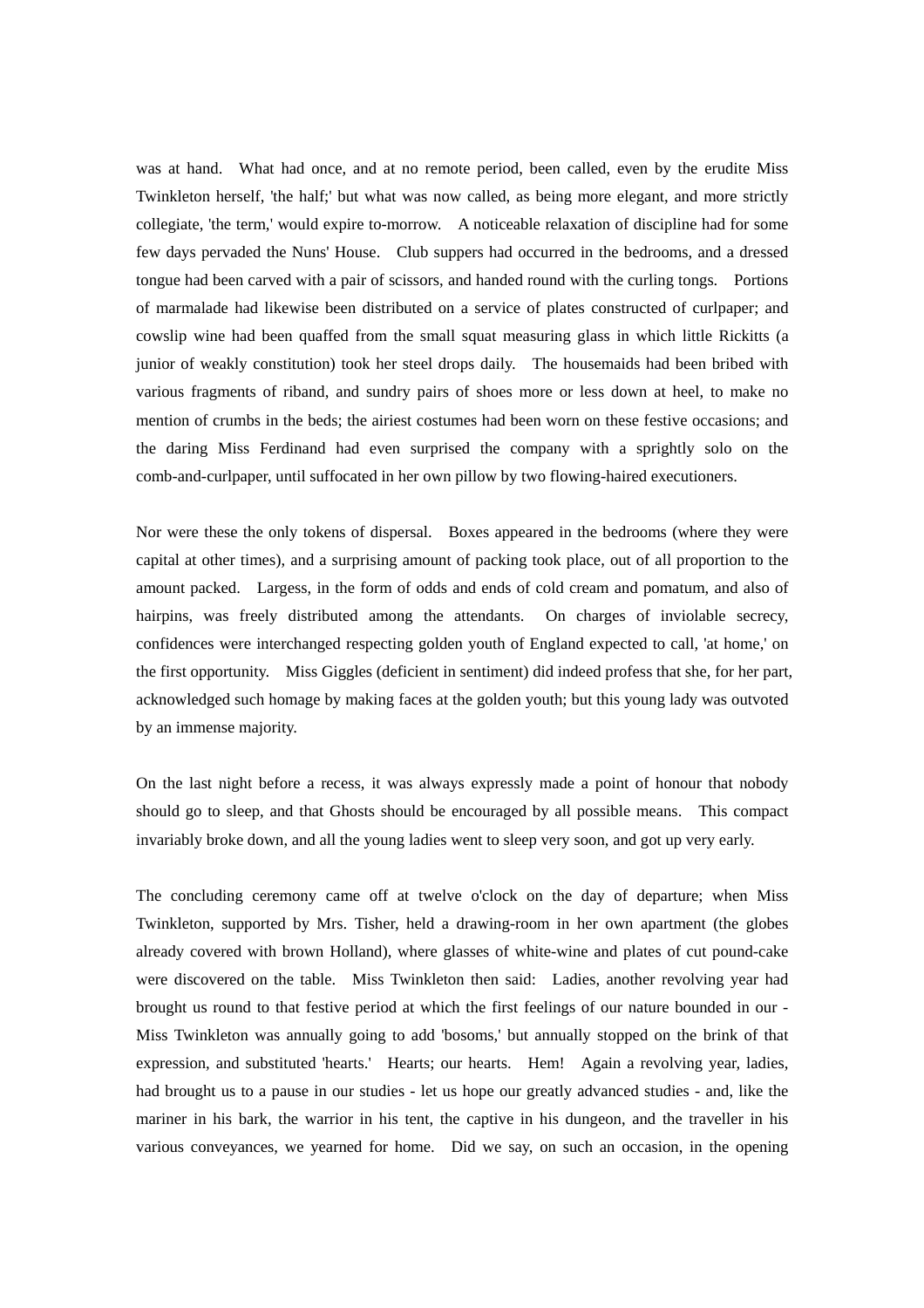words of Mr. Addison's impressive tragedy:

'The dawn is overcast, the morning lowers,

And heavily in clouds brings on the day,

The great, th' important day - ?'

Not so. From horizon to zenith all was COULEUR DE ROSE, for all was redolent of our relations and friends. Might WE find THEM prospering as WE expected; might THEY find US prospering as THEY expected! Ladies, we would now, with our love to one another, wish one another good-bye, and happiness, until we met again. And when the time should come for our resumption of those pursuits which (here a general depression set in all round), pursuits which, pursuits which; - then let us ever remember what was said by the Spartan General, in words too trite for repetition, at the battle it were superfluous to specify.

The handmaidens of the establishment, in their best caps, then handed the trays, and the young ladies sipped and crumbled, and the bespoken coaches began to choke the street. Then leave-taking was not long about; and Miss Twinkleton, in saluting each young lady's cheek, confided to her an exceedingly neat letter, addressed to her next friend at law, 'with Miss Twinkleton's best compliments' in the corner. This missive she handed with an air as if it had not the least connexion with the bill, but were something in the nature of a delicate and joyful surprise.

So many times had Rosa seen such dispersals, and so very little did she know of any other Home, that she was contented to remain where she was, and was even better contented than ever before, having her latest friend with her. And yet her latest friendship had a blank place in it of which she could not fail to be sensible. Helena Landless, having been a party to her brother's revelation about Rosa, and having entered into that compact of silence with Mr. Crisparkle, shrank from any allusion to Edwin Drood's name. Why she so avoided it, was mysterious to Rosa, but she perfectly perceived the fact. But for the fact, she might have relieved her own little perplexed heart of some of its doubts and hesitations, by taking Helena into her confidence. As it was, she had no such vent: she could only ponder on her own difficulties, and wonder more and more why this avoidance of Edwin's name should last, now that she knew - for so much Helena had told her that a good understanding was to be reestablished between the two young men, when Edwin came down.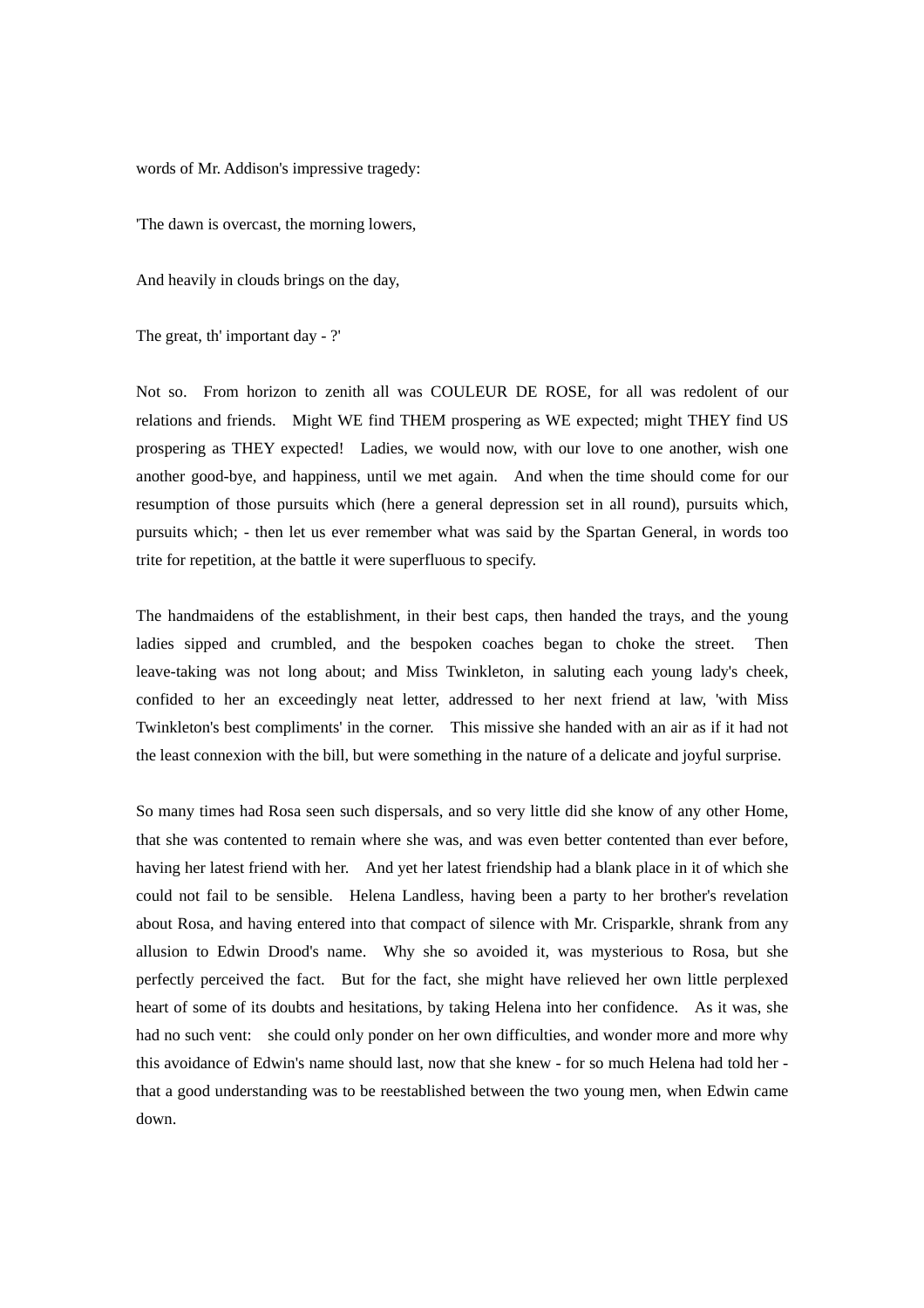It would have made a pretty picture, so many pretty girls kissing Rosa in the cold porch of the Nuns' House, and that sunny little creature peeping out of it (unconscious of sly faces carved on spout and gable peeping at her), and waving farewells to the departing coaches, as if she represented the spirit of rosy youth abiding in the place to keep it bright and warm in its desertion. The hoarse High Street became musical with the cry, in various silvery voices, 'Good-bye, Rosebud darling!' and the effigy of Mr. Sapsea's father over the opposite doorway seemed to say to mankind: 'Gentlemen, favour me with your attention to this charming little last lot left behind, and bid with a spirit worthy of the occasion!' Then the staid street, so unwontedly sparkling, youthful, and fresh for a few rippling moments, ran dry, and Cloisterham was itself again.

If Rosebud in her bower now waited Edwin Drood's coming with an uneasy heart, Edwin for his part was uneasy too. With far less force of purpose in his composition than the childish beauty, crowned by acclamation fairy queen of Miss Twinkleton's establishment, he had a conscience, and Mr. Grewgious had pricked it. That gentleman's steady convictions of what was right and what was wrong in such a case as his, were neither to be frowned aside nor laughed aside. They would not be moved. But for the dinner in Staple Inn, and but for the ring he carried in the breast pocket of his coat, he would have drifted into their wedding-day without another pause for real thought, loosely trusting that all would go well, left alone. But that serious putting him on his truth to the living and the dead had brought him to a check. He must either give the ring to Rosa, or he must take it back. Once put into this narrowed way of action, it was curious that he began to consider Rosa's claims upon him more unselfishly than he had ever considered them before, and began to be less sure of himself than he had ever been in all his easy-going days.

'I will be guided by what she says, and by how we get on,' was his decision, walking from the gatehouse to the Nuns' House. 'Whatever comes of it, I will bear his words in mind, and try to be true to the living and the dead.'

Rosa was dressed for walking. She expected him. It was a bright, frosty day, and Miss Twinkleton had already graciously sanctioned fresh air. Thus they got out together before it became necessary for either Miss Twinkleton, or the deputy high-priest Mrs. Tisher, to lay even so much as one of those usual offerings on the shrine of Propriety.

'My dear Eddy,' said Rosa, when they had turned out of the High Street, and had got among the quiet walks in the neighbourhood of the Cathedral and the river: 'I want to say something very serious to you. I have been thinking about it for a long, long time.'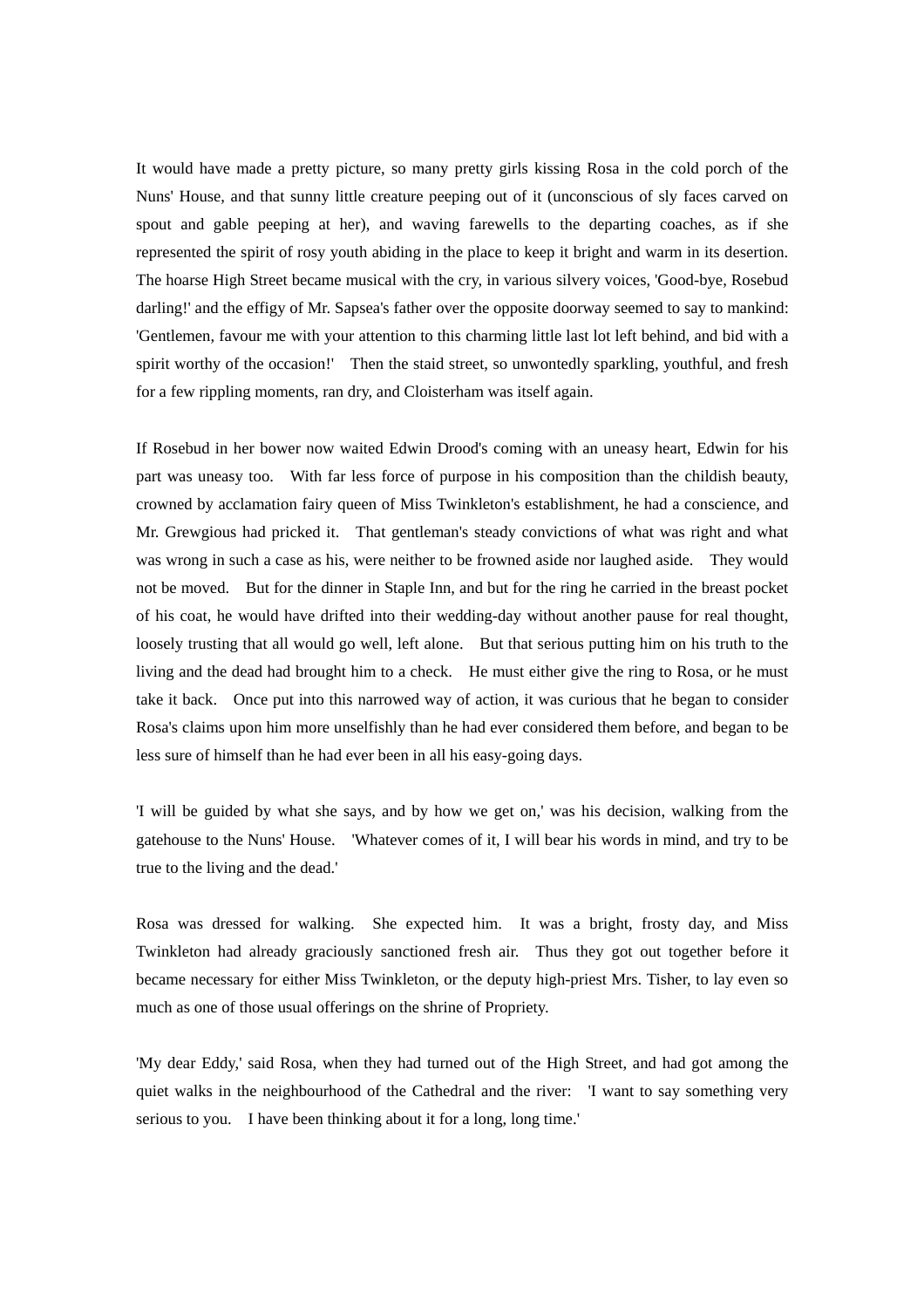'I want to be serious with you too, Rosa dear. I mean to be serious and earnest.'

'Thank you, Eddy. And you will not think me unkind because I begin, will you? You will not think I speak for myself only, because I speak first? That would not be generous, would it? And I know you are generous!'

He said, 'I hope I am not ungenerous to you, Rosa.' He called her Pussy no more. Never again.

'And there is no fear,' pursued Rosa, 'of our quarrelling, is there? Because, Eddy,' clasping her hand on his arm, 'we have so much reason to be very lenient to each other!'

'We will be, Rosa.'

'That's a dear good boy! Eddy, let us be courageous. Let us change to brother and sister from this day forth.'

'Never be husband and wife?'

'Never!'

Neither spoke again for a little while. But after that pause he said, with some effort:

'Of course I know that this has been in both our minds, Rosa, and of course I am in honour bound to confess freely that it does not originate with you.'

'No, nor with you, dear,' she returned, with pathetic earnestness. 'That sprung up between us. You are not truly happy in our engagement; I am not truly happy in it. O, I am so sorry, so sorry!' And there she broke into tears.

'I am deeply sorry too, Rosa. Deeply sorry for you.'

'And I for you, poor boy! And I for you!'

This pure young feeling, this gentle and forbearing feeling of each towards the other, brought with it its reward in a softening light that seemed to shine on their position. The relations between them did not look wilful, or capricious, or a failure, in such a light; they became elevated into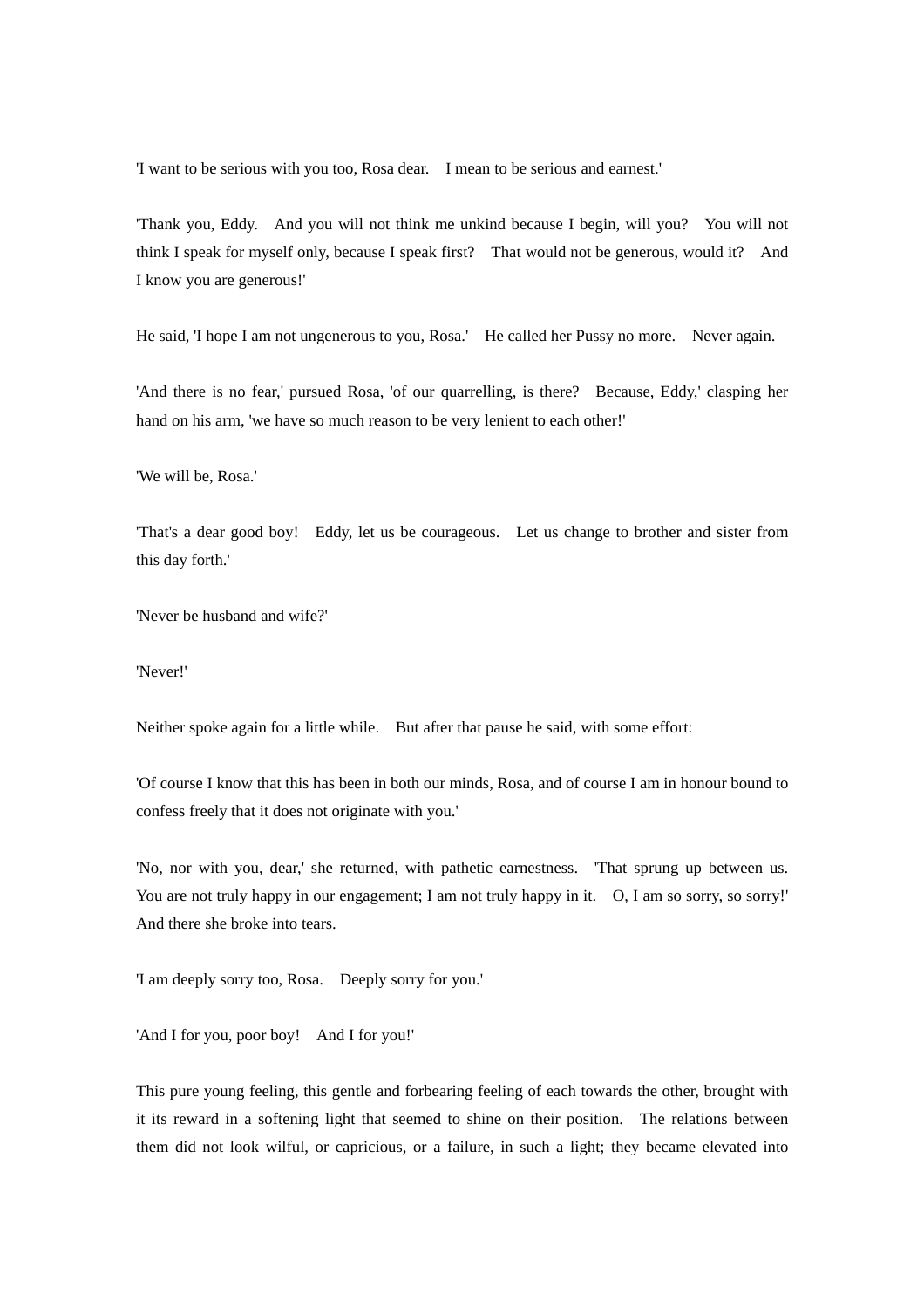something more self-denying, honourable, affectionate, and true.

'If we knew yesterday,' said Rosa, as she dried her eyes, 'and we did know yesterday, and on many, many yesterdays, that we were far from right together in those relations which were not of our own choosing, what better could we do to-day than change them? It is natural that we should be sorry, and you see how sorry we both are; but how much better to be sorry now than then!'

'When, Rosa?'

'When it would be too late. And then we should be angry, besides.'

Another silence fell upon them.

'And you know,' said Rosa innocently, 'you couldn't like me then; and you can always like me now, for I shall not be a drag upon you, or a worry to you. And I can always like you now, and your sister will not tease or trifle with you. I often did when I was not your sister, and I beg your pardon for it.'

'Don't let us come to that, Rosa; or I shall want more pardoning than I like to think of.'

'No, indeed, Eddy; you are too hard, my generous boy, upon yourself. Let us sit down, brother, on these ruins, and let me tell you how it was with us. I think I know, for I have considered about it very much since you were here last time. You liked me, didn't you? You thought I was a nice little thing?'

'Everybody thinks that, Rosa.'

'Do they?' She knitted her brow musingly for a moment, and then flashed out with the bright little induction: 'Well, but say they do. Surely it was not enough that you should think of me only as other people did; now, was it?'

The point was not to be got over. It was not enough.

'And that is just what I mean; that is just how it was with us,' said Rosa. 'You liked me very well, and you had grown used to me, and had grown used to the idea of our being married. You accepted the situation as an inevitable kind of thing, didn't you? It was to be, you thought, and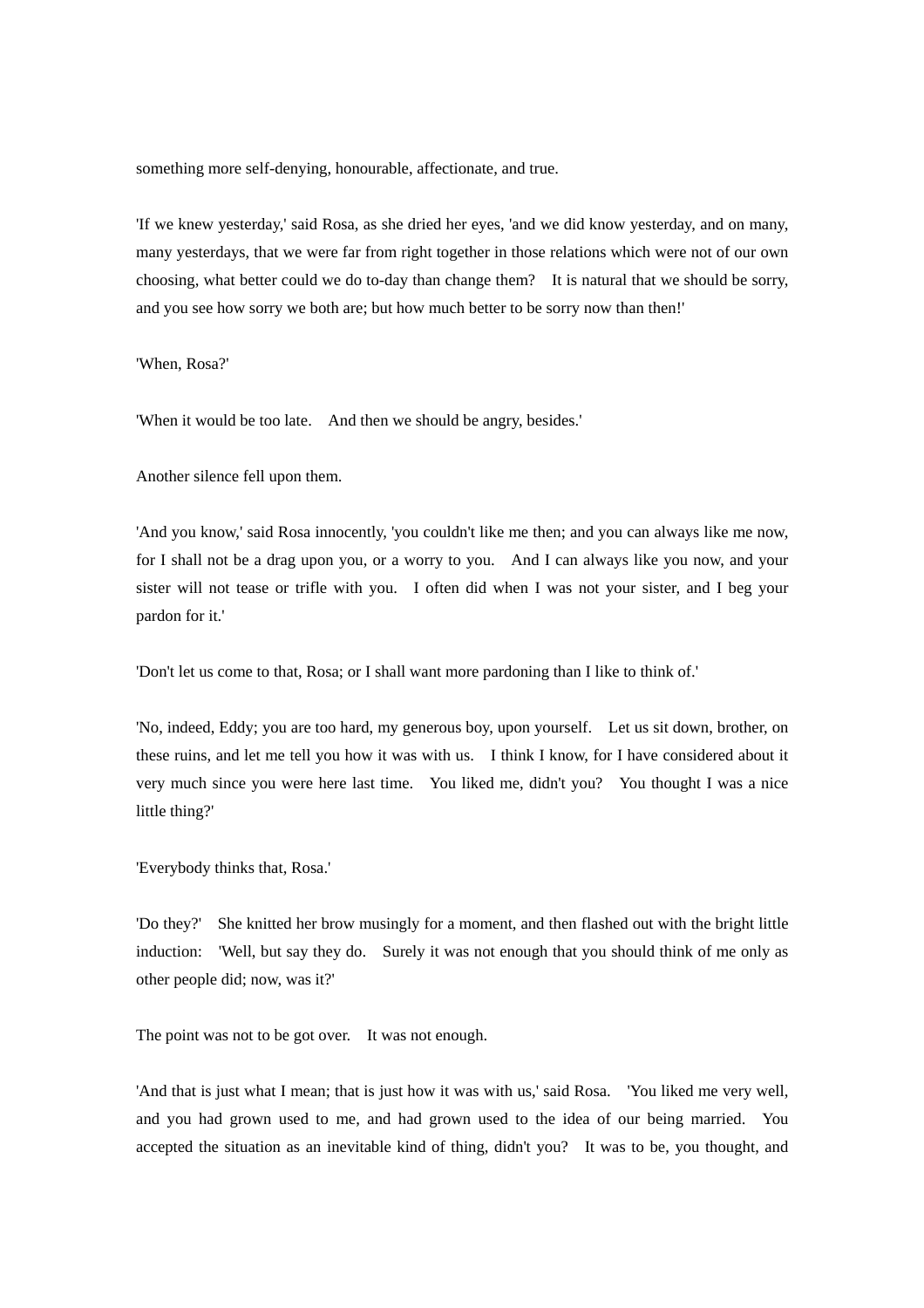why discuss or dispute it?'

It was new and strange to him to have himself presented to himself so clearly, in a glass of her holding up. He had always patronised her, in his superiority to her share of woman's wit. Was that but another instance of something radically amiss in the terms on which they had been gliding towards a life-long bondage?

'All this that I say of you is true of me as well, Eddy. Unless it was, I might not be bold enough to say it. Only, the difference between us was, that by little and little there crept into my mind a habit of thinking about it, instead of dismissing it. My life is not so busy as yours, you see, and I have not so many things to think of. So I thought about it very much, and I cried about it very much too (though that was not your fault, poor boy); when all at once my guardian came down, to prepare for my leaving the Nuns' House. I tried to hint to him that I was not quite settled in my mind, but I hesitated and failed, and he didn't understand me. But he is a good, good man. And he put before me so kindly, and yet so strongly, how seriously we ought to consider, in our circumstances, that I resolved to speak to you the next moment we were alone and grave. And if I seemed to come to it easily just now, because I came to it all at once, don't think it was so really, Eddy, for O, it was very, very hard, and O, I am very, very sorry!'

Her full heart broke into tears again. He put his arm about her waist, and they walked by the river-side together.

'Your guardian has spoken to me too, Rosa dear. I saw him before I left London.' His right hand was in his breast, seeking the ring; but he checked it, as he thought: 'If I am to take it back, why should I tell her of it?'

'And that made you more serious about it, didn't it, Eddy? And if I had not spoken to you, as I have, you would have spoken to me? I hope you can tell me so? I don't like it to be ALL my doing, though it IS so much better for us.'

'Yes, I should have spoken; I should have put everything before you; I came intending to do it. But I never could have spoken to you as you have spoken to me, Rosa.'

'Don't say you mean so coldly or unkindly, Eddy, please, if you can help it.'

'I mean so sensibly and delicately, so wisely and affectionately.'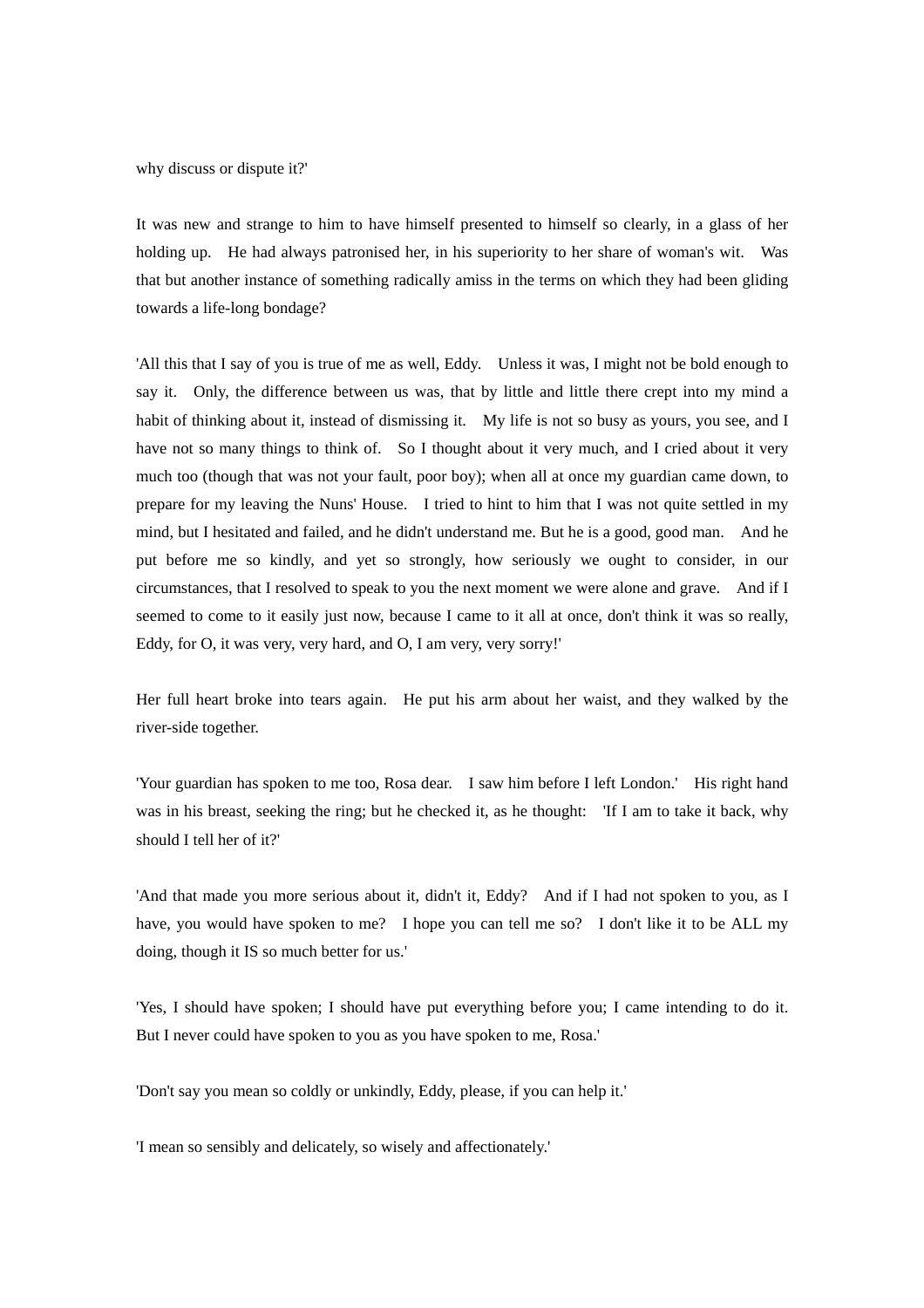'That's my dear brother!' She kissed his hand in a little rapture. 'The dear girls will be dreadfully disappointed,' added Rosa, laughing, with the dewdrops glistening in her bright eyes. 'They have looked forward to it so, poor pets!'

'Ah! but I fear it will be a worse disappointment to Jack,' said Edwin Drood, with a start. 'I never thought of Jack!'

Her swift and intent look at him as he said the words could no more be recalled than a flash of lightning can. But it appeared as though she would have instantly recalled it, if she could; for she looked down, confused, and breathed quickly.

'You don't doubt its being a blow to Jack, Rosa?'

She merely replied, and that evasively and hurriedly: Why should she? She had not thought about it. He seemed, to her, to have so little to do with it.

'My dear child! can you suppose that any one so wrapped up in another - Mrs. Tope's expression: not mine - as Jack is in me, could fail to be struck all of a heap by such a sudden and complete change in my life? I say sudden, because it will be sudden to HIM, you know.'

She nodded twice or thrice, and her lips parted as if she would have assented. But she uttered no sound, and her breathing was no slower.

'How shall I tell Jack?' said Edwin, ruminating. If he had been less occupied with the thought, he must have seen her singular emotion. 'I never thought of Jack. It must be broken to him, before the town-crier knows it. I dine with the dear fellow to-

morrow and next day - Christmas Eve and Christmas Day - but it would never do to spoil his feast-days. He always worries about me, and moddley-coddleys in the merest trifles. The news is sure to overset him. How on earth shall this be broken to Jack?'

'He must be told, I suppose?' said Rosa.

'My dear Rosa! who ought to be in our confidence, if not Jack?'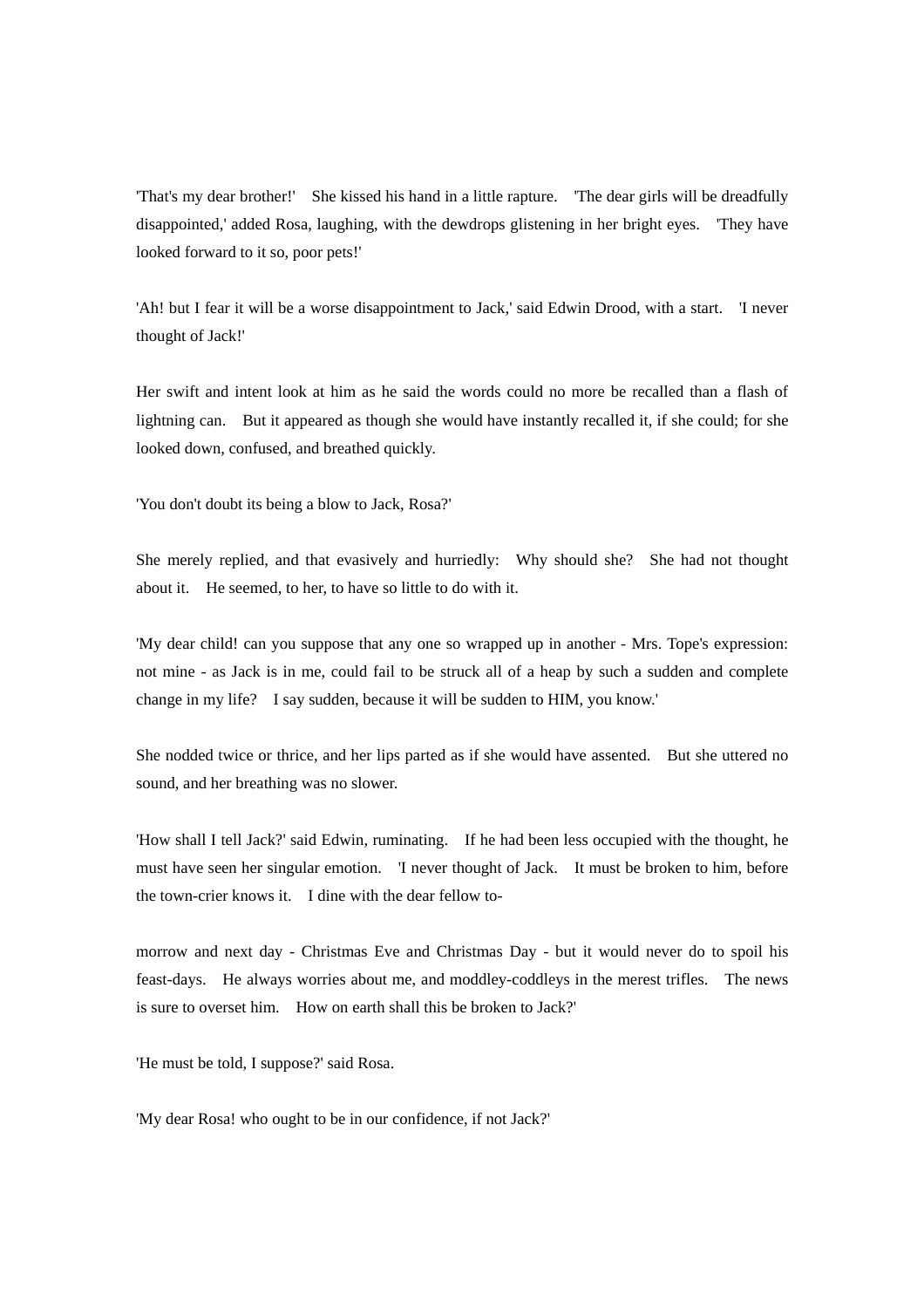'My guardian promised to come down, if I should write and ask him. I am going to do so. Would you like to leave it to him?'

'A bright idea!' cried Edwin. 'The other trustee. Nothing more natural. He comes down, he goes to Jack, he relates what we have agreed upon, and he states our case better than we could. He has already spoken feelingly to you, he has already spoken feelingly to me, and he'll put the whole thing feelingly to Jack. That's it! I am not a coward, Rosa, but to tell you a secret, I am a little afraid of Jack.'

'No, no! you are not afraid of him!' cried Rosa, turning white, and clasping her hands.

'Why, sister Rosa, sister Rosa, what do you see from the turret?' said Edwin, rallying her. 'My dear girl!'

## 'You frightened me.'

'Most unintentionally, but I am as sorry as if I had meant to do it. Could you possibly suppose for a moment, from any loose way of speaking of mine, that I was literally afraid of the dear fond fellow? What I mean is, that he is subject to a kind of paroxysm, or fit - I saw him in it once - and I don't know but that so great a surprise, coming upon him direct from me whom he is so wrapped up in, might bring it on perhaps. Which - and this is the secret I was going to tell you - is another reason for your guardian's making the communication. He is so steady, precise, and exact, that he will talk Jack's thoughts into shape, in no time: whereas with me Jack is always impulsive and hurried, and, I may say, almost womanish.'

Rosa seemed convinced. Perhaps from her own very different point of view of 'Jack,' she felt comforted and protected by the interposition of Mr. Grewgious between herself and him.

And now, Edwin Drood's right hand closed again upon the ring in its little case, and again was checked by the consideration: 'It is certain, now, that I am to give it back to him; then why should I tell her of it?' That pretty sympathetic nature which could be so sorry for him in the blight of their childish hopes of happiness together, and could so quietly find itself alone in a new world to weave fresh wreaths of such flowers as it might prove to bear, the old world's flowers being withered, would be grieved by those sorrowful jewels; and to what purpose? Why should it be? They were but a sign of broken joys and baseless projects; in their very beauty they were (as the unlikeliest of men had said) almost a cruel satire on the loves, hopes, plans, of humanity, which are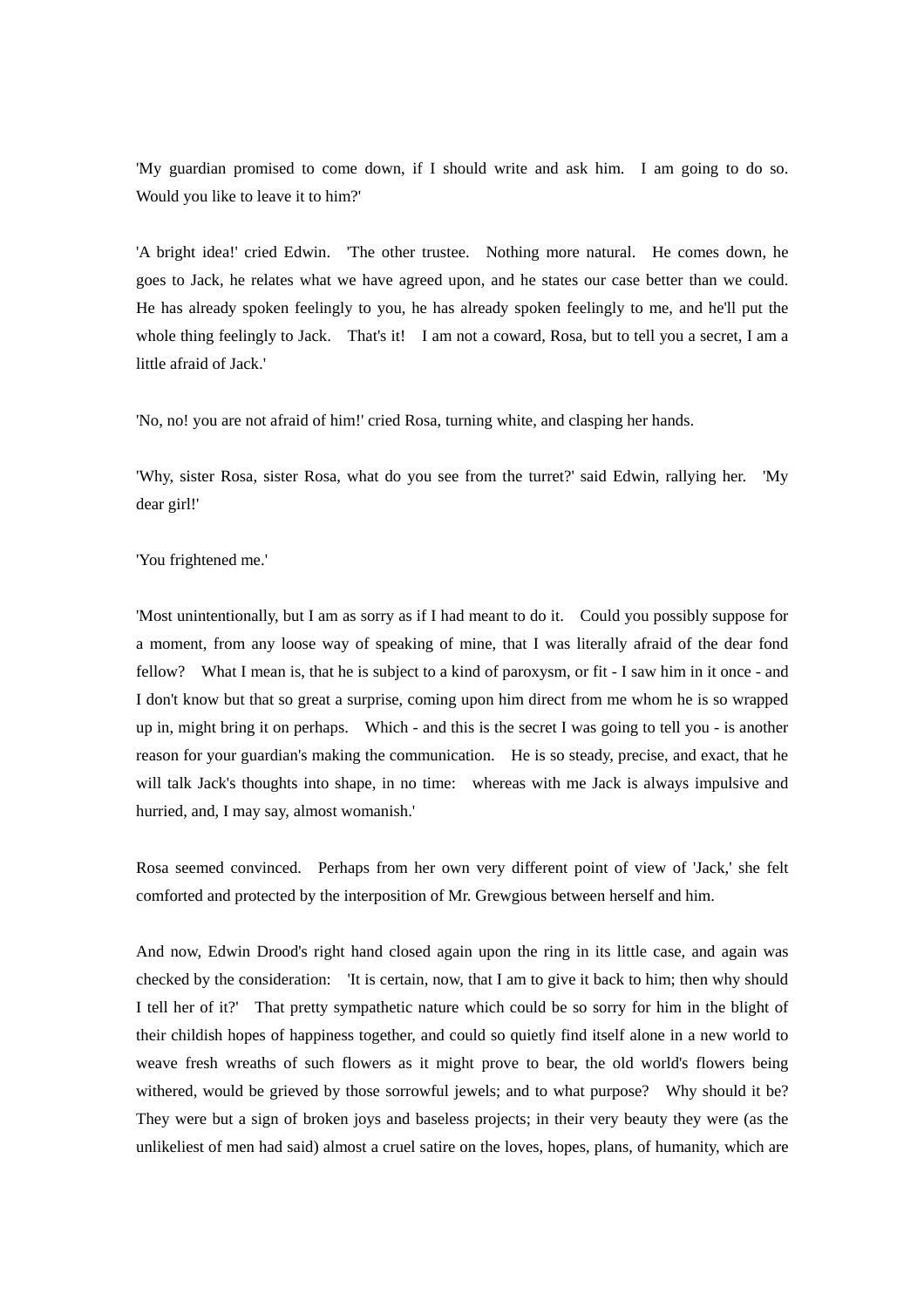able to forecast nothing, and are so much brittle dust. Let them be. He would restore them to her guardian when he came down; he in his turn would restore them to the cabinet from which he had unwillingly taken them; and there, like old letters or old vows, or other records of old aspirations come to nothing, they would be disregarded, until, being valuable, they were sold into circulation again, to repeat their former round.

Let them be. Let them lie unspoken of, in his breast. However distinctly or indistinctly he entertained these thoughts, he arrived at the conclusion, Let them be. Among the mighty store of wonderful chains that are for ever forging, day and night, in the vast iron-works of time and circumstance, there was one chain forged in the moment of that small conclusion, riveted to the foundations of heaven and earth, and gifted with invincible force to hold and drag.

They walked on by the river. They began to speak of their separate plans. He would quicken his departure from England, and she would remain where she was, at least as long as Helena remained. The poor dear girls should have their disappointment broken to them gently, and, as the first preliminary, Miss Twinkleton should be confided in by Rosa, even in advance of the reappearance of Mr. Grewgious. It should be made clear in all quarters that she and Edwin were the best of friends. There had never been so serene an understanding between them since they were first affianced. And yet there was one reservation on each side; on hers, that she intended through her guardian to withdraw herself immediately from the tuition of her music-master; on his, that he did already entertain some wandering speculations whether it might ever come to pass that he would know more of Miss Landless.

The bright, frosty day declined as they walked and spoke together. The sun dipped in the river far behind them, and the old city lay red before them, as their walk drew to a close. The moaning water cast its seaweed duskily at their feet, when they turned to leave its margin; and the rooks hovered above them with hoarse cries, darker splashes in the darkening air.

'I will prepare Jack for my flitting soon,' said Edwin, in a low voice, 'and I will but see your guardian when he comes, and then go before they speak together. It will be better done without my being by. Don't you think so?'

'Yes.'

'We know we have done right, Rosa?'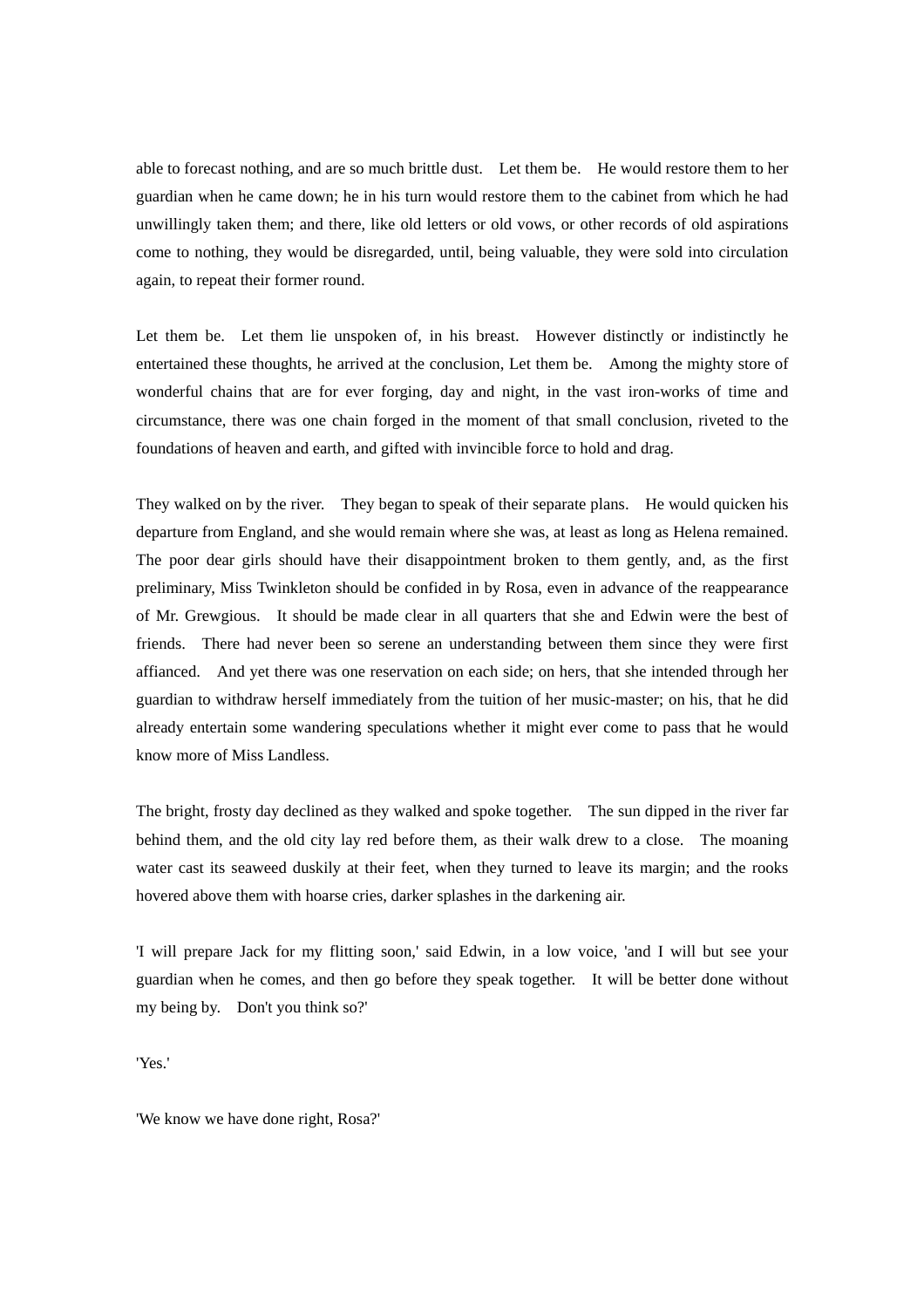'Yes.'

'We know we are better so, even now?'

'And shall be far, far better so by-and-by.'

Still there was that lingering tenderness in their hearts towards the old positions they were relinquishing, that they prolonged their parting. When they came among the elm-trees by the Cathedral, where they had last sat together, they stopped as by consent, and Rosa raised her face to his, as she had never raised it in the old days; - for they were old already.

'God bless you, dear! Good-bye!'

'God bless you, dear! Good-bye!'

They kissed each other fervently.

'Now, please take me home, Eddy, and let me be by myself.'

'Don't look round, Rosa,' he cautioned her, as he drew her arm through his, and led her away. 'Didn't you see Jack?'

'No! Where?'

'Under the trees. He saw us, as we took leave of each other. Poor fellow! he little thinks we have parted. This will be a blow to him, I am much afraid!'

She hurried on, without resting, and hurried on until they had passed under the gatehouse into the street; once there, she asked:

'Has he followed us? You can look without seeming to. Is he behind?'

'No. Yes, he is! He has just passed out under the gateway. The dear, sympathetic old fellow likes to keep us in sight. I am afraid he will be bitterly disappointed!'

She pulled hurriedly at the handle of the hoarse old bell, and the gate soon opened. Before going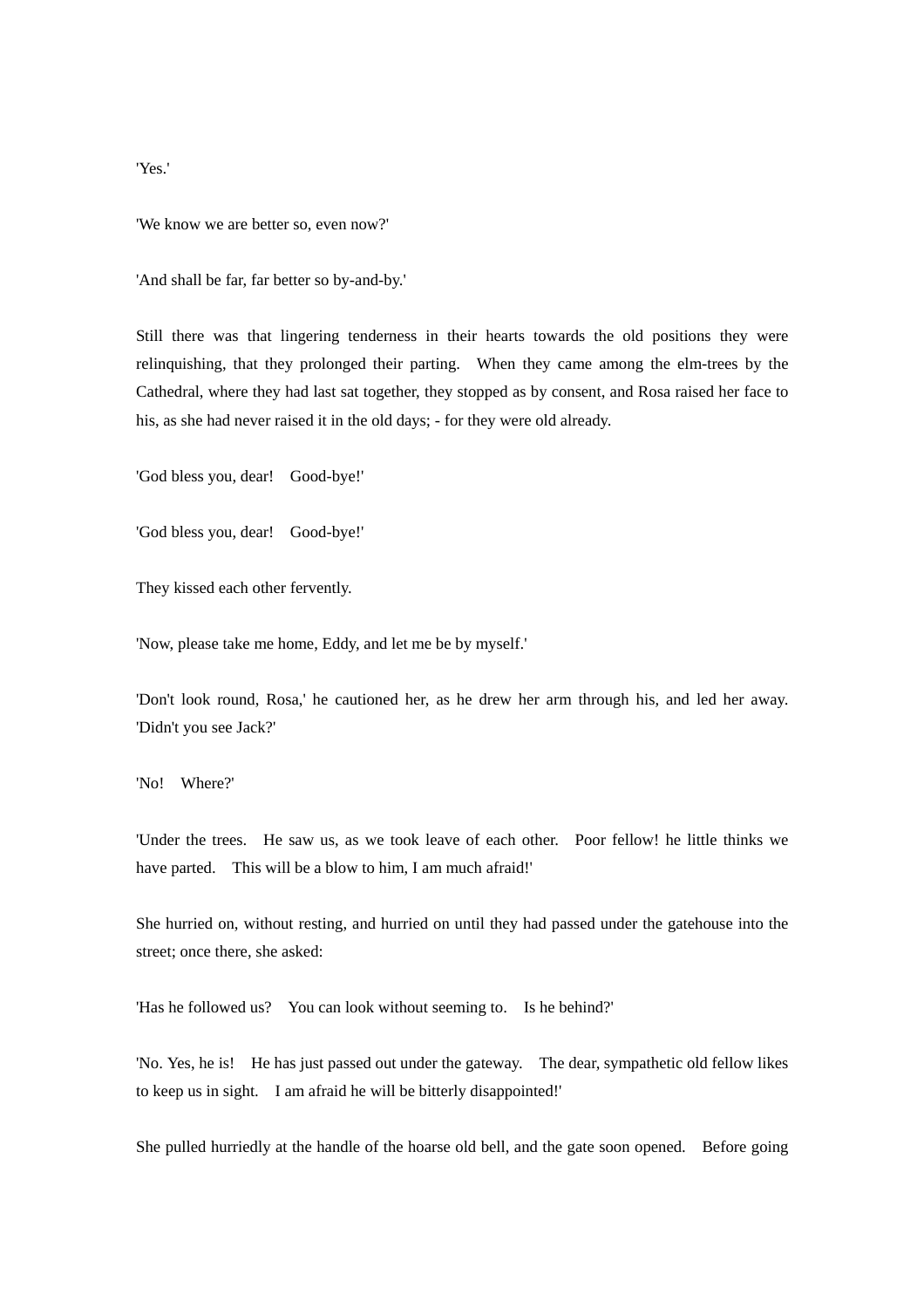in, she gave him one last, wide, wondering look, as if she would have asked him with imploring emphasis: 'O! don't you understand?' And out of that look he vanished from her view.

# CHAPTER XIV - WHEN SHALL THESE THREE MEET AGAIN?

CHRISTMAS EVE in Cloisterham. A few strange faces in the streets; a few other faces, half strange and half familiar, once the faces of Cloisterham children, now the faces of men and women who come back from the outer world at long intervals to find the city wonderfully shrunken in size, as if it had not washed by any means well in the meanwhile. To these, the striking of the Cathedral clock, and the cawing of the rooks from the Cathedral tower, are like voices of their nursery time. To such as these, it has happened in their dying hours afar off, that they have imagined their chamber-floor to be strewn with the autumnal leaves fallen from the elm-trees in the Close: so have the rustling sounds and fresh scents of their earliest impressions revived when the circle of their lives was very nearly traced, and the beginning and the end were drawing close together.

Seasonable tokens are about. Red berries shine here and there in the lattices of Minor Canon Corner; Mr. and Mrs. Tope are daintily sticking sprigs of holly into the carvings and sconces of the Cathedral stalls, as if they were sticking them into the coat-

button-holes of the Dean and Chapter. Lavish profusion is in the shops: particularly in the articles of currants, raisins, spices, candied peel, and moist sugar. An unusual air of gallantry and dissipation is abroad; evinced in an immense bunch of mistletoe hanging in the greengrocer's shop doorway, and a poor little Twelfth Cake, culminating in the figure of a Harlequin - such a very poor little Twelfth Cake, that one would rather called it a Twenty-fourth Cake or a Forty-eighth Cake - to be raffled for at the pastrycook's, terms one shilling per member. Public amusements are not wanting. The Wax-Work which made so deep an impression on the reflective mind of the Emperor of China is to be seen by particular desire during Christmas Week only, on the premises of the bankrupt livery-stable-keeper up the lane; and a new grand comic Christmas pantomime is to be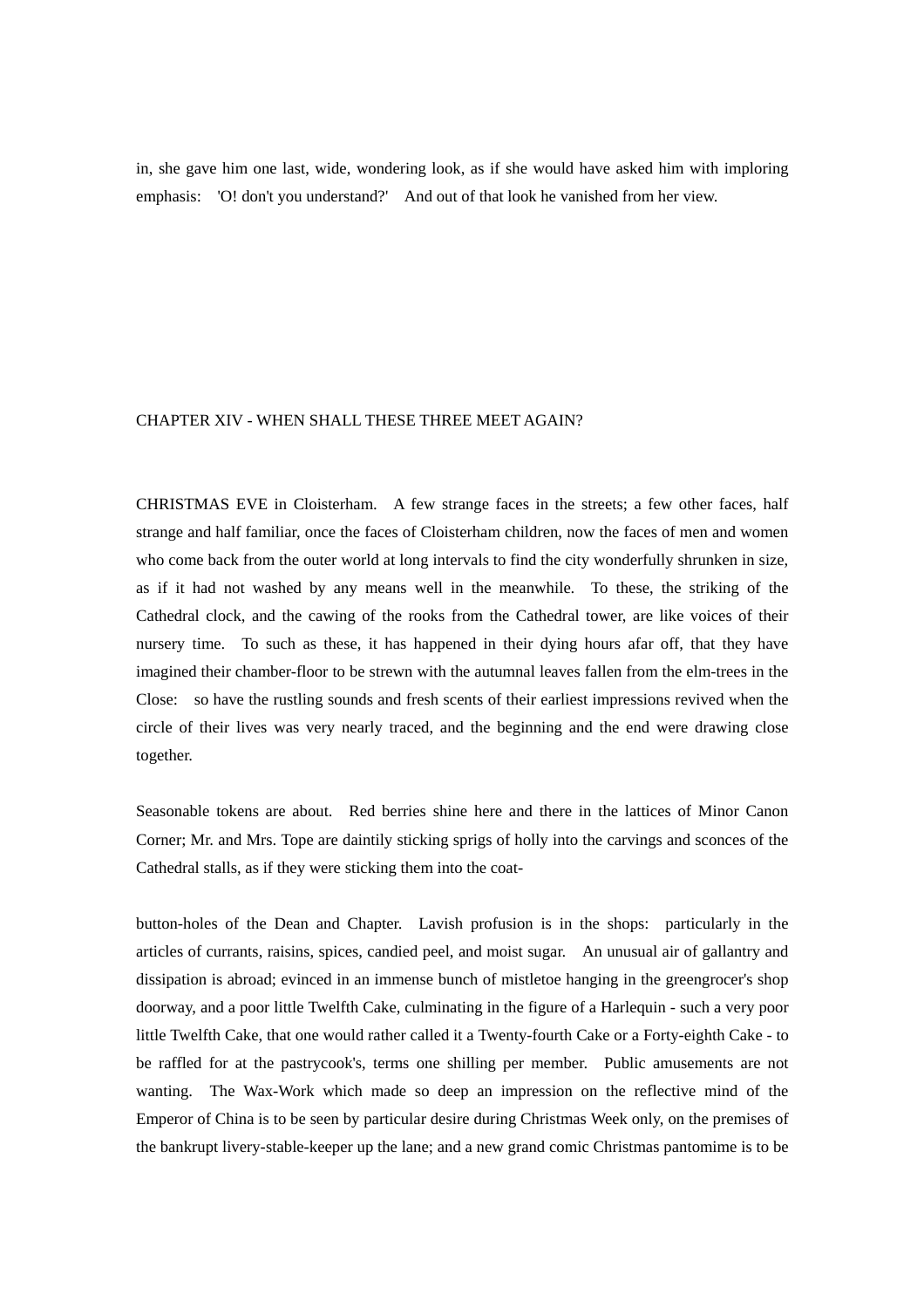produced at the Theatre: the latter heralded by the portrait of Signor Jacksonini the clown, saying 'How do you do to-morrow?' quite as large as life, and almost as miserably. In short, Cloisterham is up and doing: though from this description the High School and Miss Twinkleton's are to be excluded. From the former establishment the scholars have gone home, every one of them in love with one of Miss Twinkleton's young ladies (who knows nothing about it); and only the handmaidens flutter occasionally in the windows of the latter. It is noticed, by the bye, that these damsels become, within the limits of decorum, more skittish when thus intrusted with the concrete representation of their sex, than when dividing the representation with Miss Twinkleton's young ladies.

Three are to meet at the gatehouse to-night. How does each one of the three get through the day?

Neville Landless, though absolved from his books for the time by Mr. Crisparkle - whose fresh nature is by no means insensible to the charms of a holiday - reads and writes in his quiet room, with a concentrated air, until it is two hours past noon. He then sets himself to clearing his table, to arranging his books, and to tearing up and burning his stray papers. He makes a clean sweep of all untidy accumulations, puts all his drawers in order, and leaves no note or scrap of paper undestroyed, save such memoranda as bear directly on his studies. This done, he turns to his wardrobe, selects a few articles of ordinary wear - among them, change of stout shoes and socks for walking - and packs these in a knapsack. This knapsack is new, and he bought it in the High Street yesterday. He also purchased, at the same time and at the same place, a heavy walking-stick; strong in the handle for the grip of the hand, and iron-shod. He tries this, swings it, poises it, and lays it by, with the knapsack, on a window-seat. By this time his arrangements are complete.

He dresses for going out, and is in the act of going - indeed has left his room, and has met the Minor Canon on the staircase, coming out of his bedroom upon the same story - when he turns back again for his walking-stick, thinking he will carry it now. Mr. Crisparkle, who has paused on the staircase, sees it in his hand on his immediately reappearing, takes it from him, and asks him with a smile how he chooses a stick?

'Really I don't know that I understand the subject,' he answers. 'I chose it for its weight.'

'Much too heavy, Neville; MUCH too heavy.'

'To rest upon in a long walk, sir?'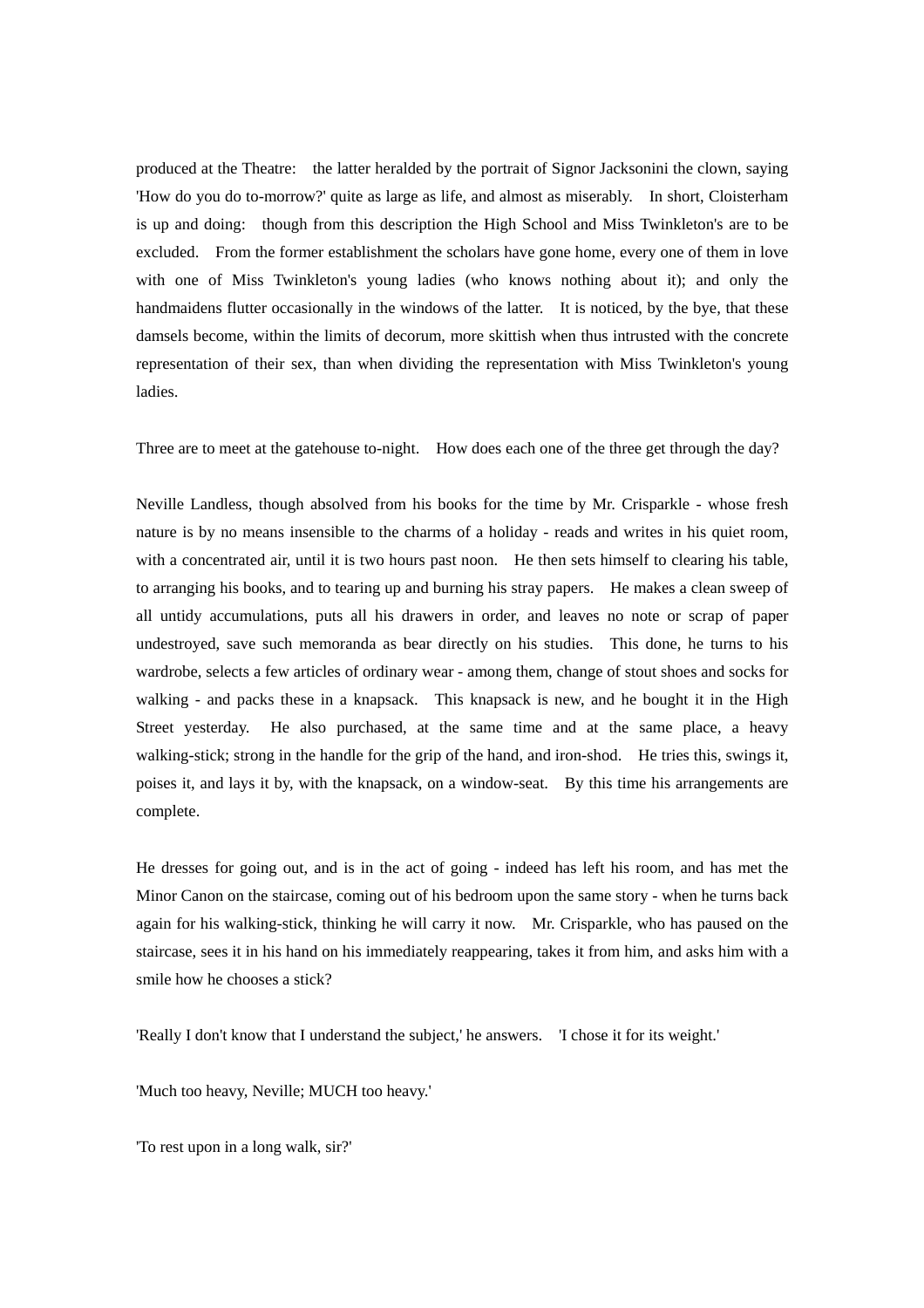'Rest upon?' repeats Mr. Crisparkle, throwing himself into pedestrian form. 'You don't rest upon it; you merely balance with it.'

'I shall know better, with practice, sir. I have not lived in a walking country, you know.'

'True,' says Mr. Crisparkle. 'Get into a little training, and we will have a few score miles together. I should leave you nowhere now. Do you come back before dinner?'

'I think not, as we dine early.'

Mr. Crisparkle gives him a bright nod and a cheerful good-bye; expressing (not without intention) absolute confidence and ease

Neville repairs to the Nuns' House, and requests that Miss Landless may be informed that her brother is there, by appointment. He waits at the gate, not even crossing the threshold; for he is on his parole not to put himself in Rosa's way.

His sister is at least as mindful of the obligation they have taken on themselves as he can be, and loses not a moment in joining him. They meet affectionately, avoid lingering there, and walk towards the upper inland country.

'I am not going to tread upon forbidden ground, Helena,' says Neville, when they have walked some distance and are turning; 'you will understand in another moment that I cannot help referring to what shall I say? - my infatuation.'

'Had you not better avoid it, Neville? You know that I can hear nothing.'

'You can hear, my dear, what Mr. Crisparkle has heard, and heard with approval.'

'Yes; I can hear so much.'

'Well, it is this. I am not only unsettled and unhappy myself, but I am conscious of unsettling and interfering with other people. How do I know that, but for my unfortunate presence, you, and and - the rest of that former party, our engaging guardian excepted, might be dining cheerfully in Minor Canon Corner to-morrow? Indeed it probably would be so. I can see too well that I am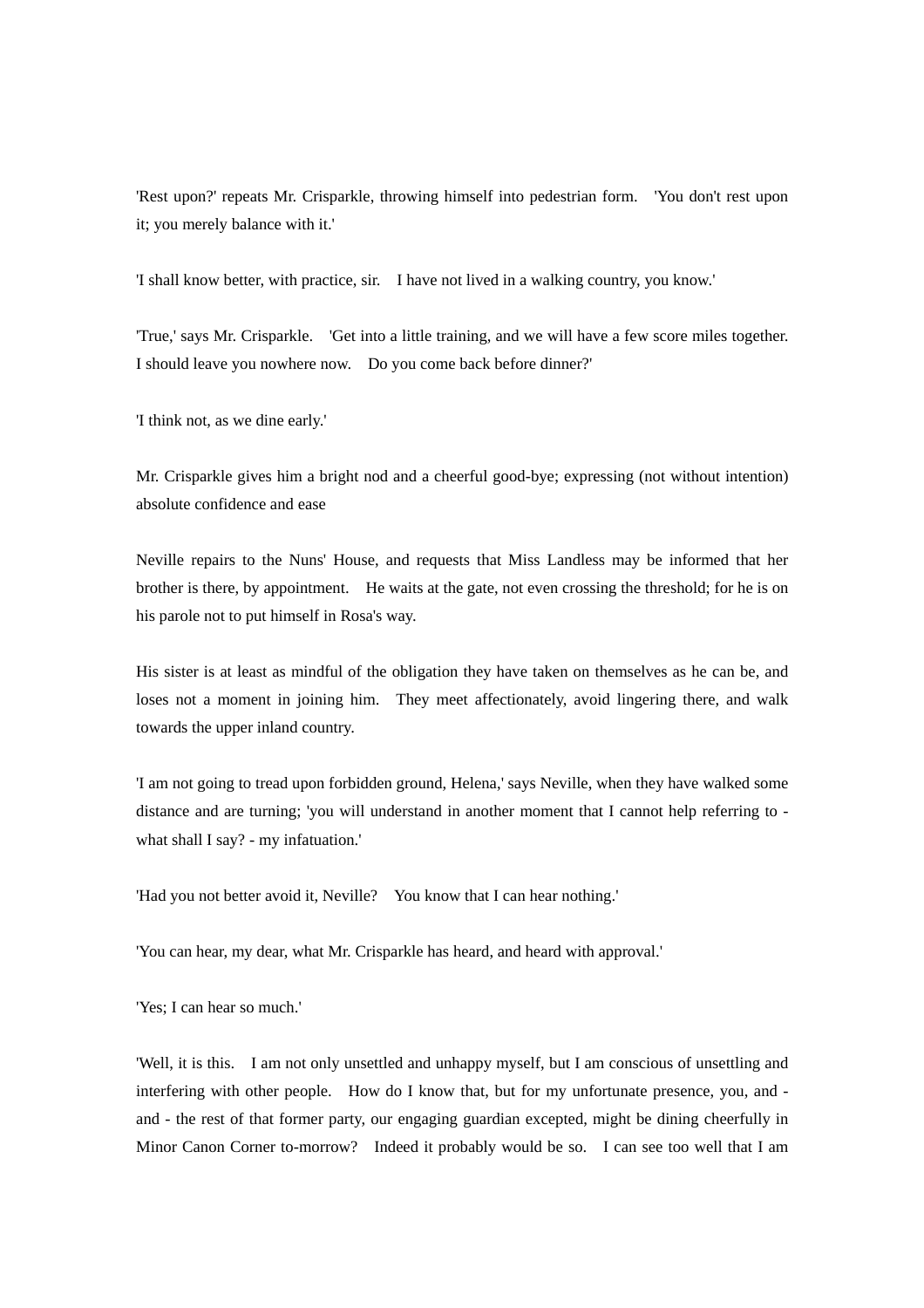not high in the old lady's opinion, and it is easy to understand what an irksome clog I must be upon the hospitalities of her orderly house - especially at this time of year - when I must be kept asunder from this person, and there is such a reason for my not being brought into contact with that person, and an unfavourable reputation has preceded me with such another person; and so on. I have put this very gently to Mr. Crisparkle, for you know his self-

denying ways; but still I have put it. What I have laid much greater stress upon at the same time is, that I am engaged in a miserable struggle with myself, and that a little change and absence may enable me to come through it the better. So, the weather being bright and hard, I am going on a walking expedition, and intend taking myself out of everybody's way (my own included, I hope) to-morrow morning.'

'When to come back?'

'In a fortnight.'

'And going quite alone?'

'I am much better without company, even if there were any one but you to bear me company, my dear Helena.'

'Mr. Crisparkle entirely agrees, you say?'

'Entirely. I am not sure but that at first he was inclined to think it rather a moody scheme, and one that might do a brooding mind harm. But we took a moonlight walk last Monday night, to talk it over at leisure, and I represented the case to him as it really is. I showed him that I do want to conquer myself, and that, this evening well got over, it is surely better that I should be away from here just now, than here. I could hardly help meeting certain people walking together here, and that could do no good, and is certainly not the way to forget. A fortnight hence, that chance will probably be over, for the time; and when it again arises for the last time, why, I can again go away. Farther, I really do feel hopeful of bracing exercise and wholesome fatigue. You know that Mr. Crisparkle allows such things their full weight in the preservation of his own sound mind in his own sound body, and that his just spirit is not likely to maintain one set of natural laws for himself and another for me. He yielded to my view of the matter, when convinced that I was honestly in earnest; and so, with his full consent, I start to-morrow morning. Early enough to be not only out of the streets, but out of hearing of the bells, when the good people go to church.'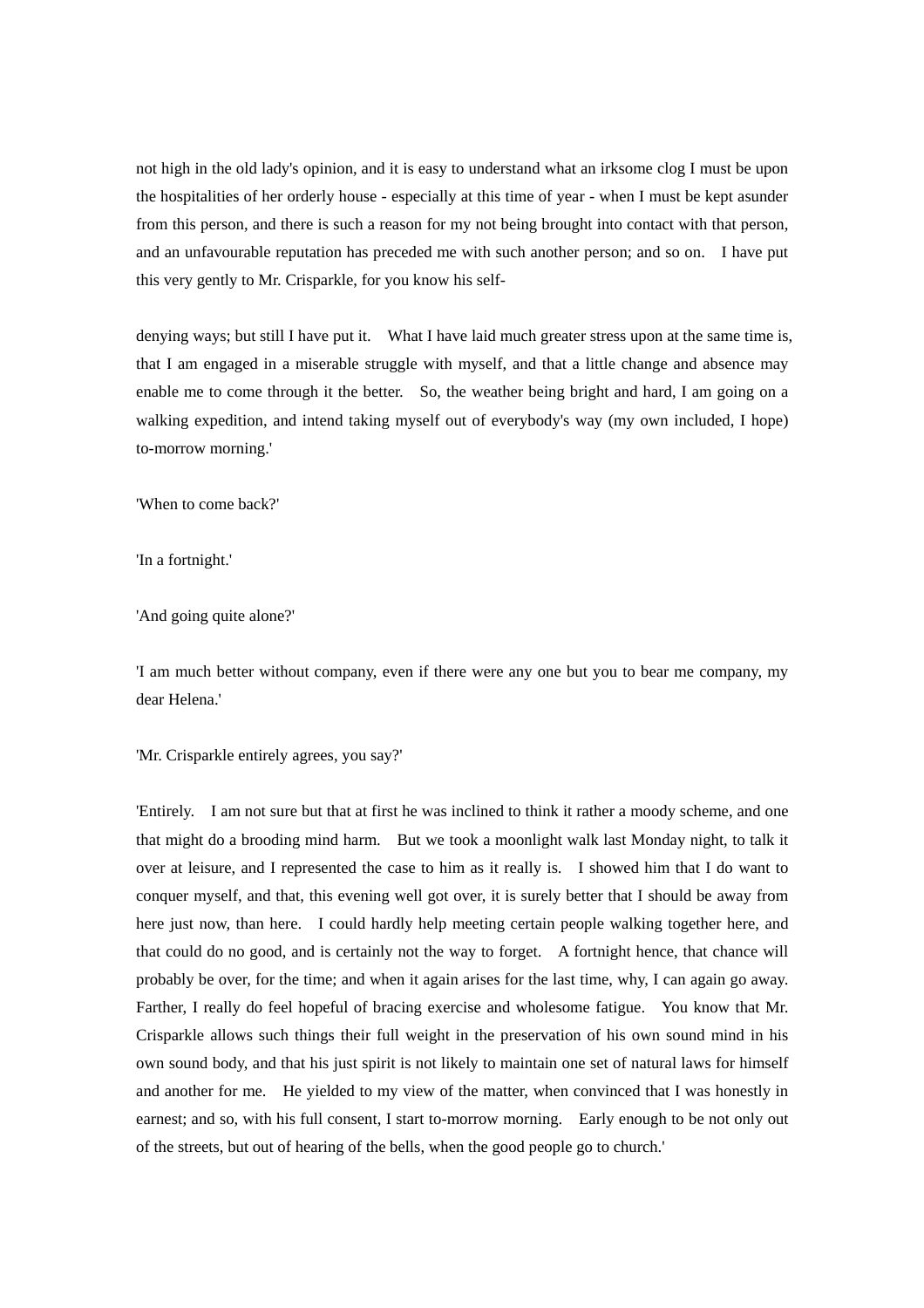Helena thinks it over, and thinks well of it. Mr. Crisparkle doing so, she would do so; but she does originally, out of her own mind, think well of it, as a healthy project, denoting a sincere endeavour and an active attempt at self-correction. She is inclined to pity him, poor fellow, for going away solitary on the great Christmas festival; but she feels it much more to the purpose to encourage him. And she does encourage him.

He will write to her?

He will write to her every alternate day, and tell her all his adventures.

Does he send clothes on in advance of him?

'My dear Helena, no. Travel like a pilgrim, with wallet and staff. My wallet - or my knapsack is packed, and ready for strapping on; and here is my staff!'

He hands it to her; she makes the same remark as Mr. Crisparkle, that it is very heavy; and gives it back to him, asking what wood it is? Iron-wood.

Up to this point he has been extremely cheerful. Perhaps, the having to carry his case with her, and therefore to present it in its brightest aspect, has roused his spirits. Perhaps, the having done so with success, is followed by a revulsion. As the day closes in, and the city-lights begin to spring up before them, he grows depressed.

'I wish I were not going to this dinner, Helena.'

'Dear Neville, is it worth while to care much about it? Think how soon it will be over.'

'How soon it will be over!' he repeats gloomily. 'Yes. But I don't like it.'

There may be a moment's awkwardness, she cheeringly represents to him, but it can only last a moment. He is quite sure of himself.

'I wish I felt as sure of everything else, as I feel of myself,' he answers her.

'How strangely you speak, dear! What do you mean?'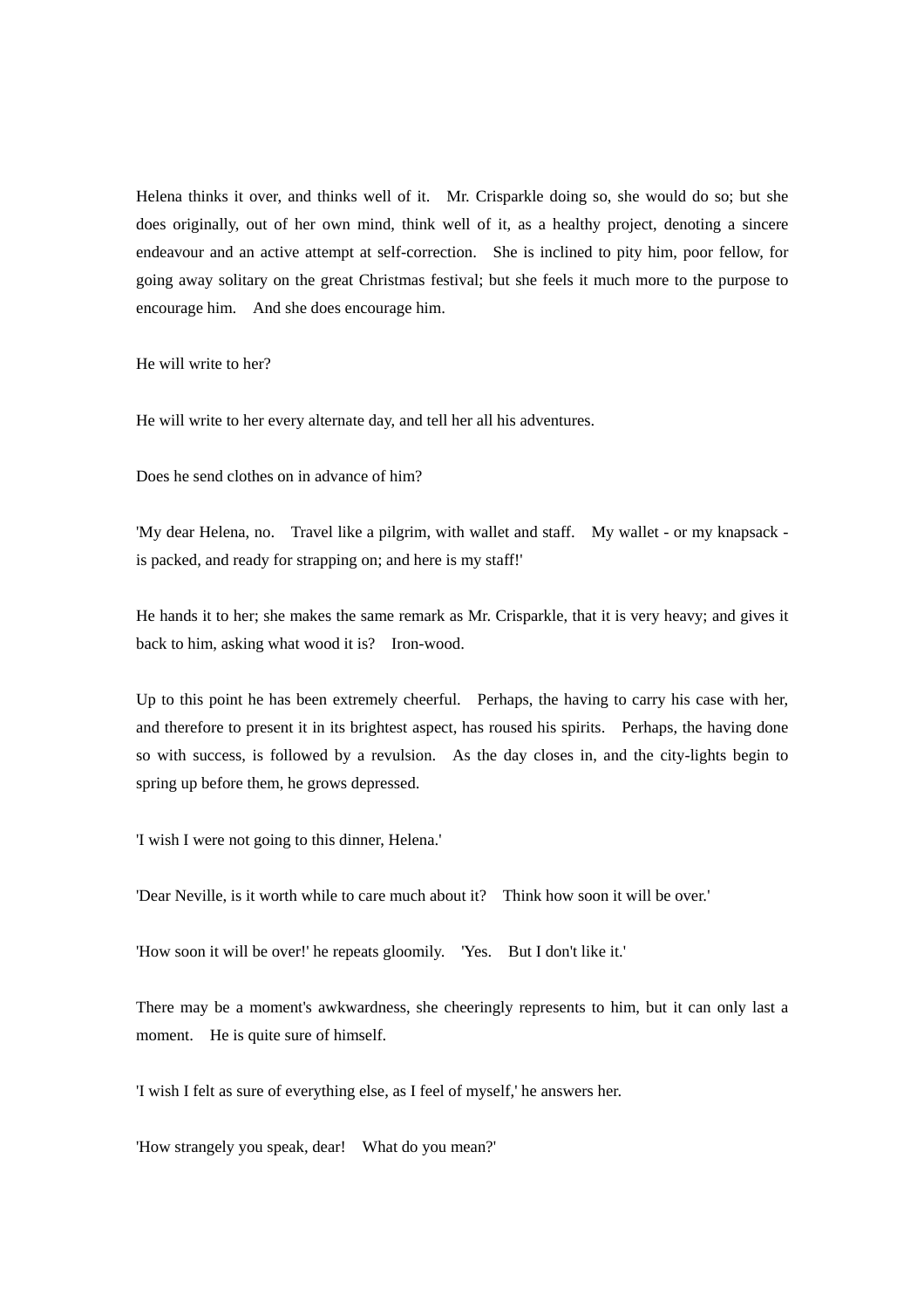'Helena, I don't know. I only know that I don't like it. What a strange dead weight there is in the air!'

She calls his attention to those copperous clouds beyond the river, and says that the wind is rising. He scarcely speaks again, until he takes leave of her, at the gate of the Nuns' House. She does not immediately enter, when they have parted, but remains looking after him along the street. Twice he passes the gatehouse, reluctant to enter. At length, the Cathedral clock chiming one quarter, with a rapid turn he hurries in.

And so HE goes up the postern stair.

Edwin Drood passes a solitary day. Something of deeper moment than he had thought, has gone out of his life; and in the silence of his own chamber he wept for it last night. Though the image of Miss Landless still hovers in the background of his mind, the pretty little affectionate creature, so much firmer and wiser than he had supposed, occupies its stronghold. It is with some misgiving of his own unworthiness that he thinks of her, and of what they might have been to one another, if he had been more in earnest some time ago; if he had set a higher value on her; if, instead of accepting his lot in life as an inheritance of course, he had studied the right way to its appreciation and enhancement. And still, for all this, and though there is a sharp heartache in all this, the vanity and caprice of youth sustain that handsome figure of Miss Landless in the background of his mind.

That was a curious look of Rosa's when they parted at the gate. Did it mean that she saw below the surface of his thoughts, and down into their twilight depths? Scarcely that, for it was a look of astonished and keen inquiry. He decides that he cannot understand it, though it was remarkably expressive.

As he only waits for Mr. Grewgious now, and will depart immediately after having seen him, he takes a sauntering leave of the ancient city and its neighbourhood. He recalls the time when Rosa and he walked here or there, mere children, full of the dignity of being engaged. Poor children! he thinks, with a pitying sadness.

Finding that his watch has stopped, he turns into the jeweller's shop, to have it wound and set. The jeweller is knowing on the subject of a bracelet, which he begs leave to submit, in a general and quite aimless way. It would suit (he considers) a young bride, to perfection; especially if of a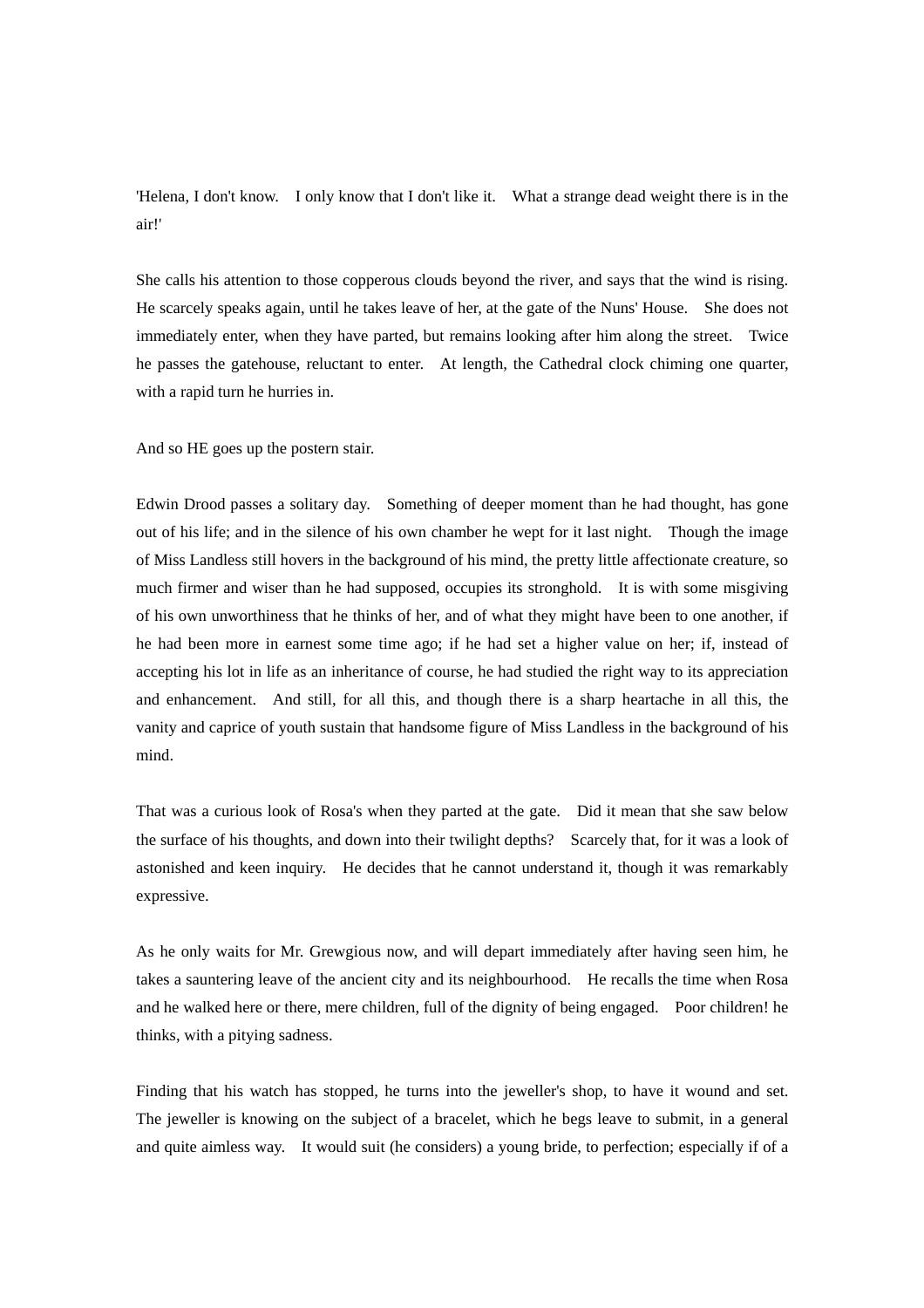rather diminutive style of beauty. Finding the bracelet but coldly looked at, the jeweller invites attention to a tray of rings for gentlemen; here is a style of ring, now, he remarks - a very chaste signet - which gentlemen are much given to purchasing, when changing their condition. A ring of a very responsible appearance. With the date of their wedding-day engraved inside, several gentlemen have preferred it to any other kind of memento.

The rings are as coldly viewed as the bracelet. Edwin tells the tempter that he wears no jewellery but his watch and chain, which were his father's; and his shirt-pin.

'That I was aware of,' is the jeweller's reply, 'for Mr. Jasper dropped in for a watch-glass the other day, and, in fact, I showed these articles to him, remarking that if he SHOULD wish to make a present to a gentleman relative, on any particular occasion - But he said with a smile that he had an inventory in his mind of all the jewellery his gentleman relative ever wore; namely, his watch and chain, and his shirt-pin.' Still (the jeweller considers) that might not apply to all times, though applying to the present time. 'Twenty minutes past two, Mr. Drood, I set your watch at. Let me recommend you not to let it run down, sir.'

Edwin takes his watch, puts it on, and goes out, thinking: 'Dear old Jack! If I were to make an extra crease in my neckcloth, he would think it worth noticing!'

He strolls about and about, to pass the time until the dinner-hour. It somehow happens that Cloisterham seems reproachful to him to-

day; has fault to find with him, as if he had not used it well; but is far more pensive with him than angry. His wonted carelessness is replaced by a wistful looking at, and dwelling upon, all the old landmarks. He will soon be far away, and may never see them again, he thinks. Poor youth! Poor youth!

As dusk draws on, he paces the Monks' Vineyard. He has walked to and fro, full half an hour by the Cathedral chimes, and it has closed in dark, before he becomes quite aware of a woman crouching on the ground near a wicket gate in a corner. The gate commands a cross bye-path, little used in the gloaming; and the figure must have been there all the time, though he has but gradually and lately made it out.

He strikes into that path, and walks up to the wicket. By the light of a lamp near it, he sees that the woman is of a haggard appearance, and that her weazen chin is resting on her hands, and that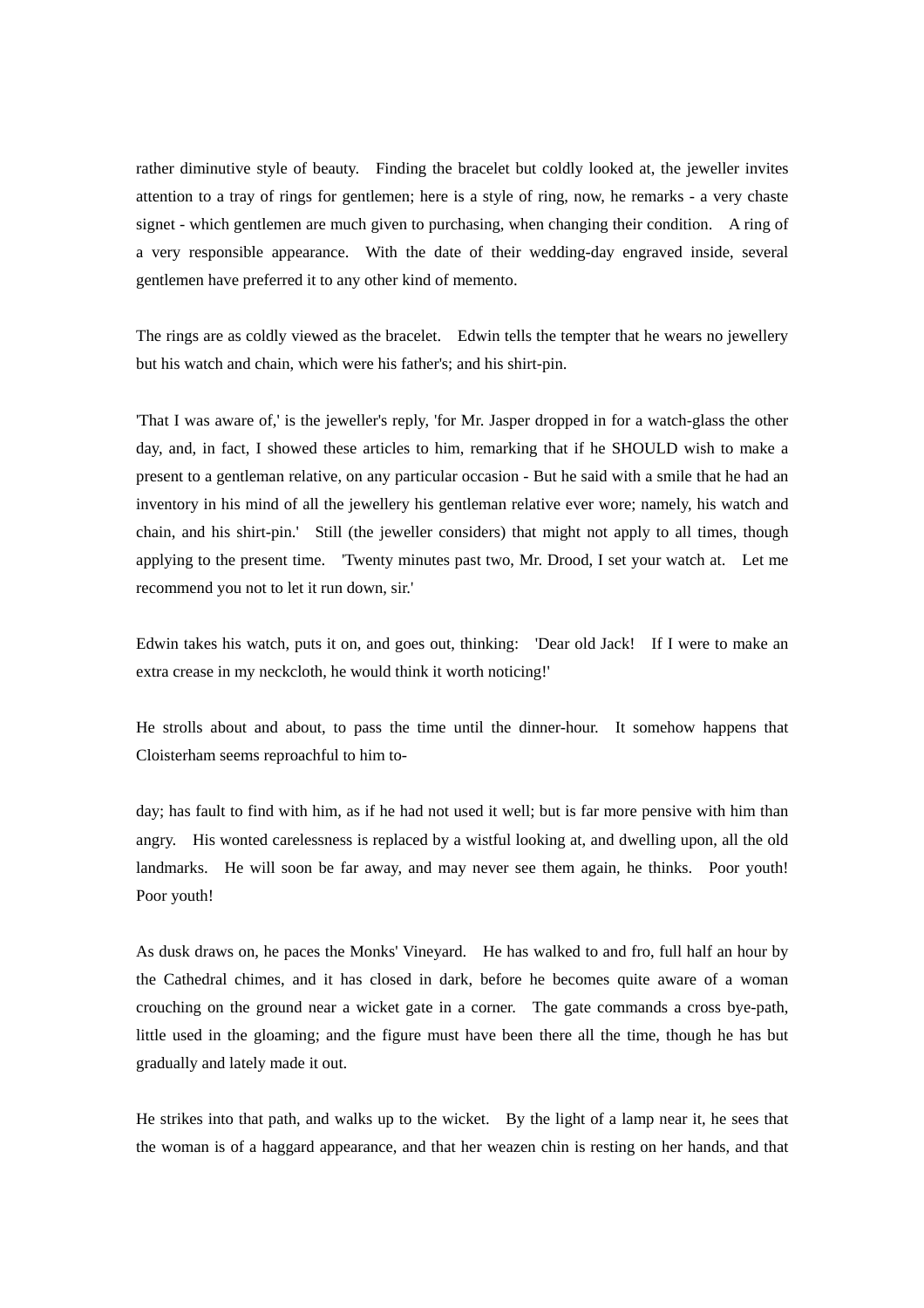her eyes are staring - with an unwinking, blind sort of steadfastness - before her.

Always kindly, but moved to be unusually kind this evening, and having bestowed kind words on most of the children and aged people he has met, he at once bends down, and speaks to this woman.

'Are you ill?'

'No, deary,' she answers, without looking at him, and with no departure from her strange blind stare.

'Are you blind?'

'No, deary.'

'Are you lost, homeless, faint? What is the matter, that you stay here in the cold so long, without moving?'

By slow and stiff efforts, she appears to contract her vision until it can rest upon him; and then a curious film passes over her, and she begins to shake.

He straightens himself, recoils a step, and looks down at her in a dread amazement; for he seems to know her.

'Good Heaven!' he thinks, next moment. 'Like Jack that night!'

As he looks down at her, she looks up at him, and whimpers: 'My lungs is weakly; my lungs is dreffle bad. Poor me, poor me, my cough is rattling dry!' and coughs in confirmation horribly.

'Where do you come from?'

'Come from London, deary.' (Her cough still rending her.)

'Where are you going to?'

'Back to London, deary. I came here, looking for a needle in a haystack, and I ain't found it. Look'ee, deary; give me three-and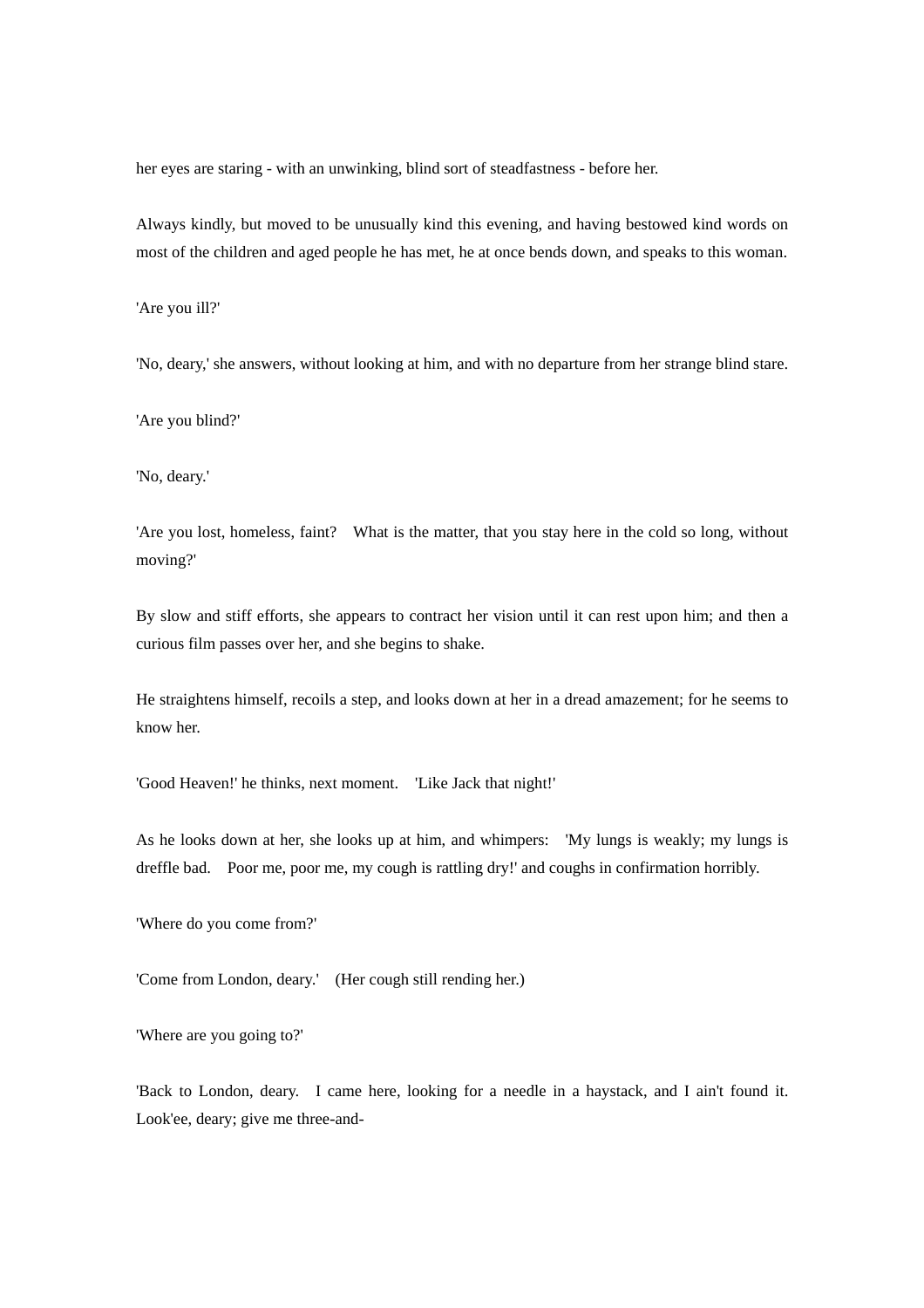sixpence, and don't you be afeard for me. I'll get back to London then, and trouble no one. I'm in a business. - Ah, me! It's slack, it's slack, and times is very bad! - but I can make a shift to live by it.'

'Do you eat opium?'

'Smokes it,' she replies with difficulty, still racked by her cough. 'Give me three-and-sixpence, and I'll lay it out well, and get back. If you don't give me three-and-sixpence, don't give me a brass farden. And if you do give me three-and-sixpence, deary, I'll tell you something.'

He counts the money from his pocket, and puts it in her hand. She instantly clutches it tight, and rises to her feet with a croaking laugh of satisfaction.

'Bless ye! Hark'ee, dear genl'mn. What's your Chris'en name?'

'Edwin.'

'Edwin, Edwin, Edwin,' she repeats, trailing off into a drowsy repetition of the word; and then asks suddenly: 'Is the short of that name Eddy?'

'It is sometimes called so,' he replies, with the colour starting to his face.

'Don't sweethearts call it so?' she asks, pondering.

'How should I know?'

'Haven't you a sweetheart, upon your soul?'

'None.'

She is moving away, with another 'Bless ye, and thank'ee, deary!' when he adds: 'You were to tell me something; you may as well do so.'

'So I was, so I was. Well, then. Whisper. You be thankful that your name ain't Ned.'

He looks at her quite steadily, as he asks: 'Why?'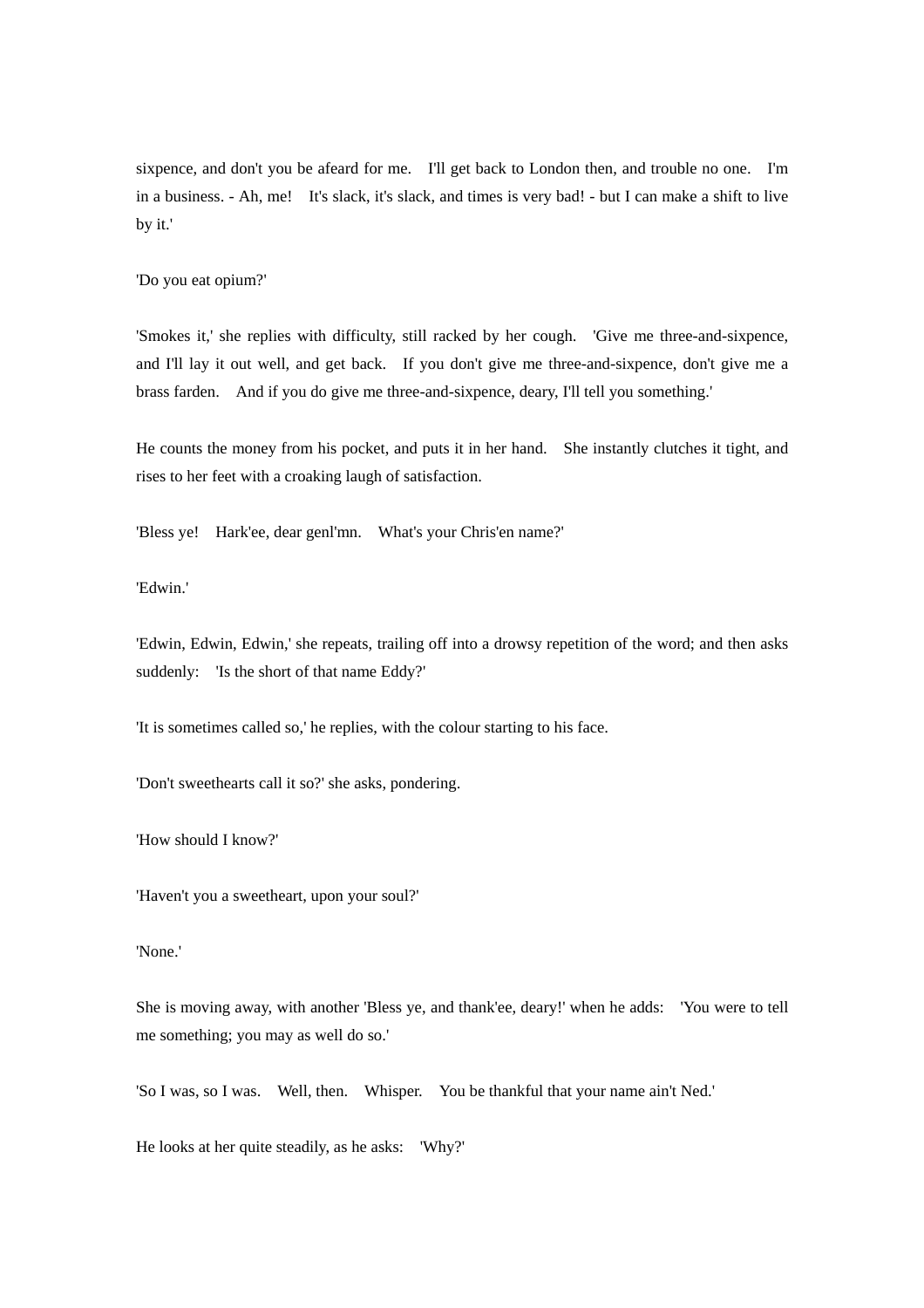'Because it's a bad name to have just now.'

'How a bad name?'

'A threatened name. A dangerous name.'

'The proverb says that threatened men live long,' he tells her, lightly.

'Then Ned - so threatened is he, wherever he may be while I am a-

talking to you, deary - should live to all eternity!' replies the woman.

She has leaned forward to say it in his ear, with her forefinger shaking before his eyes, and now huddles herself together, and with another 'Bless ye, and thank'ee!' goes away in the direction of the Travellers' Lodging House.

This is not an inspiriting close to a dull day. Alone, in a sequestered place, surrounded by vestiges of old time and decay, it rather has a tendency to call a shudder into being. He makes for the better-lighted streets, and resolves as he walks on to say nothing of this to-night, but to mention it to Jack (who alone calls him Ned), as an odd coincidence, to-morrow; of course only as a coincidence, and not as anything better worth remembering.

Still, it holds to him, as many things much better worth remembering never did. He has another mile or so, to linger out before the dinner-hour; and, when he walks over the bridge and by the river, the woman's words are in the rising wind, in the angry sky, in the troubled water, in the flickering lights. There is some solemn echo of them even in the Cathedral chime, which strikes a sudden surprise to his heart as he turns in under the archway of the gatehouse.

And so HE goes up the postern stair.

John Jasper passes a more agreeable and cheerful day than either of his guests. Having no music-lessons to give in the holiday season, his time is his own, but for the Cathedral services. He is early among the shopkeepers, ordering little table luxuries that his nephew likes. His nephew will not be with him long, he tells his provision-dealers, and so must be petted and made much of. While out on his hospitable preparations, he looks in on Mr. Sapsea; and mentions that dear Ned,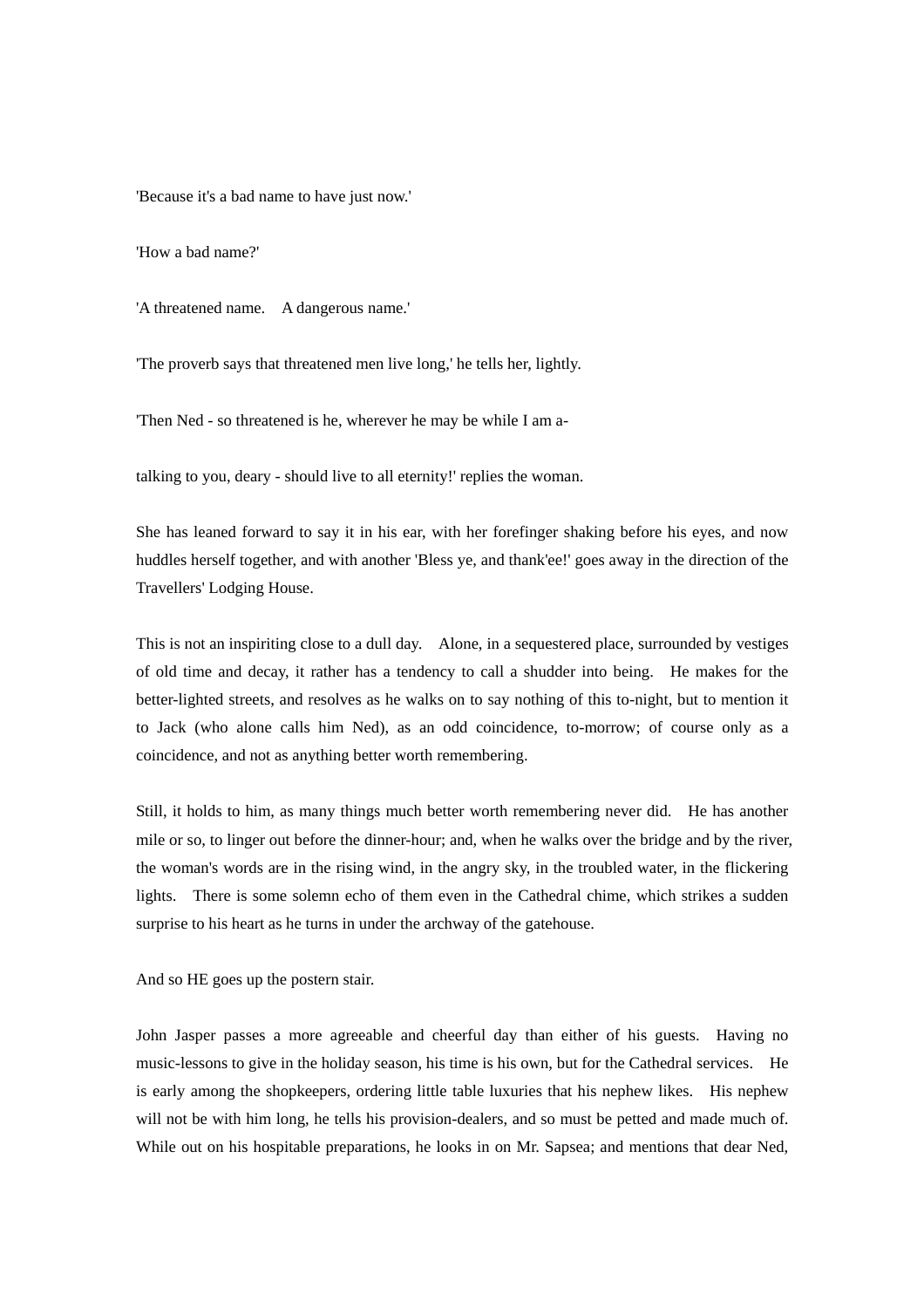and that inflammable young spark of Mr. Crisparkle's, are to dine at the gatehouse to-day, and make up their difference. Mr. Sapsea is by no means friendly towards the inflammable young spark. He says that his complexion is 'Un-

English.' And when Mr. Sapsea has once declared anything to be Un-

English, he considers that thing everlastingly sunk in the bottomless pit.

John Jasper is truly sorry to hear Mr. Sapsea speak thus, for he knows right well that Mr. Sapsea never speaks without a meaning, and that he has a subtle trick of being right. Mr. Sapsea (by a very remarkable coincidence) is of exactly that opinion.

Mr. Jasper is in beautiful voice this day. In the pathetic supplication to have his heart inclined to keep this law, he quite astonishes his fellows by his melodious power. He has never sung difficult music with such skill and harmony, as in this day's Anthem. His nervous temperament is occasionally prone to take difficult music a little too quickly; to-day, his time is perfect.

These results are probably attained through a grand composure of the spirits. The mere mechanism of his throat is a little tender, for he wears, both with his singing-robe and with his ordinary dress, a large black scarf of strong close-woven silk, slung loosely round his neck. But his composure is so noticeable, that Mr. Crisparkle speaks of it as they come out from Vespers.

'I must thank you, Jasper, for the pleasure with which I have heard you to-day. Beautiful! Delightful! You could not have so outdone yourself, I hope, without being wonderfully well.'

'I AM wonderfully well.'

'Nothing unequal,' says the Minor Canon, with a smooth motion of his hand: 'nothing unsteady, nothing forced, nothing avoided; all thoroughly done in a masterly manner, with perfect self-command.'

'Thank you. I hope so, if it is not too much to say.'

'One would think, Jasper, you had been trying a new medicine for that occasional indisposition of yours.'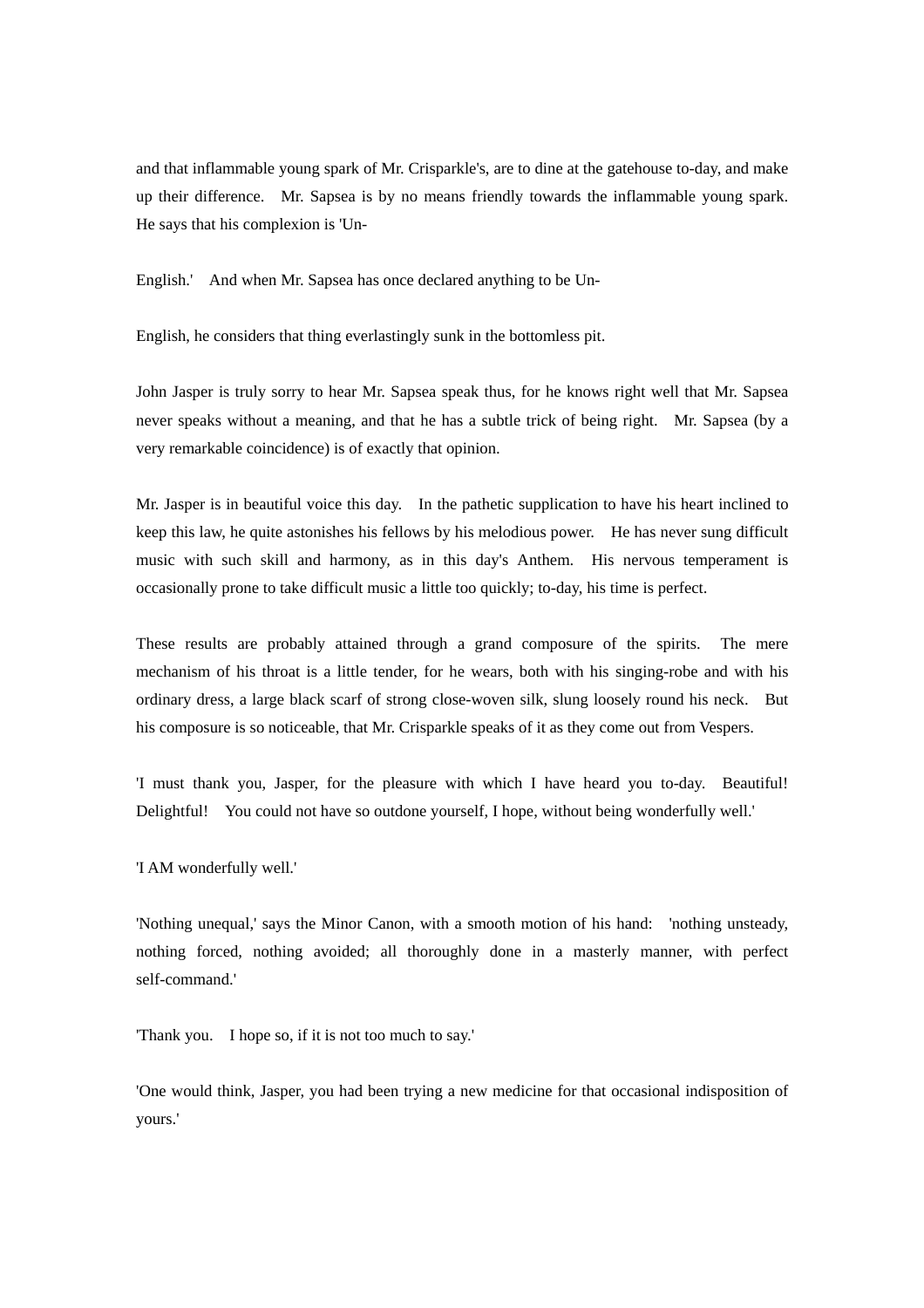'No, really? That's well observed; for I have.'

'Then stick to it, my good fellow,' says Mr. Crisparkle, clapping him on the shoulder with friendly encouragement, 'stick to it.'

'I will.'

'I congratulate you,' Mr. Crisparkle pursues, as they come out of the Cathedral, 'on all accounts.'

'Thank you again. I will walk round to the Corner with you, if you don't object; I have plenty of time before my company come; and I want to say a word to you, which I think you will not be displeased to hear.'

'What is it?'

'Well. We were speaking, the other evening, of my black humours.'

Mr. Crisparkle's face falls, and he shakes his head deploringly.

'I said, you know, that I should make you an antidote to those black humours; and you said you hoped I would consign them to the flames.'

'And I still hope so, Jasper.'

'With the best reason in the world! I mean to burn this year's Diary at the year's end.'

'Because you - ?' Mr. Crisparkle brightens greatly as he thus begins.

'You anticipate me. Because I feel that I have been out of sorts, gloomy, bilious, brain-oppressed, whatever it may be. You said I had been exaggerative. So I have.'

Mr. Crisparkle's brightened face brightens still more.

'I couldn't see it then, because I WAS out of sorts; but I am in a healthier state now, and I acknowledge it with genuine pleasure. I made a great deal of a very little; that's the fact.'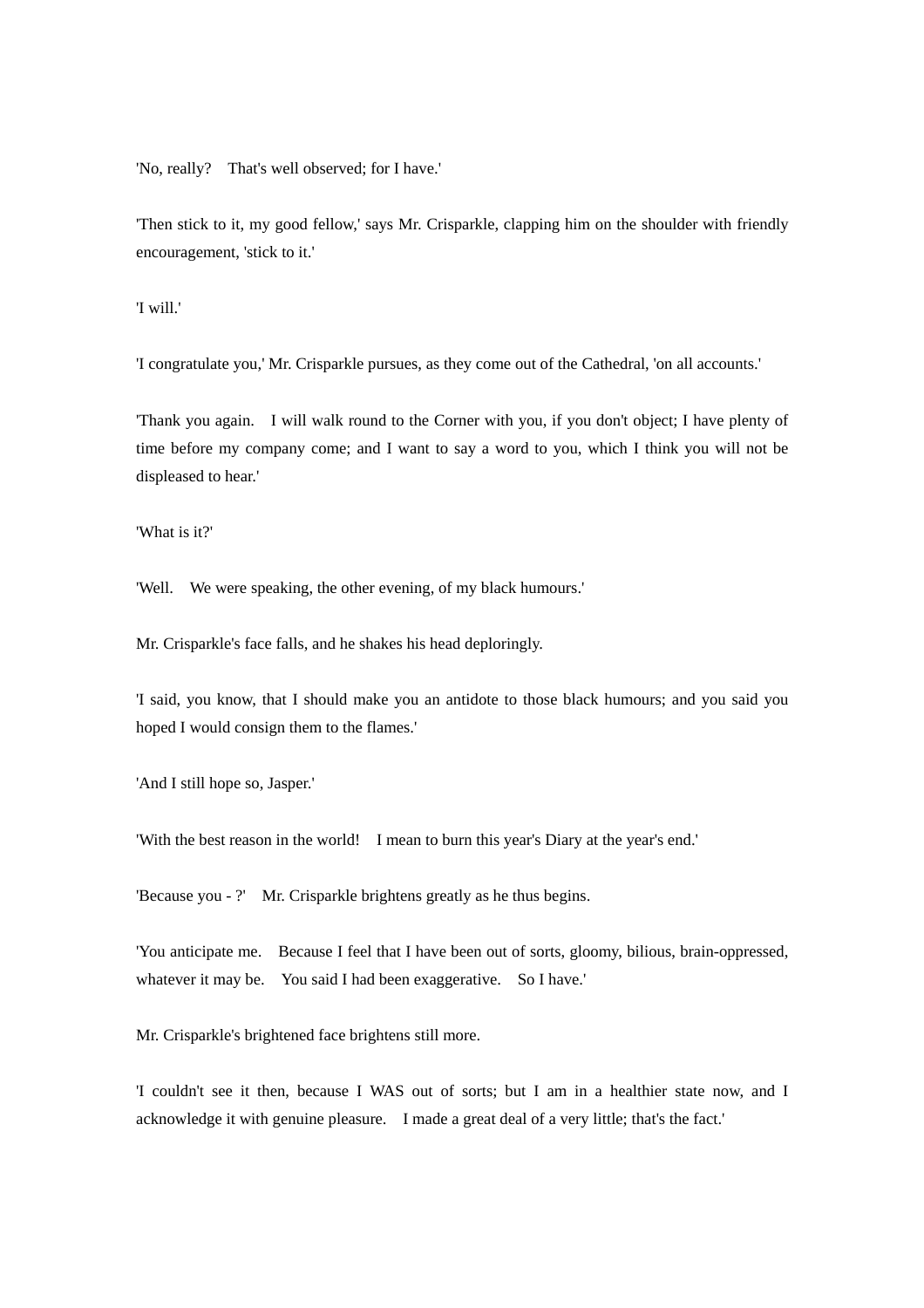'It does me good,' cries Mr. Crisparkle, 'to hear you say it!'

'A man leading a monotonous life,' Jasper proceeds, 'and getting his nerves, or his stomach, out of order, dwells upon an idea until it loses its proportions. That was my case with the idea in question. So I shall burn the evidence of my case, when the book is full, and begin the next volume with a clearer vision.'

'This is better,' says Mr. Crisparkle, stopping at the steps of his own door to shake hands, 'than I could have hoped.'

'Why, naturally,' returns Jasper. 'You had but little reason to hope that I should become more like yourself. You are always training yourself to be, mind and body, as clear as crystal, and you always are, and never change; whereas I am a muddy, solitary, moping weed. However, I have got over that mope. Shall I wait, while you ask if Mr. Neville has left for my place? If not, he and I may walk round together.'

'I think,' says Mr. Crisparkle, opening the entrance-door with his key, 'that he left some time ago; at least I know he left, and I think he has not come back. But I'll inquire. You won't come in?'

'My company wait,' said Jasper, with a smile.

The Minor Canon disappears, and in a few moments returns. As he thought, Mr. Neville has not come back; indeed, as he remembers now, Mr. Neville said he would probably go straight to the gatehouse.

'Bad manners in a host!' says Jasper. 'My company will be there before me! What will you bet that I don't find my company embracing?'

'I will bet - or I would, if ever I did bet,' returns Mr. Crisparkle, 'that your company will have a gay entertainer this evening.'

Jasper nods, and laughs good-night!

He retraces his steps to the Cathedral door, and turns down past it to the gatehouse. He sings, in a low voice and with delicate expression, as he walks along. It still seems as if a false note were not within his power to-night, and as if nothing could hurry or retard him. Arriving thus under the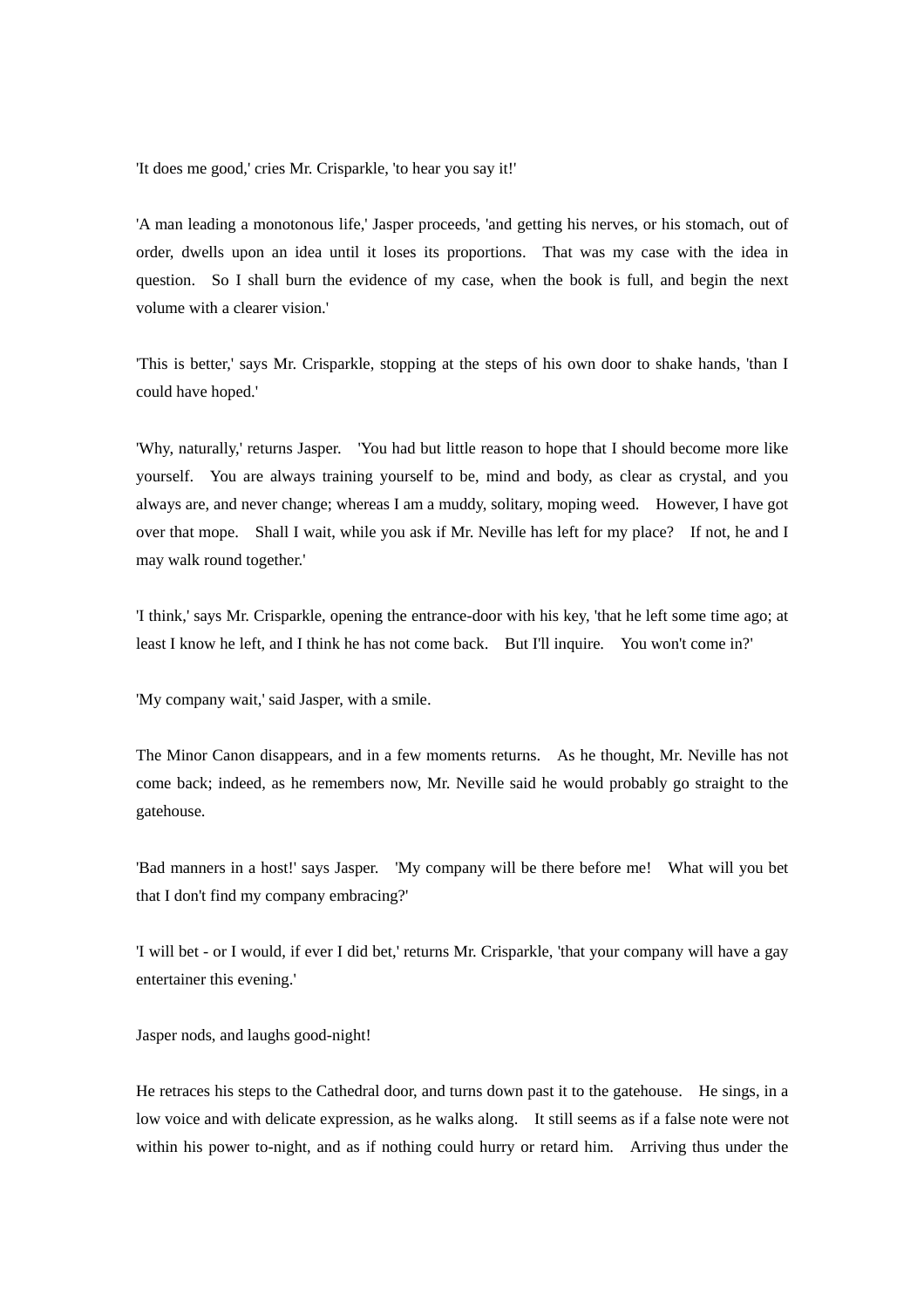arched entrance of his dwelling, he pauses for an instant in the shelter to pull off that great black scarf, and bang it in a loop upon his arm. For that brief time, his face is knitted and stern. But it immediately clears, as he resumes his singing, and his way.

And so HE goes up the postern stair.

The red light burns steadily all the evening in the lighthouse on the margin of the tide of busy life. Softened sounds and hum of traffic pass it and flow on irregularly into the lonely Precincts; but very little else goes by, save violent rushes of wind. It comes on to blow a boisterous gale.

The Precincts are never particularly well lighted; but the strong blasts of wind blowing out many of the lamps (in some instances shattering the frames too, and bringing the glass rattling to the ground), they are unusually dark to-night. The darkness is augmented and confused, by flying dust from the earth, dry twigs from the trees, and great ragged fragments from the rooks' nests up in the tower. The trees themselves so toss and creak, as this tangible part of the darkness madly whirls about, that they seem in peril of being torn out of the earth: while ever and again a crack, and a rushing fall, denote that some large branch has yielded to the storm.

Not such power of wind has blown for many a winter night. Chimneys topple in the streets, and people hold to posts and corners, and to one another, to keep themselves upon their feet. The violent rushes abate not, but increase in frequency and fury until at midnight, when the streets are empty, the storm goes thundering along them, rattling at all the latches, and tearing at all the shutters, as if warning the people to get up and fly with it, rather than have the roofs brought down upon their brains.

Still, the red light burns steadily. Nothing is steady but the red light.

All through the night the wind blows, and abates not. But early in the morning, when there is barely enough light in the east to dim the stars, it begins to lull. From that time, with occasional wild charges, like a wounded monster dying, it drops and sinks; and at full daylight it is dead.

It is then seen that the hands of the Cathedral clock are torn off; that lead from the roof has been stripped away, rolled up, and blown into the Close; and that some stones have been displaced upon the summit of the great tower. Christmas morning though it be, it is necessary to send up workmen, to ascertain the extent of the damage done. These, led by Durdles, go aloft; while Mr. Tope and a crowd of early idlers gather down in Minor Canon Corner, shading their eyes and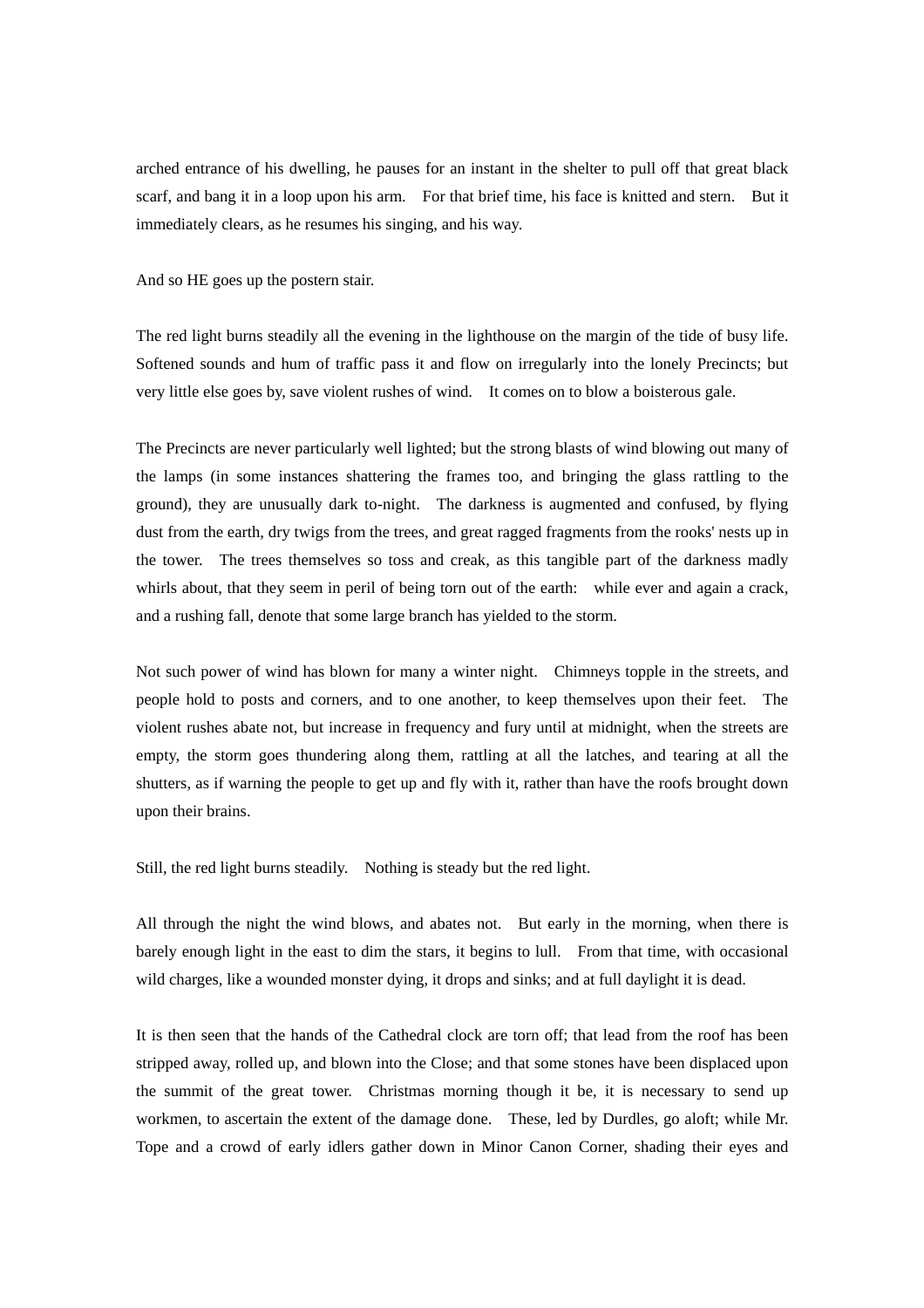watching for their appearance up there.

This cluster is suddenly broken and put aside by the hands of Mr. Jasper; all the gazing eyes are brought down to the earth by his loudly inquiring of Mr. Crisparkle, at an open window:

'Where is my nephew?'

'He has not been here. Is he not with you?'

'No. He went down to the river last night, with Mr. Neville, to look at the storm, and has not been back. Call Mr. Neville!'

'He left this morning, early.'

'Left this morning early? Let me in! let me in!'

There is no more looking up at the tower, now. All the assembled eyes are turned on Mr. Jasper, white, half-dressed, panting, and clinging to the rail before the Minor Canon's house.

## CHAPTER XV - IMPEACHED

NEVILLE LANDLESS had started so early and walked at so good a pace, that when the church-bells began to ring in Cloisterham for morning service, he was eight miles away. As he wanted his breakfast by that time, having set forth on a crust of bread, he stopped at the next roadside tavern to refresh.

Visitors in want of breakfast - unless they were horses or cattle, for which class of guests there was preparation enough in the way of water-trough and hay - were so unusual at the sign of The Tilted Wagon, that it took a long time to get the wagon into the track of tea and toast and bacon. Neville in the interval, sitting in a sanded parlour, wondering in how long a time after he had gone, the sneezy fire of damp fagots would begin to make somebody else warm.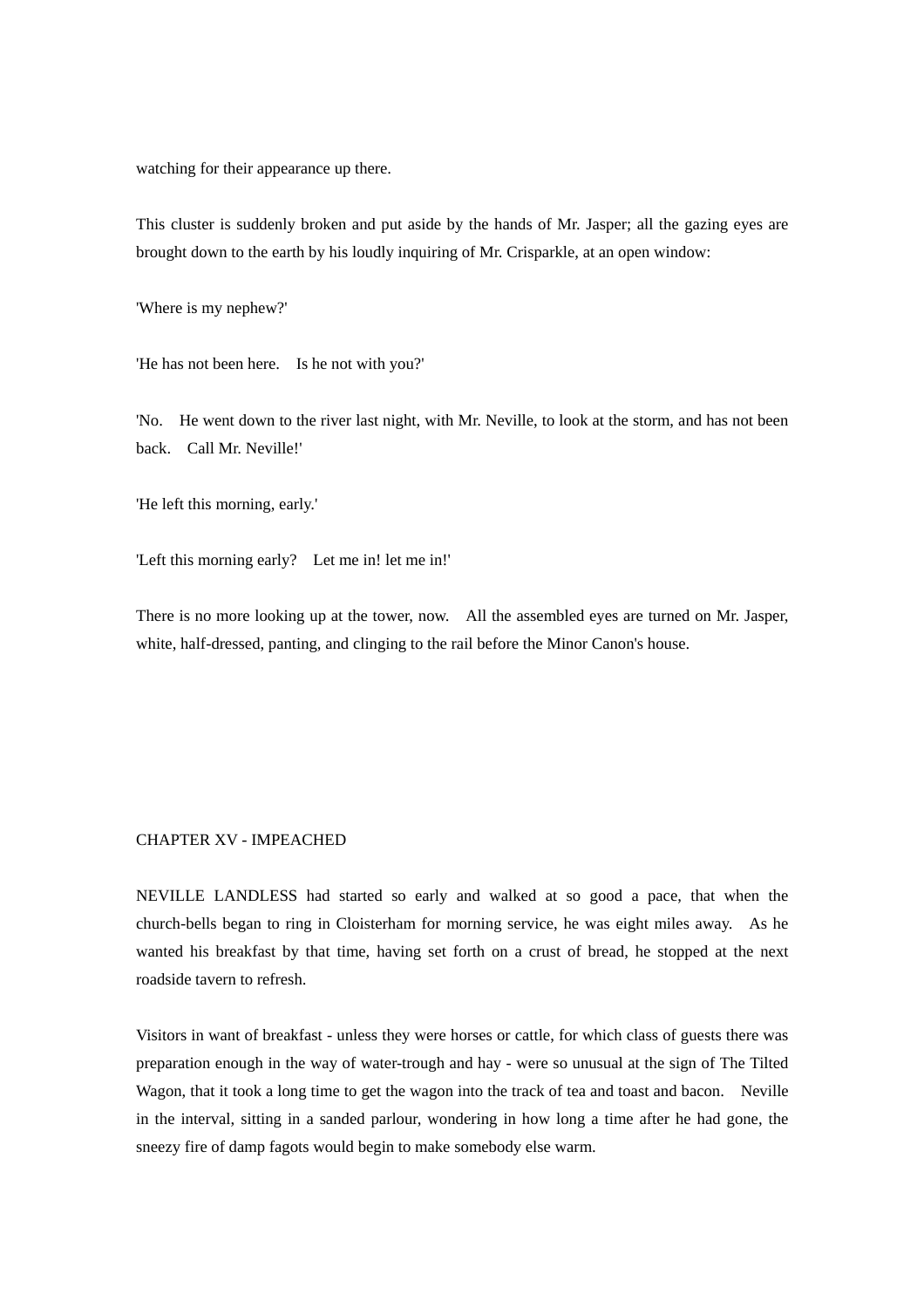Indeed, The Tilted Wagon, as a cool establishment on the top of a hill, where the ground before the door was puddled with damp hoofs and trodden straw; where a scolding landlady slapped a moist baby (with one red sock on and one wanting), in the bar; where the cheese was cast aground upon a shelf, in company with a mouldy tablecloth and a green-handled knife, in a sort of cast-iron canoe; where the pale-faced bread shed tears of crumb over its shipwreck in another canoe; where the family linen, half washed and half dried, led a public life of lying about; where everything to drink was drunk out of mugs, and everything else was suggestive of a rhyme to mugs; The Tilted Wagon, all these things considered, hardly kept its painted promise of providing good entertainment for Man and Beast. However, Man, in the present case, was not critical, but took what entertainment he could get, and went on again after a longer rest than he needed.

He stopped at some quarter of a mile from the house, hesitating whether to pursue the road, or to follow a cart track between two high hedgerows, which led across the slope of a breezy heath, and evidently struck into the road again by-and-by. He decided in favour of this latter track, and pursued it with some toil; the rise being steep, and the way worn into deep ruts.

He was labouring along, when he became aware of some other pedestrians behind him. As they were coming up at a faster pace than his, he stood aside, against one of the high banks, to let them pass. But their manner was very curious. Only four of them passed. Other four slackened speed, and loitered as intending to follow him when he should go on. The remainder of the party (half-

a-dozen perhaps) turned, and went back at a great rate.

He looked at the four behind him, and he looked at the four before him. They all returned his look. He resumed his way. The four in advance went on, constantly looking back; the four in the rear came closing up.

When they all ranged out from the narrow track upon the open slope of the heath, and this order was maintained, let him diverge as he would to either side, there was no longer room to doubt that he was beset by these fellows. He stopped, as a last test; and they all stopped.

'Why do you attend upon me in this way?' he asked the whole body. 'Are you a pack of thieves?'

'Don't answer him,' said one of the number; he did not see which. 'Better be quiet.'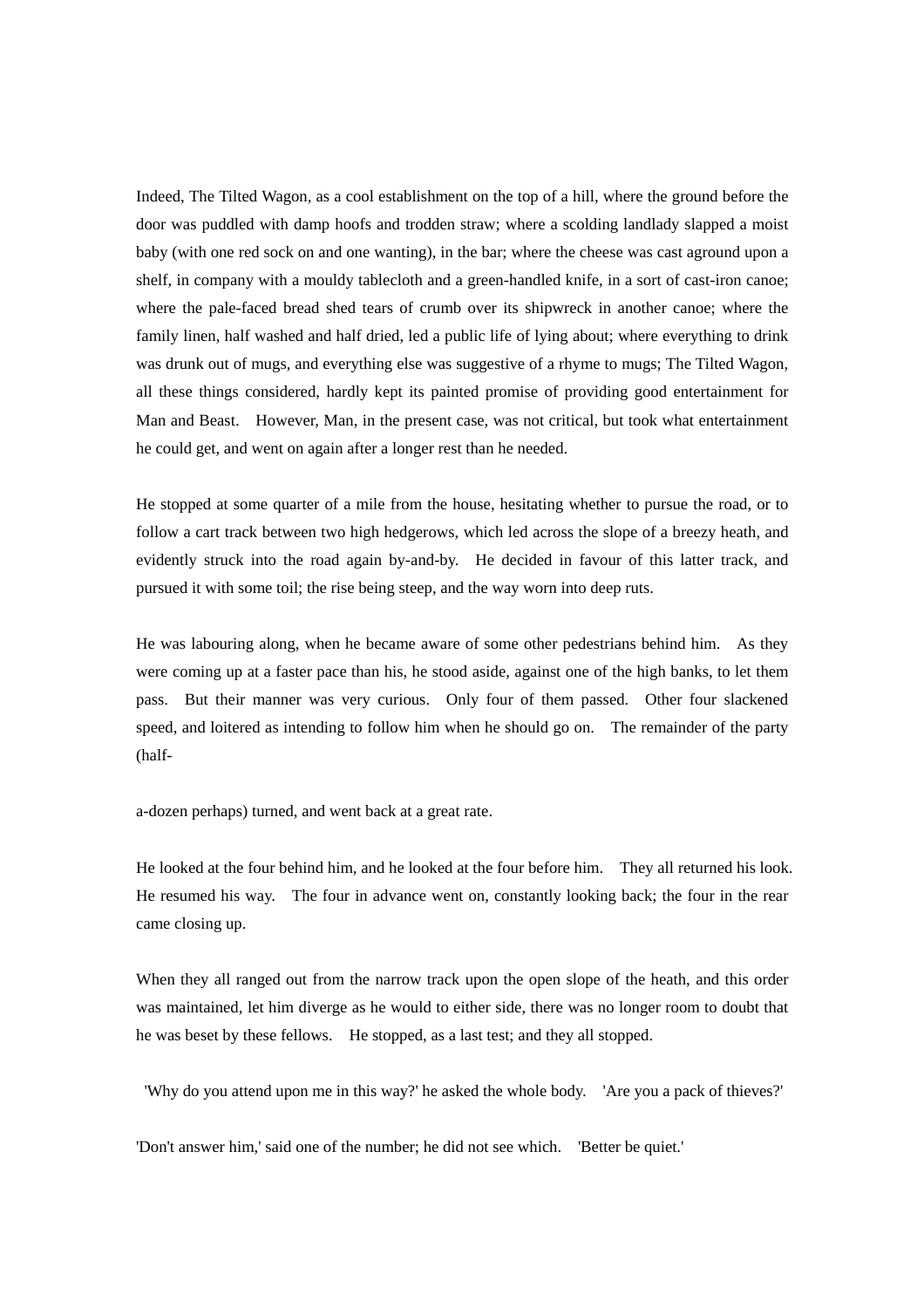'Better be quiet?' repeated Neville. 'Who said so?'

Nobody replied.

'It's good advice, whichever of you skulkers gave it,' he went on angrily. 'I will not submit to be penned in between four men there, and four men there. I wish to pass, and I mean to pass, those four in front.'

They were all standing still; himself included.

'If eight men, or four men, or two men, set upon one,' he proceeded, growing more enraged, 'the one has no chance but to set his mark upon some of them. And, by the Lord, I'll do it, if I am interrupted any farther!'

Shouldering his heavy stick, and quickening his pace, he shot on to pass the four ahead. The largest and strongest man of the number changed swiftly to the side on which he came up, and dexterously closed with him and went down with him; but not before the heavy stick had descended smartly.

'Let him be!' said this man in a suppressed voice, as they struggled together on the grass. 'Fair play! His is the build of a girl to mine, and he's got a weight strapped to his back besides. Let him alone. I'll manage him.'

After a little rolling about, in a close scuffle which caused the faces of both to be besmeared with blood, the man took his knee from Neville's chest, and rose, saying: 'There! Now take him arm-

in-arm, any two of you!'

It was immediately done.

'As to our being a pack of thieves, Mr. Landless,' said the man, as he spat out some blood, and wiped more from his face; 'you know better than that at midday. We wouldn't have touched you if you hadn't forced us. We're going to take you round to the high road, anyhow, and you'll find help enough against thieves there, if you want it. - Wipe his face, somebody; see how it's a-trickling down him!'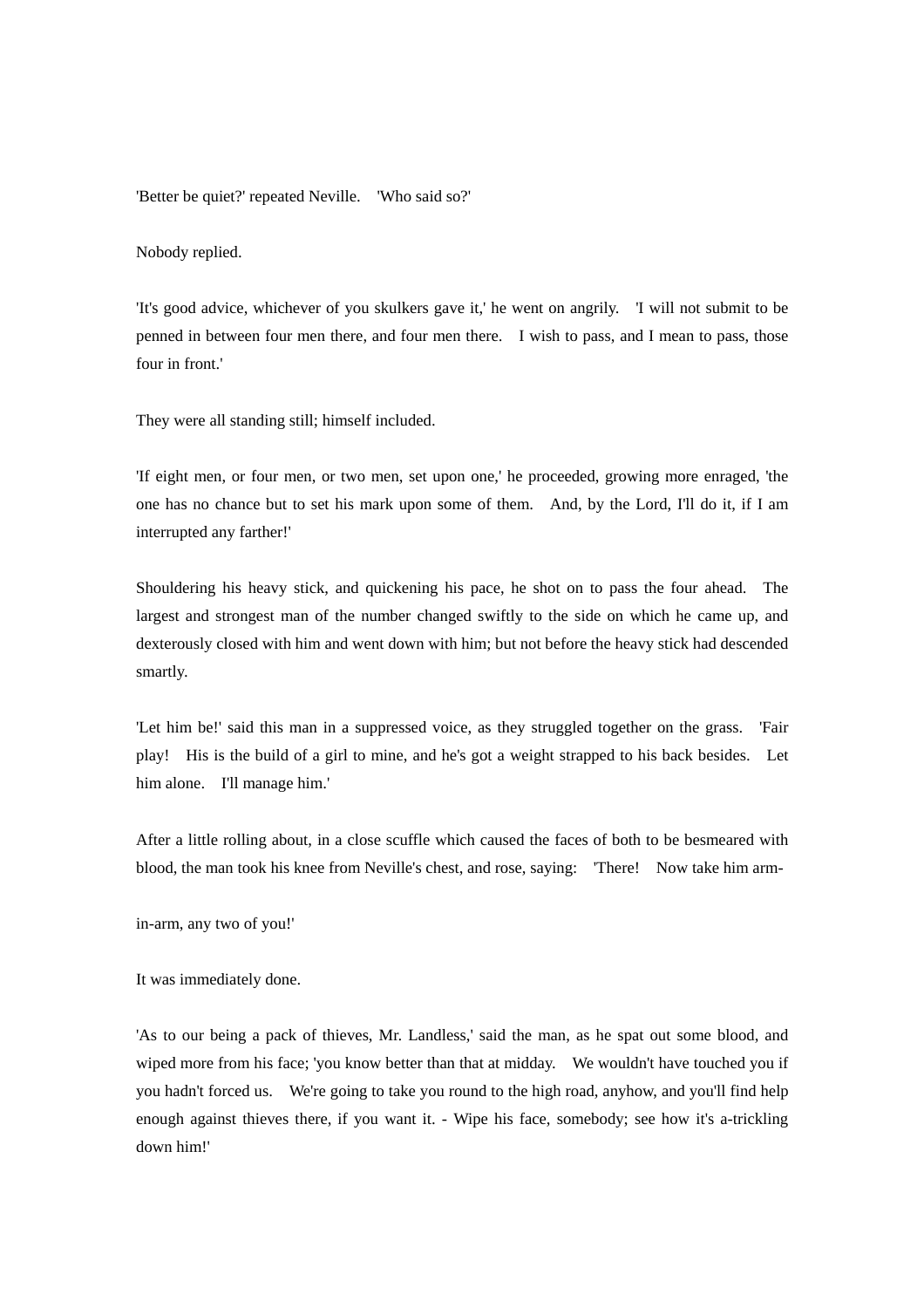When his face was cleansed, Neville recognised in the speaker, Joe, driver of the Cloisterham omnibus, whom he had seen but once, and that on the day of his arrival.

'And what I recommend you for the present, is, don't talk, Mr. Landless. You'll find a friend waiting for you, at the high road - gone ahead by the other way when we split into two parties - and you had much better say nothing till you come up with him. Bring that stick along, somebody else, and let's be moving!'

Utterly bewildered, Neville stared around him and said not a word. Walking between his two conductors, who held his arms in theirs, he went on, as in a dream, until they came again into the high road, and into the midst of a little group of people. The men who had turned back were among the group; and its central figures were Mr. Jasper and Mr. Crisparkle. Neville's conductors took him up to the Minor Canon, and there released him, as an act of deference to that gentleman.

'What is all this, sir? What is the matter? I feel as if I had lost my senses!' cried Neville, the group closing in around him.

'Where is my nephew?' asked Mr. Jasper, wildly.

'Where is your nephew?' repeated Neville, 'Why do you ask me?'

'I ask you,' retorted Jasper, 'because you were the last person in his company, and he is not to be found.'

'Not to be found!' cried Neville, aghast.

'Stay, stay,' said Mr. Crisparkle. 'Permit me, Jasper. Mr. Neville, you are confounded; collect your thoughts; it is of great importance that you should collect your thoughts; attend to me.'

'I will try, sir, but I seem mad.'

'You left Mr. Jasper last night with Edwin Drood?'

'Yes.'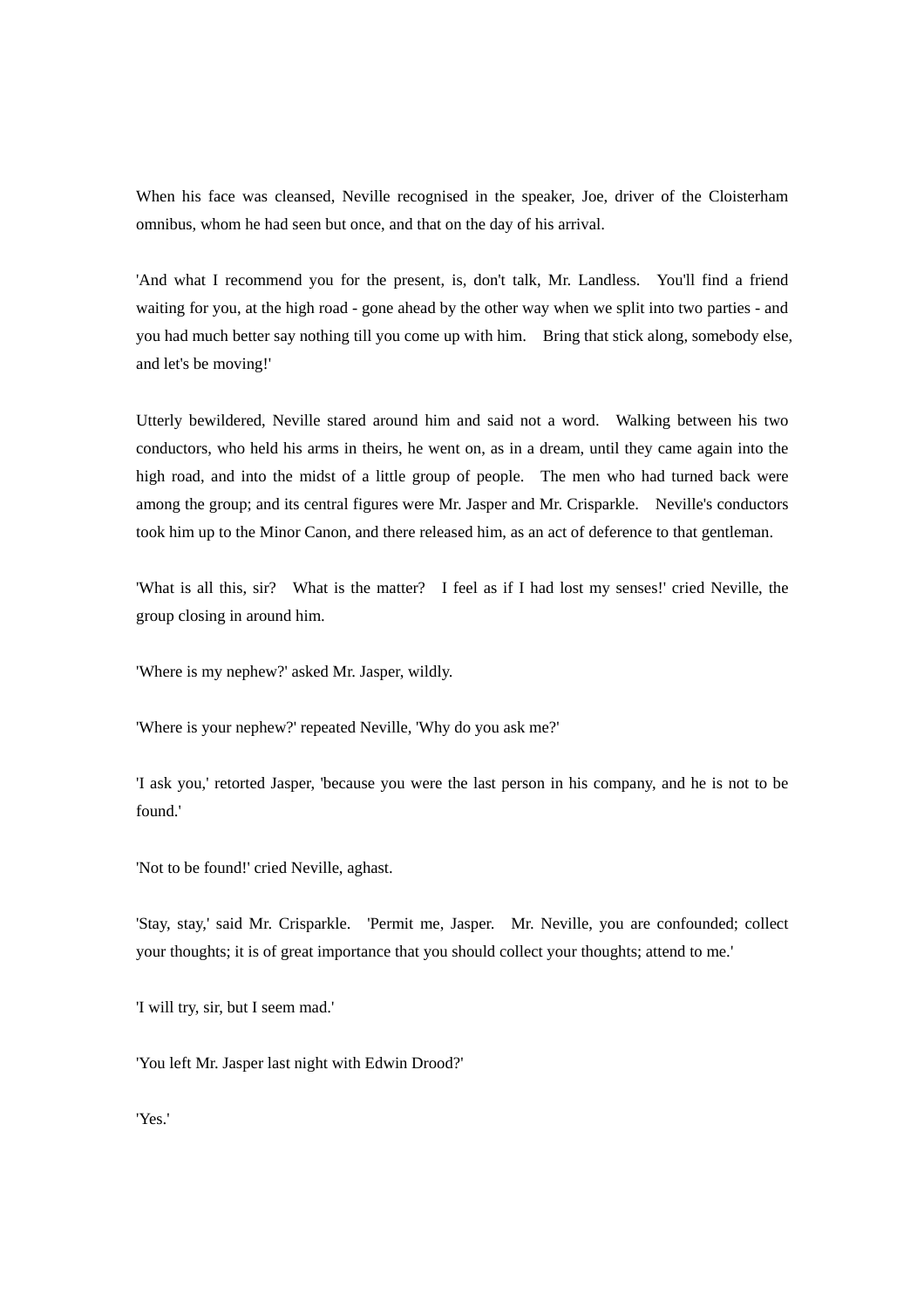'At what hour?'

'Was it at twelve o'clock?' asked Neville, with his hand to his confused head, and appealing to Jasper.

'Quite right,' said Mr. Crisparkle; 'the hour Mr. Jasper has already named to me. You went down to the river together?'

'Undoubtedly. To see the action of the wind there.'

'What followed? How long did you stay there?'

'About ten minutes; I should say not more. We then walked together to your house, and he took leave of me at the door.'

'Did he say that he was going down to the river again?'

'No. He said that he was going straight back.'

The bystanders looked at one another, and at Mr. Crisparkle. To whom Mr. Jasper, who had been intensely watching Neville, said, in a low, distinct, suspicious voice: 'What are those stains upon his dress?'

All eyes were turned towards the blood upon his clothes.

'And here are the same stains upon this stick!' said Jasper, taking it from the hand of the man who held it. 'I know the stick to be his, and he carried it last night. What does this mean?'

'In the name of God, say what it means, Neville!' urged Mr. Crisparkle.

'That man and I,' said Neville, pointing out his late adversary, 'had a struggle for the stick just now, and you may see the same marks on him, sir. What was I to suppose, when I found myself molested by eight people? Could I dream of the true reason when they would give me none at all?'

They admitted that they had thought it discreet to be silent, and that the struggle had taken place.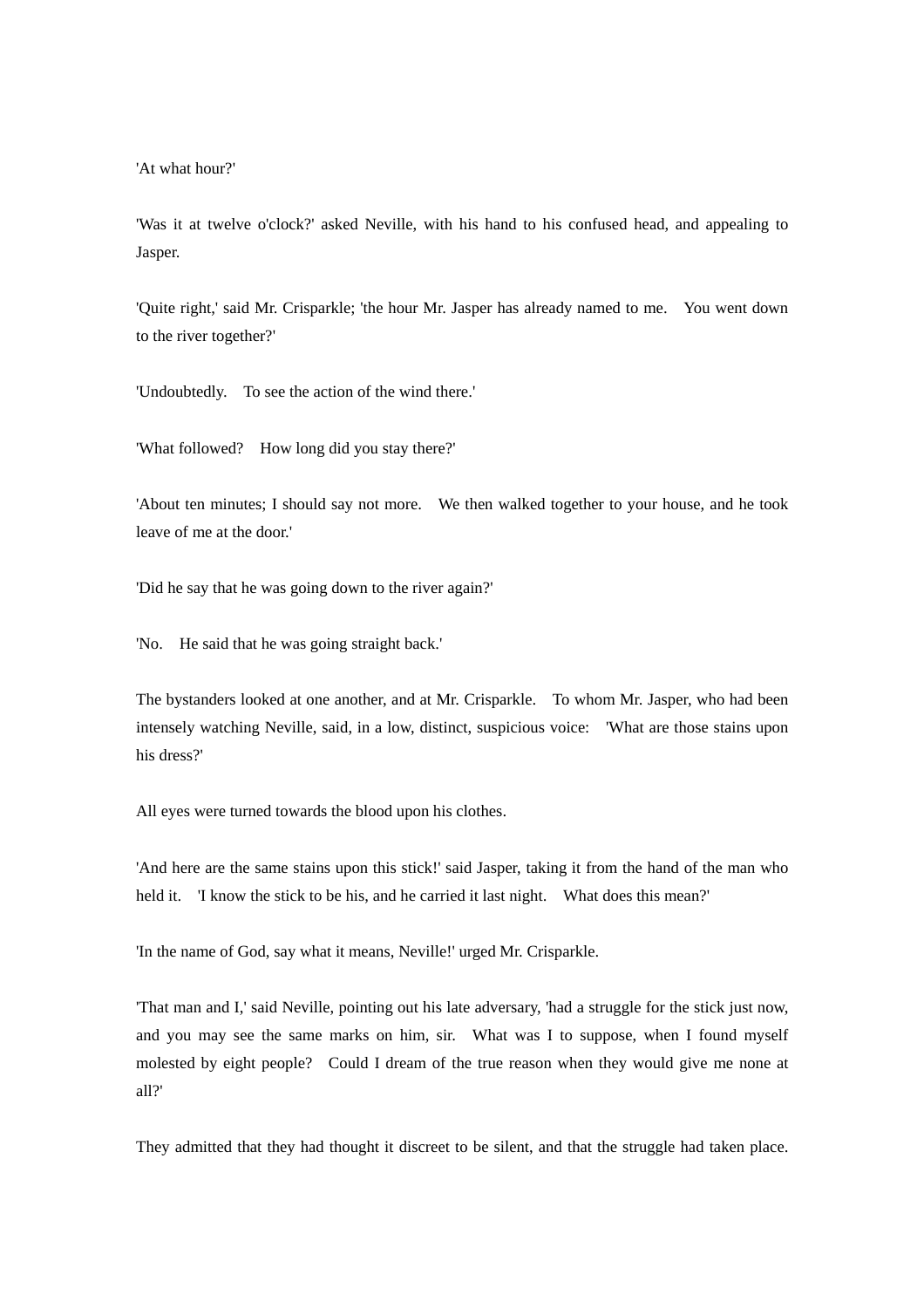And yet the very men who had seen it looked darkly at the smears which the bright cold air had already dried.

'We must return, Neville,' said Mr. Crisparkle; 'of course you will be glad to come back to clear yourself?'

'Of course, sir.'

'Mr. Landless will walk at my side,' the Minor Canon continued, looking around him. 'Come, Neville!'

They set forth on the walk back; and the others, with one exception, straggled after them at various distances. Jasper walked on the other side of Neville, and never quitted that position. He was silent, while Mr. Crisparkle more than once repeated his former questions, and while Neville repeated his former answers; also, while they both hazarded some explanatory conjectures. He was obstinately silent, because Mr. Crisparkle's manner directly appealed to him to take some part in the discussion, and no appeal would move his fixed face. When they drew near to the city, and it was suggested by the Minor Canon that they might do well in calling on the Mayor at once, he assented with a stern nod; but he spake no word until they stood in Mr. Sapsea's parlour.

Mr. Sapsea being informed by Mr. Crisparkle of the circumstances under which they desired to make a voluntary statement before him, Mr. Jasper broke silence by declaring that he placed his whole reliance, humanly speaking, on Mr. Sapsea's penetration. There was no conceivable reason why his nephew should have suddenly absconded, unless Mr. Sapsea could suggest one, and then he would defer. There was no intelligible likelihood of his having returned to the river, and been accidentally drowned in the dark, unless it should appear likely to Mr. Sapsea, and then again he would defer. He washed his hands as clean as he could of all horrible suspicions, unless it should appear to Mr. Sapsea that some such were inseparable from his last companion before his disappearance (not on good terms with previously), and then, once more, he would defer. His own state of mind, he being distracted with doubts, and labouring under dismal apprehensions, was not to be safely trusted; but Mr. Sapsea's was.

Mr. Sapsea expressed his opinion that the case had a dark look; in short (and here his eyes rested full on Neville's countenance), an Un-English complexion. Having made this grand point, he wandered into a denser haze and maze of nonsense than even a mayor might have been expected to disport himself in, and came out of it with the brilliant discovery that to take the life of a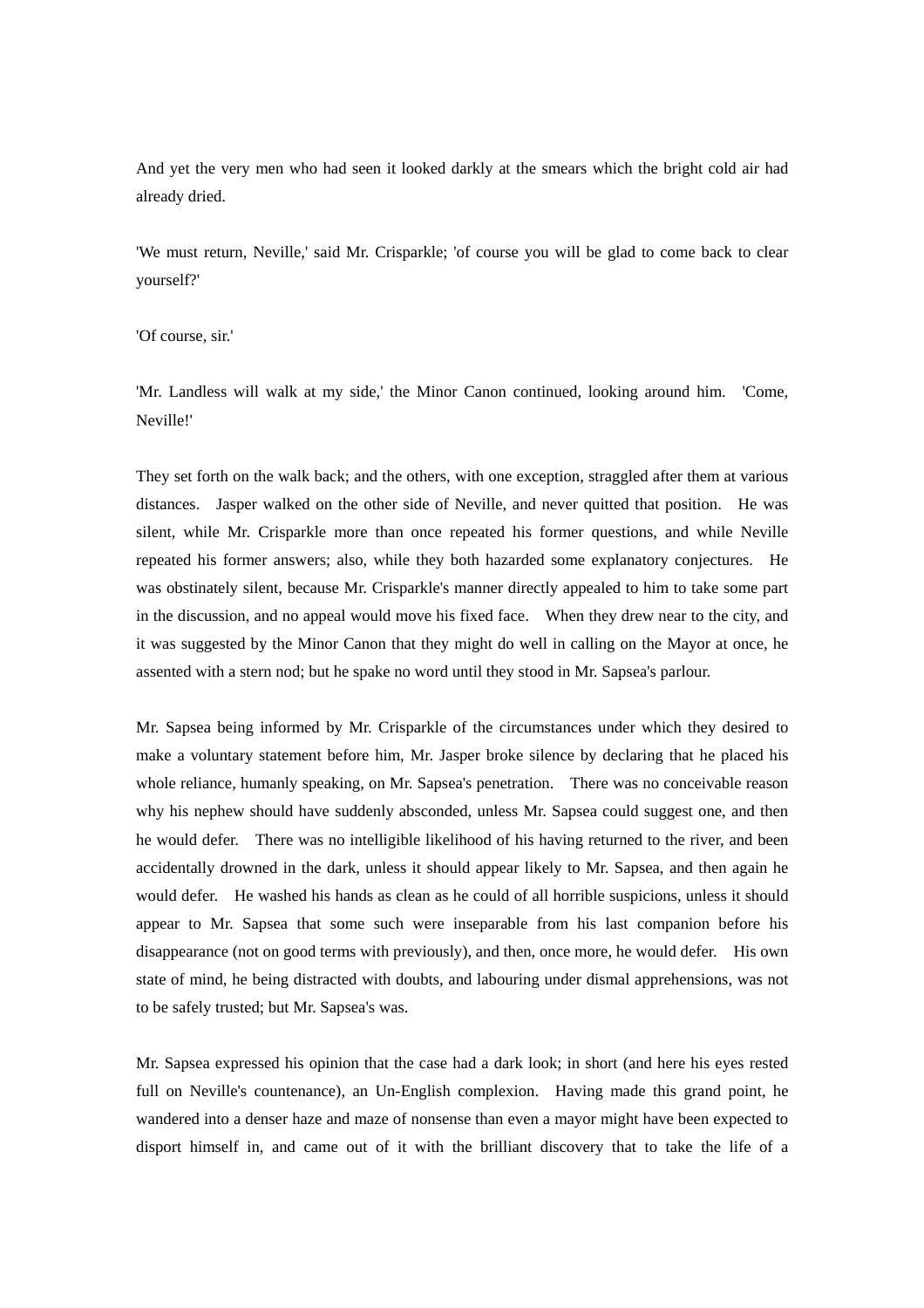fellow-creature was to take something that didn't belong to you. He wavered whether or no he should at once issue his warrant for the committal of Neville Landless to jail, under circumstances of grave suspicion; and he might have gone so far as to do it but for the indignant protest of the Minor Canon: who undertook for the young man's remaining in his own house, and being produced by his own hands, whenever demanded. Mr. Jasper then understood Mr. Sapsea to suggest that the river should be dragged, that its banks should be rigidly examined, that particulars of the disappearance should be sent to all outlying places and to London, and that placards and advertisements should be widely circulated imploring Edwin Drood, if for any unknown reason he had withdrawn himself from his uncle's home and society, to take pity on that loving kinsman's sore bereavement and distress, and somehow inform him that he was yet alive. Mr. Sapsea was perfectly understood, for this was exactly his meaning (though he had said nothing about it); and measures were taken towards all these ends immediately.

It would be difficult to determine which was the more oppressed with horror and amazement: Neville Landless, or John Jasper. But that Jasper's position forced him to be active, while Neville's forced him to be passive, there would have been nothing to choose between them. Each was bowed down and broken.

With the earliest light of the next morning, men were at work upon the river, and other men - most of whom volunteered for the service - were examining the banks. All the livelong day the search went on; upon the river, with barge and pole, and drag and net; upon the muddy and rushy shore, with jack-boots, hatchet, spade, rope, dogs, and all imaginable appliances. Even at night, the river was specked with lanterns, and lurid with fires; far-off creeks, into which the tide washed as it changed, had their knots of watchers, listening to the lapping of the stream, and looking out for any burden it might bear; remote shingly causeways near the sea, and lonely points off which there was a race of water, had their unwonted flaring cressets and rough-coated figures when the next day dawned; but no trace of Edwin Drood revisited the light of the sun.

All that day, again, the search went on. Now, in barge and boat; and now ashore among the osiers, or tramping amidst mud and stakes and jagged stones in low-lying places, where solitary watermarks and signals of strange shapes showed like spectres, John Jasper worked and toiled. But to no purpose; for still no trace of Edwin Drood revisited the light of the sun.

Setting his watches for that night again, so that vigilant eyes should be kept on every change of tide, he went home exhausted. Unkempt and disordered, bedaubed with mud that had dried upon him, and with much of his clothing torn to rags, he had but just dropped into his easy-chair, when Mr.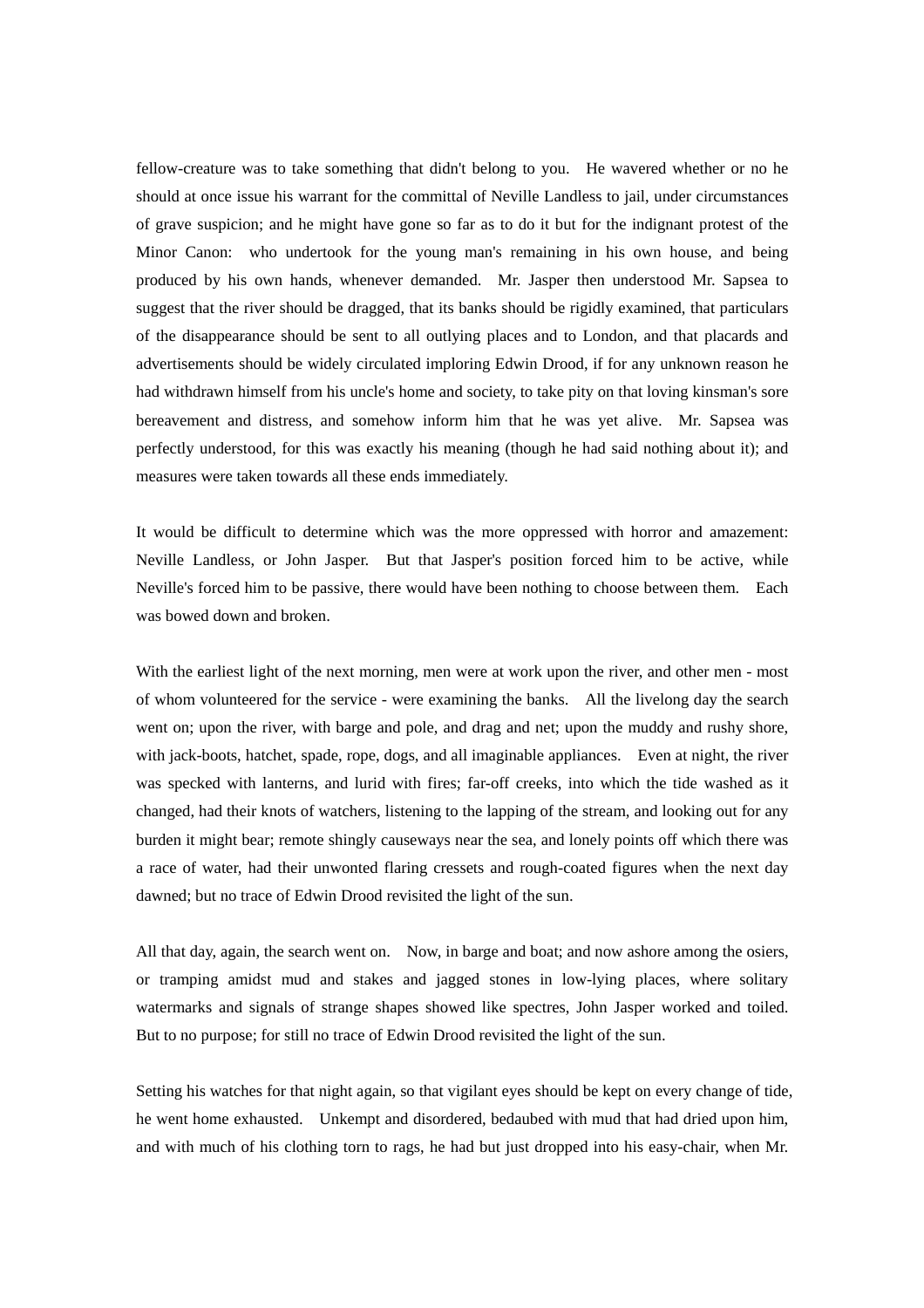Grewgious stood before him.

'This is strange news,' said Mr. Grewgious.

'Strange and fearful news.'

Jasper had merely lifted up his heavy eyes to say it, and now dropped them again as he drooped, worn out, over one side of his easy-chair.

Mr. Grewgious smoothed his head and face, and stood looking at the fire.

'How is your ward?' asked Jasper, after a time, in a faint, fatigued voice.

'Poor little thing! You may imagine her condition.'

'Have you seen his sister?' inquired Jasper, as before.

## 'Whose?'

The curtness of the counter-question, and the cool, slow manner in which, as he put it, Mr. Grewgious moved his eyes from the fire to his companion's face, might at any other time have been exasperating. In his depression and exhaustion, Jasper merely opened his eyes to say: 'The suspected young man's.'

'Do you suspect him?' asked Mr. Grewgious.

'I don't know what to think. I cannot make up my mind.'

'Nor I,' said Mr. Grewgious. 'But as you spoke of him as the suspected young man, I thought you HAD made up your mind. - I have just left Miss Landless.'

'What is her state?'

'Defiance of all suspicion, and unbounded faith in her brother.'

'Poor thing!'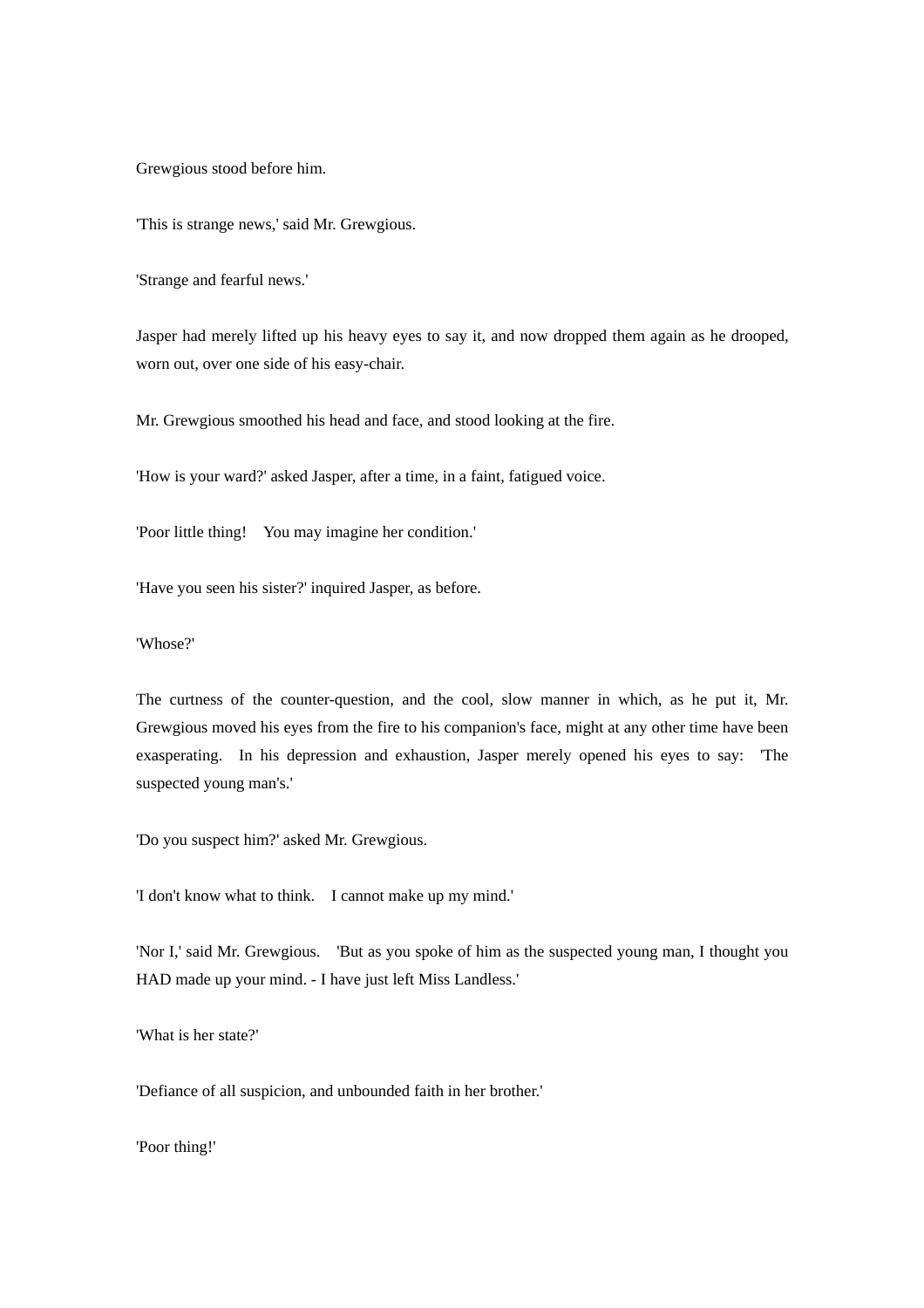'However,' pursued Mr. Grewgious, 'it is not of her that I came to speak. It is of my ward. I have a communication to make that will surprise you. At least, it has surprised me.'

Jasper, with a groaning sigh, turned wearily in his chair.

'Shall I put it off till to-morrow?' said Mr. Grewgious. 'Mind, I warn you, that I think it will surprise you!'

More attention and concentration came into John Jasper's eyes as they caught sight of Mr. Grewgious smoothing his head again, and again looking at the fire; but now, with a compressed and determined mouth.

'What is it?' demanded Jasper, becoming upright in his chair.

'To be sure,' said Mr. Grewgious, provokingly slowly and internally, as he kept his eyes on the fire: 'I might have known it sooner; she gave me the opening; but I am such an exceedingly Angular man, that it never occurred to me; I took all for granted.'

'What is it?' demanded Jasper once more.

Mr. Grewgious, alternately opening and shutting the palms of his hands as he warmed them at the fire, and looking fixedly at him sideways, and never changing either his action or his look in all that followed, went on to reply.

'This young couple, the lost youth and Miss Rosa, my ward, though so long betrothed, and so long recognising their betrothal, and so near being married - '

Mr. Grewgious saw a staring white face, and two quivering white lips, in the easy-chair, and saw two muddy hands gripping its sides. But for the hands, he might have thought he had never seen the face.

' - This young couple came gradually to the discovery (made on both sides pretty equally, I think), that they would be happier and better, both in their present and their future lives, as affectionate friends, or say rather as brother and sister, than as husband and wife.'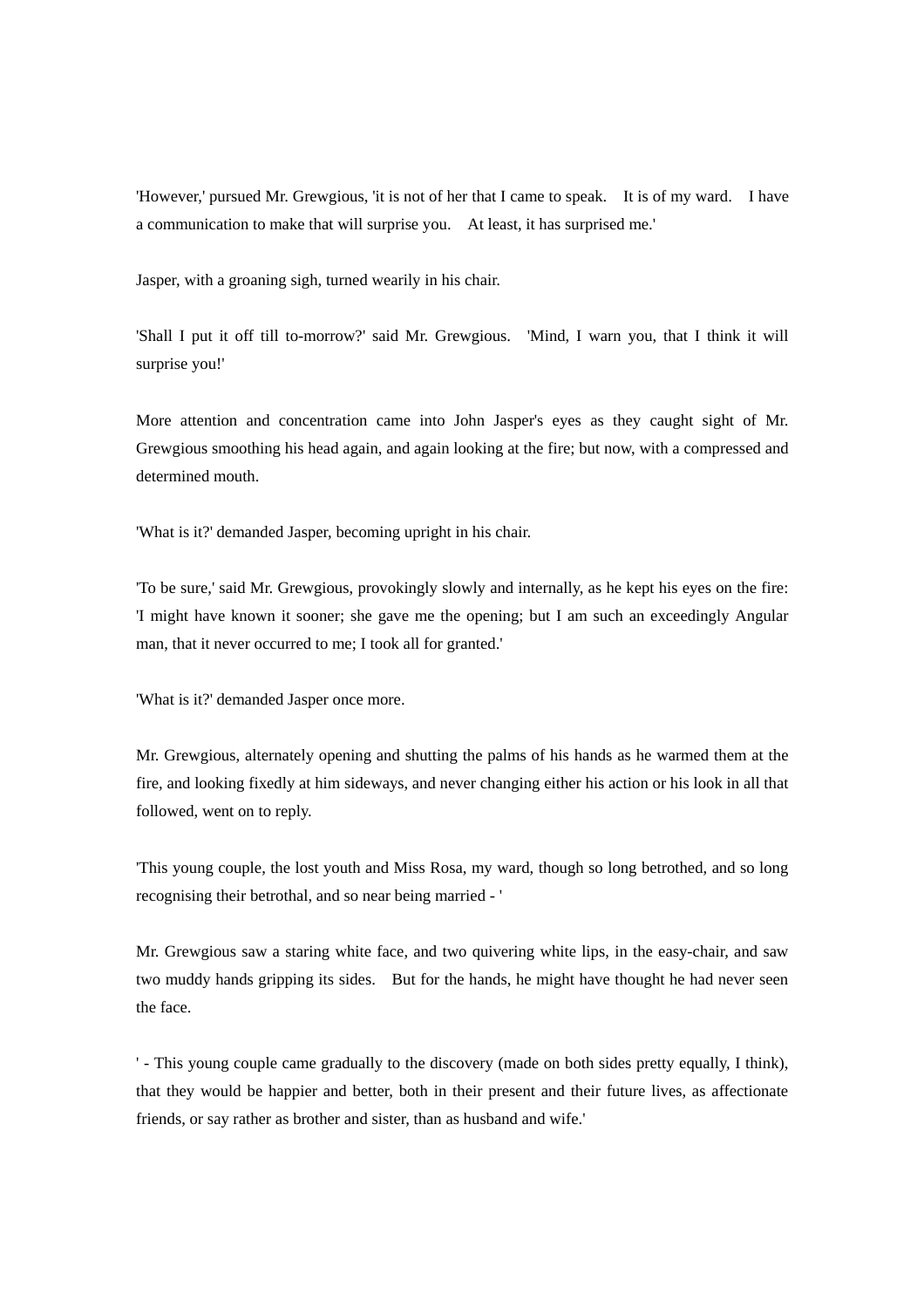Mr. Grewgious saw a lead-coloured face in the easy-chair, and on its surface dreadful starting drops or bubbles, as if of steel.

'This young couple formed at length the healthy resolution of interchanging their discoveries, openly, sensibly, and tenderly. They met for that purpose. After some innocent and generous talk, they agreed to dissolve their existing, and their intended, relations, for ever and ever.'

Mr. Grewgious saw a ghastly figure rise, open-mouthed, from the easy-chair, and lift its outspread hands towards its head.

'One of this young couple, and that one your nephew, fearful, however, that in the tenderness of your affection for him you would be bitterly disappointed by so wide a departure from his projected life, forbore to tell you the secret, for a few days, and left it to be disclosed by me, when I should come down to speak to you, and he would be gone. I speak to you, and he is gone.'

Mr. Grewgious saw the ghastly figure throw back its head, clutch its hair with its hands, and turn with a writhing action from him.

'I have now said all I have to say: except that this young couple parted, firmly, though not without tears and sorrow, on the evening when you last saw them together.'

Mr. Grewgious heard a terrible shriek, and saw no ghastly figure, sitting or standing; saw nothing but a heap of torn and miry clothes upon the floor.

Not changing his action even then, he opened and shut the palms of his hands as he warmed them, and looked down at it.

CHAPTER XVI - DEVOTED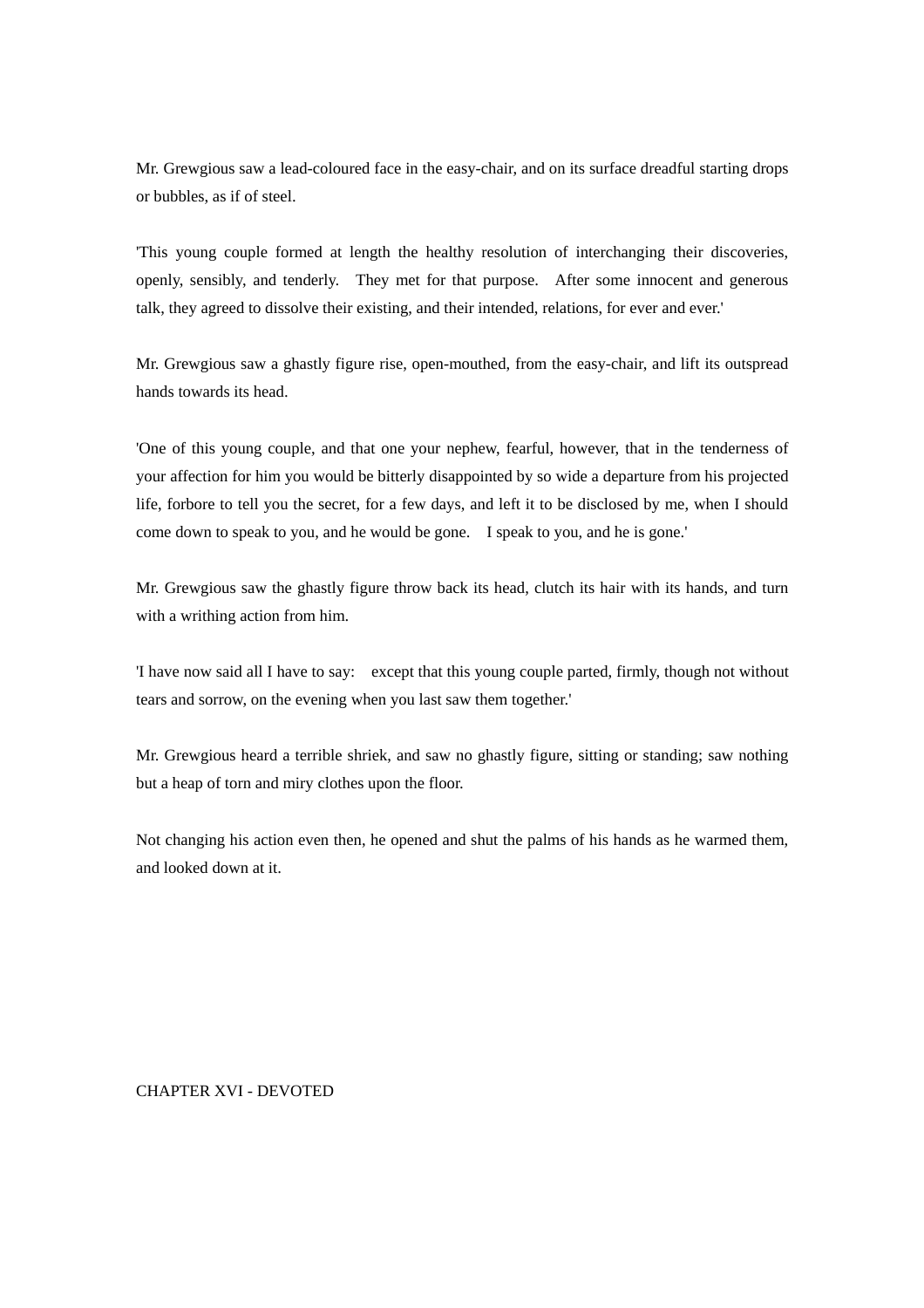WHEN John Jasper recovered from his fit or swoon, he found himself being tended by Mr. and Mrs. Tope, whom his visitor had summoned for the purpose. His visitor, wooden of aspect, sat stiffly in a chair, with his hands upon his knees, watching his recovery.

'There! You've come to nicely now, sir,' said the tearful Mrs. Tope; 'you were thoroughly worn out, and no wonder!'

'A man,' said Mr. Grewgious, with his usual air of repeating a lesson, 'cannot have his rest broken, and his mind cruelly tormented, and his body overtaxed by fatigue, without being thoroughly worn out.'

'I fear I have alarmed you?' Jasper apologised faintly, when he was helped into his easy-chair.

'Not at all, I thank you,' answered Mr. Grewgious.

'You are too considerate.'

'Not at all, I thank you,' answered Mr. Grewgious again.

'You must take some wine, sir,' said Mrs. Tope, 'and the jelly that I had ready for you, and that you wouldn't put your lips to at noon, though I warned you what would come of it, you know, and you not breakfasted; and you must have a wing of the roast fowl that has been put back twenty times if it's been put back once. It shall all be on table in five minutes, and this good gentleman belike will stop and see you take it.'

This good gentleman replied with a snort, which might mean yes, or no, or anything or nothing, and which Mrs. Tope would have found highly mystifying, but that her attention was divided by the service of the table.

'You will take something with me?' said Jasper, as the cloth was laid.

'I couldn't get a morsel down my throat, I thank you,' answered Mr. Grewgious.

Jasper both ate and drank almost voraciously. Combined with the hurry in his mode of doing it, was an evident indifference to the taste of what he took, suggesting that he ate and drank to fortify himself against any other failure of the spirits, far more than to gratify his palate. Mr. Grewgious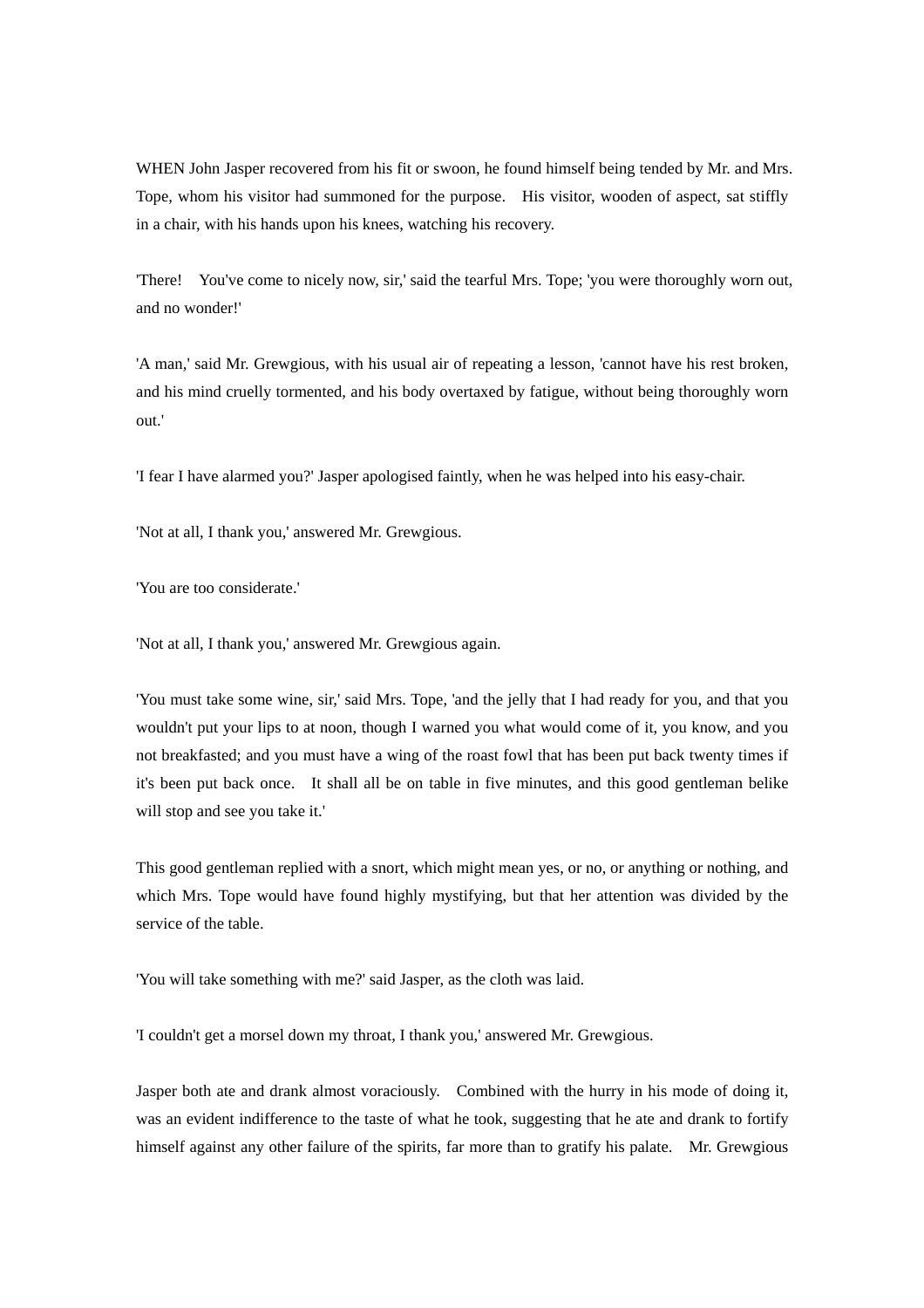in the meantime sat upright, with no expression in his face, and a hard kind of imperturbably polite protest all over him: as though he would have said, in reply to some invitation to discourse; 'I couldn't originate the faintest approach to an observation on any subject whatever, I thank you.'

'Do you know,' said Jasper, when he had pushed away his plate and glass, and had sat meditating for a few minutes: 'do you know that I find some crumbs of comfort in the communication with which you have so much amazed me?'

'DO you?' returned Mr. Grewgious, pretty plainly adding the unspoken clause: 'I don't, I thank you!'

'After recovering from the shock of a piece of news of my dear boy, so entirely unexpected, and so destructive of all the castles I had built for him; and after having had time to think of it; yes.'

'I shall be glad to pick up your crumbs,' said Mr. Grewgious, dryly.

'Is there not, or is there - if I deceive myself, tell me so, and shorten my pain - is there not, or is there, hope that, finding himself in this new position, and becoming sensitively alive to the awkward burden of explanation, in this quarter, and that, and the other, with which it would load him, he avoided the awkwardness, and took to flight?'

'Such a thing might be,' said Mr. Grewgious, pondering.

'Such a thing has been. I have read of cases in which people, rather than face a seven days' wonder, and have to account for themselves to the idle and impertinent, have taken themselves away, and been long unheard of.'

'I believe such things have happened,' said Mr. Grewgious, pondering still.

'When I had, and could have, no suspicion,' pursued Jasper, eagerly following the new track, 'that the dear lost boy had withheld anything from me - most of all, such a leading matter as this - what gleam of light was there for me in the whole black sky? When I supposed that his intended wife was here, and his marriage close at hand, how could I entertain the possibility of his voluntarily leaving this place, in a manner that would be so unaccountable, capricious, and cruel? But now that I know what you have told me, is there no little chink through which day pierces? Supposing him to have disappeared of his own act, is not his disappearance more accountable and less cruel?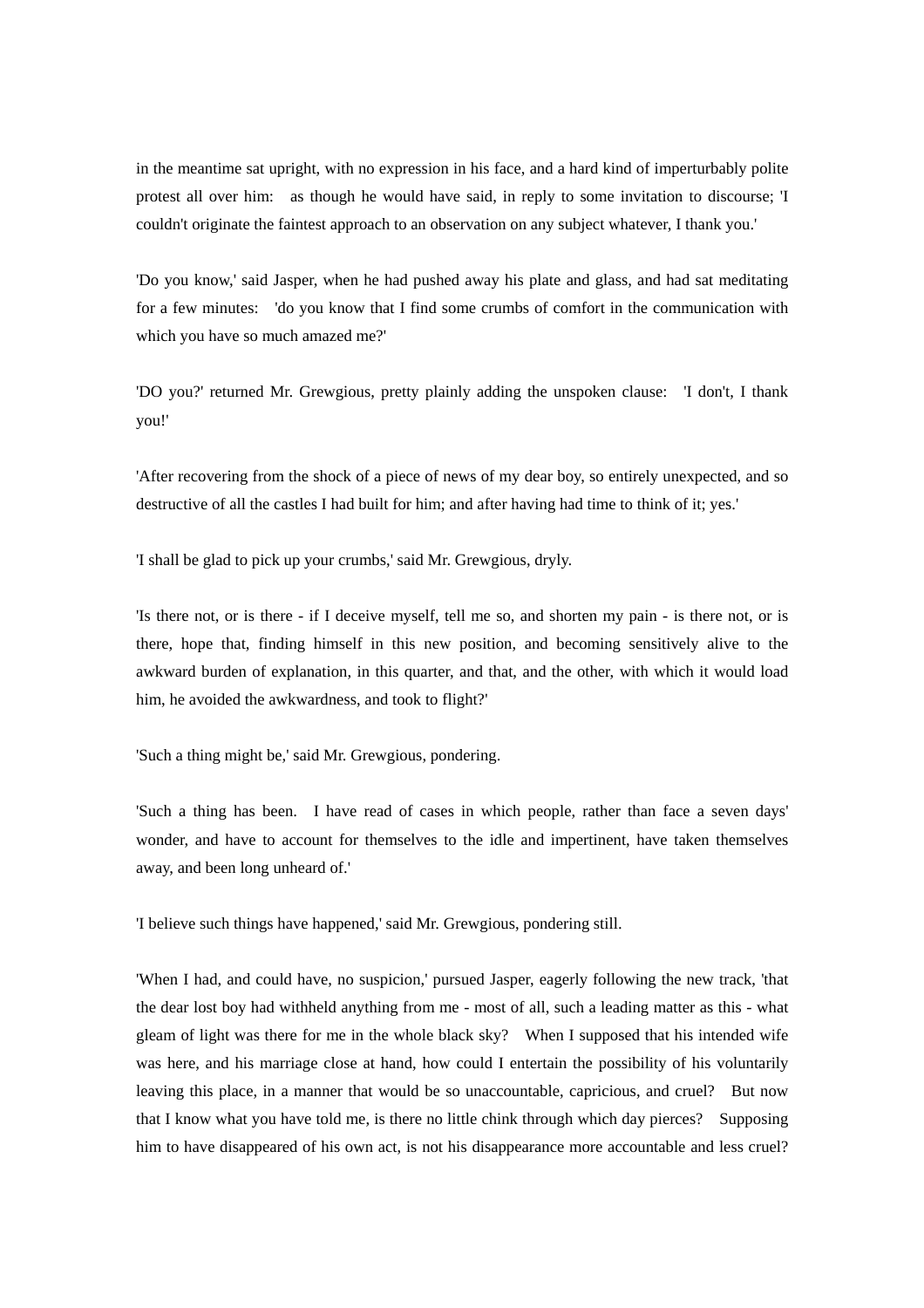The fact of his having just parted from your ward, is in itself a sort of reason for his going away. It does not make his mysterious departure the less cruel to me, it is true; but it relieves it of cruelty to her!

## Mr. Grewgious could not but assent to this.

'And even as to me,' continued Jasper, still pursuing the new track, with ardour, and, as he did so, brightening with hope: 'he knew that you were coming to me; he knew that you were intrusted to tell me what you have told me; if your doing so has awakened a new train of thought in my perplexed mind, it reasonably follows that, from the same premises, he might have foreseen the inferences that I should draw. Grant that he did foresee them; and even the cruelty to me - and who am I! - John Jasper, Music Master, vanishes!' -

Once more, Mr. Grewgious could not but assent to this.

'I have had my distrusts, and terrible distrusts they have been,' said Jasper; 'but your disclosure, overpowering as it was at first - showing me that my own dear boy had had a great disappointing reservation from me, who so fondly loved him, kindles hope within me. You do not extinguish it when I state it, but admit it to be a reasonable hope. I begin to believe it possible:' here he clasped his hands: 'that he may have disappeared from among us of his own accord, and that he may yet be alive and well.'

Mr. Crisparkle came in at the moment. To whom Mr. Jasper repeated:

'I begin to believe it possible that he may have disappeared of his own accord, and may yet be alive and well.'

Mr. Crisparkle taking a seat, and inquiring: 'Why so?' Mr. Jasper repeated the arguments he had just set forth. If they had been less plausible than they were, the good Minor Canon's mind would have been in a state of preparation to receive them, as exculpatory of his unfortunate pupil. But he, too, did really attach great importance to the lost young man's having been, so immediately before his disappearance, placed in a new and embarrassing relation towards every one acquainted with his projects and affairs; and the fact seemed to him to present the question in a new light.

'I stated to Mr. Sapsea, when we waited on him,' said Jasper: as he really had done: 'that there was no quarrel or difference between the two young men at their last meeting. We all know that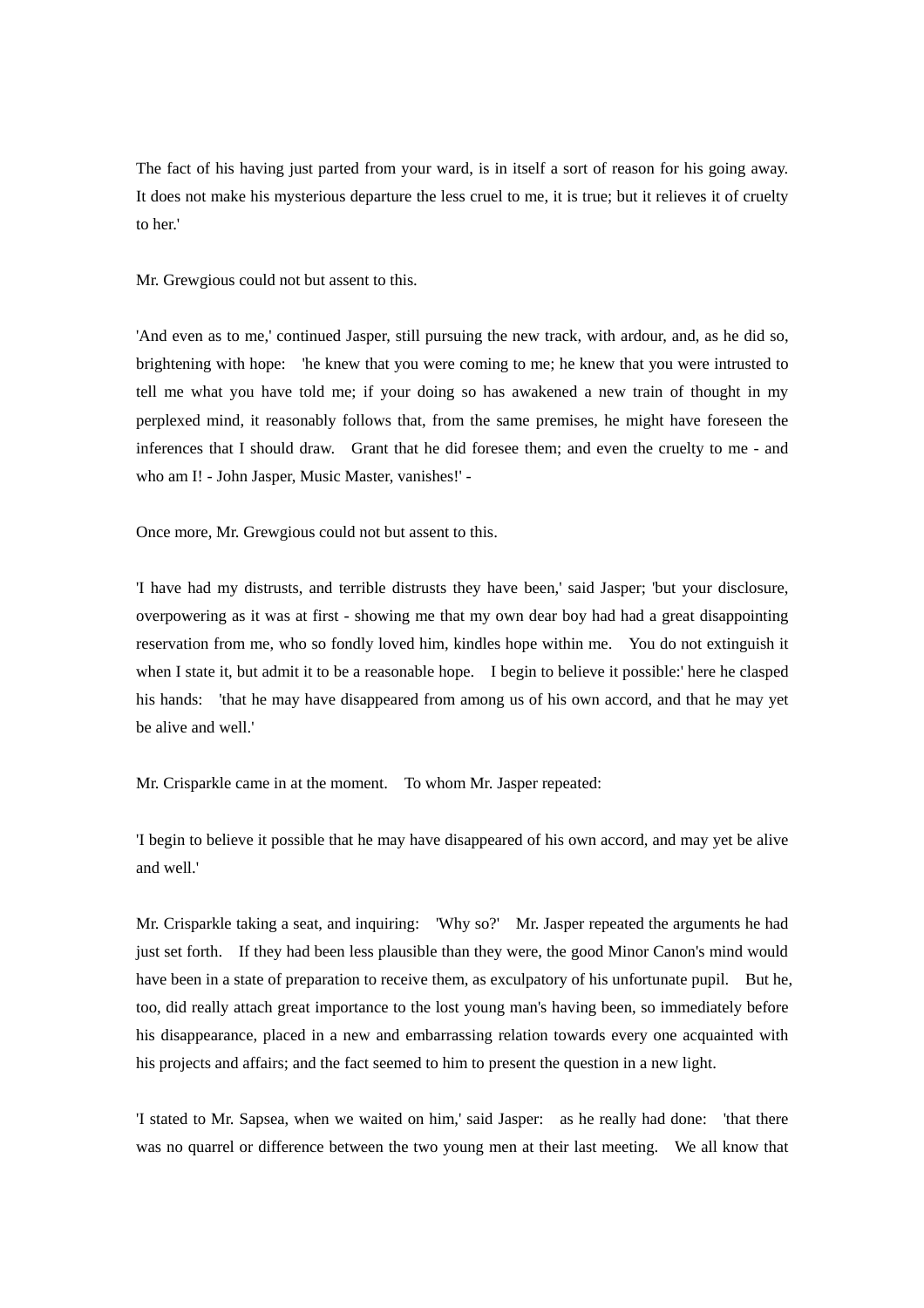their first meeting was unfortunately very far from amicable; but all went smoothly and quietly when they were last together at my house. My dear boy was not in his usual spirits; he was depressed - I noticed that - and I am bound henceforth to dwell upon the circumstance the more, now that I know there was a special reason for his being depressed: a reason, moreover, which may possibly have induced him to absent himself.'

'I pray to Heaven it may turn out so!' exclaimed Mr. Crisparkle.

'I pray to Heaven it may turn out so!' repeated Jasper. 'You know - and Mr. Grewgious should now know likewise - that I took a great prepossession against Mr. Neville Landless, arising out of his furious conduct on that first occasion. You know that I came to you, extremely apprehensive, on my dear boy's behalf, of his mad violence. You know that I even entered in my Diary, and showed the entry to you, that I had dark forebodings against him. Mr. Grewgious ought to be possessed of the whole case. He shall not, through any suppression of mine, be informed of a part of it, and kept in ignorance of another part of it. I wish him to be good enough to understand that the communication he has made to me has hopefully influenced my mind, in spite of its having been, before this mysterious occurrence took place, profoundly impressed against young Landless.'

This fairness troubled the Minor Canon much. He felt that he was not as open in his own dealing. He charged against himself reproachfully that he had suppressed, so far, the two points of a second strong outbreak of temper against Edwin Drood on the part of Neville, and of the passion of jealousy having, to his own certain knowledge, flamed up in Neville's breast against him. He was convinced of Neville's innocence of any part in the ugly disappearance; and yet so many little circumstances combined so wofully against him, that he dreaded to add two more to their cumulative weight. He was among the truest of men; but he had been balancing in his mind, much to its distress, whether his volunteering to tell these two fragments of truth, at this time, would not be tantamount to a piecing together of falsehood in the place of truth.

However, here was a model before him. He hesitated no longer. Addressing Mr. Grewgious, as one placed in authority by the revelation he had brought to bear on the mystery (and surpassingly Angular Mr. Grewgious became when he found himself in that unexpected position), Mr. Crisparkle bore his testimony to Mr. Jasper's strict sense of justice, and, expressing his absolute confidence in the complete clearance of his pupil from the least taint of suspicion, sooner or later, avowed that his confidence in that young gentleman had been formed, in spite of his confidential knowledge that his temper was of the hottest and fiercest, and that it was directly incensed against Mr. Jasper's nephew, by the circumstance of his romantically supposing himself to be enamoured of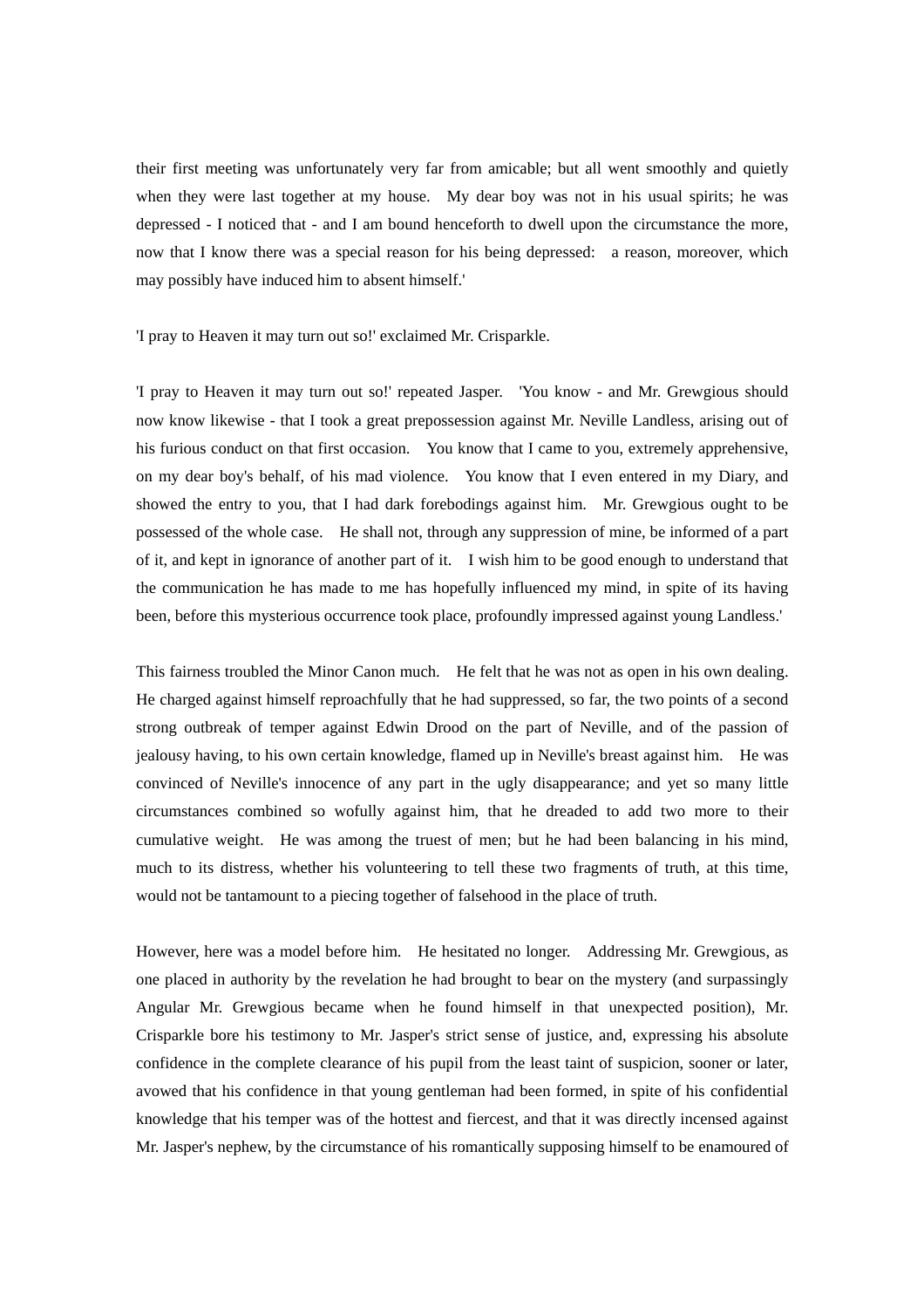the same young lady. The sanguine reaction manifest in Mr. Jasper was proof even against this unlooked-for declaration. It turned him paler; but he repeated that he would cling to the hope he had derived from Mr. Grewgious; and that if no trace of his dear boy were found, leading to the dreadful inference that he had been made away with, he would cherish unto the last stretch of possibility the idea, that he might have absconded of his own wild will.

Now, it fell out that Mr. Crisparkle, going away from this conference still very uneasy in his mind, and very much troubled on behalf of the young man whom he held as a kind of prisoner in his own house, took a memorable night walk.

He walked to Cloisterham Weir.

He often did so, and consequently there was nothing remarkable in his footsteps tending that way. But the preoccupation of his mind so hindered him from planning any walk, or taking heed of the objects he passed, that his first consciousness of being near the Weir, was derived from the sound of the falling water close at hand.

'How did I come here!' was his first thought, as he stopped.

'Why did I come here!' was his second.

Then, he stood intently listening to the water. A familiar passage in his reading, about airy tongues that syllable men's names, rose so unbidden to his ear, that he put it from him with his hand, as if it were tangible.

It was starlight. The Weir was full two miles above the spot to which the young men had repaired to watch the storm. No search had been made up here, for the tide had been running strongly down, at that time of the night of Christmas Eve, and the likeliest places for the discovery of a body, if a fatal accident had happened under such circumstances, all lay - both when the tide ebbed, and when it flowed again - between that spot and the sea. The water came over the Weir, with its usual sound on a cold starlight night, and little could be seen of it; yet Mr. Crisparkle had a strange idea that something unusual hung about the place.

He reasoned with himself: What was it? Where was it? Put it to the proof. Which sense did it address?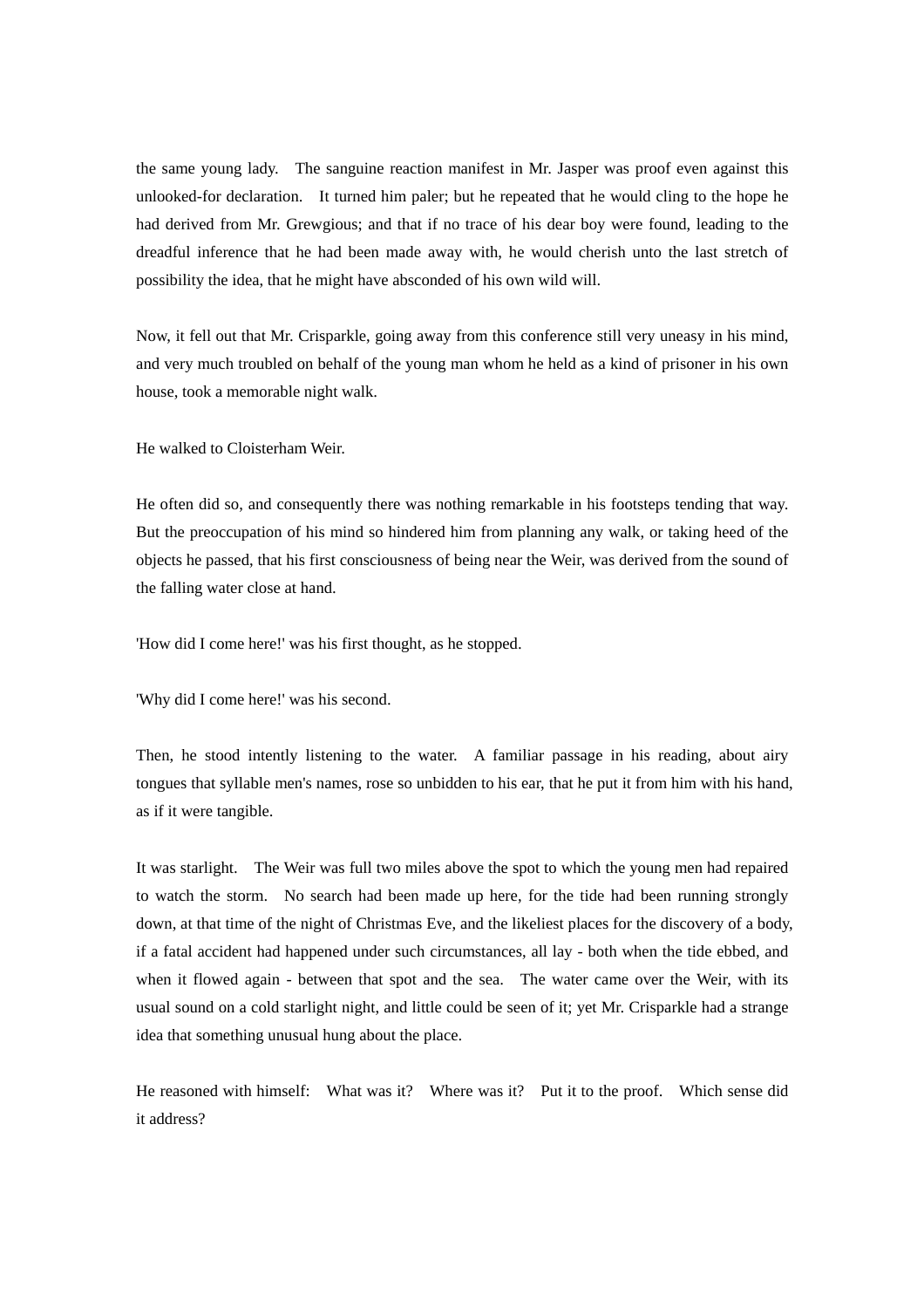No sense reported anything unusual there. He listened again, and his sense of hearing again checked the water coming over the Weir, with its usual sound on a cold starlight night.

Knowing very well that the mystery with which his mind was occupied, might of itself give the place this haunted air, he strained those hawk's eyes of his for the correction of his sight. He got closer to the Weir, and peered at its well-known posts and timbers. Nothing in the least unusual was remotely shadowed forth. But he resolved that he would come back early in the morning.

The Weir ran through his broken sleep, all night, and he was back again at sunrise. It was a bright frosty morning. The whole composition before him, when he stood where he had stood last night, was clearly discernible in its minutest details. He had surveyed it closely for some minutes, and was about to withdraw his eyes, when they were attracted keenly to one spot.

He turned his back upon the Weir, and looked far away at the sky, and at the earth, and then looked again at that one spot. It caught his sight again immediately, and he concentrated his vision upon it. He could not lose it now, though it was but such a speck in the landscape. It fascinated his sight. His hands began plucking off his coat. For it struck him that at that spot - a corner of the Weir - something glistened, which did not move and come over with the glistening water-drops, but remained stationary.

He assured himself of this, he threw off his clothes, he plunged into the icy water, and swam for the spot. Climbing the timbers, he took from them, caught among their interstices by its chain, a gold watch, bearing engraved upon its back E. D.

He brought the watch to the bank, swam to the Weir again, climbed it, and dived off. He knew every hole and corner of all the depths, and dived and dived and dived, until he could bear the cold no more. His notion was, that he would find the body; he only found a shirt-pin sticking in some mud and ooze.

With these discoveries he returned to Cloisterham, and, taking Neville Landless with him, went straight to the Mayor. Mr. Jasper was sent for, the watch and shirt-pin were identified, Neville was detained, and the wildest frenzy and fatuity of evil report rose against him. He was of that vindictive and violent nature, that but for his poor sister, who alone had influence over him, and out of whose sight he was never to be trusted, he would be in the daily commission of murder. Before coming to England he had caused to be whipped to death sundry 'Natives' - nomadic persons, encamping now in Asia, now in Africa, now in the West Indies, and now at the North Pole -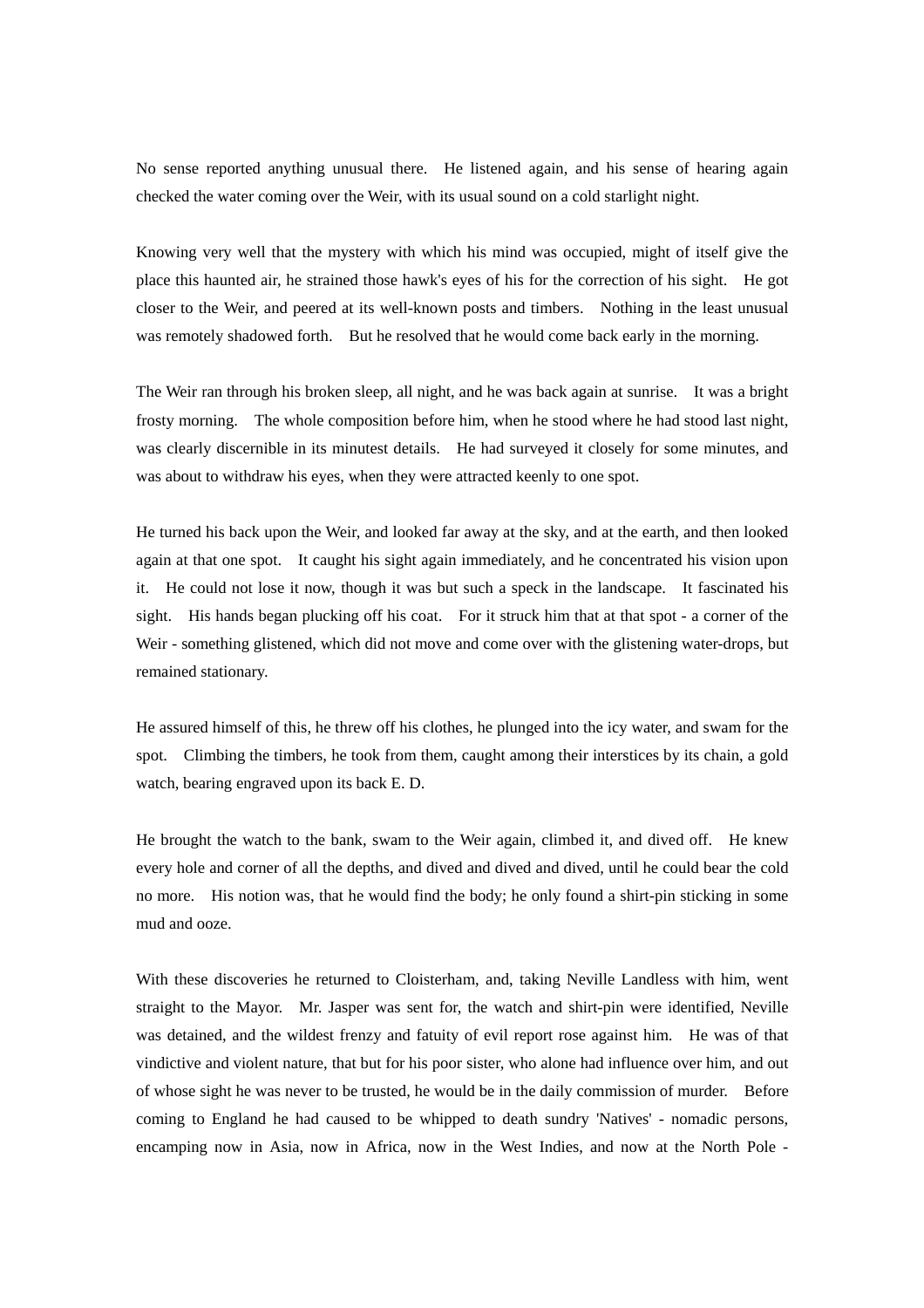vaguely supposed in Cloisterham to be always black, always of great virtue, always calling themselves Me, and everybody else Massa or Missie (according to sex), and always reading tracts of the obscurest meaning, in broken English, but always accurately understanding them in the purest mother tongue. He had nearly brought Mrs. Crisparkle's grey hairs with sorrow to the grave. (Those original expressions were Mr. Sapsea's.) He had repeatedly said he would have Mr. Crisparkle's life. He had repeatedly said he would have everybody's life, and become in effect the last man. He had been brought down to Cloisterham, from London, by an eminent Philanthropist, and why? Because that Philanthropist had expressly declared: 'I owe it to my fellow-creatures that he should be, in the words of BENTHAM, where he is the cause of the greatest danger to the smallest number.'

These dropping shots from the blunderbusses of blunderheadedness might not have hit him in a vital place. But he had to stand against a trained and well-directed fire of arms of precision too. He had notoriously threatened the lost young man, and had, according to the showing of his own faithful friend and tutor who strove so hard for him, a cause of bitter animosity (created by himself, and stated by himself), against that ill-starred fellow. He had armed himself with an offensive weapon for the fatal night, and he had gone off early in the morning, after making preparations for departure. He had been found with traces of blood on him; truly, they might have been wholly caused as he represented, but they might not, also. On a search-warrant being issued for the examination of his room, clothes, and so forth, it was discovered that he had destroyed all his papers, and rearranged all his possessions, on the very afternoon of the disappearance. The watch found at the Weir was challenged by the jeweller as one he had wound and set for Edwin Drood, at twenty minutes past two on that same afternoon; and it had run down, before being cast into the water; and it was the jeweller's positive opinion that it had never been re-wound. This would justify the hypothesis that the watch was taken from him not long after he left Mr. Jasper's house at midnight, in company with the last person seen with him, and that it had been thrown away after being retained some hours. Why thrown away? If he had been murdered, and so artfully disfigured, or concealed, or both, as that the murderer hoped identification to be impossible, except from something that he wore, assuredly the murderer would seek to remove from the body the most lasting, the best known, and the most easily recognisable, things upon it. Those things would be the watch and shirt-pin. As to his opportunities of casting them into the river; if he were the object of these suspicions, they were easy. For, he had been seen by many persons, wandering about on that side of the city - indeed on all sides of it - in a miserable and seemingly half-distracted manner. As to the choice of the spot, obviously such criminating evidence had better take its chance of being found anywhere, rather than upon himself, or in his possession. Concerning the reconciliatory nature of the appointed meeting between the two young men, very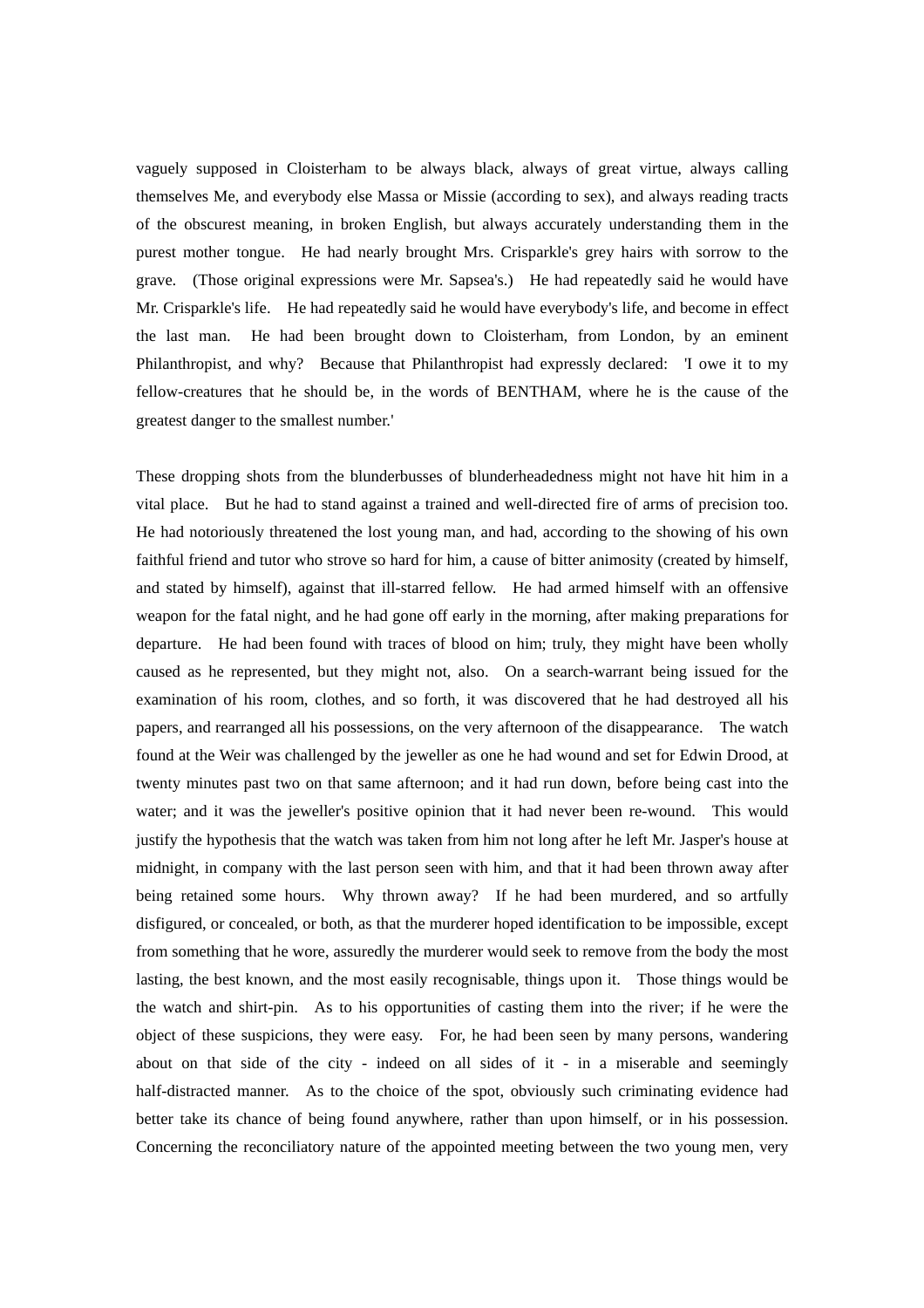little could be made of that in young Landless's favour; for it distinctly appeared that the meeting originated, not with him, but with Mr. Crisparkle, and that it had been urged on by Mr. Crisparkle; and who could say how unwillingly, or in what ill-

conditioned mood, his enforced pupil had gone to it? The more his case was looked into, the weaker it became in every point. Even the broad suggestion that the lost young man had absconded, was rendered additionally improbable on the showing of the young lady from whom he had so lately parted; for; what did she say, with great earnestness and sorrow, when interrogated? That he had, expressly and enthusiastically, planned with her, that he would await the arrival of her guardian, Mr. Grewgious. And yet, be it observed, he disappeared before that gentleman appeared.

On the suspicions thus urged and supported, Neville was detained, and re-detained, and the search was pressed on every hand, and Jasper laboured night and day. But nothing more was found. No discovery being made, which proved the lost man to be dead, it at length became necessary to release the person suspected of having made away with him. Neville was set at large. Then, a consequence ensued which Mr. Crisparkle had too well foreseen. Neville must leave the place, for the place shunned him and cast him out. Even had it not been so, the dear old china shepherdess would have worried herself to death with fears for her son, and with general trepidation occasioned by their having such an inmate. Even had that not been so, the authority to which the Minor Canon deferred officially, would have settled the point.

'Mr. Crisparkle,' quoth the Dean, 'human justice may err, but it must act according to its lights. The days of taking sanctuary are past. This young man must not take sanctuary with us.'

'You mean that he must leave my house, sir?'

'Mr. Crisparkle,' returned the prudent Dean, 'I claim no authority in your house. I merely confer with you, on the painful necessity you find yourself under, of depriving this young man of the great advantages of your counsel and instruction.'

'It is very lamentable, sir,' Mr. Crisparkle represented.

'Very much so,' the Dean assented.

'And if it be a necessity - ' Mr. Crisparkle faltered.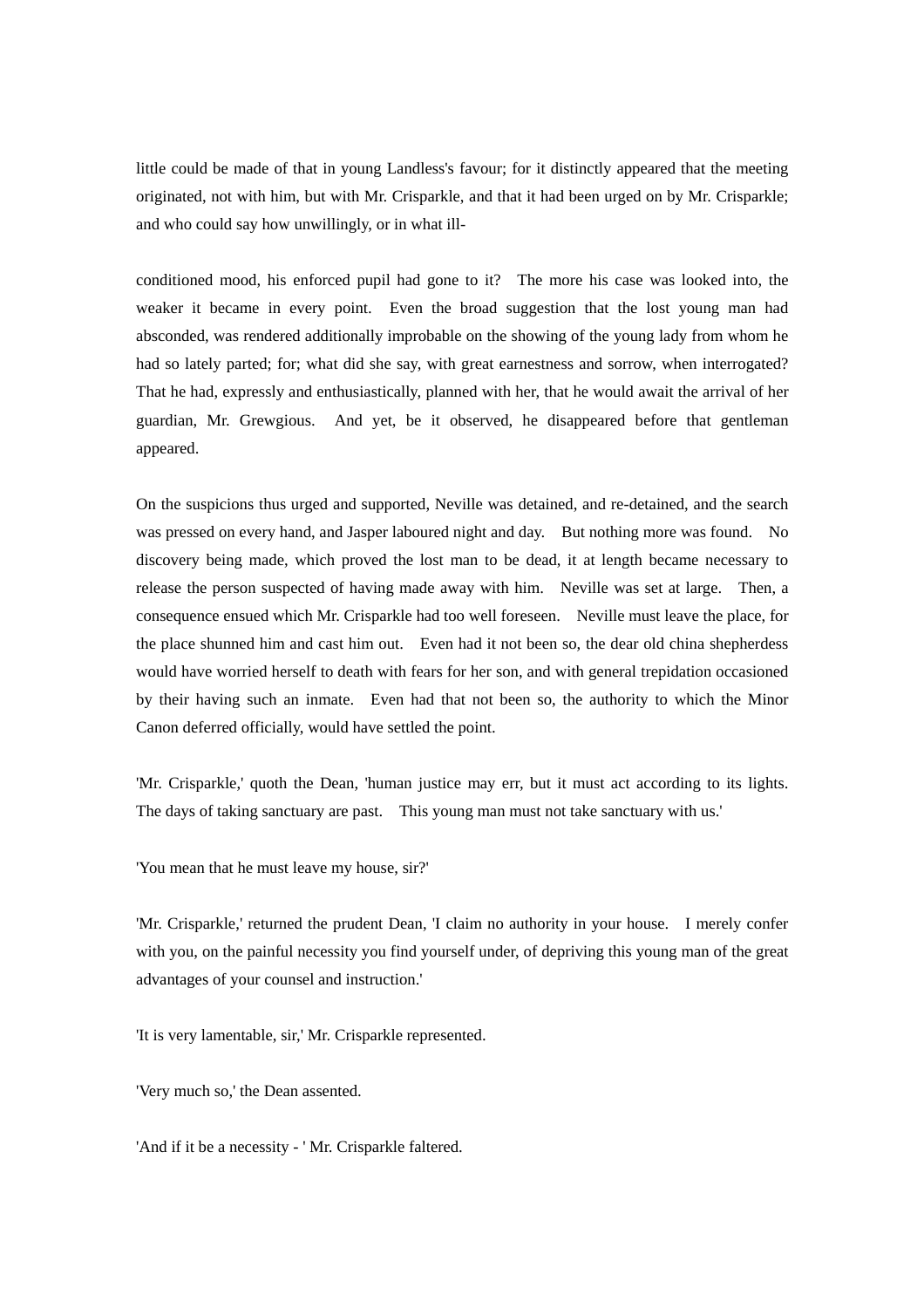'As you unfortunately find it to be,' returned the Dean.

Mr. Crisparkle bowed submissively: 'It is hard to prejudge his case, sir, but I am sensible that - '

'Just so. Perfectly. As you say, Mr. Crisparkle,' interposed the Dean, nodding his head smoothly, 'there is nothing else to be done. No doubt, no doubt. There is no alternative, as your good sense has discovered.'

'I am entirely satisfied of his perfect innocence, sir, nevertheless.'

'We-e-ell!' said the Dean, in a more confidential tone, and slightly glancing around him, 'I would not say so, generally. Not generally. Enough of suspicion attaches to him to - no, I think I would not say so, generally.'

Mr. Crisparkle bowed again.

'It does not become us, perhaps,' pursued the Dean, 'to be partisans. Not partisans. We clergy keep our hearts warm and our heads cool, and we hold a judicious middle course.'

'I hope you do not object, sir, to my having stated in public, emphatically, that he will reappear here, whenever any new suspicion may be awakened, or any new circumstance may come to light in this extraordinary matter?'

'Not at all,' returned the Dean. 'And yet, do you know, I don't think,' with a very nice and neat emphasis on those two words: 'I DON'T THINK I would state it emphatically. State it? Ye-e-es! But emphatically? No-o-o. I THINK not. In point of fact, Mr. Crisparkle, keeping our hearts warm and our heads cool, we clergy need do nothing emphatically.'

So Minor Canon Row knew Neville Landless no more; and he went whithersoever he would, or could, with a blight upon his name and fame.

It was not until then that John Jasper silently resumed his place in the choir. Haggard and red-eyed, his hopes plainly had deserted him, his sanguine mood was gone, and all his worst misgivings had come back. A day or two afterwards, while unrobing, he took his Diary from a pocket of his coat, turned the leaves, and with an impressive look, and without one spoken word,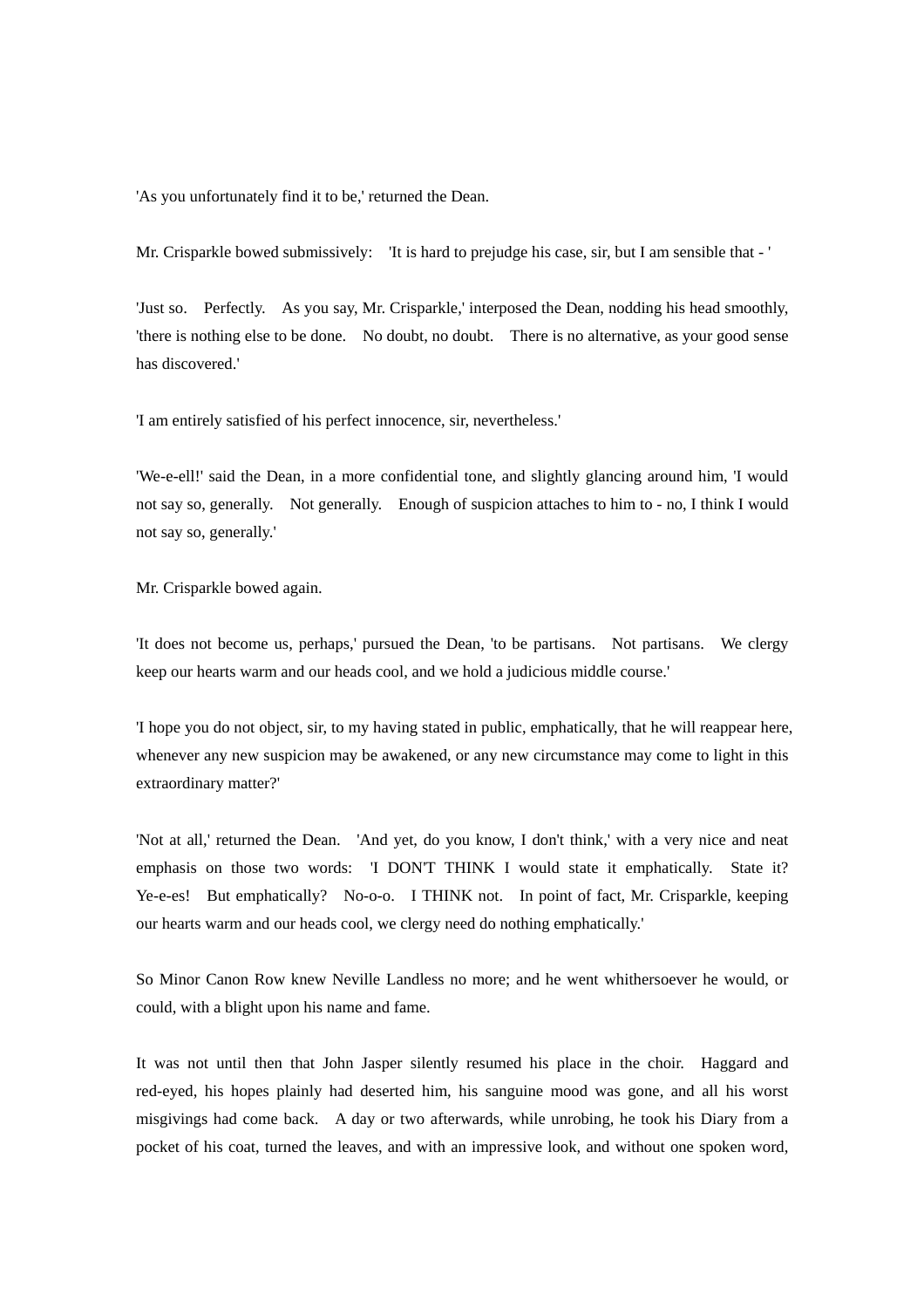handed this entry to Mr. Crisparkle to read:

'My dear boy is murdered. The discovery of the watch and shirt-pin convinces me that he was murdered that night, and that his jewellery was taken from him to prevent identification by its means. All the delusive hopes I had founded on his separation from his betrothed wife, I give to the winds. They perish before this fatal discovery. I now swear, and record the oath on this page, That I nevermore will discuss this mystery with any human creature until I hold the clue to it in my hand. That I never will relax in my secrecy or in my search. That I will fasten the crime of the murder of my dear dead boy upon the murderer. And, That I devote myself to his destruction.'

## CHAPTER XVII - PHILANTHROPY, PROFESSIONAL AND UNPROFESSIONAL

FULL half a year had come and gone, and Mr. Crisparkle sat in a waiting-room in the London chief offices of the Haven of Philanthropy, until he could have audience of Mr. Honeythunder.

In his college days of athletic exercises, Mr. Crisparkle had known professors of the Noble Art of fisticuffs, and had attended two or three of their gloved gatherings. He had now an opportunity of observing that as to the phrenological formation of the backs of their heads, the Professing Philanthropists were uncommonly like the Pugilists. In the development of all those organs which constitute, or attend, a propensity to 'pitch into' your fellow-

creatures, the Philanthropists were remarkably favoured. There were several Professors passing in and out, with exactly the aggressive air upon them of being ready for a turn-up with any Novice who might happen to be on hand, that Mr. Crisparkle well remembered in the circles of the Fancy. Preparations were in progress for a moral little Mill somewhere on the rural circuit, and other Professors were backing this or that Heavy-Weight as good for such or such speech-making hits, so very much after the manner of the sporting publicans, that the intended Resolutions might have been Rounds. In an official manager of these displays much celebrated for his platform tactics,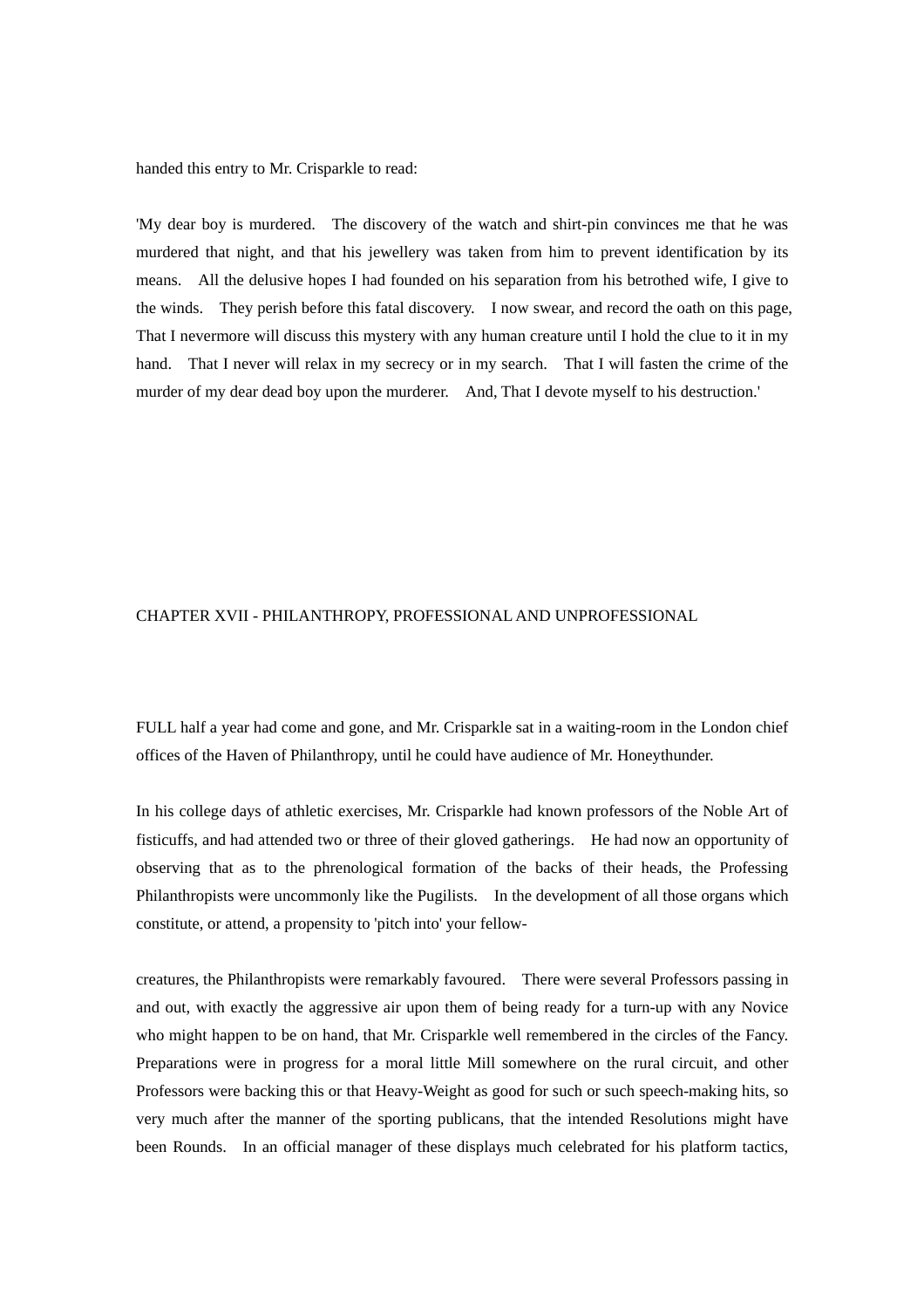Mr. Crisparkle recognised (in a suit of black) the counterpart of a deceased benefactor of his species, an eminent public character, once known to fame as Frosty-

faced Fogo, who in days of yore superintended the formation of the magic circle with the ropes and stakes. There were only three conditions of resemblance wanting between these Professors and those. Firstly, the Philanthropists were in very bad training: much too fleshy, and presenting, both in face and figure, a superabundance of what is known to Pugilistic Experts as Suet Pudding. Secondly, the Philanthropists had not the good temper of the Pugilists, and used worse language. Thirdly, their fighting code stood in great need of revision, as empowering them not only to bore their man to the ropes, but to bore him to the confines of distraction; also to hit him when he was down, hit him anywhere and anyhow, kick him, stamp upon him, gouge him, and maul him behind his back without mercy. In these last particulars the Professors of the Noble Art were much nobler than the Professors of Philanthropy.

Mr. Crisparkle was so completely lost in musing on these similarities and dissimilarities, at the same time watching the crowd which came and went by, always, as it seemed, on errands of antagonistically snatching something from somebody, and never giving anything to anybody, that his name was called before he heard it. On his at length responding, he was shown by a miserably shabby and underpaid stipendiary Philanthropist (who could hardly have done worse if he had taken service with a declared enemy of the human race) to Mr. Honeythunder's room.

'Sir,' said Mr. Honeythunder, in his tremendous voice, like a schoolmaster issuing orders to a boy of whom he had a bad opinion, 'sit down.'

Mr. Crisparkle seated himself.

Mr. Honeythunder having signed the remaining few score of a few thousand circulars, calling upon a corresponding number of families without means to come forward, stump up instantly, and be Philanthropists, or go to the Devil, another shabby stipendiary Philanthropist (highly disinterested, if in earnest) gathered these into a basket and walked off with them.

'Now, Mr. Crisparkle,' said Mr. Honeythunder, turning his chair half round towards him when they were alone, and squaring his arms with his hands on his knees, and his brows knitted, as if he added, I am going to make short work of YOU: 'Now, Mr. Crisparkle, we entertain different views, you and I, sir, of the sanctity of human life.'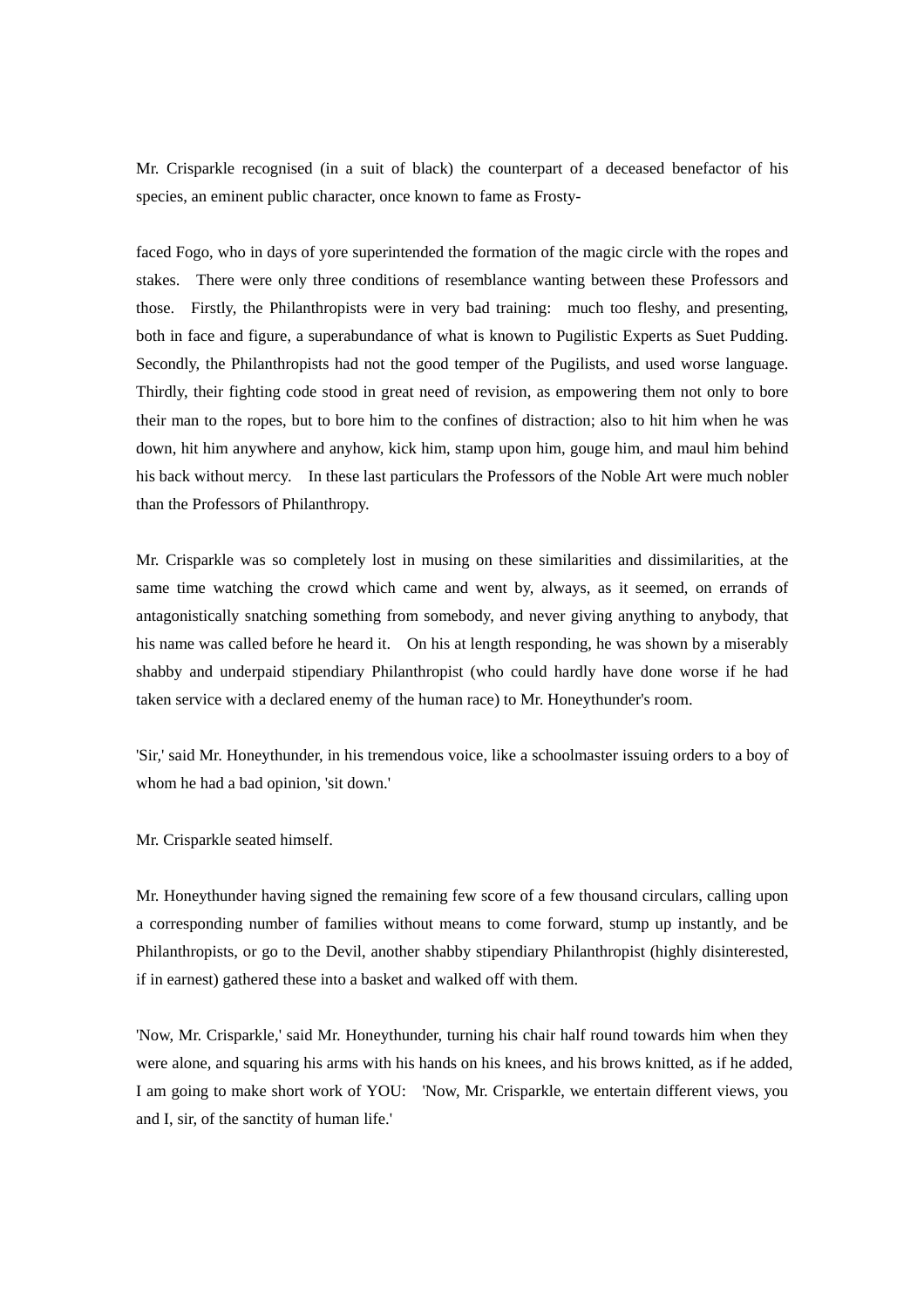'Do we?' returned the Minor Canon.

'We do, sir?'

'Might I ask you,' said the Minor Canon: 'what are your views on that subject?'

'That human life is a thing to be held sacred, sir.'

'Might I ask you,' pursued the Minor Canon as before: 'what you suppose to be my views on that subject?'

'By George, sir!' returned the Philanthropist, squaring his arms still more, as he frowned on Mr. Crisparkle: 'they are best known to yourself.'

'Readily admitted. But you began by saying that we took different views, you know. Therefore (or you could not say so) you must have set up some views as mine. Pray, what views HAVE you set up as mine?'

'Here is a man - and a young man,' said Mr. Honeythunder, as if that made the matter infinitely worse, and he could have easily borne the loss of an old one, 'swept off the face of the earth by a deed of violence. What do you call that?'

'Murder,' said the Minor Canon.

'What do you call the doer of that deed, sir?

'A murderer,' said the Minor Canon.

'I am glad to hear you admit so much, sir,' retorted Mr. Honeythunder, in his most offensive manner; 'and I candidly tell you that I didn't expect it.' Here he lowered heavily at Mr. Crisparkle again.

'Be so good as to explain what you mean by those very unjustifiable expressions.'

'I don't sit here, sir,' returned the Philanthropist, raising his voice to a roar, 'to be browbeaten.'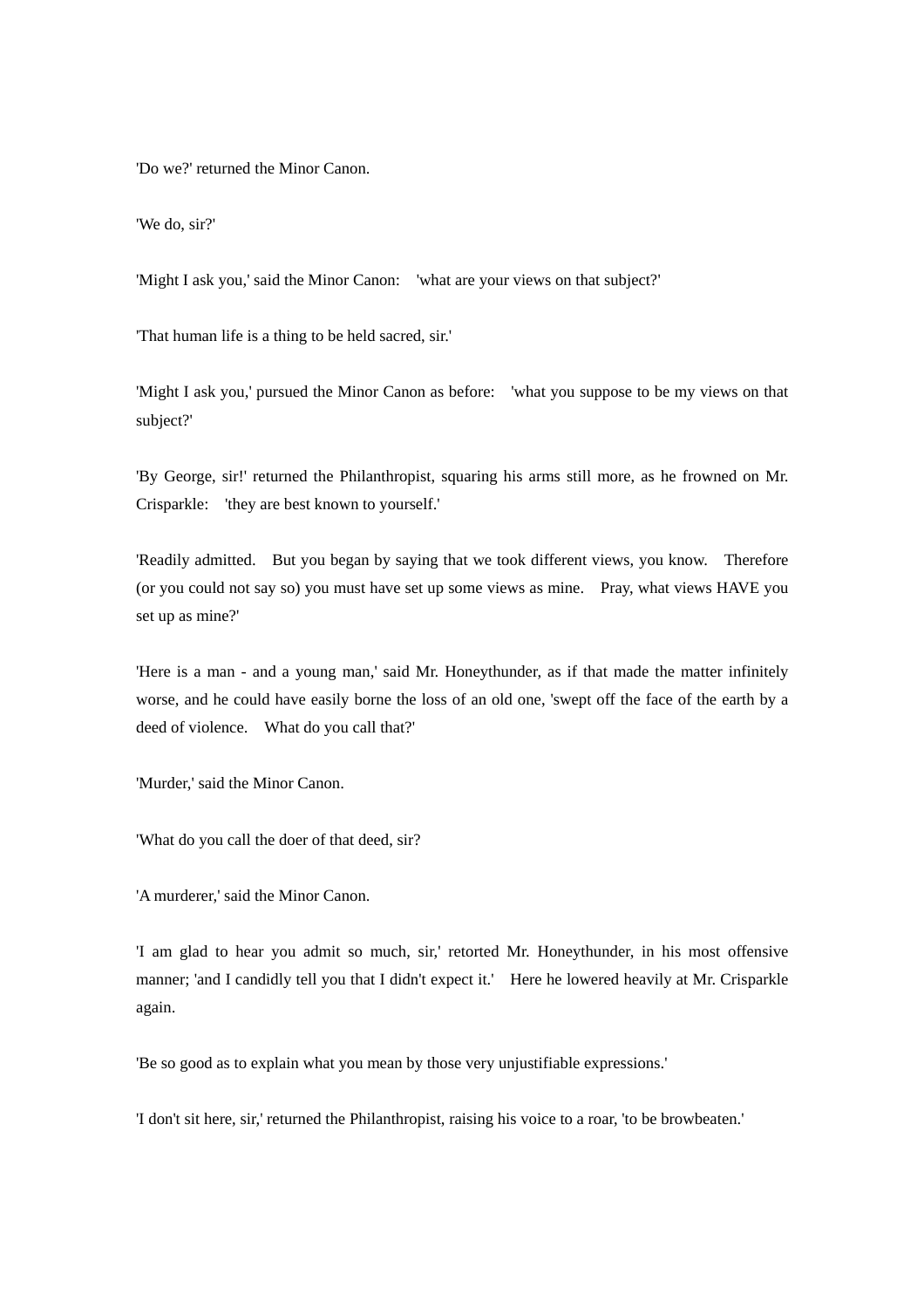'As the only other person present, no one can possibly know that better than I do,' returned the Minor Canon very quietly. 'But I interrupt your explanation.'

'Murder!' proceeded Mr. Honeythunder, in a kind of boisterous reverie, with his platform folding of his arms, and his platform nod of abhorrent reflection after each short sentiment of a word. 'Bloodshed! Abel! Cain! I hold no terms with Cain. I repudiate with a shudder the red hand when it is offered me.'

Instead of instantly leaping into his chair and cheering himself hoarse, as the Brotherhood in public meeting assembled would infallibly have done on this cue, Mr. Crisparkle merely reversed the quiet crossing of his legs, and said mildly: 'Don't let me interrupt your explanation - when you begin it.'

'The Commandments say, no murder. NO murder, sir!' proceeded Mr. Honeythunder, platformally pausing as if he took Mr. Crisparkle to task for having distinctly asserted that they said: You may do a little murder, and then leave off.

'And they also say, you shall bear no false witness,' observed Mr. Crisparkle.

'Enough!' bellowed Mr. Honeythunder, with a solemnity and severity that would have brought the house down at a meeting, 'E-e-nough! My late wards being now of age, and I being released from a trust which I cannot contemplate without a thrill of horror, there are the accounts which you have undertaken to accept on their behalf, and there is a statement of the balance which you have undertaken to receive, and which you cannot receive too soon. And let me tell you, sir, I wish that, as a man and a Minor Canon, you were better employed,' with a nod. 'Better employed,' with another nod. 'Bet-

ter em-ployed!' with another and the three nods added up.

Mr. Crisparkle rose; a little heated in the face, but with perfect command of himself.

'Mr. Honeythunder,' he said, taking up the papers referred to: 'my being better or worse employed than I am at present is a matter of taste and opinion. You might think me better employed in enrolling myself a member of your Society.'

'Ay, indeed, sir!' retorted Mr. Honeythunder, shaking his head in a threatening manner. 'It would have been better for you if you had done that long ago!'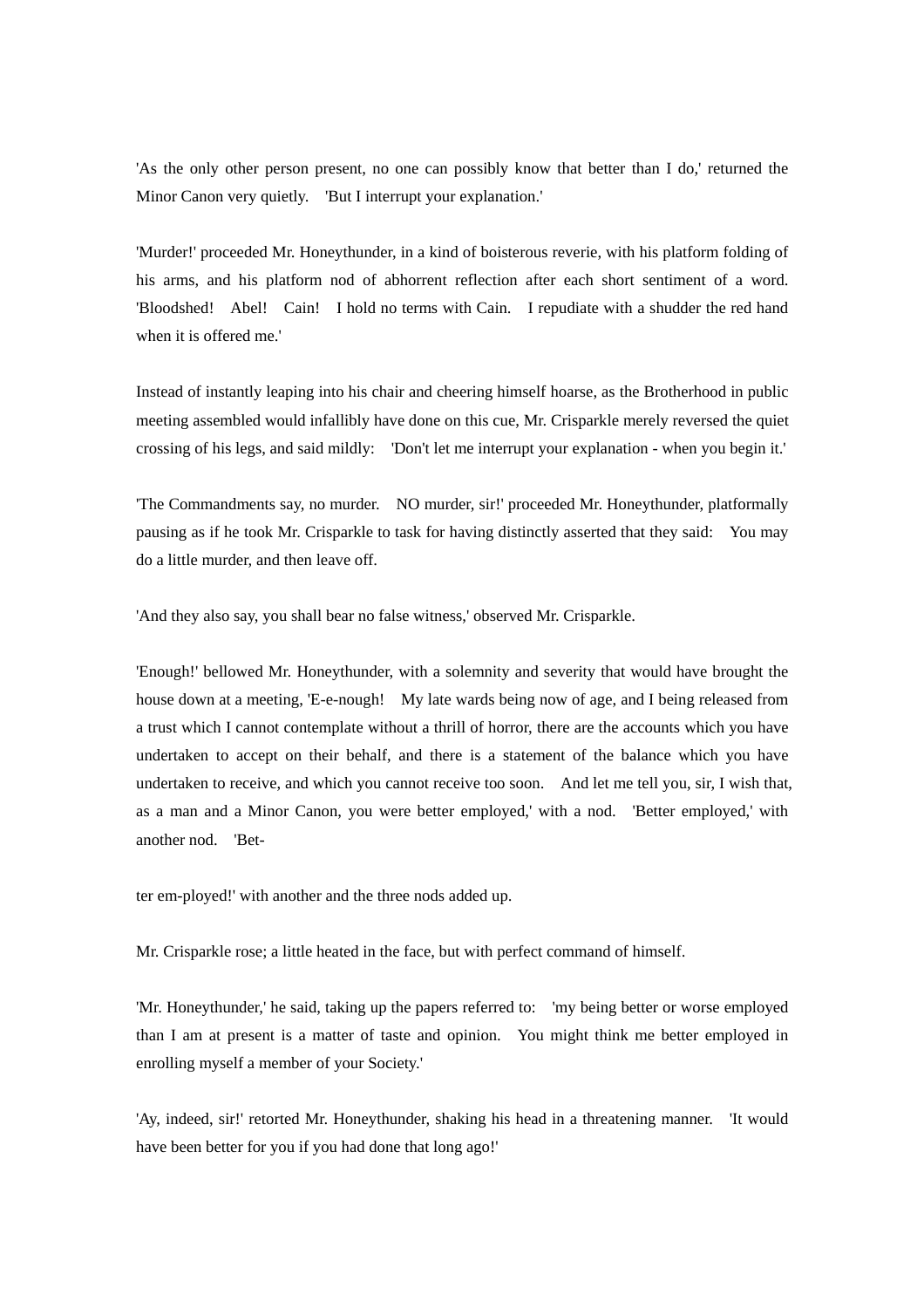'I think otherwise.'

'Or,' said Mr. Honeythunder, shaking his head again, 'I might think one of your profession better employed in devoting himself to the discovery and punishment of guilt than in leaving that duty to be undertaken by a layman.'

'I may regard my profession from a point of view which teaches me that its first duty is towards those who are in necessity and tribulation, who are desolate and oppressed,' said Mr. Crisparkle. 'However, as I have quite clearly satisfied myself that it is no part of my profession to make professions, I say no more of that. But I owe it to Mr. Neville, and to Mr. Neville's sister (and in a much lower degree to myself), to say to you that I KNOW I was in the full possession and understanding of Mr. Neville's mind and heart at the time of this occurrence; and that, without in the least colouring or concealing what was to be deplored in him and required to be corrected, I feel certain that his tale is true. Feeling that certainty, I befriend him. As long as that certainty shall last, I will befriend him. And if any consideration could shake me in this resolve, I should be so ashamed of myself for my meanness, that no man's good opinion - no, nor no woman's - so gained, could compensate me for the loss of my own.'

Good fellow! manly fellow! And he was so modest, too. There was no more self-assertion in the Minor Canon than in the schoolboy who had stood in the breezy playing-fields keeping a wicket. He was simply and staunchly true to his duty alike in the large case and in the small. So all true souls ever are. So every true soul ever was, ever is, and ever will be. There is nothing little to the really great in spirit.

'Then who do you make out did the deed?' asked Mr. Honeythunder, turning on him abruptly.

'Heaven forbid,' said Mr. Crisparkle, 'that in my desire to clear one man I should lightly criminate another! I accuse no one,'

'Tcha!' ejaculated Mr. Honeythunder with great disgust; for this was by no means the principle on which the Philanthropic Brotherhood usually proceeded. 'And, sir, you are not a disinterested witness, we must bear in mind.'

'How am I an interested one?' inquired Mr. Crisparkle, smiling innocently, at a loss to imagine.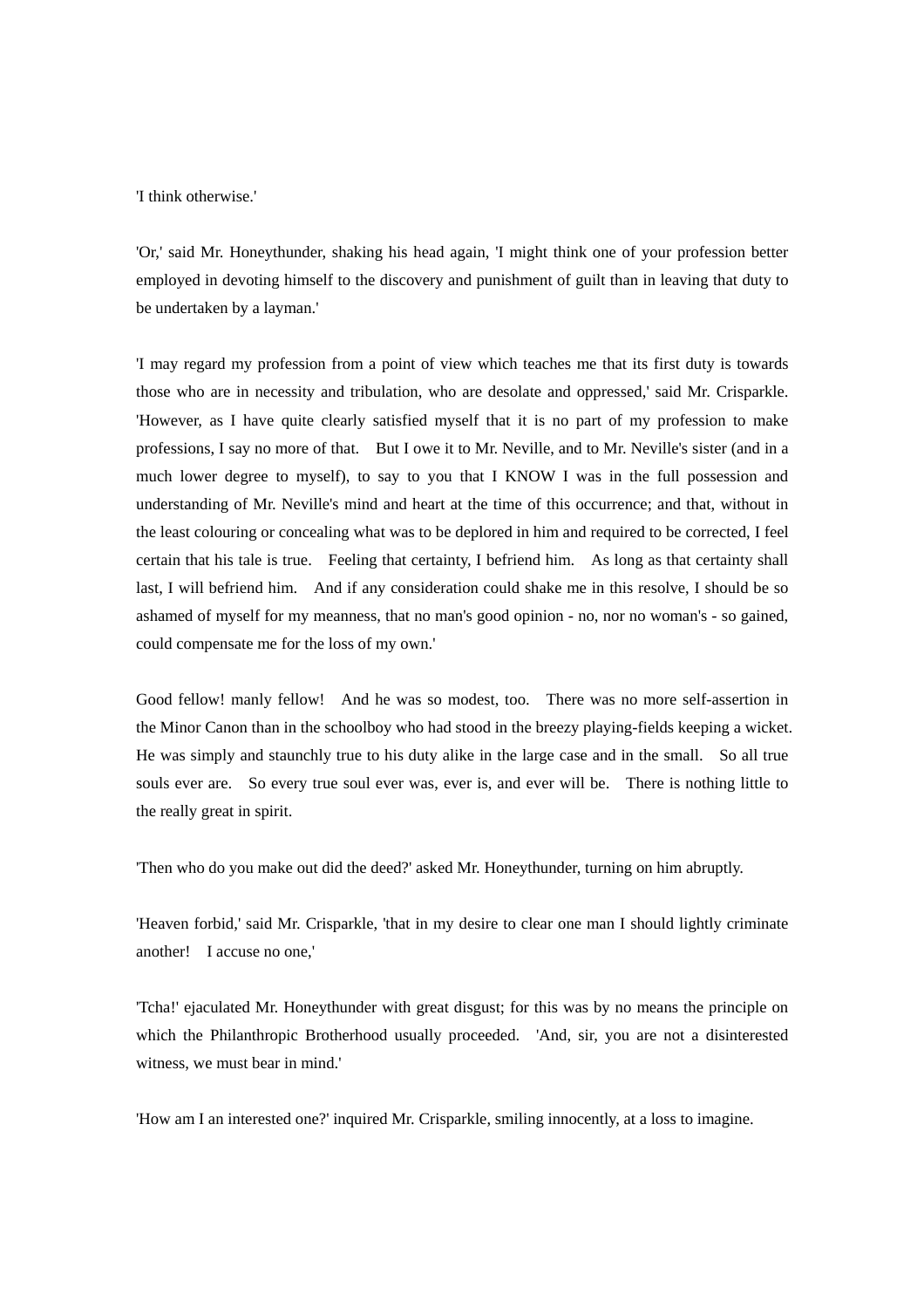'There was a certain stipend, sir, paid to you for your pupil, which may have warped your judgment a bit,' said Mr. Honeythunder, coarsely.

'Perhaps I expect to retain it still?' Mr. Crisparkle returned, enlightened; 'do you mean that too?'

'Well, sir,' returned the professional Philanthropist, getting up and thrusting his hands down into his trousers-pockets, 'I don't go about measuring people for caps. If people find I have any about me that fit 'em, they can put 'em on and wear 'em, if they like. That's their look out: not mine.'

Mr. Crisparkle eyed him with a just indignation, and took him to task thus:

'Mr. Honeythunder, I hoped when I came in here that I might be under no necessity of commenting on the introduction of platform manners or platform manoeuvres among the decent forbearances of private life. But you have given me such a specimen of both, that I should be a fit subject for both if I remained silent respecting them. They are detestable.'

'They don't suit YOU, I dare say, sir.'

'They are,' repeated Mr. Crisparkle, without noticing the interruption, 'detestable. They violate equally the justice that should belong to Christians, and the restraints that should belong to gentlemen. You assume a great crime to have been committed by one whom I, acquainted with the attendant circumstances, and having numerous reasons on my side, devoutly believe to be innocent of it. Because I differ from you on that vital point, what is your platform resource? Instantly to turn upon me, charging that I have no sense of the enormity of the crime itself, but am its aider and abettor! So, another time - taking me as representing your opponent in other cases you set up a platform credulity; a moved and seconded and carried-unanimously profession of faith in some ridiculous delusion or mischievous imposition. I decline to believe it, and you fall back upon your platform resource of proclaiming that I believe nothing; that because I will not bow down to a false God of your making, I deny the true God! Another time you make the platform discovery that War is a calamity, and you propose to abolish it by a string of twisted resolutions tossed into the air like the tail of a kite. I do not admit the discovery to be yours in the least, and I have not a grain of faith in your remedy. Again, your platform resource of representing me as revelling in the horrors of a battle-field like a fiend incarnate! Another time, in another of your undiscriminating platform rushes, you would punish the sober for the drunken. I claim consideration for the comfort, convenience, and refreshment of the sober; and you presently make platform proclamation that I have a depraved desire to turn Heaven's creatures into swine and wild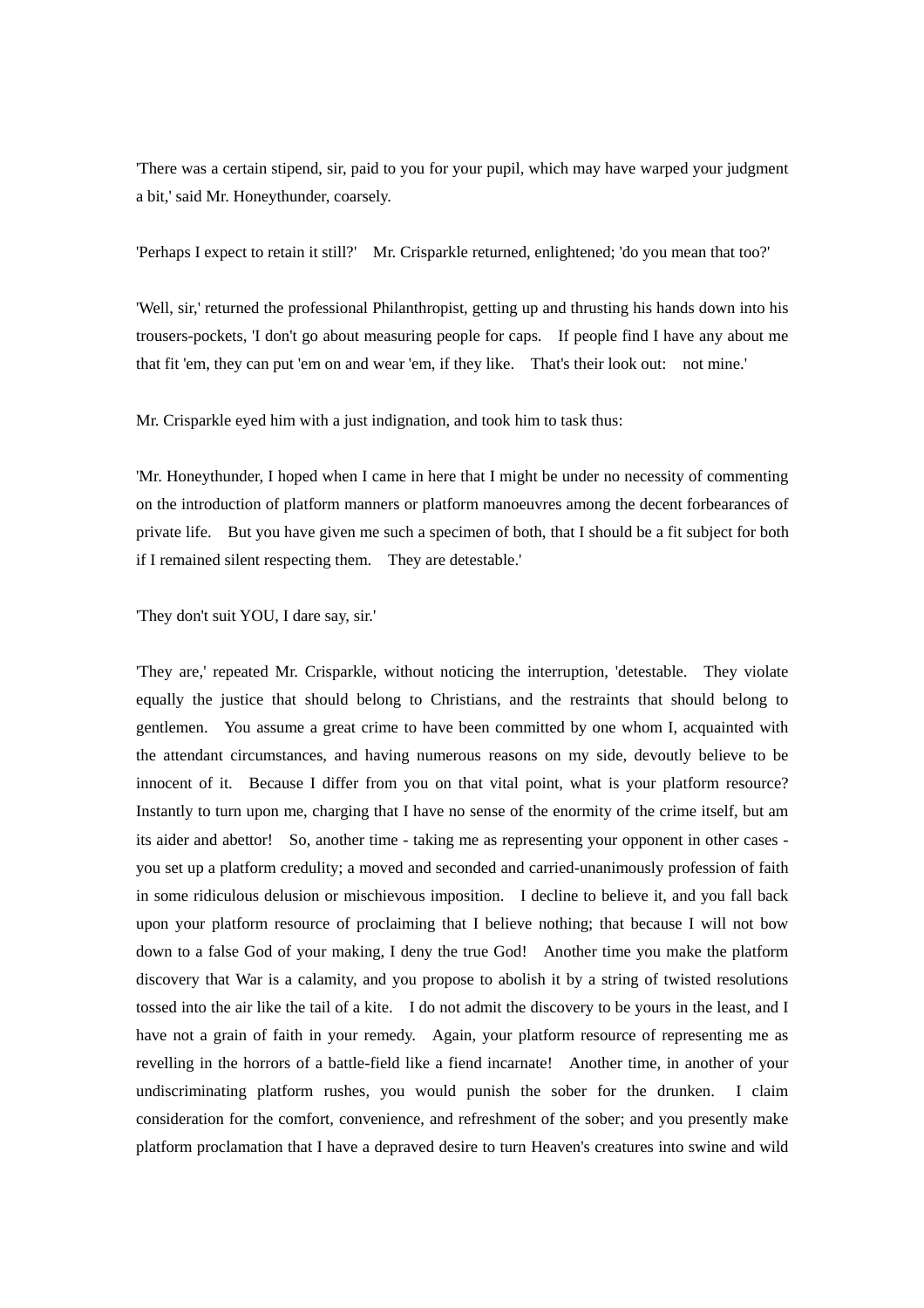beasts! In all such cases your movers, and your seconders, and your supporters - your regular Professors of all degrees, run amuck like so many mad Malays; habitually attributing the lowest and basest motives with the utmost recklessness (let me call your attention to a recent instance in yourself for which you should blush), and quoting figures which you know to be as wilfully onesided as a statement of any complicated account that should be all Creditor side and no Debtor, or all Debtor side and no Creditor. Therefore it is, Mr. Honeythunder, that I consider the platform a sufficiently bad example and a sufficiently bad school, even in public life; but hold that, carried into private life, it becomes an unendurable nuisance.'

'These are strong words, sir!' exclaimed the Philanthropist.

'I hope so,' said Mr. Crisparkle. 'Good morning.'

He walked out of the Haven at a great rate, but soon fell into his regular brisk pace, and soon had a smile upon his face as he went along, wondering what the china shepherdess would have said if she had seen him pounding Mr. Honeythunder in the late little lively affair. For Mr. Crisparkle had just enough of harmless vanity to hope that he had hit hard, and to glow with the belief that he had trimmed the Philanthropic Jacket pretty handsomely.

He took himself to Staple Inn, but not to P. J. T. and Mr. Grewgious. Full many a creaking stair he climbed before he reached some attic rooms in a corner, turned the latch of their unbolted door, and stood beside the table of Neville Landless.

An air of retreat and solitude hung about the rooms and about their inhabitant. He was much worn, and so were they. Their sloping ceilings, cumbrous rusty locks and grates, and heavy wooden bins and beams, slowly mouldering withal, had a prisonous look, and he had the haggard face of a prisoner. Yet the sunlight shone in at the ugly garret-window, which had a penthouse to itself thrust out among the tiles; and on the cracked and smoke-blackened parapet beyond, some of the deluded sparrows of the place rheumatically hopped, like little feathered cripples who had left their crutches in their nests; and there was a play of living leaves at hand that changed the air, and made an imperfect sort of music in it that would have been melody in the country.

The rooms were sparely furnished, but with good store of books. Everything expressed the abode of a poor student. That Mr. Crisparkle had been either chooser, lender, or donor of the books, or that he combined the three characters, might have been easily seen in the friendly beam of his eyes upon them as he entered.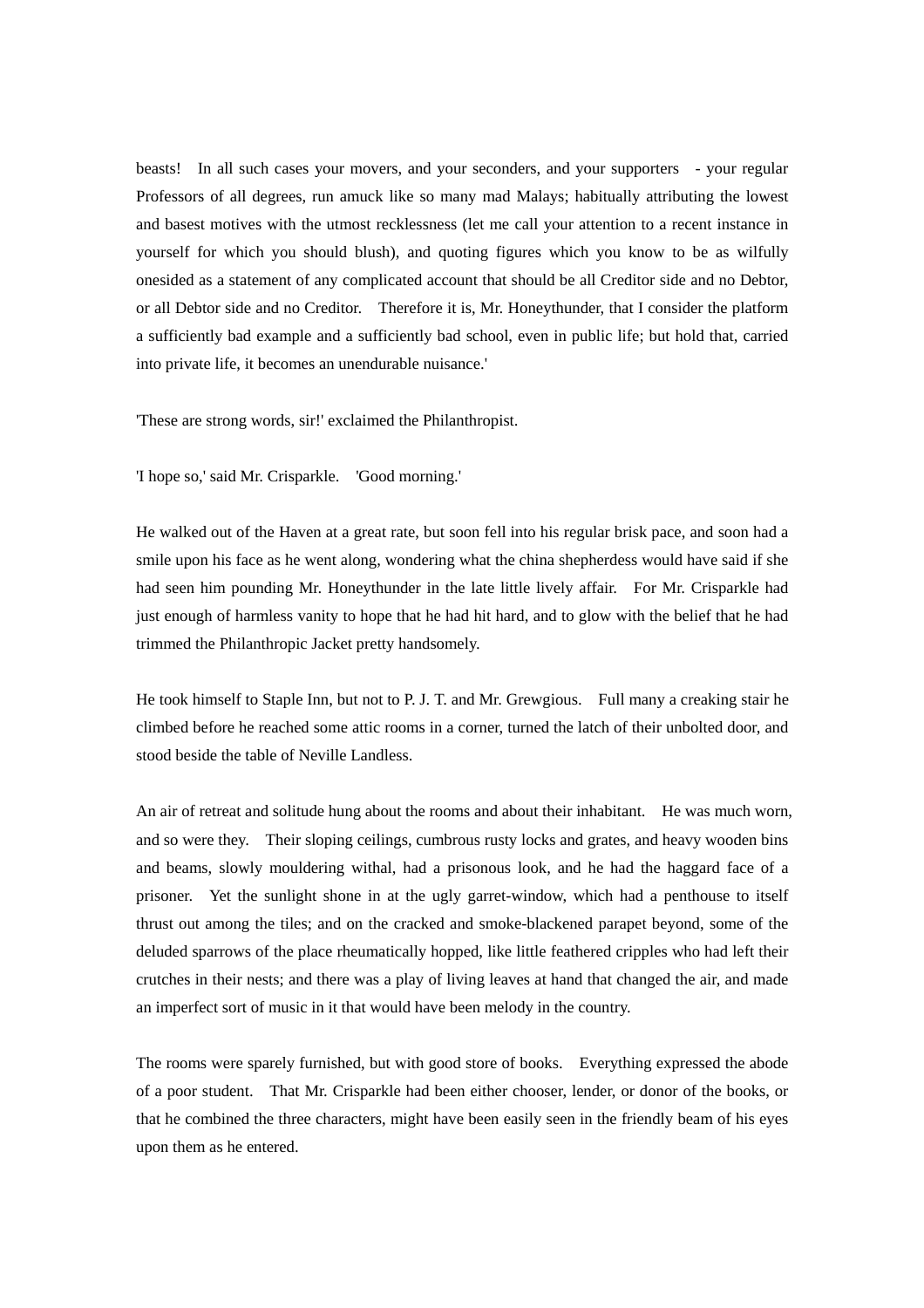'How goes it, Neville?'

'I am in good heart, Mr. Crisparkle, and working away.'

'I wish your eyes were not quite so large and not quite so bright,' said the Minor Canon, slowly releasing the hand he had taken in his.

'They brighten at the sight of you,' returned Neville. 'If you were to fall away from me, they would soon be dull enough.'

'Rally, rally!' urged the other, in a stimulating tone. 'Fight for it, Neville!'

'If I were dying, I feel as if a word from you would rally me; if my pulse had stopped, I feel as if your touch would make it beat again,' said Neville. 'But I HAVE rallied, and am doing famously.'

Mr. Crisparkle turned him with his face a little more towards the light.

'I want to see a ruddier touch here, Neville,' he said, indicating his own healthy cheek by way of pattern. 'I want more sun to shine upon you.'

Neville drooped suddenly, as he replied in a lowered voice: 'I am not hardy enough for that, yet. I may become so, but I cannot bear it yet. If you had gone through those Cloisterham streets as I did; if you had seen, as I did, those averted eyes, and the better sort of people silently giving me too much room to pass, that I might not touch them or come near them, you wouldn't think it quite unreasonable that I cannot go about in the daylight.'

'My poor fellow!' said the Minor Canon, in a tone so purely sympathetic that the young man caught his hand, 'I never said it was unreasonable; never thought so. But I should like you to do it.'

'And that would give me the strongest motive to do it. But I cannot yet. I cannot persuade myself that the eyes of even the stream of strangers I pass in this vast city look at me without suspicion. I feel marked and tainted, even when I go out - as I do only - at night. But the darkness covers me then, and I take courage from it.'

Mr. Crisparkle laid a hand upon his shoulder, and stood looking down at him.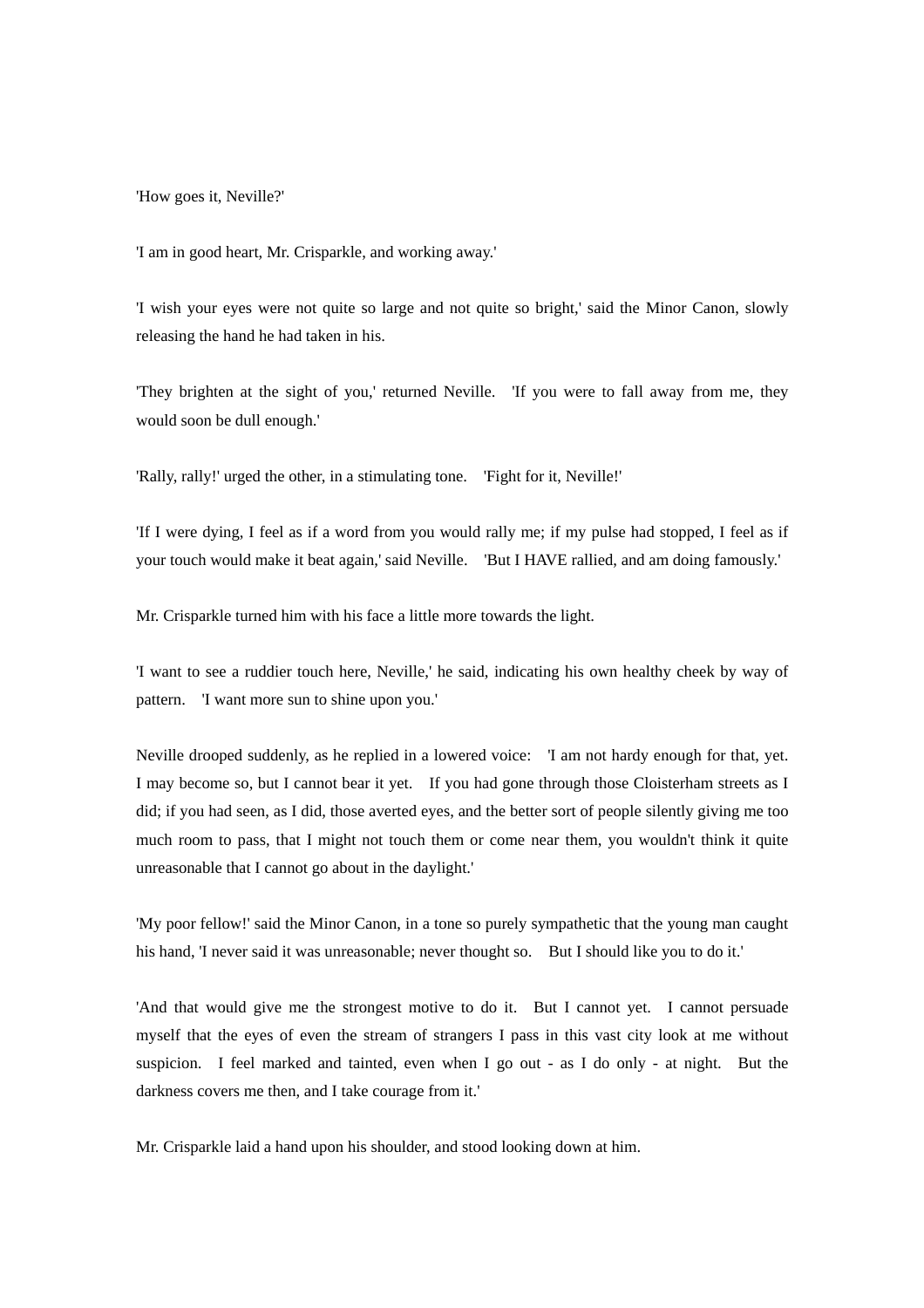'If I could have changed my name,' said Neville, 'I would have done so. But as you wisely pointed out to me, I can't do that, for it would look like guilt. If I could have gone to some distant place, I might have found relief in that, but the thing is not to be thought of, for the same reason. Hiding and escaping would be the construction in either case. It seems a little hard to be so tied to a stake, and innocent; but I don't complain.'

'And you must expect no miracle to help you, Neville,' said Mr. Crisparkle, compassionately.

'No, sir, I know that. The ordinary fulness of time and circumstances is all I have to trust to.'

'It will right you at last, Neville.'

'So I believe, and I hope I may live to know it.'

But perceiving that the despondent mood into which he was falling cast a shadow on the Minor Canon, and (it may be) feeling that the broad hand upon his shoulder was not then quite as steady as its own natural strength had rendered it when it first touched him just now, he brightened and said:

'Excellent circumstances for study, anyhow! and you know, Mr. Crisparkle, what need I have of study in all ways. Not to mention that you have advised me to study for the difficult profession of the law, specially, and that of course I am guiding myself by the advice of such a friend and helper. Such a good friend and helper!'

He took the fortifying hand from his shoulder, and kissed it. Mr. Crisparkle beamed at the books, but not so brightly as when he had entered.

'I gather from your silence on the subject that my late guardian is adverse, Mr. Crisparkle?'

The Minor Canon answered: 'Your late guardian is a - a most unreasonable person, and it signifies nothing to any reasonable person whether he is ADverse, PERverse, or the REverse.'

'Well for me that I have enough with economy to live upon,' sighed Neville, half wearily and half cheerily, 'while I wait to be learned, and wait to be righted! Else I might have proved the proverb, that while the grass grows, the steed starves!'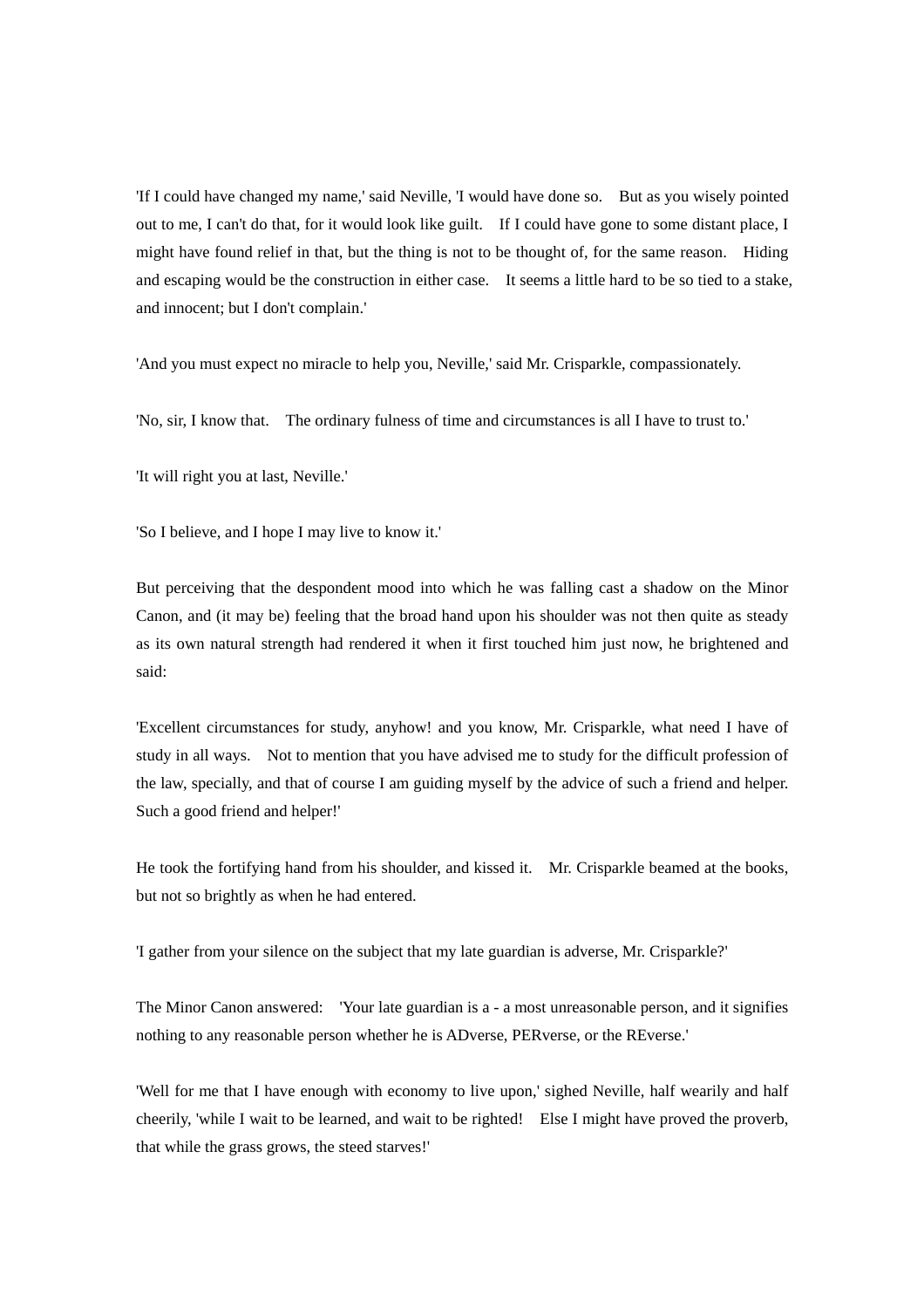He opened some books as he said it, and was soon immersed in their interleaved and annotated passages; while Mr. Crisparkle sat beside him, expounding, correcting, and advising. The Minor Canon's Cathedral duties made these visits of his difficult to accomplish, and only to be compassed at intervals of many weeks. But they were as serviceable as they were precious to Neville Landless.

When they had got through such studies as they had in hand, they stood leaning on the window-sill, and looking down upon the patch of garden. 'Next week,' said Mr. Crisparkle, 'you will cease to be alone, and will have a devoted companion.'

'And yet,' returned Neville, 'this seems an uncongenial place to bring my sister to.'

'I don't think so,' said the Minor Canon. 'There is duty to be done here; and there are womanly feeling, sense, and courage wanted here.'

'I meant,' explained Neville, 'that the surroundings are so dull and unwomanly, and that Helena can have no suitable friend or society here.'

'You have only to remember,' said Mr. Crisparkle, 'that you are here yourself, and that she has to draw you into the sunlight.'

They were silent for a little while, and then Mr. Crisparkle began anew.

'When we first spoke together, Neville, you told me that your sister had risen out of the disadvantages of your past lives as superior to you as the tower of Cloisterham Cathedral is higher than the chimneys of Minor Canon Corner. Do you remember that?'

'Right well!'

'I was inclined to think it at the time an enthusiastic flight. No matter what I think it now. What I would emphasise is, that under the head of Pride your sister is a great and opportune example to you.'

'Under ALL heads that are included in the composition of a fine character, she is.'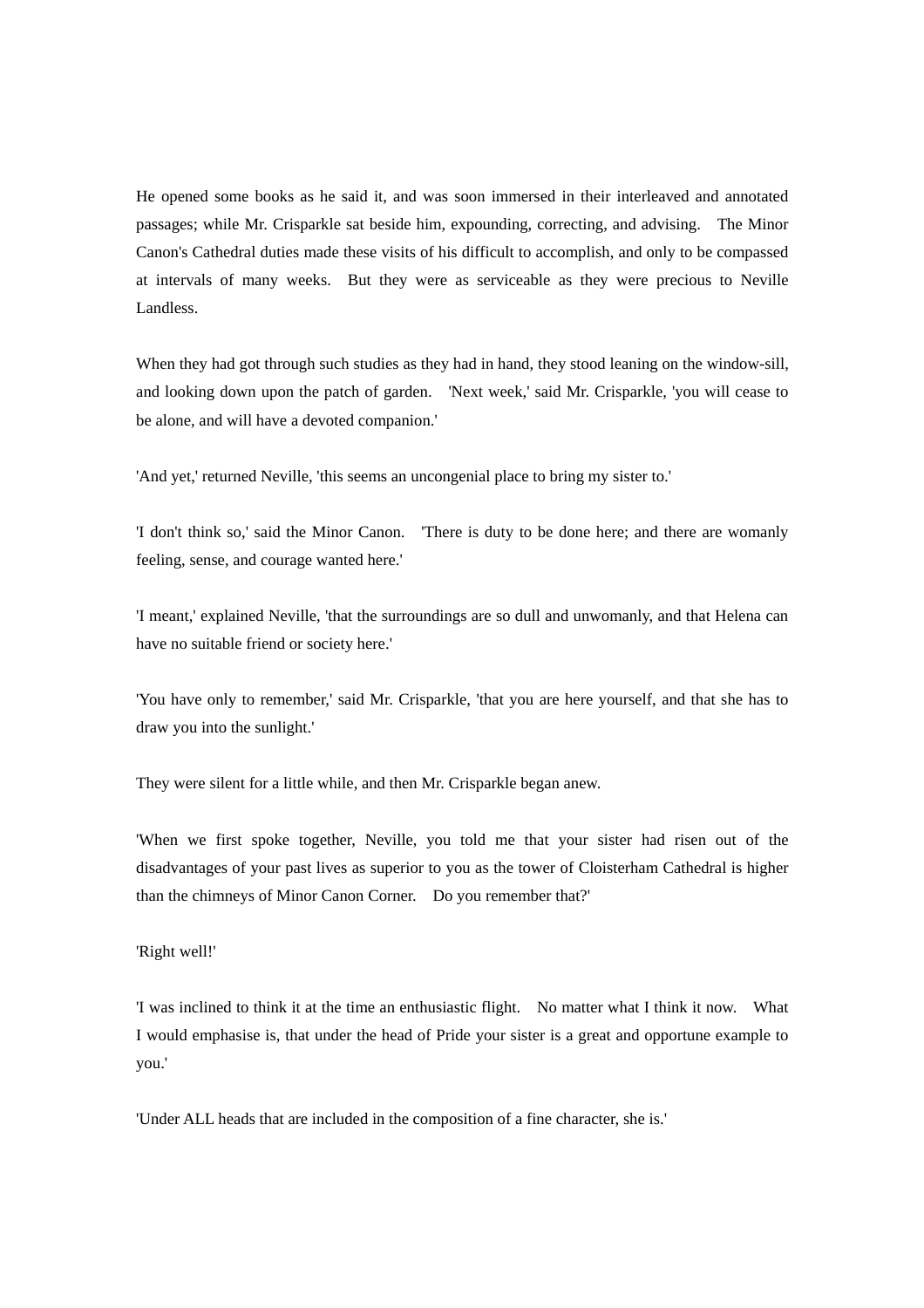'Say so; but take this one. Your sister has learnt how to govern what is proud in her nature. She can dominate it even when it is wounded through her sympathy with you. No doubt she has suffered deeply in those same streets where you suffered deeply. No doubt her life is darkened by the cloud that darkens yours. But bending her pride into a grand composure that is not haughty or aggressive, but is a sustained confidence in you and in the truth, she has won her way through those streets until she passes along them as high in the general respect as any one who treads them. Every day and hour of her life since Edwin Drood's disappearance, she has faced malignity and folly - for you - as only a brave nature well directed can. So it will be with her to the end. Another and weaker kind of pride might sink broken-hearted, but never such a pride as hers: which knows no shrinking, and can get no mastery over her.'

The pale cheek beside him flushed under the comparison, and the hint implied in it.

'I will do all I can to imitate her,' said Neville.

'Do so, and be a truly brave man, as she is a truly brave woman,' answered Mr. Crisparkle stoutly. 'It is growing dark. Will you go my way with me, when it is quite dark? Mind! it is not I who wait for darkness.'

Neville replied, that he would accompany him directly. But Mr. Crisparkle said he had a moment's call to make on Mr. Grewgious as an act of courtesy, and would run across to that gentleman's chambers, and rejoin Neville on his own doorstep, if he would come down there to meet him.

Mr. Grewgious, bolt upright as usual, sat taking his wine in the dusk at his open window; his wineglass and decanter on the round table at his elbow; himself and his legs on the window-seat; only one hinge in his whole body, like a bootjack.

'How do you do, reverend sir?' said Mr. Grewgious, with abundant offers of hospitality, which were as cordially declined as made. 'And how is your charge getting on over the way in the set that I had the pleasure of recommending to you as vacant and eligible?'

Mr. Crisparkle replied suitably.

'I am glad you approve of them,' said Mr. Grewgious, 'because I entertain a sort of fancy for having him under my eye.'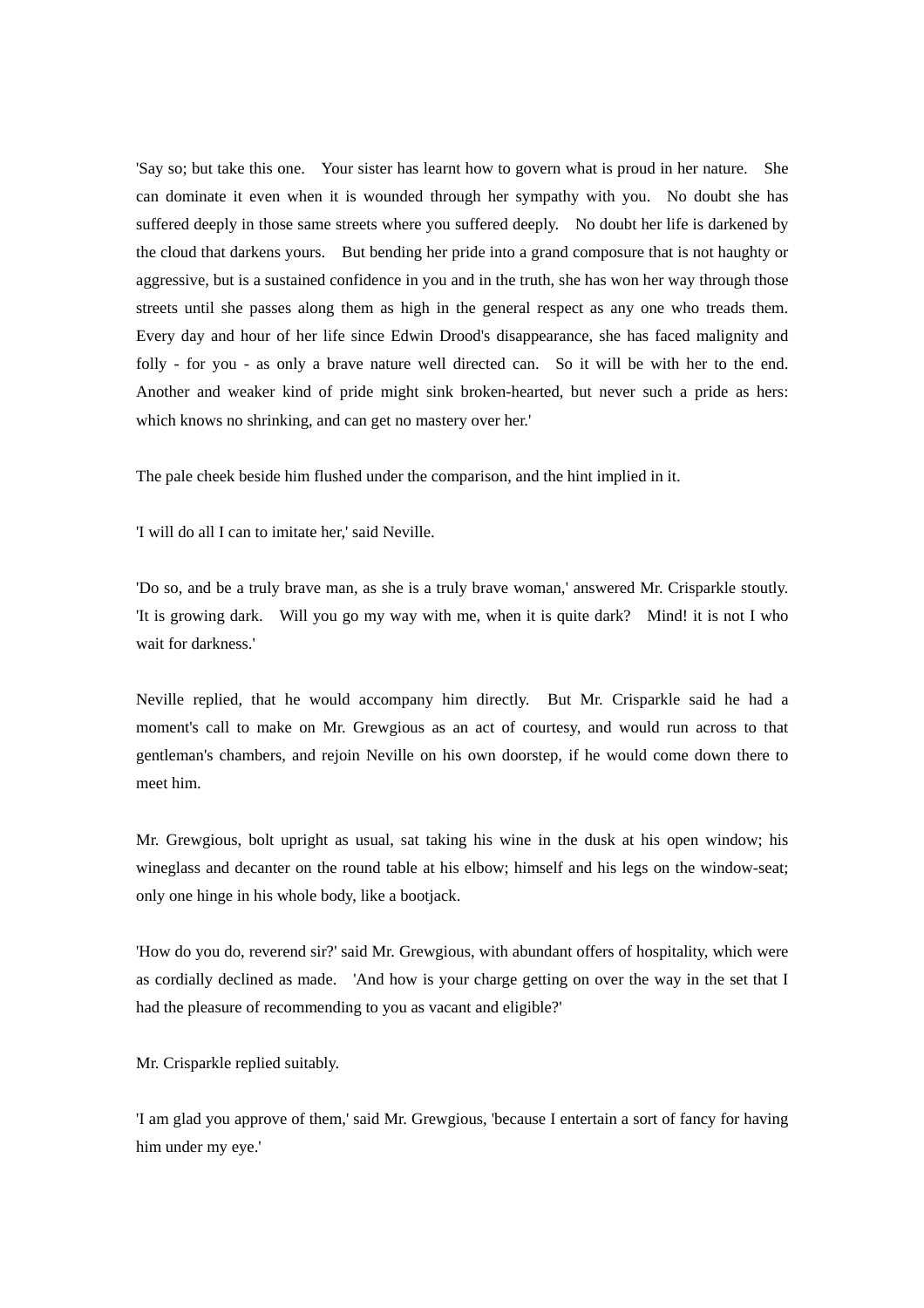As Mr. Grewgious had to turn his eye up considerably before he could see the chambers, the phrase was to be taken figuratively and not literally.

'And how did you leave Mr. Jasper, reverend sir?' said Mr. Grewgious.

Mr. Crisparkle had left him pretty well.

'And where did you leave Mr. Jasper, reverend sir?' Mr. Crisparkle had left him at Cloisterham.

'And when did you leave Mr. Jasper, reverend sir?' That morning.

'Umps!' said Mr. Grewgious. 'He didn't say he was coming, perhaps?'

'Coming where?'

'Anywhere, for instance?' said Mr. Grewgious.

'No.'

'Because here he is,' said Mr. Grewgious, who had asked all these questions, with his preoccupied glance directed out at window. 'And he don't look agreeable, does he?'

Mr. Crisparkle was craning towards the window, when Mr. Grewgious added:

'If you will kindly step round here behind me, in the gloom of the room, and will cast your eye at the second-floor landing window in yonder house, I think you will hardly fail to see a slinking individual in whom I recognise our local friend.'

'You are right!' cried Mr. Crisparkle.

'Umps!' said Mr. Grewgious. Then he added, turning his face so abruptly that his head nearly came into collision with Mr. Crisparkle's: 'what should you say that our local friend was up to?'

The last passage he had been shown in the Diary returned on Mr. Crisparkle's mind with the force of a strong recoil, and he asked Mr. Grewgious if he thought it possible that Neville was to be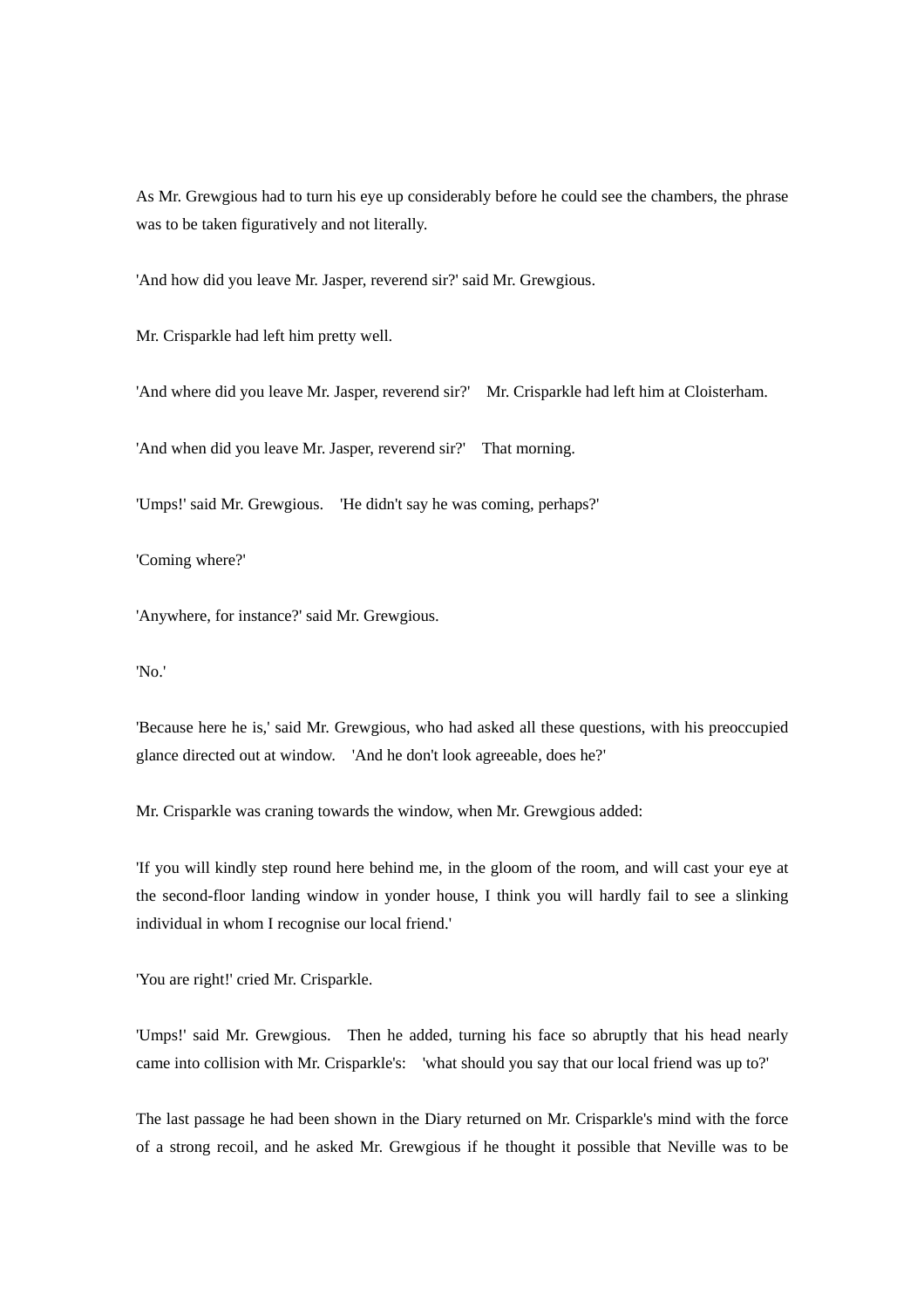harassed by the keeping of a watch upon him?

'A watch?' repeated Mr. Grewgious musingly. 'Ay!'

'Which would not only of itself haunt and torture his life,' said Mr. Crisparkle warmly, 'but would expose him to the torment of a perpetually reviving suspicion, whatever he might do, or wherever he might go.'

'Ay!' said Mr. Grewgious musingly still. 'Do I see him waiting for you?'

'No doubt you do.'

'Then WOULD you have the goodness to excuse my getting up to see you out, and to go out to join him, and to go the way that you were going, and to take no notice of our local friend?' said Mr. Grewgious. 'I entertain a sort of fancy for having HIM under my eye to-night, do you know?'

Mr. Crisparkle, with a significant need complied; and rejoining Neville, went away with him. They dined together, and parted at the yet unfinished and undeveloped railway station: Mr. Crisparkle to get home; Neville to walk the streets, cross the bridges, make a wide round of the city in the friendly darkness, and tire himself out.

It was midnight when he returned from his solitary expedition and climbed his staircase. The night was hot, and the windows of the staircase were all wide open. Coming to the top, it gave him a passing chill of surprise (there being no rooms but his up there) to find a stranger sitting on the window-sill, more after the manner of a venturesome glazier than an amateur ordinarily careful of his neck; in fact, so much more outside the window than inside, as to suggest the thought that he must have come up by the water-

spout instead of the stairs.

The stranger said nothing until Neville put his key in his door; then, seeming to make sure of his identity from the action, he spoke:

'I beg your pardon,' he said, coming from the window with a frank and smiling air, and a prepossessing address; 'the beans.'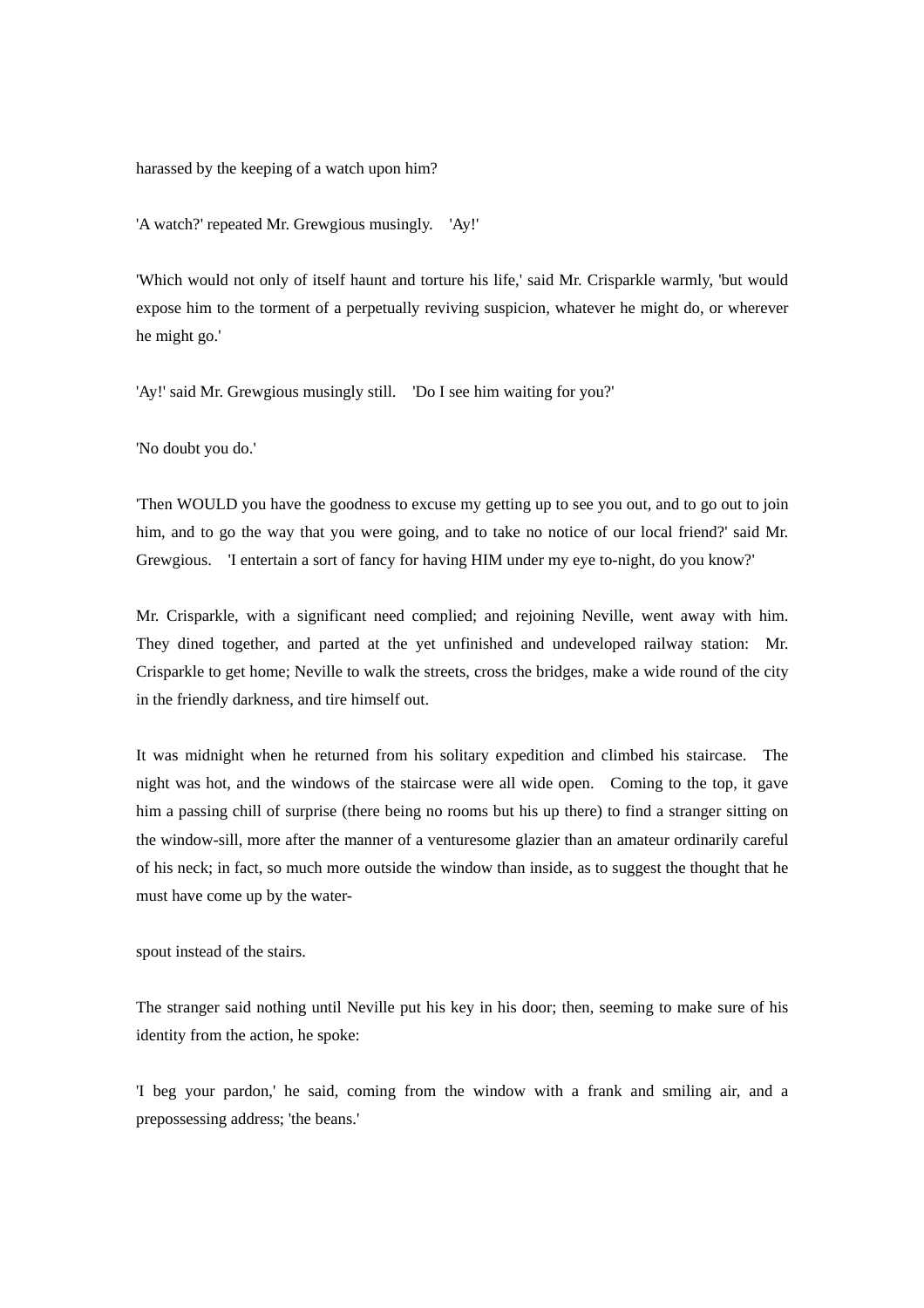Neville was quite at a loss.

'Runners,' said the visitor. 'Scarlet. Next door at the back.'

'O,' returned Neville. 'And the mignonette and wall-flower?'

'The same,' said the visitor.

'Pray walk in.'

'Thank you.'

Neville lighted his candles, and the visitor sat down. A handsome gentleman, with a young face, but with an older figure in its robustness and its breadth of shoulder; say a man of eight-and-

twenty, or at the utmost thirty; so extremely sunburnt that the contrast between his brown visage and the white forehead shaded out of doors by his hat, and the glimpses of white throat below the neckerchief, would have been almost ludicrous but for his broad temples, bright blue eyes, clustering brown hair, and laughing teeth.

'I have noticed,' said he; ' - my name is Tartar.'

Neville inclined his head.

'I have noticed (excuse me) that you shut yourself up a good deal, and that you seem to like my garden aloft here. If you would like a little more of it, I could throw out a few lines and stays between my windows and yours, which the runners would take to directly. And I have some boxes, both of mignonette and wall-

flower, that I could shove on along the gutter (with a boathook I have by me) to your windows, and draw back again when they wanted watering or gardening, and shove on again when they were ship-

shape; so that they would cause you no trouble. I couldn't take this liberty without asking your permission, so I venture to ask it. Tartar, corresponding set, next door.'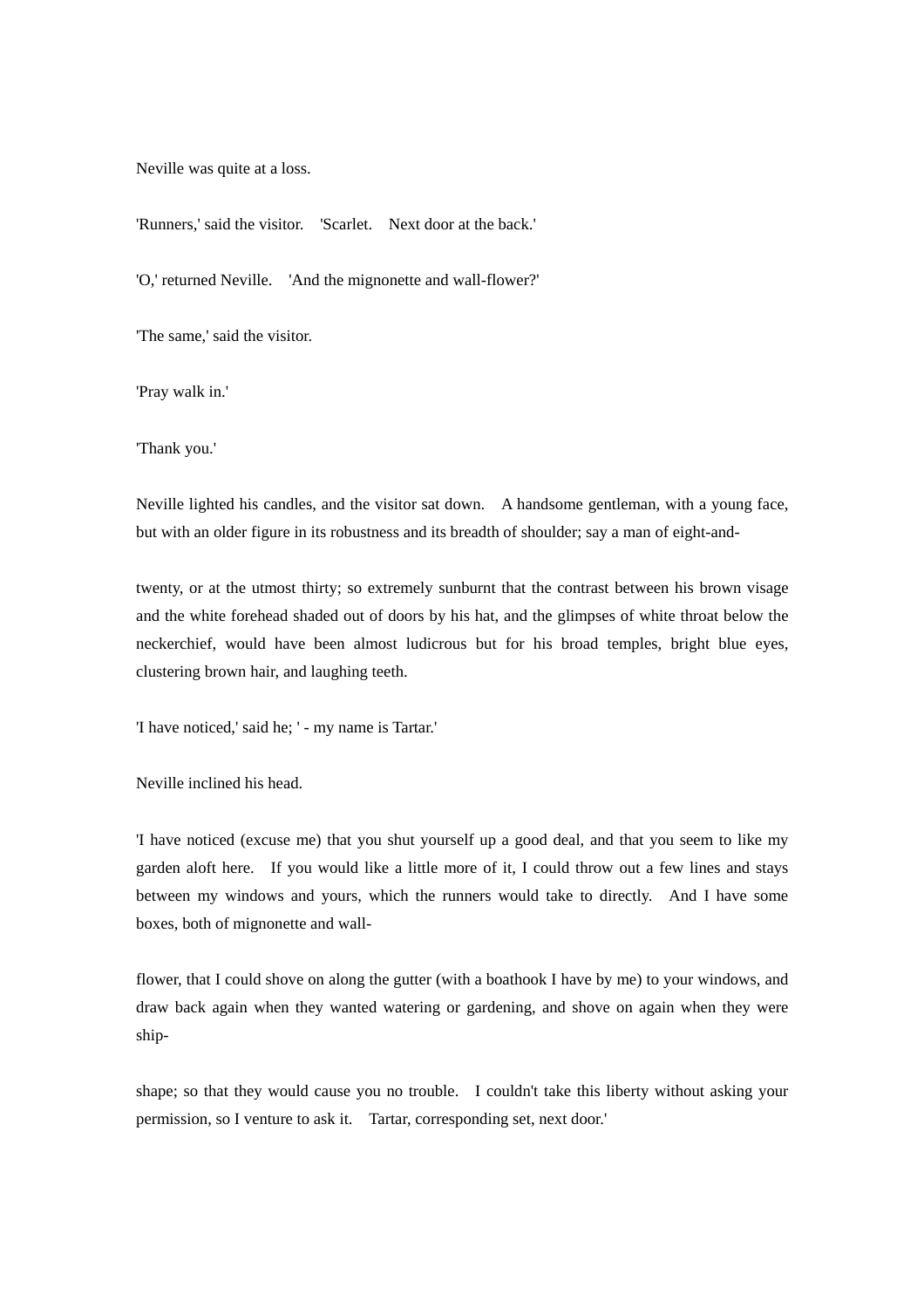'You are very kind.'

'Not at all. I ought to apologise for looking in so late. But having noticed (excuse me) that you generally walk out at night, I thought I should inconvenience you least by awaiting your return. I am always afraid of inconveniencing busy men, being an idle man.'

'I should not have thought so, from your appearance.'

'No? I take it as a compliment. In fact, I was bred in the Royal Navy, and was First Lieutenant when I quitted it. But, an uncle disappointed in the service leaving me his property on condition that I left the Navy, I accepted the fortune, and resigned my commission.'

'Lately, I presume?'

'Well, I had had twelve or fifteen years of knocking about first. I came here some nine months before you; I had had one crop before you came. I chose this place, because, having served last in a little corvette, I knew I should feel more at home where I had a constant opportunity of knocking my head against the ceiling. Besides, it would never do for a man who had been aboard ship from his boyhood to turn luxurious all at once. Besides, again; having been accustomed to a very short allowance of land all my life, I thought I'd feel my way to the command of a landed estate, by beginning in boxes.'

Whimsically as this was said, there was a touch of merry earnestness in it that made it doubly whimsical.

'However,' said the Lieutenant, 'I have talked quite enough about myself. It is not my way, I hope; it has merely been to present myself to you naturally. If you will allow me to take the liberty I have described, it will be a charity, for it will give me something more to do. And you are not to suppose that it will entail any interruption or intrusion on you, for that is far from my intention.'

Neville replied that he was greatly obliged, and that he thankfully accepted the kind proposal.

'I am very glad to take your windows in tow,' said the Lieutenant. 'From what I have seen of you when I have been gardening at mine, and you have been looking on, I have thought you (excuse me) rather too studious and delicate. May I ask, is your health at all affected?'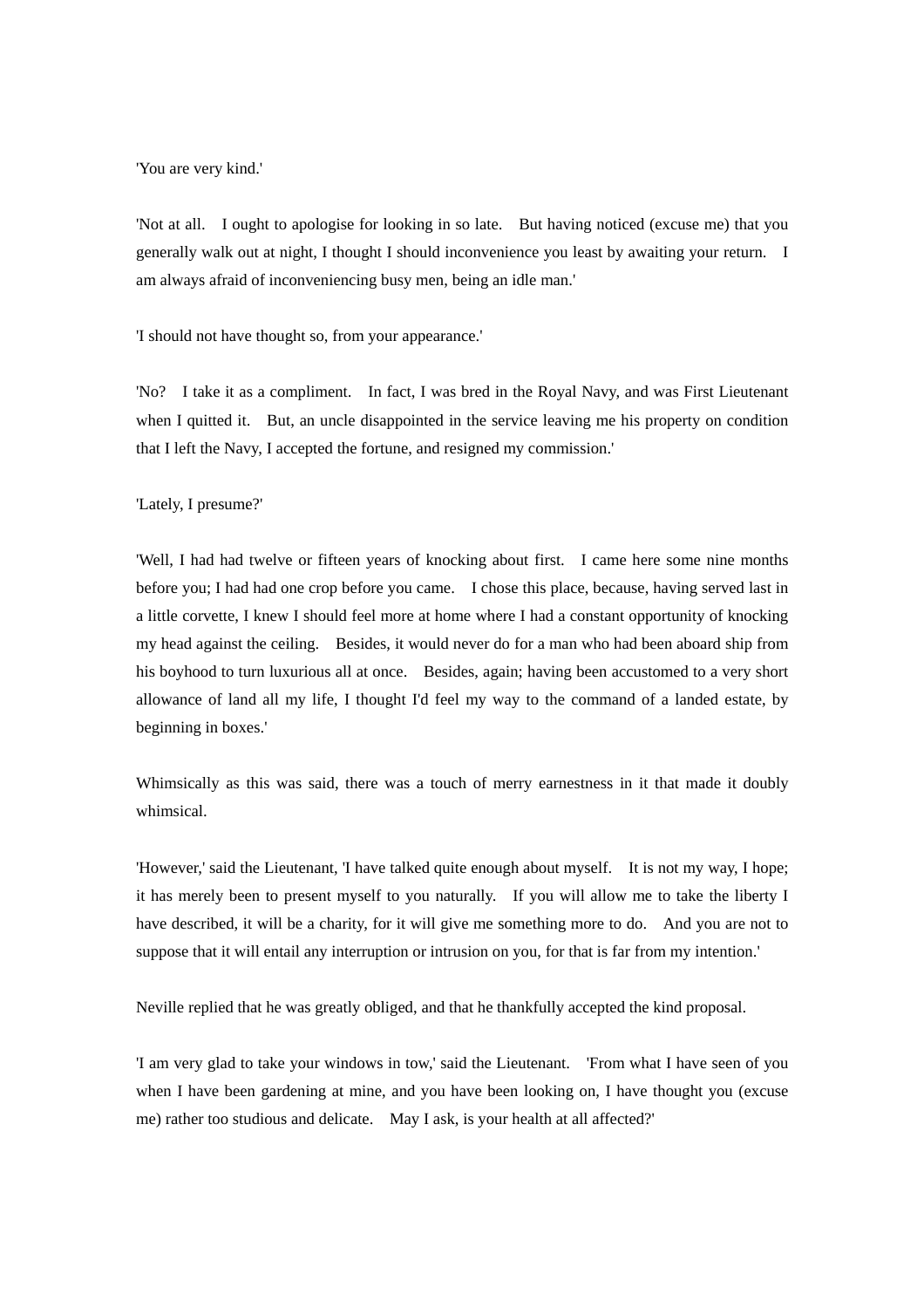'I have undergone some mental distress,' said Neville, confused, 'which has stood me in the stead of illness.'

'Pardon me,' said Mr. Tartar.

With the greatest delicacy he shifted his ground to the windows again, and asked if he could look at one of them. On Neville's opening it, he immediately sprang out, as if he were going aloft with a whole watch in an emergency, and were setting a bright example.

'For Heaven's sake,' cried Neville, 'don't do that! Where are you going Mr. Tartar? You'll be dashed to pieces!'

'All well!' said the Lieutenant, coolly looking about him on the housetop. 'All taut and trim here. Those lines and stays shall be rigged before you turn out in the morning. May I take this short cut home, and say good-night?'

'Mr. Tartar!' urged Neville. 'Pray! It makes me giddy to see you!'

But Mr. Tartar, with a wave of his hand and the deftness of a cat, had already dipped through his scuttle of scarlet runners without breaking a leaf, and 'gone below.'

Mr. Grewgious, his bedroom window-blind held aside with his hand, happened at the moment to have Neville's chambers under his eye for the last time that night. Fortunately his eye was on the front of the house and not the back, or this remarkable appearance and disappearance might have broken his rest as a phenomenon. But Mr. Grewgious seeing nothing there, not even a light in the windows, his gaze wandered from the windows to the stars, as if he would have read in them something that was hidden from him. Many of us would, if we could; but none of us so much as know our letters in the stars yet - or seem likely to do it, in this state of existence - and few languages can be read until their alphabets are mastered.

## CHAPTER XVIII - A SETTLER IN CLOISTERHAM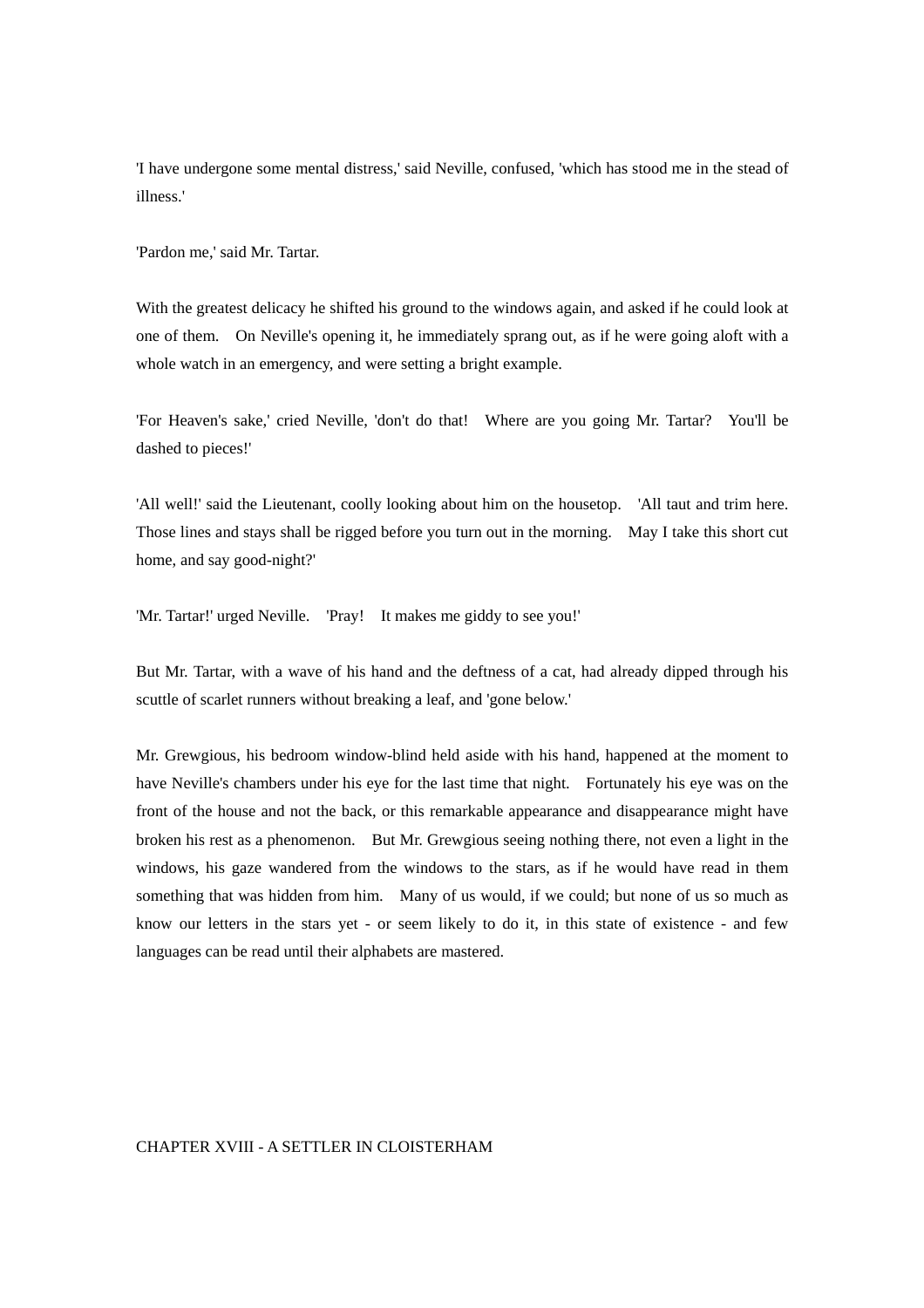AT about this time a stranger appeared in Cloisterham; a white-

haired personage, with black eyebrows. Being buttoned up in a tightish blue surtout, with a buff waistcoat and gray trousers, he had something of a military air, but he announced himself at the Crozier (the orthodox hotel, where he put up with a portmanteau) as an idle dog who lived upon his means; and he farther announced that he had a mind to take a lodging in the picturesque old city for a month or two, with a view of settling down there altogether. Both announcements were made in the coffee-room of the Crozier, to all whom it might or might not concern, by the stranger as he stood with his back to the empty fireplace, waiting for his fried sole, veal cutlet, and pint of sherry. And the waiter (business being chronically slack at the Crozier) represented all whom it might or might not concern, and absorbed the whole of the information.

This gentleman's white head was unusually large, and his shock of white hair was unusually thick and ample. 'I suppose, waiter,' he said, shaking his shock of hair, as a Newfoundland dog might shake his before sitting down to dinner, 'that a fair lodging for a single buffer might be found in these parts, eh?'

The waiter had no doubt of it.

'Something old,' said the gentleman. 'Take my hat down for a moment from that peg, will you? No, I don't want it; look into it. What do you see written there?'

The waiter read: 'Datchery.'

'Now you know my name,' said the gentleman; 'Dick Datchery. Hang it up again. I was saying something old is what I should prefer, something odd and out of the way; something venerable, architectural, and inconvenient.'

'We have a good choice of inconvenient lodgings in the town, sir, I think,' replied the waiter, with modest confidence in its resources that way; 'indeed, I have no doubt that we could suit you that far, however particular you might be. But a architectural lodging!' That seemed to trouble the waiter's head, and he shook it.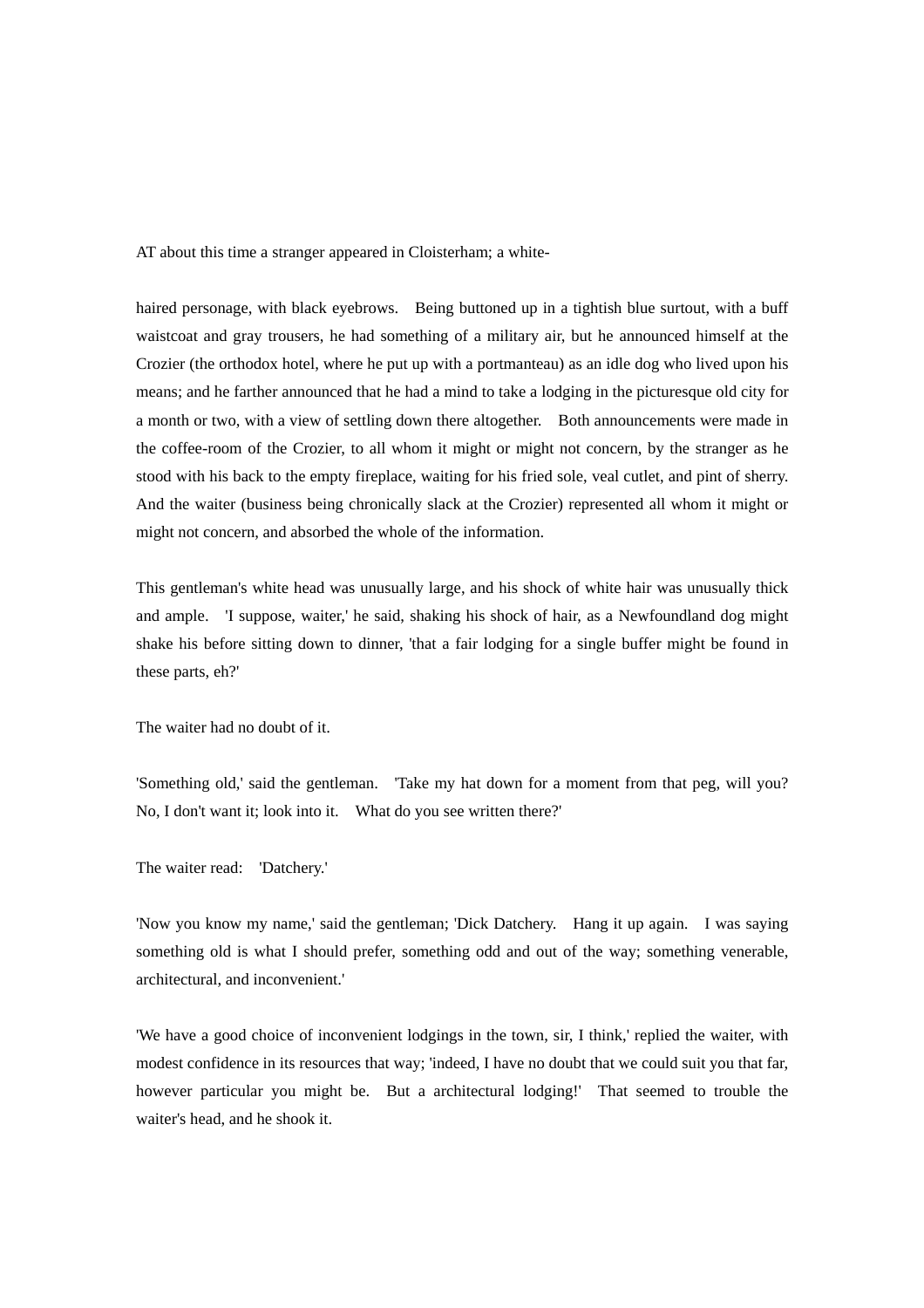'Anything Cathedraly, now,' Mr. Datchery suggested.

'Mr. Tope,' said the waiter, brightening, as he rubbed his chin with his hand, 'would be the likeliest party to inform in that line.'

'Who is Mr. Tope?' inquired Dick Datchery.

The waiter explained that he was the Verger, and that Mrs. Tope had indeed once upon a time let lodgings herself or offered to let them; but that as nobody had ever taken them, Mrs. Tope's window-

bill, long a Cloisterham Institution, had disappeared; probably had tumbled down one day, and never been put up again.

'I'll call on Mrs. Tope,' said Mr. Datchery, 'after dinner.'

So when he had done his dinner, he was duly directed to the spot, and sallied out for it. But the Crozier being an hotel of a most retiring disposition, and the waiter's directions being fatally precise, he soon became bewildered, and went boggling about and about the Cathedral Tower, whenever he could catch a glimpse of it, with a general impression on his mind that Mrs. Tope's was somewhere very near it, and that, like the children in the game of hot boiled beans and very good butter, he was warm in his search when he saw the Tower, and cold when he didn't see it.

He was getting very cold indeed when he came upon a fragment of burial-ground in which an unhappy sheep was grazing. Unhappy, because a hideous small boy was stoning it through the railings, and had already lamed it in one leg, and was much excited by the benevolent sportsmanlike purpose of breaking its other three legs, and bringing it down.

''It 'im agin!' cried the boy, as the poor creature leaped; 'and made a dint in his wool.'

'Let him be!' said Mr. Datchery. 'Don't you see you have lamed him?'

'Yer lie,' returned the sportsman. ''E went and lamed isself. I see 'im do it, and I giv' 'im a shy as a Widdy-warning to 'im not to go a-bruisin' 'is master's mutton any more.'

'Come here.'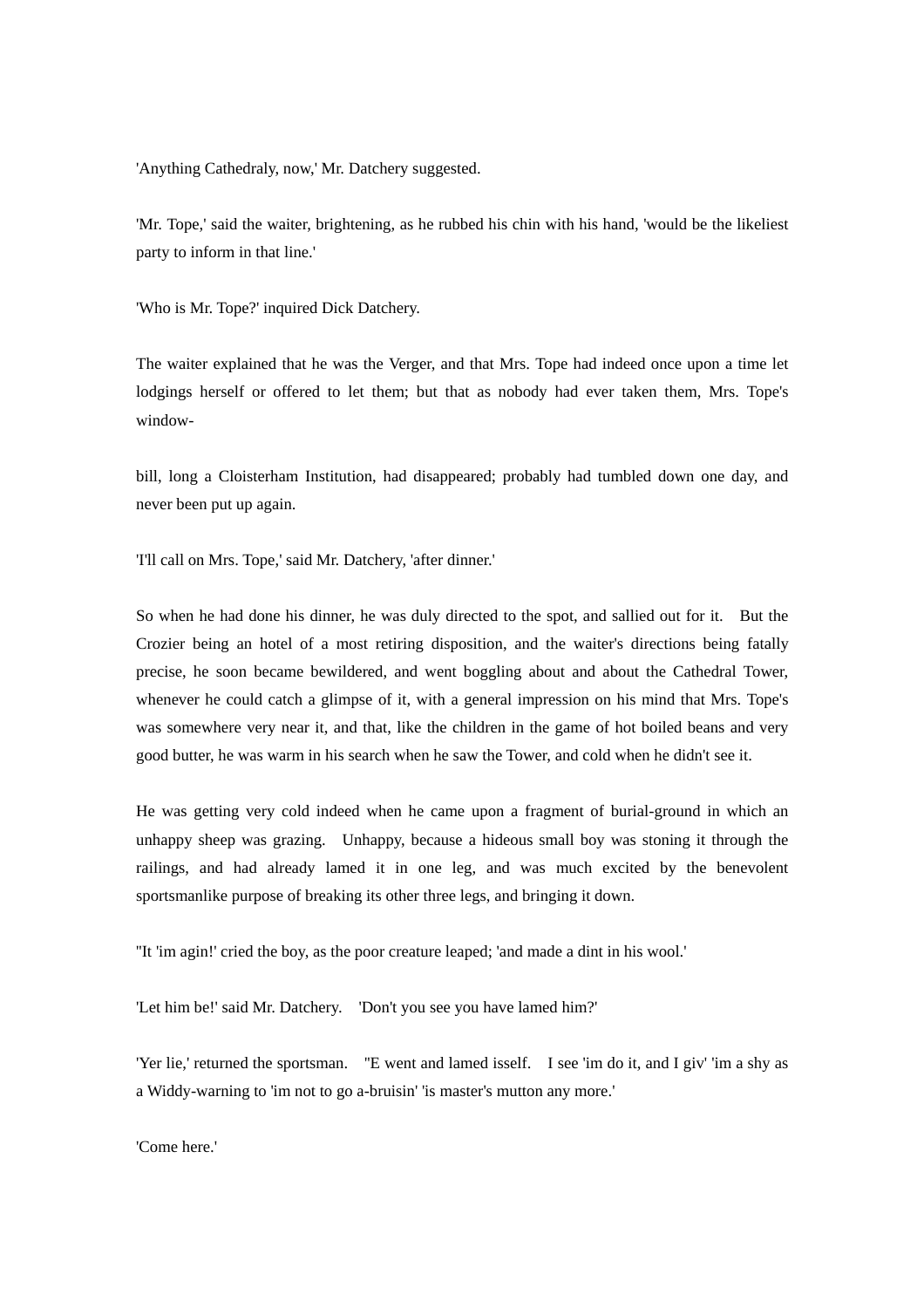'I won't; I'll come when yer can ketch me.'

'Stay there then, and show me which is Mr. Tope's.'

'Ow can I stay here and show you which is Topeseses, when Topeseses is t'other side the Kinfreederal, and over the crossings, and round ever so many comers? Stoo-pid! Ya-a-ah!'

'Show me where it is, and I'll give you something.'

'Come on, then.'

This brisk dialogue concluded, the boy led the way, and by-and-by stopped at some distance from an arched passage, pointing.

'Lookie yonder. You see that there winder and door?'

'That's Tope's?'

'Yer lie; it ain't. That's Jarsper's.'

'Indeed?' said Mr. Datchery, with a second look of some interest.

'Yes, and I ain't a-goin' no nearer 'IM, I tell yer.'

'Why not?'

''Cos I ain't a-goin' to be lifted off my legs and 'ave my braces bust and be choked; not if I knows it, and not by 'Im. Wait till I set a jolly good flint a-flyin' at the back o' 'is jolly old 'ed some day! Now look t'other side the harch; not the side where Jarsper's door is; t'other side.'

'I see.'

'A little way in, o' that side, there's a low door, down two steps. That's Topeseses with 'is name on a hoval plate.'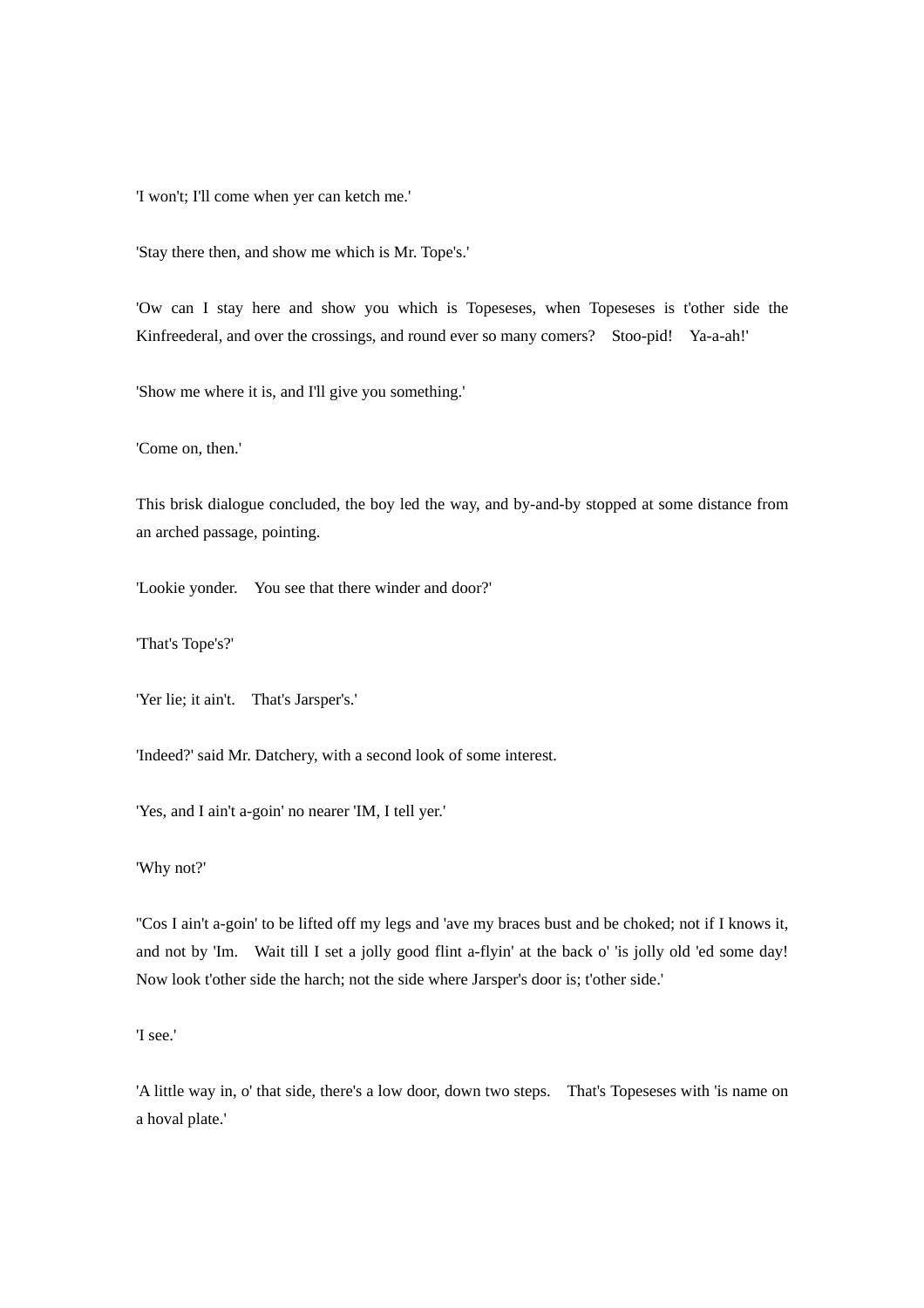'Good. See here,' said Mr. Datchery, producing a shilling. 'You owe me half of this.'

'Yer lie I don't owe yer nothing; I never seen yer.'

'I tell you you owe me half of this, because I have no sixpence in my pocket. So the next time you meet me you shall do something else for me, to pay me.'

'All right, give us 'old.'

'What is your name, and where do you live?'

'Deputy. Travellers' Twopenny, 'cross the green.'

The boy instantly darted off with the shilling, lest Mr. Datchery should repent, but stopped at a safe distance, on the happy chance of his being uneasy in his mind about it, to goad him with a demon dance expressive of its irrevocability.

Mr. Datchery, taking off his hat to give that shock of white hair of his another shake, seemed quite resigned, and betook himself whither he had been directed.

Mr. Tope's official dwelling, communicating by an upper stair with Mr. Jasper's (hence Mrs. Tope's attendance on that gentleman), was of very modest proportions, and partook of the character of a cool dungeon. Its ancient walls were massive, and its rooms rather seemed to have been dug out of them, than to have been designed beforehand with any reference to them. The main door opened at once on a chamber of no describable shape, with a groined roof, which in its turn opened on another chamber of no describable shape, with another groined roof: their windows small, and in the thickness of the walls. These two chambers, close as to their atmosphere, and swarthy as to their illumination by natural light, were the apartments which Mrs. Tope had so long offered to an unappreciative city. Mr. Datchery, however, was more appreciative. He found that if he sat with the main door open he would enjoy the passing society of all comers to and fro by the gateway, and would have light enough. He found that if Mr. and Mrs. Tope, living overhead, used for their own egress and ingress a little side stair that came plump into the Precincts by a door opening outward, to the surprise and inconvenience of a limited public of pedestrians in a narrow way, he would be alone, as in a separate residence. He found the rent moderate, and everything as quaintly inconvenient as he could desire. He agreed, therefore, to take the lodging then and there, and money down, possession to be had next evening, on condition that reference was permitted him to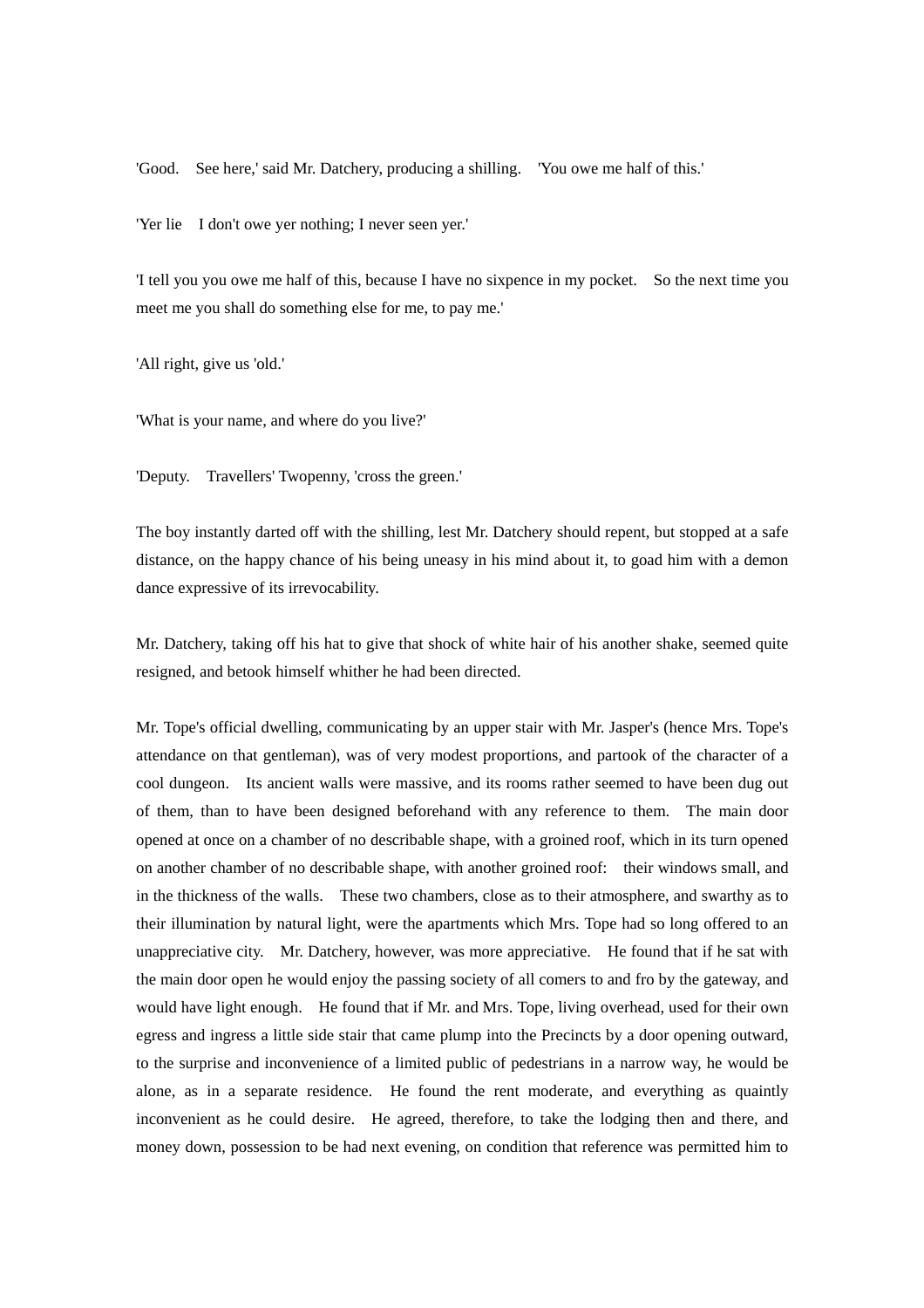Mr. Jasper as occupying the gatehouse, of which on the other side of the gateway, the Verger's hole-in-the-wall was an appanage or subsidiary part.

The poor dear gentleman was very solitary and very sad, Mrs. Tope said, but she had no doubt he would 'speak for her.' Perhaps Mr. Datchery had heard something of what had occurred there last winter?

Mr. Datchery had as confused a knowledge of the event in question, on trying to recall it, as he well could have. He begged Mrs. Tope's pardon when she found it incumbent on her to correct him in every detail of his summary of the facts, but pleaded that he was merely a single buffer getting through life upon his means as idly as he could, and that so many people were so constantly making away with so many other people, as to render it difficult for a buffer of an easy temper to preserve the circumstances of the several cases unmixed in his mind.

Mr. Jasper proving willing to speak for Mrs. Tope, Mr. Datchery, who had sent up his card, was invited to ascend the postern staircase. The Mayor was there, Mr. Tope said; but he was not to be regarded in the light of company, as he and Mr. Jasper were great friends.

'I beg pardon,' said Mr. Datchery, making a leg with his hat under his arm, as he addressed himself equally to both gentlemen; 'a selfish precaution on my part, and not personally interesting to anybody but myself. But as a buffer living on his means, and having an idea of doing it in this lovely place in peace and quiet, for remaining span of life, I beg to ask if the Tope family are quite respectable?'

Mr. Jasper could answer for that without the slightest hesitation.

'That is enough, sir,' said Mr. Datchery.

'My friend the Mayor,' added Mr. Jasper, presenting Mr. Datchery with a courtly motion of his hand towards that potentate; 'whose recommendation is actually much more important to a stranger than that of an obscure person like myself, will testify in their behalf, I am sure.'

'The Worshipful the Mayor,' said Mr. Datchery, with a low bow, 'places me under an infinite obligation.'

'Very good people, sir, Mr. and Mrs. Tope,' said Mr. Sapsea, with condescension. 'Very good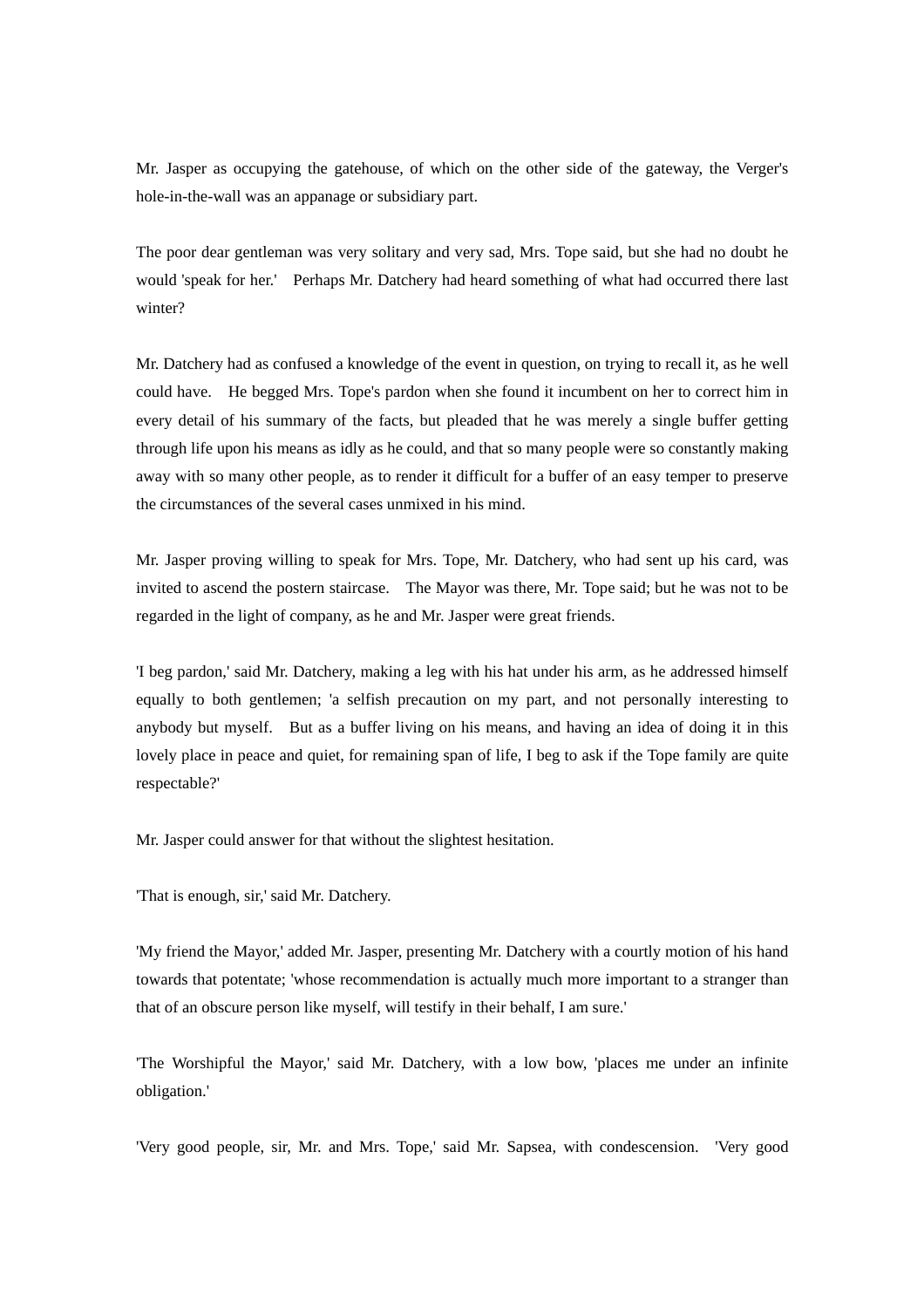opinions. Very well behaved. Very respectful. Much approved by the Dean and Chapter.'

'The Worshipful the Mayor gives them a character,' said Mr. Datchery, 'of which they may indeed be proud. I would ask His Honour (if I might be permitted) whether there are not many objects of great interest in the city which is under his beneficent sway?'

'We are, sir,' returned Mr. Sapsea, 'an ancient city, and an ecclesiastical city. We are a constitutional city, as it becomes such a city to be, and we uphold and maintain our glorious privileges.'

'His Honour,' said Mr. Datchery, bowing, 'inspires me with a desire to know more of the city, and confirms me in my inclination to end my days in the city.'

'Retired from the Army, sir?' suggested Mr. Sapsea.

'His Honour the Mayor does me too much credit,' returned Mr. Datchery.

'Navy, sir?' suggested Mr. Sapsea.

'Again,' repeated Mr. Datchery, 'His Honour the Mayor does me too much credit.'

'Diplomacy is a fine profession,' said Mr. Sapsea, as a general remark.

'There, I confess, His Honour the Mayor is too many for me,' said Mr. Datchery, with an ingenious smile and bow; 'even a diplomatic bird must fall to such a gun.'

Now this was very soothing. Here was a gentleman of a great, not to say a grand, address, accustomed to rank and dignity, really setting a fine example how to behave to a Mayor. There was something in that third-person style of being spoken to, that Mr. Sapsea found particularly recognisant of his merits and position.

'But I crave pardon,' said Mr. Datchery. 'His Honour the Mayor will bear with me, if for a moment I have been deluded into occupying his time, and have forgotten the humble claims upon my own, of my hotel, the Crozier.'

'Not at all, sir,' said Mr. Sapsea. 'I am returning home, and if you would like to take the exterior of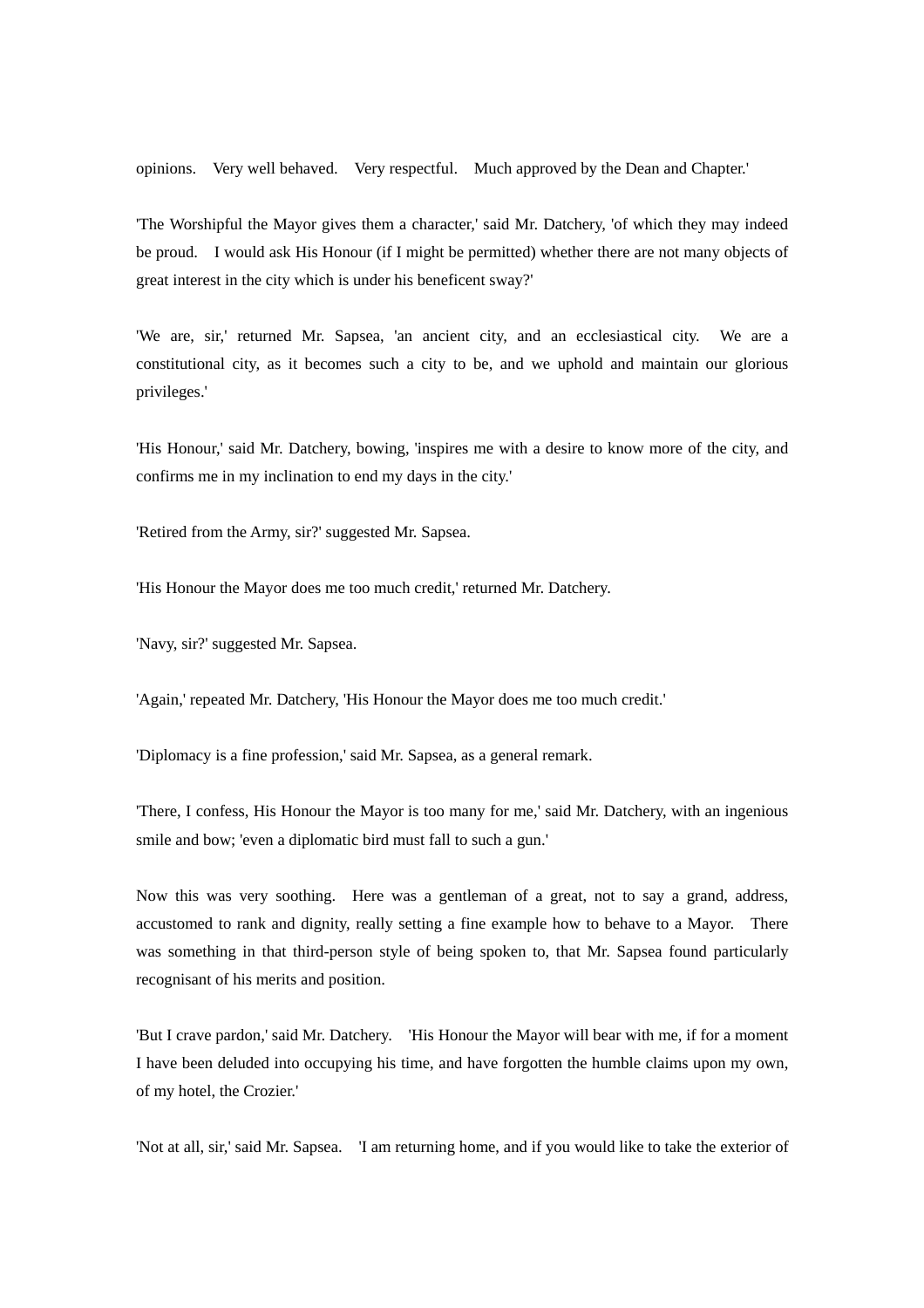our Cathedral in your way, I shall be glad to point it out.'

'His Honour the Mayor,' said Mr. Datchery, 'is more than kind and gracious.'

As Mr. Datchery, when he had made his acknowledgments to Mr. Jasper, could not be induced to go out of the room before the Worshipful, the Worshipful led the way down-stairs; Mr. Datchery following with his hat under his arm, and his shock of white hair streaming in the evening breeze.

'Might I ask His Honour,' said Mr. Datchery, 'whether that gentleman we have just left is the gentleman of whom I have heard in the neighbourhood as being much afflicted by the loss of a nephew, and concentrating his life on avenging the loss?'

'That is the gentleman. John Jasper, sir.'

'Would His Honour allow me to inquire whether there are strong suspicions of any one?'

'More than suspicions, sir,' returned Mr. Sapsea; 'all but certainties.'

'Only think now!' cried Mr. Datchery.

'But proof, sir, proof must be built up stone by stone,' said the Mayor. 'As I say, the end crowns the work. It is not enough that justice should be morally certain; she must be immorally certain legally, that is.'

'His Honour,' said Mr. Datchery, 'reminds me of the nature of the law. Immoral. How true!'

'As I say, sir,' pompously went on the Mayor, 'the arm of the law is a strong arm, and a long arm. That is the may I put it. A strong arm and a long arm.'

'How forcible! - And yet, again, how true!' murmured Mr. Datchery.

'And without betraying, what I call the secrets of the prison-

house,' said Mr. Sapsea; 'the secrets of the prison-house is the term I used on the bench.'

'And what other term than His Honour's would express it?' said Mr. Datchery.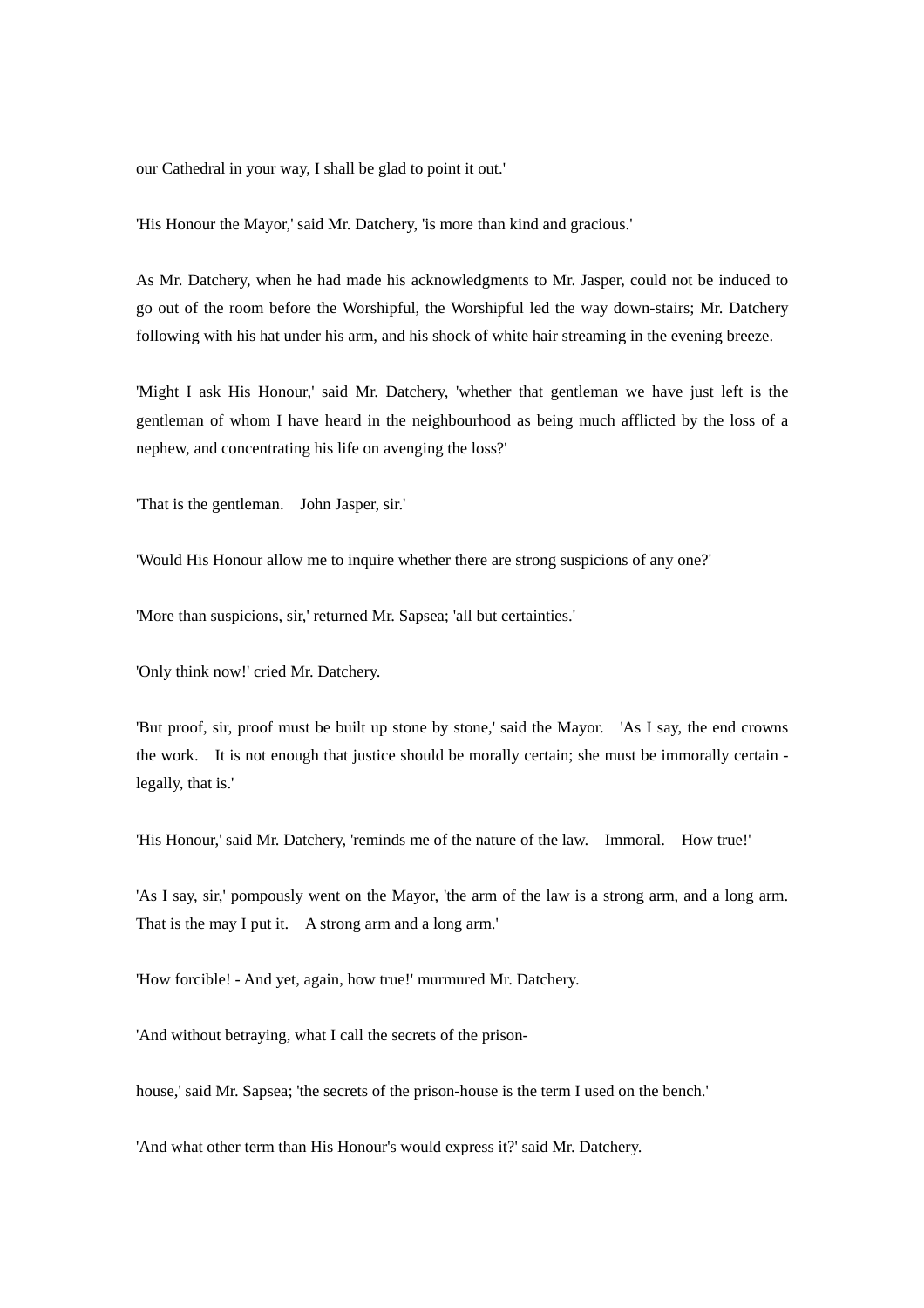'Without, I say, betraying them, I predict to you, knowing the iron will of the gentleman we have just left (I take the bold step of calling it iron, on account of its strength), that in this case the long arm will reach, and the strong arm will strike. - This is our Cathedral, sir. The best judges are pleased to admire it, and the best among our townsmen own to being a little vain of it.'

All this time Mr. Datchery had walked with his hat under his arm, and his white hair streaming. He had an odd momentary appearance upon him of having forgotten his hat, when Mr. Sapsea now touched it; and he clapped his hand up to his head as if with some vague expectation of finding another hat upon it.

'Pray be covered, sir,' entreated Mr. Sapsea; magnificently plying: 'I shall not mind it, I assure you.'

'His Honour is very good, but I do it for coolness,' said Mr. Datchery.

Then Mr. Datchery admired the Cathedral, and Mr. Sapsea pointed it out as if he himself had invented and built it: there were a few details indeed of which he did not approve, but those he glossed over, as if the workmen had made mistakes in his absence. The Cathedral disposed of, he led the way by the churchyard, and stopped to extol the beauty of the evening - by chance - in the immediate vicinity of Mrs. Sapsea's epitaph.

'And by the by,' said Mr. Sapsea, appearing to descend from an elevation to remember it all of a sudden; like Apollo shooting down from Olympus to pick up his forgotten lyre; 'THAT is one of our small lions. The partiality of our people has made it so, and strangers have been seen taking a copy of it now and then. I am not a judge of it myself, for it is a little work of my own. But it was troublesome to turn, sir; I may say, difficult to turn with elegance.'

Mr. Datchery became so ecstatic over Mr. Sapsea's composition, that, in spite of his intention to end his days in Cloisterham, and therefore his probably having in reserve many opportunities of copying it, he would have transcribed it into his pocket-book on the spot, but for the slouching towards them of its material producer and perpetuator, Durdles, whom Mr. Sapsea hailed, not sorry to show him a bright example of behaviour to superiors.

'Ah, Durdles! This is the mason, sir; one of our Cloisterham worthies; everybody here knows Durdles. Mr. Datchery, Durdles a gentleman who is going to settle here.'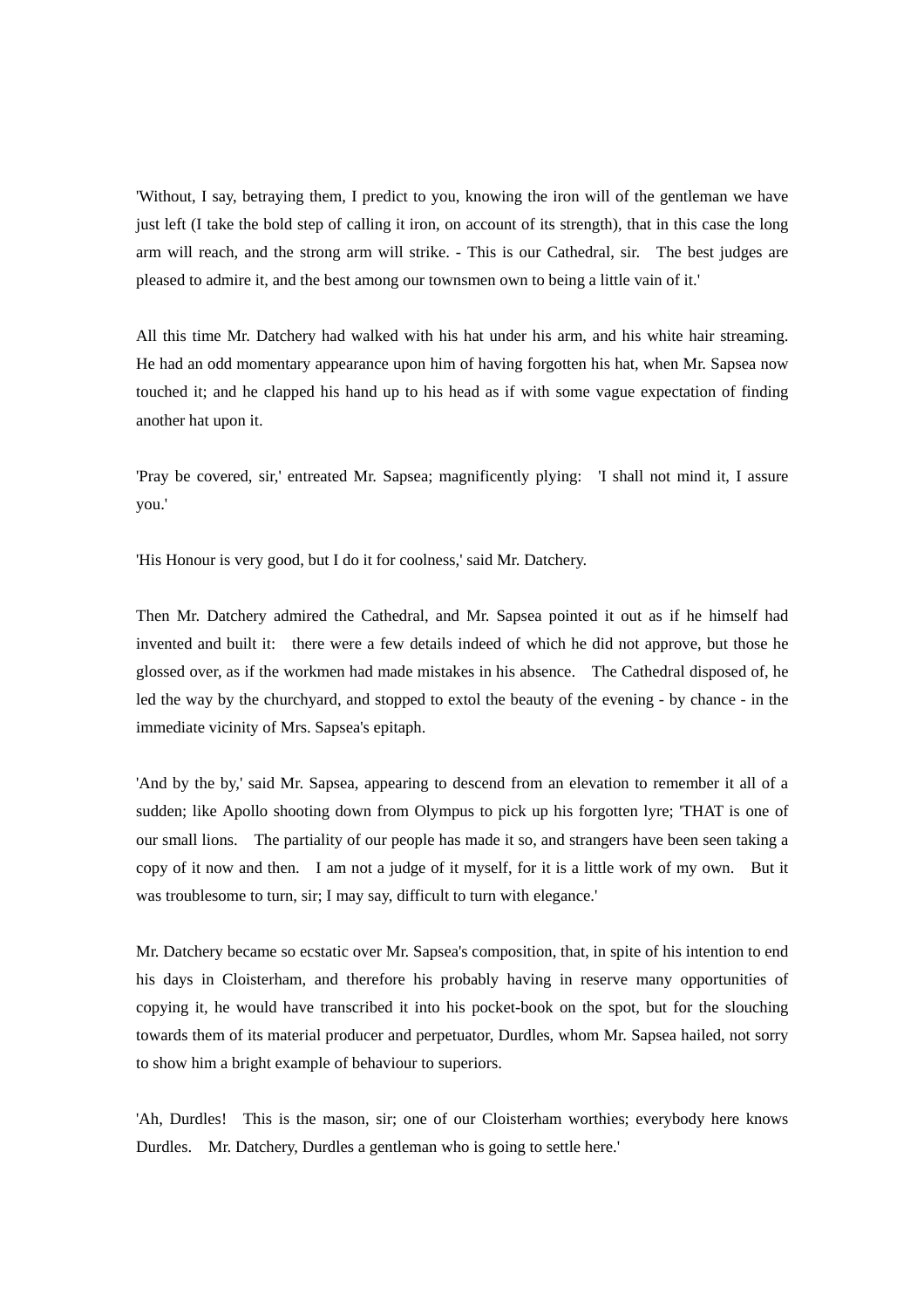'I wouldn't do it if I was him,' growled Durdles. 'We're a heavy lot.'

'You surely don't speak for yourself, Mr. Durdles,' returned Mr. Datchery, 'any more than for His Honour.'

'Who's His Honour?' demanded Durdles.

'His Honour the Mayor.'

'I never was brought afore him,' said Durdles, with anything but the look of a loyal subject of the mayoralty, 'and it'll be time enough for me to Honour him when I am. Until which, and when, and where,

"Mister Sapsea is his name,

England is his nation,

Cloisterham's his dwelling-place,

Aukshneer's his occupation."'

Here, Deputy (preceded by a flying oyster-shell) appeared upon the scene, and requested to have the sum of threepence instantly 'chucked' to him by Mr. Durdles, whom he had been vainly seeking up and down, as lawful wages overdue. While that gentleman, with his bundle under his arm, slowly found and counted out the money, Mr. Sapsea informed the new settler of Durdles's habits, pursuits, abode, and reputation. 'I suppose a curious stranger might come to see you, and your works, Mr. Durdles, at any odd time?' said Mr. Datchery upon that.

'Any gentleman is welcome to come and see me any evening if he brings liquor for two with him,' returned Durdles, with a penny between his teeth and certain halfpence in his hands; 'or if he likes to make it twice two, he'll be doubly welcome.'

'I shall come. Master Deputy, what do you owe me?'

'A job.'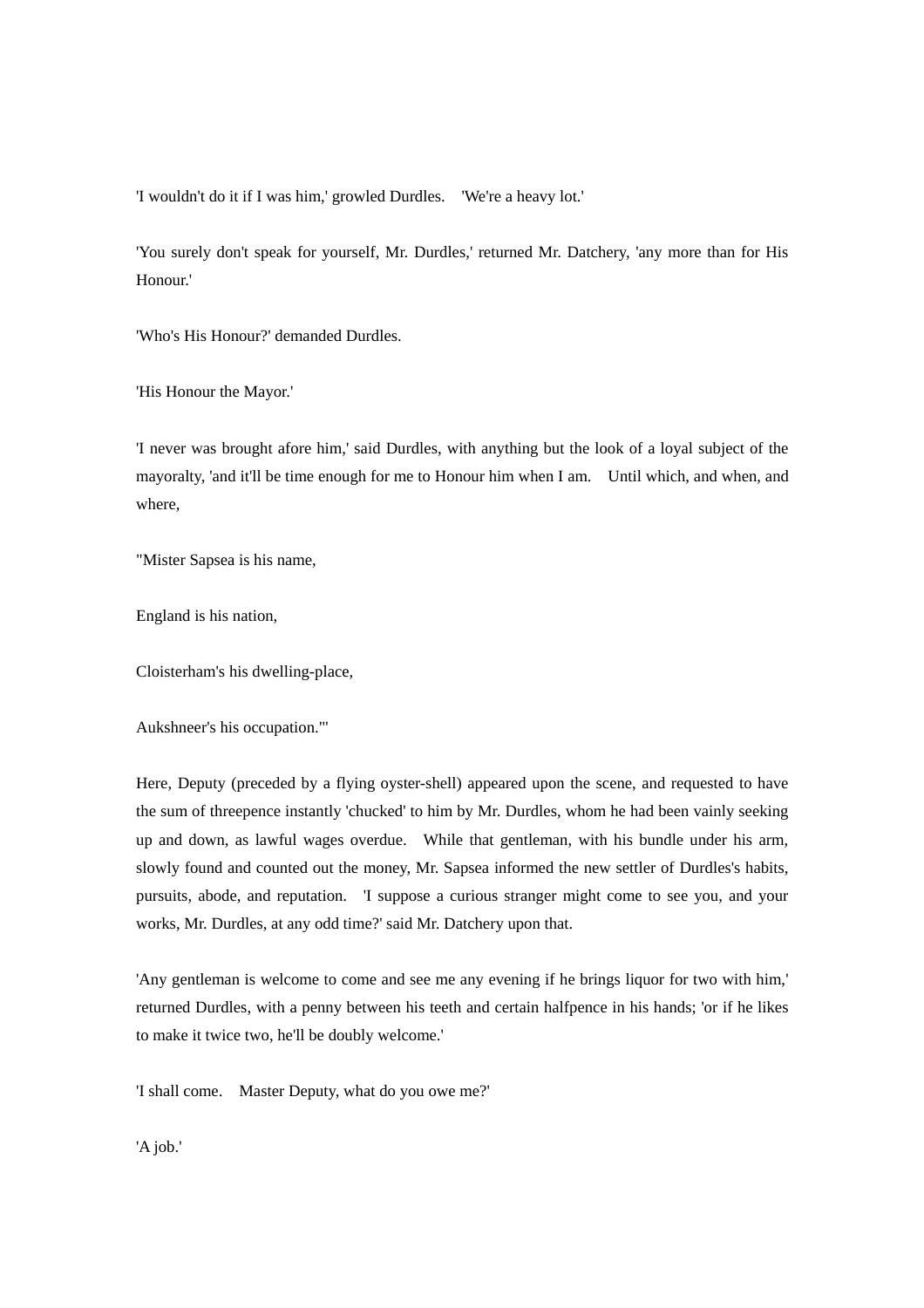'Mind you pay me honestly with the job of showing me Mr. Durdles's house when I want to go there.'

Deputy, with a piercing broadside of whistle through the whole gap in his mouth, as a receipt in full for all arrears, vanished.

The Worshipful and the Worshipper then passed on together until they parted, with many ceremonies, at the Worshipful's door; even then the Worshipper carried his hat under his arm, and gave his streaming white hair to the breeze.

Said Mr. Datchery to himself that night, as he looked at his white hair in the gas-lighted looking-glass over the coffee-room chimneypiece at the Crozier, and shook it out: 'For a single buffer, of an easy temper, living idly on his means, I have had a rather busy afternoon!'

## CHAPTER XIX - SHADOW ON THE SUN-DIAL

AGAIN Miss Twinkleton has delivered her valedictory address, with the accompaniments of white-wine and pound-cake, and again the young ladies have departed to their several homes. Helena Landless has left the Nuns' House to attend her brother's fortunes, and pretty Rosa is alone.

Cloisterham is so bright and sunny in these summer days, that the Cathedral and the monastery-ruin show as if their strong walls were transparent. A soft glow seems to shine from within them, rather than upon them from without, such is their mellowness as they look forth on the hot corn-fields and the smoking roads that distantly wind among them. The Cloisterham gardens blush with ripening fruit. Time was when travel-stained pilgrims rode in clattering parties through the city's welcome shades; time is when wayfarers, leading a gipsy life between haymaking time and harvest, and looking as if they were just made of the dust of the earth, so very dusty are they, lounge about on cool door-steps, trying to mend their unmendable shoes, or giving them to the city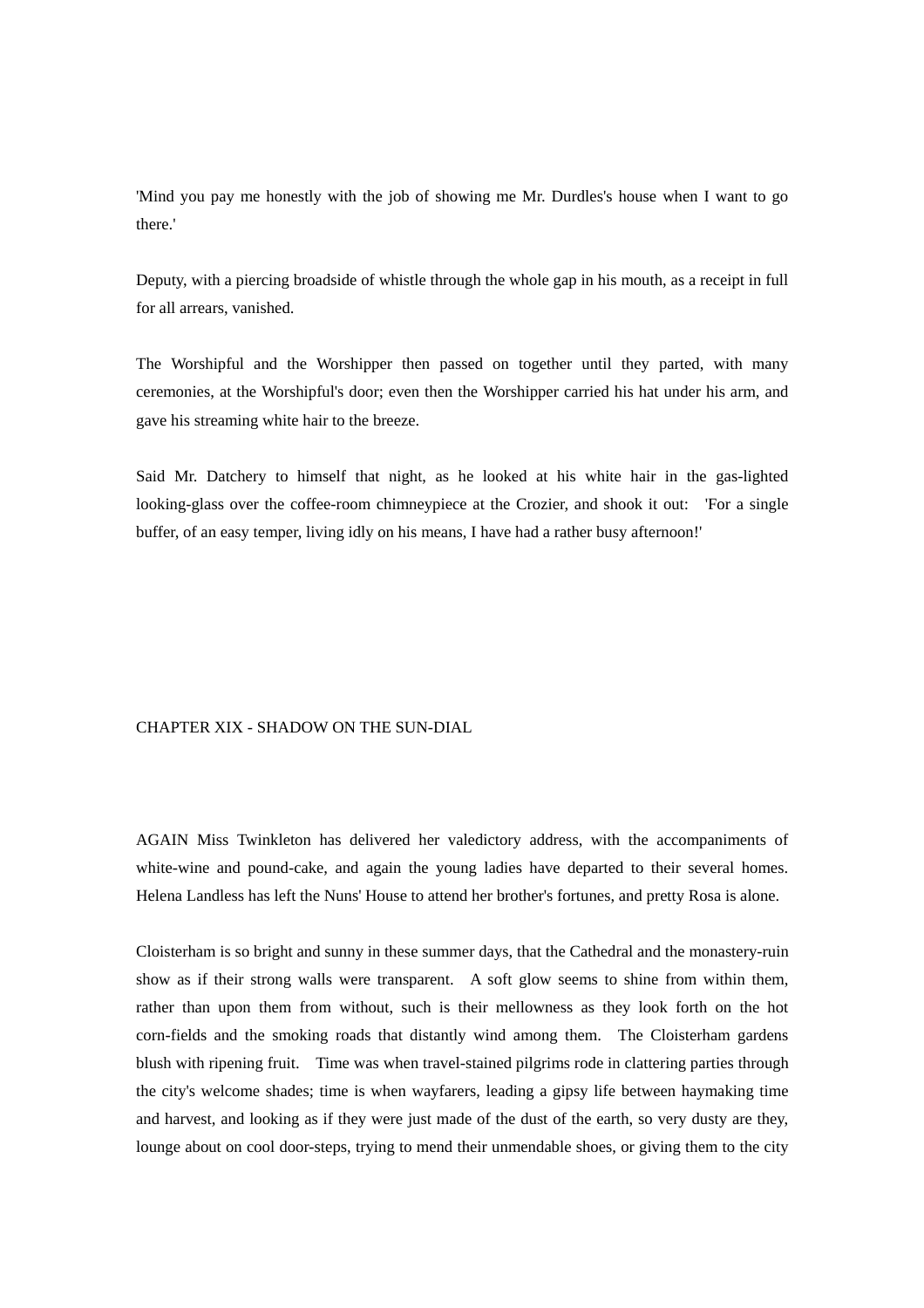kennels as a hopeless job, and seeking others in the bundles that they carry, along with their yet unused sickles swathed in bands of straw. At all the more public pumps there is much cooling of bare feet, together with much bubbling and gurgling of drinking with hand to spout on the part of these Bedouins; the Cloisterham police meanwhile looking askant from their beats with suspicion, and manifest impatience that the intruders should depart from within the civic bounds, and once more fry themselves on the simmering high-roads.

On the afternoon of such a day, when the last Cathedral service is done, and when that side of the High Street on which the Nuns' House stands is in grateful shade, save where its quaint old garden opens to the west between the boughs of trees, a servant informs Rosa, to her terror, that Mr. Jasper desires to see her.

If he had chosen his time for finding her at a disadvantage, he could have done no better. Perhaps he has chosen it. Helena Landless is gone, Mrs. Tisher is absent on leave, Miss Twinkleton (in her amateur state of existence) has contributed herself and a veal pie to a picnic.

'O why, why, why, did you say I was at home!' cried Rosa, helplessly.

The maid replies, that Mr. Jasper never asked the question.

That he said he knew she was at home, and begged she might be told that he asked to see her.

'What shall I do! what shall I do!' thinks Rosa, clasping her hands.

Possessed by a kind of desperation, she adds in the next breath, that she will come to Mr. Jasper in the garden. She shudders at the thought of being shut up with him in the house; but many of its windows command the garden, and she can be seen as well as heard there, and can shriek in the free air and run away. Such is the wild idea that flutters through her mind.

She has never seen him since the fatal night, except when she was questioned before the Mayor, and then he was present in gloomy watchfulness, as representing his lost nephew and burning to avenge him. She hangs her garden-hat on her arm, and goes out. The moment she sees him from the porch, leaning on the sun-dial, the old horrible feeling of being compelled by him, asserts its hold upon her. She feels that she would even then go back, but that he draws her feet towards him. She cannot resist, and sits down, with her head bent, on the garden-seat beside the sun-dial. She cannot look up at him for abhorrence, but she has perceived that he is dressed in deep mourning.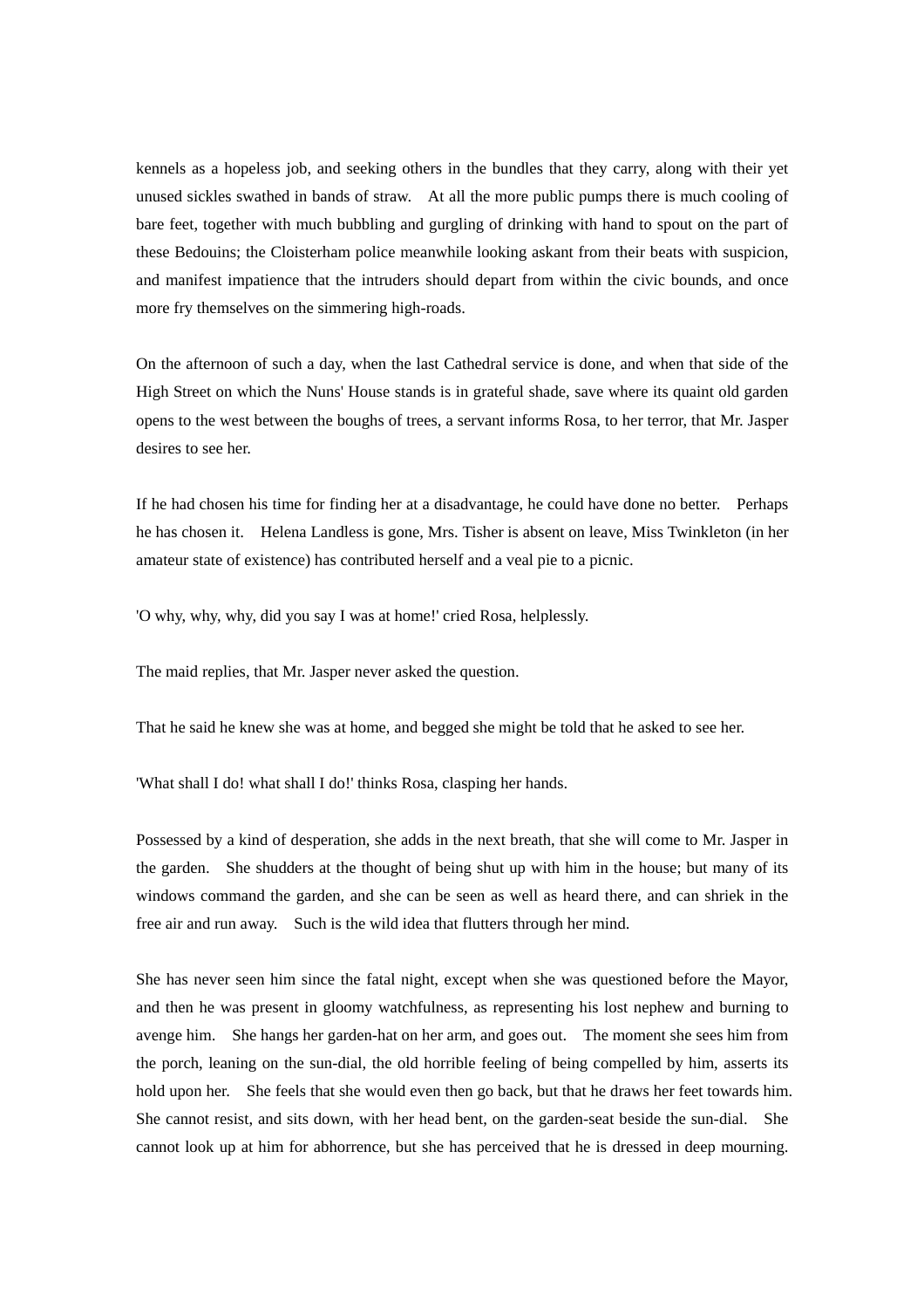So is she. It was not so at first; but the lost has long been given up, and mourned for, as dead.

He would begin by touching her hand. She feels the intention, and draws her hand back. His eyes are then fixed upon her, she knows, though her own see nothing but the grass.

'I have been waiting,' he begins, 'for some time, to be summoned back to my duty near you.'

After several times forming her lips, which she knows he is closely watching, into the shape of some other hesitating reply, and then into none, she answers: 'Duty, sir?'

'The duty of teaching you, serving you as your faithful music-

master.'

'I have left off that study.'

'Not left off, I think. Discontinued. I was told by your guardian that you discontinued it under the shock that we have all felt so acutely. When will you resume?'

'Never, sir.'

'Never? You could have done no more if you had loved my dear boy.'

'I did love him!' cried Rosa, with a flash of anger.

'Yes; but not quite - not quite in the right way, shall I say? Not in the intended and expected way. Much as my dear boy was, unhappily, too self-conscious and self-satisfied (I'll draw no parallel between him and you in that respect) to love as he should have loved, or as any one in his place would have loved - must have loved!'

She sits in the same still attitude, but shrinking a little more.

'Then, to be told that you discontinued your study with me, was to be politely told that you abandoned it altogether?' he suggested.

'Yes,' says Rosa, with sudden spirit, 'The politeness was my guardian's, not mine. I told him that I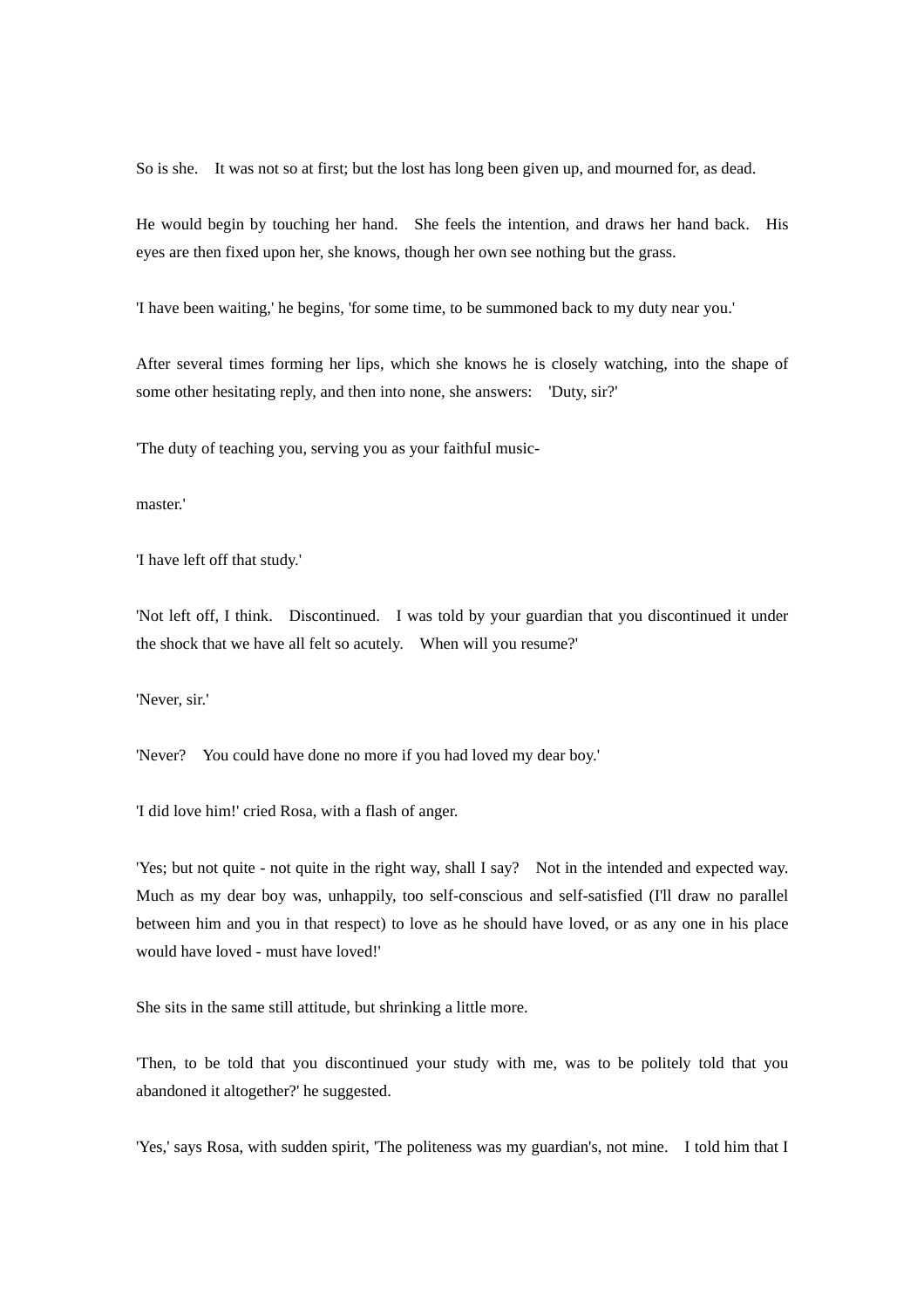was resolved to leave off, and that I was determined to stand by my resolution.'

'And you still are?'

'I still am, sir. And I beg not to be questioned any more about it. At all events, I will not answer any more; I have that in my power.'

She is so conscious of his looking at her with a gloating admiration of the touch of anger on her, and the fire and animation it brings with it, that even as her spirit rises, it falls again, and she struggles with a sense of shame, affront, and fear, much as she did that night at the piano.

'I will not question you any more, since you object to it so much; I will confess - '

'I do not wish to hear you, sir,' cries Rosa, rising.

This time he does touch her with his outstretched hand. In shrinking from it, she shrinks into her seat again.

'We must sometimes act in opposition to our wishes,' he tells her in a low voice. 'You must do so now, or do more harm to others than you can ever set right.'

'What harm?'

'Presently, presently. You question ME, you see, and surely that's not fair when you forbid me to question you. Nevertheless, I will answer the question presently. Dearest Rosa! Charming Rosa!'

## She starts up again.

This time he does not touch her. But his face looks so wicked and menacing, as he stands leaning against the sun-dial-setting, as it were, his black mark upon the very face of day - that her flight is arrested by horror as she looks at him.

'I do not forget how many windows command a view of us,' he says, glancing towards them. 'I will not touch you again; I will come no nearer to you than I am. Sit down, and there will be no mighty wonder in your music-master's leaning idly against a pedestal and speaking with you,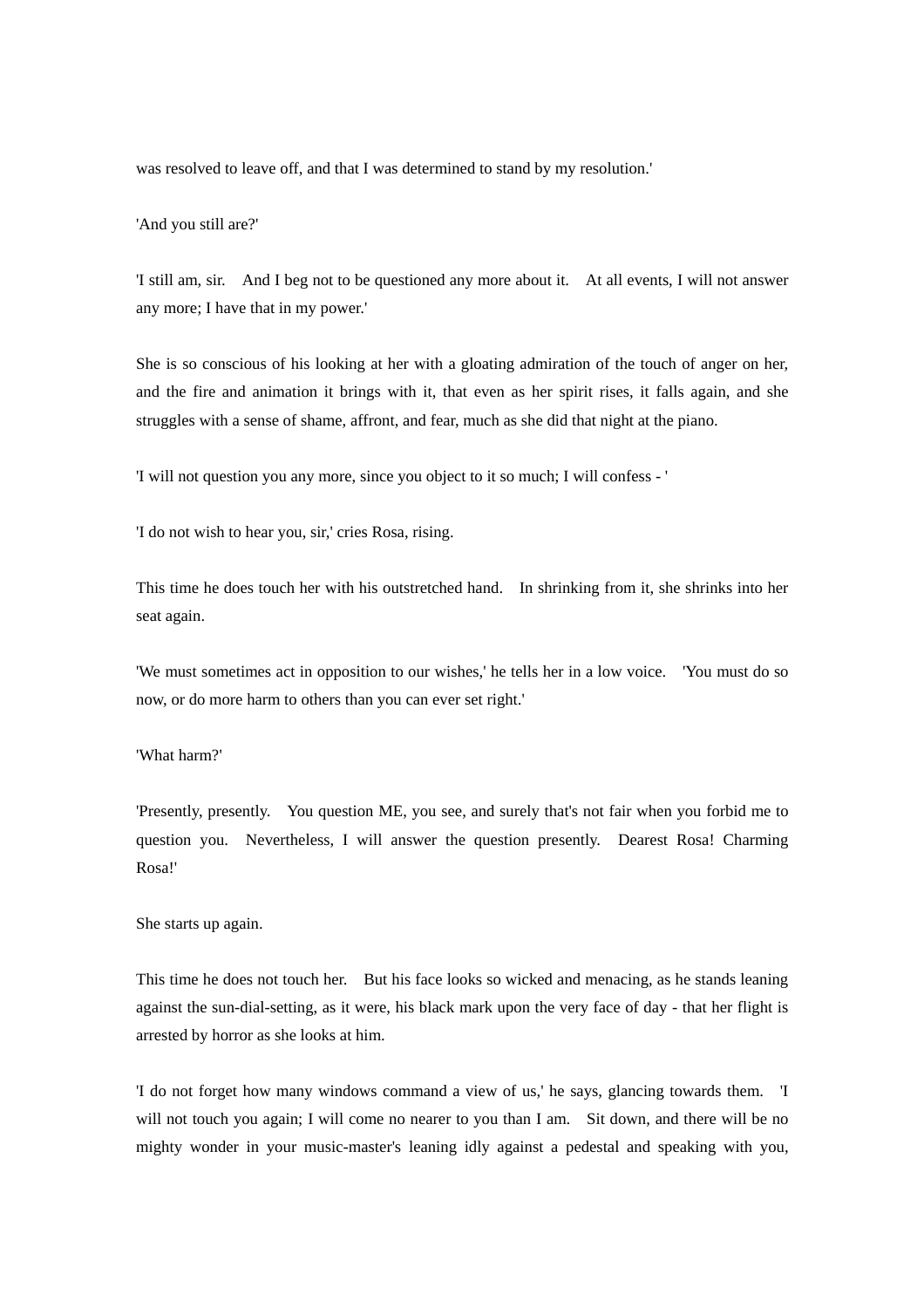remembering all that has happened, and our shares in it. Sit down, my beloved.'

She would have gone once more - was all but gone - and once more his face, darkly threatening what would follow if she went, has stopped her. Looking at him with the expression of the instant frozen on her face, she sits down on the seat again.

'Rosa, even when my dear boy was affianced to you, I loved you madly; even when I thought his happiness in having you for his wife was certain, I loved you madly; even when I strove to make him more ardently devoted to you, I loved you madly; even when he gave me the picture of your lovely face so carelessly traduced by him, which I feigned to hang always in my sight for his sake, but worshipped in torment for years, I loved you madly; in the distasteful work of the day, in the wakeful misery of the night, girded by sordid realities, or wandering through Paradises and Hells of visions into which I rushed, carrying your image in my arms, I loved you madly.'

If anything could make his words more hideous to her than they are in themselves, it would be the contrast between the violence of his look and delivery, and the composure of his assumed attitude.

'I endured it all in silence. So long as you were his, or so long as I supposed you to be his, I hid my secret loyally. Did I not?'

This lie, so gross, while the mere words in which it is told are so true, is more than Rosa can endure. She answers with kindling indignation: 'You were as false throughout, sir, as you are now. You were false to him, daily and hourly. You know that you made my life unhappy by your pursuit of me. You know that you made me afraid to open his generous eyes, and that you forced me, for his own trusting, good, good sake, to keep the truth from him, that you were a bad, bad man!'

His preservation of his easy attitude rendering his working features and his convulsive hands absolutely diabolical, he returns, with a fierce extreme of admiration:

'How beautiful you are! You are more beautiful in anger than in repose. I don't ask you for your love; give me yourself and your hatred; give me yourself and that pretty rage; give me yourself and that enchanting scorn; it will be enough for me.'

Impatient tears rise to the eyes of the trembling little beauty, and her face flames; but as she again rises to leave him in indignation, and seek protection within the house, he stretches out his hand towards the porch, as though he invited her to enter it.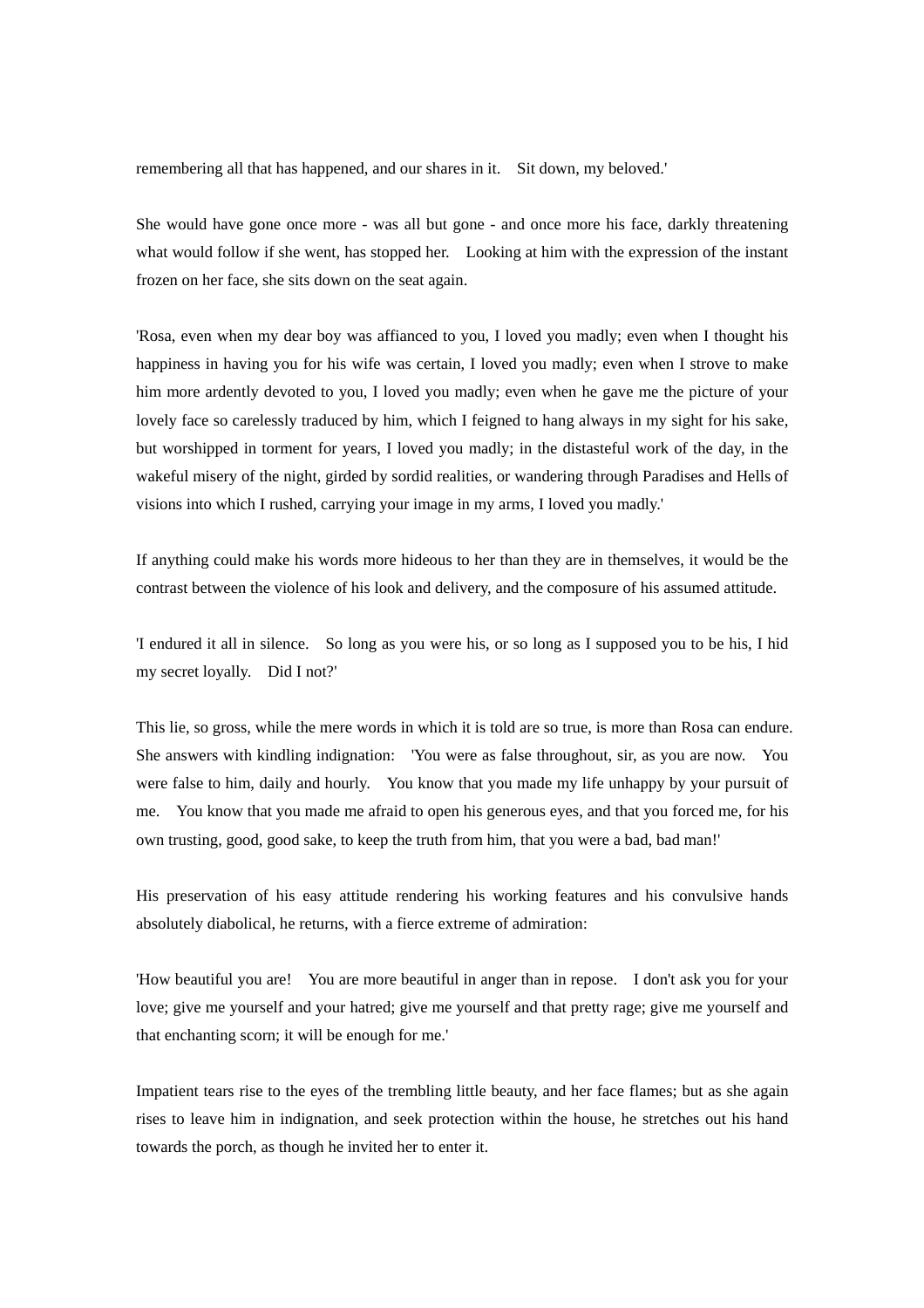'I told you, you rare charmer, you sweet witch, that you must stay and hear me, or do more harm than can ever be undone. You asked me what harm. Stay, and I will tell you. Go, and I will do it!'

Again Rosa quails before his threatening face, though innocent of its meaning, and she remains. Her panting breathing comes and goes as if it would choke her; but with a repressive hand upon her bosom, she remains.

'I have made my confession that my love is mad. It is so mad, that had the ties between me and my dear lost boy been one silken thread less strong, I might have swept even him from your side, when you favoured him.'

A film come over the eyes she raises for an instant, as though he had turned her faint.

'Even him,' he repeats. 'Yes, even him! Rosa, you see me and you hear me. Judge for yourself whether any other admirer shall love you and live, whose life is in my hand.'

'What do you mean, sir?'

'I mean to show you how mad my love is. It was hawked through the late inquiries by Mr. Crisparkle, that young Landless had confessed to him that he was a rival of my lost boy. That is an inexpiable offence in my eyes. The same Mr. Crisparkle knows under my hand that I have devoted myself to the murderer's discovery and destruction, be he whom he might, and that I determined to discuss the mystery with no one until I should hold the clue in which to entangle the murderer as in a net. I have since worked patiently to wind and wind it round him; and it is slowly winding as I speak.'

'Your belief, if you believe in the criminality of Mr. Landless, is not Mr. Crisparkle's belief, and he is a good man,' Rosa retorts.

'My belief is my own; and I reserve it, worshipped of my soul! Circumstances may accumulate so strongly EVEN AGAINST AN INNOCENT MAN, that directed, sharpened, and pointed, they may slay him. One wanting link discovered by perseverance against a guilty man, proves his guilt, however slight its evidence before, and he dies. Young Landless stands in deadly peril either way.'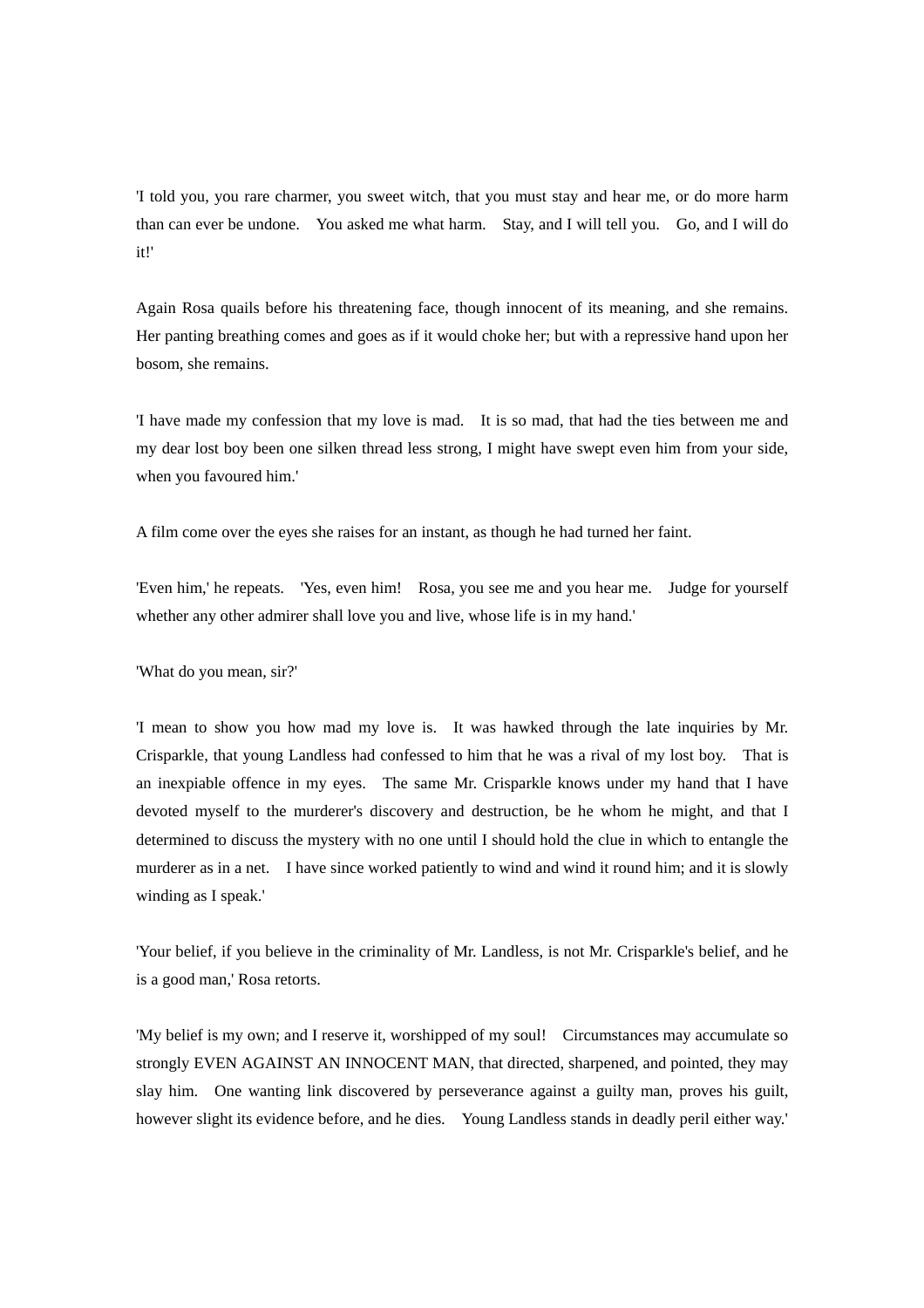'If you really suppose,' Rosa pleads with him, turning paler, 'that I favour Mr. Landless, or that Mr. Landless has ever in any way addressed himself to me, you are wrong.'

He puts that from him with a slighting action of his hand and a curled lip.

'I was going to show you how madly I love you. More madly now than ever, for I am willing to renounce the second object that has arisen in my life to divide it with you; and henceforth to have no object in existence but you only. Miss Landless has become your bosom friend. You care for her peace of mind?'

'I love her dearly.'

'You care for her good name?'

'I have said, sir, I love her dearly.'

'I am unconsciously,' he observes with a smile, as he folds his hands upon the sun-dial and leans his chin upon them, so that his talk would seem from the windows (faces occasionally come and go there) to be of the airiest and playfullest - 'I am unconsciously giving offence by questioning again. I will simply make statements, therefore, and not put questions. You do care for your bosom friend's good name, and you do care for her peace of mind. Then remove the shadow of the gallows from her, dear one!'

'You dare propose to me to - '

'Darling, I dare propose to you. Stop there. If it be bad to idolise you, I am the worst of men; if it be good, I am the best. My love for you is above all other love, and my truth to you is above all other truth. Let me have hope and favour, and I am a forsworn man for your sake.'

Rosa puts her hands to her temples, and, pushing back her hair, looks wildly and abhorrently at him, as though she were trying to piece together what it is his deep purpose to present to her only in fragments.

'Reckon up nothing at this moment, angel, but the sacrifices that I lay at those dear feet, which I could fall down among the vilest ashes and kiss, and put upon my head as a poor savage might. There is my fidelity to my dear boy after death. Tread upon it!'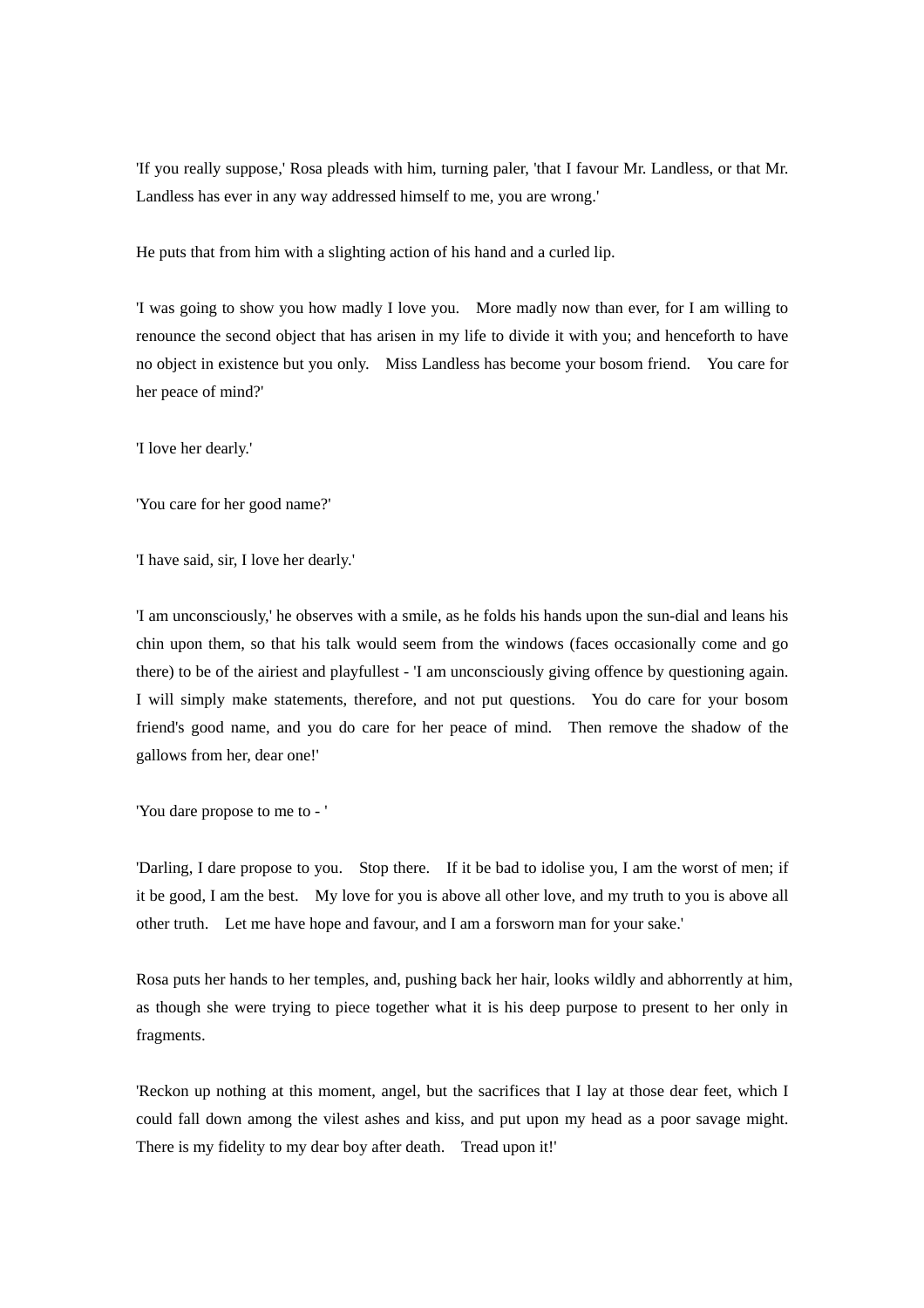With an action of his hands, as though he cast down something precious.

'There is the inexpiable offence against my adoration of you. Spurn it!'

With a similar action.

'There are my labours in the cause of a just vengeance for six toiling months. Crush them!'

With another repetition of the action.

'There is my past and my present wasted life. There is the desolation of my heart and my soul. There is my peace; there is my despair. Stamp them into the dust; so that you take me, were it even mortally hating me!'

The frightful vehemence of the man, now reaching its full height, so additionally terrifies her as to break the spell that has held her to the spot. She swiftly moves towards the porch; but in an instant he is at her side, and speaking in her ear.

'Rosa, I am self-repressed again. I am walking calmly beside you to the house. I shall wait for some encouragement and hope. I shall not strike too soon. Give me a sign that you attend to me.'

She slightly and constrainedly moves her hand.

'Not a word of this to any one, or it will bring down the blow, as certainly as night follows day. Another sign that you attend to me.'

She moves her hand once more.

'I love you, love you, love you! If you were to cast me off now - but you will not - you would never be rid of me. No one should come between us. I would pursue you to the death.'

The handmaid coming out to open the gate for him, he quietly pulls off his hat as a parting salute, and goes away with no greater show of agitation than is visible in the effigy of Mr. Sapsea's father opposite. Rosa faints in going up-stairs, and is carefully carried to her room and laid down on her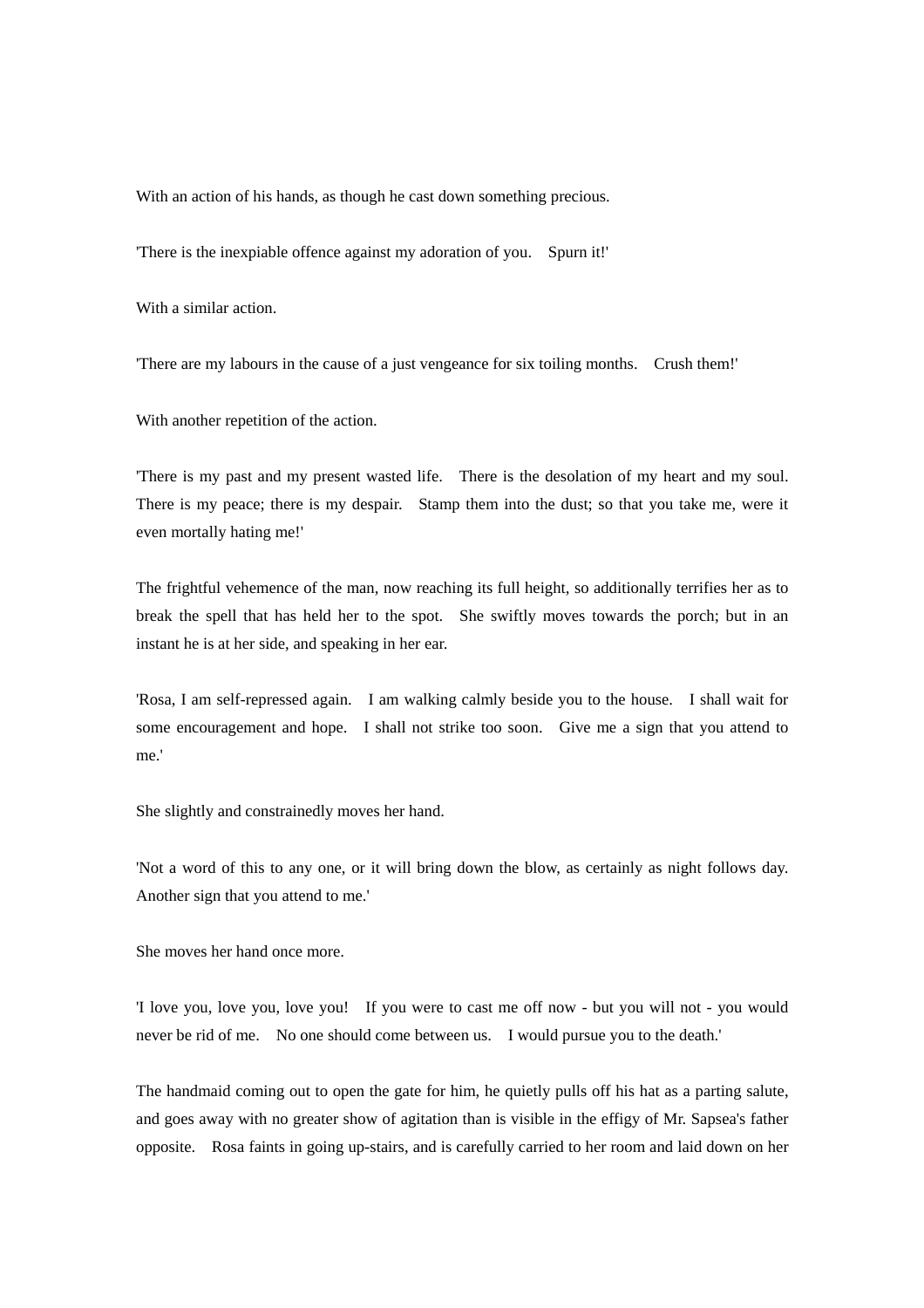bed. A thunderstorm is coming on, the maids say, and the hot and stifling air has overset the pretty dear: no wonder; they have felt their own knees all of a tremble all day long.

## CHAPTER XX - A FLIGHT

ROSA no sooner came to herself than the whole of the late interview was before her. It even seemed as if it had pursued her into her insensibility, and she had not had a moment's unconsciousness of it. What to do, she was at a frightened loss to know: the only one clear thought in her mind was, that she must fly from this terrible man.

But where could she take refuge, and how could she go? She had never breathed her dread of him to any one but Helena. If she went to Helena, and told her what had passed, that very act might bring down the irreparable mischief that he threatened he had the power, and that she knew he had the will, to do. The more fearful he appeared to her excited memory and imagination, the more alarming her responsibility appeared; seeing that a slight mistake on her part, either in action or delay, might let his malevolence loose on Helena's brother.

Rosa's mind throughout the last six months had been stormily confused. A half-formed, wholly unexpressed suspicion tossed in it, now heaving itself up, and now sinking into the deep; now gaining palpability, and now losing it. Jasper's self-absorption in his nephew when he was alive, and his unceasing pursuit of the inquiry how he came by his death, if he were dead, were themes so rife in the place, that no one appeared able to suspect the possibility of foul play at his hands. She had asked herself the question, 'Am I so wicked in my thoughts as to conceive a wickedness that others cannot imagine?' Then she had considered, Did the suspicion come of her previous recoiling from him before the fact? And if so, was not that a proof of its baselessness? Then she had reflected, 'What motive could he have, according to my accusation?' She was ashamed to answer in her mind, 'The motive of gaining ME!' And covered her face, as if the lightest shadow of the idea of founding murder on such an idle vanity were a crime almost as great.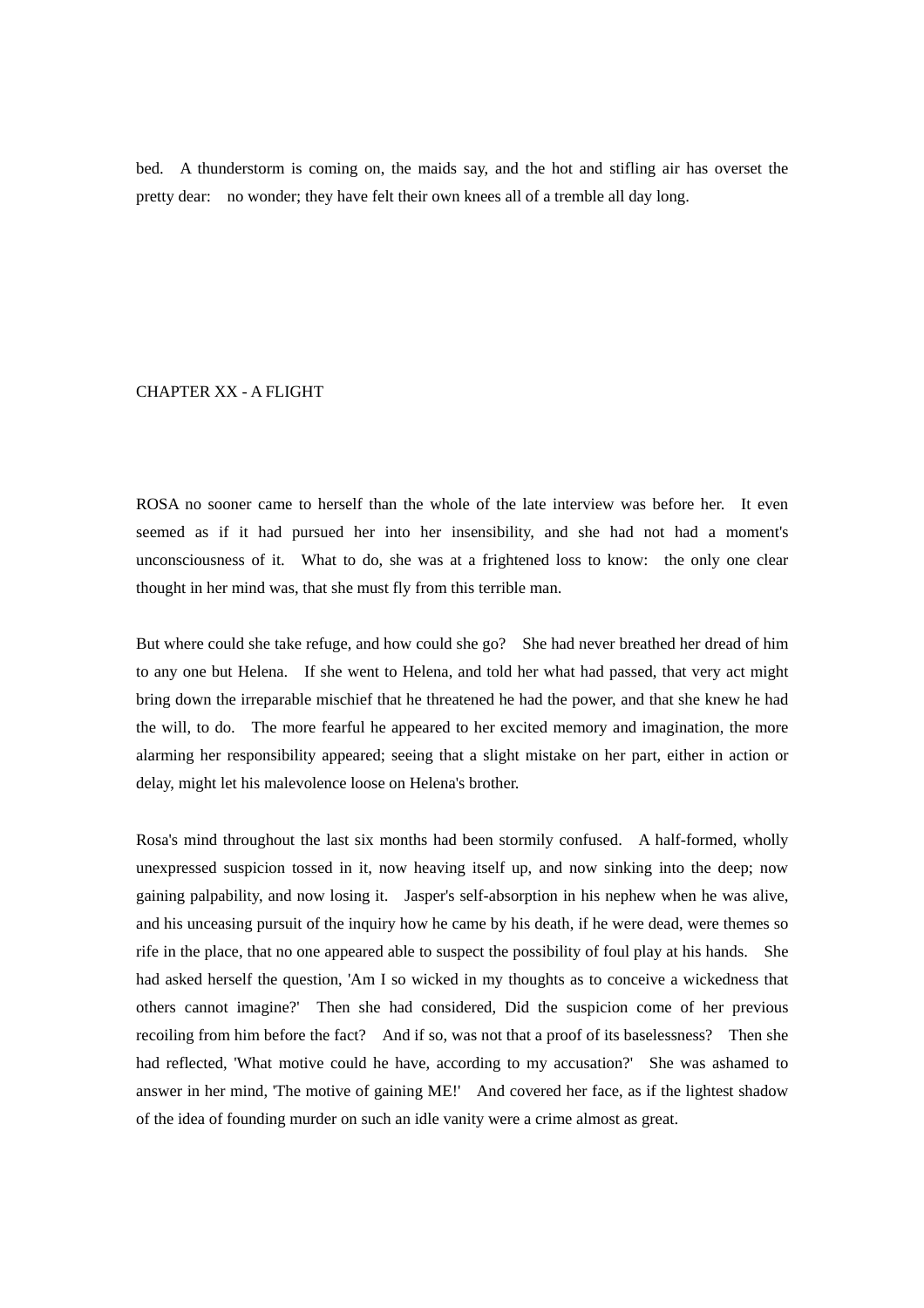She ran over in her mind again, all that he had said by the sun-

dial in the garden. He had persisted in treating the disappearance as murder, consistently with his whole public course since the finding of the watch and shirt-pin. If he were afraid of the crime being traced out, would he not rather encourage the idea of a voluntary disappearance? He had even declared that if the ties between him and his nephew had been less strong, he might have swept 'even him' away from her side. Was that like his having really done so? He had spoken of laying his six months' labours in the cause of a just vengeance at her feet. Would he have done that, with that violence of passion, if they were a pretence? Would he have ranged them with his desolate heart and soul, his wasted life, his peace and his despair? The very first sacrifice that he represented himself as making for her, was his fidelity to his dear boy after death. Surely these facts were strong against a fancy that scarcely dared to hint itself. And yet he was so terrible a man! In short, the poor girl (for what could she know of the criminal intellect, which its own professed students perpetually misread, because they persist in trying to reconcile it with the average intellect of average men, instead of identifying it as a horrible wonder apart) could get by no road to any other conclusion than that he WAS a terrible man, and must be fled from.

She had been Helena's stay and comfort during the whole time. She had constantly assured her of her full belief in her brother's innocence, and of her sympathy with him in his misery. But she had never seen him since the disappearance, nor had Helena ever spoken one word of his avowal to Mr. Crisparkle in regard of Rosa, though as a part of the interest of the case it was well known far and wide. He was Helena's unfortunate brother, to her, and nothing more. The assurance she had given her odious suitor was strictly true, though it would have been better (she considered now) if she could have restrained herself from so giving it. Afraid of him as the bright and delicate little creature was, her spirit swelled at the thought of his knowing it from her own lips.

But where was she to go? Anywhere beyond his reach, was no reply to the question. Somewhere must be thought of. She determined to go to her guardian, and to go immediately. The feeling she had imparted to Helena on the night of their first confidence, was so strong upon her - the feeling of not being safe from him, and of the solid walls of the old convent being powerless to keep out his ghostly following of her - that no reasoning of her own could calm her terrors. The fascination of repulsion had been upon her so long, and now culminated so darkly, that she felt as if he had power to bind her by a spell. Glancing out at window, even now, as she rose to dress, the sight of the sun-dial on which he had leaned when he declared himself, turned her cold, and made her shrink from it, as though he had invested it with some awful quality from his own nature.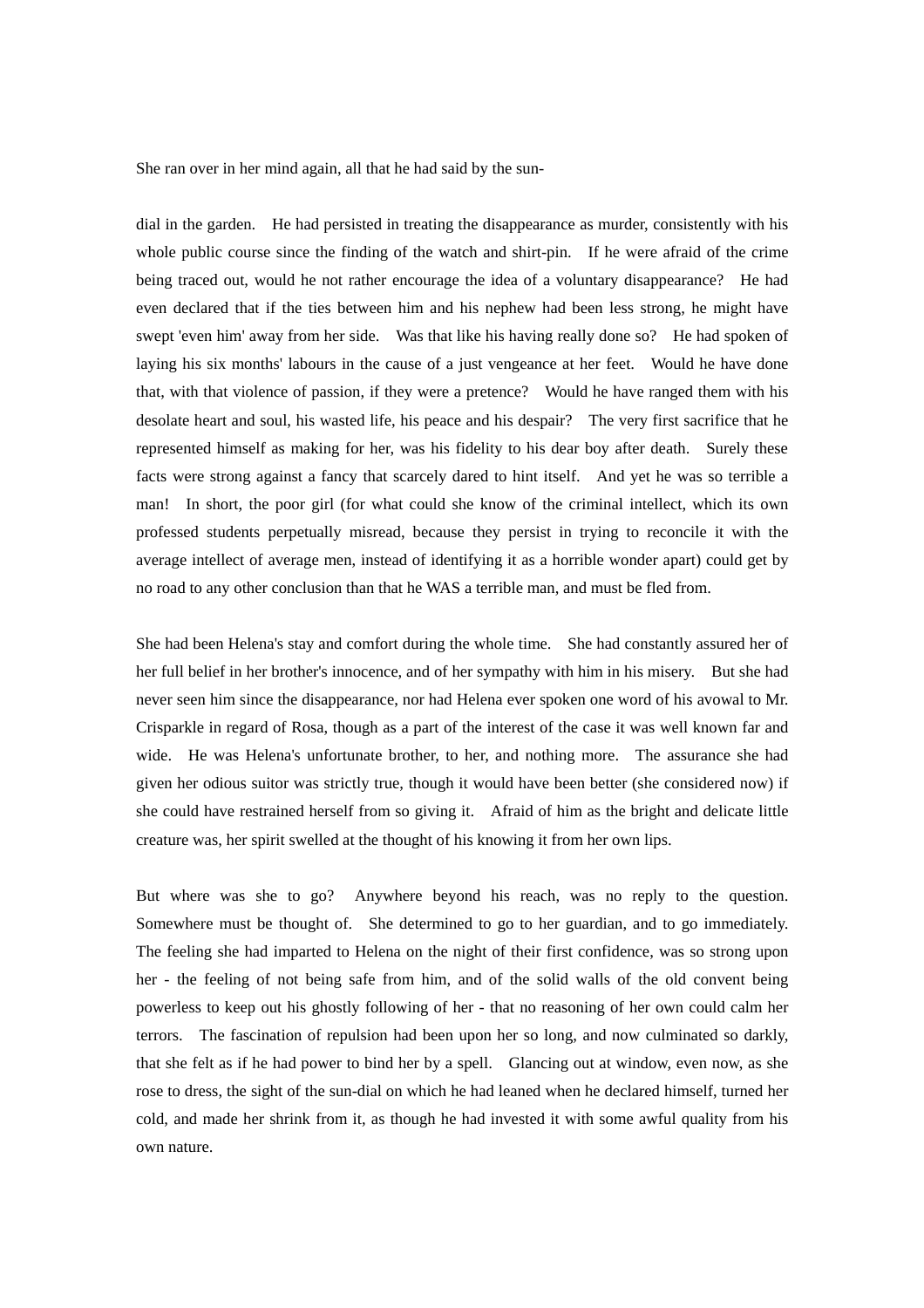She wrote a hurried note to Miss Twinkleton, saying that she had sudden reason for wishing to see her guardian promptly, and had gone to him; also, entreating the good lady not to be uneasy, for all was well with her. She hurried a few quite useless articles into a very little bag, left the note in a conspicuous place, and went out, softly closing the gate after her.

It was the first time she had ever been even in Cloisterham High Street alone. But knowing all its ways and windings very well, she hurried straight to the corner from which the omnibus departed. It was, at that very moment, going off.

'Stop and take me, if you please, Joe. I am obliged to go to London.'

In less than another minute she was on her road to the railway, under Joe's protection. Joe waited on her when she got there, put her safely into the railway carriage, and handed in the very little bag after her, as though it were some enormous trunk, hundredweights heavy, which she must on no account endeavour to lift.

'Can you go round when you get back, and tell Miss Twinkleton that you saw me safely off, Joe

'It shall be done, Miss.'

'With my love, please, Joe.'

'Yes, Miss - and I wouldn't mind having it myself!' But Joe did not articulate the last clause; only thought it.

Now that she was whirling away for London in real earnest, Rosa was at leisure to resume the thoughts which her personal hurry had checked. The indignant thought that his declaration of love soiled her; that she could only be cleansed from the stain of its impurity by appealing to the honest and true; supported her for a time against her fears, and confirmed her in her hasty resolution. But as the evening grew darker and darker, and the great city impended nearer and nearer, the doubts usual in such cases began to arise. Whether this was not a wild proceeding, after all; how Mr. Grewgious might regard it; whether she should find him at the journey's end; how she would act if he were absent; what might become of her, alone, in a place so strange and crowded; how if she had but waited and taken counsel first; whether, if she could now go back, she would not do it thankfully; a multitude of such uneasy speculations disturbed her, more and more as they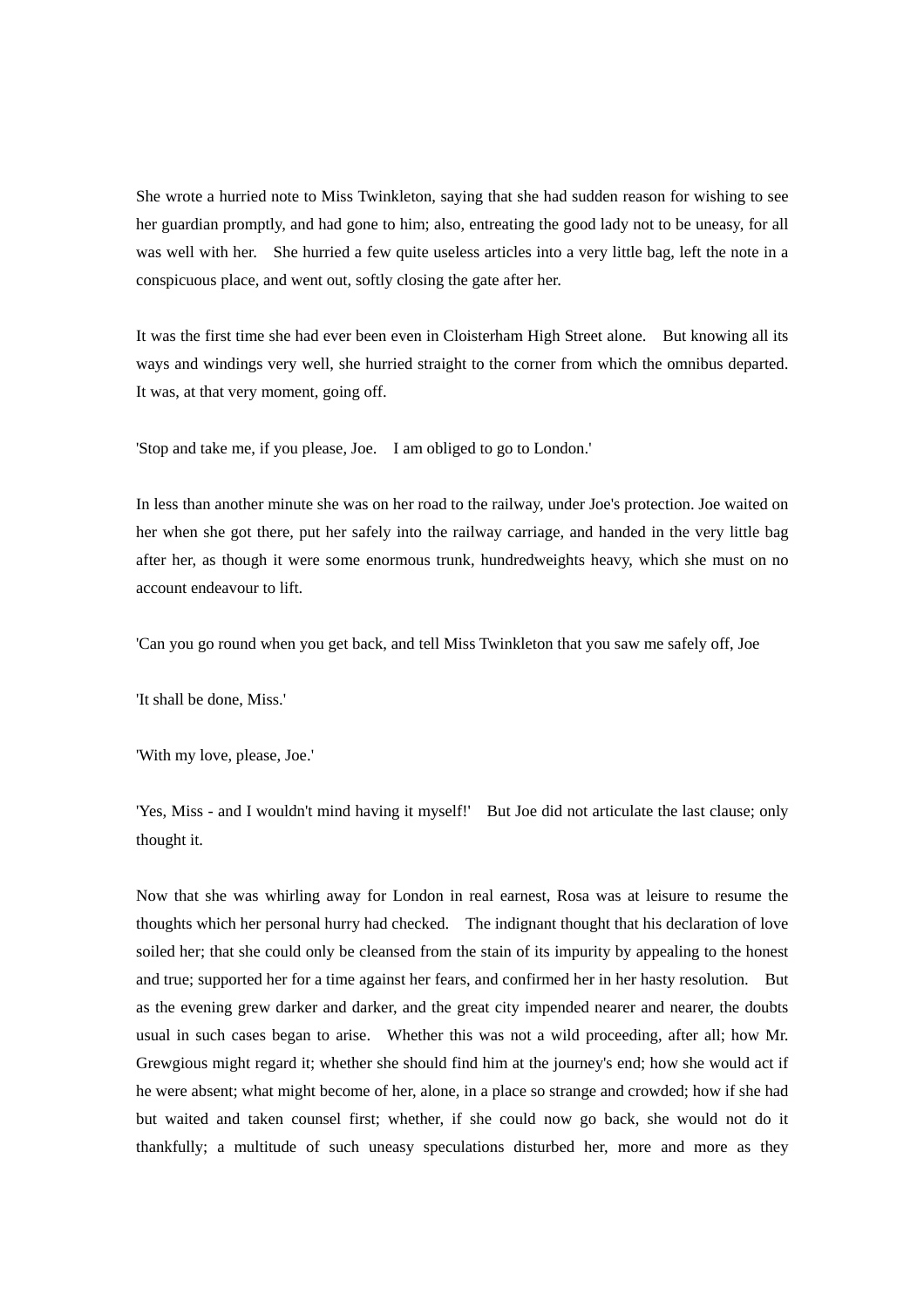accumulated. At length the train came into London over the housetops; and down below lay the gritty streets with their yet un-needed lamps a-glow, on a hot, light, summer night.

'Hiram Grewgious, Esquire, Staple Inn, London.' This was all Rosa knew of her destination; but it was enough to send her rattling away again in a cab, through deserts of gritty streets, where many people crowded at the corner of courts and byways to get some air, and where many other people walked with a miserably monotonous noise of shuffling of feet on hot paving-stones, and where all the people and all their surroundings were so gritty and so shabby!

There was music playing here and there, but it did not enliven the case. No barrel-organ mended the matter, and no big drum beat dull care away. Like the chapel bells that were also going here and there, they only seemed to evoke echoes from brick surfaces, and dust from everything. As to the flat wind-instruments, they seemed to have cracked their hearts and souls in pining for the country.

Her jingling conveyance stopped at last at a fast-closed gateway, which appeared to belong to somebody who had gone to bed very early, and was much afraid of housebreakers; Rosa, discharging her conveyance, timidly knocked at this gateway, and was let in, very little bag and all, by a watchman.

'Does Mr. Grewgious live here?'

'Mr. Grewgious lives there, Miss,' said the watchman, pointing further in.

So Rosa went further in, and, when the clocks were striking ten, stood on P. J. T.'s doorsteps, wondering what P. J. T. had done with his street-door.

Guided by the painted name of Mr. Grewgious, she went up-stairs and softly tapped and tapped several times. But no one answering, and Mr. Grewgious's door-handle yielding to her touch, she went in, and saw her guardian sitting on a window-seat at an open window, with a shaded lamp placed far from him on a table in a corner.

Rosa drew nearer to him in the twilight of the room. He saw her, and he said, in an undertone: 'Good Heaven!'

Rosa fell upon his neck, with tears, and then he said, returning her embrace: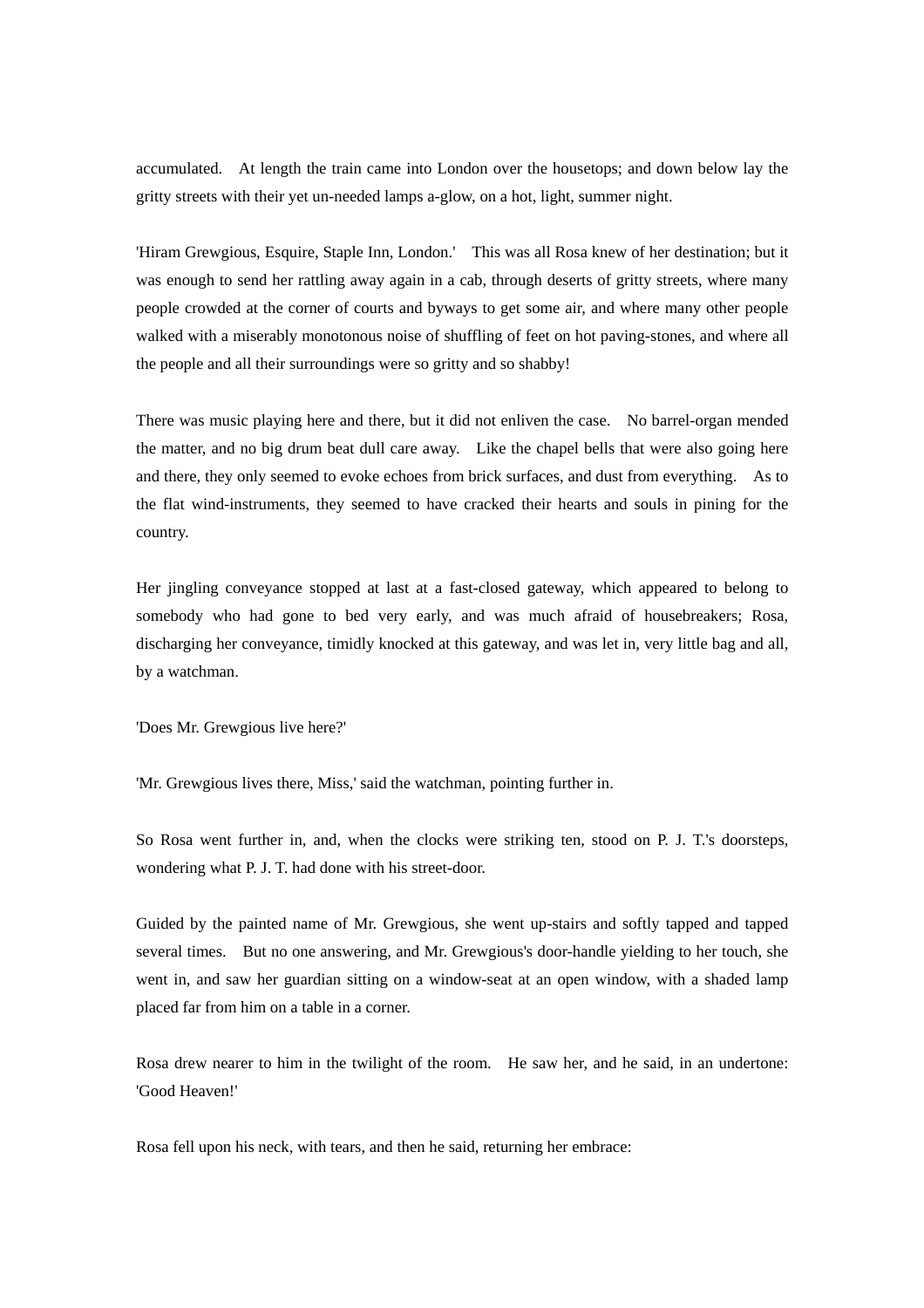'My child, my child! I thought you were your mother! - But what, what, what,' he added, soothingly, 'has happened? My dear, what has brought you here? Who has brought you here?'

'No one. I came alone.'

'Lord bless me!' ejaculated Mr. Grewgious. 'Came alone! Why didn't you write to me to come and fetch you?'

'I had no time. I took a sudden resolution. Poor, poor Eddy!'

'Ah, poor fellow, poor fellow!'

'His uncle has made love to me. I cannot bear it,' said Rosa, at once with a burst of tears, and a stamp of her little foot; 'I shudder with horror of him, and I have come to you to protect me and all of us from him, if you will?'

'I will,' cried Mr. Grewgious, with a sudden rush of amazing energy. 'Damn him!

"Confound his politics! Frustrate his knavish tricks! On Thee his hopes to fix?

Damn him again!"'

After this most extraordinary outburst, Mr. Grewgious, quite beside himself, plunged about the room, to all appearance undecided whether he was in a fit of loyal enthusiasm, or combative denunciation.

He stopped and said, wiping his face: 'I beg your pardon, my dear, but you will be glad to know I feel better. Tell me no more just now, or I might do it again. You must be refreshed and cheered. What did you take last? Was it breakfast, lunch, dinner, tea, or supper? And what will you take next? Shall it be breakfast, lunch, dinner, tea, or supper?'

The respectful tenderness with which, on one knee before her, he helped her to remove her hat, and disentangle her pretty hair from it, was quite a chivalrous sight. Yet who, knowing him only on the surface, would have expected chivalry - and of the true sort, too; not the spurious - from Mr. Grewgious?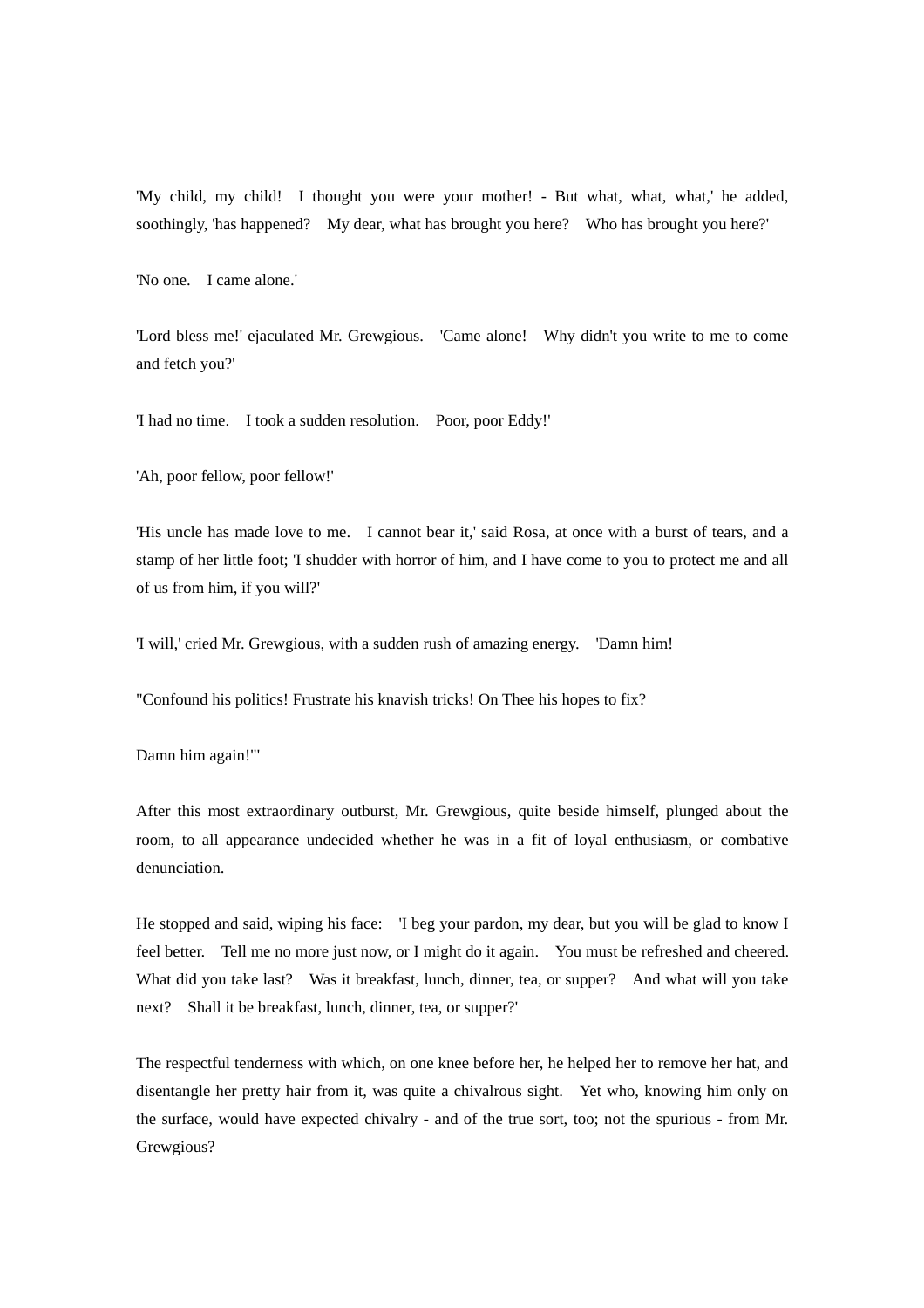'Your rest too must be provided for,' he went on; 'and you shall have the prettiest chamber in Furnival's. Your toilet must be provided for, and you shall have everything that an unlimited head chambermaid - by which expression I mean a head chambermaid not limited as to outlay - can procure. Is that a bag?' he looked hard at it; sooth to say, it required hard looking at to be seen at all in a dimly lighted room: 'and is it your property, my dear?'

'Yes, sir. I brought it with me.'

'It is not an extensive bag,' said Mr. Grewgious, candidly, 'though admirably calculated to contain a day's provision for a canary-

bird. Perhaps you brought a canary-bird?'

Rosa smiled and shook her head.

'If you had, he should have been made welcome,' said Mr. Grewgious, 'and I think he would have been pleased to be hung upon a nail outside and pit himself against our Staple sparrows; whose execution must be admitted to be not quite equal to their intention. Which is the case with so many of us! You didn't say what meal, my dear. Have a nice jumble of all meals.'

Rosa thanked him, but said she could only take a cup of tea. Mr. Grewgious, after several times running out, and in again, to mention such supplementary items as marmalade, eggs, watercresses, salted fish, and frizzled ham, ran across to Furnival's without his hat, to give his various directions. And soon afterwards they were realised in practice, and the board was spread.

'Lord bless my soul,' cried Mr. Grewgious, putting the lamp upon it, and taking his seat opposite Rosa; 'what a new sensation for a poor old Angular bachelor, to be sure!'

Rosa's expressive little eyebrows asked him what he meant?

'The sensation of having a sweet young presence in the place, that whitewashes it, paints it, papers it, decorates it with gilding, and makes it Glorious!' said Mr. Grewgious. 'Ah me! Ah me!'

As there was something mournful in his sigh, Rosa, in touching him with her tea-cup, ventured to touch him with her small hand too.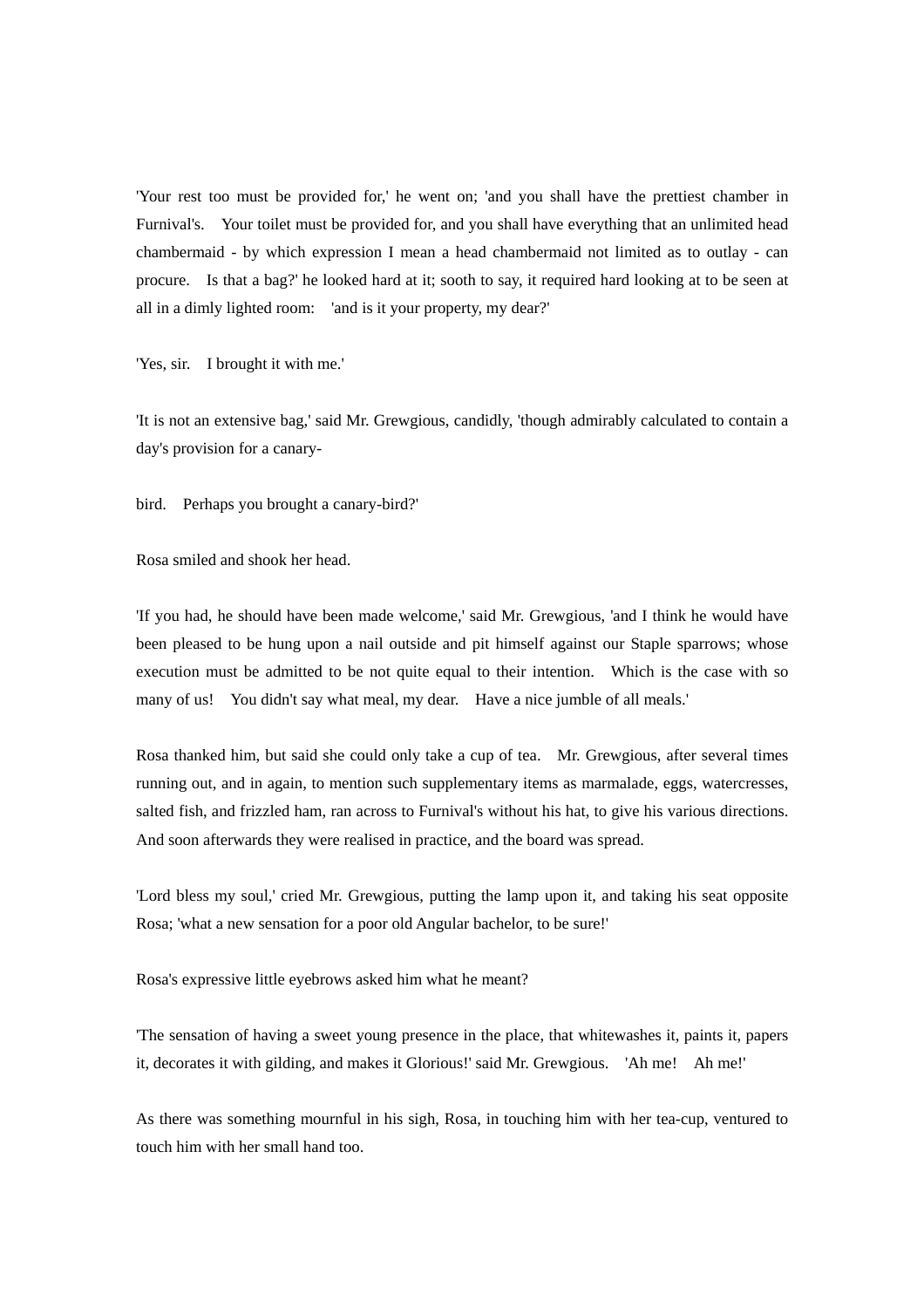'Thank you, my dear,' said Mr. Grewgious. 'Ahem! Let's talk!'

'Do you always live here, sir?' asked Rosa.

'Yes, my dear.'

'And always alone?'

'Always alone; except that I have daily company in a gentleman by the name of Bazzard, my clerk.'

'HE doesn't live here?'

'No, he goes his way, after office hours. In fact, he is off duty here, altogether, just at present; and a firm down-stairs, with which I have business relations, lend me a substitute. But it would be extremely difficult to replace Mr. Bazzard.'

'He must be very fond of you,' said Rosa.

'He bears up against it with commendable fortitude if he is,' returned Mr. Grewgious, after considering the matter. 'But I doubt if he is. Not particularly so. You see, he is discontented, poor fellow.'

'Why isn't he contented?' was the natural inquiry.

'Misplaced,' said Mr. Grewgious, with great mystery.

Rosa's eyebrows resumed their inquisitive and perplexed expression.

'So misplaced,' Mr. Grewgious went on, 'that I feel constantly apologetic towards him. And he feels (though he doesn't mention it) that I have reason to be.'

Mr. Grewgious had by this time grown so very mysterious, that Rosa did not know how to go on. While she was thinking about it Mr. Grewgious suddenly jerked out of himself for the second time:

'Let's talk. We were speaking of Mr. Bazzard. It's a secret, and moreover it is Mr. Bazzard's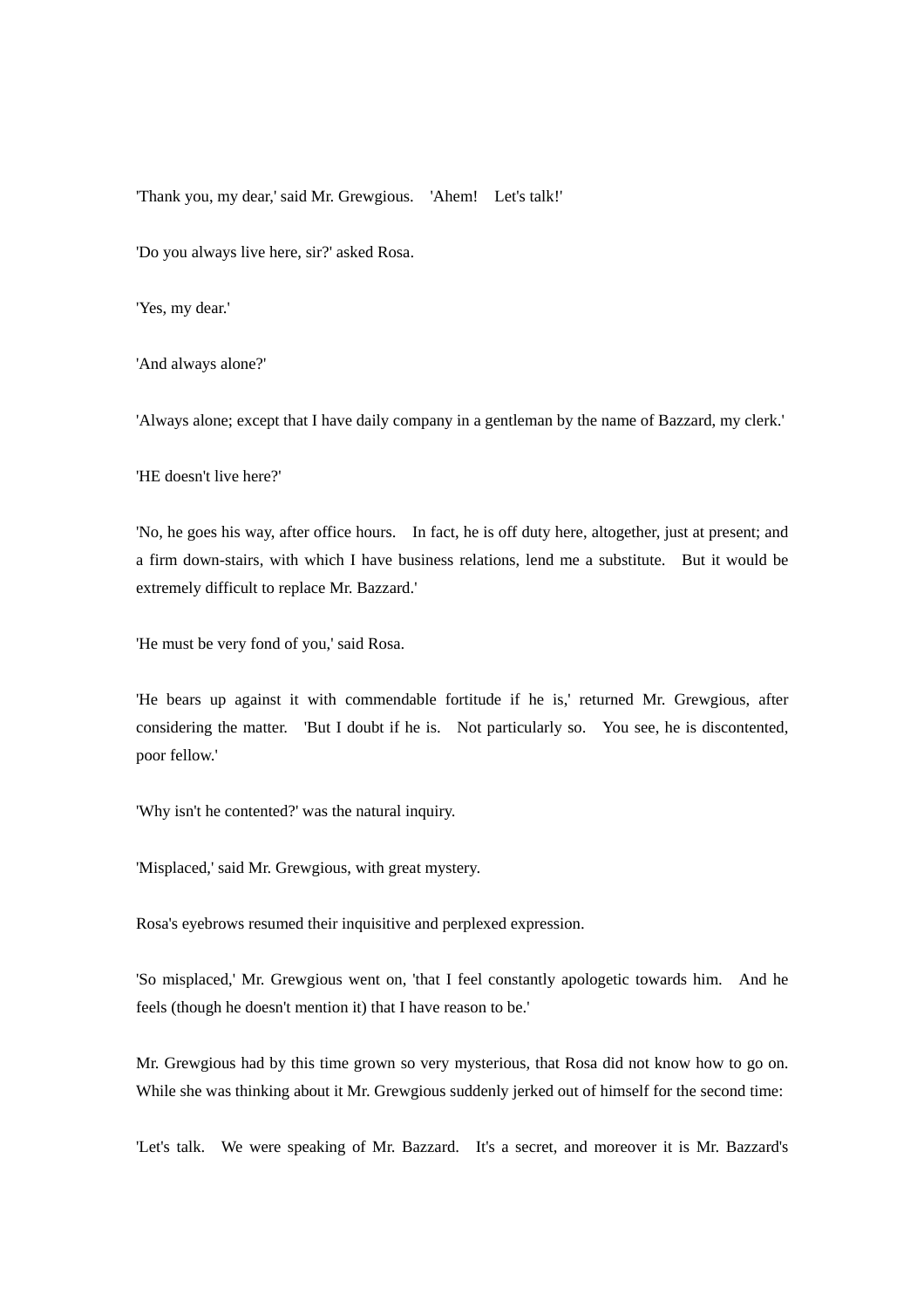secret; but the sweet presence at my table makes me so unusually expansive, that I feel I must impart it in inviolable confidence. What do you think Mr. Bazzard has done?'

'O dear!' cried Rosa, drawing her chair a little nearer, and her mind reverting to Jasper, 'nothing dreadful, I hope?'

'He has written a play,' said Mr. Grewgious, in a solemn whisper. 'A tragedy.'

Rosa seemed much relieved.

'And nobody,' pursued Mr. Grewgious in the same tone, 'will hear, on any account whatever, of bringing it out.'

Rosa looked reflective, and nodded her head slowly; as who should say, 'Such things are, and why are they!'

'Now, you know,' said Mr. Grewgious, 'I couldn't write a play.'

'Not a bad one, sir?' said Rosa, innocently, with her eyebrows again in action.

'No. If I was under sentence of decapitation, and was about to be instantly decapitated, and an express arrived with a pardon for the condemned convict Grewgious if he wrote a play, I should be under the necessity of resuming the block, and begging the executioner to proceed to extremities, meaning,' said Mr. Grewgious, passing his hand under his chin, 'the singular number, and this extremity.'

Rosa appeared to consider what she would do if the awkward supposititious case were hers.

'Consequently,' said Mr. Grewgious, 'Mr. Bazzard would have a sense of my inferiority to himself under any circumstances; but when I am his master, you know, the case is greatly aggravated.'

Mr. Grewgious shook his head seriously, as if he felt the offence to be a little too much, though of his own committing.

'How came you to be his master, sir?' asked Rosa.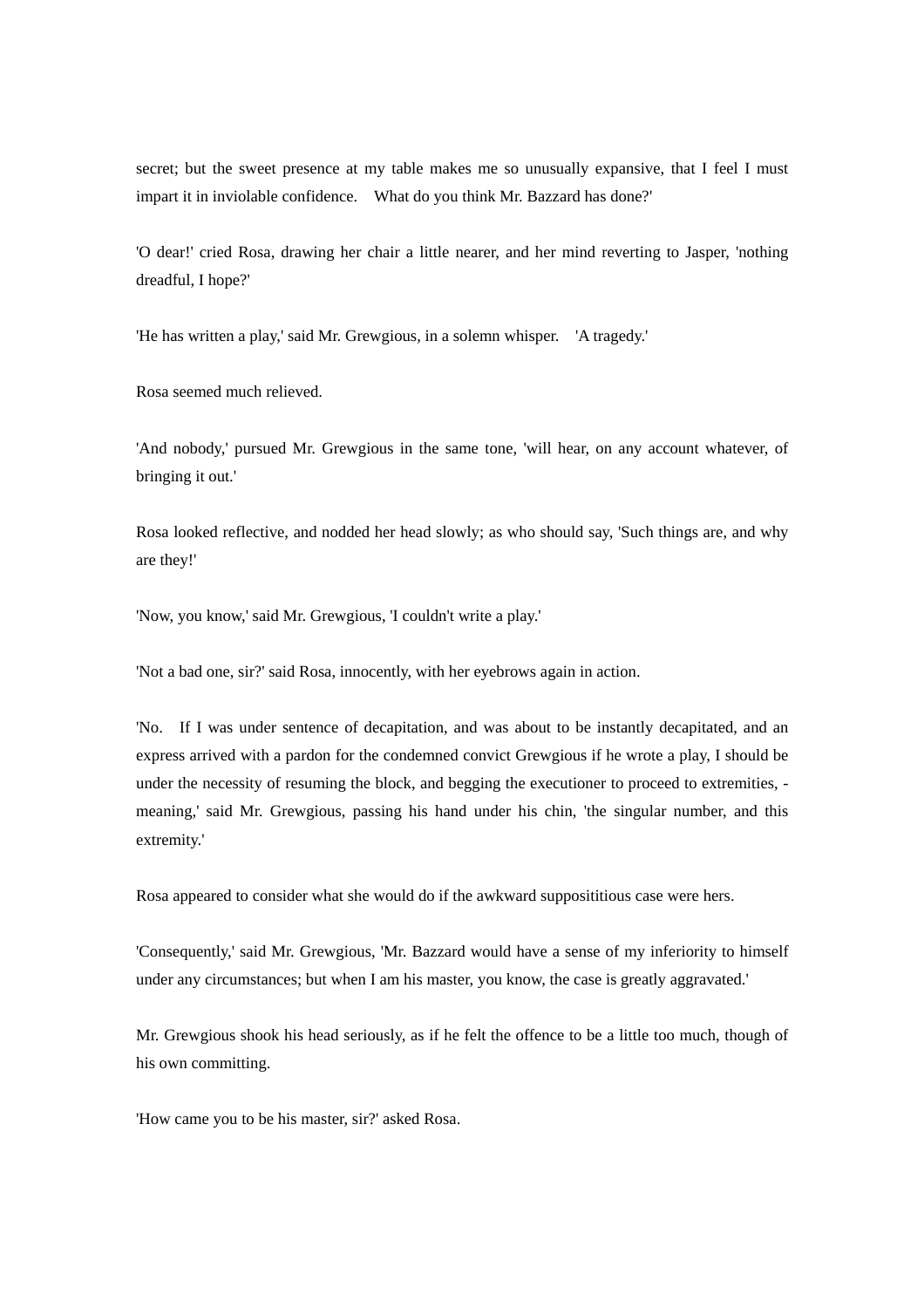'A question that naturally follows,' said Mr. Grewgious. 'Let's talk. Mr. Bazzard's father, being a Norfolk farmer, would have furiously laid about him with a flail, a pitch-fork, and every agricultural implement available for assaulting purposes, on the slightest hint of his son's having written a play. So the son, bringing to me the father's rent (which I receive), imparted his secret, and pointed out that he was determined to pursue his genius, and that it would put him in peril of starvation, and that he was not formed for it.'

'For pursuing his genius, sir?'

'No, my dear,' said Mr. Grewgious, 'for starvation. It was impossible to deny the position, that Mr. Bazzard was not formed to be starved, and Mr. Bazzard then pointed out that it was desirable that I should stand between him and a fate so perfectly unsuited to his formation. In that way Mr. Bazzard became my clerk, and he feels it very much.'

'I am glad he is grateful,' said Rosa.

'I didn't quite mean that, my dear. I mean, that he feels the degradation. There are some other geniuses that Mr. Bazzard has become acquainted with, who have also written tragedies, which likewise nobody will on any account whatever hear of bringing out, and these choice spirits dedicate their plays to one another in a highly panegyrical manner. Mr. Bazzard has been the subject of one of these dedications. Now, you know, I never had a play dedicated to ME!'

Rosa looked at him as if she would have liked him to be the recipient of a thousand dedications.

'Which again, naturally, rubs against the grain of Mr. Bazzard,' said Mr. Grewgious. 'He is very short with me sometimes, and then I feel that he is meditating, "This blockhead is my master! A fellow who couldn't write a tragedy on pain of death, and who will never have one dedicated to him with the most complimentary congratulations on the high position he has taken in the eyes of posterity!" Very trying, very trying. However, in giving him directions, I reflect beforehand: "Perhaps he may not like this," or "He might take it ill if I asked that;" and so we get on very well. Indeed, better than I could have expected.'

'Is the tragedy named, sir?' asked Rosa.

'Strictly between ourselves,' answered Mr. Grewgious, 'it has a dreadfully appropriate name. It is called The Thorn of Anxiety. But Mr. Bazzard hopes - and I hope - that it will come out at last.'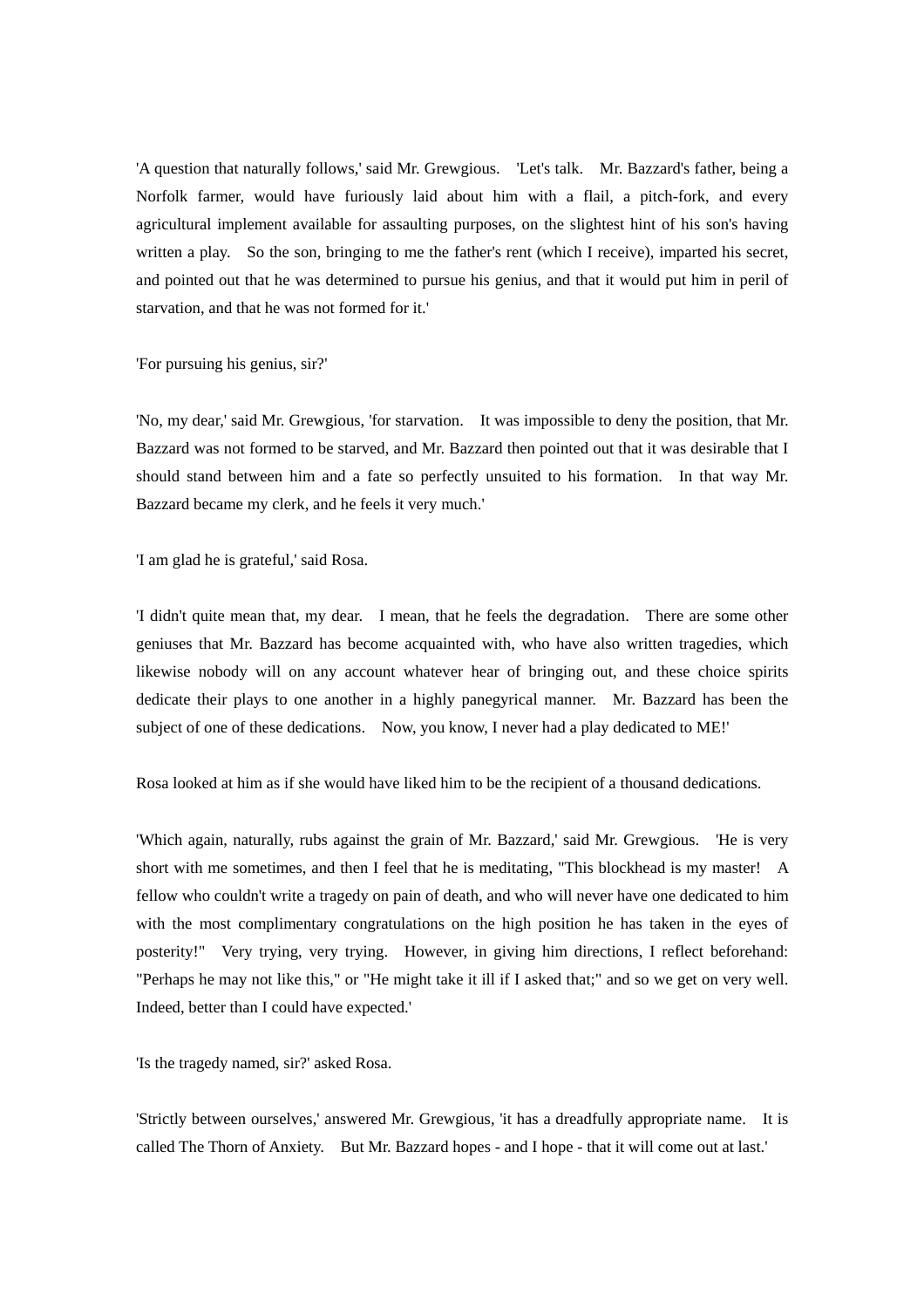It was not hard to divine that Mr. Grewgious had related the Bazzard history thus fully, at least quite as much for the recreation of his ward's mind from the subject that had driven her there, as for the gratification of his own tendency to be social and communicative.

'And now, my dear,' he said at this point, 'if you are not too tired to tell me more of what passed to-day - but only if you feel quite able - I should be glad to hear it. I may digest it the better, if I sleep on it to-night.'

Rosa, composed now, gave him a faithful account of the interview. Mr. Grewgious often smoothed his head while it was in progress, and begged to be told a second time those parts which bore on Helena and Neville. When Rosa had finished, he sat grave, silent, and meditative for a while.

'Clearly narrated,' was his only remark at last, 'and, I hope, clearly put away here,' smoothing his head again. 'See, my dear,' taking her to the open window, 'where they live! The dark windows over yonder.'

'I may go to Helena to-morrow?' asked Rosa.

'I should like to sleep on that question to-night,' he answered doubtfully. 'But let me take you to your own rest, for you must need it.'

With that Mr. Grewgious helped her to get her hat on again, and hung upon his arm the very little bag that was of no earthly use, and led her by the hand (with a certain stately awkwardness, as if he were going to walk a minuet) across Holborn, and into Furnival's Inn. At the hotel door, he confided her to the Unlimited head chambermaid, and said that while she went up to see her room, he would remain below, in case she should wish it exchanged for another, or should find that there was anything she wanted.

Rosa's room was airy, clean, comfortable, almost gay. The Unlimited had laid in everything omitted from the very little bag (that is to say, everything she could possibly need), and Rosa tripped down the great many stairs again, to thank her guardian for his thoughtful and affectionate care of her.

'Not at all, my dear,' said Mr. Grewgious, infinitely gratified; 'it is I who thank you for your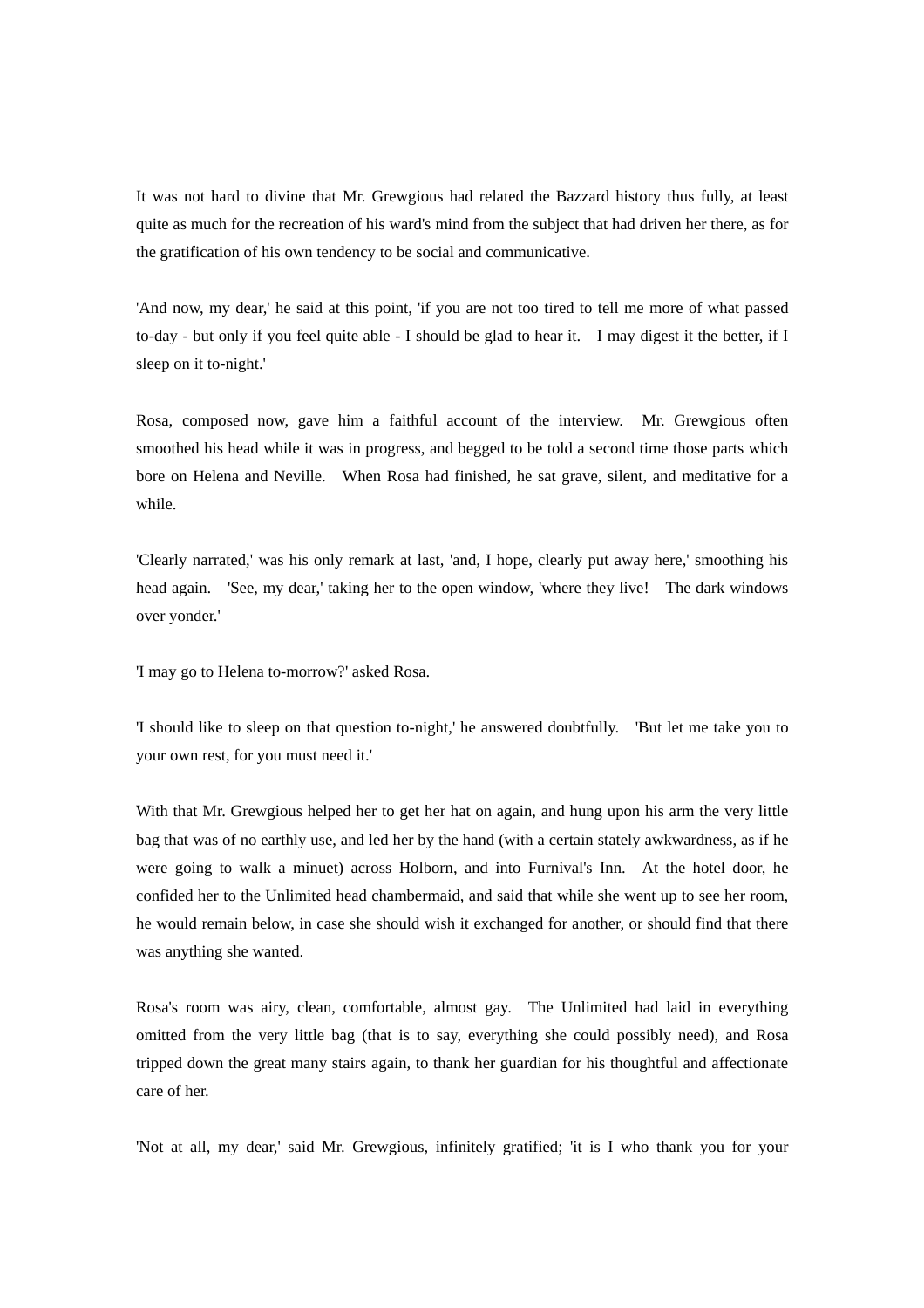charming confidence and for your charming company. Your breakfast will be provided for you in a neat, compact, and graceful little sitting-room (appropriate to your figure), and I will come to you at ten o'clock in the morning. I hope you don't feel very strange indeed, in this strange place.'

'O no, I feel so safe!'

'Yes, you may be sure that the stairs are fire-proof,' said Mr. Grewgious, 'and that any outbreak of the devouring element would be perceived and suppressed by the watchmen.'

'I did not mean that,' Rosa replied. 'I mean, I feel so safe from him.'

'There is a stout gate of iron bars to keep him out,' said Mr. Grewgious, smiling; 'and Furnival's is fire-proof, and specially watched and lighted, and I live over the way!' In the stoutness of his knight-errantry, he seemed to think the last-named protection all sufficient. In the same spirit he said to the gate-porter as he went out, 'If some one staying in the hotel should wish to send across the road to me in the night, a crown will be ready for the messenger.' In the same spirit, he walked up and down outside the iron gate for the best part of an hour, with some solicitude; occasionally looking in between the bars, as if he had laid a dove in a high roost in a cage of lions, and had it on his mind that she might tumble out.

## CHAPTER XXI - A RECOGNITION

NOTHING occurred in the night to flutter the tired dove; and the dove arose refreshed. With Mr. Grewgious, when the clock struck ten in the morning, came Mr. Crisparkle, who had come at one plunge out of the river at Cloisterham.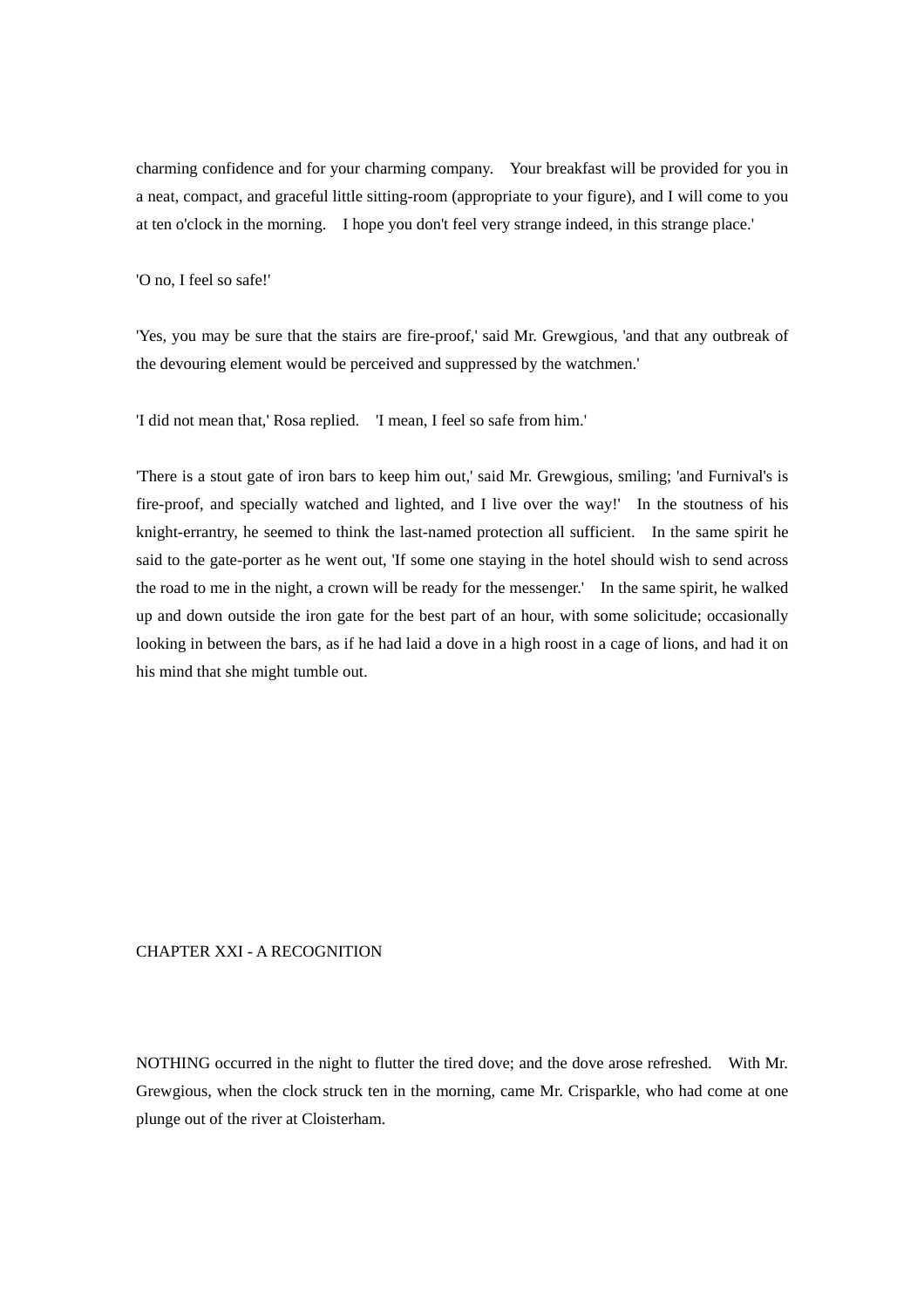'Miss Twinkleton was so uneasy, Miss Rosa,' he explained to her, 'and came round to Ma and me with your note, in such a state of wonder, that, to quiet her, I volunteered on this service by the very first train to be caught in the morning. I wished at the time that you had come to me; but now I think it best that you did AS you did, and came to your guardian.'

'I did think of you,' Rosa told him; 'but Minor Canon Corner was so near him - '

'I understand. It was quite natural.'

'I have told Mr. Crisparkle,' said Mr. Grewgious, 'all that you told me last night, my dear. Of course I should have written it to him immediately; but his coming was most opportune. And it was particularly kind of him to come, for he had but just gone.'

'Have you settled,' asked Rosa, appealing to them both, 'what is to be done for Helena and her brother?'

'Why really,' said Mr. Crisparkle, 'I am in great perplexity. If even Mr. Grewgious, whose head is much longer than mine, and who is a whole night's cogitation in advance of me, is undecided, what must I be!'

The Unlimited here put her head in at the door - after having rapped, and been authorised to present herself - announcing that a gentleman wished for a word with another gentleman named Crisparkle, if any such gentleman were there. If no such gentleman were there, he begged pardon for being mistaken.

'Such a gentleman is here,' said Mr. Crisparkle, 'but is engaged just now.'

'Is it a dark gentleman?' interposed Rosa, retreating on her guardian.

'No, Miss, more of a brown gentleman.'

'You are sure not with black hair?' asked Rosa, taking courage.

'Quite sure of that, Miss. Brown hair and blue eyes.'

'Perhaps,' hinted Mr. Grewgious, with habitual caution, 'it might be well to see him, reverend sir, if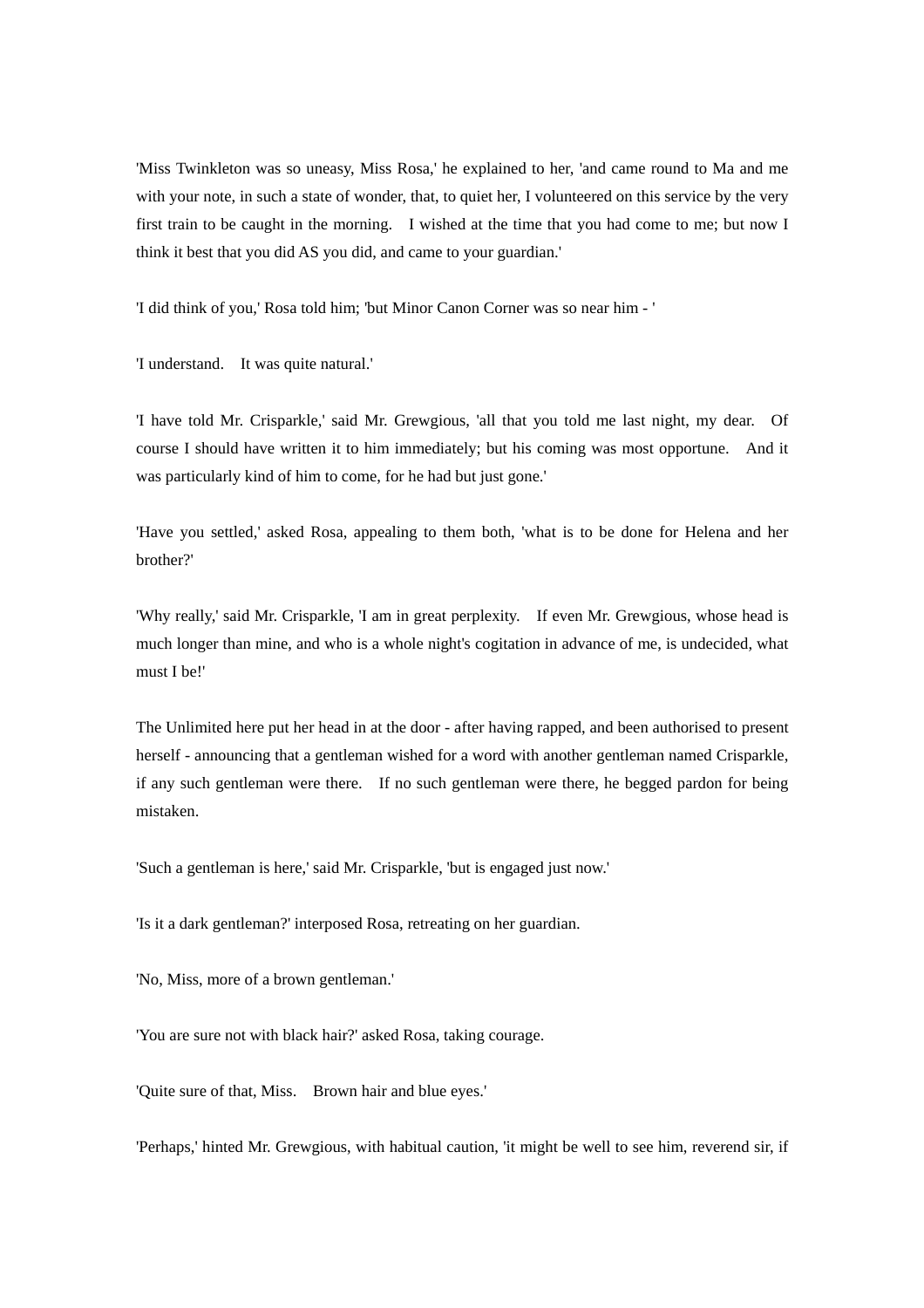you don't object. When one is in a difficulty or at a loss, one never knows in what direction a way out may chance to open. It is a business principle of mine, in such a case, not to close up any direction, but to keep an eye on every direction that may present itself. I could relate an anecdote in point, but that it would be premature.'

'If Miss Rosa will allow me, then? Let the gentleman come in,' said Mr. Crisparkle.

The gentleman came in; apologised, with a frank but modest grace, for not finding Mr. Crisparkle alone; turned to Mr. Crisparkle, and smilingly asked the unexpected question: 'Who am I?'

'You are the gentleman I saw smoking under the trees in Staple Inn, a few minutes ago.'

'True. There I saw you. Who else am I?'

Mr. Crisparkle concentrated his attention on a handsome face, much sunburnt; and the ghost of some departed boy seemed to rise, gradually and dimly, in the room.

The gentleman saw a struggling recollection lighten up the Minor Canon's features, and smiling again, said: 'What will you have for breakfast this morning? You are out of jam.'

'Wait a moment!' cried Mr. Crisparkle, raising his right hand. 'Give me another instant! Tartar!'

The two shook hands with the greatest heartiness, and then went the wonderful length - for Englishmen - of laying their hands each on the other's shoulders, and looking joyfully each into the other's face.

'My old fag!' said Mr. Crisparkle.

'My old master!' said Mr. Tartar.

'You saved me from drowning!' said Mr. Crisparkle.

'After which you took to swimming, you know!' said Mr. Tartar.

'God bless my soul!' said Mr. Crisparkle.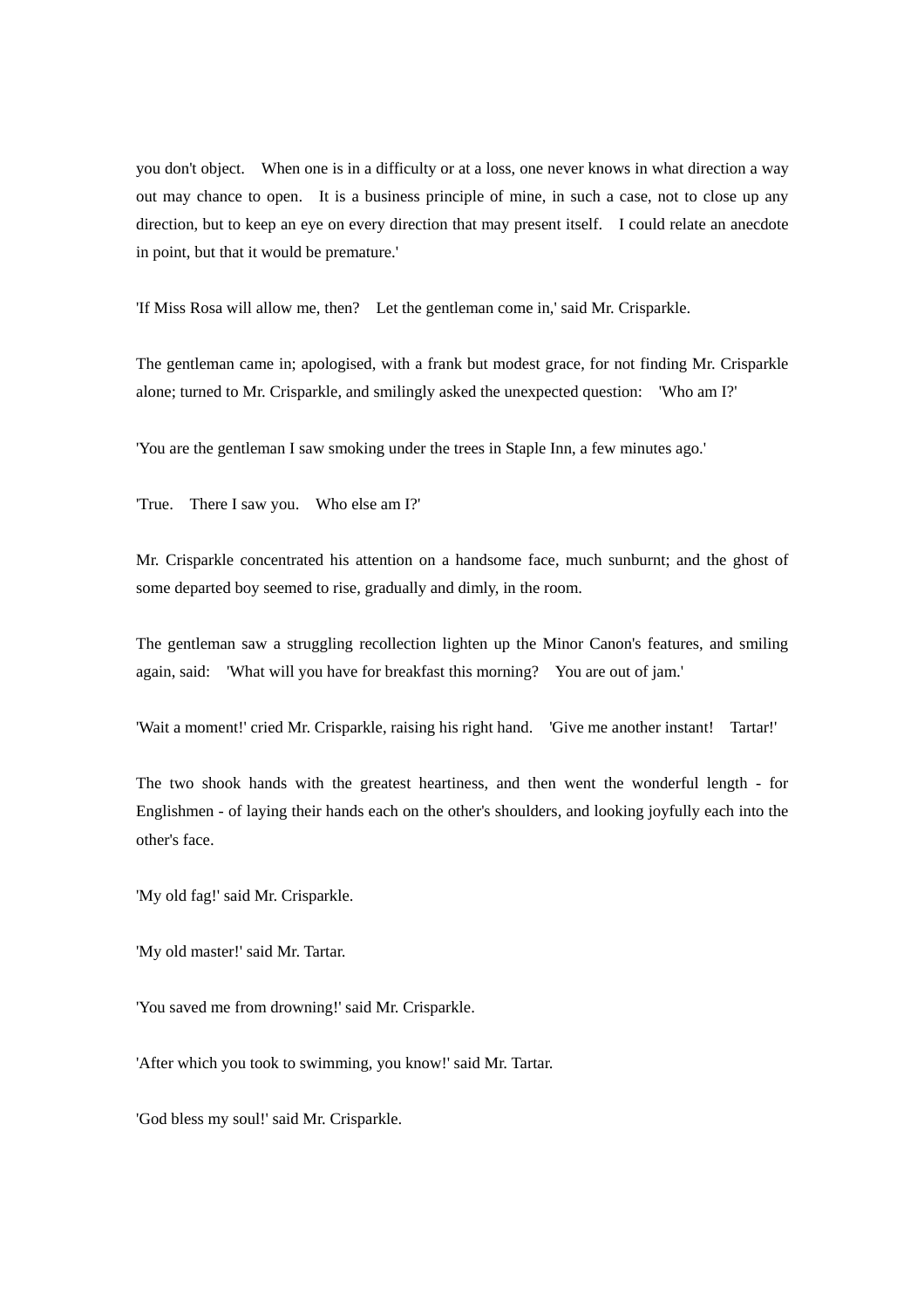'Amen!' said Mr. Tartar.

And then they fell to shaking hands most heartily again.

'Imagine,' exclaimed Mr. Crisparkle, with glistening eyes: 'Miss Rosa Bud and Mr. Grewgious, imagine Mr. Tartar, when he was the smallest of juniors, diving for me, catching me, a big heavy senior, by the hair of the head, and striking out for the shore with me like a water-giant!'

'Imagine my not letting him sink, as I was his fag!' said Mr. Tartar. 'But the truth being that he was my best protector and friend, and did me more good than all the masters put together, an irrational impulse seized me to pick him up, or go down with him.'

'Hem! Permit me, sir, to have the honour,' said Mr. Grewgious, advancing with extended hand, 'for an honour I truly esteem it. I am proud to make your acquaintance. I hope you didn't take cold. I hope you were not inconvenienced by swallowing too much water. How have you been since?'

It was by no means apparent that Mr. Grewgious knew what he said, though it was very apparent that he meant to say something highly friendly and appreciative.

If Heaven, Rosa thought, had but sent such courage and skill to her poor mother's aid! And he to have been so slight and young then!

'I don't wish to be complimented upon it, I thank you; but I think I have an idea,' Mr. Grewgious announced, after taking a jog-trot or two across the room, so unexpected and unaccountable that they all stared at him, doubtful whether he was choking or had the cramp - 'I THINK I have an idea. I believe I have had the pleasure of seeing Mr. Tartar's name as tenant of the top set in the house next the top set in the corner?'

'Yes, sir,' returned Mr. Tartar. 'You are right so far.'

'I am right so far,' said Mr. Grewgious. 'Tick that off;' which he did, with his right thumb on his left. 'Might you happen to know the name of your neighbour in the top set on the other side of the party-wall?' coming very close to Mr. Tartar, to lose nothing of his face, in his shortness of sight.

'Landless.'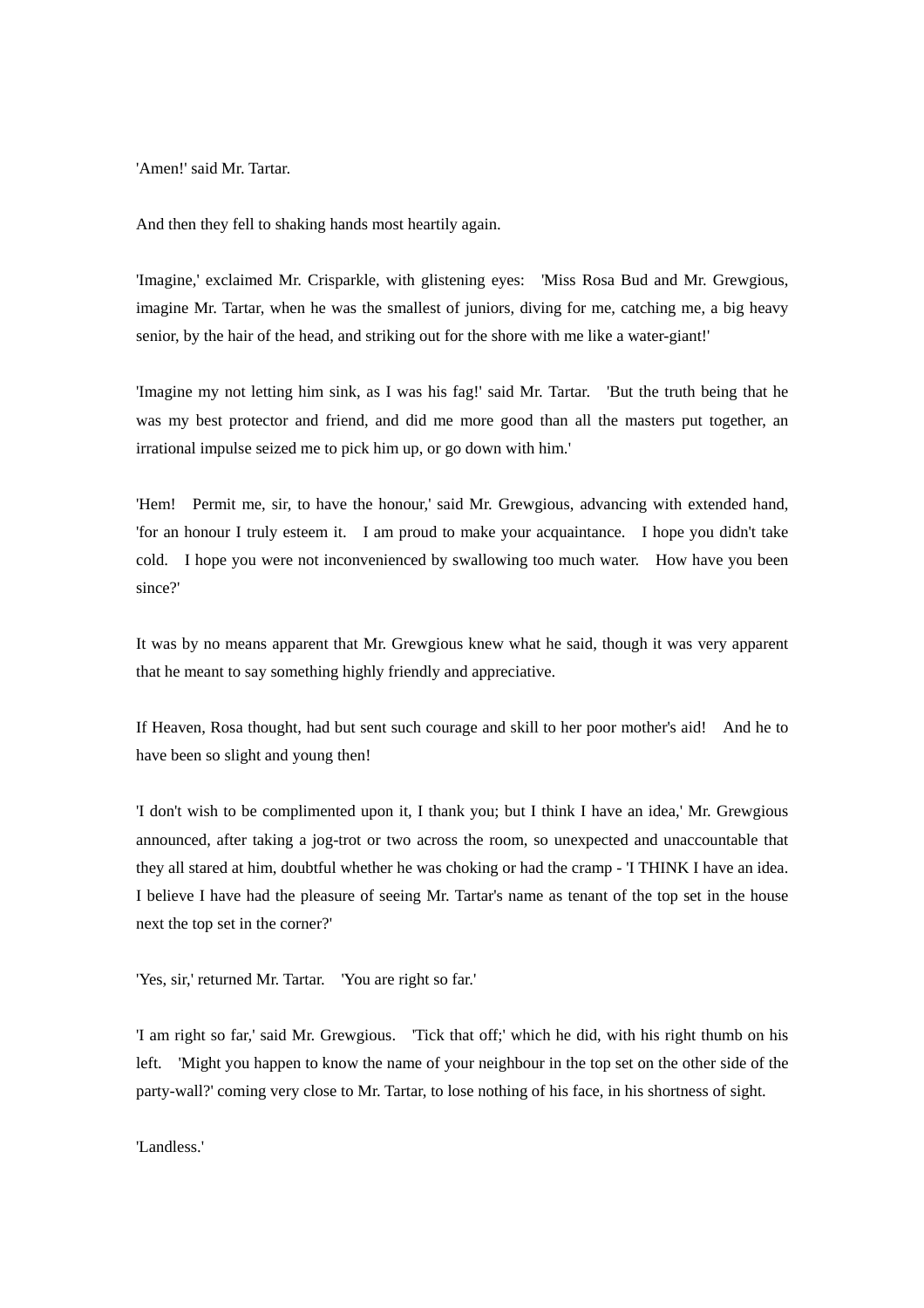'Tick that off,' said Mr. Grewgious, taking another trot, and then coming back. 'No personal knowledge, I suppose, sir?'

'Slight, but some.'

'Tick that off,' said Mr. Grewgious, taking another trot, and again coming back. 'Nature of knowledge, Mr. Tartar?'

'I thought he seemed to be a young fellow in a poor way, and I asked his leave - only within a day or so - to share my flowers up there with him; that is to say, to extend my flower-garden to his windows.'

'Would you have the kindness to take seats?' said Mr. Grewgious. 'I HAVE an idea!'

They complied; Mr. Tartar none the less readily, for being all abroad; and Mr. Grewgious, seated in the centre, with his hands upon his knees, thus stated his idea, with his usual manner of having got the statement by heart.

'I cannot as yet make up my mind whether it is prudent to hold open communication under present circumstances, and on the part of the fair member of the present company, with Mr. Neville or Miss Helena. I have reason to know that a local friend of ours (on whom I beg to bestow a passing but a hearty malediction, with the kind permission of my reverend friend) sneaks to and fro, and dodges up and down. When not doing so himself, he may have some informant skulking about, in the person of a watchman, porter, or such-like hanger-on of Staple. On the other hand, Miss Rosa very naturally wishes to see her friend Miss Helena, and it would seem important that at least Miss Helena (if not her brother too, through her) should privately know from Miss Rosa's lips what has occurred, and what has been threatened. Am I agreed with generally in the views I take?'

'I entirely coincide with them,' said Mr. Crisparkle, who had been very attentive.

'As I have no doubt I should,' added Mr. Tartar, smiling, 'if I understood them.'

'Fair and softly, sir,' said Mr. Grewgious; 'we shall fully confide in you directly, if you will favour us with your permission. Now, if our local friend should have any informant on the spot, it is tolerably clear that such informant can only be set to watch the chambers in the occupation of Mr.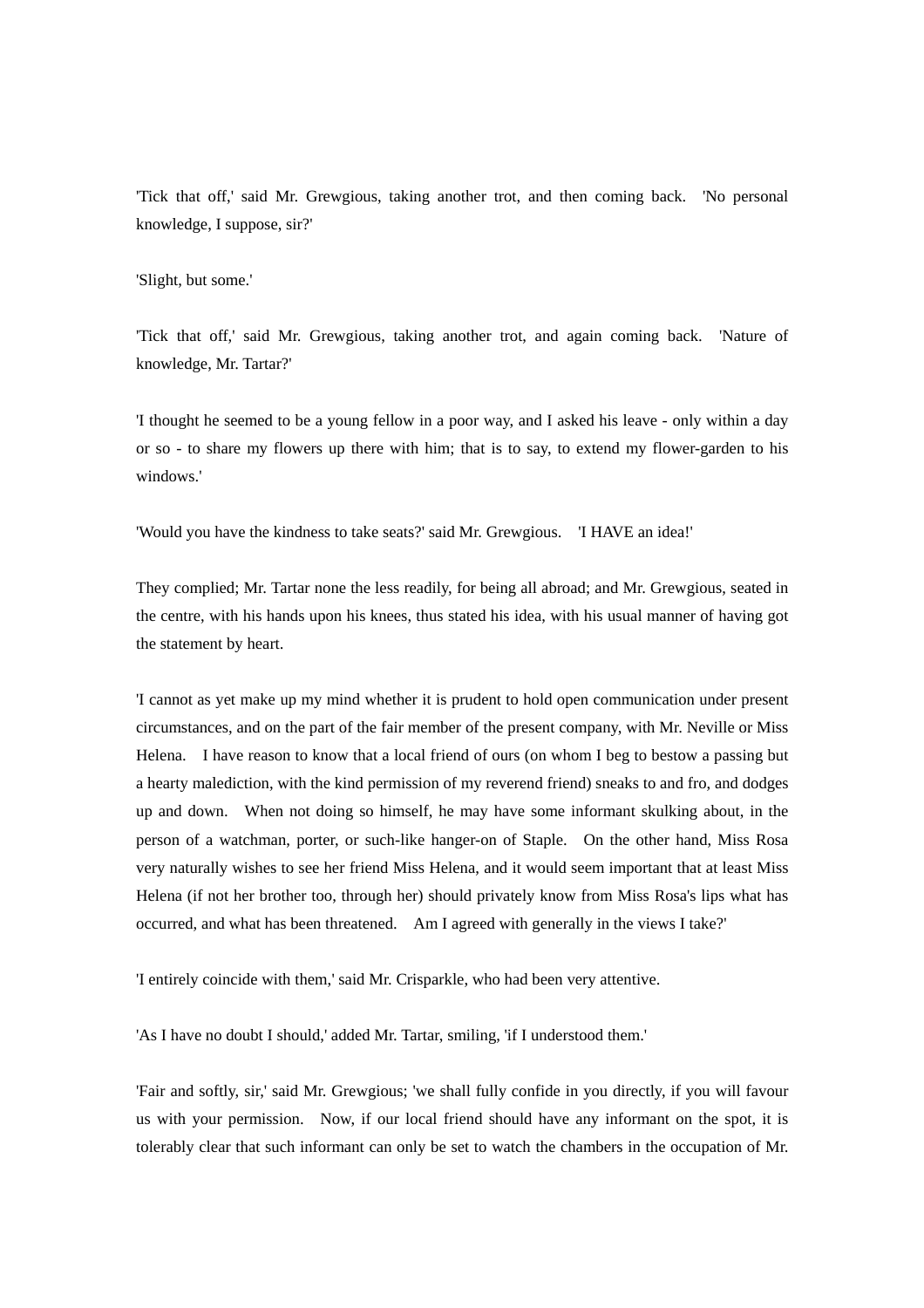Neville. He reporting, to our local friend, who comes and goes there, our local friend would supply for himself, from his own previous knowledge, the identity of the parties. Nobody can be set to watch all Staple, or to concern himself with comers and goers to other sets of chambers: unless, indeed, mine.'

'I begin to understand to what you tend,' said Mr. Crisparkle, 'and highly approve of your caution.'

'I needn't repeat that I know nothing yet of the why and wherefore,' said Mr. Tartar; 'but I also understand to what you tend, so let me say at once that my chambers are freely at your disposal.'

'There!' cried Mr. Grewgious, smoothing his head triumphantly, 'now we have all got the idea. You have it, my dear?'

'I think I have,' said Rosa, blushing a little as Mr. Tartar looked quickly towards her.

'You see, you go over to Staple with Mr. Crisparkle and Mr. Tartar,' said Mr. Grewgious; 'I going in and out, and out and in alone, in my usual way; you go up with those gentlemen to Mr. Tartar's rooms; you look into Mr. Tartar's flower-garden; you wait for Miss Helena's appearance there, or you signify to Miss Helena that you are close by; and you communicate with her freely, and no spy can be the wiser.'

'I am very much afraid I shall be - '

'Be what, my dear?' asked Mr. Grewgious, as she hesitated. 'Not frightened?'

'No, not that,' said Rosa, shyly; 'in Mr. Tartar's way. We seem to be appropriating Mr. Tartar's residence so very coolly.'

'I protest to you,' returned that gentleman, 'that I shall think the better of it for evermore, if your voice sounds in it only once.'

Rosa, not quite knowing what to say about that, cast down her eyes, and turning to Mr. Grewgious, dutifully asked if she should put her hat on? Mr. Grewgious being of opinion that she could not do better, she withdrew for the purpose. Mr. Crisparkle took the opportunity of giving Mr. Tartar a summary of the distresses of Neville and his sister; the opportunity was quite long enough, as the hat happened to require a little extra fitting on.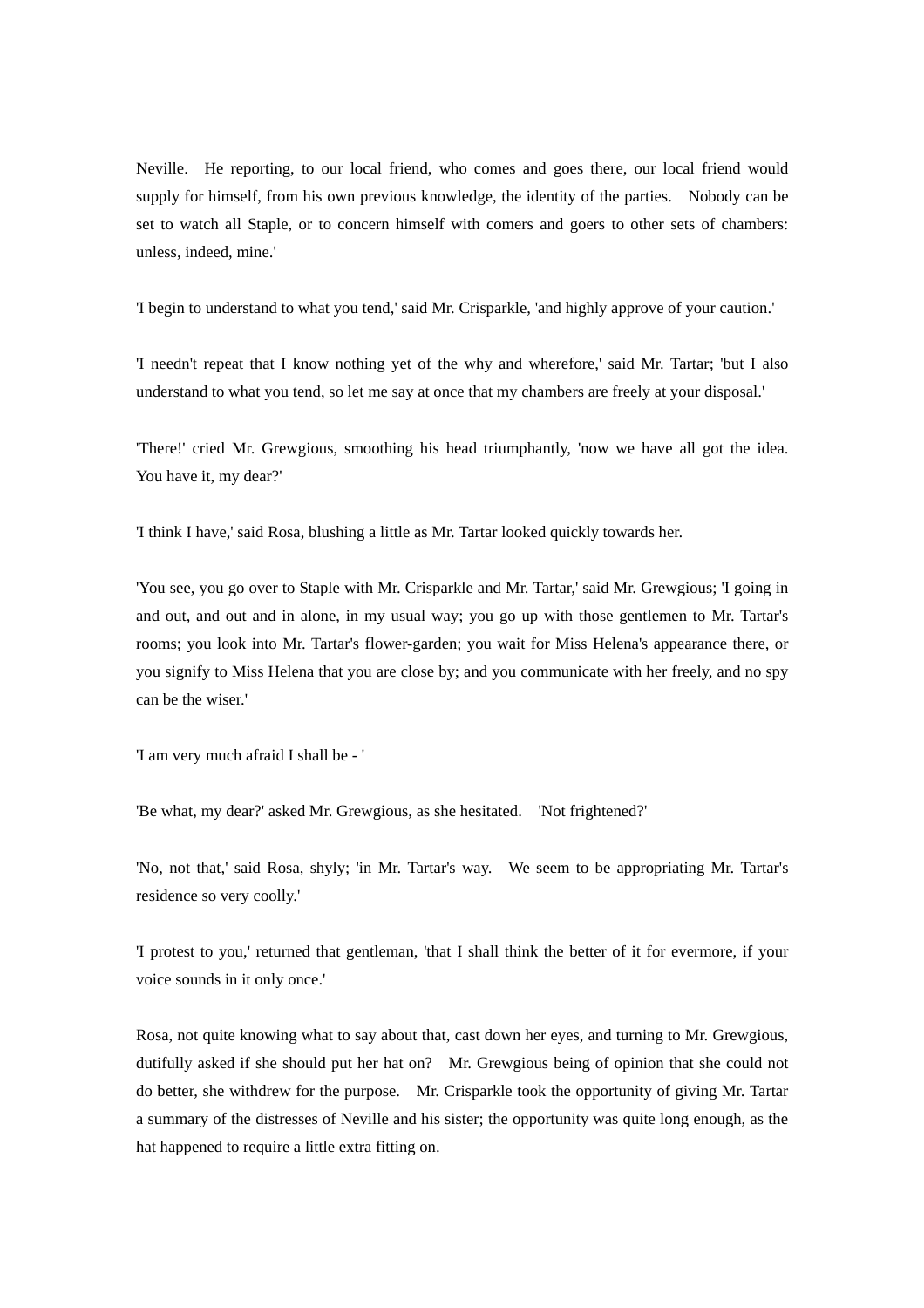Mr. Tartar gave his arm to Rosa, and Mr. Crisparkle walked, detached, in front.

'Poor, poor Eddy!' thought Rosa, as they went along.

Mr. Tartar waved his right hand as he bent his head down over Rosa, talking in an animated way.

'It was not so powerful or so sun-browned when it saved Mr. Crisparkle,' thought Rosa, glancing at it; 'but it must have been very steady and determined even then.'

Mr. Tartar told her he had been a sailor, roving everywhere for years and years.

'When are you going to sea again?' asked Rosa.

'Never!'

Rosa wondered what the girls would say if they could see her crossing the wide street on the sailor's arm. And she fancied that the passers-by must think her very little and very helpless, contrasted with the strong figure that could have caught her up and carried her out of any danger, miles and miles without resting.

She was thinking further, that his far-seeing blue eyes looked as if they had been used to watch danger afar off, and to watch it without flinching, drawing nearer and nearer: when, happening to raise her own eyes, she found that he seemed to be thinking something about THEM.

This a little confused Rosebud, and may account for her never afterwards quite knowing how she ascended (with his help) to his garden in the air, and seemed to get into a marvellous country that came into sudden bloom like the country on the summit of the magic bean-stalk. May it flourish for ever!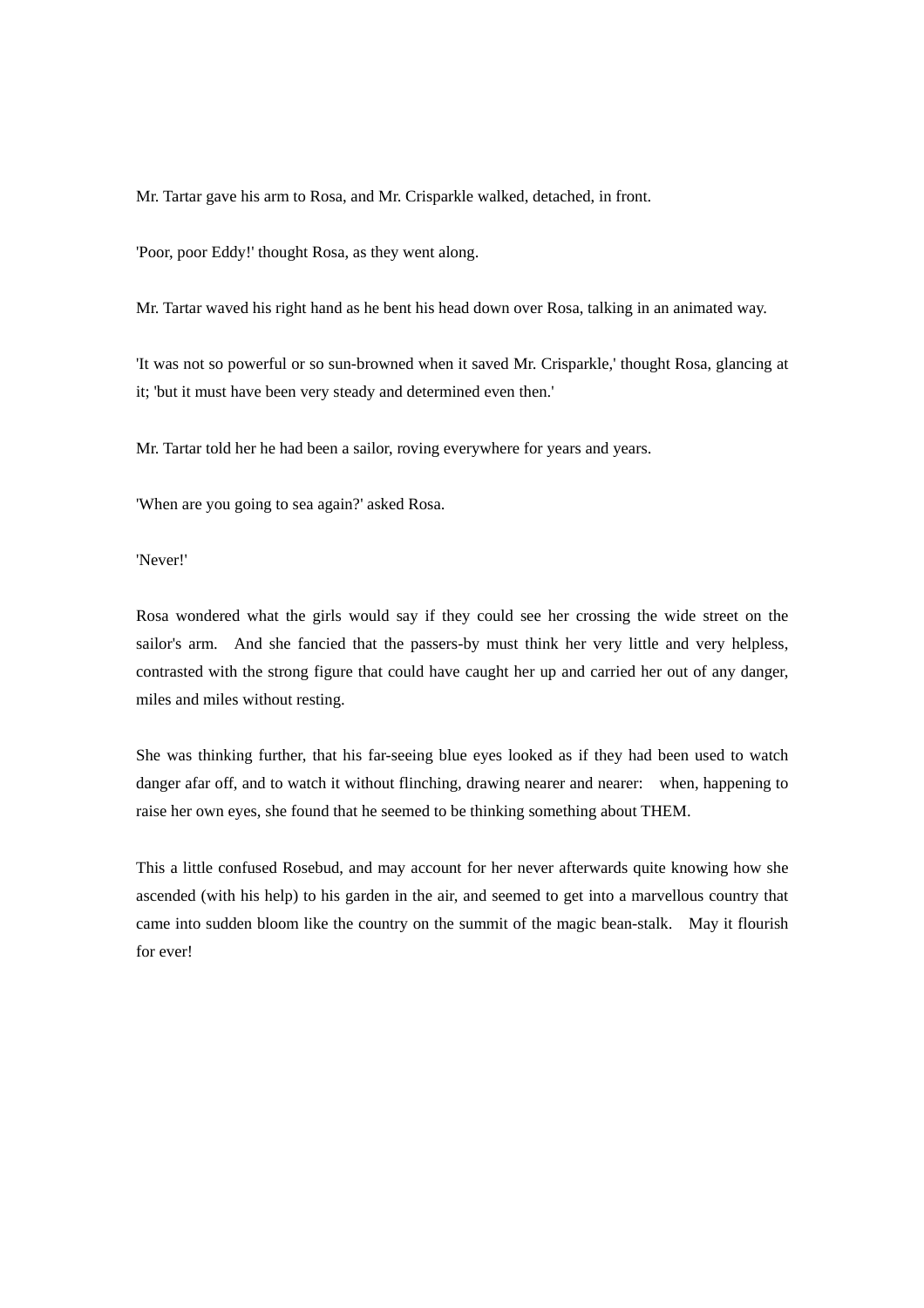### CHAPTER XXII - A GRITTY STATE OF THINGS COMES ON

MR. TARTAR'S chambers were the neatest, the cleanest, and the best-

ordered chambers ever seen under the sun, moon, and stars. The floors were scrubbed to that extent, that you might have supposed the London blacks emancipated for ever, and gone out of the land for good. Every inch of brass-work in Mr. Tartar's possession was polished and burnished, till it shone like a brazen mirror. No speck, nor spot, nor spatter soiled the purity of any of Mr. Tartar's household gods, large, small, or middle-sized. His sitting-room was like the admiral's cabin, his bath-room was like a dairy, his sleeping-chamber, fitted all about with lockers and drawers, was like a seedsman's shop; and his nicely-balanced cot just stirred in the midst, as if it breathed. Everything belonging to Mr. Tartar had quarters of its own assigned to it: his maps and charts had their quarters; his books had theirs; his brushes had theirs; his boots had theirs; his clothes had theirs; his case-

bottles had theirs; his telescopes and other instruments had theirs. Everything was readily accessible. Shelf, bracket, locker, hook, and drawer were equally within reach, and were equally contrived with a view to avoiding waste of room, and providing some snug inches of stowage for something that would have exactly fitted nowhere else. His gleaming little service of plate was so arranged upon his sideboard as that a slack salt-spoon would have instantly betrayed itself; his toilet implements were so arranged upon his dressing-table as that a toothpick of slovenly deportment could have been reported at a glance. So with the curiosities he had brought home from various voyages. Stuffed, dried, repolished, or otherwise preserved, according to their kind; birds, fishes, reptiles, arms, articles of dress, shells, seaweeds, grasses, or memorials of coral reef; each was displayed in its especial place, and each could have been displayed in no better place. Paint and varnish seemed to be kept somewhere out of sight, in constant readiness to obliterate stray finger-marks wherever any might become perceptible in Mr. Tartar's chambers. No man-of-war was ever kept more spick and span from careless touch. On this bright summer day, a neat awning was rigged over Mr. Tartar's flower-garden as only a sailor can rig it, and there was a sea-

going air upon the whole effect, so delightfully complete, that the flower-garden might have appertained to stern-windows afloat, and the whole concern might have bowled away gallantly with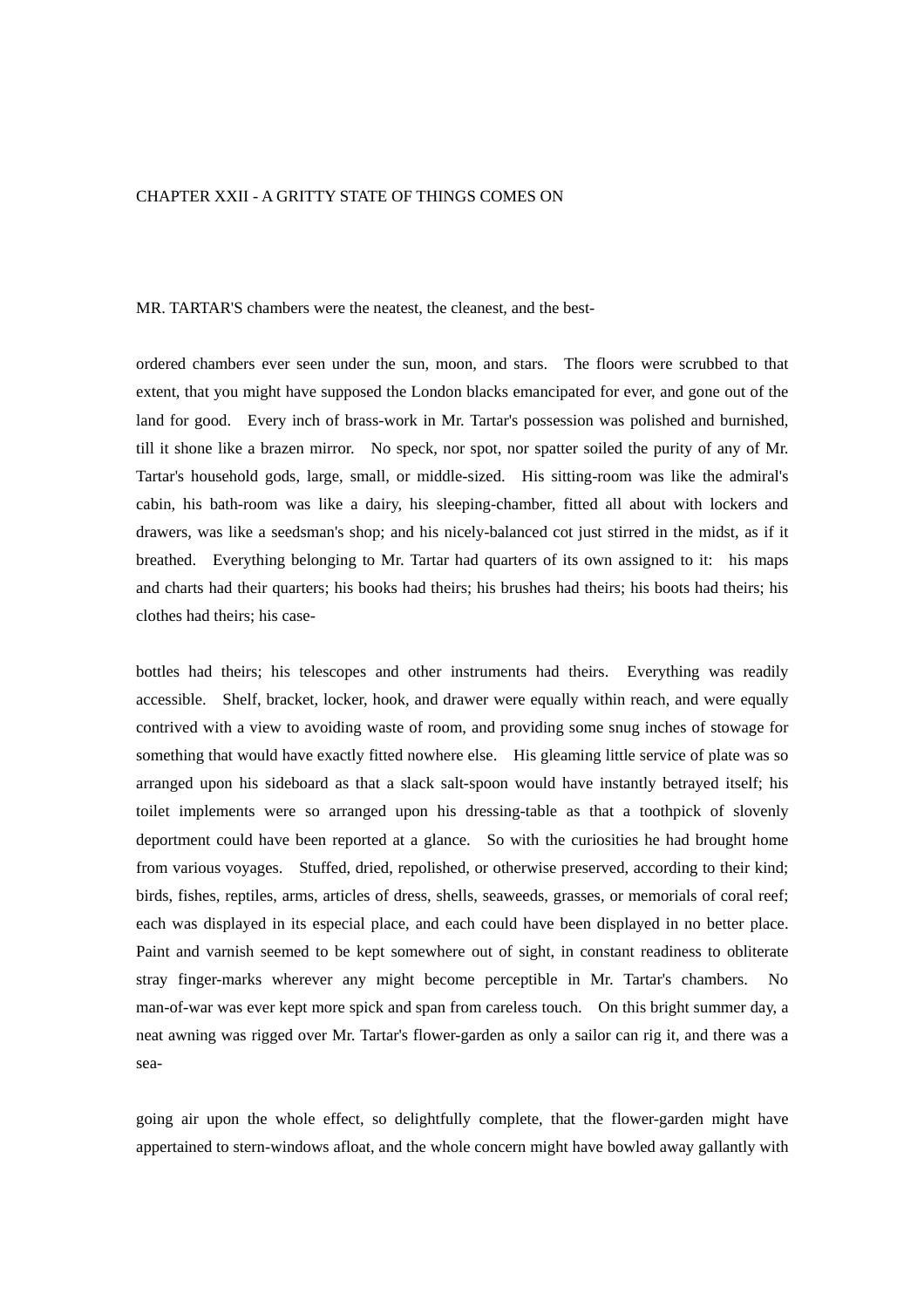all on board, if Mr. Tartar had only clapped to his lips the speaking-

trumpet that was slung in a corner, and given hoarse orders to heave the anchor up, look alive there, men, and get all sail upon her!

Mr. Tartar doing the honours of this gallant craft was of a piece with the rest. When a man rides an amiable hobby that shies at nothing and kicks nobody, it is only agreeable to find him riding it with a humorous sense of the droll side of the creature. When the man is a cordial and an earnest man by nature, and withal is perfectly fresh and genuine, it may be doubted whether he is ever seen to greater advantage than at such a time. So Rosa would have naturally thought (even if she hadn't been conducted over the ship with all the homage due to the First Lady of the Admiralty, or First Fairy of the Sea), that it was charming to see and hear Mr. Tartar half laughing at, and half rejoicing in, his various contrivances. So Rosa would have naturally thought, anyhow, that the sunburnt sailor showed to great advantage when, the inspection finished, he delicately withdrew out of his admiral's cabin, beseeching her to consider herself its Queen, and waving her free of his flower-garden with the hand that had had Mr. Crisparkle's life in it.

'Helena! Helena Landless! Are you there?'

'Who speaks to me? Not Rosa?' Then a second handsome face appearing.

'Yes, my darling!'

'Why, how did you come here, dearest?'

'I - I don't quite know,' said Rosa with a blush; 'unless I am dreaming!'

Why with a blush? For their two faces were alone with the other flowers. Are blushes among the fruits of the country of the magic bean-stalk?

'I am not dreaming,' said Helena, smiling. 'I should take more for granted if I were. How do we come together - or so near together - so very unexpectedly?'

Unexpectedly indeed, among the dingy gables and chimney-pots of P. J. T.'s connection, and the flowers that had sprung from the salt sea. But Rosa, waking, told in a hurry how they came to be together, and all the why and wherefore of that matter.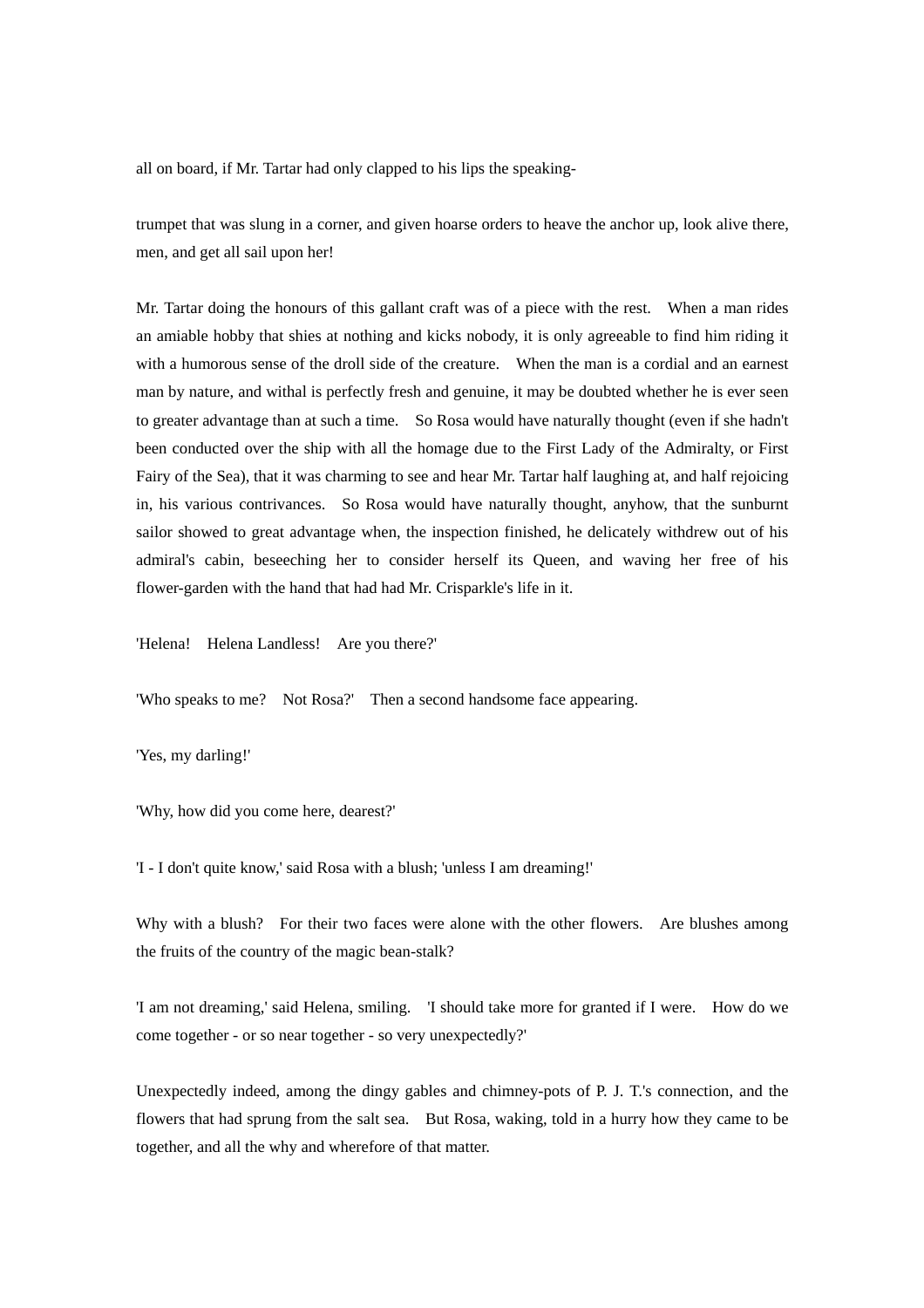'And Mr. Crisparkle is here,' said Rosa, in rapid conclusion; 'and, could you believe it? long ago he saved his life!'

'I could believe any such thing of Mr. Crisparkle,' returned Helena, with a mantling face.

(More blushes in the bean-stalk country!)

'Yes, but it wasn't Crisparkle,' said Rosa, quickly putting in the correction.

'I don't understand, love.'

'It was very nice of Mr. Crisparkle to be saved,' said Rosa, 'and he couldn't have shown his high opinion of Mr. Tartar more expressively. But it was Mr. Tartar who saved him.'

Helena's dark eyes looked very earnestly at the bright face among the leaves, and she asked, in a slower and more thoughtful tone:

'Is Mr. Tartar with you now, dear?'

'No; because he has given up his rooms to me - to us, I mean. It is such a beautiful place!'

'Is it?'

'It is like the inside of the most exquisite ship that ever sailed. It is like - it is like - '

'Like a dream?' suggested Helena.

Rosa answered with a little nod, and smelled the flowers.

Helena resumed, after a short pause of silence, during which she seemed (or it was Rosa's fancy) to compassionate somebody: 'My poor Neville is reading in his own room, the sun being so very bright on this side just now. I think he had better not know that you are so near.'

'O, I think so too!' cried Rosa very readily.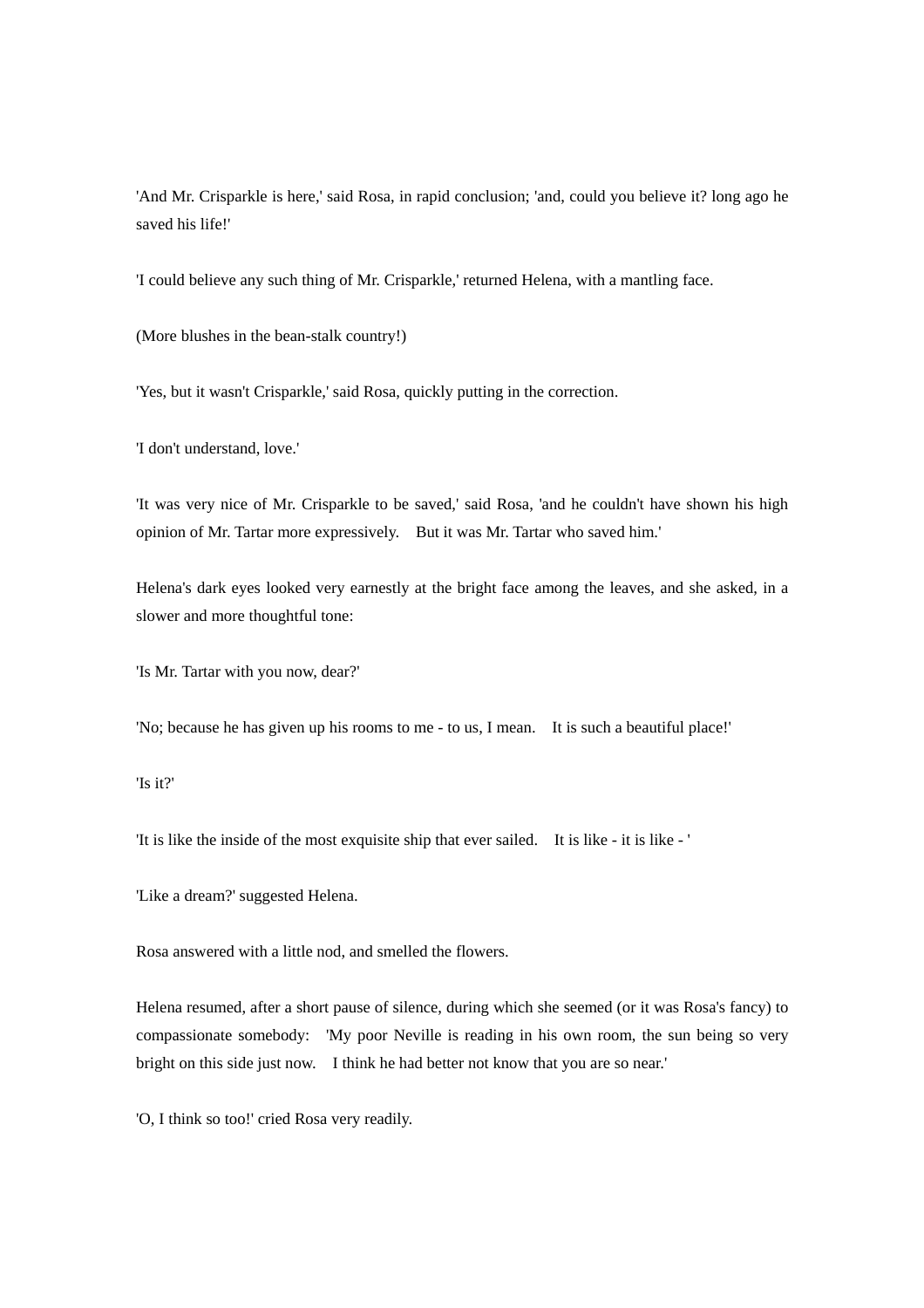'I suppose,' pursued Helena, doubtfully, 'that he must know by-and-

by all you have told me; but I am not sure. Ask Mr. Crisparkle's advice, my darling. Ask him whether I may tell Neville as much or as little of what you have told me as I think best.'

Rosa subsided into her state-cabin, and propounded the question. The Minor Canon was for the free exercise of Helena's judgment.

'I thank him very much,' said Helena, when Rosa emerged again with her report. 'Ask him whether it would be best to wait until any more maligning and pursuing of Neville on the part of this wretch shall disclose itself, or to try to anticipate it: I mean, so far as to find out whether any such goes on darkly about us?'

The Minor Canon found this point so difficult to give a confident opinion on, that, after two or three attempts and failures, he suggested a reference to Mr. Grewgious. Helena acquiescing, he betook himself (with a most unsuccessful assumption of lounging indifference) across the quadrangle to P. J. T.'s, and stated it. Mr. Grewgious held decidedly to the general principle, that if you could steal a march upon a brigand or a wild beast, you had better do it; and he also held decidedly to the special case, that John Jasper was a brigand and a wild beast in combination.

Thus advised, Mr. Crisparkle came back again and reported to Rosa, who in her turn reported to Helena. She now steadily pursuing her train of thought at her window, considered thereupon.

'We may count on Mr. Tartar's readiness to help us, Rosa?' she inquired.

O yes! Rosa shyly thought so. O yes, Rosa shyly believed she could almost answer for it. But should she ask Mr. Crisparkle? 'I think your authority on the point as good as his, my dear,' said Helena, sedately, 'and you needn't disappear again for that.' Odd of Helena!

'You see, Neville,' Helena pursued after more reflection, 'knows no one else here: he has not so much as exchanged a word with any one else here. If Mr. Tartar would call to see him openly and often; if he would spare a minute for the purpose, frequently; if he would even do so, almost daily; something might come of it.'

'Something might come of it, dear?' repeated Rosa, surveying her friend's beauty with a highly perplexed face. 'Something might?'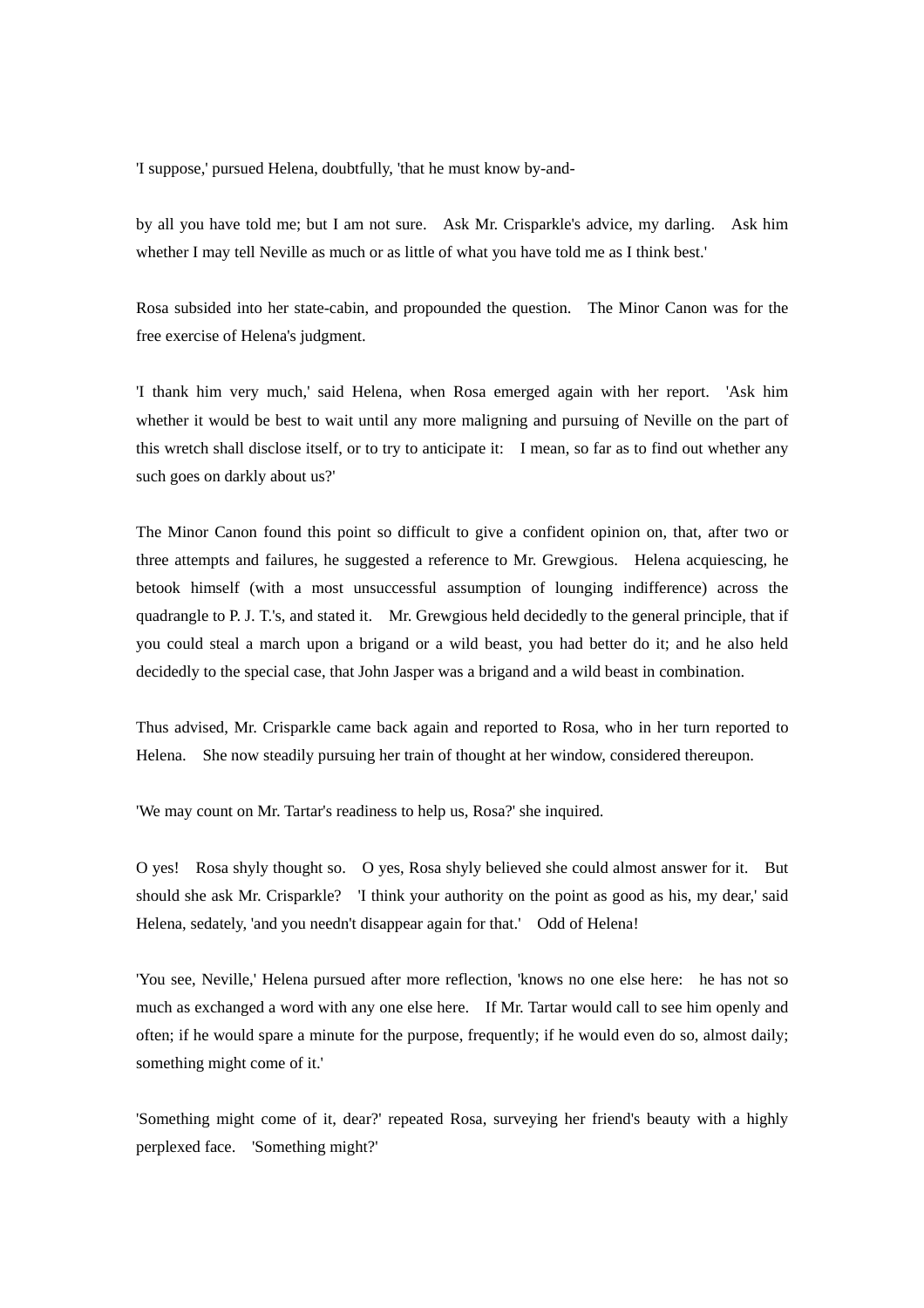'If Neville's movements are really watched, and if the purpose really is to isolate him from all friends and acquaintance and wear his daily life out grain by grain (which would seem to be the threat to you), does it not appear likely,' said Helena, 'that his enemy would in some way communicate with Mr. Tartar to warn him off from Neville? In which case, we might not only know the fact, but might know from Mr. Tartar what the terms of the communication were.'

'I see!' cried Rosa. And immediately darted into her state-cabin again.

Presently her pretty face reappeared, with a greatly heightened colour, and she said that she had told Mr. Crisparkle, and that Mr. Crisparkle had fetched in Mr. Tartar, and that Mr. Tartar - 'who is waiting now, in case you want him,' added Rosa, with a half look back, and in not a little confusion between the inside of the state-cabin and out - had declared his readiness to act as she had suggested, and to enter on his task that very day.

'I thank him from my heart,' said Helena. 'Pray tell him so.'

Again not a little confused between the Flower-garden and the Cabin, Rosa dipped in with her message, and dipped out again with more assurances from Mr. Tartar, and stood wavering in a divided state between Helena and him, which proved that confusion is not always necessarily awkward, but may sometimes present a very pleasant appearance.

'And now, darling,' said Helena, 'we will be mindful of the caution that has restricted us to this interview for the present, and will part. I hear Neville moving too. Are you going back?'

'To Miss Twinkleton's?' asked Rosa.

'Yes.'

'O, I could never go there any more. I couldn't indeed, after that dreadful interview!' said Rosa.

'Then where ARE you going, pretty one?'

'Now I come to think of it, I don't know,' said Rosa. 'I have settled nothing at all yet, but my guardian will take care of me. Don't be uneasy, dear. I shall be sure to be somewhere.'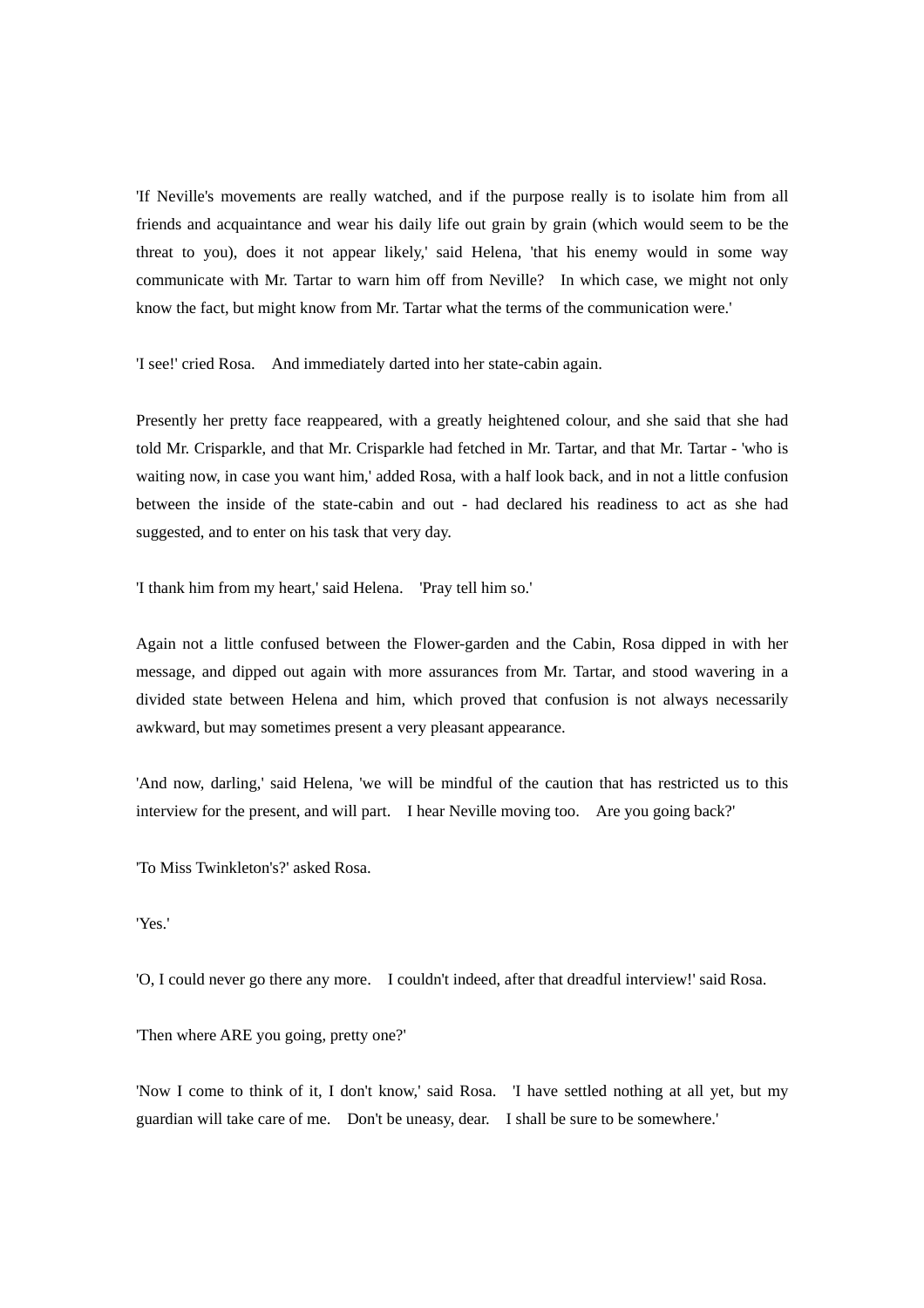(It did seem likely.)

'And I shall hear of my Rosebud from Mr. Tartar?' inquired Helena.

'Yes, I suppose so; from - ' Rosa looked back again in a flutter, instead of supplying the name. 'But tell me one thing before we part, dearest Helena. Tell me - that you are sure, sure, sure, I couldn't help it.'

'Help it, love?'

'Help making him malicious and revengeful. I couldn't hold any terms with him, could I?'

'You know how I love you, darling,' answered Helena, with indignation; 'but I would sooner see you dead at his wicked feet.'

'That's a great comfort to me! And you will tell your poor brother so, won't you? And you will give him my remembrance and my sympathy? And you will ask him not to hate me?'

With a mournful shake of the head, as if that would be quite a superfluous entreaty, Helena lovingly kissed her two hands to her friend, and her friend's two hands were kissed to her; and then she saw a third hand (a brown one) appear among the flowers and leaves, and help her friend out of sight.

The refection that Mr. Tartar produced in the Admiral's Cabin by merely touching the spring knob of a locker and the handle of a drawer, was a dazzling enchanted repast. Wonderful macaroons, glittering liqueurs, magically-preserved tropical spices, and jellies of celestial tropical fruits, displayed themselves profusely at an instant's notice. But Mr. Tartar could not make time stand still; and time, with his hard-hearted fleetness, strode on so fast, that Rosa was obliged to come down from the bean-stalk country to earth and her guardian's chambers.

'And now, my dear,' said Mr. Grewgious, 'what is to be done next? To put the same thought in another form; what is to be done with you?'

Rosa could only look apologetically sensible of being very much in her own way and in everybody else's. Some passing idea of living, fireproof, up a good many stairs in Furnival's Inn for the rest of her life, was the only thing in the nature of a plan that occurred to her.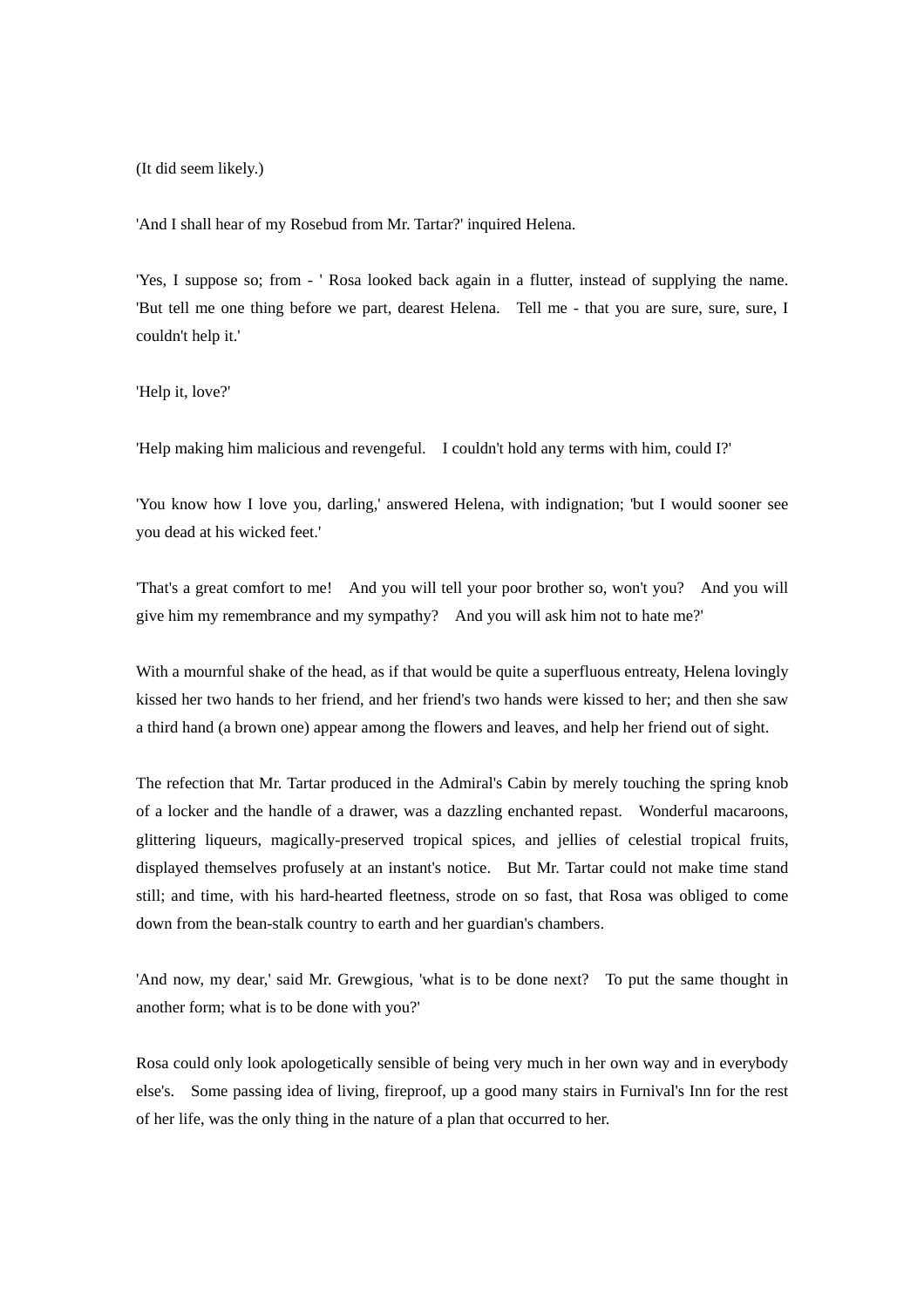'It has come into my thoughts,' said Mr. Grewgious, 'that as the respected lady, Miss Twinkleton, occasionally repairs to London in the recess, with the view of extending her connection, and being available for interviews with metropolitan parents, if any - whether, until we have time in which to turn ourselves round, we might invite Miss Twinkleton to come and stay with you for a month?'

#### 'Stay where, sir?'

'Whether,' explained Mr. Grewgious, 'we might take a furnished lodging in town for a month, and invite Miss Twinkleton to assume the charge of you in it for that period?'

'And afterwards?' hinted Rosa.

'And afterwards,' said Mr. Grewgious, 'we should be no worse off than we are now.'

'I think that might smooth the way,' assented Rosa.

'Then let us,' said Mr. Grewgious, rising, 'go and look for a furnished lodging. Nothing could be more acceptable to me than the sweet presence of last evening, for all the remaining evenings of my existence; but these are not fit surroundings for a young lady. Let us set out in quest of adventures, and look for a furnished lodging. In the meantime, Mr. Crisparkle here, about to return home immediately, will no doubt kindly see Miss Twinkleton, and invite that lady to co-operate in our plan.'

Mr. Crisparkle, willingly accepting the commission, took his departure; Mr. Grewgious and his ward set forth on their expedition.

As Mr. Grewgious's idea of looking at a furnished lodging was to get on the opposite side of the street to a house with a suitable bill in the window, and stare at it; and then work his way tortuously to the back of the house, and stare at that; and then not go in, but make similar trials of another house, with the same result; their progress was but slow. At length he bethought himself of a widowed cousin, divers times removed, of Mr. Bazzard's, who had once solicited his influence in the lodger world, and who lived in Southampton Street, Bloomsbury Square. This lady's name, stated in uncompromising capitals of considerable size on a brass door-plate, and yet not lucidly as to sex or condition, was BILLICKIN.

Personal faintness, and an overpowering personal candour, were the distinguishing features of Mrs.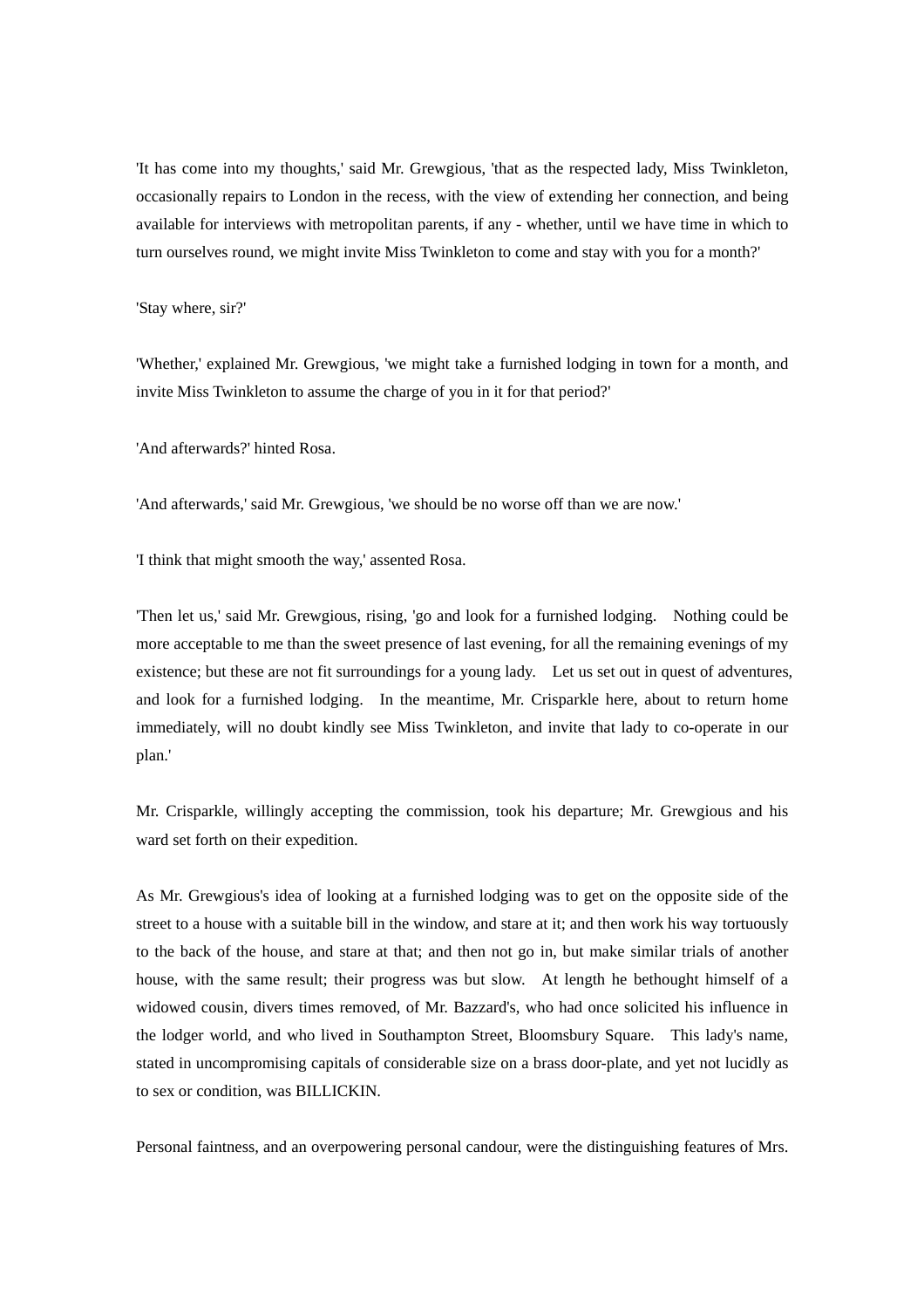Billickin's organisation. She came languishing out of her own exclusive back parlour, with the air of having been expressly brought-to for the purpose, from an accumulation of several swoons.

'I hope I see you well, sir,' said Mrs. Billickin, recognising her visitor with a bend.

'Thank you, quite well. And you, ma'am?' returned Mr. Grewgious.

'I am as well,' said Mrs. Billickin, becoming aspirational with excess of faintness, 'as I hever ham.'

'My ward and an elderly lady,' said Mr. Grewgious, 'wish to find a genteel lodging for a month or so. Have you any apartments available, ma'am?'

'Mr. Grewgious,' returned Mrs. Billickin, 'I will not deceive you; far from it. I HAVE apartments available.'

This with the air of adding: 'Convey me to the stake, if you will; but while I live, I will be candid.'

'And now, what apartments, ma'am?' asked Mr. Grewgious, cosily. To tame a certain severity apparent on the part of Mrs. Billickin.

'There is this sitting-room - which, call it what you will, it is the front parlour, Miss,' said Mrs. Billickin, impressing Rosa into the conversation: 'the back parlour being what I cling to and never part with; and there is two bedrooms at the top of the 'ouse with gas laid on. I do not tell you that your bedroom floors is firm, for firm they are not. The gas-fitter himself allowed, that to make a firm job, he must go right under your jistes, and it were not worth the outlay as a yearly tenant so to do. The piping is carried above your jistes, and it is best that it should be made known to you.'

Mr. Grewgious and Rosa exchanged looks of some dismay, though they had not the least idea what latent horrors this carriage of the piping might involve. Mrs. Billickin put her hand to her heart, as having eased it of a load.

'Well! The roof is all right, no doubt,' said Mr. Grewgious, plucking up a little.

'Mr. Grewgious,' returned Mrs. Billickin, 'if I was to tell you, sir, that to have nothink above you is to have a floor above you, I should put a deception upon you which I will not do. No, sir. Your slates WILL rattle loose at that elewation in windy weather, do your utmost, best or worst! I defy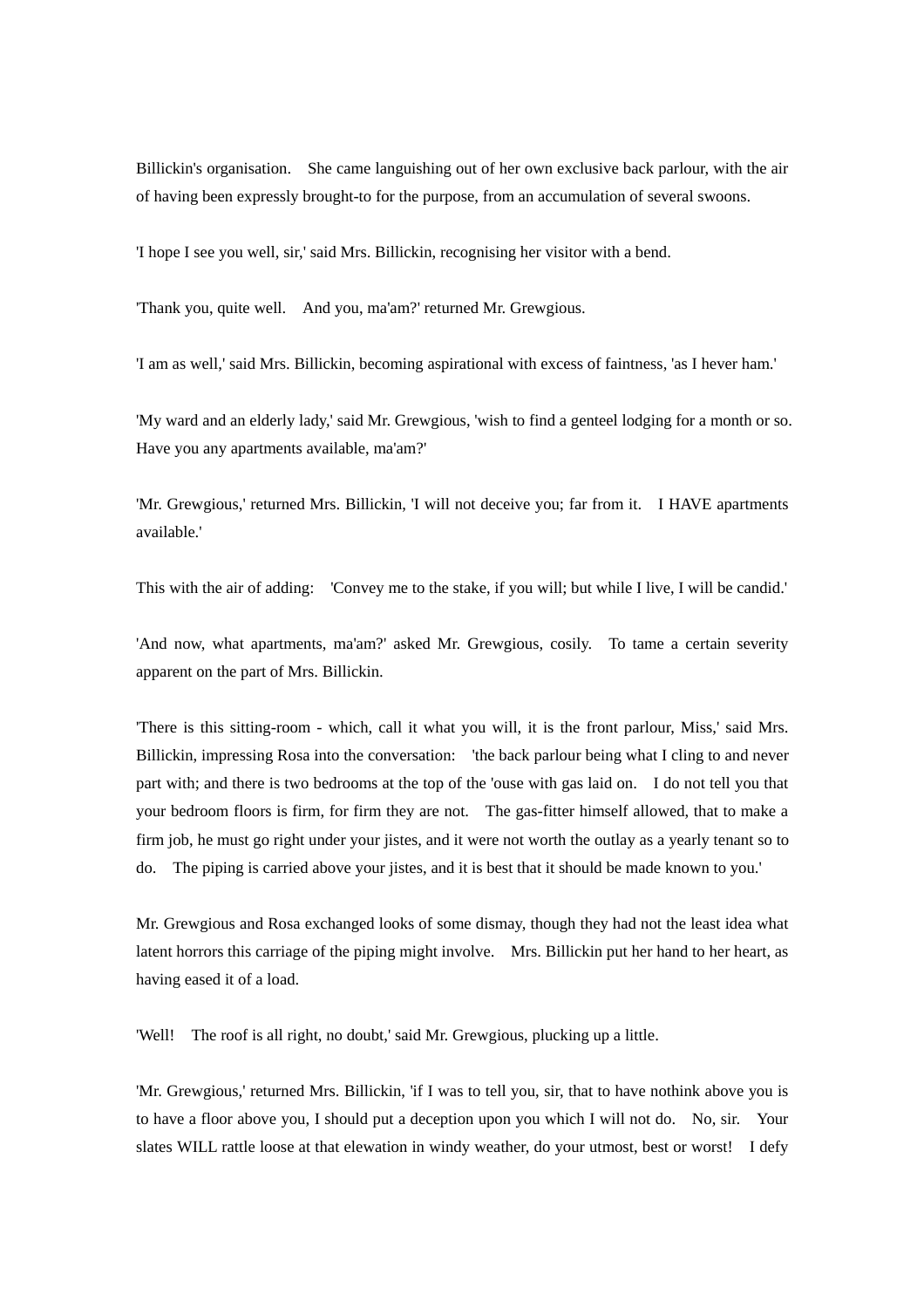you, sir, be you what you may, to keep your slates tight, try how you can.' Here Mrs. Billickin, having been warm with Mr. Grewgious, cooled a little, not to abuse the moral power she held over him. 'Consequent,' proceeded Mrs. Billickin, more mildly, but still firmly in her incorruptible candour: 'consequent it would be worse than of no use for me to trapse and travel up to the top of the 'ouse with you, and for you to say, "Mrs. Billickin, what stain do I notice in the ceiling, for a stain I do consider it?" and for me to answer, "I do not understand you, sir." No, sir, I will not be so underhand. I DO understand you before you pint it out. It is the wet, sir. It do come in, and it do not come in. You may lay dry there half your lifetime; but the time will come, and it is best that you should know it, when a dripping sop would be no name for you.'

Mr. Grewgious looked much disgraced by being prefigured in this pickle.

'Have you any other apartments, ma'am?' he asked.

'Mr. Grewgious,' returned Mrs. Billickin, with much solemnity, 'I have. You ask me have I, and my open and my honest answer air, I have. The first and second floors is wacant, and sweet rooms.'

'Come, come! There's nothing against THEM,' said Mr. Grewgious, comforting himself.

'Mr. Grewgious,' replied Mrs. Billickin, 'pardon me, there is the stairs. Unless your mind is prepared for the stairs, it will lead to inevitable disappointment. You cannot, Miss,' said Mrs. Billickin, addressing Rosa reproachfully, 'place a first floor, and far less a second, on the level footing 'of a parlour. No, you cannot do it, Miss, it is beyond your power, and wherefore try?'

Mrs. Billickin put it very feelingly, as if Rosa had shown a headstrong determination to hold the untenable position.

'Can we see these rooms, ma'am?' inquired her guardian.

'Mr. Grewgious,' returned Mrs. Billickin, 'you can. I will not disguise it from you, sir; you can.'

Mrs. Billickin then sent into her back parlour for her shawl (it being a state fiction, dating from immemorial antiquity, that she could never go anywhere without being wrapped up), and having been enrolled by her attendant, led the way. She made various genteel pauses on the stairs for breath, and clutched at her heart in the drawing-room as if it had very nearly got loose, and she had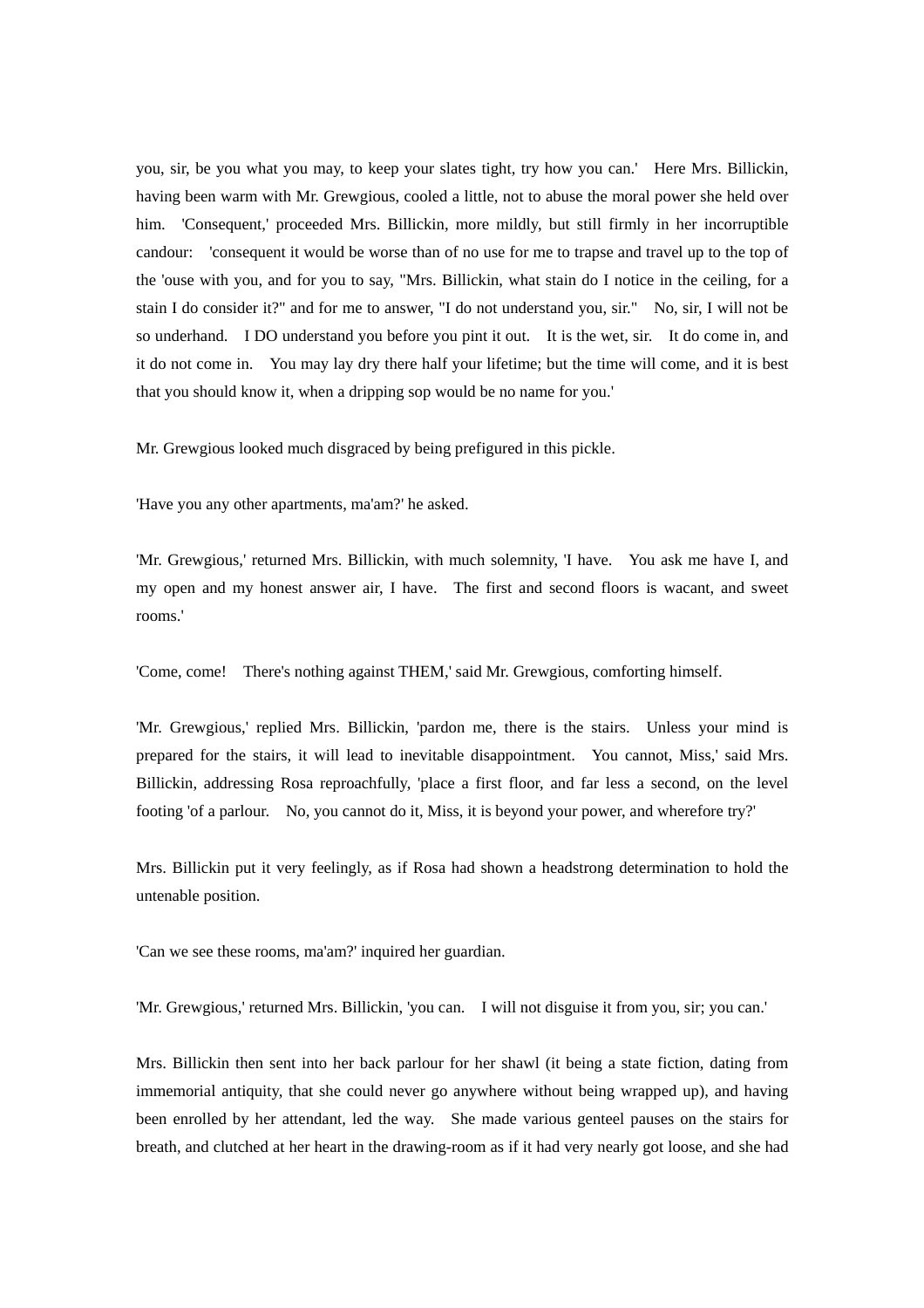caught it in the act of taking wing.

'And the second floor?' said Mr. Grewgious, on finding the first satisfactory.

'Mr. Grewgious,' replied Mrs. Billickin, turning upon him with ceremony, as if the time had now come when a distinct understanding on a difficult point must be arrived at, and a solemn confidence established, 'the second floor is over this.'

'Can we see that too, ma'am?'

'Yes, sir,' returned Mrs. Billickin, 'it is open as the day.'

That also proving satisfactory, Mr. Grewgious retired into a window with Rosa for a few words of consultation, and then asking for pen and ink, sketched out a line or two of agreement. In the meantime Mrs. Billickin took a seat, and delivered a kind of Index to, or Abstract of, the general question.

'Five-and-forty shillings per week by the month certain at the time of year,' said Mrs. Billickin, 'is only reasonable to both parties. It is not Bond Street nor yet St. James's Palace; but it is not pretended that it is. Neither is it attempted to be denied - for why should it? - that the Arching leads to a mews. Mewses must exist. Respecting attendance; two is kep', at liberal wages. Words HAS arisen as to tradesmen, but dirty shoes on fresh hearth-

stoning was attributable, and no wish for a commission on your orders. Coals is either BY the fire, or PER the scuttle.' She emphasised the prepositions as marking a subtle but immense difference. 'Dogs is not viewed with favour. Besides litter, they gets stole, and sharing suspicions is apt to creep in, and unpleasantness takes place.'

By this time Mr. Grewgious had his agreement-lines, and his earnest-money, ready. 'I have signed it for the ladies, ma'am,' he said, 'and you'll have the goodness to sign it for yourself, Christian and Surname, there, if you please.'

'Mr. Grewgious,' said Mrs. Billickin in a new burst of candour, 'no, sir! You must excuse the Christian name.'

Mr. Grewgious stared at her.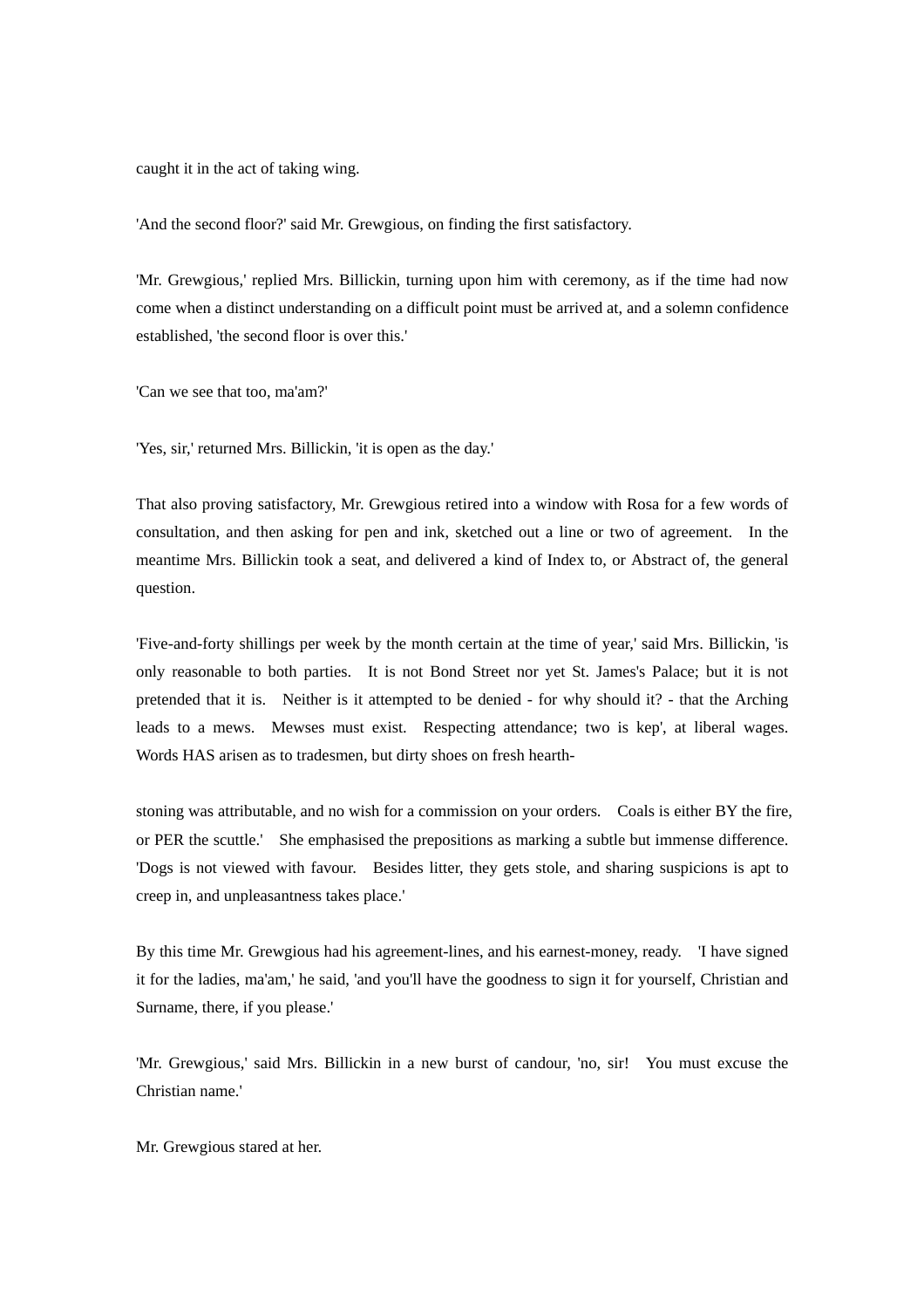'The door-plate is used as a protection,' said Mrs. Billickin, 'and acts as such, and go from it I will not.'

Mr. Grewgious stared at Rosa.

'No, Mr. Grewgious, you must excuse me. So long as this 'ouse is known indefinite as Billickin's, and so long as it is a doubt with the riff-raff where Billickin may be hidin', near the street-door or down the airy, and what his weight and size, so long I feel safe. But commit myself to a solitary female statement, no, Miss! Nor would you for a moment wish,' said Mrs. Billickin, with a strong sense of injury, 'to take that advantage of your sex, if you were not brought to it by inconsiderate example.'

Rosa reddening as if she had made some most disgraceful attempt to overreach the good lady, besought Mr. Grewgious to rest content with any signature. And accordingly, in a baronial way, the sign-

manual BILLICKIN got appended to the document.

Details were then settled for taking possession on the next day but one, when Miss Twinkleton might be reasonably expected; and Rosa went back to Furnival's Inn on her guardian's arm.

Behold Mr. Tartar walking up and down Furnival's Inn, checking himself when he saw them coming, and advancing towards them!

'It occurred to me,' hinted Mr. Tartar, 'that we might go up the river, the weather being so delicious and the tide serving. I have a boat of my own at the Temple Stairs.'

'I have not been up the river for this many a day,' said Mr. Grewgious, tempted.

'I was never up the river,' added Rosa.

Within half an hour they were setting this matter right by going up the river. The tide was running with them, the afternoon was charming. Mr. Tartar's boat was perfect. Mr. Tartar and Lobley (Mr. Tartar's man) pulled a pair of oars. Mr. Tartar had a yacht, it seemed, lying somewhere down by Greenhithe; and Mr. Tartar's man had charge of this yacht, and was detached upon his present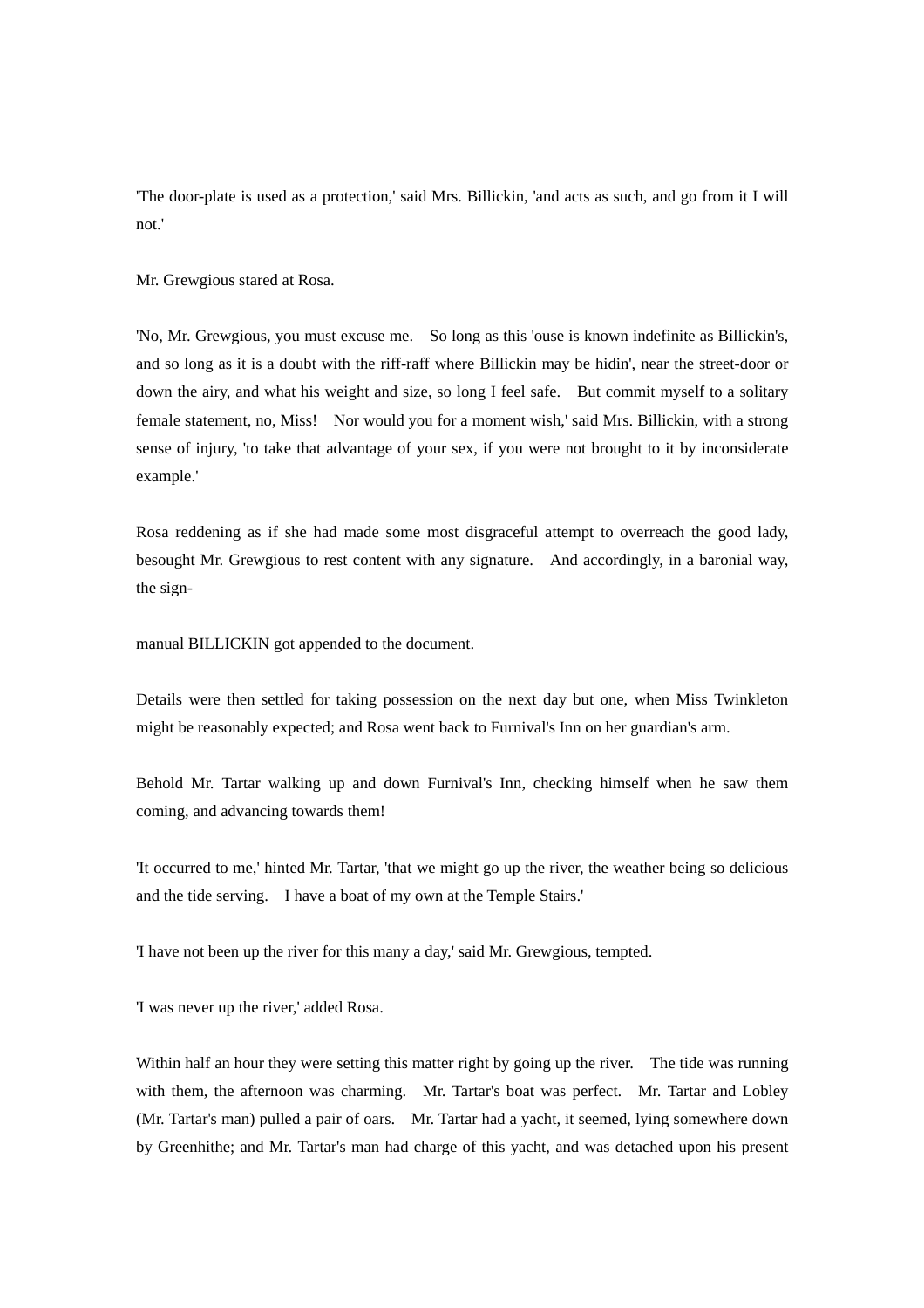service. He was a jolly-favoured man, with tawny hair and whiskers, and a big red face. He was the dead image of the sun in old woodcuts, his hair and whiskers answering for rays all around him. Resplendent in the bow of the boat, he was a shining sight, with a man-of-war's man's shirt on - or off, according to opinion - and his arms and breast tattooed all sorts of patterns. Lobley seemed to take it easily, and so did Mr. Tartar; yet their oars bent as they pulled, and the boat bounded under them. Mr. Tartar talked as if he were doing nothing, to Rosa who was really doing nothing, and to Mr. Grewgious who was doing this much that he steered all wrong; but what did that matter, when a turn of Mr. Tartar's skilful wrist, or a mere grin of Mr. Lobley's over the bow, put all to rights! The tide bore them on in the gayest and most sparkling manner, until they stopped to dine in some ever-

lastingly-green garden, needing no matter-of-fact identification here; and then the tide obligingly turned - being devoted to that party alone for that day; and as they floated idly among some osier-beds, Rosa tried what she could do in the rowing way, and came off splendidly, being much assisted; and Mr. Grewgious tried what he could do, and came off on his back, doubled up with an oar under his chin, being not assisted at all. Then there was an interval of rest under boughs (such rest!) what time Mr. Lobley mopped, and, arranging cushions, stretchers, and the like, danced the tight-rope the whole length of the boat like a man to whom shoes were a superstition and stockings slavery; and then came the sweet return among delicious odours of limes in bloom, and musical ripplings; and, all too soon, the great black city cast its shadow on the waters, and its dark bridges spanned them as death spans life, and the everlastingly-green garden seemed to be left for everlasting, unregainable and far away.

'Cannot people get through life without gritty stages, I wonder?' Rosa thought next day, when the town was very gritty again, and everything had a strange and an uncomfortable appearance of seeming to wait for something that wouldn't come. NO. She began to think, that, now the Cloisterham school-days had glided past and gone, the gritty stages would begin to set in at intervals and make themselves wearily known!

Yet what did Rosa expect? Did she expect Miss Twinkleton? Miss Twinkleton duly came. Forth from her back parlour issued the Billickin to receive Miss Twinkleton, and War was in the Billickin's eye from that fell moment.

Miss Twinkleton brought a quantity of luggage with her, having all Rosa's as well as her own. The Billickin took it ill that Miss Twinkleton's mind, being sorely disturbed by this luggage, failed to take in her personal identity with that clearness of perception which was due to its demands.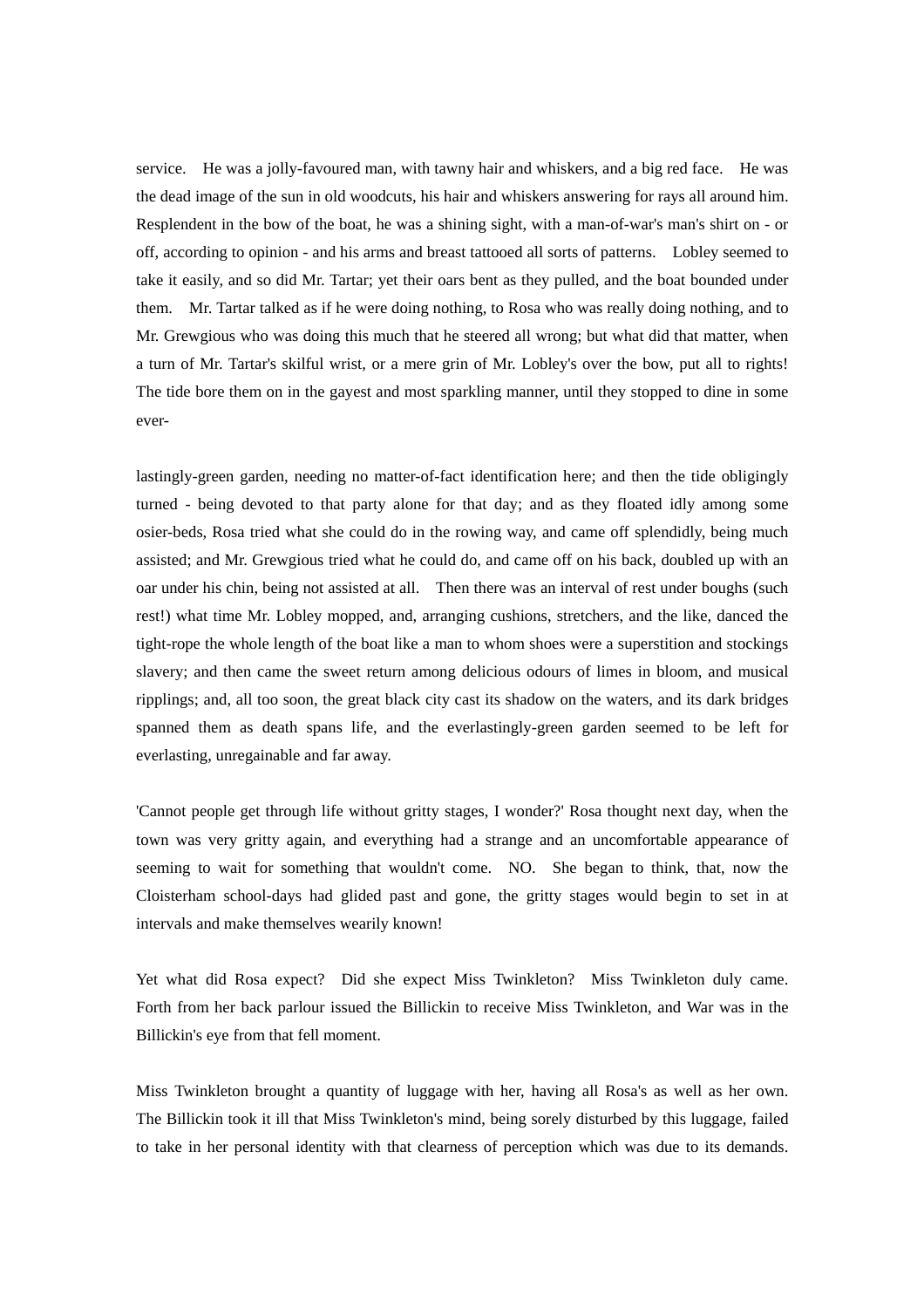Stateliness mounted her gloomy throne upon the Billickin's brow in consequence. And when Miss Twinkleton, in agitation taking stock of her trunks and packages, of which she had seventeen, particularly counted in the Billickin herself as number eleven, the B. found it necessary to repudiate.

'Things cannot too soon be put upon the footing,' said she, with a candour so demonstrative as to be almost obtrusive, 'that the person of the 'ouse is not a box nor yet a bundle, nor a carpet-

bag. No, I am 'ily obleeged to you, Miss Twinkleton, nor yet a beggar.'

This last disclaimer had reference to Miss Twinkleton's distractedly pressing two-and-sixpence on her, instead of the cabman.

Thus cast off, Miss Twinkleton wildly inquired, 'which gentleman' was to be paid? There being two gentlemen in that position (Miss Twinkleton having arrived with two cabs), each gentleman on being paid held forth his two-and-sixpence on the flat of his open hand, and, with a speechless stare and a dropped jaw, displayed his wrong to heaven and earth. Terrified by this alarming spectacle, Miss Twinkleton placed another shilling in each hand; at the same time appealing to the law in flurried accents, and recounting her luggage this time with the two gentlemen in, who caused the total to come out complicated. Meanwhile the two gentlemen, each looking very hard at the last shilling grumblingly, as if it might become eighteen-pence if he kept his eyes on it, descended the doorsteps, ascended their carriages, and drove away, leaving Miss Twinkleton on a bonnet-box in tears.

The Billickin beheld this manifestation of weakness without sympathy, and gave directions for 'a young man to be got in' to wrestle with the luggage. When that gladiator had disappeared from the arena, peace ensued, and the new lodgers dined.

But the Billickin had somehow come to the knowledge that Miss Twinkleton kept a school. The leap from that knowledge to the inference that Miss Twinkleton set herself to teach HER something, was easy. 'But you don't do it,' soliloquised the Billickin; 'I am not your pupil, whatever she,' meaning Rosa, 'may be, poor thing!'

Miss Twinkleton, on the other hand, having changed her dress and recovered her spirits, was animated by a bland desire to improve the occasion in all ways, and to be as serene a model as possible. In a happy compromise between her two states of existence, she had already become,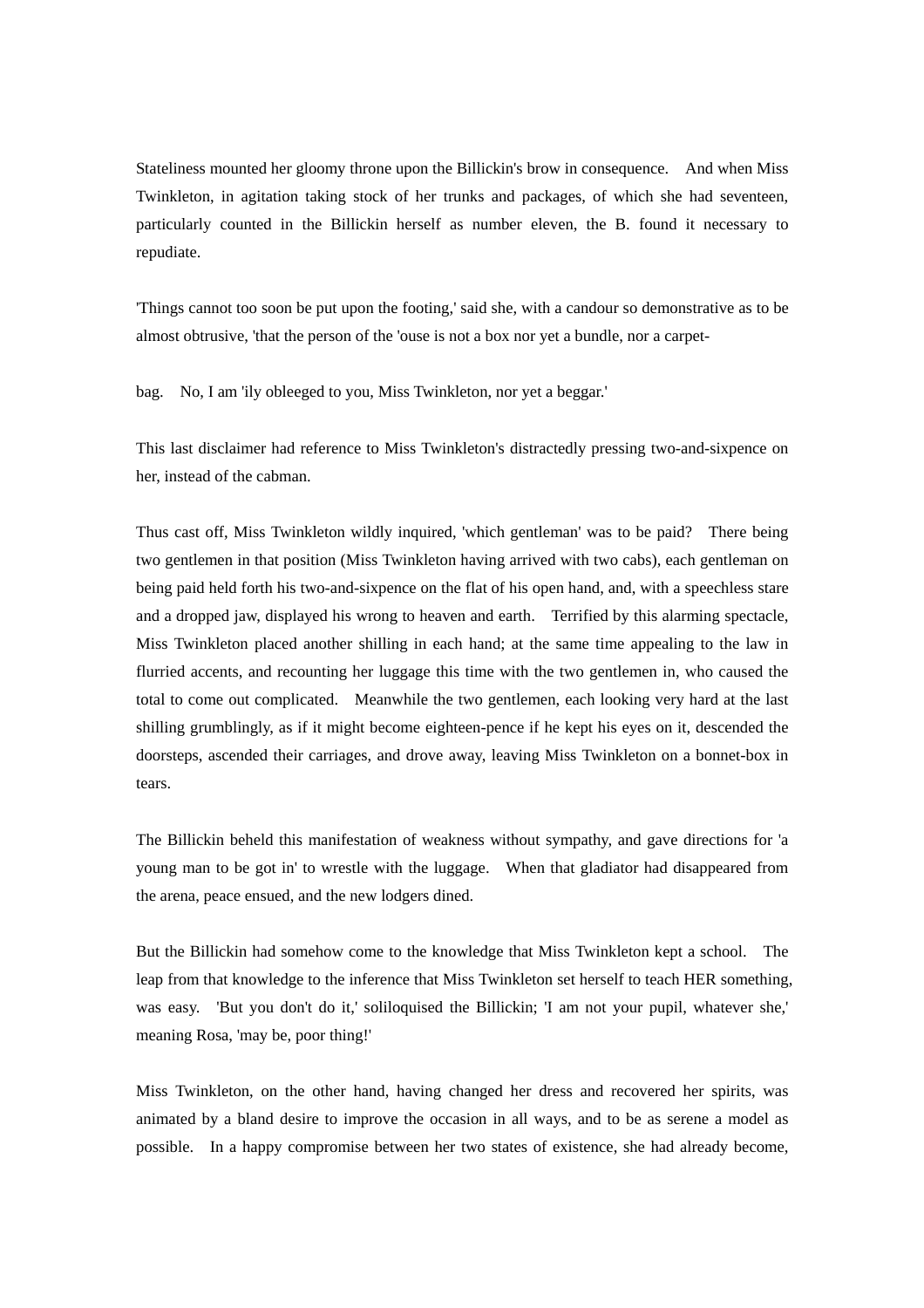with her workbasket before her, the equably vivacious companion with a slight judicious flavouring of information, when the Billickin announced herself.

'I will not hide from you, ladies,' said the B., enveloped in the shawl of state, 'for it is not my character to hide neither my motives nor my actions, that I take the liberty to look in upon you to express a 'ope that your dinner was to your liking. Though not Professed but Plain, still her wages should be a sufficient object to her to stimilate to soar above mere roast and biled.'

'We dined very well indeed,' said Rosa, 'thank you.'

'Accustomed,' said Miss Twinkleton with a gracious air, which to the jealous ears of the Billickin seemed to add 'my good woman' - 'accustomed to a liberal and nutritious, yet plain and salutary diet, we have found no reason to bemoan our absence from the ancient city, and the methodical household, in which the quiet routine of our lot has been hitherto cast.'

'I did think it well to mention to my cook,' observed the Billickin with a gush of candour, 'which I 'ope you will agree with, Miss Twinkleton, was a right precaution, that the young lady being used to what we should consider here but poor diet, had better be brought forward by degrees. For, a rush from scanty feeding to generous feeding, and from what you may call messing to what you may call method, do require a power of constitution which is not often found in youth, particular when undermined by boarding-

### school!'

It will be seen that the Billickin now openly pitted herself against Miss Twinkleton, as one whom she had fully ascertained to be her natural enemy.

'Your remarks,' returned Miss Twinkleton, from a remote moral eminence, 'are well meant, I have no doubt; but you will permit me to observe that they develop a mistaken view of the subject, which can only be imputed to your extreme want of accurate information.'

'My informiation,' retorted the Billickin, throwing in an extra syllable for the sake of emphasis at once polite and powerful - 'my informiation, Miss Twinkleton, were my own experience, which I believe is usually considered to be good guidance. But whether so or not, I was put in youth to a very genteel boarding-school, the mistress being no less a lady than yourself, of about your own age or it may be some years younger, and a poorness of blood flowed from the table which has run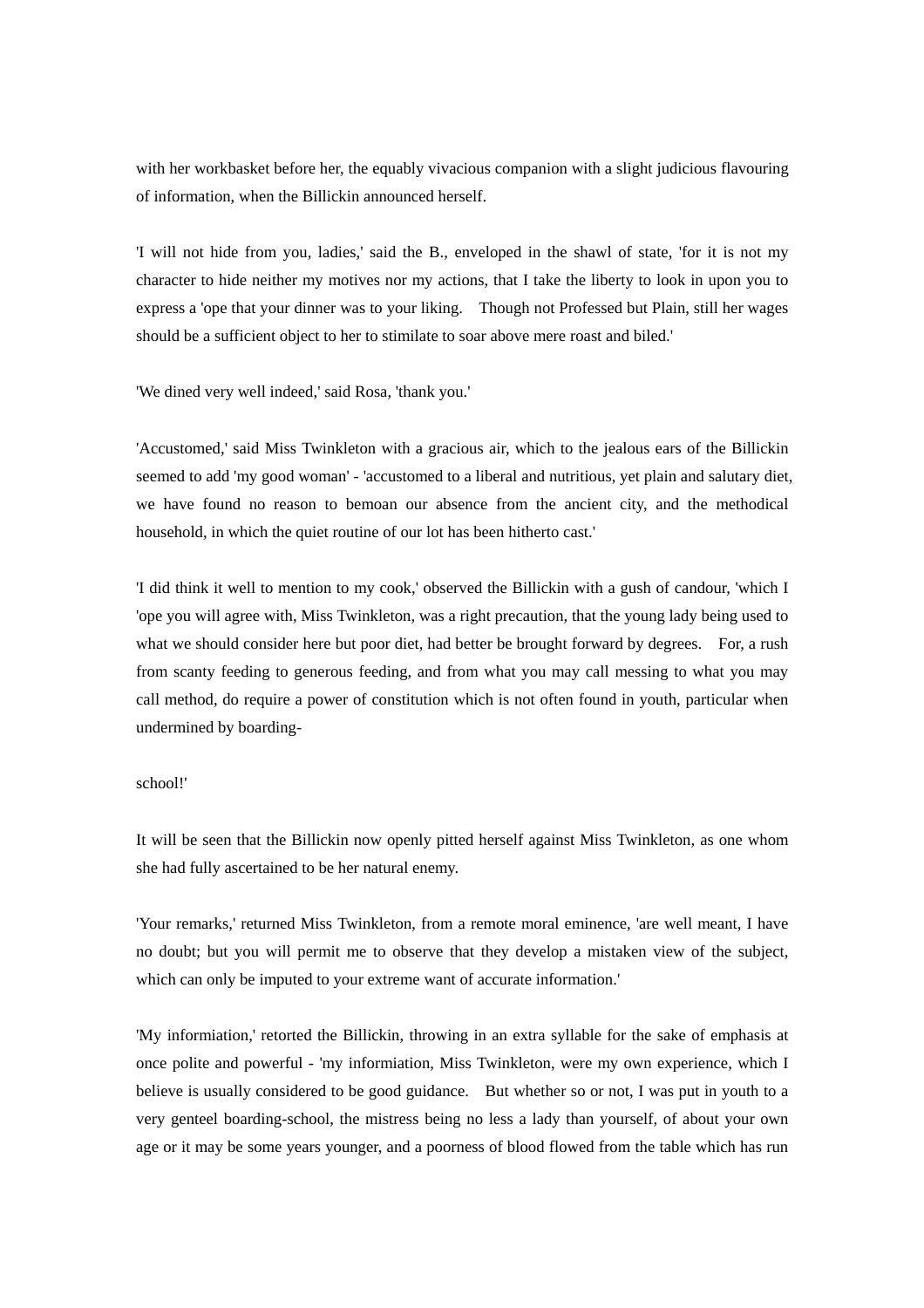through my life.'

'Very likely,' said Miss Twinkleton, still from her distant eminence; 'and very much to be deplored. - Rosa, my dear, how are you getting on with your work?'

'Miss Twinkleton,' resumed the Billickin, in a courtly manner, 'before retiring on the 'int, as a lady should, I wish to ask of yourself, as a lady, whether I am to consider that my words is doubted?'

'I am not aware on what ground you cherish such a supposition,' began Miss Twinkleton, when the Billickin neatly stopped her.

'Do not, if you please, put suppositions betwixt my lips where none such have been imparted by myself. Your flow of words is great, Miss Twinkleton, and no doubt is expected from you by your pupils, and no doubt is considered worth the money. NO doubt, I am sure. But not paying for flows of words, and not asking to be favoured with them here, I wish to repeat my question.'

'If you refer to the poverty of your circulation,' began Miss Twinkleton, when again the Billickin neatly stopped her.

'I have used no such expressions.'

'If you refer, then, to the poorness of your blood - '

'Brought upon me,' stipulated the Billickin, expressly, 'at a boarding-school - '

'Then,' resumed Miss Twinkleton, 'all I can say is, that I am bound to believe, on your asseveration, that it is very poor indeed. I cannot forbear adding, that if that unfortunate circumstance influences your conversation, it is much to be lamented, and it is eminently desirable that your blood were richer. - Rosa, my dear, how are you getting on with your work?'

'Hem! Before retiring, Miss,' proclaimed the Billickin to Rosa, loftily cancelling Miss Twinkleton, 'I should wish it to be understood between yourself and me that my transactions in future is with you alone. I know no elderly lady here, Miss, none older than yourself.'

'A highly desirable arrangement, Rosa my dear,' observed Miss Twinkleton.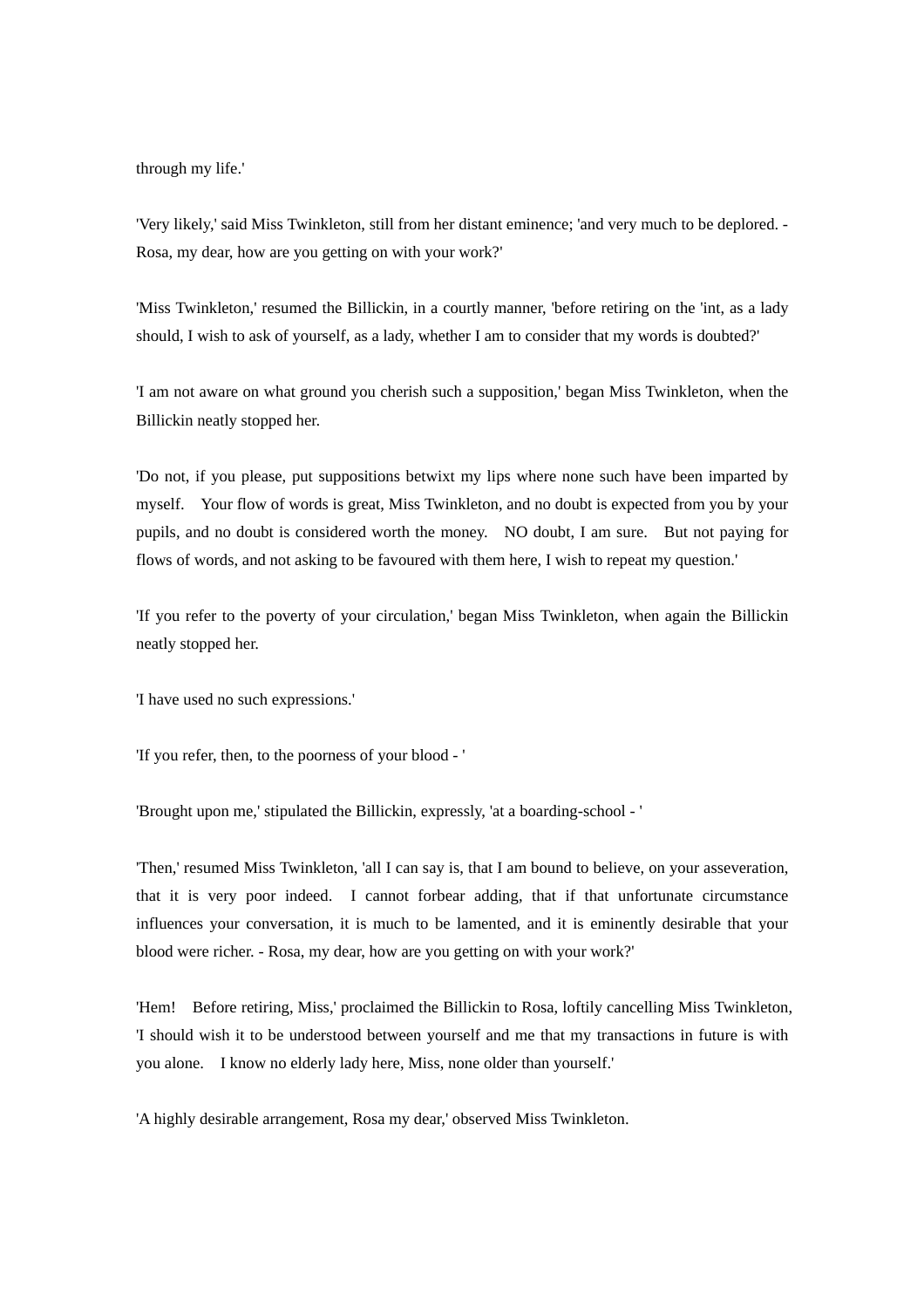'It is not, Miss,' said the Billickin, with a sarcastic smile, 'that I possess the Mill I have heard of, in which old single ladies could be ground up young (what a gift it would be to some of us), but that I limit myself to you totally.'

'When I have any desire to communicate a request to the person of the house, Rosa my dear,' observed Miss Twinkleton with majestic cheerfulness, 'I will make it known to you, and you will kindly undertake, I am sure, that it is conveyed to the proper quarter.'

'Good-evening, Miss,' said the Billickin, at once affectionately and distantly. 'Being alone in my eyes, I wish you good-evening with best wishes, and do not find myself drove, I am truly 'appy to say, into expressing my contempt for an indiwidual, unfortunately for yourself, belonging to you.'

The Billickin gracefully withdrew with this parting speech, and from that time Rosa occupied the restless position of shuttlecock between these two battledores. Nothing could be done without a smart match being played out. Thus, on the daily-arising question of dinner, Miss Twinkleton would say, the three being present together:

'Perhaps, my love, you will consult with the person of the house, whether she can procure us a lamb's fry; or, failing that, a roast fowl.'

On which the Billickin would retort (Rosa not having spoken a word), 'If you was better accustomed to butcher's meat, Miss, you would not entertain the idea of a lamb's fry. Firstly, because lambs has long been sheep, and secondly, because there is such things as killing-days, and there is not. As to roast fowls, Miss, why you must be quite surfeited with roast fowls, letting alone your buying, when you market for yourself, the agedest of poultry with the scaliest of legs, quite as if you was accustomed to picking 'em out for cheapness. Try a little inwention, Miss. Use yourself to 'ousekeeping a bit. Come now, think of somethink else.'

To this encouragement, offered with the indulgent toleration of a wise and liberal expert, Miss Twinkleton would rejoin, reddening:

'Or, my dear, you might propose to the person of the house a duck.'

'Well, Miss!' the Billickin would exclaim (still no word being spoken by Rosa), 'you do surprise me when you speak of ducks! Not to mention that they're getting out of season and very dear, it really strikes to my heart to see you have a duck; for the breast, which is the only delicate cuts in a duck,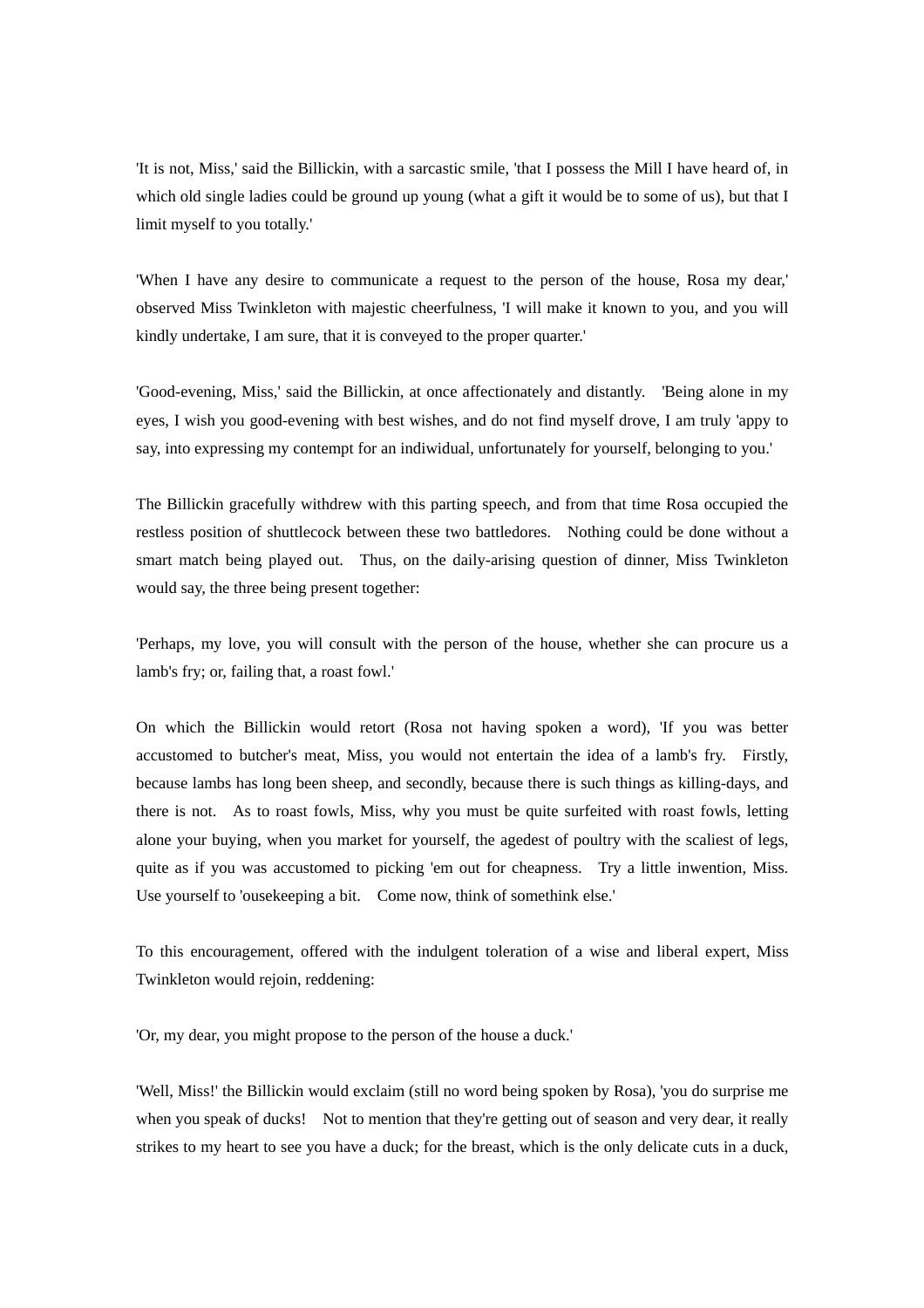always goes in a direction which I cannot imagine where, and your own plate comes down so miserably skin-and-bony! Try again, Miss. Think more of yourself, and less of others. A dish of sweetbreads now, or a bit of mutton. Something at which you can get your equal chance.'

Occasionally the game would wax very brisk indeed, and would be kept up with a smartness rendering such an encounter as this quite tame. But the Billickin almost invariably made by far the higher score; and would come in with side hits of the most unexpected and extraordinary description, when she seemed without a chance.

All this did not improve the gritty state of things in London, or the air that London had acquired in Rosa's eyes of waiting for something that never came. Tired of working, and conversing with Miss Twinkleton, she suggested working and reading: to which Miss Twinkleton readily assented, as an admirable reader, of tried powers. But Rosa soon made the discovery that Miss Twinkleton didn't read fairly. She cut the love-scenes, interpolated passages in praise of female celibacy, and was guilty of other glaring pious frauds. As an instance in point, take the glowing passage: 'Ever dearest and best adored, - said Edward, clasping the dear head to his breast, and drawing the silken hair through his caressing fingers, from which he suffered it to fall like golden rain, - ever dearest and best adored, let us fly from the unsympathetic world and the sterile coldness of the stony-hearted, to the rich warm Paradise of Trust and Love.' Miss Twinkleton's fraudulent version tamely ran thus: 'Ever engaged to me with the consent of our parents on both sides, and the approbation of the silver-haired rector of the district, - said Edward, respectfully raising to his lips the taper fingers so skilful in embroidery, tambour, crochet, and other truly feminine arts, - let me call on thy papa ere to-

morrow's dawn has sunk into the west, and propose a suburban establishment, lowly it may be, but within our means, where he will be always welcome as an evening guest, and where every arrangement shall invest economy, and constant interchange of scholastic acquirements with the attributes of the ministering angel to domestic bliss.'

As the days crept on and nothing happened, the neighbours began to say that the pretty girl at Billickin's, who looked so wistfully and so much out of the gritty windows of the drawing-room, seemed to be losing her spirits. The pretty girl might have lost them but for the accident of lighting on some books of voyages and sea-

adventure. As a compensation against their romance, Miss Twinkleton, reading aloud, made the most of all the latitudes and longitudes, bearings, winds, currents, offsets, and other statistics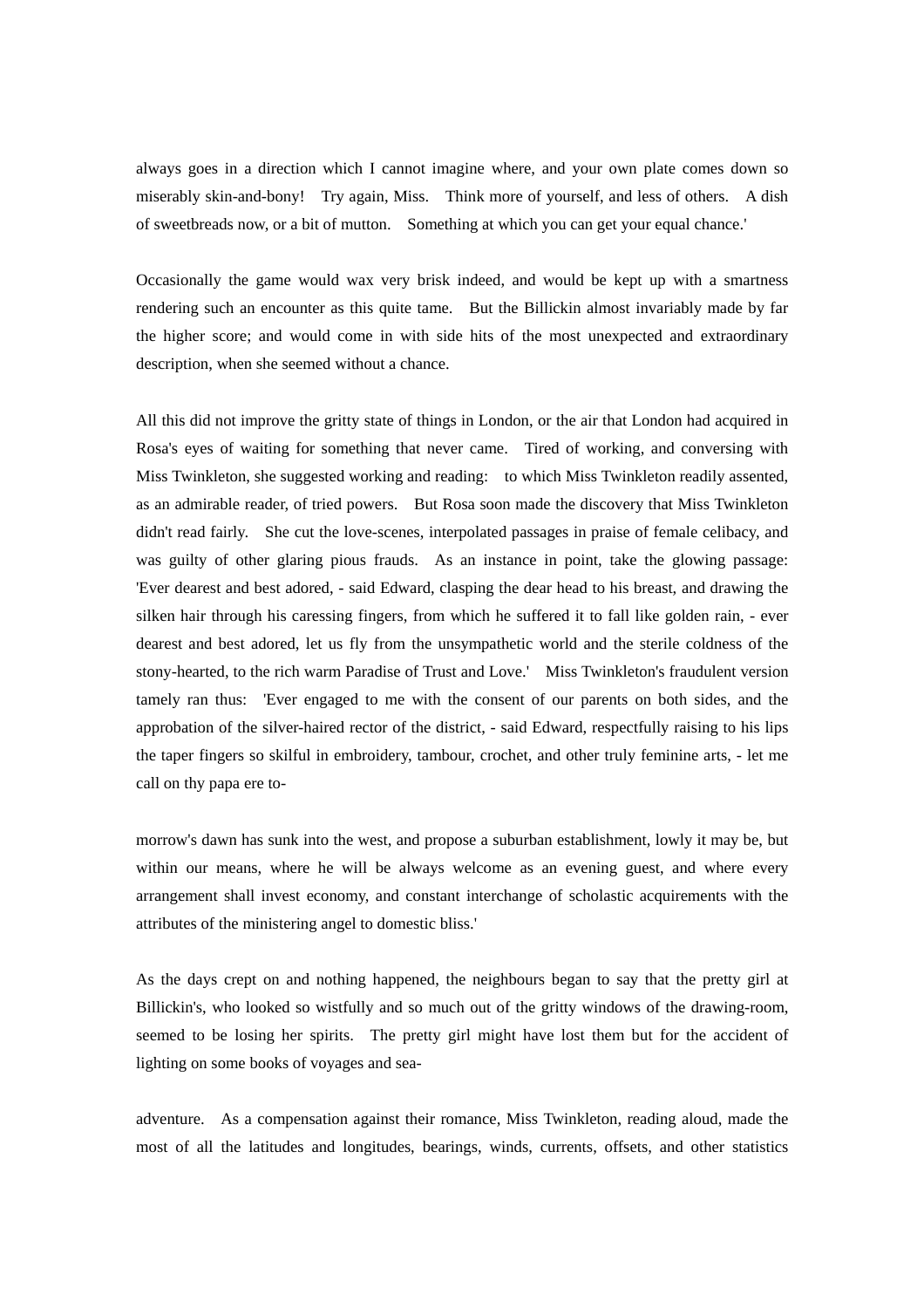(which she felt to be none the less improving because they expressed nothing whatever to her); while Rosa, listening intently, made the most of what was nearest to her heart. So they both did better than before.

# CHAPTER XXIII - THE DAWN AGAIN

ALTHOUGH Mr. Crisparkle and John Jasper met daily under the Cathedral roof, nothing at any time passed between them having reference to Edwin Drood, after the time, more than half a year gone by, when Jasper mutely showed the Minor Canon the conclusion and the resolution entered in his Diary. It is not likely that they ever met, though so often, without the thoughts of each reverting to the subject. It is not likely that they ever met, though so often, without a sensation on the part of each that the other was a perplexing secret to him. Jasper as the denouncer and pursuer of Neville Landless, and Mr. Crisparkle as his consistent advocate and protector, must at least have stood sufficiently in opposition to have speculated with keen interest on the steadiness and next direction of the other's designs. But neither ever broached the theme.

False pretence not being in the Minor Canon's nature, he doubtless displayed openly that he would at any time have revived the subject, and even desired to discuss it. The determined reticence of Jasper, however, was not to be so approached. Impassive, moody, solitary, resolute, so concentrated on one idea, and on its attendant fixed purpose, that he would share it with no fellow-

creature, he lived apart from human life. Constantly exercising an Art which brought him into mechanical harmony with others, and which could not have been pursued unless he and they had been in the nicest mechanical relations and unison, it is curious to consider that the spirit of the man was in moral accordance or interchange with nothing around him. This indeed he had confided to his lost nephew, before the occasion for his present inflexibility arose.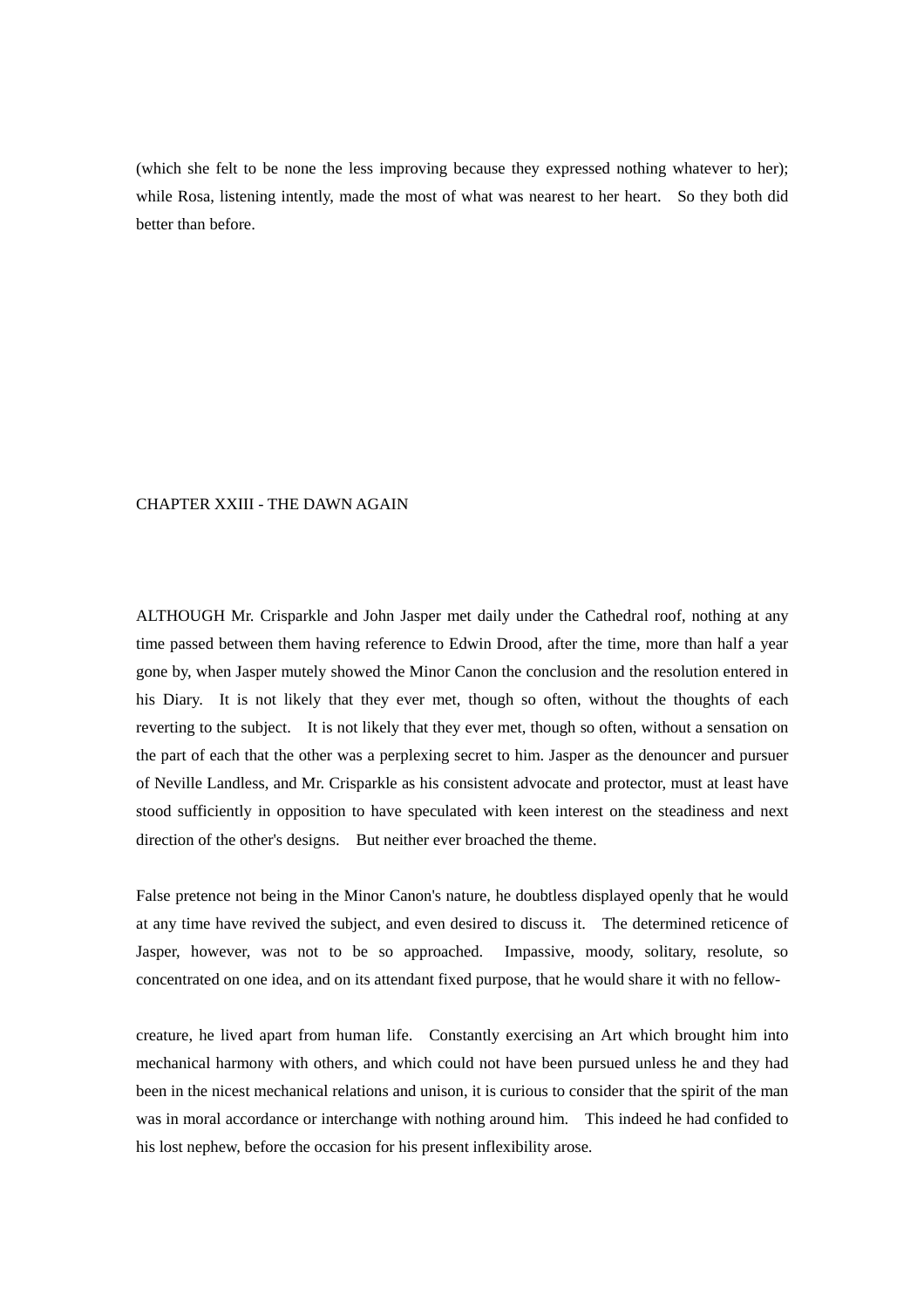That he must know of Rosa's abrupt departure, and that he must divine its cause, was not to be doubted. Did he suppose that he had terrified her into silence? or did he suppose that she had imparted to any one - to Mr. Crisparkle himself, for instance - the particulars of his last interview with her? Mr. Crisparkle could not determine this in his mind. He could not but admit, however, as a just man, that it was not, of itself, a crime to fall in love with Rosa, any more than it was a crime to offer to set love above revenge.

The dreadful suspicion of Jasper, which Rosa was so shocked to have received into her imagination, appeared to have no harbour in Mr. Crisparkle's. If it ever haunted Helena's thoughts or Neville's, neither gave it one spoken word of utterance. Mr. Grewgious took no pains to conceal his implacable dislike of Jasper, yet he never referred it, however distantly, to such a source. But he was a reticent as well as an eccentric man; and he made no mention of a certain evening when he warmed his hands at the gatehouse fire, and looked steadily down upon a certain heap of torn and miry clothes upon the floor.

Drowsy Cloisterham, whenever it awoke to a passing reconsideration of a story above six months old and dismissed by the bench of magistrates, was pretty equally divided in opinion whether John Jasper's beloved nephew had been killed by his treacherously passionate rival, or in an open struggle; or had, for his own purposes, spirited himself away. It then lifted up its head, to notice that the bereaved Jasper was still ever devoted to discovery and revenge; and then dozed off again. This was the condition of matters, all round, at the period to which the present history has now attained.

The Cathedral doors have closed for the night; and the Choir-

master, on a short leave of absence for two or three services, sets his face towards London. He travels thither by the means by which Rosa travelled, and arrives, as Rosa arrived, on a hot, dusty evening.

His travelling baggage is easily carried in his hand, and he repairs with it on foot, to a hybrid hotel in a little square behind Aldersgate Street, near the General Post Office. It is hotel, boarding-house, or lodging-house, at its visitor's option. It announces itself, in the new Railway Advertisers, as a novel enterprise, timidly beginning to spring up. It bashfully, almost apologetically, gives the traveller to understand that it does not expect him, on the good old constitutional hotel plan, to order a pint of sweet blacking for his drinking, and throw it away; but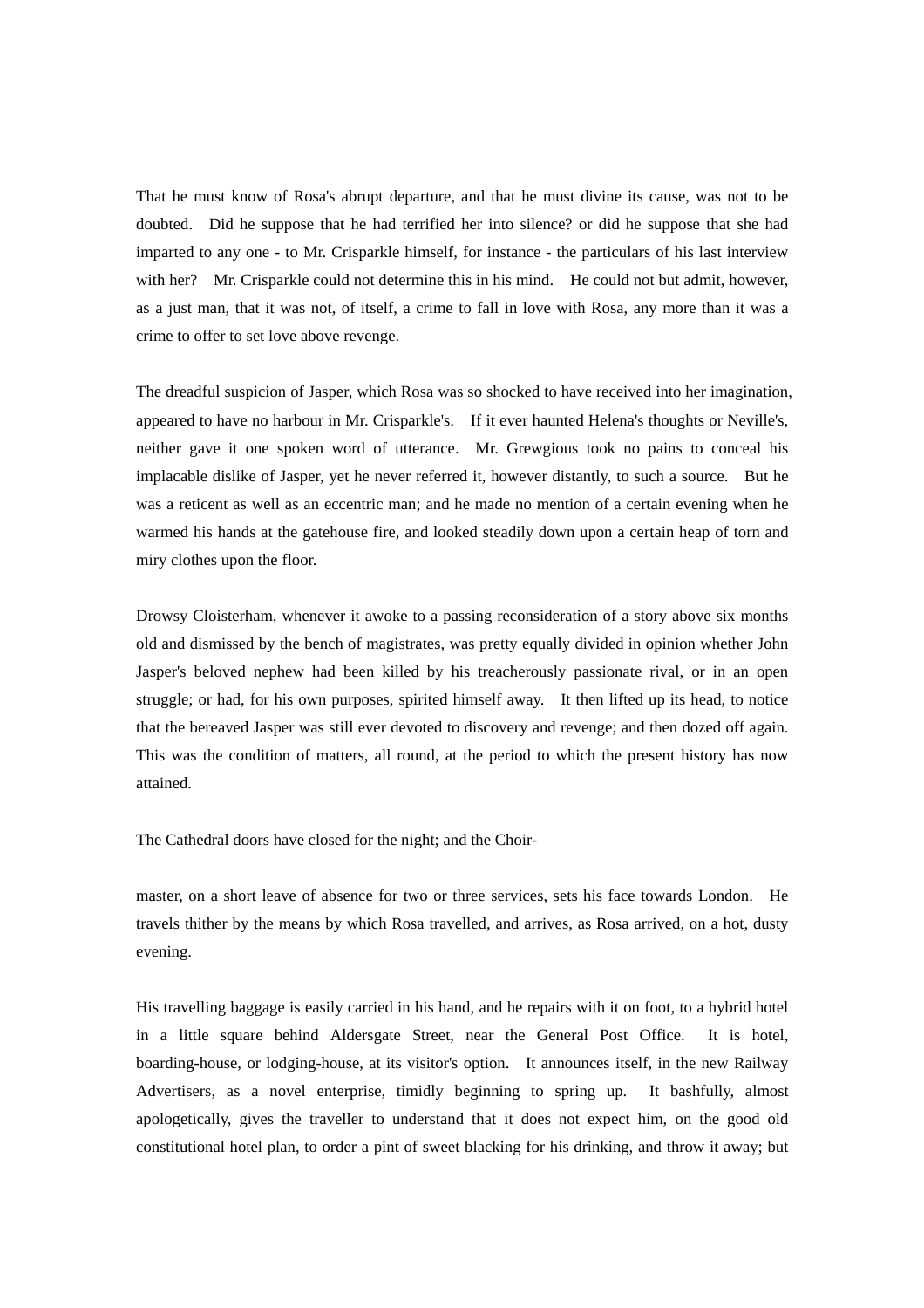insinuates that he may have his boots blacked instead of his stomach, and maybe also have bed, breakfast, attendance, and a porter up all night, for a certain fixed charge. From these and similar premises, many true Britons in the lowest spirits deduce that the times are levelling times, except in the article of high roads, of which there will shortly be not one in England.

He eats without appetite, and soon goes forth again. Eastward and still eastward through the stale streets he takes his way, until he reaches his destination: a miserable court, specially miserable among many such.

He ascends a broken staircase, opens a door, looks into a dark stifling room, and says: 'Are you alone here?'

'Alone, deary; worse luck for me, and better for you,' replies a croaking voice. 'Come in, come in, whoever you be: I can't see you till I light a match, yet I seem to know the sound of your speaking. I'm acquainted with you, ain't I?'

'Light your match, and try.'

'So I will, deary, so I will; but my hand that shakes, as I can't lay it on a match all in a moment. And I cough so, that, put my matches where I may, I never find 'em there. They jump and start, as I cough and cough, like live things. Are you off a voyage, deary?'

'No.'

'Not seafaring?'

'No.'

'Well, there's land customers, and there's water customers. I'm a mother to both. Different from Jack Chinaman t'other side the court. He ain't a father to neither. It ain't in him. And he ain't got the true secret of mixing, though he charges as much as me that has, and more if he can get it. Here's a match, and now where's the candle? If my cough takes me, I shall cough out twenty matches afore I gets a light.'

But she finds the candle, and lights it, before the cough comes on. It seizes her in the moment of success, and she sits down rocking herself to and fro, and gasping at intervals: 'O, my lungs is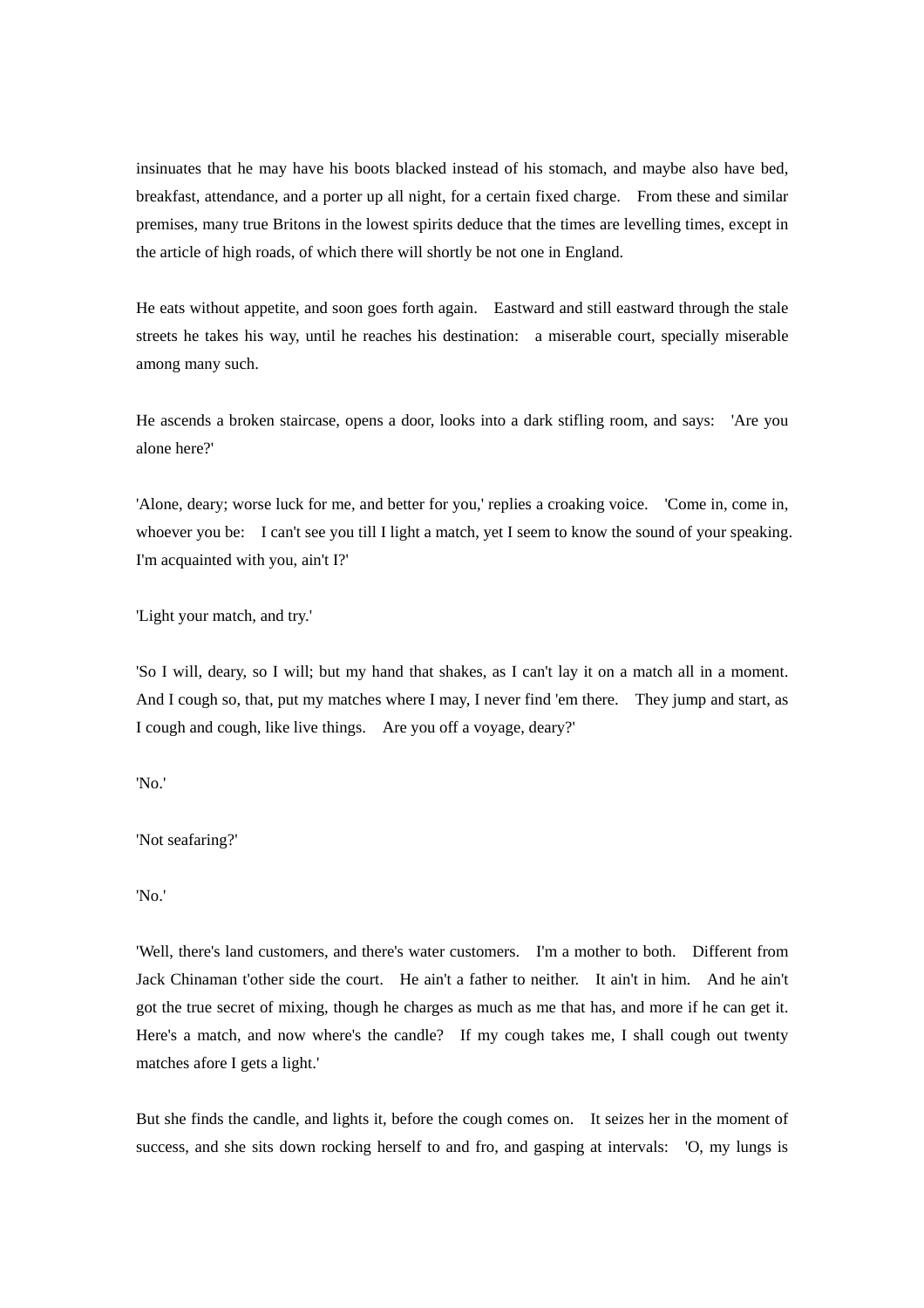awful bad! my lungs is wore away to cabbage-nets!' until the fit is over. During its continuance she has had no power of sight, or any other power not absorbed in the struggle; but as it leaves her, she begins to strain her eyes, and as soon as she is able to articulate, she cries, staring:

'Why, it's you!'

'Are you so surprised to see me?'

'I thought I never should have seen you again, deary. I thought you was dead, and gone to Heaven.'

'Why?'

'I didn't suppose you could have kept away, alive, so long, from the poor old soul with the real receipt for mixing it. And you are in mourning too! Why didn't you come and have a pipe or two of comfort? Did they leave you money, perhaps, and so you didn't want comfort?'

' No.'

'Who was they as died, deary?'

'A relative.'

'Died of what, lovey?'

'Probably, Death.'

'We are short to-night!' cries the woman, with a propitiatory laugh. 'Short and snappish we are! But we're out of sorts for want of a smoke. We've got the all-overs, haven't us, deary? But this is the place to cure 'em in; this is the place where the all-

overs is smoked off.'

'You may make ready, then,' replies the visitor, 'as soon as you like.'

He divests himself of his shoes, loosens his cravat, and lies across the foot of the squalid bed, with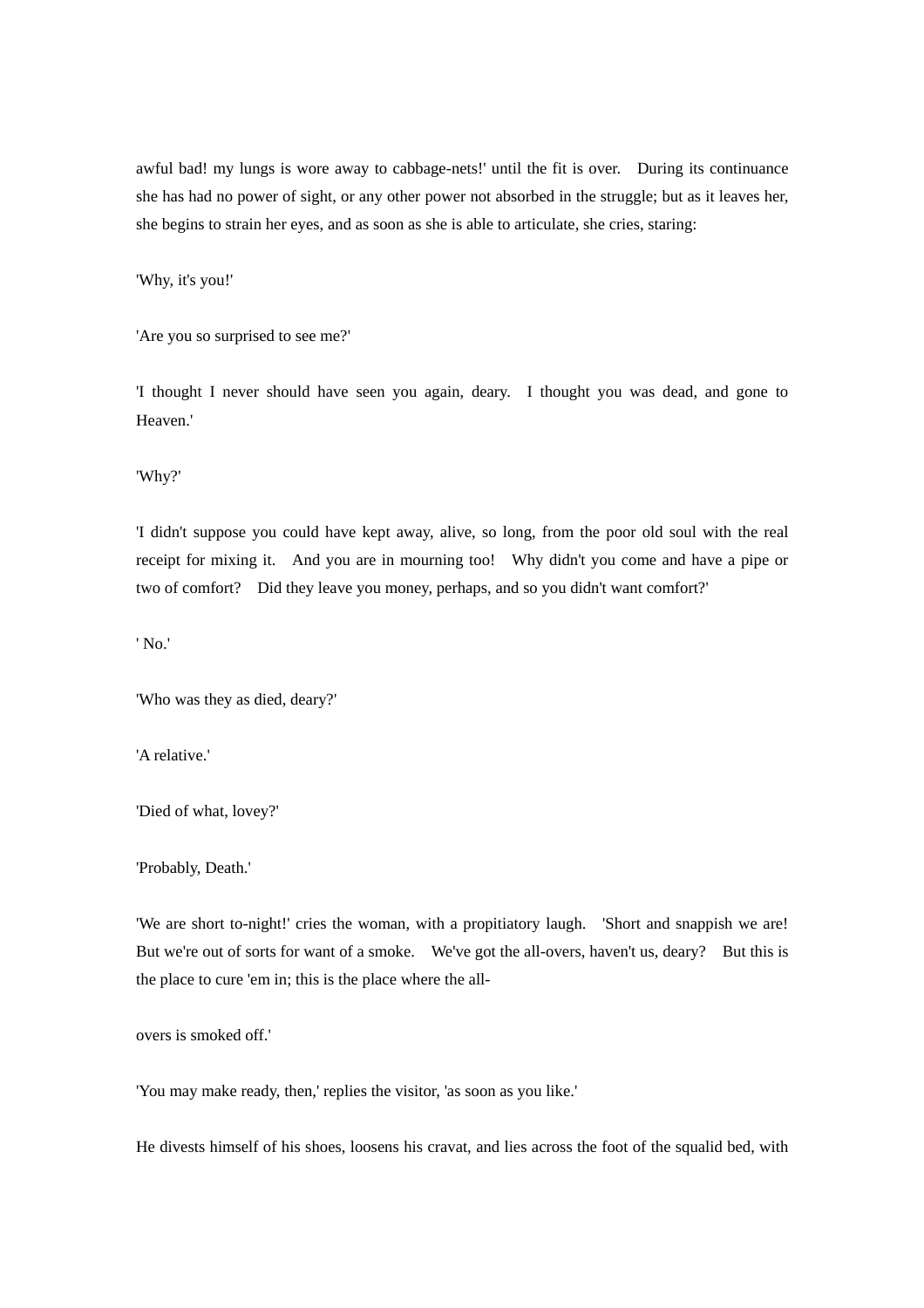his head resting on his left hand.

'Now you begin to look like yourself,' says the woman approvingly. 'Now I begin to know my old customer indeed! Been trying to mix for yourself this long time, poppet?'

'I have been taking it now and then in my own way.'

'Never take it your own way. It ain't good for trade, and it ain't good for you. Where's my ink-bottle, and where's my thimble, and where's my little spoon? He's going to take it in a artful form now, my deary dear!'

Entering on her process, and beginning to bubble and blow at the faint spark enclosed in the hollow of her hands, she speaks from time to time, in a tone of snuffling satisfaction, without leaving off. When he speaks, he does so without looking at her, and as if his thoughts were already roaming away by anticipation.

'I've got a pretty many smokes ready for you, first and last, haven't I, chuckey?'

'A good many.'

'When you first come, you was quite new to it; warn't ye?'

'Yes, I was easily disposed of, then.'

'But you got on in the world, and was able by-and-by to take your pipe with the best of 'em, warn't ye?'

'Ah; and the worst.'

'It's just ready for you. What a sweet singer you was when you first come! Used to drop your head, and sing yourself off like a bird! It's ready for you now, deary.'

He takes it from her with great care, and puts the mouthpiece to his lips. She seats herself beside him, ready to refill the pipe.

After inhaling a few whiffs in silence, he doubtingly accosts her with: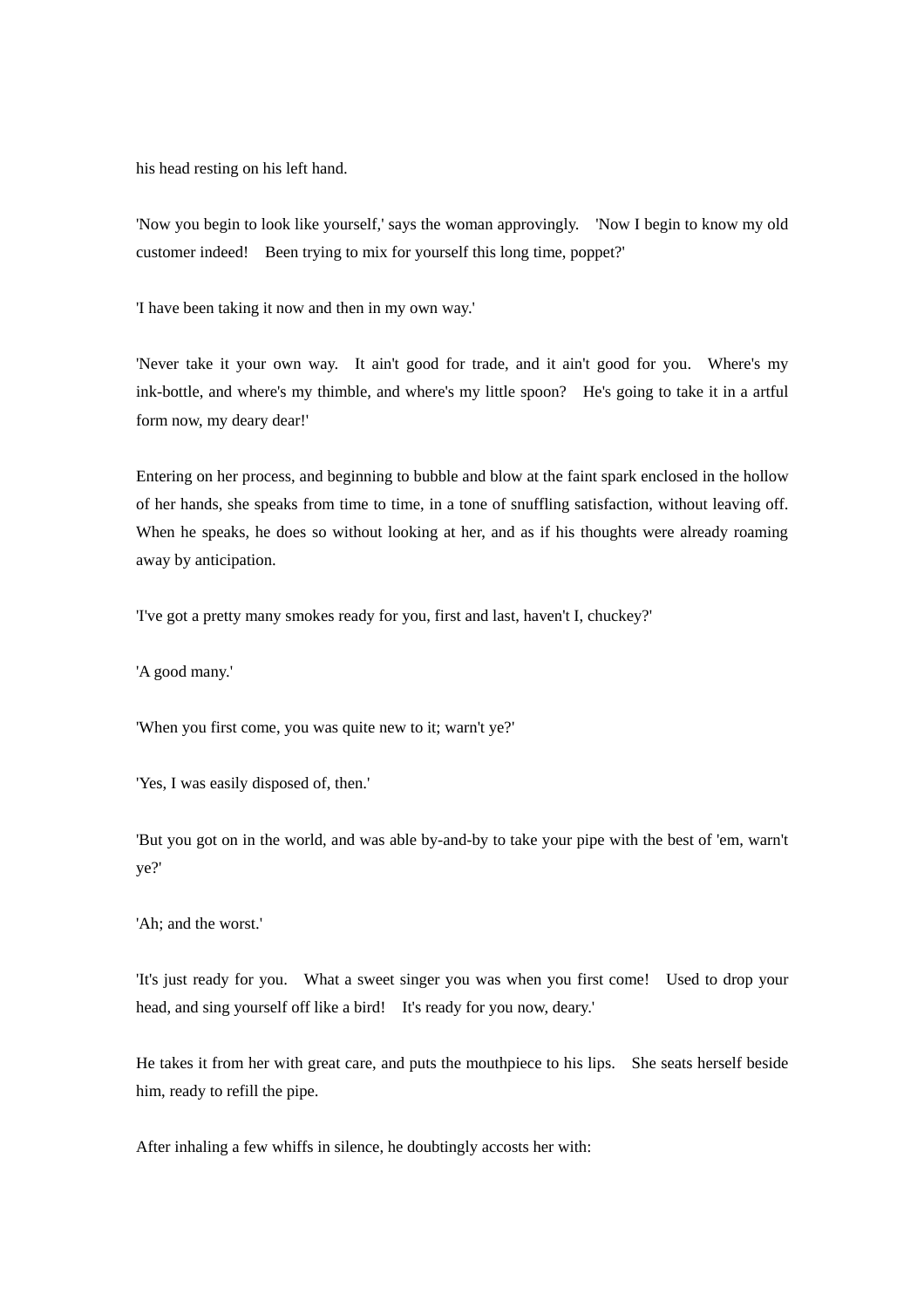'Is it as potent as it used to be?'

'What do you speak of, deary?'

'What should I speak of, but what I have in my mouth?'

'It's just the same. Always the identical same.'

'It doesn't taste so. And it's slower.'

'You've got more used to it, you see.'

'That may be the cause, certainly. Look here.' He stops, becomes dreamy, and seems to forget that he has invited her attention. She bends over him, and speaks in his ear.

'I'm attending to you. Says you just now, Look here. Says I now, I'm attending to ye. We was talking just before of your being used to it.'

'I know all that. I was only thinking. Look here. Suppose you had something in your mind; something you were going to do.'

'Yes, deary; something I was going to do?'

'But had not quite determined to do.'

'Yes, deary.'

'Might or might not do, you understand.'

'Yes.' With the point of a needle she stirs the contents of the bowl.

'Should you do it in your fancy, when you were lying here doing this?'

She nods her head. 'Over and over again.'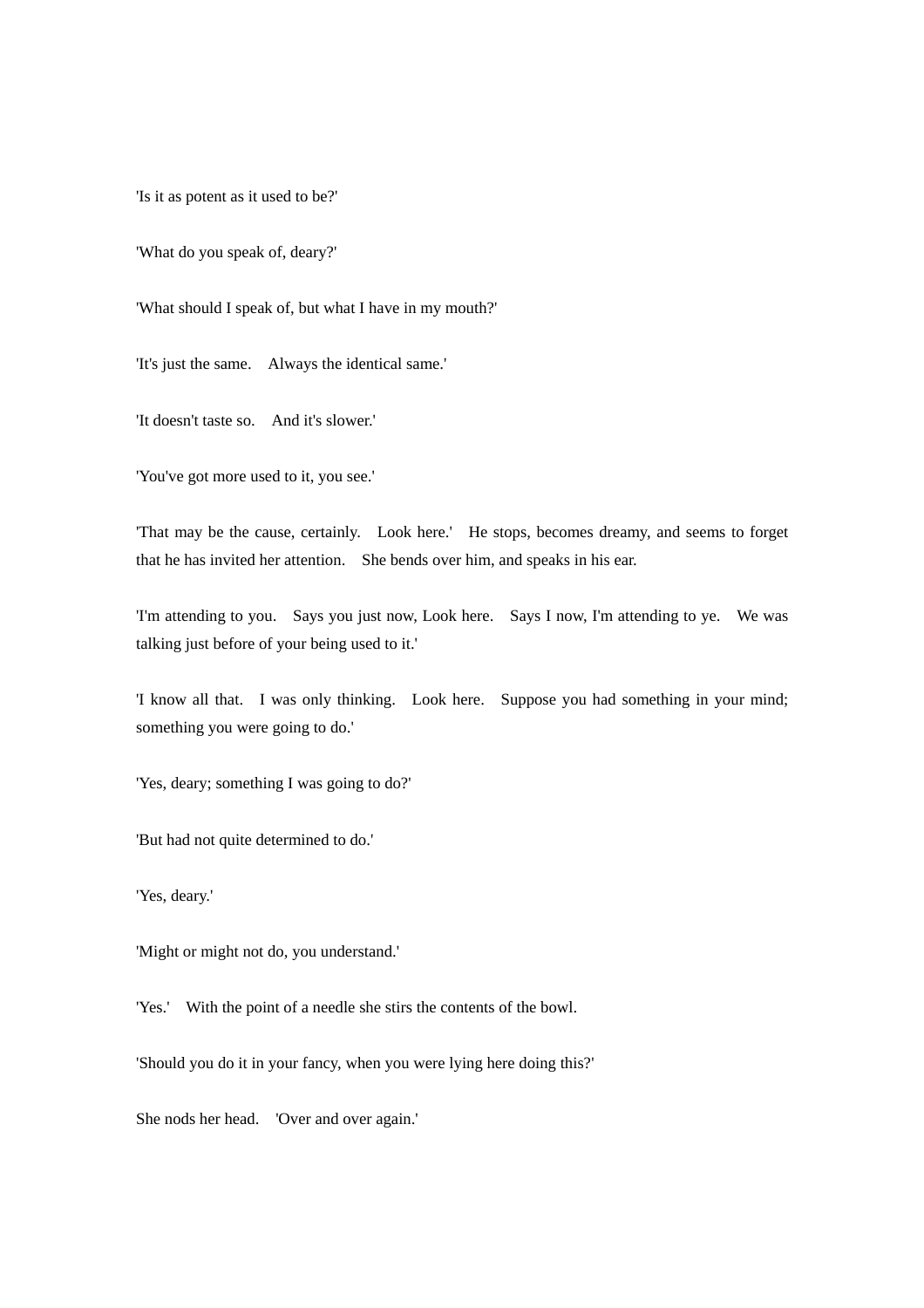'Just like me! I did it over and over again. I have done it hundreds of thousands of times in this room.'

'It's to be hoped it was pleasant to do, deary.'

'It WAS pleasant to do!'

He says this with a savage air, and a spring or start at her. Quite unmoved she retouches and replenishes the contents of the bowl with her little spatula. Seeing her intent upon the occupation, he sinks into his former attitude.

'It was a journey, a difficult and dangerous journey. That was the subject in my mind. A hazardous and perilous journey, over abysses where a slip would be destruction. Look down, look down! You see what lies at the bottom there?'

He has darted forward to say it, and to point at the ground, as though at some imaginary object far beneath. The woman looks at him, as his spasmodic face approaches close to hers, and not at his pointing. She seems to know what the influence of her perfect quietude would be; if so, she has not miscalculated it, for he subsides again.

'Well; I have told you I did it here hundreds of thousands of times. What do I say? I did it millions and billions of times. I did it so often, and through such vast expanses of time, that when it was really done, it seemed not worth the doing, it was done so soon.'

'That's the journey you have been away upon,' she quietly remarks.

He glares at her as he smokes; and then, his eyes becoming filmy, answers: 'That's the journey.'

Silence ensues. His eyes are sometimes closed and sometimes open. The woman sits beside him, very attentive to the pipe, which is all the while at his lips.

'I'll warrant,' she observes, when he has been looking fixedly at her for some consecutive moments, with a singular appearance in his eyes of seeming to see her a long way off, instead of so near him: 'I'll warrant you made the journey in a many ways, when you made it so often?'

'No, always in one way.'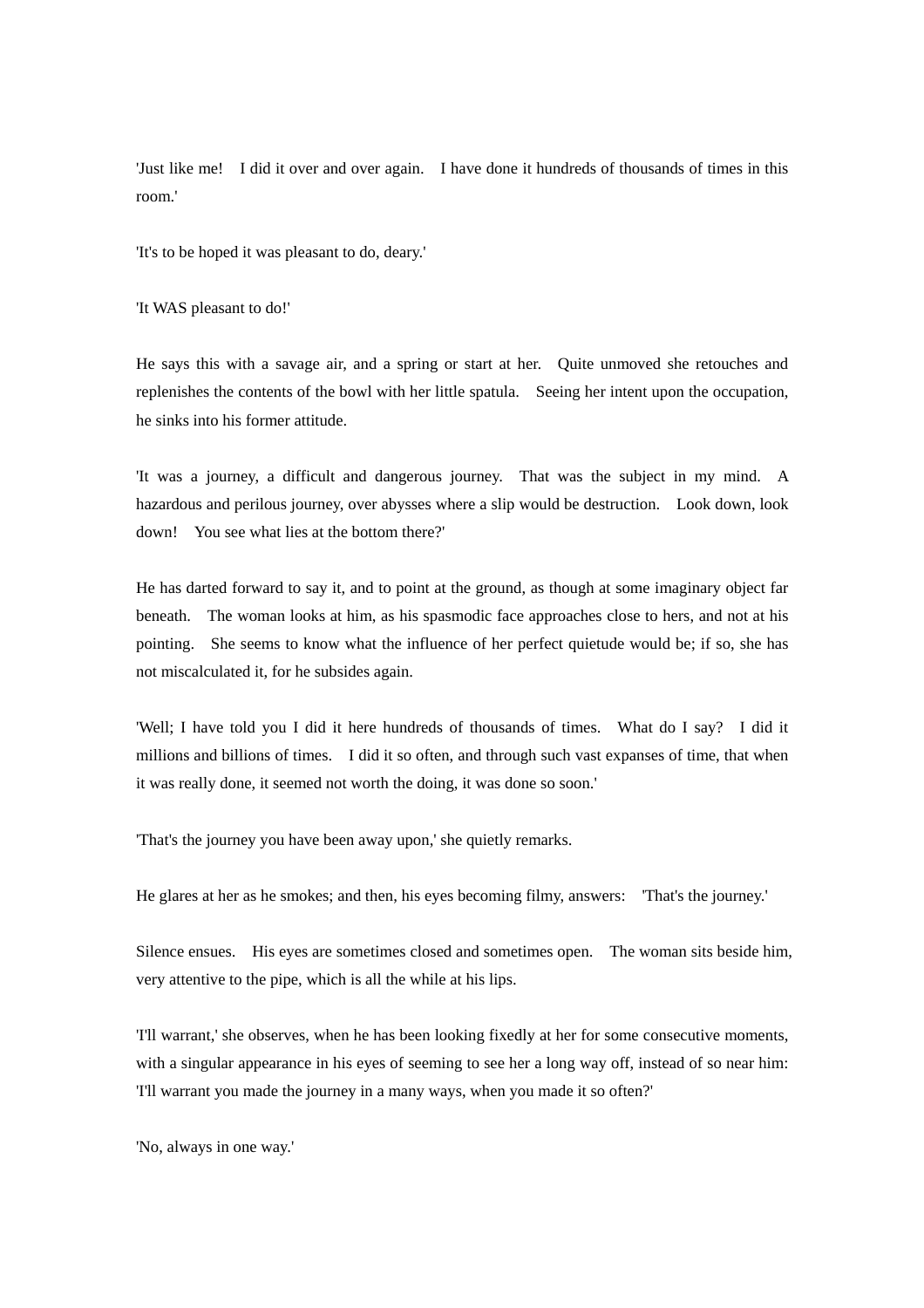'Always in the same way?'

'Ay.'

'In the way in which it was really made at last?'

'Ay.'

'And always took the same pleasure in harping on it?'

'Ay.'

For the time he appears unequal to any other reply than this lazy monosyllabic assent. Probably to assure herself that it is not the assent of a mere automaton, she reverses the form of her next sentence.

'Did you never get tired of it, deary, and try to call up something else for a change?'

He struggles into a sitting posture, and retorts upon her: 'What do you mean? What did I want? What did I come for?'

She gently lays him back again, and before returning him the instrument he has dropped, revives the fire in it with her own breath; then says to him, coaxingly:

'Sure, sure, sure! Yes, yes, yes! Now I go along with you. You was too quick for me. I see now. You come o' purpose to take the journey. Why, I might have known it, through its standing by you so.'

He answers first with a laugh, and then with a passionate setting of his teeth: 'Yes, I came on purpose. When I could not bear my life, I came to get the relief, and I got it. It WAS one! It WAS one!' This repetition with extraordinary vehemence, and the snarl of a wolf.

She observes him very cautiously, as though mentally feeling her way to her next remark. It is: 'There was a fellow-traveller, deary.'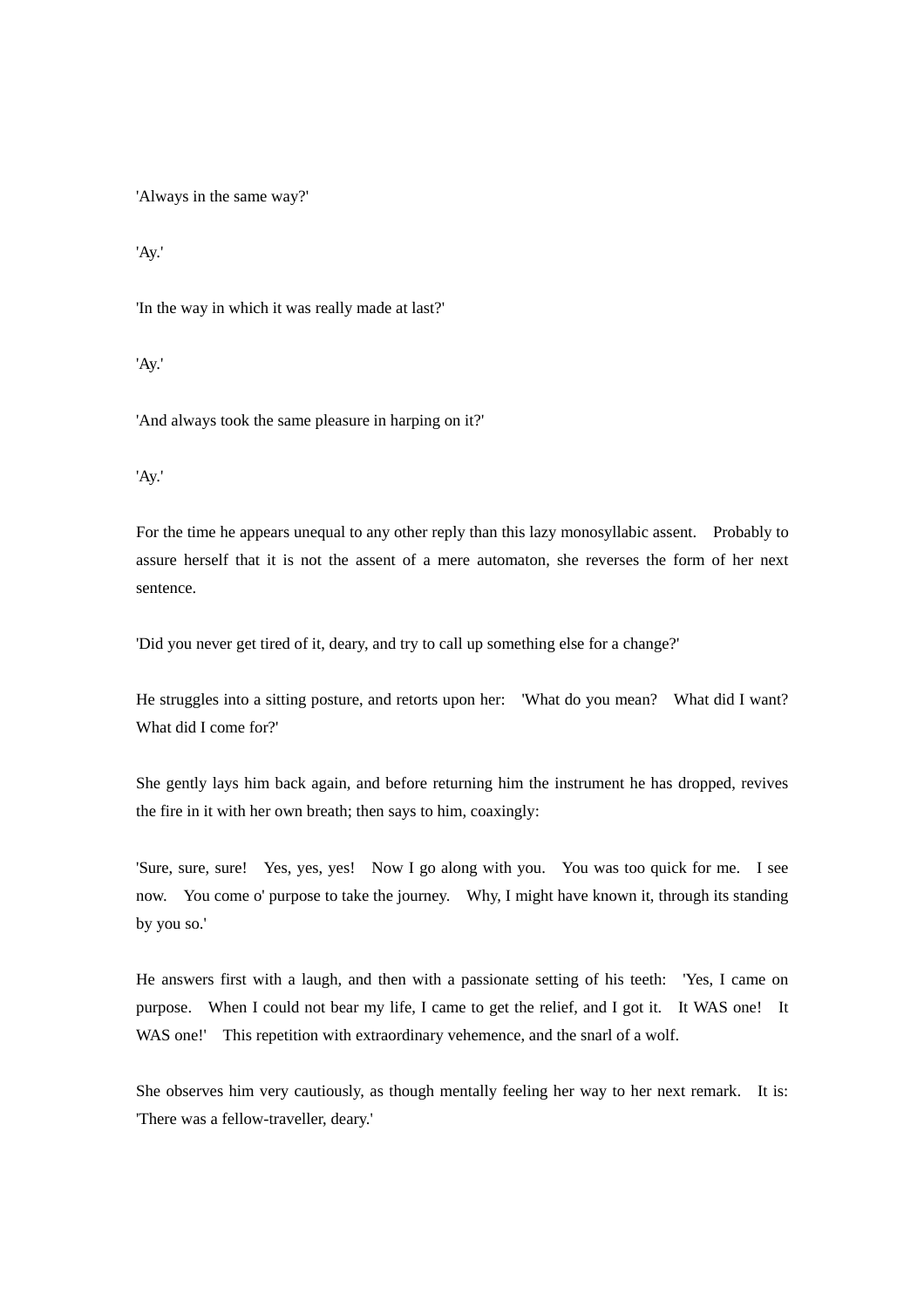'Ha, ha, ha!' He breaks into a ringing laugh, or rather yell.

'To think,' he cries, 'how often fellow-traveller, and yet not know it! To think how many times he went the journey, and never saw the road!'

The woman kneels upon the floor, with her arms crossed on the coverlet of the bed, close by him, and her chin upon them. In this crouching attitude she watches him. The pipe is falling from his mouth. She puts it back, and laying her hand upon his chest, moves him slightly from side to side. Upon that he speaks, as if she had spoken.

'Yes! I always made the journey first, before the changes of colours and the great landscapes and glittering processions began. They couldn't begin till it was off my mind. I had no room till then for anything else.'

Once more he lapses into silence. Once more she lays her hand upon his chest, and moves him slightly to and fro, as a cat might stimulate a half-slain mouse. Once more he speaks, as if she had spoken.

'What? I told you so. When it comes to be real at last, it is so short that it seems unreal for the first time. Hark!'

'Yes, deary. I'm listening.'

'Time and place are both at hand.'

He is on his feet, speaking in a whisper, and as if in the dark.

'Time, place, and fellow-traveller,' she suggests, adopting his tone, and holding him softly by the arm.

'How could the time be at hand unless the fellow-traveller was? Hush! The journey's made. It's over.'

'So soon?'

'That's what I said to you. So soon. Wait a little. This is a vision. I shall sleep it off. It has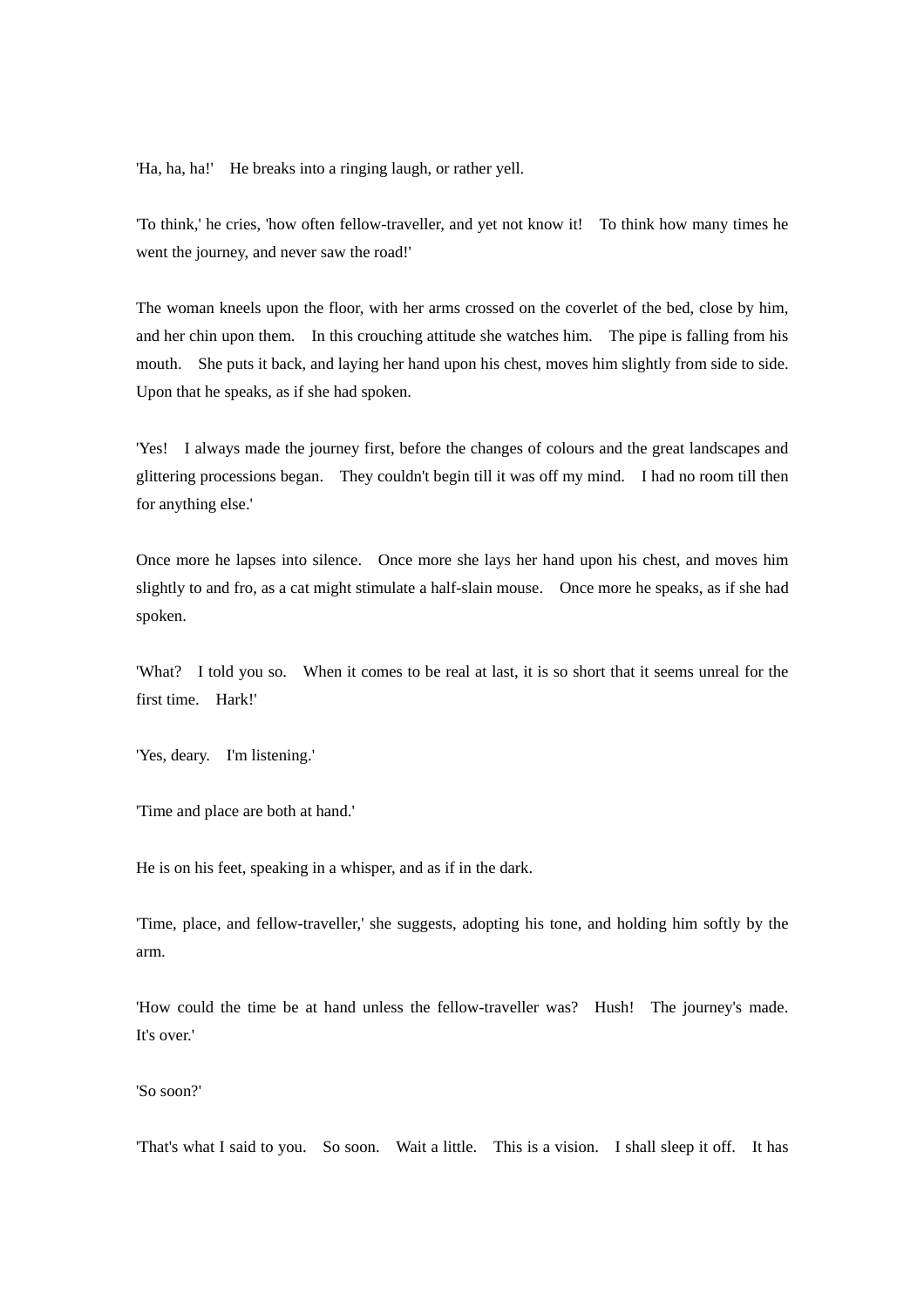been too short and easy. I must have a better vision than this; this is the poorest of all. No struggle, no consciousness of peril, no entreaty - and yet I never saw THAT before.' With a start.

'Saw what, deary?'

'Look at it! Look what a poor, mean, miserable thing it is! THAT must be real. It's over.'

He has accompanied this incoherence with some wild unmeaning gestures; but they trail off into the progressive inaction of stupor, and he lies a log upon the bed.

The woman, however, is still inquisitive. With a repetition of her cat-like action she slightly stirs his body again, and listens; stirs again, and listens; whispers to it, and listens. Finding it past all rousing for the time, she slowly gets upon her feet, with an air of disappointment, and flicks the face with the back of her hand in turning from it.

But she goes no further away from it than the chair upon the hearth. She sits in it, with an elbow on one of its arms, and her chin upon her hand, intent upon him. 'I heard ye say once,' she croaks under her breath, 'I heard ye say once, when I was lying where you're lying, and you were making your speculations upon me, "Unintelligible!" I heard you say so, of two more than me. But don't ye be too sure always; don't be ye too sure, beauty!'

Unwinking, cat-like, and intent, she presently adds: 'Not so potent as it once was? Ah! Perhaps not at first. You may be more right there. Practice makes perfect. I may have learned the secret how to make ye talk, deary.'

He talks no more, whether or no. Twitching in an ugly way from time to time, both as to his face and limbs, he lies heavy and silent. The wretched candle burns down; the woman takes its expiring end between her fingers, lights another at it, crams the guttering frying morsel deep into the candlestick, and rams it home with the new candle, as if she were loading some ill-savoured and unseemly weapon of witchcraft; the new candle in its turn burns down; and still he lies insensible. At length what remains of the last candle is blown out, and daylight looks into the room.

It has not looked very long, when he sits up, chilled and shaking, slowly recovers consciousness of where he is, and makes himself ready to depart. The woman receives what he pays her with a grateful, 'Bless ye, bless ye, deary!' and seems, tired out, to begin making herself ready for sleep as he leaves the room.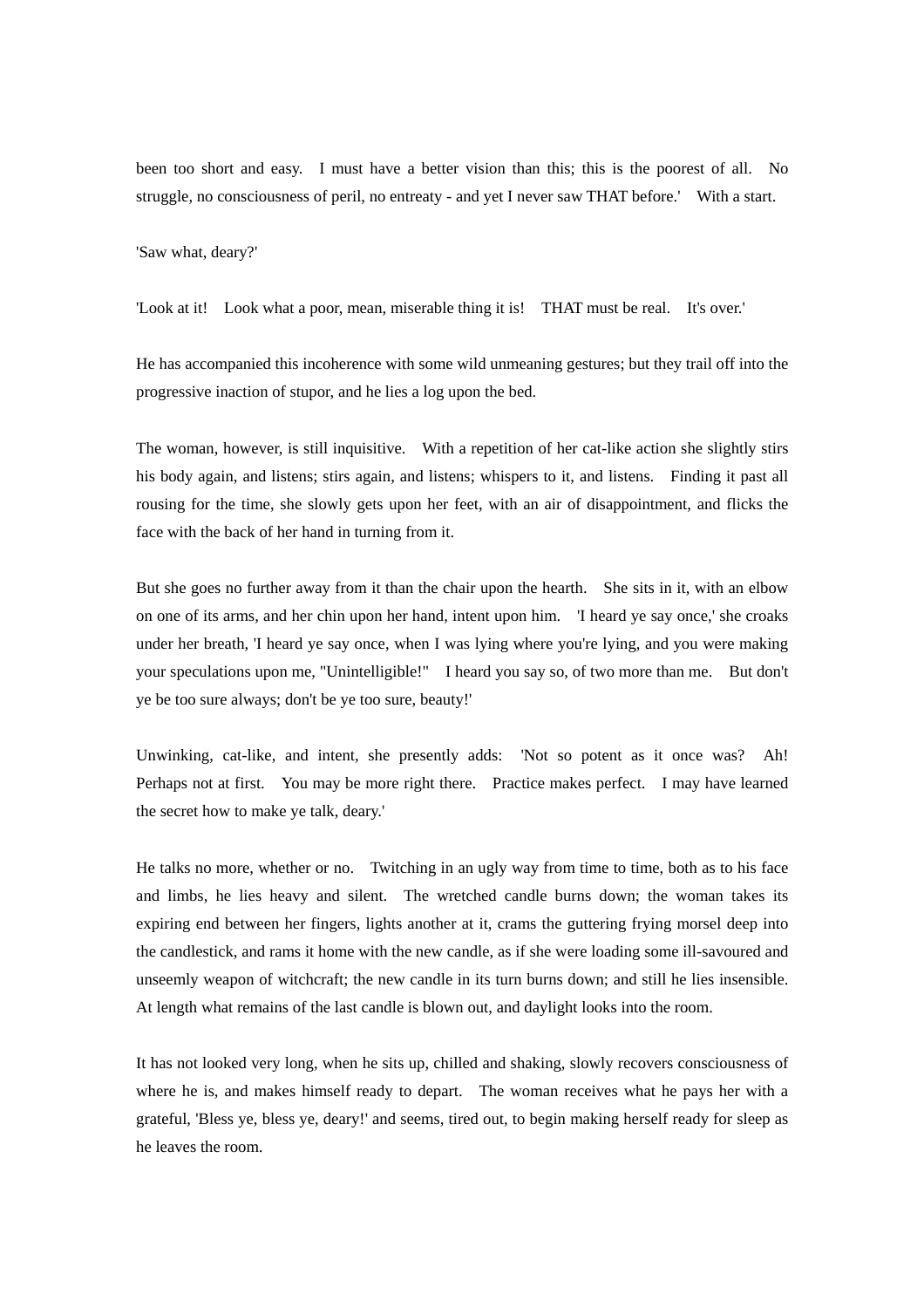But seeming may be false or true. It is false in this case; for, the moment the stairs have ceased to creak under his tread, she glides after him, muttering emphatically: 'I'll not miss ye twice!'

There is no egress from the court but by its entrance. With a weird peep from the doorway, she watches for his looking back. He does not look back before disappearing, with a wavering step. She follows him, peeps from the court, sees him still faltering on without looking back, and holds him in view.

He repairs to the back of Aldersgate Street, where a door immediately opens to his knocking. She crouches in another doorway, watching that one, and easily comprehending that he puts up temporarily at that house. Her patience is unexhausted by hours. For sustenance she can, and does, buy bread within a hundred yards, and milk as it is carried past her.

He comes forth again at noon, having changed his dress, but carrying nothing in his hand, and having nothing carried for him. He is not going back into the country, therefore, just yet. She follows him a little way, hesitates, instantaneously turns confidently, and goes straight into the house he has quitted.

'Is the gentleman from Cloisterham indoors?

'Just gone out.'

'Unlucky. When does the gentleman return to Cloisterham?'

'At six this evening.'

'Bless ye and thank ye. May the Lord prosper a business where a civil question, even from a poor soul, is so civilly answered!'

'I'll not miss ye twice!' repeats the poor soul in the street, and not so civilly. 'I lost ye last, where that omnibus you got into nigh your journey's end plied betwixt the station and the place. I wasn't so much as certain that you even went right on to the place. Now I know ye did. My gentleman from Cloisterham, I'll be there before ye, and bide your coming. I've swore my oath that I'll not miss ye twice!'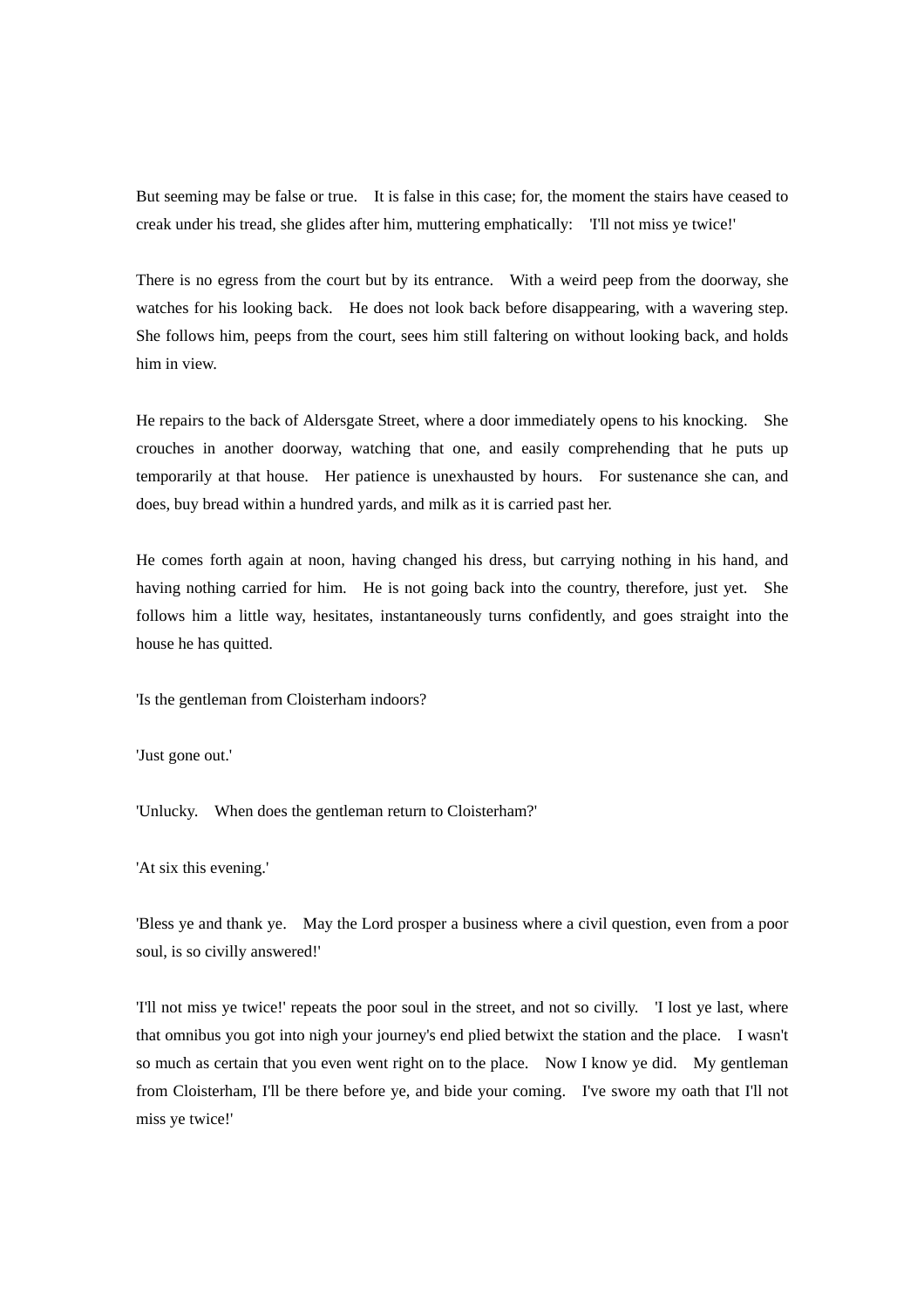Accordingly, that same evening the poor soul stands in Cloisterham High Street, looking at the many quaint gables of the Nuns' House, and getting through the time as she best can until nine o'clock; at which hour she has reason to suppose that the arriving omnibus passengers may have some interest for her. The friendly darkness, at that hour, renders it easy for her to ascertain whether this be so or not; and it is so, for the passenger not to be missed twice arrives among the rest.

'Now let me see what becomes of you. Go on!'

An observation addressed to the air, and yet it might be addressed to the passenger, so compliantly does he go on along the High Street until he comes to an arched gateway, at which he unexpectedly vanishes. The poor soul quickens her pace; is swift, and close upon him entering under the gateway; but only sees a postern staircase on one side of it, and on the other side an ancient vaulted room, in which a large-headed, gray-haired gentleman is writing, under the odd circumstances of sitting open to the thoroughfare and eyeing all who pass, as if he were toll-

taker of the gateway: though the way is free.

'Halloa!' he cries in a low voice, seeing her brought to a stand-

still: 'who are you looking for?'

'There was a gentleman passed in here this minute, sir.'

'Of course there was. What do you want with him?'

'Where do he live, deary?'

'Live? Up that staircase.'

'Bless ye! Whisper. What's his name, deary?'

'Surname Jasper, Christian name John. Mr. John Jasper.'

'Has he a calling, good gentleman?'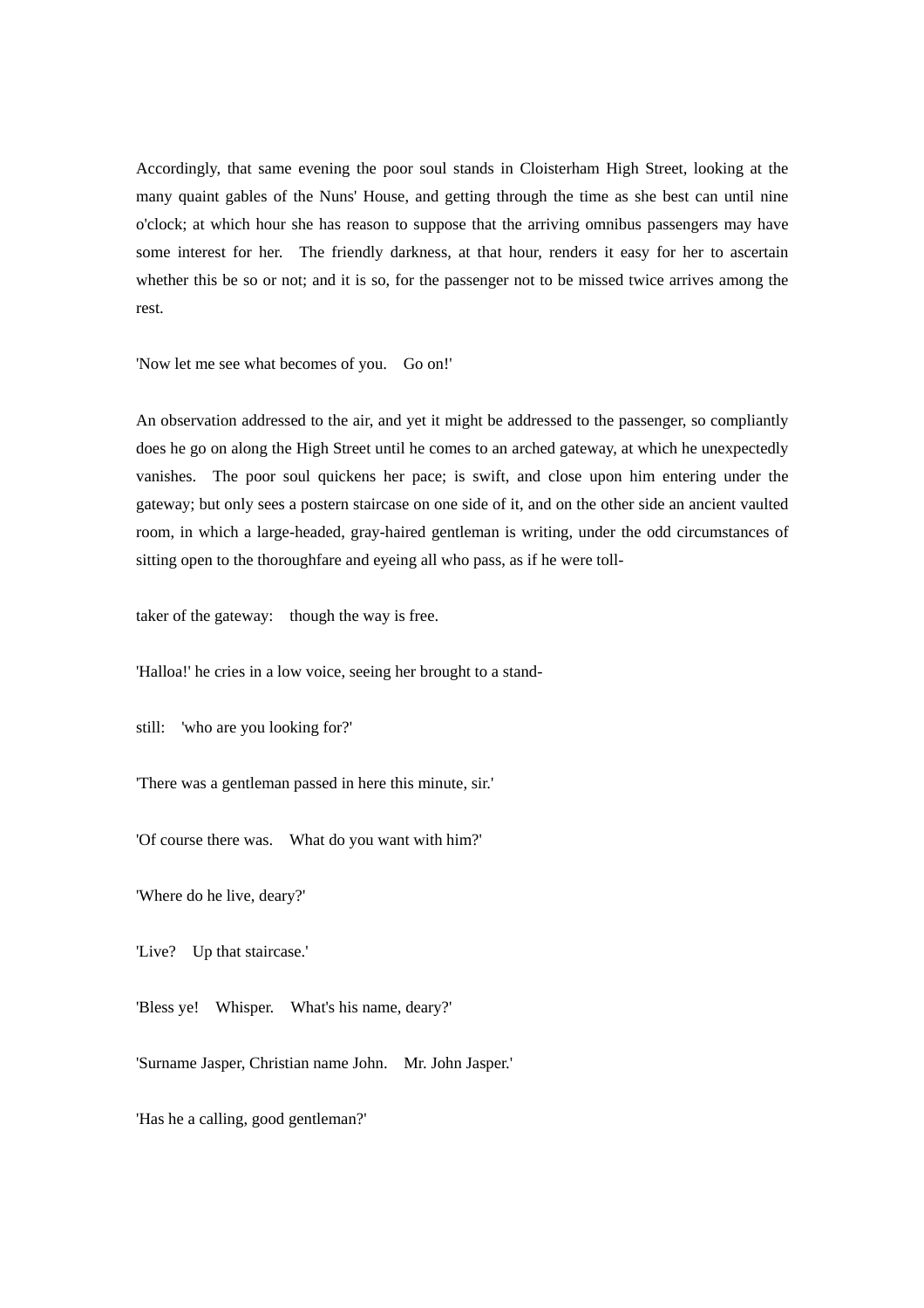'Calling? Yes. Sings in the choir.'

'In the spire?'

'Choir.'

'What's that?'

Mr. Datchery rises from his papers, and comes to his doorstep. 'Do you know what a cathedral is?' he asks, jocosely.

The woman nods.

'What is it?'

She looks puzzled, casting about in her mind to find a definition, when it occurs to her that it is easier to point out the substantial object itself, massive against the dark-blue sky and the early stars.

'That's the answer. Go in there at seven to-morrow morning, and you may see Mr. John Jasper, and hear him too.'

'Thank ye! Thank ye!'

The burst of triumph in which she thanks him does not escape the notice of the single buffer of an easy temper living idly on his means. He glances at her; clasps his hands behind him, as the wont of such buffers is; and lounges along the echoing Precincts at her side.

'Or,' he suggests, with a backward hitch of his head, 'you can go up at once to Mr. Jasper's rooms there.'

The woman eyes him with a cunning smile, and shakes her head.

'O! you don't want to speak to him?'

She repeats her dumb reply, and forms with her lips a soundless 'No.'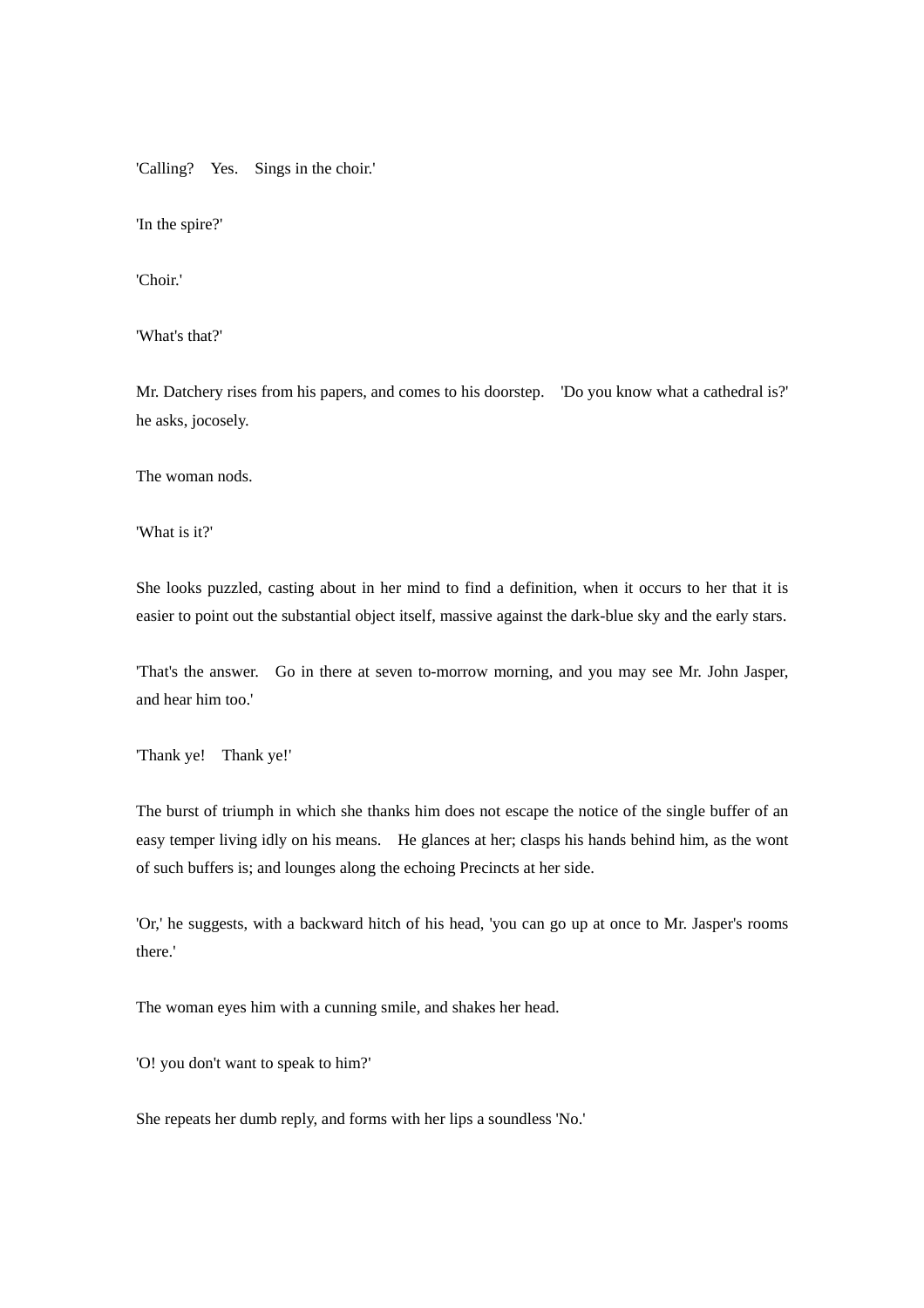'You can admire him at a distance three times a day, whenever you like. It's a long way to come for that, though.'

The woman looks up quickly. If Mr. Datchery thinks she is to be so induced to declare where she comes from, he is of a much easier temper than she is. But she acquits him of such an artful thought, as he lounges along, like the chartered bore of the city, with his uncovered gray hair blowing about, and his purposeless hands rattling the loose money in the pockets of his trousers.

The chink of the money has an attraction for her greedy ears. 'Wouldn't you help me to pay for my traveller's lodging, dear gentleman, and to pay my way along? I am a poor soul, I am indeed, and troubled with a grievous cough.'

'You know the travellers' lodging, I perceive, and are making directly for it,' is Mr. Datchery's bland comment, still rattling his loose money. 'Been here often, my good woman?'

'Once in all my life.'

'Ay, ay?'

They have arrived at the entrance to the Monks' Vineyard. An appropriate remembrance, presenting an exemplary model for imitation, is revived in the woman's mind by the sight of the place. She stops at the gate, and says energetically:

'By this token, though you mayn't believe it, That a young gentleman gave me three-and-sixpence as I was coughing my breath away on this very grass. I asked him for three-and-sixpence, and he gave it me.'

'Wasn't it a little cool to name your sum?' hints Mr. Datchery, still rattling. 'Isn't it customary to leave the amount open? Mightn't it have had the appearance, to the young gentleman - only the appearance - that he was rather dictated to?'

'Look'ee here, deary,' she replies, in a confidential and persuasive tone, 'I wanted the money to lay it out on a medicine as does me good, and as I deal in. I told the young gentleman so, and he gave it me, and I laid it out honest to the last brass farden. I want to lay out the same sum in the same way now; and if you'll give it me, I'll lay it out honest to the last brass farden again, upon my soul!'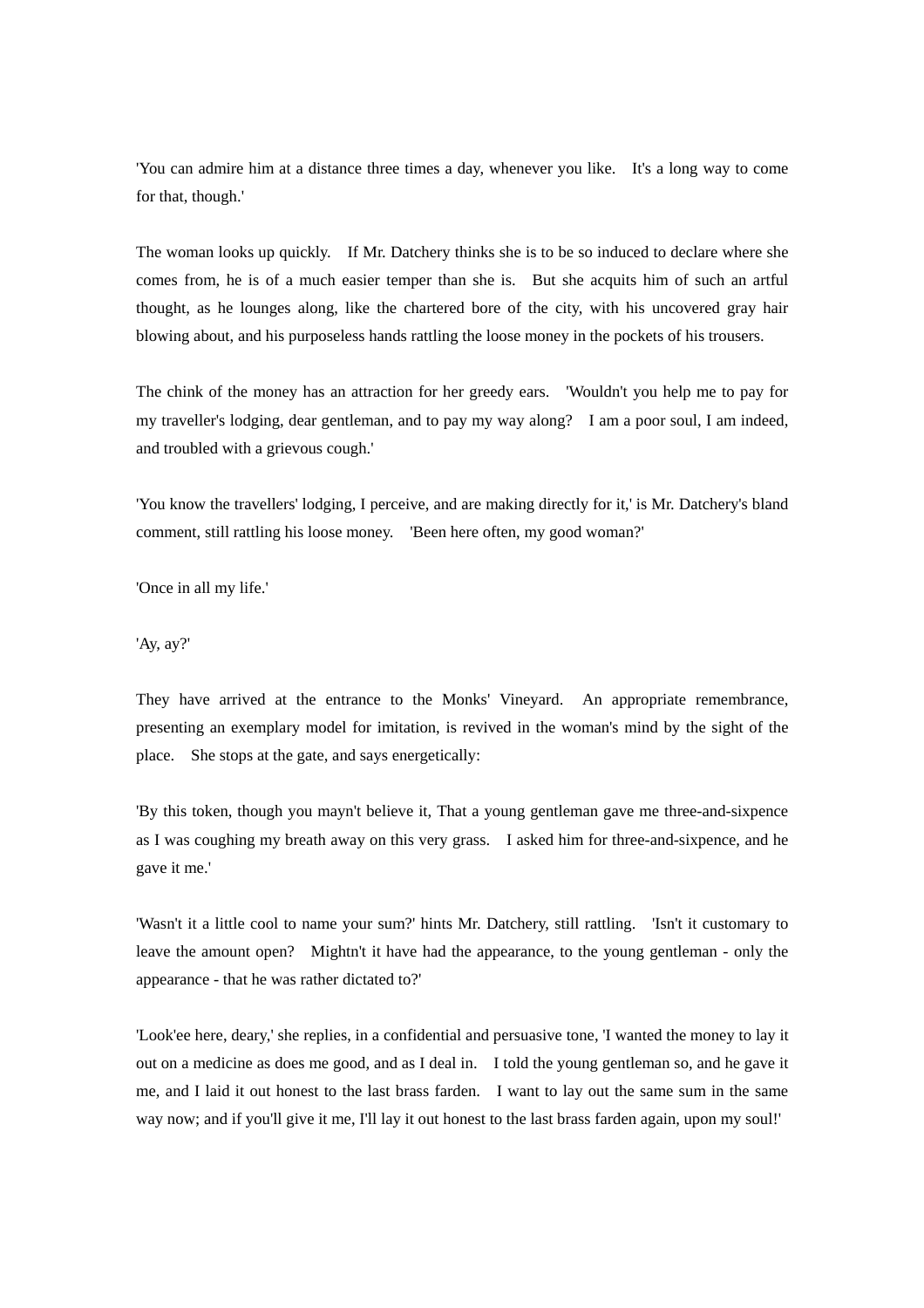'What's the medicine?'

'I'll be honest with you beforehand, as well as after. It's opium.'

Mr. Datchery, with a sudden change of countenance, gives her a sudden look.

'It's opium, deary. Neither more nor less. And it's like a human creetur so far, that you always hear what can be said against it, but seldom what can be said in its praise.'

Mr. Datchery begins very slowly to count out the sum demanded of him. Greedily watching his hands, she continues to hold forth on the great example set him.

'It was last Christmas Eve, just arter dark, the once that I was here afore, when the young gentleman gave me the three-and-six.' Mr. Datchery stops in his counting, finds he has counted wrong, shakes his money together, and begins again.

'And the young gentleman's name,' she adds, 'was Edwin.'

Mr. Datchery drops some money, stoops to pick it up, and reddens with the exertion as he asks:

'How do you know the young gentleman's name?'

'I asked him for it, and he told it me. I only asked him the two questions, what was his Chris'en name, and whether he'd a sweetheart? And he answered, Edwin, and he hadn't.'

Mr. Datchery pauses with the selected coins in his hand, rather as if he were falling into a brown study of their value, and couldn't bear to part with them. The woman looks at him distrustfully, and with her anger brewing for the event of his thinking better of the gift; but he bestows it on her as if he were abstracting his mind from the sacrifice, and with many servile thanks she goes her way.

John Jasper's lamp is kindled, and his lighthouse is shining when Mr. Datchery returns alone towards it. As mariners on a dangerous voyage, approaching an iron-bound coast, may look along the beams of the warning light to the haven lying beyond it that may never be reached, so Mr. Datchery's wistful gaze is directed to this beacon, and beyond.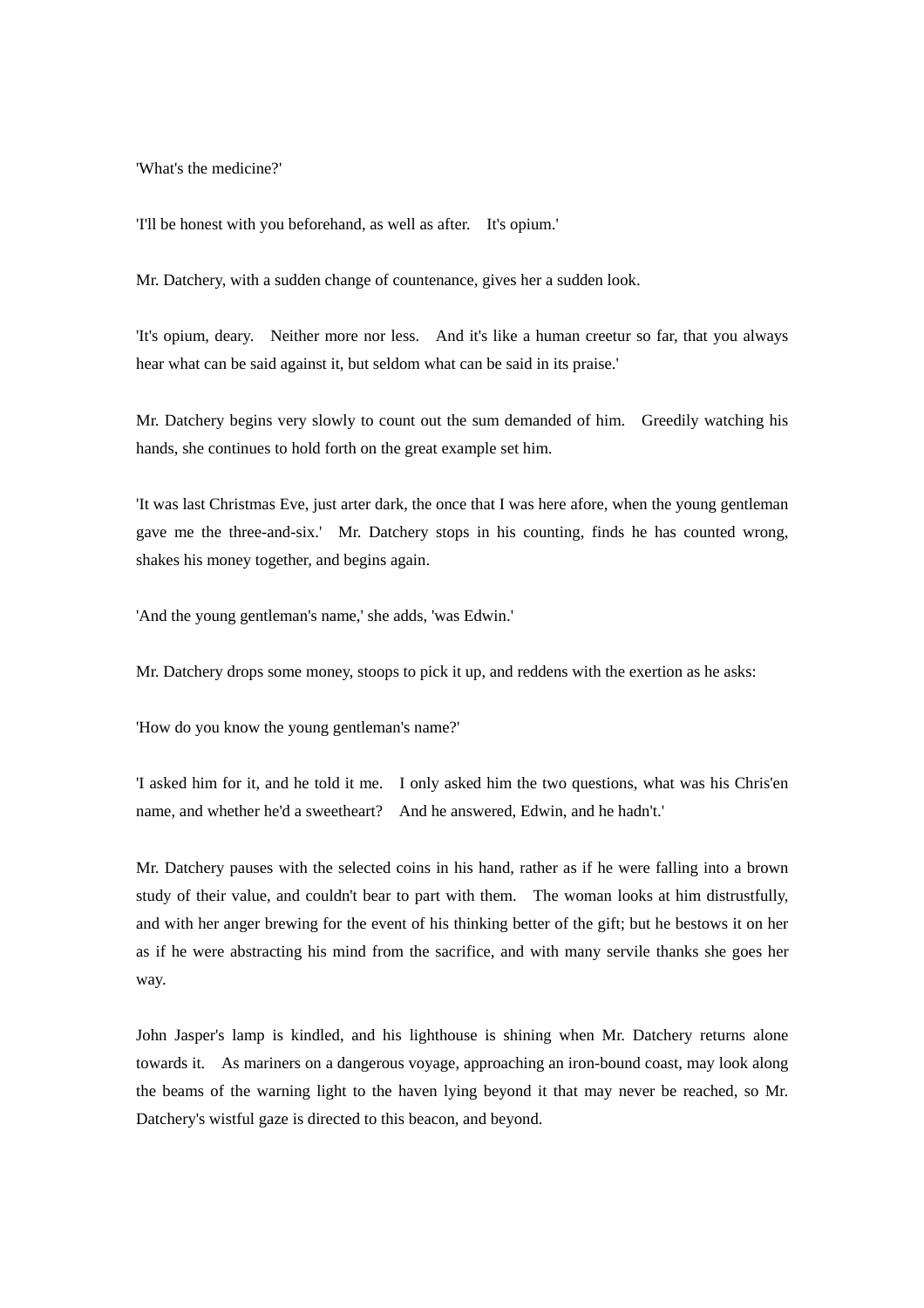His object in now revisiting his lodging is merely to put on the hat which seems so superfluous an article in his wardrobe. It is half-past ten by the Cathedral clock when he walks out into the Precincts again; he lingers and looks about him, as though, the enchanted hour when Mr. Durdles may be stoned home having struck, he had some expectation of seeing the Imp who is appointed to the mission of stoning him.

In effect, that Power of Evil is abroad. Having nothing living to stone at the moment, he is discovered by Mr. Datchery in the unholy office of stoning the dead, through the railings of the churchyard. The Imp finds this a relishing and piquing pursuit; firstly, because their resting-place is announced to be sacred; and secondly, because the tall headstones are sufficiently like themselves, on their beat in the dark, to justify the delicious fancy that they are hurt when hit.

Mr. Datchery hails with him: 'Halloa, Winks!'

He acknowledges the hail with: 'Halloa, Dick!' Their acquaintance seemingly having been established on a familiar footing.

'But, I say,' he remonstrates, 'don't yer go a-making my name public. I never means to plead to no name, mind yer. When they says to me in the Lock-up, a-going to put me down in the book, "What's your name?" I says to them, "Find out." Likewise when they says, "What's your religion?" I says, "Find out."'

Which, it may be observed in passing, it would be immensely difficult for the State, however statistical, to do.

'Asides which,' adds the boy, 'there ain't no family of Winkses.'

'I think there must be.'

'Yer lie, there ain't. The travellers give me the name on account of my getting no settled sleep and being knocked up all night; whereby I gets one eye roused open afore I've shut the other. That's what Winks means. Deputy's the nighest name to indict me by: but yer wouldn't catch me pleading to that, neither.'

'Deputy be it always, then. We two are good friends; eh, Deputy?'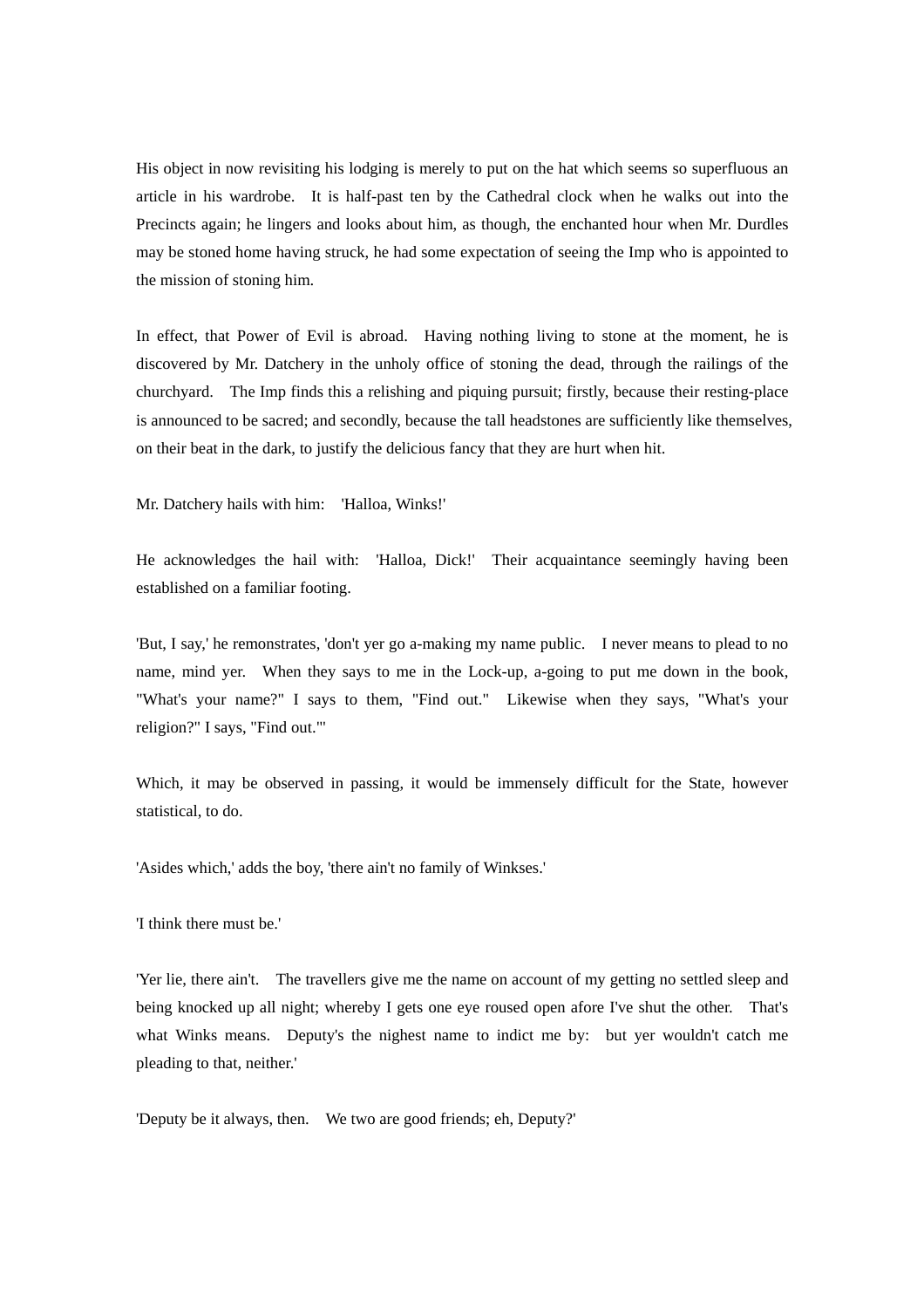'Jolly good.'

'I forgave you the debt you owed me when we first became acquainted, and many of my sixpences have come your way since; eh, Deputy?'

'Ah! And what's more, yer ain't no friend o' Jarsper's. What did he go a-histing me off my legs for?'

'What indeed! But never mind him now. A shilling of mine is going your way to-night, Deputy. You have just taken in a lodger I have been speaking to; an infirm woman with a cough.'

'Puffer,' assents Deputy, with a shrewd leer of recognition, and smoking an imaginary pipe, with his head very much on one side and his eyes very much out of their places: 'Hopeum Puffer.'

'What is her name?'

''Er Royal Highness the Princess Puffer.'

'She has some other name than that; where does she live?'

'Up in London. Among the Jacks.'

'The sailors?'

'I said so; Jacks; and Chayner men: and hother Knifers.'

'I should like to know, through you, exactly where she lives.'

'All right. Give us 'old.'

A shilling passes; and, in that spirit of confidence which should pervade all business transactions between principals of honour, this piece of business is considered done.

'But here's a lark!' cries Deputy. 'Where did yer think 'Er Royal Highness is a-goin' to to-morrow morning? Blest if she ain't a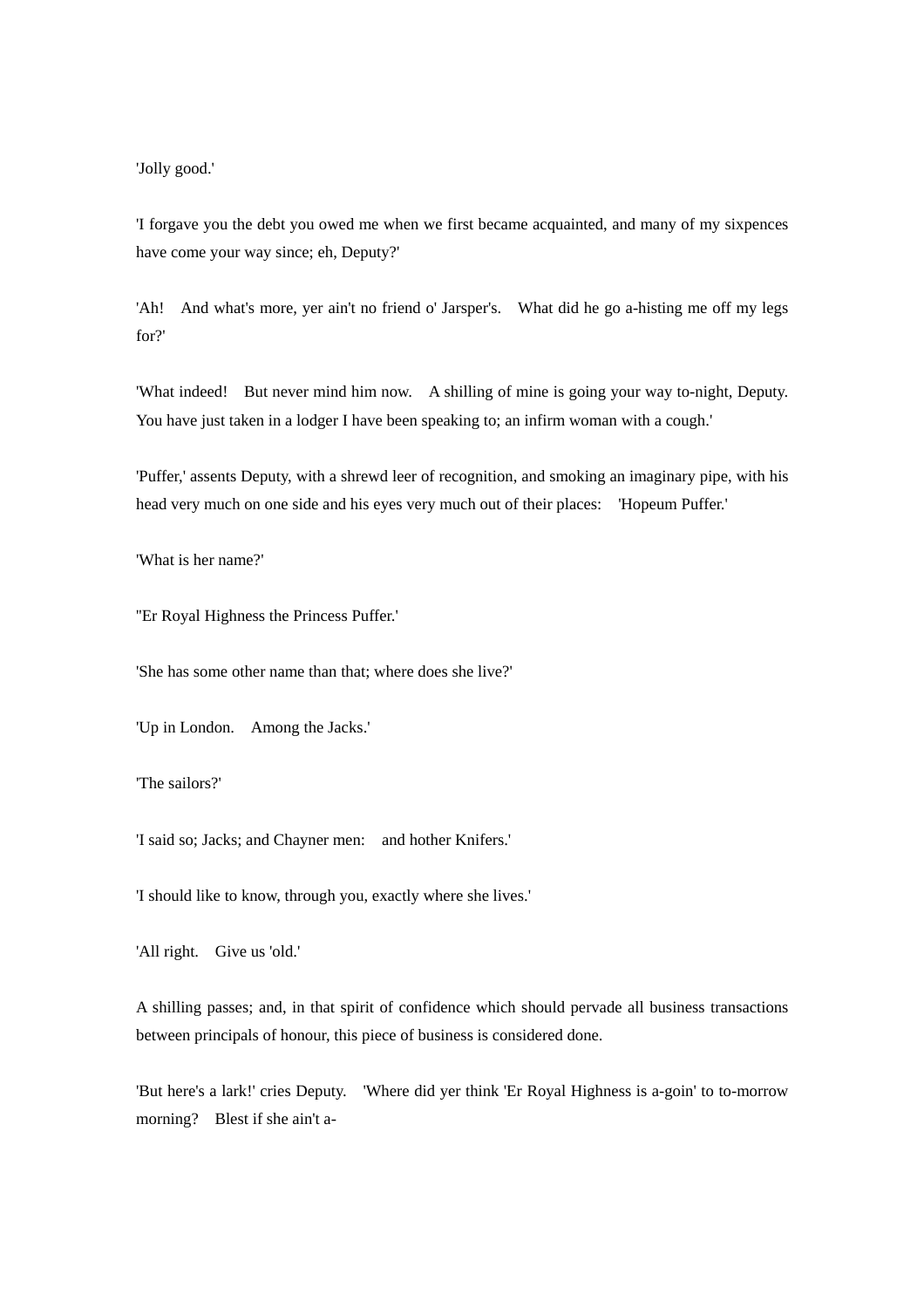goin' to the KIN-FREE-DER-EL!' He greatly prolongs the word in his ecstasy, and smites his leg, and doubles himself up in a fit of shrill laughter.

'How do you know that, Deputy?'

'Cos she told me so just now. She said she must be hup and hout o' purpose. She ses, "Deputy, I must 'ave a early wash, and make myself as swell as I can, for I'm a-goin' to take a turn at the KIN-FREE-DER-EL!"' He separates the syllables with his former zest, and, not finding his sense of the ludicrous sufficiently relieved by stamping about on the pavement, breaks into a slow and stately dance, perhaps supposed to be performed by the Dean.

Mr. Datchery receives the communication with a well-satisfied though pondering face, and breaks up the conference. Returning to his quaint lodging, and sitting long over the supper of bread-and-

cheese and salad and ale which Mrs. Tope has left prepared for him, he still sits when his supper is finished. At length he rises, throws open the door of a corner cupboard, and refers to a few uncouth chalked strokes on its inner side.

'I like,' says Mr. Datchery, 'the old tavern way of keeping scores. Illegible except to the scorer. The scorer not committed, the scored debited with what is against him. Hum; ha! A very small score this; a very poor score!'

He sighs over the contemplation of its poverty, takes a bit of chalk from one of the cupboard shelves, and pauses with it in his hand, uncertain what addition to make to the account.

'I think a moderate stroke,' he concludes, 'is all I am justified in scoring up;' so, suits the action to the word, closes the cupboard, and goes to bed.

A brilliant morning shines on the old city. Its antiquities and ruins are surpassingly beautiful, with a lusty ivy gleaming in the sun, and the rich trees waving in the balmy air. Changes of glorious light from moving boughs, songs of birds, scents from gardens, woods, and fields - or, rather, from the one great garden of the whole cultivated island in its yielding time - penetrate into the Cathedral, subdue its earthy odour, and preach the Resurrection and the Life. The cold stone tombs of centuries ago grow warm; and flecks of brightness dart into the sternest marble corners of the building, fluttering there like wings.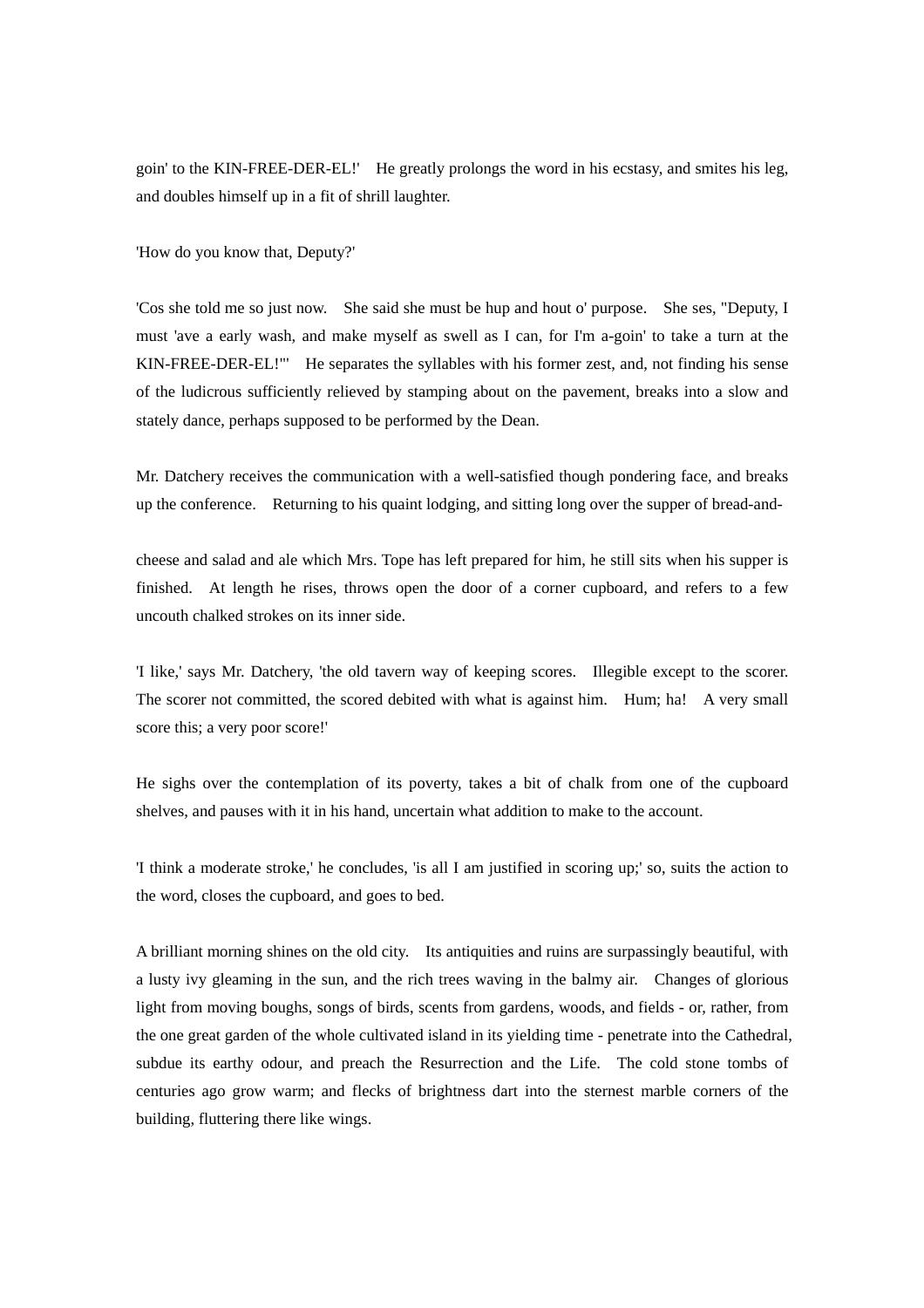Comes Mr. Tope with his large keys, and yawningly unlocks and sets open. Come Mrs. Tope and attendant sweeping sprites. Come, in due time, organist and bellows-boy, peeping down from the red curtains in the loft, fearlessly flapping dust from books up at that remote elevation, and whisking it from stops and pedals. Come sundry rooks, from various quarters of the sky, back to the great tower; who may be presumed to enjoy vibration, and to know that bell and organ are going to give it them. Come a very small and straggling congregation indeed: chiefly from Minor Canon Corner and the Precincts. Come Mr. Crisparkle, fresh and bright; and his ministering brethren, not quite so fresh and bright. Come the Choir in a hurry (always in a hurry, and struggling into their nightgowns at the last moment, like children shirking bed), and comes John Jasper leading their line. Last of all comes Mr. Datchery into a stall, one of a choice empty collection very much at his service, and glancing about him for Her Royal Highness the Princess Puffer.

The service is pretty well advanced before Mr. Datchery can discern Her Royal Highness. But by that time he has made her out, in the shade. She is behind a pillar, carefully withdrawn from the Choir-

master's view, but regards him with the closest attention. All unconscious of her presence, he chants and sings. She grins when he is most musically fervid, and - yes, Mr. Datchery sees her do it! - shakes her fist at him behind the pillar's friendly shelter.

Mr. Datchery looks again, to convince himself. Yes, again! As ugly and withered as one of the fantastic carvings on the under brackets of the stall seats, as malignant as the Evil One, as hard as the big brass eagle holding the sacred books upon his wings (and, according to the sculptor's representation of his ferocious attributes, not at all converted by them), she hugs herself in her lean arms, and then shakes both fists at the leader of the Choir.

And at that moment, outside the grated door of the Choir, having eluded the vigilance of Mr. Tope by shifty resources in which he is an adept, Deputy peeps, sharp-eyed, through the bars, and stares astounded from the threatener to the threatened.

The service comes to an end, and the servitors disperse to breakfast. Mr. Datchery accosts his last new acquaintance outside, when the Choir (as much in a hurry to get their bedgowns off, as they were but now to get them on) have scuffled away.

'Well, mistress. Good morning. You have seen him?'